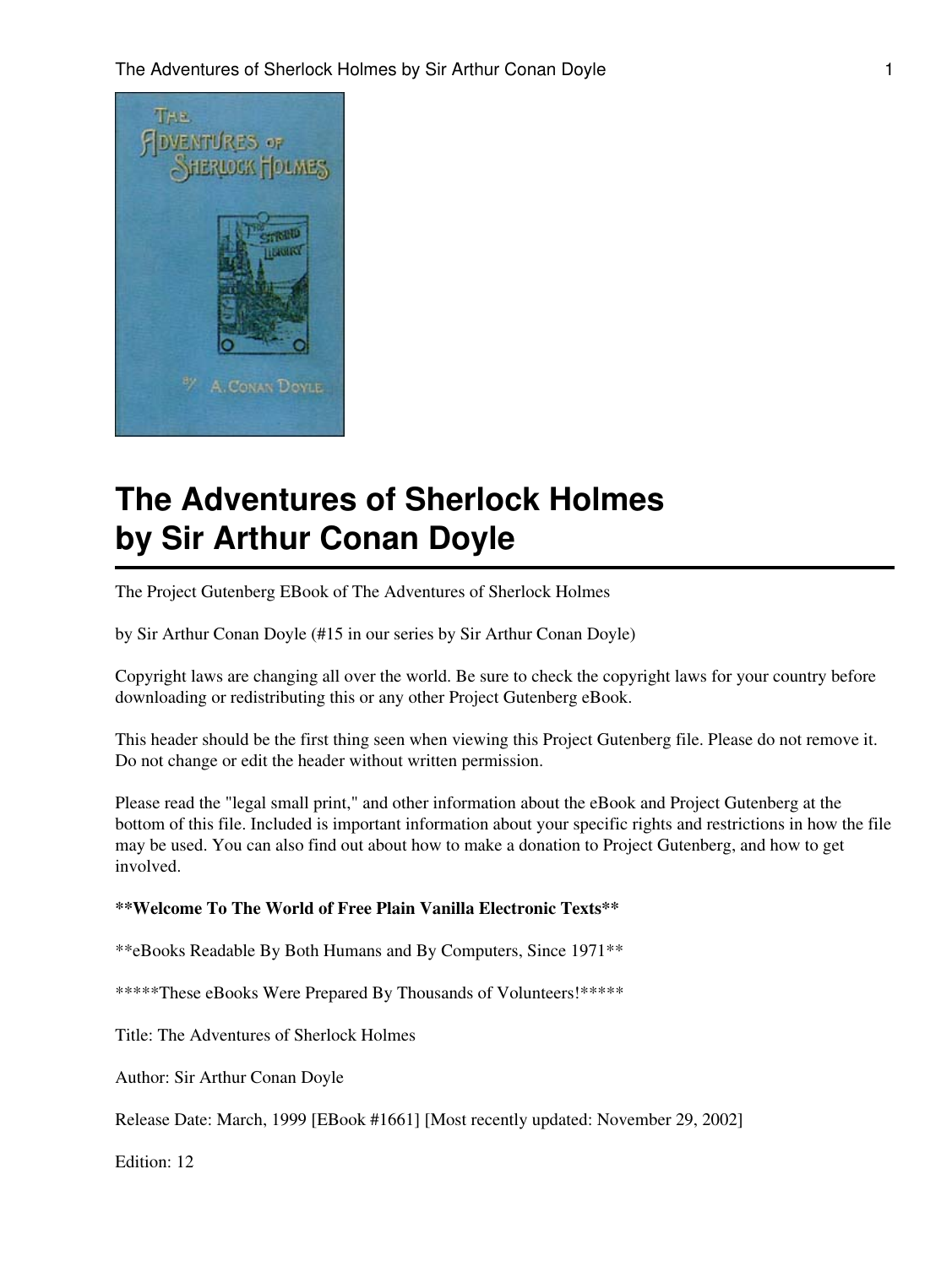Language: English

Character set encoding: ASCII

#### \*\*\* START OF THE PROJECT GUTENBERG EBOOK, THE ADVENTURES OF SHERLOCK HOLMES \*\*\*

#### (Additional editing by Jose Menendez)

#### THE ADVENTURES OF SHERLOCK HOLMES by SIR ARTHUR CONAN DOYLE

I. A Scandal in Bohemia

II. The Red-headed League

III. A Case of Identity

IV. The Boscombe Valley Mystery

V. The Five Orange Pips

VI. The Man with the Twisted Lip

VII. The Adventure of the Blue Carbuncle

VIII. The Adventure of the Speckled Band

IX. The Adventure of the Engineer's Thumb

X. The Adventure of the Noble Bachelor

XI. The Adventure of the Beryl Coronet

XII. The Adventure of the Copper Beeches

## ADVENTURE I. A SCANDAL IN BOHEMIA

I.

To Sherlock Holmes she is always THE woman. I have seldom heard him mention her under any other name. In his eyes she eclipses and predominates the whole of her sex. It was not that he felt any emotion akin to love for Irene Adler. All emotions, and that one particularly, were abhorrent to his cold, precise but admirably balanced mind. He was, I take it, the most perfect reasoning and observing machine that the world has seen, but as a lover he would have placed himself in a false position. He never spoke of the softer passions, save with a gibe and a sneer. They were admirable things for the observer--excellent for drawing the veil from men's motives and actions. But for the trained reasoner to admit such intrusions into his own delicate and finely adjusted temperament was to introduce a distracting factor which might throw a doubt upon all his mental results. Grit in a sensitive instrument, or a crack in one of his own high-power lenses, would not be more disturbing than a strong emotion in a nature such as his. And yet there was but one woman to him, and that woman was the late Irene Adler, of dubious and questionable memory.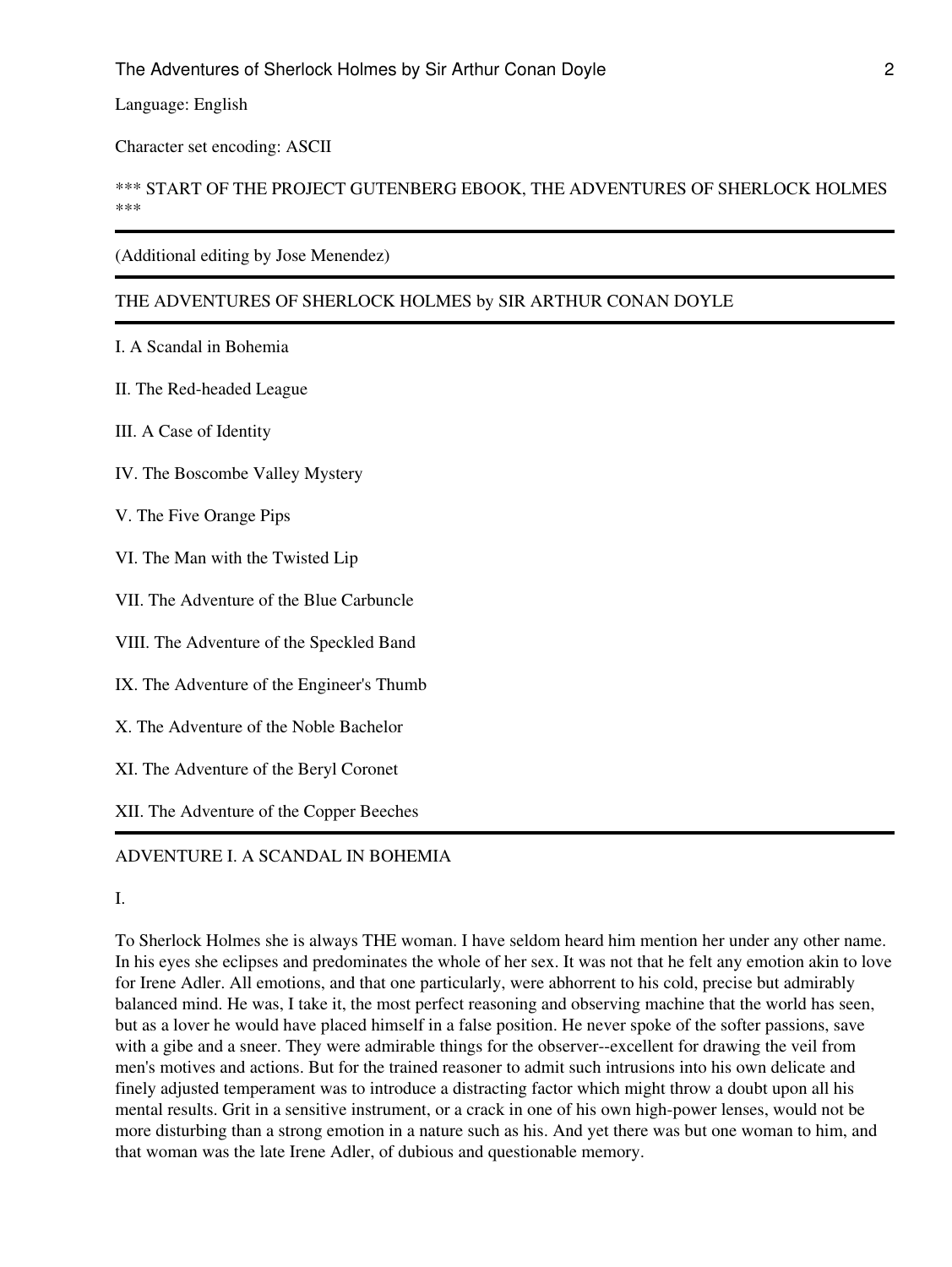I had seen little of Holmes lately. My marriage had drifted us away from each other. My own complete happiness, and the home-centred interests which rise up around the man who first finds himself master of his own establishment, were sufficient to absorb all my attention, while Holmes, who loathed every form of society with his whole Bohemian soul, remained in our lodgings in Baker Street, buried among his old books, and alternating from week to week between cocaine and ambition, the drowsiness of the drug, and the fierce energy of his own keen nature. He was still, as ever, deeply attracted by the study of crime, and occupied his immense faculties and extraordinary powers of observation in following out those clues, and clearing up those mysteries which had been abandoned as hopeless by the official police. From time to time I heard some vague account of his doings: of his summons to Odessa in the case of the Trepoff murder, of his clearing up of the singular tragedy of the Atkinson brothers at Trincomalee, and finally of the mission which he had accomplished so delicately and successfully for the reigning family of Holland. Beyond these signs of his activity, however, which I merely shared with all the readers of the daily press, I knew little of my former friend and companion.

One night--it was on the twentieth of March, 1888--I was returning from a journey to a patient (for I had now returned to civil practice), when my way led me through Baker Street. As I passed the well-remembered door, which must always be associated in my mind with my wooing, and with the dark incidents of the Study in Scarlet, I was seized with a keen desire to see Holmes again, and to know how he was employing his extraordinary powers. His rooms were brilliantly lit, and, even as I looked up, I saw his tall, spare figure pass twice in a dark silhouette against the blind. He was pacing the room swiftly, eagerly, with his head sunk upon his chest and his hands clasped behind him. To me, who knew his every mood and habit, his attitude and manner told their own story. He was at work again. He had risen out of his drug-created dreams and was hot upon the scent of some new problem. I rang the bell and was shown up to the chamber which had formerly been in part my own.

His manner was not effusive. It seldom was; but he was glad, I think, to see me. With hardly a word spoken, but with a kindly eye, he waved me to an armchair, threw across his case of cigars, and indicated a spirit case and a gasogene in the corner. Then he stood before the fire and looked me over in his singular introspective fashion.

"Wedlock suits you," he remarked. "I think, Watson, that you have put on seven and a half pounds since I saw you."

"Seven!" I answered.

"Indeed, I should have thought a little more. Just a trifle more, I fancy, Watson. And in practice again, I observe. You did not tell me that you intended to go into harness."

"Then, how do you know?"

"I see it, I deduce it. How do I know that you have been getting yourself very wet lately, and that you have a most clumsy and careless servant girl?"

"My dear Holmes," said I, "this is too much. You would certainly have been burned, had you lived a few centuries ago. It is true that I had a country walk on Thursday and came home in a dreadful mess, but as I have changed my clothes I can't imagine how you deduce it. As to Mary Jane, she is incorrigible, and my wife has given her notice, but there, again, I fail to see how you work it out."

He chuckled to himself and rubbed his long, nervous hands together.

"It is simplicity itself," said he; "my eyes tell me that on the inside of your left shoe, just where the firelight strikes it, the leather is scored by six almost parallel cuts. Obviously they have been caused by someone who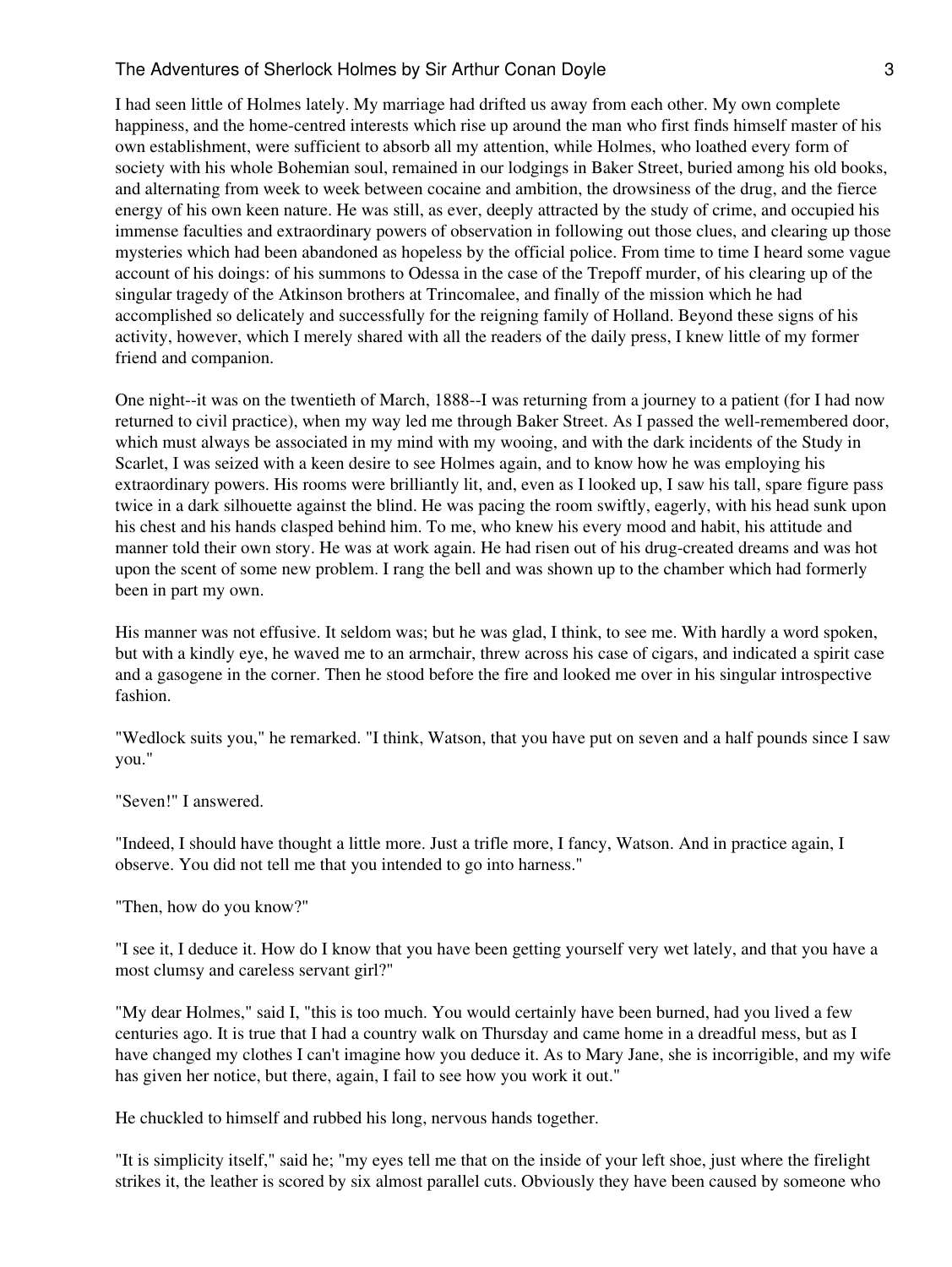has very carelessly scraped round the edges of the sole in order to remove crusted mud from it. Hence, you see, my double deduction that you had been out in vile weather, and that you had a particularly malignant boot-slitting specimen of the London slavey. As to your practice, if a gentleman walks into my rooms smelling of iodoform, with a black mark of nitrate of silver upon his right forefinger, and a bulge on the right side of his top-hat to show where he has secreted his stethoscope, I must be dull, indeed, if I do not pronounce him to be an active member of the medical profession."

I could not help laughing at the ease with which he explained his process of deduction. "When I hear you give your reasons," I remarked, "the thing always appears to me to be so ridiculously simple that I could easily do it myself, though at each successive instance of your reasoning I am baffled until you explain your process. And yet I believe that my eyes are as good as yours."

"Quite so," he answered, lighting a cigarette, and throwing himself down into an armchair. "You see, but you do not observe. The distinction is clear. For example, you have frequently seen the steps which lead up from the hall to this room."

"Frequently."

"How often?"

"Well, some hundreds of times."

"Then how many are there?"

"How many? I don't know."

"Quite so! You have not observed. And yet you have seen. That is just my point. Now, I know that there are seventeen steps, because I have both seen and observed. By-the-way, since you are interested in these little problems, and since you are good enough to chronicle one or two of my trifling experiences, you may be interested in this." He threw over a sheet of thick, pink-tinted note-paper which had been lying open upon the table. "It came by the last post," said he. "Read it aloud."

The note was undated, and without either signature or address.

"There will call upon you to-night, at a quarter to eight o'clock," it said, "a gentleman who desires to consult you upon a matter of the very deepest moment. Your recent services to one of the royal houses of Europe have shown that you are one who may safely be trusted with matters which are of an importance which can hardly be exaggerated. This account of you we have from all quarters received. Be in your chamber then at that hour, and do not take it amiss if your visitor wear a mask."

"This is indeed a mystery," I remarked. "What do you imagine that it means?"

"I have no data yet. It is a capital mistake to theorize before one has data. Insensibly one begins to twist facts to suit theories, instead of theories to suit facts. But the note itself. What do you deduce from it?"

I carefully examined the writing, and the paper upon which it was written.

"The man who wrote it was presumably well to do," I remarked, endeavouring to imitate my companion's processes. "Such paper could not be bought under half a crown a packet. It is peculiarly strong and stiff."

"Peculiar--that is the very word," said Holmes. "It is not an English paper at all. Hold it up to the light."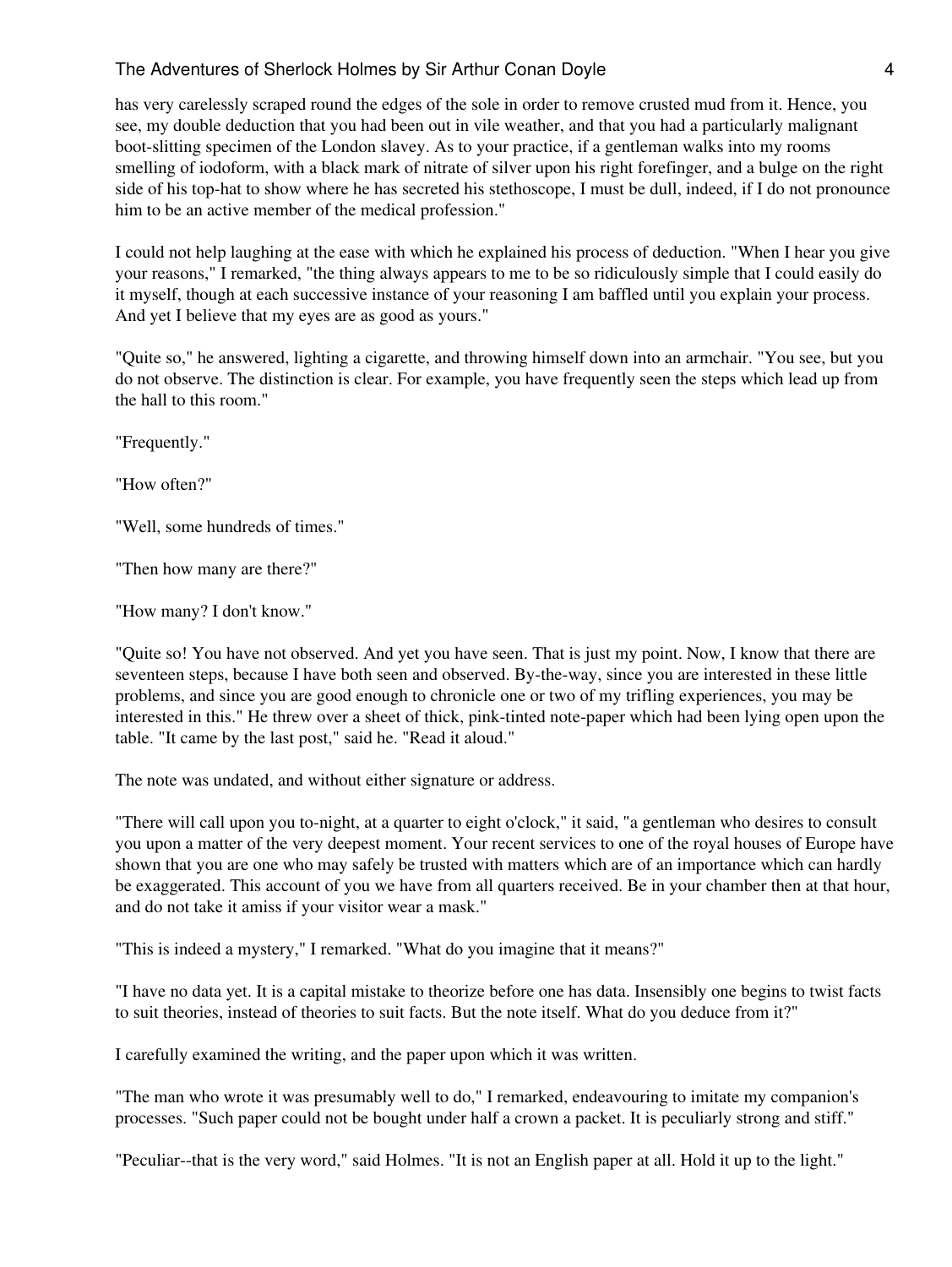I did so, and saw a large "E" with a small "g," a "P," and a large "G" with a small "t" woven into the texture of the paper.

"What do you make of that?" asked Holmes.

"The name of the maker, no doubt; or his monogram, rather."

"Not at all. The 'G' with the small 't' stands for 'Gesellschaft,' which is the German for 'Company.' It is a customary contraction like our 'Co.' 'P,' of course, stands for 'Papier.' Now for the 'Eg.' Let us glance at our Continental Gazetteer." He took down a heavy brown volume from his shelves. "Eglow, Eglonitz--here we are, Egria. It is in a German-speaking country--in Bohemia, not far from Carlsbad. 'Remarkable as being the scene of the death of Wallenstein, and for its numerous glass-factories and paper-mills.' Ha, ha, my boy, what do you make of that?" His eyes sparkled, and he sent up a great blue triumphant cloud from his cigarette.

"The paper was made in Bohemia," I said.

"Precisely. And the man who wrote the note is a German. Do you note the peculiar construction of the sentence--'This account of you we have from all quarters received.' A Frenchman or Russian could not have written that. It is the German who is so uncourteous to his verbs. It only remains, therefore, to discover what is wanted by this German who writes upon Bohemian paper and prefers wearing a mask to showing his face. And here he comes, if I am not mistaken, to resolve all our doubts."

As he spoke there was the sharp sound of horses' hoofs and grating wheels against the curb, followed by a sharp pull at the bell. Holmes whistled.

"A pair, by the sound," said he. "Yes," he continued, glancing out of the window. "A nice little brougham and a pair of beauties. A hundred and fifty guineas apiece. There's money in this case, Watson, if there is nothing else."

"I think that I had better go, Holmes."

"Not a bit, Doctor. Stay where you are. I am lost without my Boswell. And this promises to be interesting. It would be a pity to miss it."

"But your client--"

"Never mind him. I may want your help, and so may he. Here he comes. Sit down in that armchair, Doctor, and give us your best attention."

A slow and heavy step, which had been heard upon the stairs and in the passage, paused immediately outside the door. Then there was a loud and authoritative tap.

"Come in!" said Holmes.

A man entered who could hardly have been less than six feet six inches in height, with the chest and limbs of a Hercules. His dress was rich with a richness which would, in England, be looked upon as akin to bad taste. Heavy bands of astrakhan were slashed across the sleeves and fronts of his double-breasted coat, while the deep blue cloak which was thrown over his shoulders was lined with flame-coloured silk and secured at the neck with a brooch which consisted of a single flaming beryl. Boots which extended halfway up his calves, and which were trimmed at the tops with rich brown fur, completed the impression of barbaric opulence which was suggested by his whole appearance. He carried a broad-brimmed hat in his hand, while he wore across the upper part of his face, extending down past the cheekbones, a black vizard mask, which he had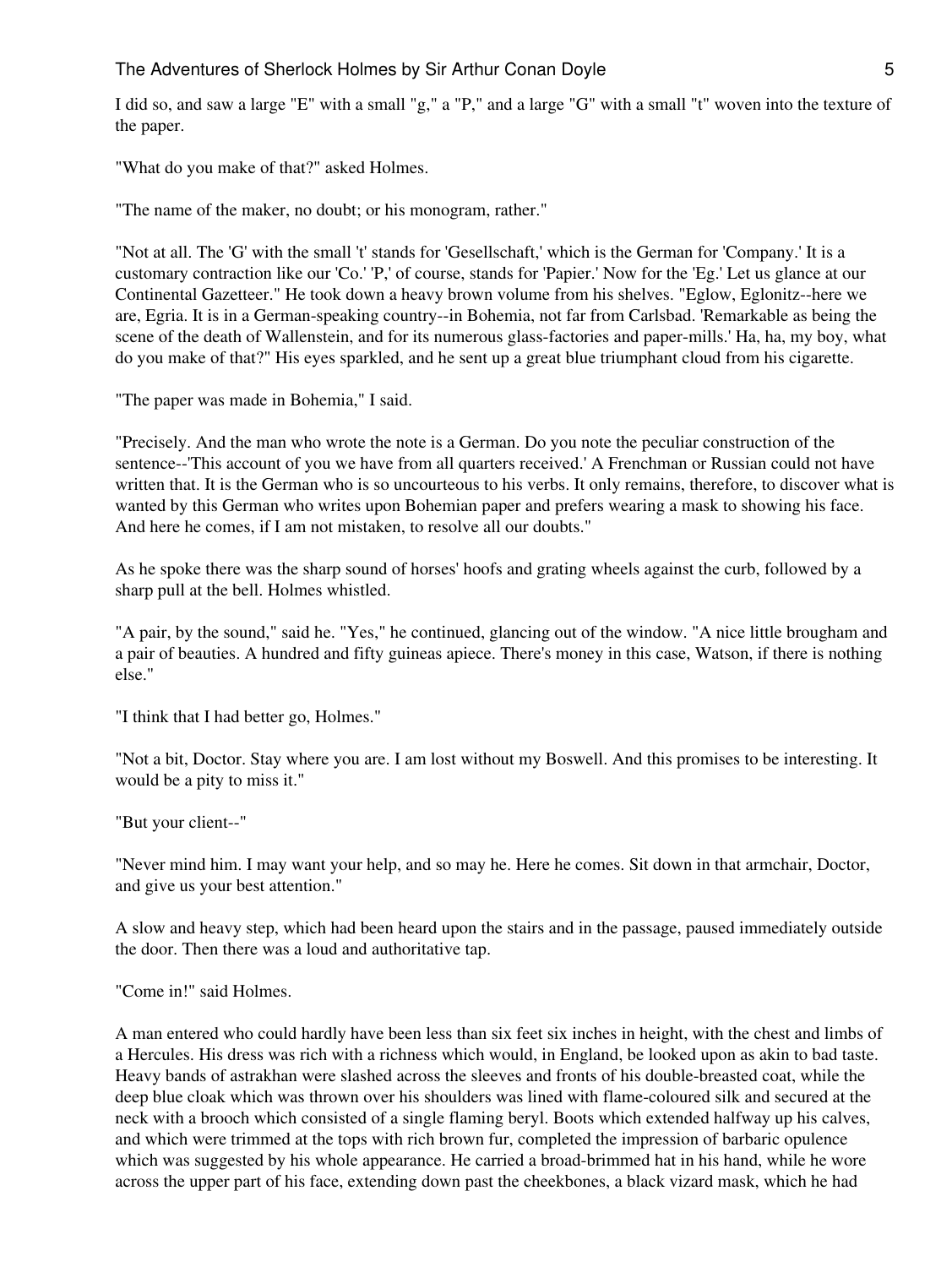apparently adjusted that very moment, for his hand was still raised to it as he entered. From the lower part of the face he appeared to be a man of strong character, with a thick, hanging lip, and a long, straight chin suggestive of resolution pushed to the length of obstinacy.

"You had my note?" he asked with a deep harsh voice and a strongly marked German accent. "I told you that I would call." He looked from one to the other of us, as if uncertain which to address.

"Pray take a seat," said Holmes. "This is my friend and colleague, Dr. Watson, who is occasionally good enough to help me in my cases. Whom have I the honour to address?"

"You may address me as the Count Von Kramm, a Bohemian nobleman. I understand that this gentleman, your friend, is a man of honour and discretion, whom I may trust with a matter of the most extreme importance. If not, I should much prefer to communicate with you alone."

I rose to go, but Holmes caught me by the wrist and pushed me back into my chair. "It is both, or none," said he. "You may say before this gentleman anything which you may say to me."

The Count shrugged his broad shoulders. "Then I must begin," said he, "by binding you both to absolute secrecy for two years; at the end of that time the matter will be of no importance. At present it is not too much to say that it is of such weight it may have an influence upon European history."

"I promise," said Holmes.

"And I."

"You will excuse this mask," continued our strange visitor. "The august person who employs me wishes his agent to be unknown to you, and I may confess at once that the title by which I have just called myself is not exactly my own."

"I was aware of it," said Holmes dryly.

"The circumstances are of great delicacy, and every precaution has to be taken to quench what might grow to be an immense scandal and seriously compromise one of the reigning families of Europe. To speak plainly, the matter implicates the great House of Ormstein, hereditary kings of Bohemia."

"I was also aware of that," murmured Holmes, settling himself down in his armchair and closing his eyes.

Our visitor glanced with some apparent surprise at the languid, lounging figure of the man who had been no doubt depicted to him as the most incisive reasoner and most energetic agent in Europe. Holmes slowly reopened his eyes and looked impatiently at his gigantic client.

"If your Majesty would condescend to state your case," he remarked, "I should be better able to advise you."

The man sprang from his chair and paced up and down the room in uncontrollable agitation. Then, with a gesture of desperation, he tore the mask from his face and hurled it upon the ground. "You are right," he cried; "I am the King. Why should I attempt to conceal it?"

"Why, indeed?" murmured Holmes. "Your Majesty had not spoken before I was aware that I was addressing Wilhelm Gottsreich Sigismond von Ormstein, Grand Duke of Cassel-Felstein, and hereditary King of Bohemia."

"But you can understand," said our strange visitor, sitting down once more and passing his hand over his high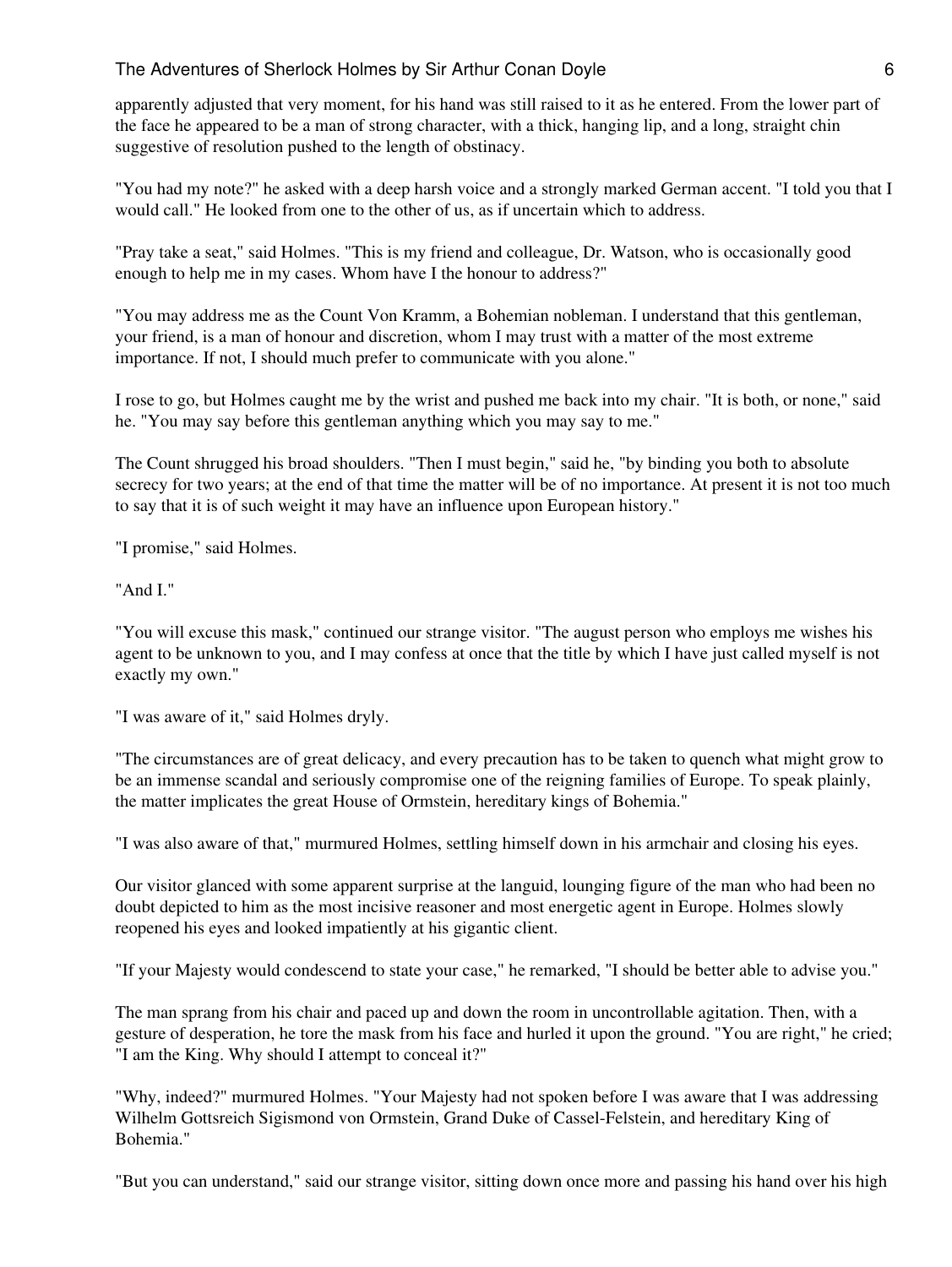white forehead, "you can understand that I am not accustomed to doing such business in my own person. Yet the matter was so delicate that I could not confide it to an agent without putting myself in his power. I have come incognito from Prague for the purpose of consulting you."

"Then, pray consult," said Holmes, shutting his eyes once more.

"The facts are briefly these: Some five years ago, during a lengthy visit to Warsaw, I made the acquaintance of the well-known adventuress, Irene Adler. The name is no doubt familiar to you."

"Kindly look her up in my index, Doctor," murmured Holmes without opening his eyes. For many years he had adopted a system of docketing all paragraphs concerning men and things, so that it was difficult to name a subject or a person on which he could not at once furnish information. In this case I found her biography sandwiched in between that of a Hebrew rabbi and that of a staff-commander who had written a monograph upon the deep-sea fishes.

"Let me see!" said Holmes. "Hum! Born in New Jersey in the year 1858. Contralto--hum! La Scala, hum! Prima donna Imperial Opera of Warsaw--yes! Retired from operatic stage--ha! Living in London--quite so! Your Majesty, as I understand, became entangled with this young person, wrote her some compromising letters, and is now desirous of getting those letters back."

"Precisely so. But how--"

"Was there a secret marriage?"

"None."

"No legal papers or certificates?"

"None."

"Then I fail to follow your Majesty. If this young person should produce her letters for blackmailing or other purposes, how is she to prove their authenticity?"

"There is the writing."

"Pooh, pooh! Forgery."

"My private note-paper."

"Stolen."

"My own seal."

"Imitated."

"My photograph."

"Bought."

"We were both in the photograph."

"Oh, dear! That is very bad! Your Majesty has indeed committed an indiscretion."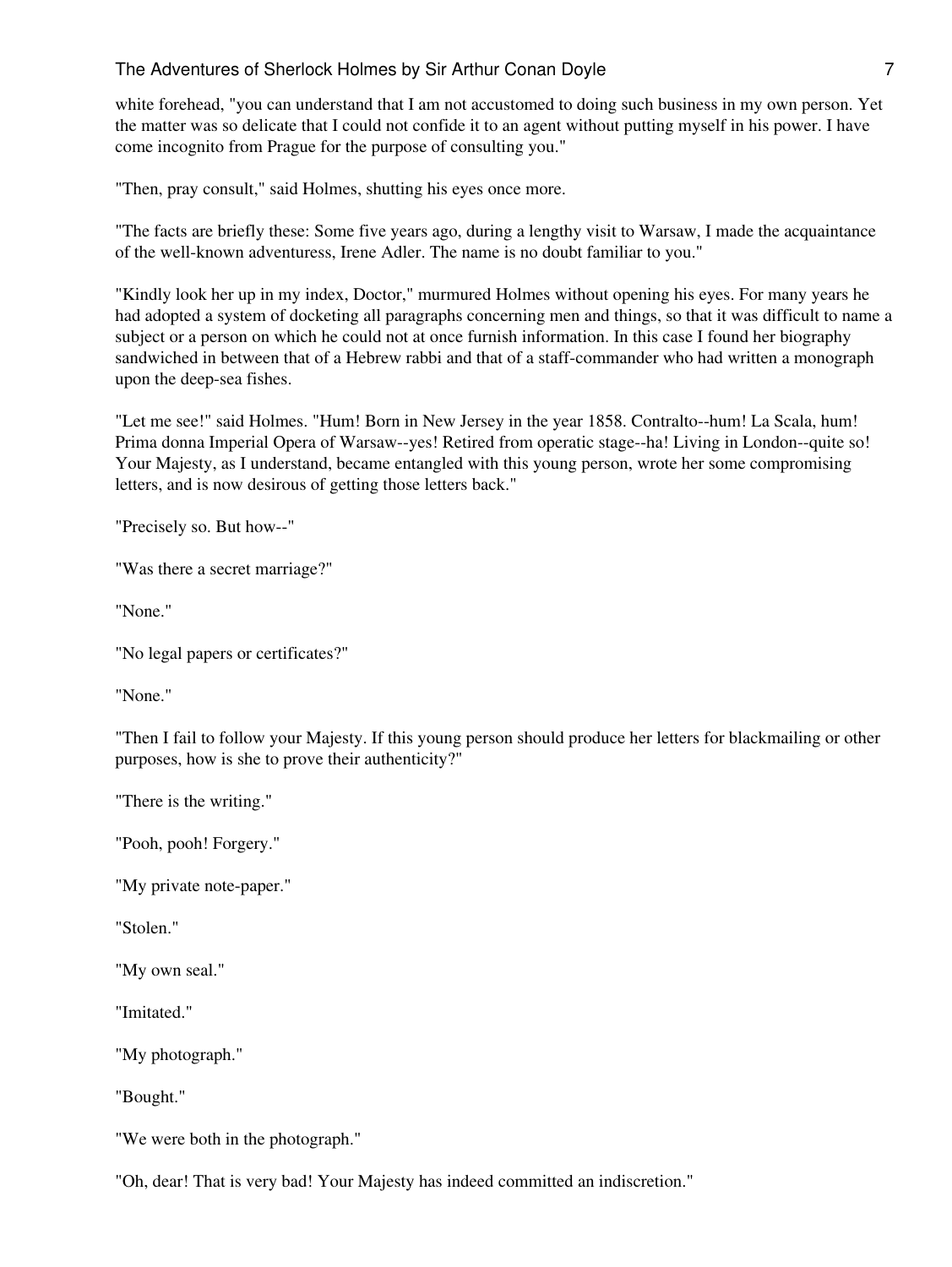"I was mad--insane."

"You have compromised yourself seriously."

"I was only Crown Prince then. I was young. I am but thirty now."

"It must be recovered."

"We have tried and failed."

"Your Majesty must pay. It must be bought."

"She will not sell."

"Stolen, then."

"Five attempts have been made. Twice burglars in my pay ransacked her house. Once we diverted her luggage when she travelled. Twice she has been waylaid. There has been no result."

"No sign of it?"

"Absolutely none."

Holmes laughed. "It is quite a pretty little problem," said he.

"But a very serious one to me," returned the King reproachfully.

"Very, indeed. And what does she propose to do with the photograph?"

"To ruin me."

"But how?"

"I am about to be married."

"So I have heard."

"To Clotilde Lothman von Saxe-Meningen, second daughter of the King of Scandinavia. You may know the strict principles of her family. She is herself the very soul of delicacy. A shadow of a doubt as to my conduct would bring the matter to an end."

"And Irene Adler?"

"Threatens to send them the photograph. And she will do it. I know that she will do it. You do not know her, but she has a soul of steel. She has the face of the most beautiful of women, and the mind of the most resolute of men. Rather than I should marry another woman, there are no lengths to which she would not go--none."

"You are sure that she has not sent it yet?"

"I am sure."

"And why?"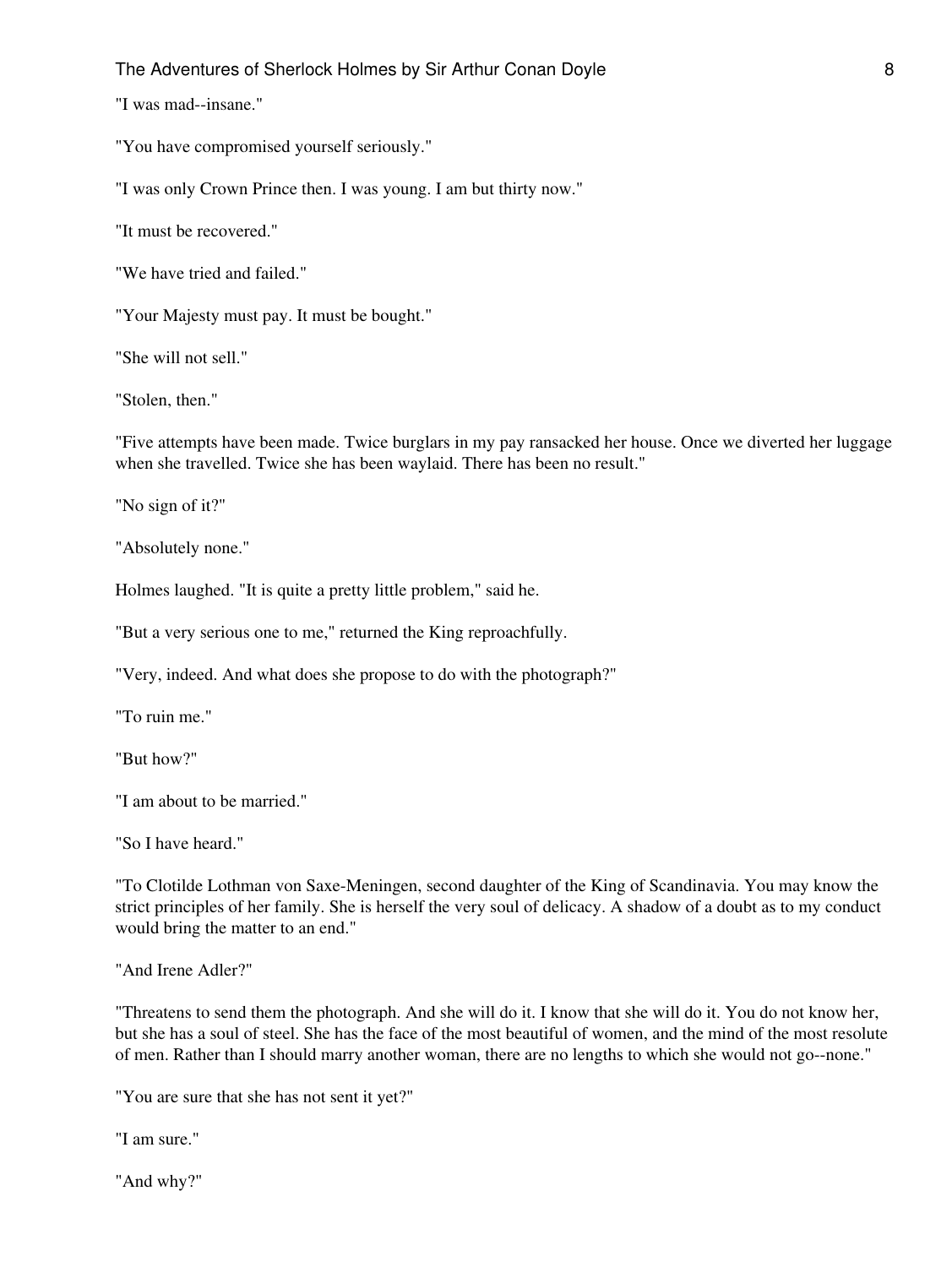"Because she has said that she would send it on the day when the betrothal was publicly proclaimed. That will be next Monday."

"Oh, then we have three days yet," said Holmes with a yawn. "That is very fortunate, as I have one or two matters of importance to look into just at present. Your Majesty will, of course, stay in London for the present?"

"Certainly. You will find me at the Langham under the name of the Count Von Kramm."

"Then I shall drop you a line to let you know how we progress."

"Pray do so. I shall be all anxiety."

"Then, as to money?"

"You have carte blanche."

"Absolutely?"

"I tell you that I would give one of the provinces of my kingdom to have that photograph."

"And for present expenses?"

The King took a heavy chamois leather bag from under his cloak and laid it on the table.

"There are three hundred pounds in gold and seven hundred in notes," he said.

Holmes scribbled a receipt upon a sheet of his note-book and handed it to him.

"And Mademoiselle's address?" he asked.

"Is Briony Lodge, Serpentine Avenue, St. John's Wood."

Holmes took a note of it. "One other question," said he. "Was the photograph a cabinet?"

"It was."

"Then, good-night, your Majesty, and I trust that we shall soon have some good news for you. And good-night, Watson," he added, as the wheels of the royal brougham rolled down the street. "If you will be good enough to call to-morrow afternoon at three o'clock I should like to chat this little matter over with you."

#### II.

At three o'clock precisely I was at Baker Street, but Holmes had not yet returned. The landlady informed me that he had left the house shortly after eight o'clock in the morning. I sat down beside the fire, however, with the intention of awaiting him, however long he might be. I was already deeply interested in his inquiry, for, though it was surrounded by none of the grim and strange features which were associated with the two crimes which I have already recorded, still, the nature of the case and the exalted station of his client gave it a character of its own. Indeed, apart from the nature of the investigation which my friend had on hand, there was something in his masterly grasp of a situation, and his keen, incisive reasoning, which made it a pleasure to me to study his system of work, and to follow the quick, subtle methods by which he disentangled the most inextricable mysteries. So accustomed was I to his invariable success that the very possibility of his failing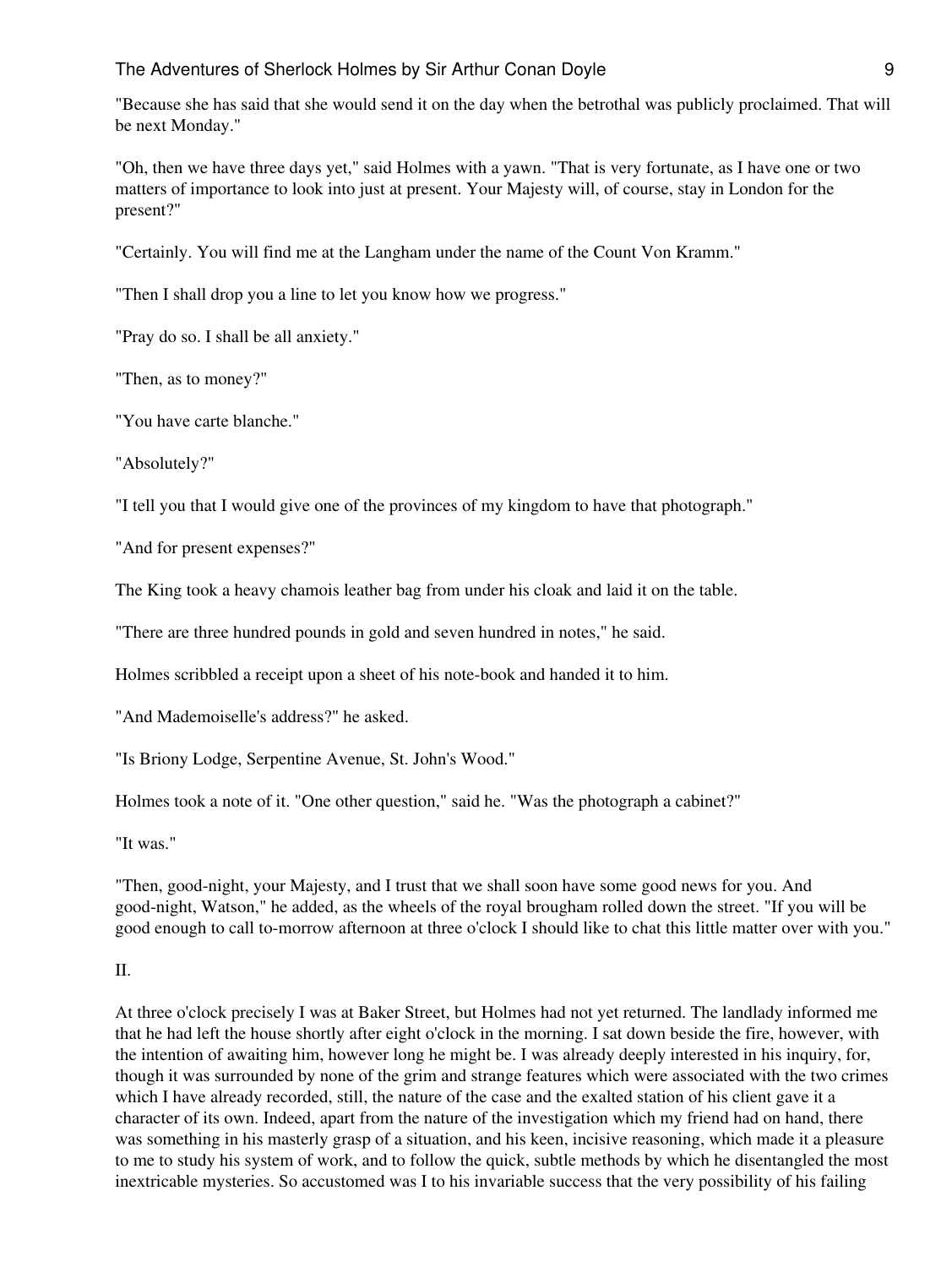had ceased to enter into my head.

It was close upon four before the door opened, and a drunken-looking groom, ill-kempt and side-whiskered, with an inflamed face and disreputable clothes, walked into the room. Accustomed as I was to my friend's amazing powers in the use of disguises, I had to look three times before I was certain that it was indeed he. With a nod he vanished into the bedroom, whence he emerged in five minutes tweed-suited and respectable, as of old. Putting his hands into his pockets, he stretched out his legs in front of the fire and laughed heartily for some minutes.

"Well, really!" he cried, and then he choked and laughed again until he was obliged to lie back, limp and helpless, in the chair.

"What is it?"

"It's quite too funny. I am sure you could never guess how I employed my morning, or what I ended by doing."

"I can't imagine. I suppose that you have been watching the habits, and perhaps the house, of Miss Irene Adler."

"Quite so; but the sequel was rather unusual. I will tell you, however. I left the house a little after eight o'clock this morning in the character of a groom out of work. There is a wonderful sympathy and freemasonry among horsey men. Be one of them, and you will know all that there is to know. I soon found Briony Lodge. It is a bijou villa, with a garden at the back, but built out in front right up to the road, two stories. Chubb lock to the door. Large sitting-room on the right side, well furnished, with long windows almost to the floor, and those preposterous English window fasteners which a child could open. Behind there was nothing remarkable, save that the passage window could be reached from the top of the coach-house. I walked round it and examined it closely from every point of view, but without noting anything else of interest.

"I then lounged down the street and found, as I expected, that there was a mews in a lane which runs down by one wall of the garden. I lent the ostlers a hand in rubbing down their horses, and received in exchange twopence, a glass of half and half, two fills of shag tobacco, and as much information as I could desire about Miss Adler, to say nothing of half a dozen other people in the neighbourhood in whom I was not in the least interested, but whose biographies I was compelled to listen to."

"And what of Irene Adler?" I asked.

"Oh, she has turned all the men's heads down in that part. She is the daintiest thing under a bonnet on this planet. So say the Serpentine-mews, to a man. She lives quietly, sings at concerts, drives out at five every day, and returns at seven sharp for dinner. Seldom goes out at other times, except when she sings. Has only one male visitor, but a good deal of him. He is dark, handsome, and dashing, never calls less than once a day, and often twice. He is a Mr. Godfrey Norton, of the Inner Temple. See the advantages of a cabman as a confidant. They had driven him home a dozen times from Serpentine-mews, and knew all about him. When I had listened to all they had to tell, I began to walk up and down near Briony Lodge once more, and to think over my plan of campaign.

"This Godfrey Norton was evidently an important factor in the matter. He was a lawyer. That sounded ominous. What was the relation between them, and what the object of his repeated visits? Was she his client, his friend, or his mistress? If the former, she had probably transferred the photograph to his keeping. If the latter, it was less likely. On the issue of this question depended whether I should continue my work at Briony Lodge, or turn my attention to the gentleman's chambers in the Temple. It was a delicate point, and it widened the field of my inquiry. I fear that I bore you with these details, but I have to let you see my little difficulties,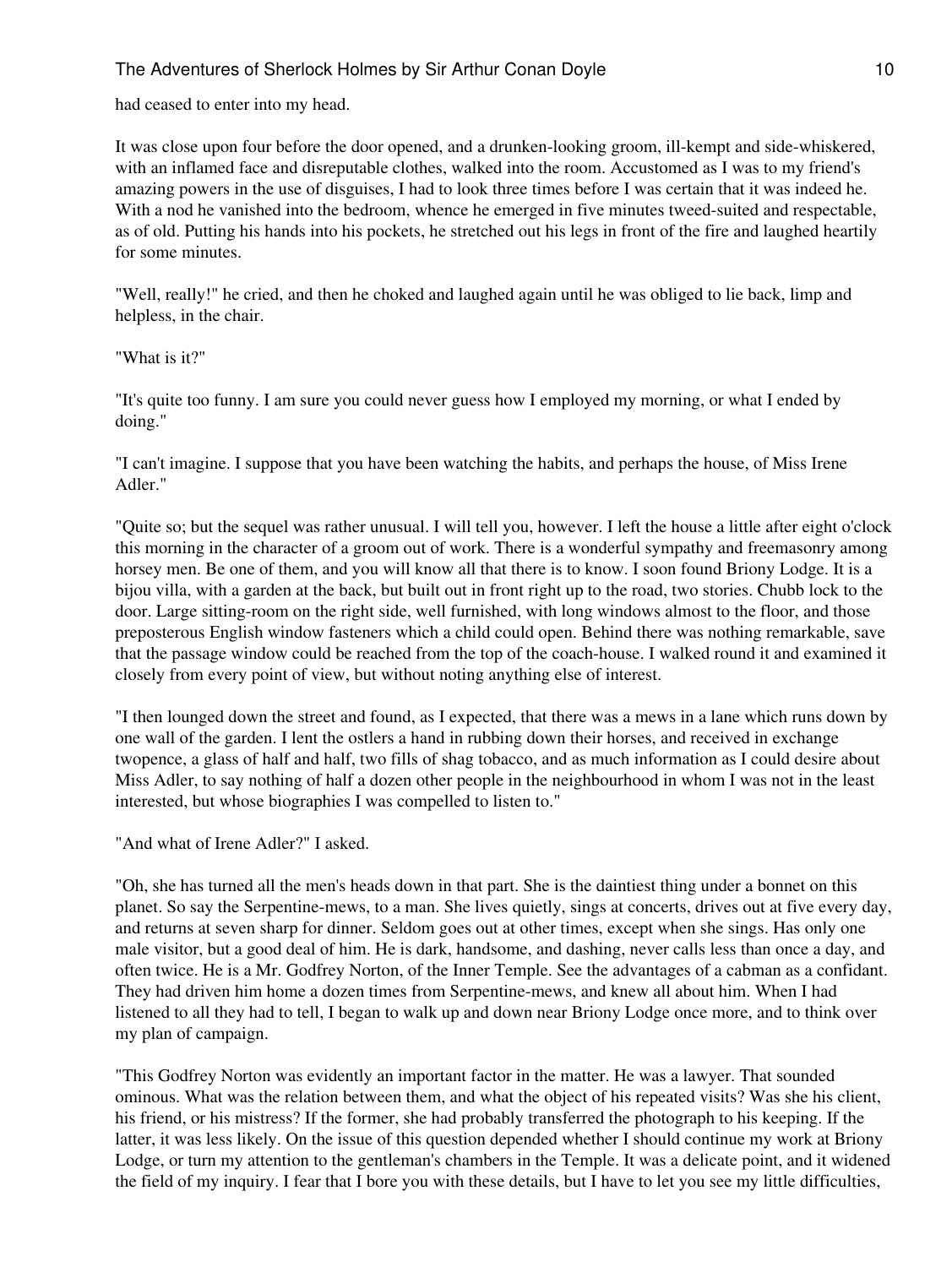if you are to understand the situation."

"I am following you closely," I answered.

"I was still balancing the matter in my mind when a hansom cab drove up to Briony Lodge, and a gentleman sprang out. He was a remarkably handsome man, dark, aquiline, and moustached-- evidently the man of whom I had heard. He appeared to be in a great hurry, shouted to the cabman to wait, and brushed past the maid who opened the door with the air of a man who was thoroughly at home.

"He was in the house about half an hour, and I could catch glimpses of him in the windows of the sitting-room, pacing up and down, talking excitedly, and waving his arms. Of her I could see nothing. Presently he emerged, looking even more flurried than before. As he stepped up to the cab, he pulled a gold watch from his pocket and looked at it earnestly, 'Drive like the devil,' he shouted, 'first to Gross & Hankey's in Regent Street, and then to the Church of St. Monica in the Edgeware Road. Half a guinea if you do it in twenty minutes!'

"Away they went, and I was just wondering whether I should not do well to follow them when up the lane came a neat little landau, the coachman with his coat only half-buttoned, and his tie under his ear, while all the tags of his harness were sticking out of the buckles. It hadn't pulled up before she shot out of the hall door and into it. I only caught a glimpse of her at the moment, but she was a lovely woman, with a face that a man might die for.

"'The Church of St. Monica, John,' she cried, 'and half a sovereign if you reach it in twenty minutes.'

"This was quite too good to lose, Watson. I was just balancing whether I should run for it, or whether I should perch behind her landau when a cab came through the street. The driver looked twice at such a shabby fare, but I jumped in before he could object. 'The Church of St. Monica,' said I, 'and half a sovereign if you reach it in twenty minutes.' It was twenty-five minutes to twelve, and of course it was clear enough what was in the wind.

"My cabby drove fast. I don't think I ever drove faster, but the others were there before us. The cab and the landau with their steaming horses were in front of the door when I arrived. I paid the man and hurried into the church. There was not a soul there save the two whom I had followed and a surpliced clergyman, who seemed to be expostulating with them. They were all three standing in a knot in front of the altar. I lounged up the side aisle like any other idler who has dropped into a church. Suddenly, to my surprise, the three at the altar faced round to me, and Godfrey Norton came running as hard as he could towards me.

"'Thank God,' he cried. 'You'll do. Come! Come!'

"'What then?' I asked.

"'Come, man, come, only three minutes, or it won't be legal.'

"I was half-dragged up to the altar, and before I knew where I was I found myself mumbling responses which were whispered in my ear, and vouching for things of which I knew nothing, and generally assisting in the secure tying up of Irene Adler, spinster, to Godfrey Norton, bachelor. It was all done in an instant, and there was the gentleman thanking me on the one side and the lady on the other, while the clergyman beamed on me in front. It was the most preposterous position in which I ever found myself in my life, and it was the thought of it that started me laughing just now. It seems that there had been some informality about their license, that the clergyman absolutely refused to marry them without a witness of some sort, and that my lucky appearance saved the bridegroom from having to sally out into the streets in search of a best man. The bride gave me a sovereign, and I mean to wear it on my watch-chain in memory of the occasion."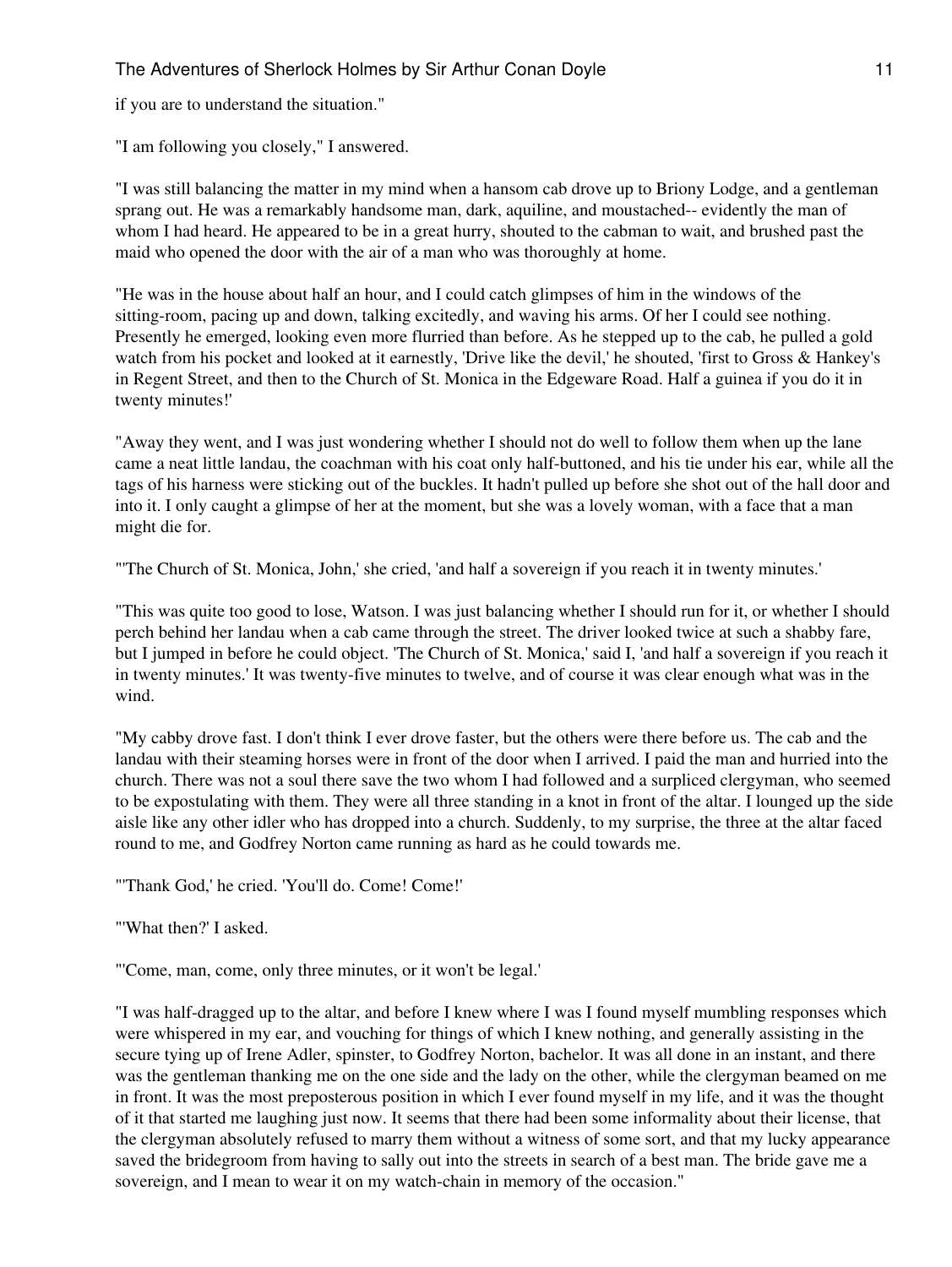"This is a very unexpected turn of affairs," said I; "and what then?"

"Well, I found my plans very seriously menaced. It looked as if the pair might take an immediate departure, and so necessitate very prompt and energetic measures on my part. At the church door, however, they separated, he driving back to the Temple, and she to her own house. 'I shall drive out in the park at five as usual,' she said as she left him. I heard no more. They drove away in different directions, and I went off to make my own arrangements."

"Which are?"

"Some cold beef and a glass of beer," he answered, ringing the bell. "I have been too busy to think of food, and I am likely to be busier still this evening. By the way, Doctor, I shall want your co-operation."

"I shall be delighted."

"You don't mind breaking the law?"

"Not in the least."

"Nor running a chance of arrest?"

"Not in a good cause."

"Oh, the cause is excellent!"

"Then I am your man."

"I was sure that I might rely on you."

"But what is it you wish?"

"When Mrs. Turner has brought in the tray I will make it clear to you. Now," he said as he turned hungrily on the simple fare that our landlady had provided, "I must discuss it while I eat, for I have not much time. It is nearly five now. In two hours we must be on the scene of action. Miss Irene, or Madame, rather, returns from her drive at seven. We must be at Briony Lodge to meet her."

"And what then?"

"You must leave that to me. I have already arranged what is to occur. There is only one point on which I must insist. You must not interfere, come what may. You understand?"

"I am to be neutral?"

"To do nothing whatever. There will probably be some small unpleasantness. Do not join in it. It will end in my being conveyed into the house. Four or five minutes afterwards the sitting-room window will open. You are to station yourself close to that open window."

"Yes."

"You are to watch me, for I will be visible to you."

"Yes."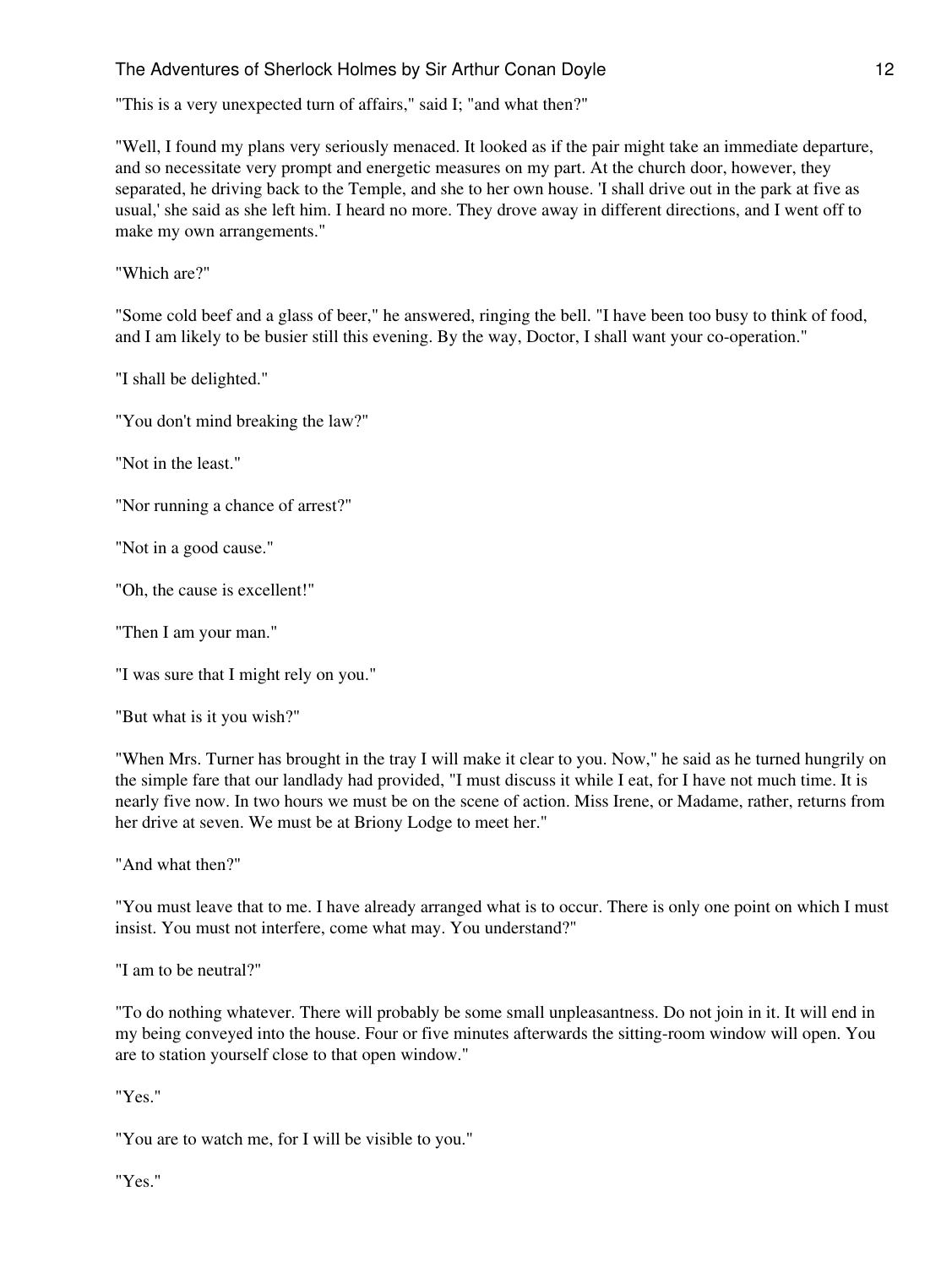"And when I raise my hand--so--you will throw into the room what I give you to throw, and will, at the same time, raise the cry of fire. You quite follow me?"

"Entirely."

"It is nothing very formidable," he said, taking a long cigar- shaped roll from his pocket. "It is an ordinary plumber's smoke- rocket, fitted with a cap at either end to make it self-lighting. Your task is confined to that. When you raise your cry of fire, it will be taken up by quite a number of people. You may then walk to the end of the street, and I will rejoin you in ten minutes. I hope that I have made myself clear?"

"I am to remain neutral, to get near the window, to watch you, and at the signal to throw in this object, then to raise the cry of fire, and to wait you at the corner of the street."

"Precisely."

"Then you may entirely rely on me."

"That is excellent. I think, perhaps, it is almost time that I prepare for the new role I have to play."

He disappeared into his bedroom and returned in a few minutes in the character of an amiable and simple-minded Nonconformist clergyman. His broad black hat, his baggy trousers, his white tie, his sympathetic smile, and general look of peering and benevolent curiosity were such as Mr. John Hare alone could have equalled. It was not merely that Holmes changed his costume. His expression, his manner, his very soul seemed to vary with every fresh part that he assumed. The stage lost a fine actor, even as science lost an acute reasoner, when he became a specialist in crime.

It was a quarter past six when we left Baker Street, and it still wanted ten minutes to the hour when we found ourselves in Serpentine Avenue. It was already dusk, and the lamps were just being lighted as we paced up and down in front of Briony Lodge, waiting for the coming of its occupant. The house was just such as I had pictured it from Sherlock Holmes' succinct description, but the locality appeared to be less private than I expected. On the contrary, for a small street in a quiet neighbourhood, it was remarkably animated. There was a group of shabbily dressed men smoking and laughing in a corner, a scissors-grinder with his wheel, two guardsmen who were flirting with a nurse-girl, and several well-dressed young men who were lounging up and down with cigars in their mouths.

"You see," remarked Holmes, as we paced to and fro in front of the house, "this marriage rather simplifies matters. The photograph becomes a double-edged weapon now. The chances are that she would be as averse to its being seen by Mr. Godfrey Norton, as our client is to its coming to the eyes of his princess. Now the question is, Where are we to find the photograph?"

#### "Where, indeed?"

"It is most unlikely that she carries it about with her. It is cabinet size. Too large for easy concealment about a woman's dress. She knows that the King is capable of having her waylaid and searched. Two attempts of the sort have already been made. We may take it, then, that she does not carry it about with her."

#### "Where, then?"

"Her banker or her lawyer. There is that double possibility. But I am inclined to think neither. Women are naturally secretive, and they like to do their own secreting. Why should she hand it over to anyone else? She could trust her own guardianship, but she could not tell what indirect or political influence might be brought to bear upon a business man. Besides, remember that she had resolved to use it within a few days. It must be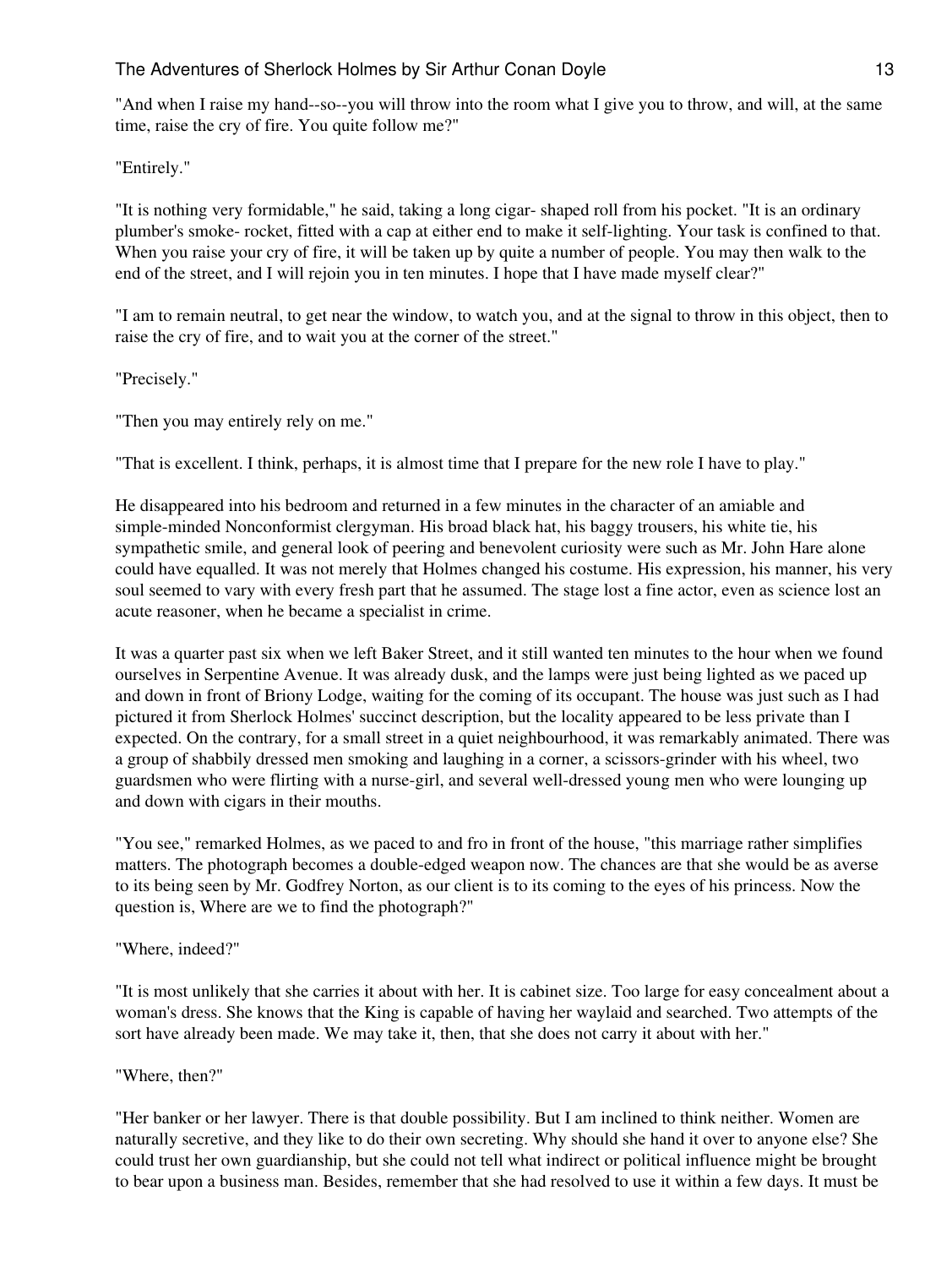where she can lay her hands upon it. It must be in her own house."

"But it has twice been burgled."

"Pshaw! They did not know how to look."

"But how will you look?"

"I will not look."

"What then?"

"I will get her to show me."

"But she will refuse."

"She will not be able to. But I hear the rumble of wheels. It is her carriage. Now carry out my orders to the letter."

As he spoke the gleam of the side-lights of a carriage came round the curve of the avenue. It was a smart little landau which rattled up to the door of Briony Lodge. As it pulled up, one of the loafing men at the corner dashed forward to open the door in the hope of earning a copper, but was elbowed away by another loafer, who had rushed up with the same intention. A fierce quarrel broke out, which was increased by the two guardsmen, who took sides with one of the loungers, and by the scissors-grinder, who was equally hot upon the other side. A blow was struck, and in an instant the lady, who had stepped from her carriage, was the centre of a little knot of flushed and struggling men, who struck savagely at each other with their fists and sticks. Holmes dashed into the crowd to protect the lady; but just as he reached her he gave a cry and dropped to the ground, with the blood running freely down his face. At his fall the guardsmen took to their heels in one direction and the loungers in the other, while a number of better-dressed people, who had watched the scuffle without taking part in it, crowded in to help the lady and to attend to the injured man. Irene Adler, as I will still call her, had hurried up the steps; but she stood at the top with her superb figure outlined against the lights of the hall, looking back into the street.

"Is the poor gentleman much hurt?" she asked.

"He is dead," cried several voices.

"No, no, there's life in him!" shouted another. "But he'll be gone before you can get him to hospital."

"He's a brave fellow," said a woman. "They would have had the lady's purse and watch if it hadn't been for him. They were a gang, and a rough one, too. Ah, he's breathing now."

"He can't lie in the street. May we bring him in, marm?"

"Surely. Bring him into the sitting-room. There is a comfortable sofa. This way, please!"

Slowly and solemnly he was borne into Briony Lodge and laid out in the principal room, while I still observed the proceedings from my post by the window. The lamps had been lit, but the blinds had not been drawn, so that I could see Holmes as he lay upon the couch. I do not know whether he was seized with compunction at that moment for the part he was playing, but I know that I never felt more heartily ashamed of myself in my life than when I saw the beautiful creature against whom I was conspiring, or the grace and kindliness with which she waited upon the injured man. And yet it would be the blackest treachery to Holmes to draw back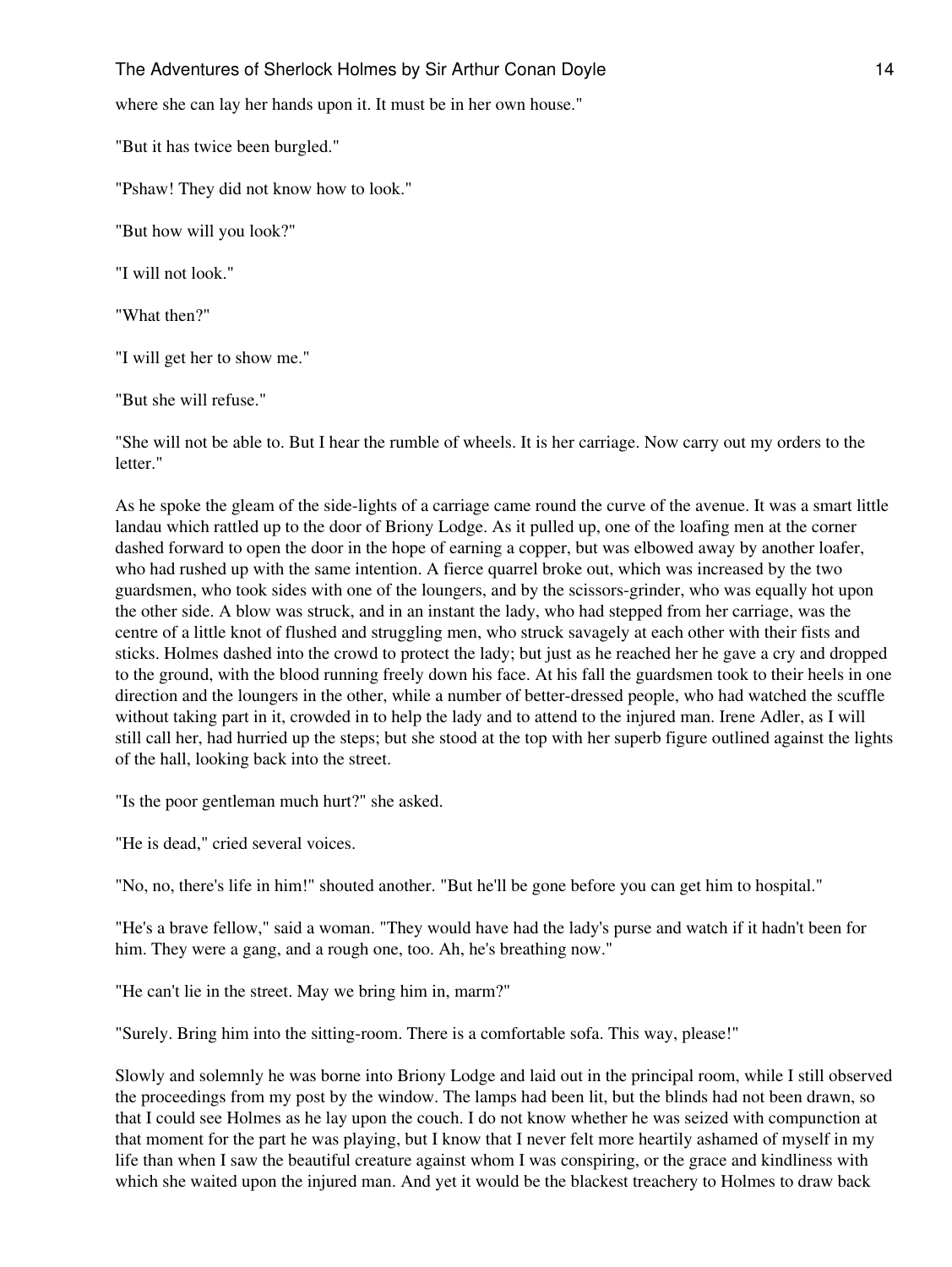now from the part which he had intrusted to me. I hardened my heart, and took the smoke-rocket from under my ulster. After all, I thought, we are not injuring her. We are but preventing her from injuring another.

Holmes had sat up upon the couch, and I saw him motion like a man who is in need of air. A maid rushed across and threw open the window. At the same instant I saw him raise his hand and at the signal I tossed my rocket into the room with a cry of "Fire!" The word was no sooner out of my mouth than the whole crowd of spectators, well dressed and ill--gentlemen, ostlers, and servant-maids--joined in a general shriek of "Fire!" Thick clouds of smoke curled through the room and out at the open window. I caught a glimpse of rushing figures, and a moment later the voice of Holmes from within assuring them that it was a false alarm. Slipping through the shouting crowd I made my way to the corner of the street, and in ten minutes was rejoiced to find my friend's arm in mine, and to get away from the scene of uproar. He walked swiftly and in silence for some few minutes until we had turned down one of the quiet streets which lead towards the Edgeware Road.

"You did it very nicely, Doctor," he remarked. "Nothing could have been better. It is all right."

"You have the photograph?"

"I know where it is."

"And how did you find out?"

"She showed me, as I told you she would."

"I am still in the dark."

"I do not wish to make a mystery," said he, laughing. "The matter was perfectly simple. You, of course, saw that everyone in the street was an accomplice. They were all engaged for the evening."

"I guessed as much."

"Then, when the row broke out, I had a little moist red paint in the palm of my hand. I rushed forward, fell down, clapped my hand to my face, and became a piteous spectacle. It is an old trick."

"That also I could fathom."

"Then they carried me in. She was bound to have me in. What else could she do? And into her sitting-room, which was the very room which I suspected. It lay between that and her bedroom, and I was determined to see which. They laid me on a couch, I motioned for air, they were compelled to open the window, and you had your chance."

"How did that help you?"

"It was all-important. When a woman thinks that her house is on fire, her instinct is at once to rush to the thing which she values most. It is a perfectly overpowering impulse, and I have more than once taken advantage of it. In the case of the Darlington substitution scandal it was of use to me, and also in the Arnsworth Castle business. A married woman grabs at her baby; an unmarried one reaches for her jewel-box. Now it was clear to me that our lady of to-day had nothing in the house more precious to her than what we are in quest of. She would rush to secure it. The alarm of fire was admirably done. The smoke and shouting were enough to shake nerves of steel. She responded beautifully. The photograph is in a recess behind a sliding panel just above the right bell-pull. She was there in an instant, and I caught a glimpse of it as she half-drew it out. When I cried out that it was a false alarm, she replaced it, glanced at the rocket, rushed from the room, and I have not seen her since. I rose, and, making my excuses, escaped from the house. I hesitated whether to attempt to secure the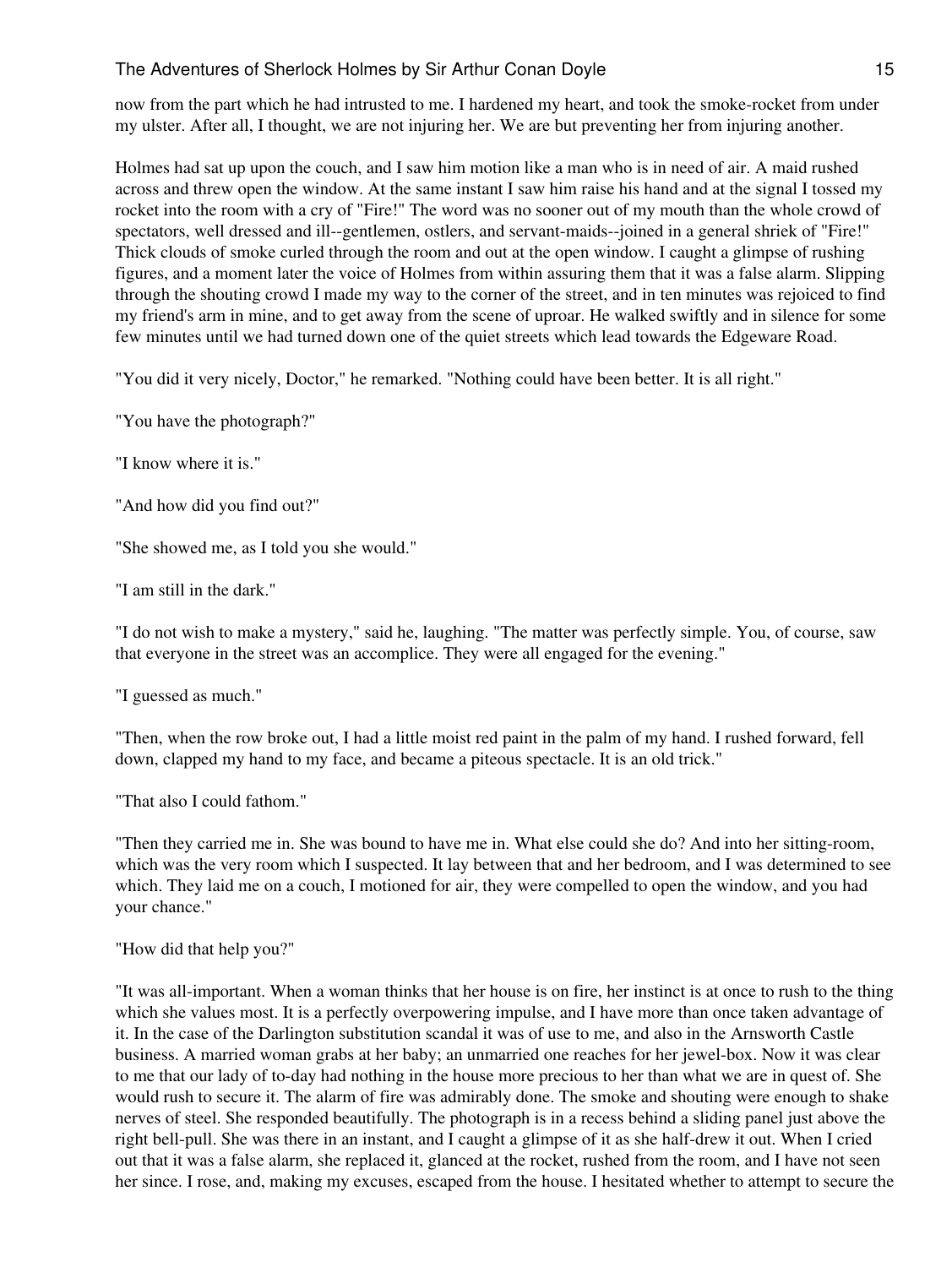photograph at once; but the coachman had come in, and as he was watching me narrowly it seemed safer to wait. A little over-precipitance may ruin all."

"And now?" I asked.

"Our quest is practically finished. I shall call with the King to-morrow, and with you, if you care to come with us. We will be shown into the sitting-room to wait for the lady, but it is probable that when she comes she may find neither us nor the photograph. It might be a satisfaction to his Majesty to regain it with his own hands."

"And when will you call?"

"At eight in the morning. She will not be up, so that we shall have a clear field. Besides, we must be prompt, for this marriage may mean a complete change in her life and habits. I must wire to the King without delay."

We had reached Baker Street and had stopped at the door. He was searching his pockets for the key when someone passing said:

"Good-night, Mister Sherlock Holmes."

There were several people on the pavement at the time, but the greeting appeared to come from a slim youth in an ulster who had hurried by.

"I've heard that voice before," said Holmes, staring down the dimly lit street. "Now, I wonder who the deuce that could have been."

III.

I slept at Baker Street that night, and we were engaged upon our toast and coffee in the morning when the King of Bohemia rushed into the room.

"You have really got it!" he cried, grasping Sherlock Holmes by either shoulder and looking eagerly into his face.

"Not yet."

"But you have hopes?"

"I have hopes."

"Then, come. I am all impatience to be gone."

"We must have a cab."

"No, my brougham is waiting."

"Then that will simplify matters." We descended and started off once more for Briony Lodge.

"Irene Adler is married," remarked Holmes.

"Married! When?"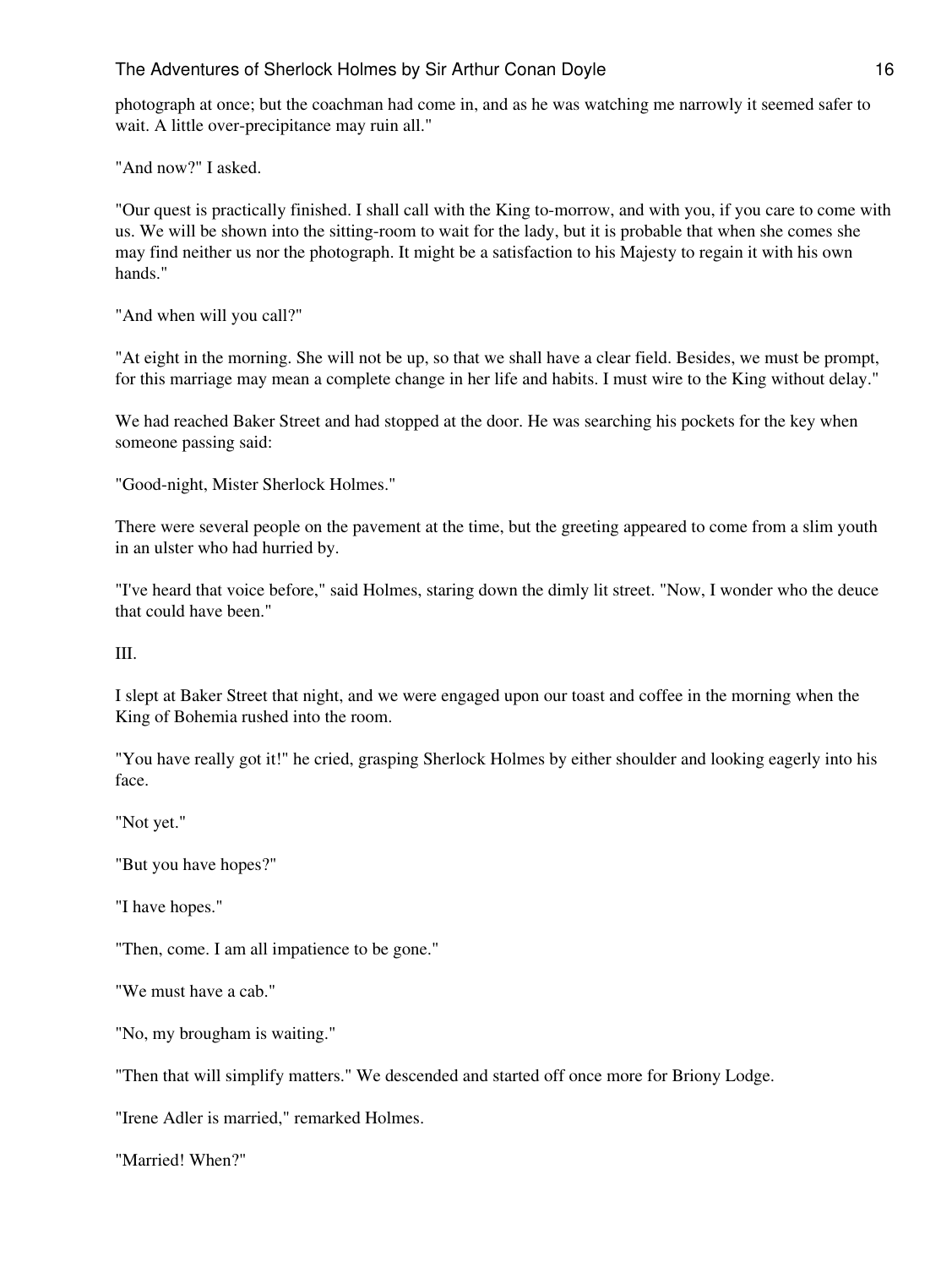"Yesterday."

"But to whom?"

"To an English lawyer named Norton."

"But she could not love him."

"I am in hopes that she does."

"And why in hopes?"

"Because it would spare your Majesty all fear of future annoyance. If the lady loves her husband, she does not love your Majesty. If she does not love your Majesty, there is no reason why she should interfere with your Majesty's plan."

"It is true. And yet--Well! I wish she had been of my own station! What a queen she would have made!" He relapsed into a moody silence, which was not broken until we drew up in Serpentine Avenue.

The door of Briony Lodge was open, and an elderly woman stood upon the steps. She watched us with a sardonic eye as we stepped from the brougham.

"Mr. Sherlock Holmes, I believe?" said she.

"I am Mr. Holmes," answered my companion, looking at her with a questioning and rather startled gaze.

"Indeed! My mistress told me that you were likely to call. She left this morning with her husband by the 5:15 train from Charing Cross for the Continent."

"What!" Sherlock Holmes staggered back, white with chagrin and surprise. "Do you mean that she has left England?"

"Never to return."

"And the papers?" asked the King hoarsely. "All is lost."

"We shall see." He pushed past the servant and rushed into the drawing-room, followed by the King and myself. The furniture was scattered about in every direction, with dismantled shelves and open drawers, as if the lady had hurriedly ransacked them before her flight. Holmes rushed at the bell-pull, tore back a small sliding shutter, and, plunging in his hand, pulled out a photograph and a letter. The photograph was of Irene Adler herself in evening dress, the letter was superscribed to "Sherlock Holmes, Esq. To be left till called for." My friend tore it open and we all three read it together. It was dated at midnight of the preceding night and ran in this way:

"MY DEAR MR. SHERLOCK HOLMES,--You really did it very well. You took me in completely. Until after the alarm of fire, I had not a suspicion. But then, when I found how I had betrayed myself, I began to think. I had been warned against you months ago. I had been told that if the King employed an agent it would certainly be you. And your address had been given me. Yet, with all this, you made me reveal what you wanted to know. Even after I became suspicious, I found it hard to think evil of such a dear, kind old clergyman. But, you know, I have been trained as an actress myself. Male costume is nothing new to me. I often take advantage of the freedom which it gives. I sent John, the coachman, to watch you, ran up stairs, got into my walking-clothes, as I call them, and came down just as you departed.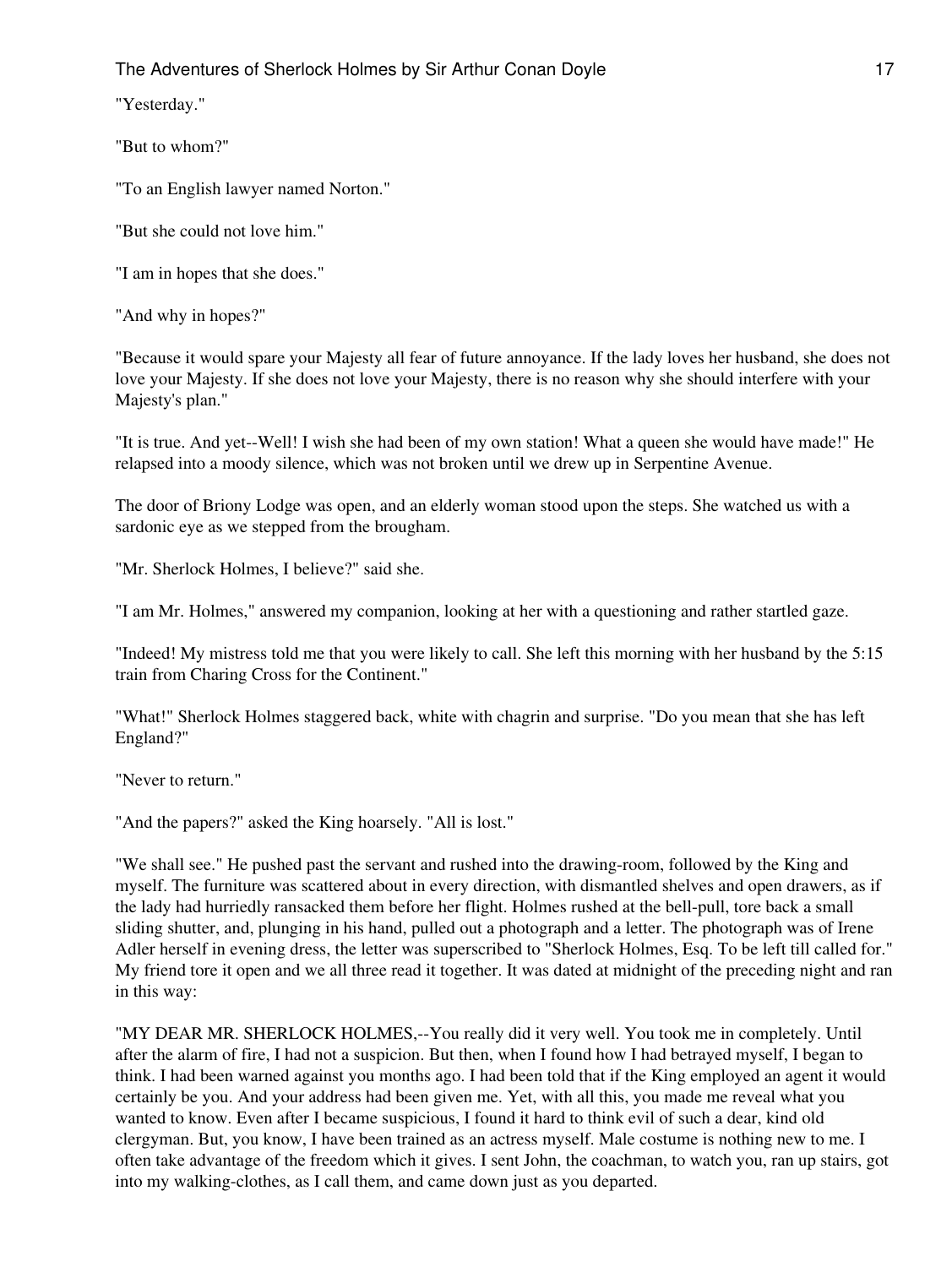"Well, I followed you to your door, and so made sure that I was really an object of interest to the celebrated Mr. Sherlock Holmes. Then I, rather imprudently, wished you good-night, and started for the Temple to see my husband.

"We both thought the best resource was flight, when pursued by so formidable an antagonist; so you will find the nest empty when you call to-morrow. As to the photograph, your client may rest in peace. I love and am loved by a better man than he. The King may do what he will without hindrance from one whom he has cruelly wronged. I keep it only to safeguard myself, and to preserve a weapon which will always secure me from any steps which he might take in the future. I leave a photograph which he might care to possess; and I remain, dear Mr. Sherlock Holmes,

"Very truly yours, "IRENE NORTON, née ADLER."

"What a woman--oh, what a woman!" cried the King of Bohemia, when we had all three read this epistle. "Did I not tell you how quick and resolute she was? Would she not have made an admirable queen? Is it not a pity that she was not on my level?"

"From what I have seen of the lady she seems indeed to be on a very different level to your Majesty," said Holmes coldly. "I am sorry that I have not been able to bring your Majesty's business to a more successful conclusion."

"On the contrary, my dear sir," cried the King; "nothing could be more successful. I know that her word is inviolate. The photograph is now as safe as if it were in the fire."

"I am glad to hear your Majesty say so."

"I am immensely indebted to you. Pray tell me in what way I can reward you. This ring--" He slipped an emerald snake ring from his finger and held it out upon the palm of his hand.

"Your Majesty has something which I should value even more highly," said Holmes.

"You have but to name it."

"This photograph!"

The King stared at him in amazement.

"Irene's photograph!" he cried. "Certainly, if you wish it."

"I thank your Majesty. Then there is no more to be done in the matter. I have the honour to wish you a very good-morning." He bowed, and, turning away without observing the hand which the King had stretched out to him, he set off in my company for his chambers.

And that was how a great scandal threatened to affect the kingdom of Bohemia, and how the best plans of Mr. Sherlock Holmes were beaten by a woman's wit. He used to make merry over the cleverness of women, but I have not heard him do it of late. And when he speaks of Irene Adler, or when he refers to her photograph, it is always under the honourable title of the woman.

# ADVENTURE II. THE RED-HEADED LEAGUE

I had called upon my friend, Mr. Sherlock Holmes, one day in the autumn of last year and found him in deep conversation with a very stout, florid-faced, elderly gentleman with fiery red hair. With an apology for my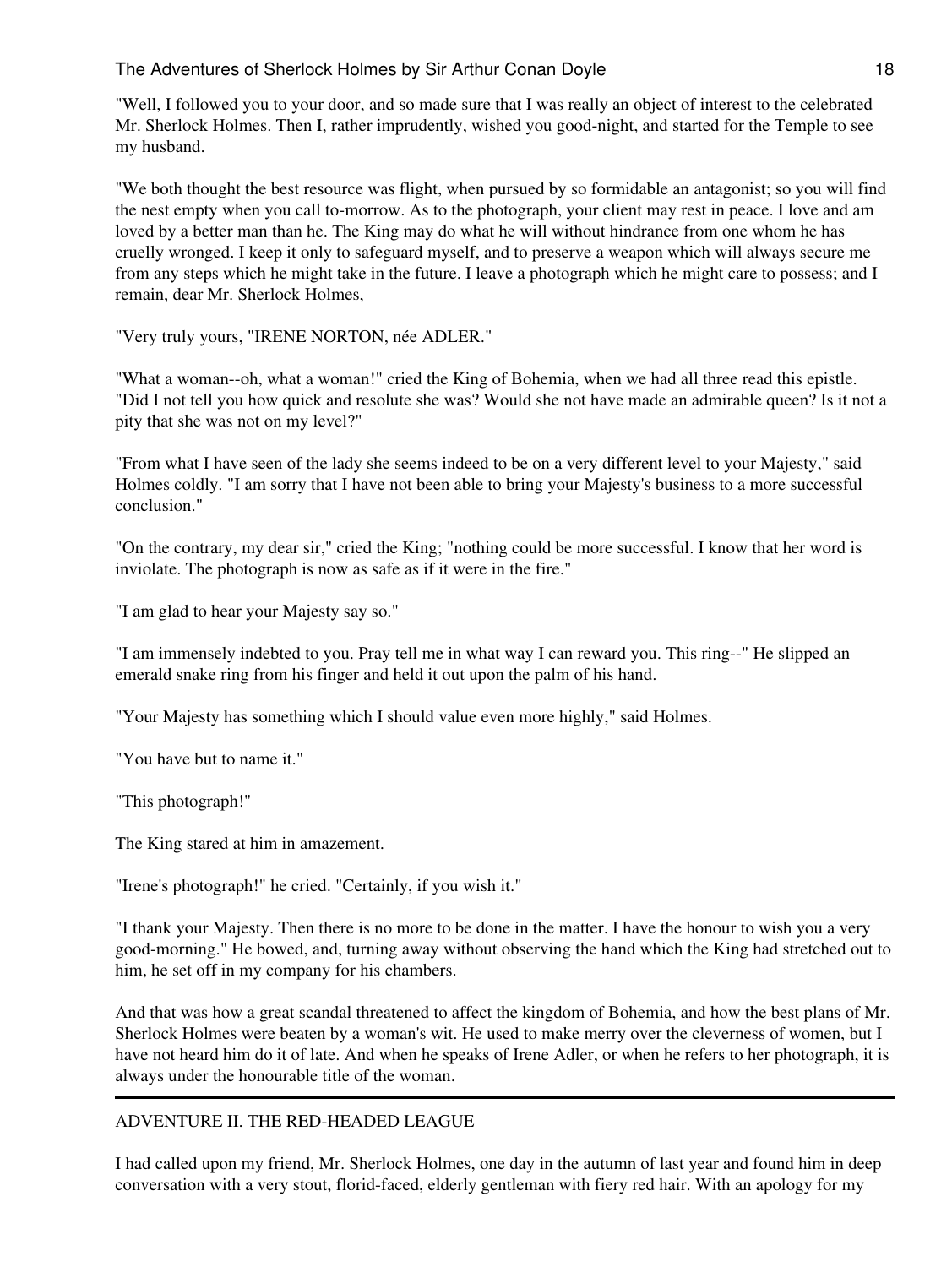intrusion, I was about to withdraw when Holmes pulled me abruptly into the room and closed the door behind me.

"You could not possibly have come at a better time, my dear Watson," he said cordially.

"I was afraid that you were engaged."

"So I am. Very much so."

"Then I can wait in the next room."

"Not at all. This gentleman, Mr. Wilson, has been my partner and helper in many of my most successful cases, and I have no doubt that he will be of the utmost use to me in yours also."

The stout gentleman half rose from his chair and gave a bob of greeting, with a quick little questioning glance from his small fat-encircled eyes.

"Try the settee," said Holmes, relapsing into his armchair and putting his fingertips together, as was his custom when in judicial moods. "I know, my dear Watson, that you share my love of all that is bizarre and outside the conventions and humdrum routine of everyday life. You have shown your relish for it by the enthusiasm which has prompted you to chronicle, and, if you will excuse my saying so, somewhat to embellish so many of my own little adventures."

"Your cases have indeed been of the greatest interest to me," I observed.

"You will remember that I remarked the other day, just before we went into the very simple problem presented by Miss Mary Sutherland, that for strange effects and extraordinary combinations we must go to life itself, which is always far more daring than any effort of the imagination."

"A proposition which I took the liberty of doubting."

"You did, Doctor, but none the less you must come round to my view, for otherwise I shall keep on piling fact upon fact on you until your reason breaks down under them and acknowledges me to be right. Now, Mr. Jabez Wilson here has been good enough to call upon me this morning, and to begin a narrative which promises to be one of the most singular which I have listened to for some time. You have heard me remark that the strangest and most unique things are very often connected not with the larger but with the smaller crimes, and occasionally, indeed, where there is room for doubt whether any positive crime has been committed. As far as I have heard it is impossible for me to say whether the present case is an instance of crime or not, but the course of events is certainly among the most singular that I have ever listened to. Perhaps, Mr. Wilson, you would have the great kindness to recommence your narrative. I ask you not merely because my friend Dr. Watson has not heard the opening part but also because the peculiar nature of the story makes me anxious to have every possible detail from your lips. As a rule, when I have heard some slight indication of the course of events, I am able to guide myself by the thousands of other similar cases which occur to my memory. In the present instance I am forced to admit that the facts are, to the best of my belief, unique."

The portly client puffed out his chest with an appearance of some little pride and pulled a dirty and wrinkled newspaper from the inside pocket of his greatcoat. As he glanced down the advertisement column, with his head thrust forward and the paper flattened out upon his knee, I took a good look at the man and endeavoured, after the fashion of my companion, to read the indications which might be presented by his dress or appearance.

I did not gain very much, however, by my inspection. Our visitor bore every mark of being an average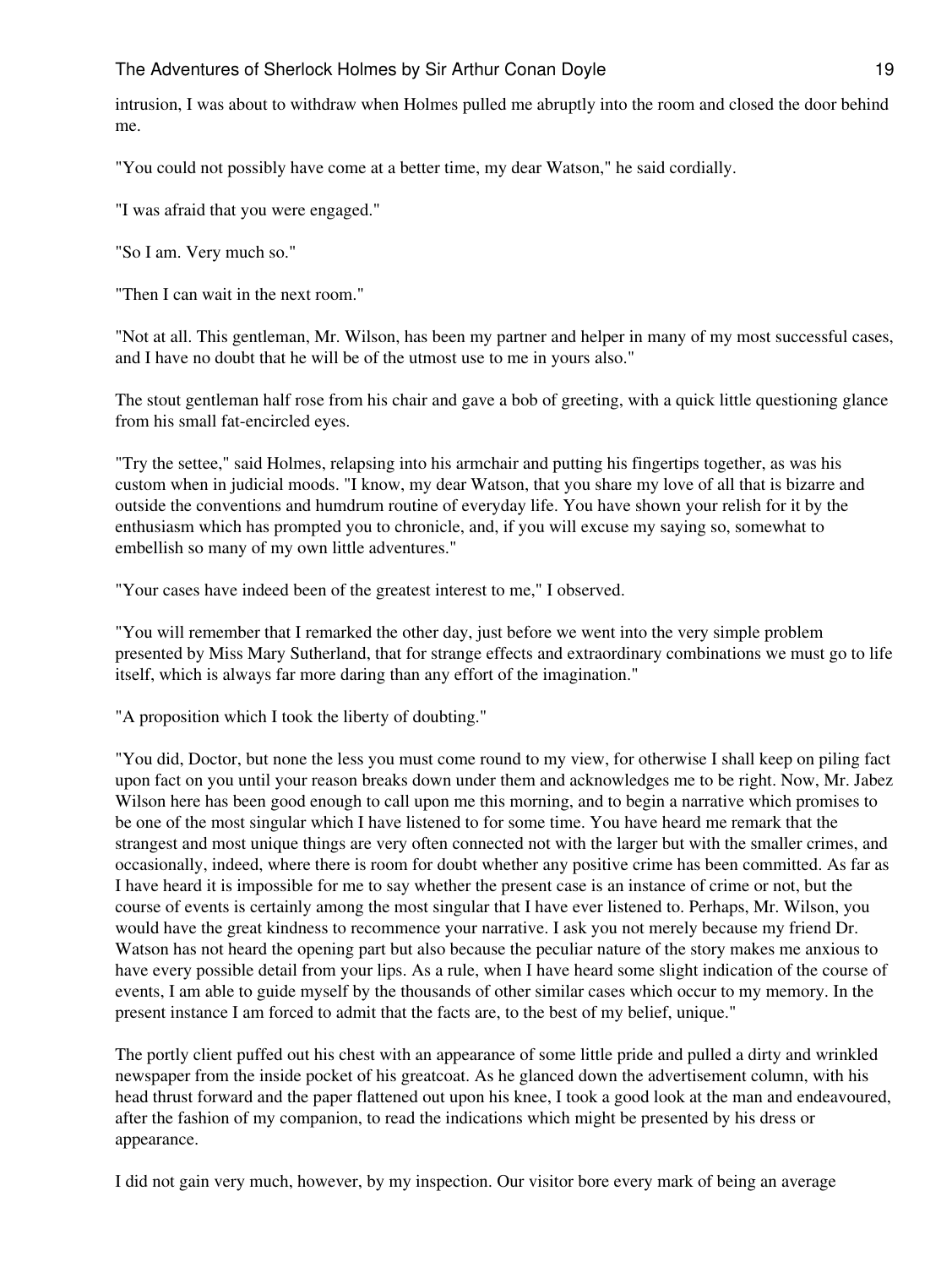commonplace British tradesman, obese, pompous, and slow. He wore rather baggy grey shepherd's check trousers, a not over-clean black frock-coat, unbuttoned in the front, and a drab waistcoat with a heavy brassy Albert chain, and a square pierced bit of metal dangling down as an ornament. A frayed top-hat and a faded brown overcoat with a wrinkled velvet collar lay upon a chair beside him. Altogether, look as I would, there was nothing remarkable about the man save his blazing red head, and the expression of extreme chagrin and discontent upon his features.

Sherlock Holmes' quick eye took in my occupation, and he shook his head with a smile as he noticed my questioning glances. "Beyond the obvious facts that he has at some time done manual labour, that he takes snuff, that he is a Freemason, that he has been in China, and that he has done a considerable amount of writing lately, I can deduce nothing else."

Mr. Jabez Wilson started up in his chair, with his forefinger upon the paper, but his eyes upon my companion.

"How, in the name of good-fortune, did you know all that, Mr. Holmes?" he asked. "How did you know, for example, that I did manual labour. It's as true as gospel, for I began as a ship's carpenter."

"Your hands, my dear sir. Your right hand is quite a size larger than your left. You have worked with it, and the muscles are more developed."

"Well, the snuff, then, and the Freemasonry?"

"I won't insult your intelligence by telling you how I read that, especially as, rather against the strict rules of your order, you use an arc-and-compass breastpin."

"Ah, of course, I forgot that. But the writing?"

"What else can be indicated by that right cuff so very shiny for five inches, and the left one with the smooth patch near the elbow where you rest it upon the desk?"

"Well, but China?"

"The fish that you have tattooed immediately above your right wrist could only have been done in China. I have made a small study of tattoo marks and have even contributed to the literature of the subject. That trick of staining the fishes' scales of a delicate pink is quite peculiar to China. When, in addition, I see a Chinese coin hanging from your watch-chain, the matter becomes even more simple."

Mr. Jabez Wilson laughed heavily. "Well, I never!" said he. "I thought at first that you had done something clever, but I see that there was nothing in it, after all."

"I begin to think, Watson," said Holmes, "that I make a mistake in explaining. 'Omne ignotum pro magnifico,' you know, and my poor little reputation, such as it is, will suffer shipwreck if I am so candid. Can you not find the advertisement, Mr. Wilson?"

"Yes, I have got it now," he answered with his thick red finger planted halfway down the column. "Here it is. This is what began it all. You just read it for yourself, sir."

I took the paper from him and read as follows:

"TO THE RED-HEADED LEAGUE: On account of the bequest of the late Ezekiah Hopkins, of Lebanon, Pennsylvania, U. S. A., there is now another vacancy open which entitles a member of the League to a salary of 4 pounds a week for purely nominal services. All red-headed men who are sound in body and mind and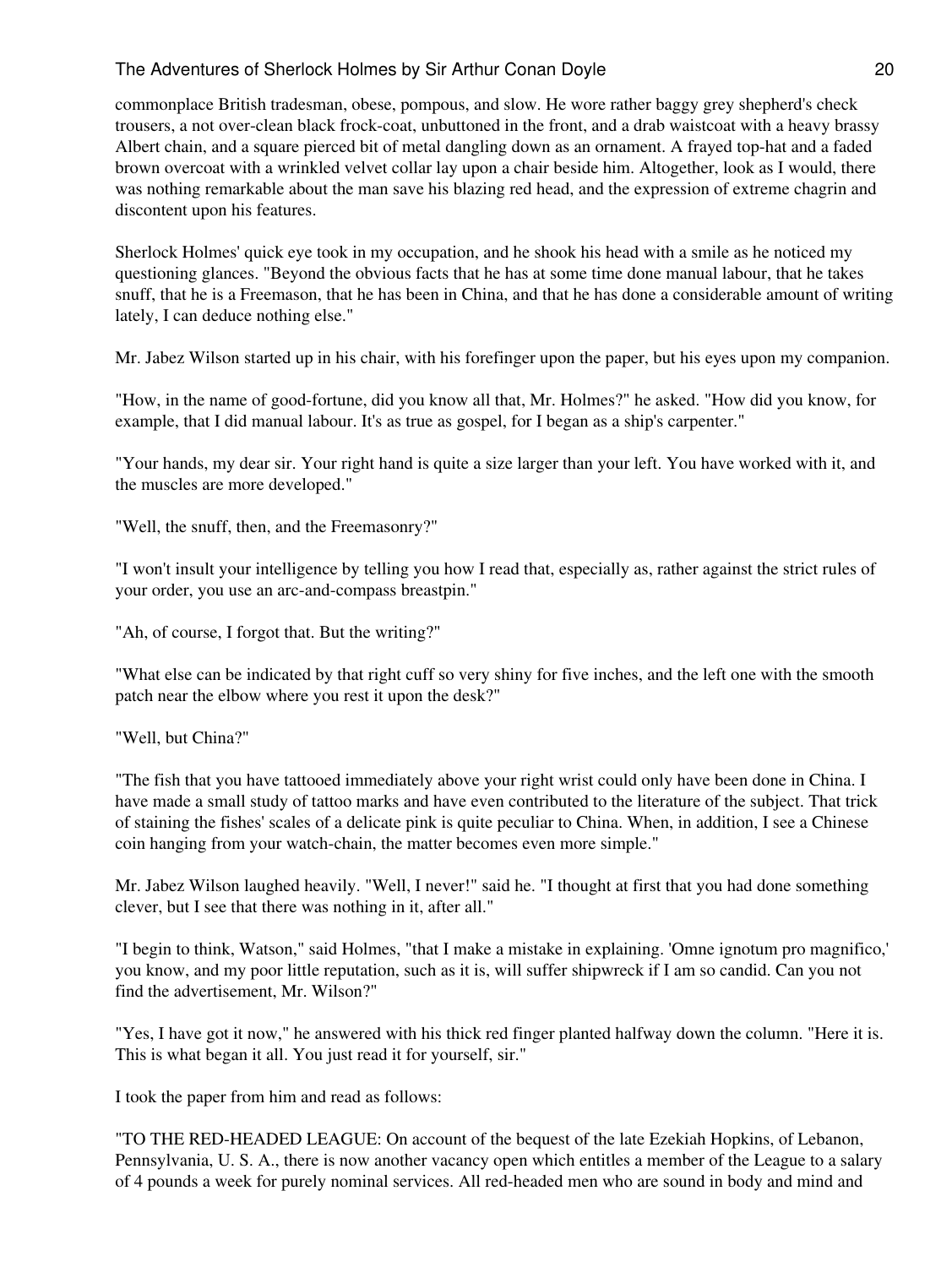above the age of twenty-one years, are eligible. Apply in person on Monday, at eleven o'clock, to Duncan Ross, at the offices of the League, 7 Pope's Court, Fleet Street."

"What on earth does this mean?" I ejaculated after I had twice read over the extraordinary announcement.

Holmes chuckled and wriggled in his chair, as was his habit when in high spirits. "It is a little off the beaten track, isn't it?" said he. "And now, Mr. Wilson, off you go at scratch and tell us all about yourself, your household, and the effect which this advertisement had upon your fortunes. You will first make a note, Doctor, of the paper and the date."

"It is The Morning Chronicle of April 27, 1890. Just two months ago."

"Very good. Now, Mr. Wilson?"

"Well, it is just as I have been telling you, Mr. Sherlock Holmes," said Jabez Wilson, mopping his forehead; "I have a small pawnbroker's business at Coburg Square, near the City. It's not a very large affair, and of late years it has not done more than just give me a living. I used to be able to keep two assistants, but now I only keep one; and I would have a job to pay him but that he is willing to come for half wages so as to learn the business."

"What is the name of this obliging youth?" asked Sherlock Holmes.

"His name is Vincent Spaulding, and he's not such a youth, either. It's hard to say his age. I should not wish a smarter assistant, Mr. Holmes; and I know very well that he could better himself and earn twice what I am able to give him. But, after all, if he is satisfied, why should I put ideas in his head?"

"Why, indeed? You seem most fortunate in having an employé who comes under the full market price. It is not a common experience among employers in this age. I don't know that your assistant is not as remarkable as your advertisement."

"Oh, he has his faults, too," said Mr. Wilson. "Never was such a fellow for photography. Snapping away with a camera when he ought to be improving his mind, and then diving down into the cellar like a rabbit into its hole to develop his pictures. That is his main fault, but on the whole he's a good worker. There's no vice in him."

"He is still with you, I presume?"

"Yes, sir. He and a girl of fourteen, who does a bit of simple cooking and keeps the place clean--that's all I have in the house, for I am a widower and never had any family. We live very quietly, sir, the three of us; and we keep a roof over our heads and pay our debts, if we do nothing more.

"The first thing that put us out was that advertisement. Spaulding, he came down into the office just this day eight weeks, with this very paper in his hand, and he says:

"'I wish to the Lord, Mr. Wilson, that I was a red-headed man.'

"'Why that?' I asks.

"'Why,' says he, 'here's another vacancy on the League of the Red-headed Men. It's worth quite a little fortune to any man who gets it, and I understand that there are more vacancies than there are men, so that the trustees are at their wits' end what to do with the money. If my hair would only change colour, here's a nice little crib all ready for me to step into.'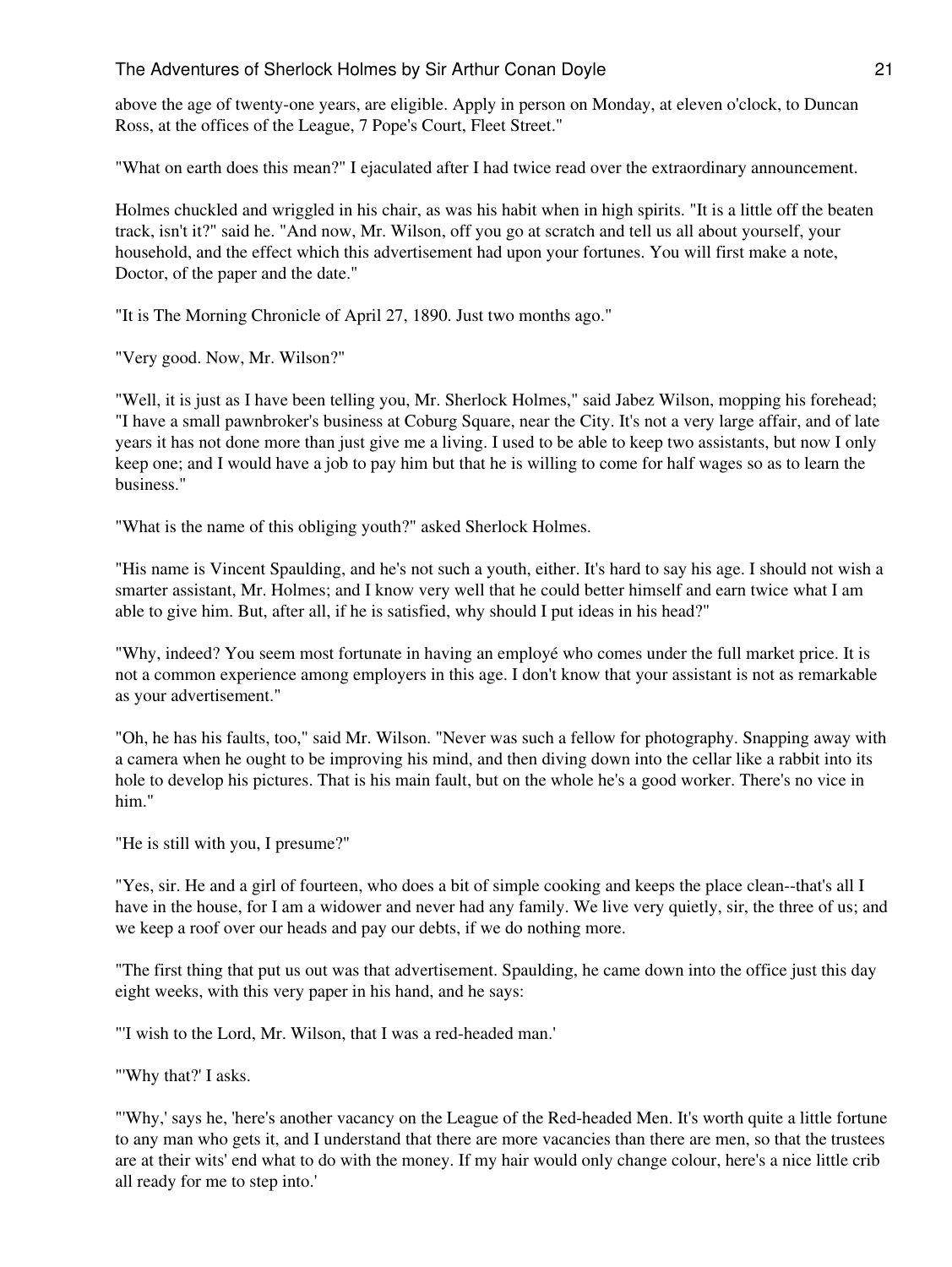"'Why, what is it, then?' I asked. You see, Mr. Holmes, I am a very stay-at-home man, and as my business came to me instead of my having to go to it, I was often weeks on end without putting my foot over the door-mat. In that way I didn't know much of what was going on outside, and I was always glad of a bit of news.

"'Have you never heard of the League of the Red-headed Men?' he asked with his eyes open.

"'Never.'

"'Why, I wonder at that, for you are eligible yourself for one of the vacancies.'

"'And what are they worth?' I asked.

"'Oh, merely a couple of hundred a year, but the work is slight, and it need not interfere very much with one's other occupations.'

"Well, you can easily think that that made me prick up my ears, for the business has not been over-good for some years, and an extra couple of hundred would have been very handy.

"'Tell me all about it,' said I.

"'Well,' said he, showing me the advertisement, 'you can see for yourself that the League has a vacancy, and there is the address where you should apply for particulars. As far as I can make out, the League was founded by an American millionaire, Ezekiah Hopkins, who was very peculiar in his ways. He was himself red-headed, and he had a great sympathy for all red-headed men; so when he died it was found that he had left his enormous fortune in the hands of trustees, with instructions to apply the interest to the providing of easy berths to men whose hair is of that colour. From all I hear it is splendid pay and very little to do.'

"'But,' said I, 'there would be millions of red-headed men who would apply.'

"'Not so many as you might think,' he answered. 'You see it is really confined to Londoners, and to grown men. This American had started from London when he was young, and he wanted to do the old town a good turn. Then, again, I have heard it is no use your applying if your hair is light red, or dark red, or anything but real bright, blazing, fiery red. Now, if you cared to apply, Mr. Wilson, you would just walk in; but perhaps it would hardly be worth your while to put yourself out of the way for the sake of a few hundred pounds.'

"Now, it is a fact, gentlemen, as you may see for yourselves, that my hair is of a very full and rich tint, so that it seemed to me that if there was to be any competition in the matter I stood as good a chance as any man that I had ever met. Vincent Spaulding seemed to know so much about it that I thought he might prove useful, so I just ordered him to put up the shutters for the day and to come right away with me. He was very willing to have a holiday, so we shut the business up and started off for the address that was given us in the advertisement.

"I never hope to see such a sight as that again, Mr. Holmes. From north, south, east, and west every man who had a shade of red in his hair had tramped into the city to answer the advertisement. Fleet Street was choked with red-headed folk, and Pope's Court looked like a coster's orange barrow. I should not have thought there were so many in the whole country as were brought together by that single advertisement. Every shade of colour they were--straw, lemon, orange, brick, Irish-setter, liver, clay; but, as Spaulding said, there were not many who had the real vivid flame-coloured tint. When I saw how many were waiting, I would have given it up in despair; but Spaulding would not hear of it. How he did it I could not imagine, but he pushed and pulled and butted until he got me through the crowd, and right up to the steps which led to the office. There was a double stream upon the stair, some going up in hope, and some coming back dejected; but we wedged in as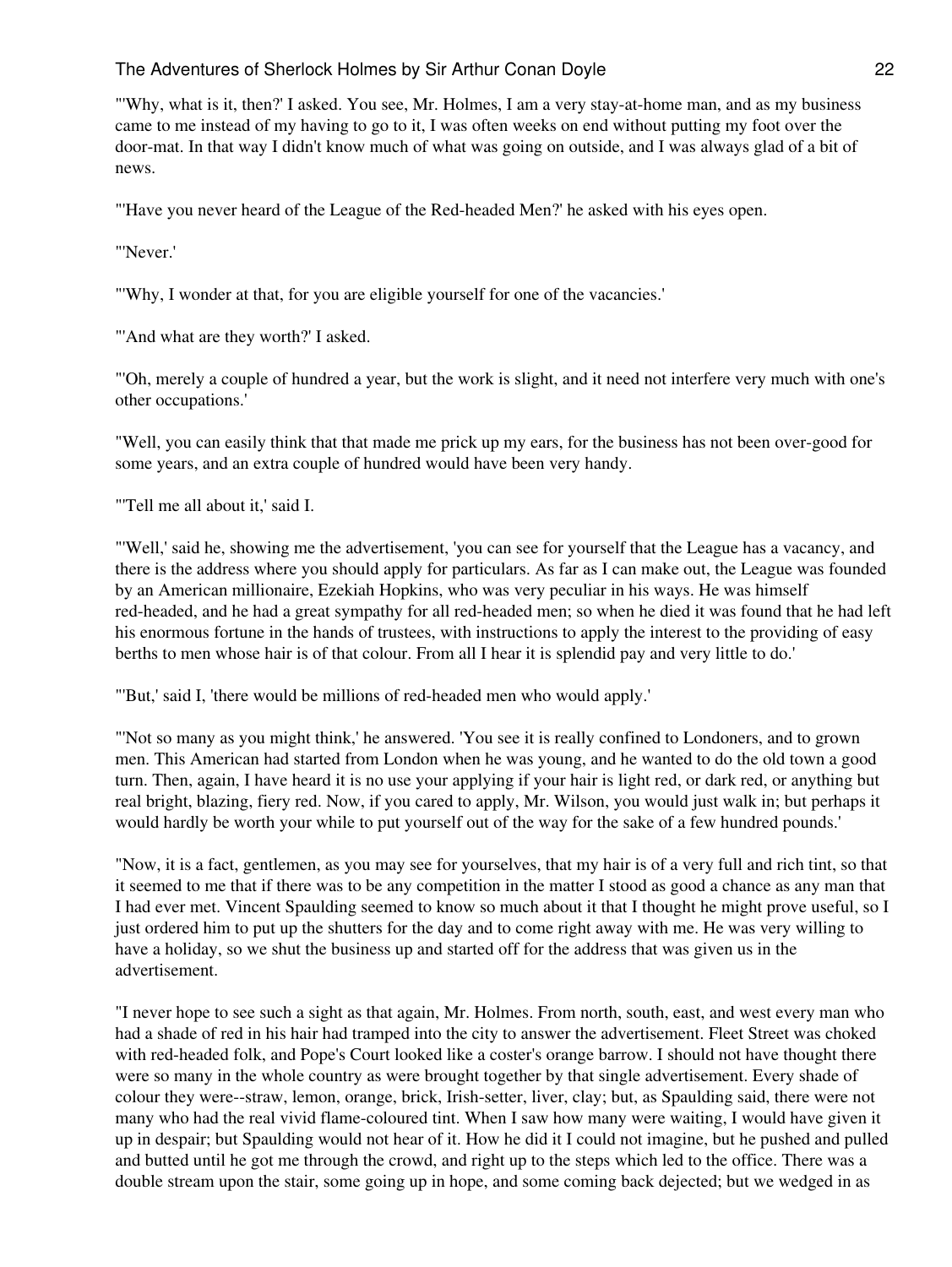well as we could and soon found ourselves in the office."

"Your experience has been a most entertaining one," remarked Holmes as his client paused and refreshed his memory with a huge pinch of snuff. "Pray continue your very interesting statement."

"There was nothing in the office but a couple of wooden chairs and a deal table, behind which sat a small man with a head that was even redder than mine. He said a few words to each candidate as he came up, and then he always managed to find some fault in them which would disqualify them. Getting a vacancy did not seem to be such a very easy matter, after all. However, when our turn came the little man was much more favourable to me than to any of the others, and he closed the door as we entered, so that he might have a private word with us.

"'This is Mr. Jabez Wilson,' said my assistant, 'and he is willing to fill a vacancy in the League.'

"'And he is admirably suited for it,' the other answered. 'He has every requirement. I cannot recall when I have seen anything so fine.' He took a step backward, cocked his head on one side, and gazed at my hair until I felt quite bashful. Then suddenly he plunged forward, wrung my hand, and congratulated me warmly on my success.

"'It would be injustice to hesitate,' said he. 'You will, however, I am sure, excuse me for taking an obvious precaution.' With that he seized my hair in both his hands, and tugged until I yelled with the pain. 'There is water in your eyes,' said he as he released me. 'I perceive that all is as it should be. But we have to be careful, for we have twice been deceived by wigs and once by paint. I could tell you tales of cobbler's wax which would disgust you with human nature.' He stepped over to the window and shouted through it at the top of his voice that the vacancy was filled. A groan of disappointment came up from below, and the folk all trooped away in different directions until there was not a red-head to be seen except my own and that of the manager.

"'My name,' said he, 'is Mr. Duncan Ross, and I am myself one of the pensioners upon the fund left by our noble benefactor. Are you a married man, Mr. Wilson? Have you a family?'

"I answered that I had not.

"His face fell immediately.

"'Dear me!' he said gravely, 'that is very serious indeed! I am sorry to hear you say that. The fund was, of course, for the propagation and spread of the red-heads as well as for their maintenance. It is exceedingly unfortunate that you should be a bachelor.'

"My face lengthened at this, Mr. Holmes, for I thought that I was not to have the vacancy after all; but after thinking it over for a few minutes he said that it would be all right.

"'In the case of another,' said he, 'the objection might be fatal, but we must stretch a point in favour of a man with such a head of hair as yours. When shall you be able to enter upon your new duties?'

"'Well, it is a little awkward, for I have a business already,' said I.

"'Oh, never mind about that, Mr. Wilson!' said Vincent Spaulding. 'I should be able to look after that for you.'

"'What would be the hours?' I asked.

"'Ten to two.'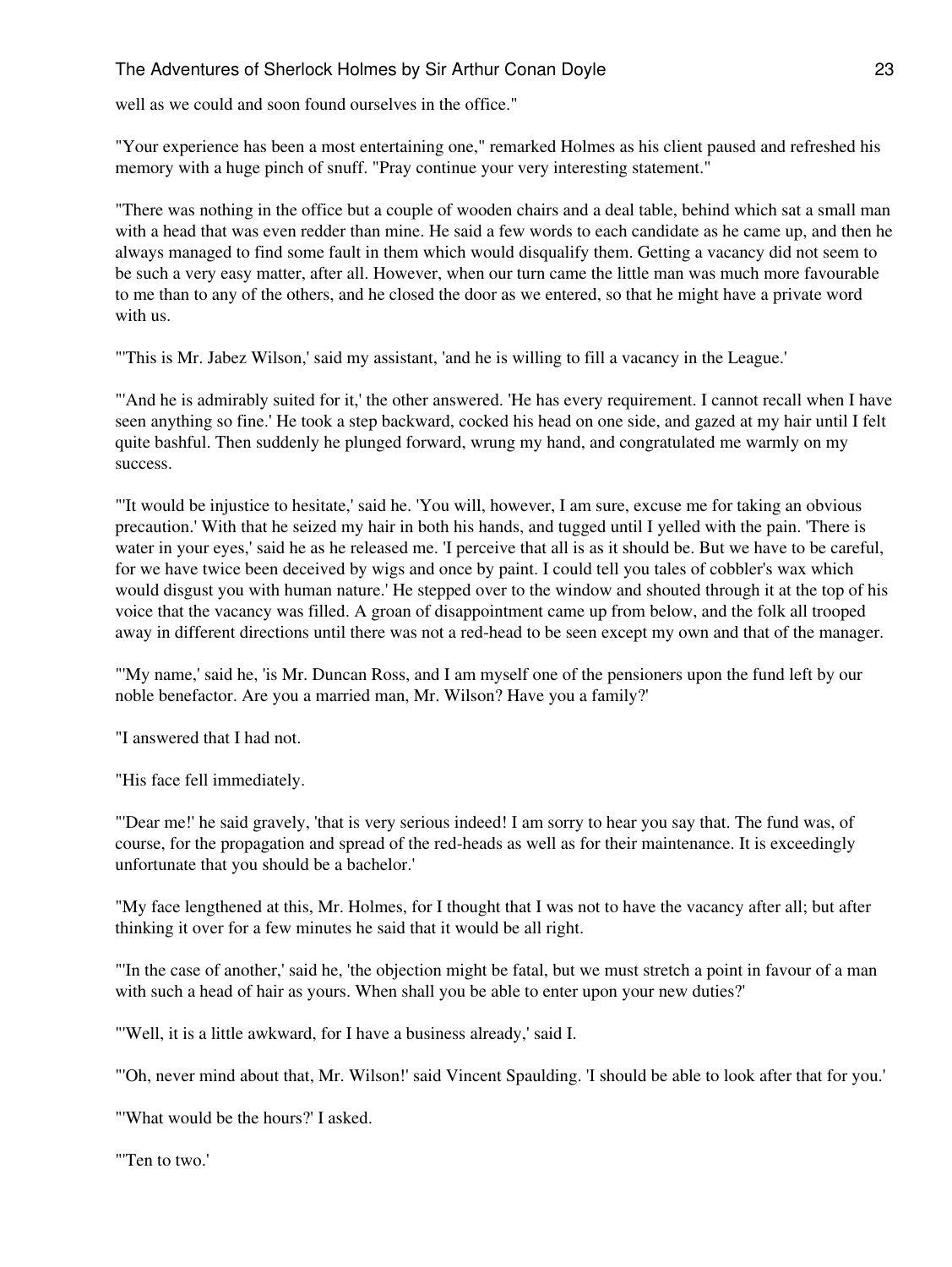"Now a pawnbroker's business is mostly done of an evening, Mr. Holmes, especially Thursday and Friday evening, which is just before pay-day; so it would suit me very well to earn a little in the mornings. Besides, I knew that my assistant was a good man, and that he would see to anything that turned up.

"'That would suit me very well,' said I. 'And the pay?'

"'Is 4 pounds a week.'

"'And the work?'

"'Is purely nominal.'

"'What do you call purely nominal?'

"'Well, you have to be in the office, or at least in the building, the whole time. If you leave, you forfeit your whole position forever. The will is very clear upon that point. You don't comply with the conditions if you budge from the office during that time.'

"'It's only four hours a day, and I should not think of leaving,' said I.

"'No excuse will avail,' said Mr. Duncan Ross; 'neither sickness nor business nor anything else. There you must stay, or you lose your billet.'

"'And the work?"

"'Is to copy out the "Encyclopaedia Britannica." There is the first volume of it in that press. You must find your own ink, pens, and blotting-paper, but we provide this table and chair. Will you be ready to-morrow?'

"'Certainly,' I answered.

"'Then, good-bye, Mr. Jabez Wilson, and let me congratulate you once more on the important position which you have been fortunate enough to gain.' He bowed me out of the room and I went home with my assistant, hardly knowing what to say or do, I was so pleased at my own good fortune.

"Well, I thought over the matter all day, and by evening I was in low spirits again; for I had quite persuaded myself that the whole affair must be some great hoax or fraud, though what its object might be I could not imagine. It seemed altogether past belief that anyone could make such a will, or that they would pay such a sum for doing anything so simple as copying out the 'Encyclopaedia Britannica.' Vincent Spaulding did what he could to cheer me up, but by bedtime I had reasoned myself out of the whole thing. However, in the morning I determined to have a look at it anyhow, so I bought a penny bottle of ink, and with a quill-pen, and seven sheets of foolscap paper, I started off for Pope's Court.

"Well, to my surprise and delight, everything was as right as possible. The table was set out ready for me, and Mr. Duncan Ross was there to see that I got fairly to work. He started me off upon the letter A, and then he left me; but he would drop in from time to time to see that all was right with me. At two o'clock he bade me good-day, complimented me upon the amount that I had written, and locked the door of the office after me.

"This went on day after day, Mr. Holmes, and on Saturday the manager came in and planked down four golden sovereigns for my week's work. It was the same next week, and the same the week after. Every morning I was there at ten, and every afternoon I left at two. By degrees Mr. Duncan Ross took to coming in only once of a morning, and then, after a time, he did not come in at all. Still, of course, I never dared to leave the room for an instant, for I was not sure when he might come, and the billet was such a good one, and suited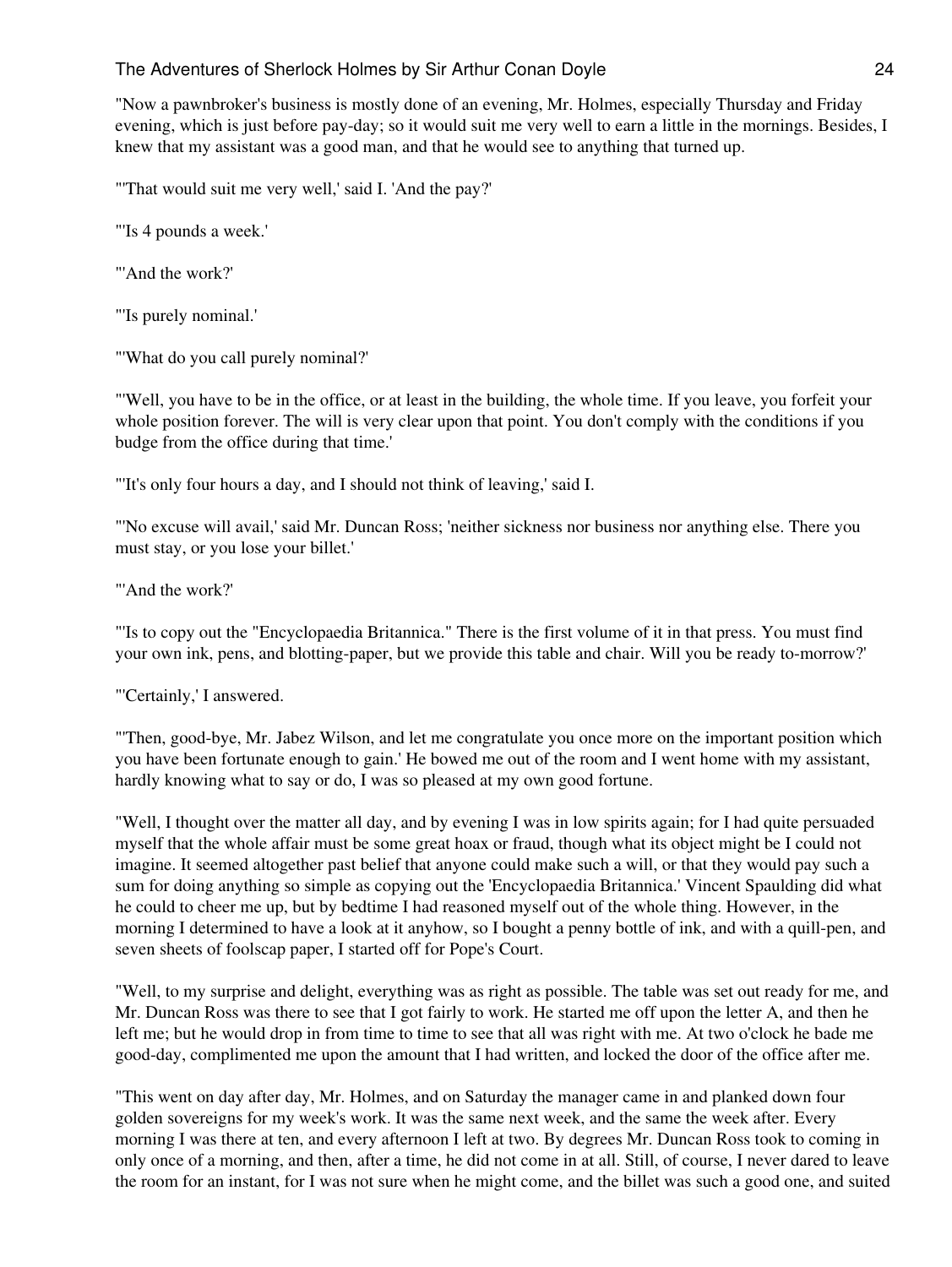me so well, that I would not risk the loss of it.

"Eight weeks passed away like this, and I had written about Abbots and Archery and Armour and Architecture and Attica, and hoped with diligence that I might get on to the B's before very long. It cost me something in foolscap, and I had pretty nearly filled a shelf with my writings. And then suddenly the whole business came to an end."

"To an end?"

"Yes, sir. And no later than this morning. I went to my work as usual at ten o'clock, but the door was shut and locked, with a little square of cardboard hammered on to the middle of the panel with a tack. Here it is, and you can read for yourself."

He held up a piece of white cardboard about the size of a sheet of note-paper. It read in this fashion:

## THE RED-HEADED LEAGUE

IS

DISSOLVED.

October 9, 1890.

Sherlock Holmes and I surveyed this curt announcement and the rueful face behind it, until the comical side of the affair so completely overtopped every other consideration that we both burst out into a roar of laughter.

"I cannot see that there is anything very funny," cried our client, flushing up to the roots of his flaming head. "If you can do nothing better than laugh at me, I can go elsewhere."

"No, no," cried Holmes, shoving him back into the chair from which he had half risen. "I really wouldn't miss your case for the world. It is most refreshingly unusual. But there is, if you will excuse my saying so, something just a little funny about it. Pray what steps did you take when you found the card upon the door?"

"I was staggered, sir. I did not know what to do. Then I called at the offices round, but none of them seemed to know anything about it. Finally, I went to the landlord, who is an accountant living on the ground-floor, and I asked him if he could tell me what had become of the Red-headed League. He said that he had never heard of any such body. Then I asked him who Mr. Duncan Ross was. He answered that the name was new to him.

"'Well,' said I, 'the gentleman at No. 4.'

"'What, the red-headed man?'

"'Yes.'

"'Oh,' said he, 'his name was William Morris. He was a solicitor and was using my room as a temporary convenience until his new premises were ready. He moved out yesterday.'

"'Where could I find him?'

"'Oh, at his new offices. He did tell me the address. Yes, 17 King Edward Street, near St. Paul's.'

"I started off, Mr. Holmes, but when I got to that address it was a manufactory of artificial knee-caps, and no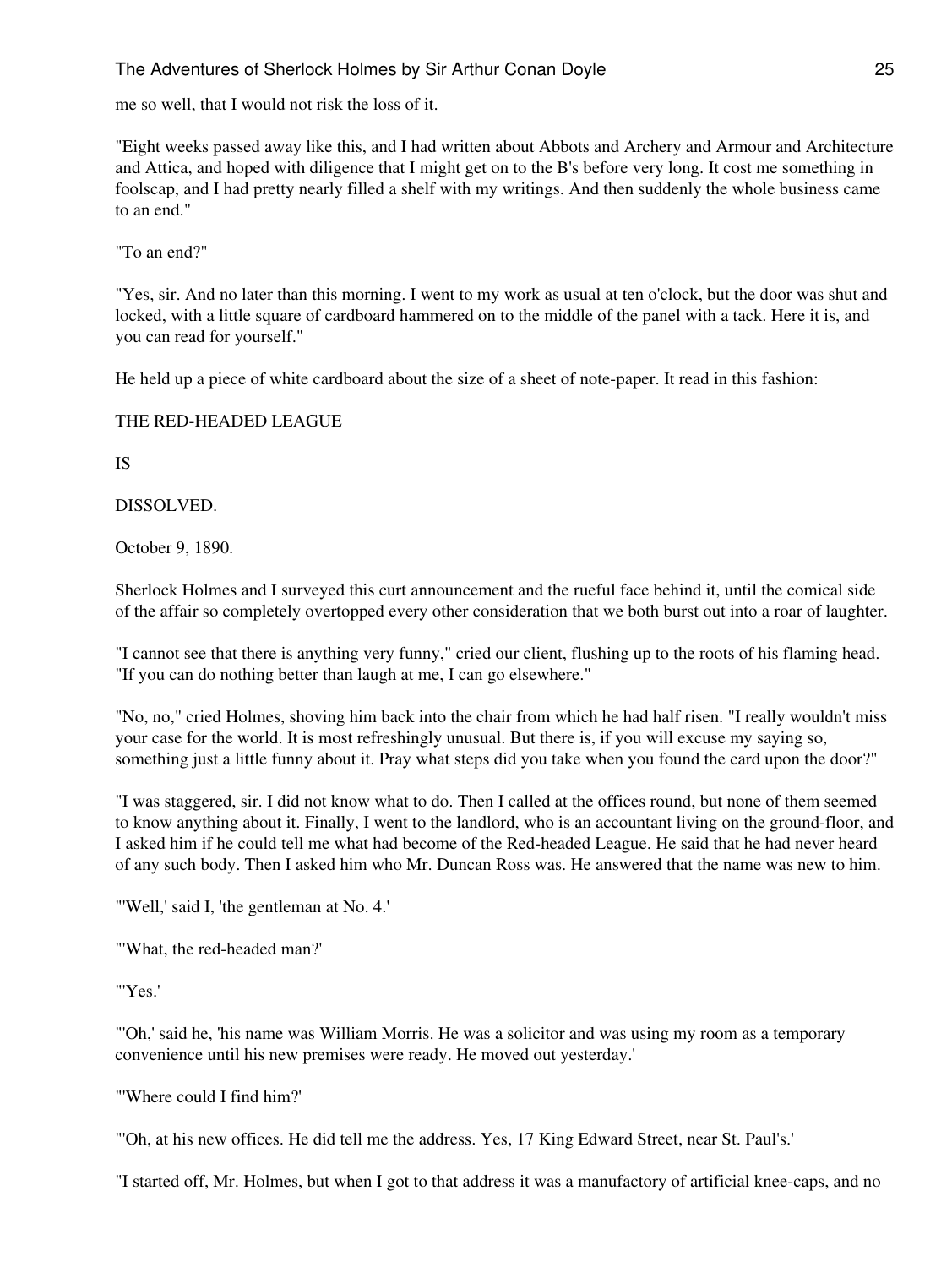one in it had ever heard of either Mr. William Morris or Mr. Duncan Ross."

"And what did you do then?" asked Holmes.

"I went home to Saxe-Coburg Square, and I took the advice of my assistant. But he could not help me in any way. He could only say that if I waited I should hear by post. But that was not quite good enough, Mr. Holmes. I did not wish to lose such a place without a struggle, so, as I had heard that you were good enough to give advice to poor folk who were in need of it, I came right away to you."

"And you did very wisely," said Holmes. "Your case is an exceedingly remarkable one, and I shall be happy to look into it. From what you have told me I think that it is possible that graver issues hang from it than might at first sight appear."

"Grave enough!" said Mr. Jabez Wilson. "Why, I have lost four pound a week."

"As far as you are personally concerned," remarked Holmes, "I do not see that you have any grievance against this extraordinary league. On the contrary, you are, as I understand, richer by some 30 pounds, to say nothing of the minute knowledge which you have gained on every subject which comes under the letter A. You have lost nothing by them."

"No, sir. But I want to find out about them, and who they are, and what their object was in playing this prank--if it was a prank--upon me. It was a pretty expensive joke for them, for it cost them two and thirty pounds."

"We shall endeavour to clear up these points for you. And, first, one or two questions, Mr. Wilson. This assistant of yours who first called your attention to the advertisement--how long had he been with you?"

"About a month then."

"How did he come?"

"In answer to an advertisement."

"Was he the only applicant?"

"No, I had a dozen."

"Why did you pick him?"

"Because he was handy and would come cheap."

"At half-wages, in fact."

"Yes."

"What is he like, this Vincent Spaulding?"

"Small, stout-built, very quick in his ways, no hair on his face, though he's not short of thirty. Has a white splash of acid upon his forehead."

Holmes sat up in his chair in considerable excitement. "I thought as much," said he. "Have you ever observed that his ears are pierced for earrings?"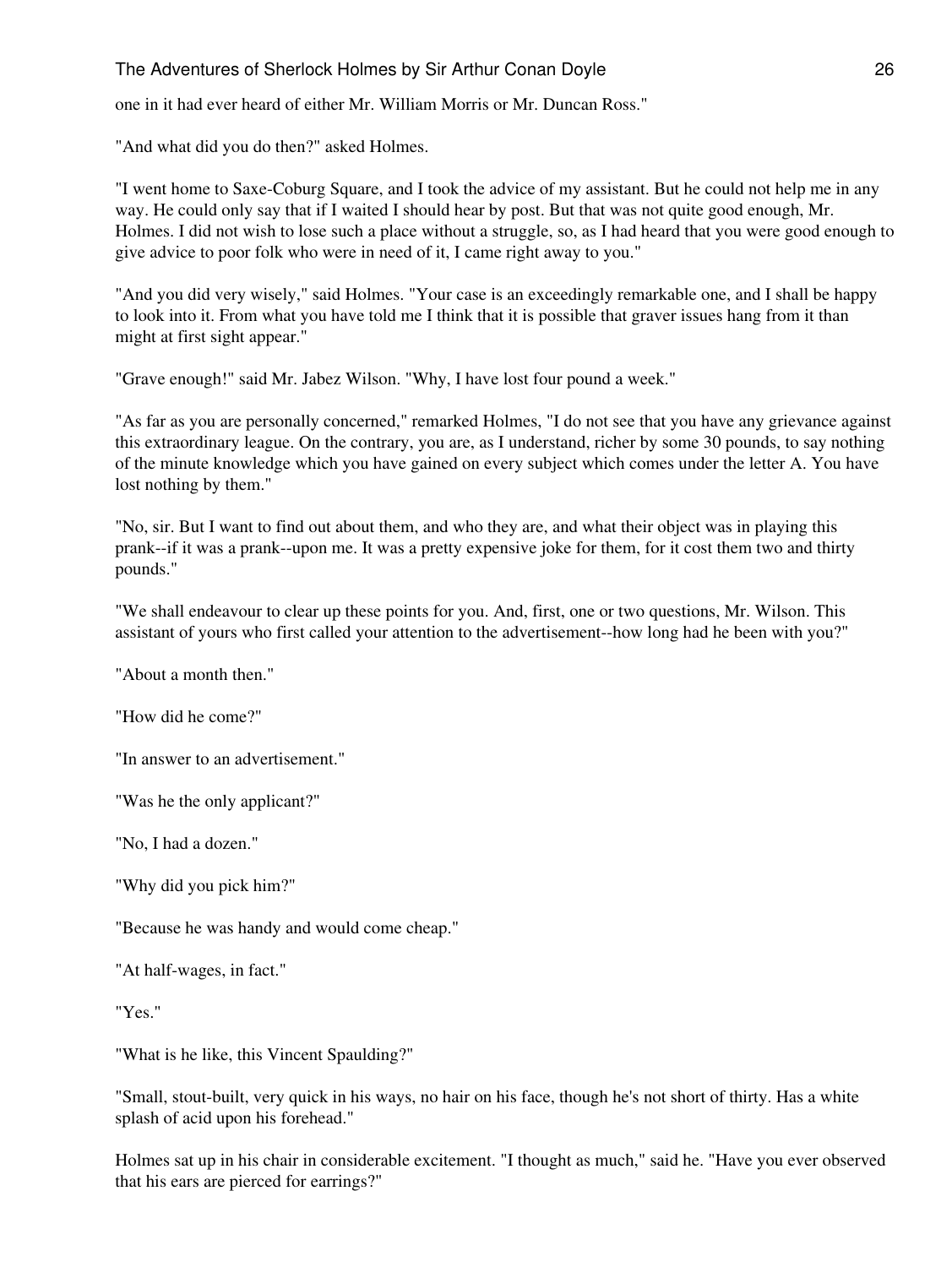"Yes, sir. He told me that a gipsy had done it for him when he was a lad."

"Hum!" said Holmes, sinking back in deep thought. "He is still with you?"

"Oh, yes, sir; I have only just left him."

"And has your business been attended to in your absence?"

"Nothing to complain of, sir. There's never very much to do of a morning."

"That will do, Mr. Wilson. I shall be happy to give you an opinion upon the subject in the course of a day or two. To-day is Saturday, and I hope that by Monday we may come to a conclusion."

"Well, Watson," said Holmes when our visitor had left us, "what do you make of it all?"

"I make nothing of it," I answered frankly. "It is a most mysterious business."

"As a rule," said Holmes, "the more bizarre a thing is the less mysterious it proves to be. It is your commonplace, featureless crimes which are really puzzling, just as a commonplace face is the most difficult to identify. But I must be prompt over this matter."

"What are you going to do, then?" I asked.

"To smoke," he answered. "It is quite a three pipe problem, and I beg that you won't speak to me for fifty minutes." He curled himself up in his chair, with his thin knees drawn up to his hawk-like nose, and there he sat with his eyes closed and his black clay pipe thrusting out like the bill of some strange bird. I had come to the conclusion that he had dropped asleep, and indeed was nodding myself, when he suddenly sprang out of his chair with the gesture of a man who has made up his mind and put his pipe down upon the mantelpiece.

"Sarasate plays at the St. James's Hall this afternoon," he remarked. "What do you think, Watson? Could your patients spare you for a few hours?"

"I have nothing to do to-day. My practice is never very absorbing."

"Then put on your hat and come. I am going through the City first, and we can have some lunch on the way. I observe that there is a good deal of German music on the programme, which is rather more to my taste than Italian or French. It is introspective, and I want to introspect. Come along!"

We travelled by the Underground as far as Aldersgate; and a short walk took us to Saxe-Coburg Square, the scene of the singular story which we had listened to in the morning. It was a poky, little, shabby-genteel place, where four lines of dingy two-storied brick houses looked out into a small railed-in enclosure, where a lawn of weedy grass and a few clumps of faded laurel-bushes made a hard fight against a smoke-laden and uncongenial atmosphere. Three gilt balls and a brown board with "JABEZ WILSON" in white letters, upon a corner house, announced the place where our red-headed client carried on his business. Sherlock Holmes stopped in front of it with his head on one side and looked it all over, with his eyes shining brightly between puckered lids. Then he walked slowly up the street, and then down again to the corner, still looking keenly at the houses. Finally he returned to the pawnbroker's, and, having thumped vigorously upon the pavement with his stick two or three times, he went up to the door and knocked. It was instantly opened by a bright-looking, clean-shaven young fellow, who asked him to step in.

"Thank you," said Holmes, "I only wished to ask you how you would go from here to the Strand."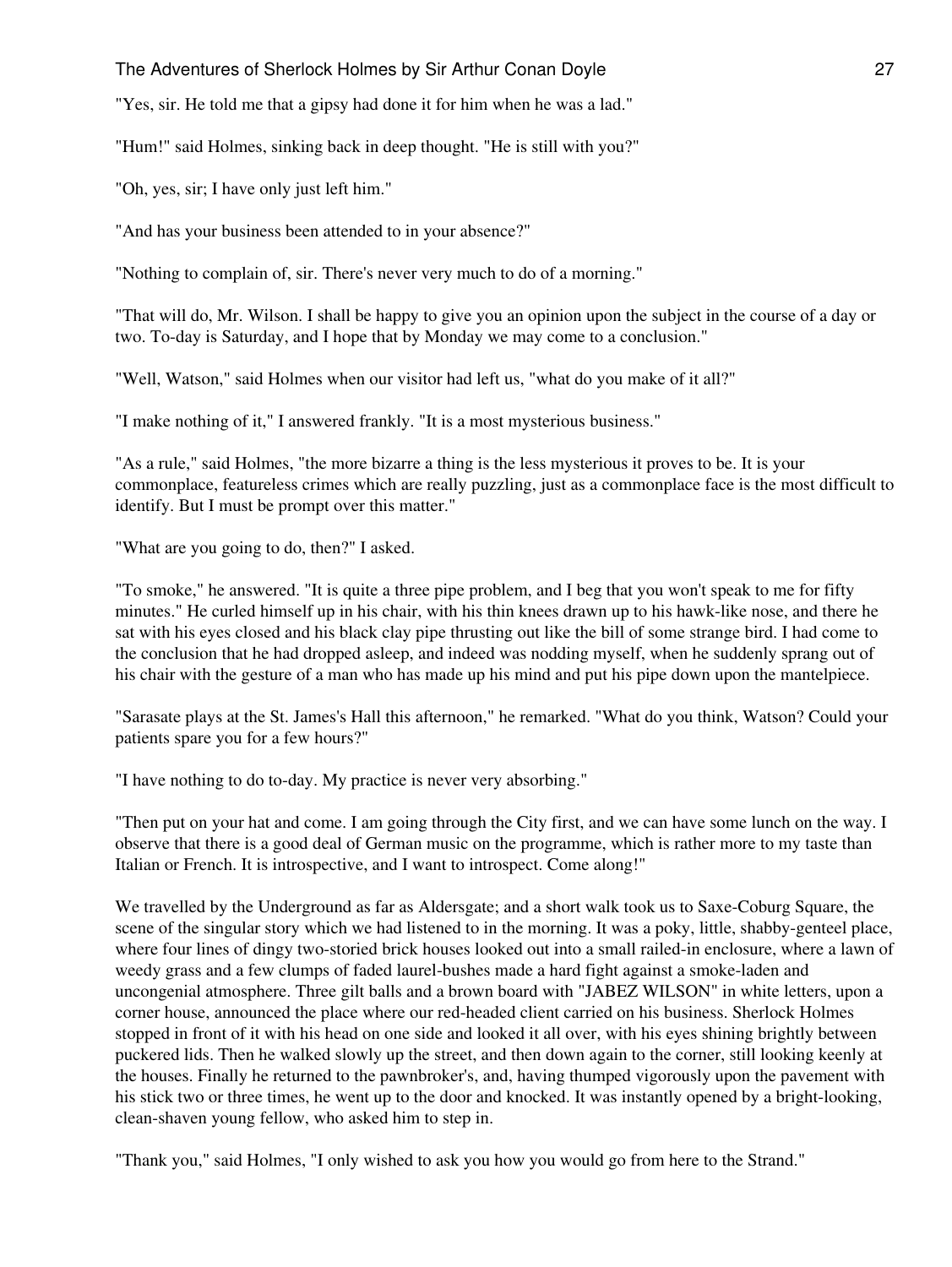"Third right, fourth left," answered the assistant promptly, closing the door.

"Smart fellow, that," observed Holmes as we walked away. "He is, in my judgment, the fourth smartest man in London, and for daring I am not sure that he has not a claim to be third. I have known something of him before."

"Evidently," said I, "Mr. Wilson's assistant counts for a good deal in this mystery of the Red-headed League. I am sure that you inquired your way merely in order that you might see him."

"Not him."

"What then?"

"The knees of his trousers."

"And what did you see?"

"What I expected to see."

"Why did you beat the pavement?"

"My dear doctor, this is a time for observation, not for talk. We are spies in an enemy's country. We know something of Saxe-Coburg Square. Let us now explore the parts which lie behind it."

The road in which we found ourselves as we turned round the corner from the retired Saxe-Coburg Square presented as great a contrast to it as the front of a picture does to the back. It was one of the main arteries which conveyed the traffic of the City to the north and west. The roadway was blocked with the immense stream of commerce flowing in a double tide inward and outward, while the footpaths were black with the hurrying swarm of pedestrians. It was difficult to realise as we looked at the line of fine shops and stately business premises that they really abutted on the other side upon the faded and stagnant square which we had just quitted.

"Let me see," said Holmes, standing at the corner and glancing along the line, "I should like just to remember the order of the houses here. It is a hobby of mine to have an exact knowledge of London. There is Mortimer's, the tobacconist, the little newspaper shop, the Coburg branch of the City and Suburban Bank, the Vegetarian Restaurant, and McFarlane's carriage-building depot. That carries us right on to the other block. And now, Doctor, we've done our work, so it's time we had some play. A sandwich and a cup of coffee, and then off to violin-land, where all is sweetness and delicacy and harmony, and there are no red-headed clients to vex us with their conundrums."

My friend was an enthusiastic musician, being himself not only a very capable performer but a composer of no ordinary merit. All the afternoon he sat in the stalls wrapped in the most perfect happiness, gently waving his long, thin fingers in time to the music, while his gently smiling face and his languid, dreamy eyes were as unlike those of Holmes the sleuth-hound, Holmes the relentless, keen-witted, ready-handed criminal agent, as it was possible to conceive. In his singular character the dual nature alternately asserted itself, and his extreme exactness and astuteness represented, as I have often thought, the reaction against the poetic and contemplative mood which occasionally predominated in him. The swing of his nature took him from extreme languor to devouring energy; and, as I knew well, he was never so truly formidable as when, for days on end, he had been lounging in his armchair amid his improvisations and his black-letter editions. Then it was that the lust of the chase would suddenly come upon him, and that his brilliant reasoning power would rise to the level of intuition, until those who were unacquainted with his methods would look askance at him as on a man whose knowledge was not that of other mortals. When I saw him that afternoon so enwrapped in the music at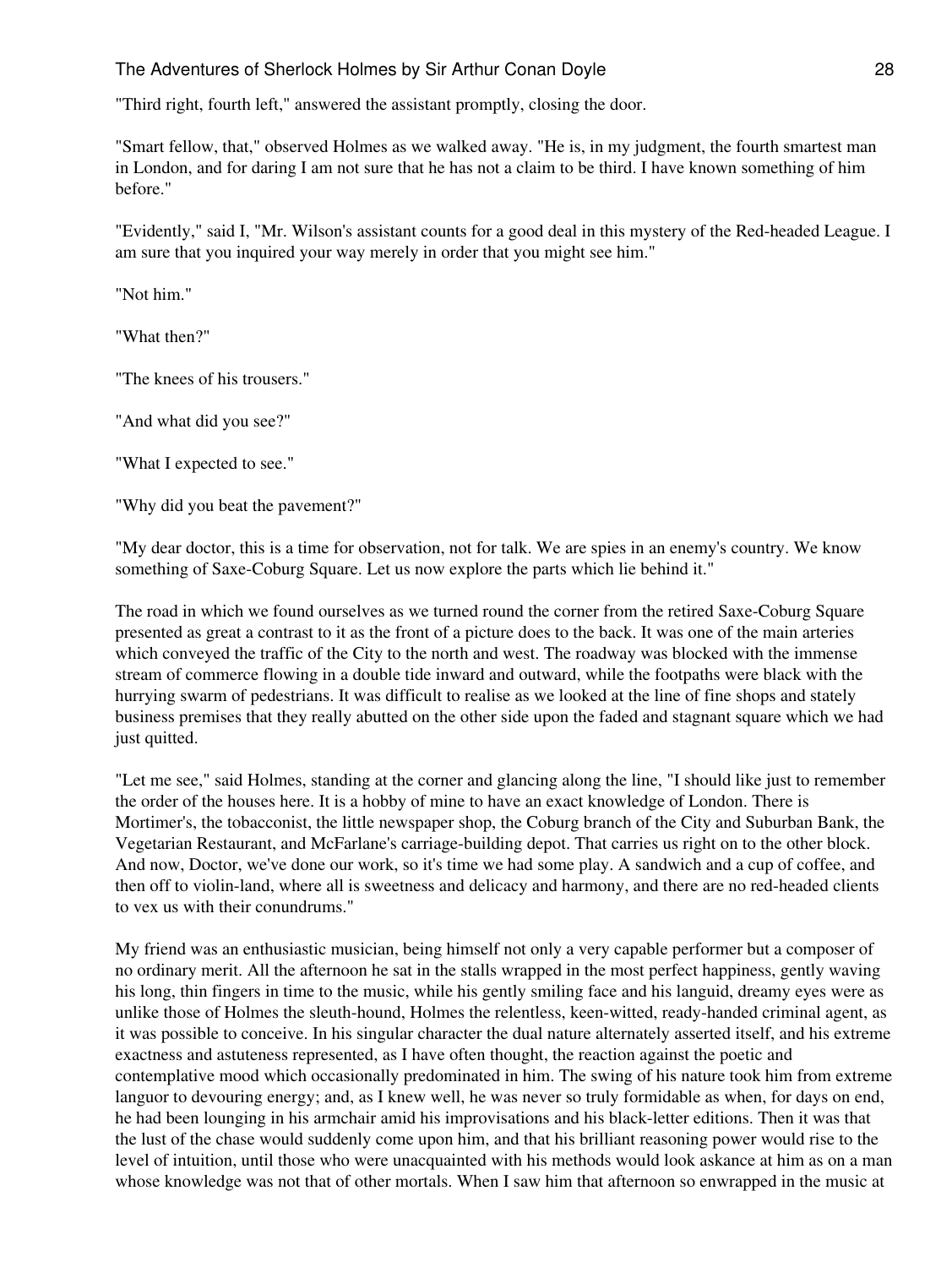St. James's Hall I felt that an evil time might be coming upon those whom he had set himself to hunt down.

"You want to go home, no doubt, Doctor," he remarked as we emerged.

"Yes, it would be as well."

"And I have some business to do which will take some hours. This business at Coburg Square is serious."

"Why serious?"

"A considerable crime is in contemplation. I have every reason to believe that we shall be in time to stop it. But to-day being Saturday rather complicates matters. I shall want your help to-night."

"At what time?"

"Ten will be early enough."

"I shall be at Baker Street at ten."

"Very well. And, I say, Doctor, there may be some little danger, so kindly put your army revolver in your pocket." He waved his hand, turned on his heel, and disappeared in an instant among the crowd.

I trust that I am not more dense than my neighbours, but I was always oppressed with a sense of my own stupidity in my dealings with Sherlock Holmes. Here I had heard what he had heard, I had seen what he had seen, and yet from his words it was evident that he saw clearly not only what had happened but what was about to happen, while to me the whole business was still confused and grotesque. As I drove home to my house in Kensington I thought over it all, from the extraordinary story of the red-headed copier of the "Encyclopaedia" down to the visit to Saxe-Coburg Square, and the ominous words with which he had parted from me. What was this nocturnal expedition, and why should I go armed? Where were we going, and what were we to do? I had the hint from Holmes that this smooth-faced pawnbroker's assistant was a formidable man--a man who might play a deep game. I tried to puzzle it out, but gave it up in despair and set the matter aside until night should bring an explanation.

It was a quarter-past nine when I started from home and made my way across the Park, and so through Oxford Street to Baker Street. Two hansoms were standing at the door, and as I entered the passage I heard the sound of voices from above. On entering his room I found Holmes in animated conversation with two men, one of whom I recognised as Peter Jones, the official police agent, while the other was a long, thin, sad-faced man, with a very shiny hat and oppressively respectable frock-coat.

"Ha! Our party is complete," said Holmes, buttoning up his pea-jacket and taking his heavy hunting crop from the rack. "Watson, I think you know Mr. Jones, of Scotland Yard? Let me introduce you to Mr. Merryweather, who is to be our companion in to-night's adventure."

"We're hunting in couples again, Doctor, you see," said Jones in his consequential way. "Our friend here is a wonderful man for starting a chase. All he wants is an old dog to help him to do the running down."

"I hope a wild goose may not prove to be the end of our chase," observed Mr. Merryweather gloomily.

"You may place considerable confidence in Mr. Holmes, sir," said the police agent loftily. "He has his own little methods, which are, if he won't mind my saying so, just a little too theoretical and fantastic, but he has the makings of a detective in him. It is not too much to say that once or twice, as in that business of the Sholto murder and the Agra treasure, he has been more nearly correct than the official force."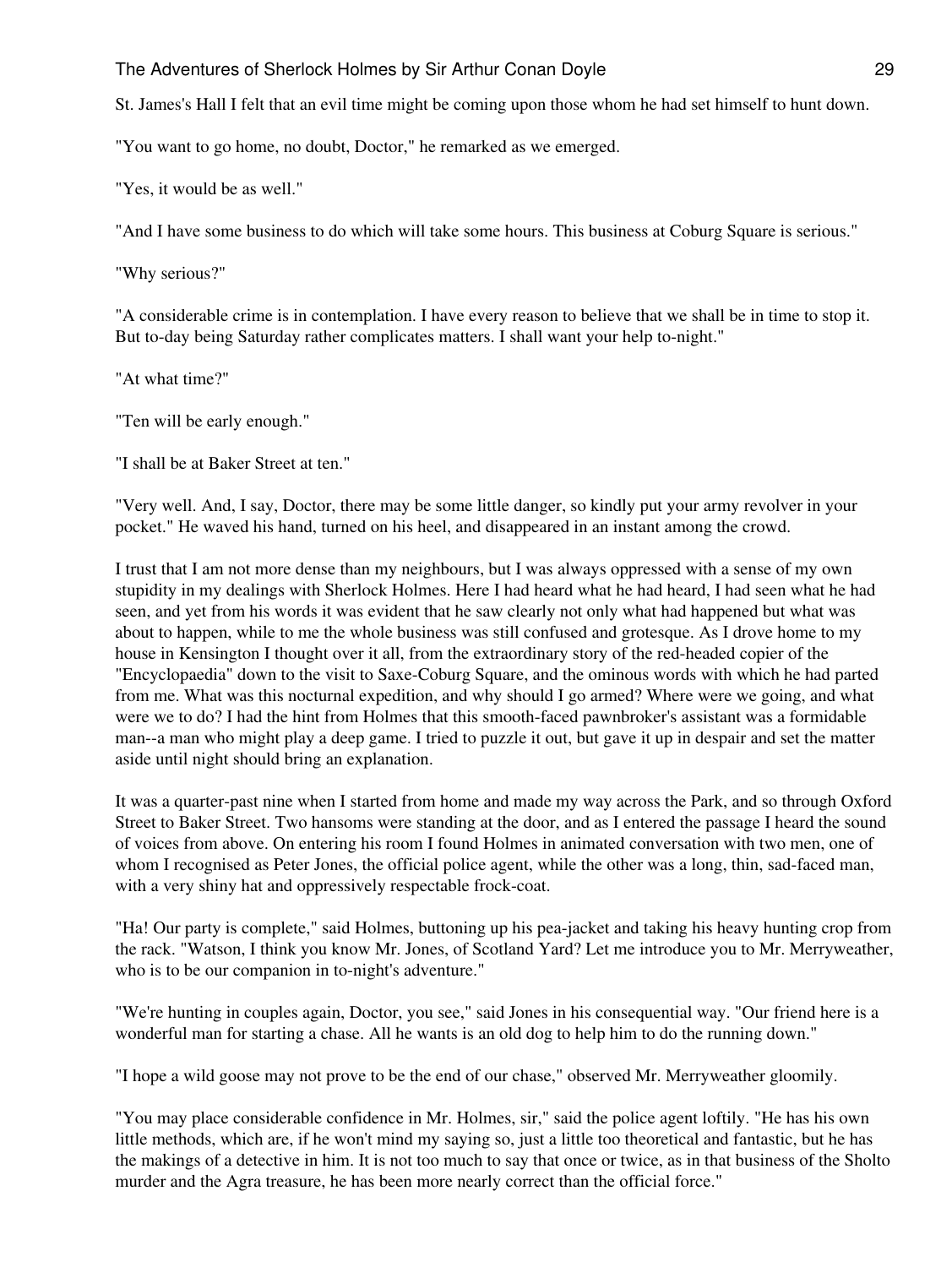"Oh, if you say so, Mr. Jones, it is all right," said the stranger with deference. "Still, I confess that I miss my rubber. It is the first Saturday night for seven-and-twenty years that I have not had my rubber."

"I think you will find," said Sherlock Holmes, "that you will play for a higher stake to-night than you have ever done yet, and that the play will be more exciting. For you, Mr. Merryweather, the stake will be some 30,000 pounds; and for you, Jones, it will be the man upon whom you wish to lay your hands."

"John Clay, the murderer, thief, smasher, and forger. He's a young man, Mr. Merryweather, but he is at the head of his profession, and I would rather have my bracelets on him than on any criminal in London. He's a remarkable man, is young John Clay. His grandfather was a royal duke, and he himself has been to Eton and Oxford. His brain is as cunning as his fingers, and though we meet signs of him at every turn, we never know where to find the man himself. He'll crack a crib in Scotland one week, and be raising money to build an orphanage in Cornwall the next. I've been on his track for years and have never set eyes on him yet."

"I hope that I may have the pleasure of introducing you to-night. I've had one or two little turns also with Mr. John Clay, and I agree with you that he is at the head of his profession. It is past ten, however, and quite time that we started. If you two will take the first hansom, Watson and I will follow in the second."

Sherlock Holmes was not very communicative during the long drive and lay back in the cab humming the tunes which he had heard in the afternoon. We rattled through an endless labyrinth of gas-lit streets until we emerged into Farrington Street.

"We are close there now," my friend remarked. "This fellow Merryweather is a bank director, and personally interested in the matter. I thought it as well to have Jones with us also. He is not a bad fellow, though an absolute imbecile in his profession. He has one positive virtue. He is as brave as a bulldog and as tenacious as a lobster if he gets his claws upon anyone. Here we are, and they are waiting for us."

We had reached the same crowded thoroughfare in which we had found ourselves in the morning. Our cabs were dismissed, and, following the guidance of Mr. Merryweather, we passed down a narrow passage and through a side door, which he opened for us. Within there was a small corridor, which ended in a very massive iron gate. This also was opened, and led down a flight of winding stone steps, which terminated at another formidable gate. Mr. Merryweather stopped to light a lantern, and then conducted us down a dark, earth-smelling passage, and so, after opening a third door, into a huge vault or cellar, which was piled all round with crates and massive boxes.

"You are not very vulnerable from above," Holmes remarked as he held up the lantern and gazed about him.

"Nor from below," said Mr. Merryweather, striking his stick upon the flags which lined the floor. "Why, dear me, it sounds quite hollow!" he remarked, looking up in surprise.

"I must really ask you to be a little more quiet!" said Holmes severely. "You have already imperilled the whole success of our expedition. Might I beg that you would have the goodness to sit down upon one of those boxes, and not to interfere?"

The solemn Mr. Merryweather perched himself upon a crate, with a very injured expression upon his face, while Holmes fell upon his knees upon the floor and, with the lantern and a magnifying lens, began to examine minutely the cracks between the stones. A few seconds sufficed to satisfy him, for he sprang to his feet again and put his glass in his pocket.

"We have at least an hour before us," he remarked, "for they can hardly take any steps until the good pawnbroker is safely in bed. Then they will not lose a minute, for the sooner they do their work the longer time they will have for their escape. We are at present, Doctor--as no doubt you have divined--in the cellar of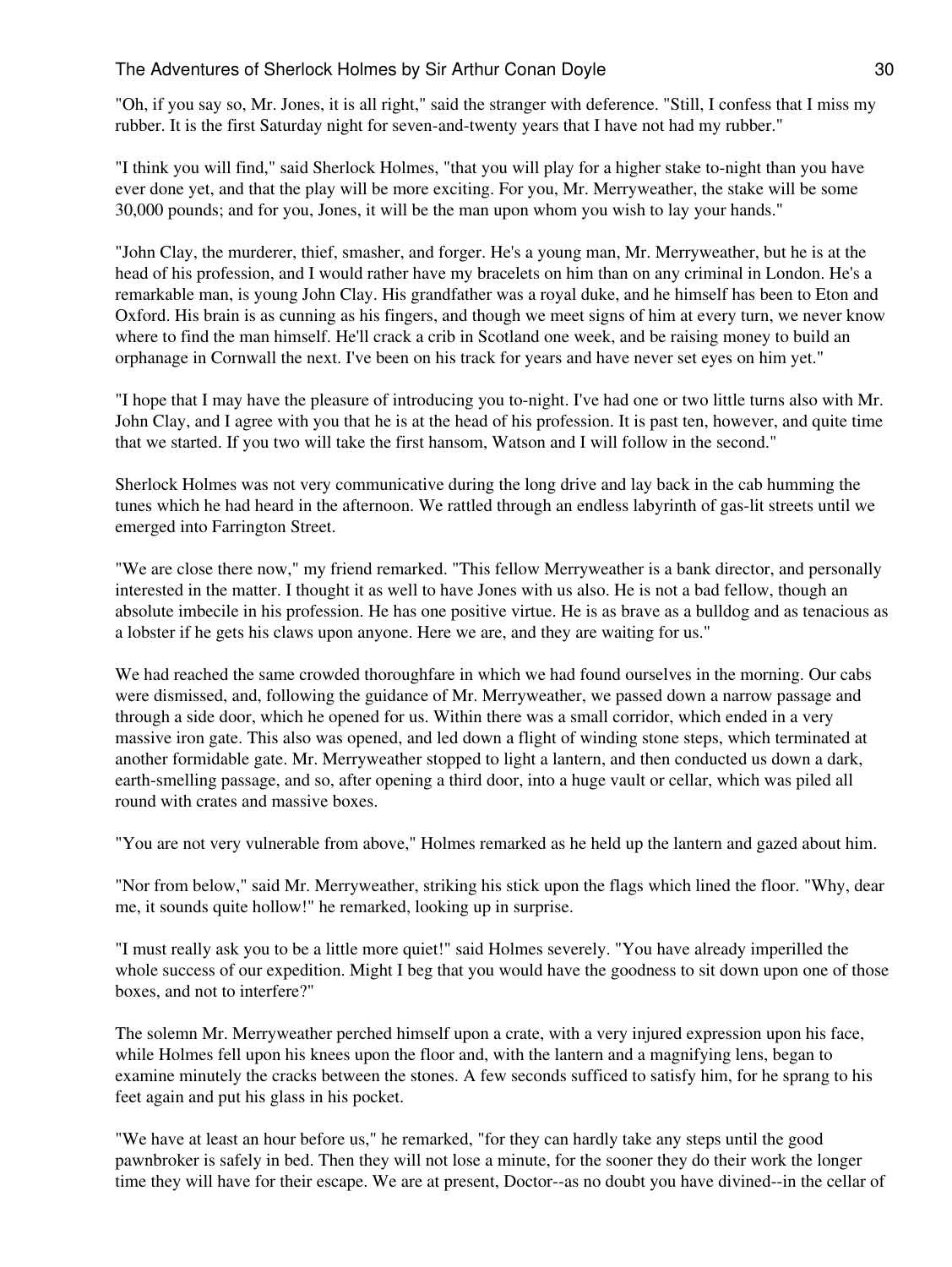the City branch of one of the principal London banks. Mr. Merryweather is the chairman of directors, and he will explain to you that there are reasons why the more daring criminals of London should take a considerable interest in this cellar at present."

"It is our French gold," whispered the director. "We have had several warnings that an attempt might be made upon it."

"Your French gold?"

"Yes. We had occasion some months ago to strengthen our resources and borrowed for that purpose 30,000 napoleons from the Bank of France. It has become known that we have never had occasion to unpack the money, and that it is still lying in our cellar. The crate upon which I sit contains 2,000 napoleons packed between layers of lead foil. Our reserve of bullion is much larger at present than is usually kept in a single branch office, and the directors have had misgivings upon the subject."

"Which were very well justified," observed Holmes. "And now it is time that we arranged our little plans. I expect that within an hour matters will come to a head. In the meantime Mr. Merryweather, we must put the screen over that dark lantern."

"And sit in the dark?"

"I am afraid so. I had brought a pack of cards in my pocket, and I thought that, as we were a partie carrée, you might have your rubber after all. But I see that the enemy's preparations have gone so far that we cannot risk the presence of a light. And, first of all, we must choose our positions. These are daring men, and though we shall take them at a disadvantage, they may do us some harm unless we are careful. I shall stand behind this crate, and do you conceal yourselves behind those. Then, when I flash a light upon them, close in swiftly. If they fire, Watson, have no compunction about shooting them down."

I placed my revolver, cocked, upon the top of the wooden case behind which I crouched. Holmes shot the slide across the front of his lantern and left us in pitch darkness--such an absolute darkness as I have never before experienced. The smell of hot metal remained to assure us that the light was still there, ready to flash out at a moment's notice. To me, with my nerves worked up to a pitch of expectancy, there was something depressing and subduing in the sudden gloom, and in the cold dank air of the vault.

"They have but one retreat," whispered Holmes. "That is back through the house into Saxe-Coburg Square. I hope that you have done what I asked you, Jones?"

"I have an inspector and two officers waiting at the front door."

"Then we have stopped all the holes. And now we must be silent and wait."

What a time it seemed! From comparing notes afterwards it was but an hour and a quarter, yet it appeared to me that the night must have almost gone and the dawn be breaking above us. My limbs were weary and stiff, for I feared to change my position; yet my nerves were worked up to the highest pitch of tension, and my hearing was so acute that I could not only hear the gentle breathing of my companions, but I could distinguish the deeper, heavier in-breath of the bulky Jones from the thin, sighing note of the bank director. From my position I could look over the case in the direction of the floor. Suddenly my eyes caught the glint of a light.

At first it was but a lurid spark upon the stone pavement. Then it lengthened out until it became a yellow line, and then, without any warning or sound, a gash seemed to open and a hand appeared, a white, almost womanly hand, which felt about in the centre of the little area of light. For a minute or more the hand, with its writhing fingers, protruded out of the floor. Then it was withdrawn as suddenly as it appeared, and all was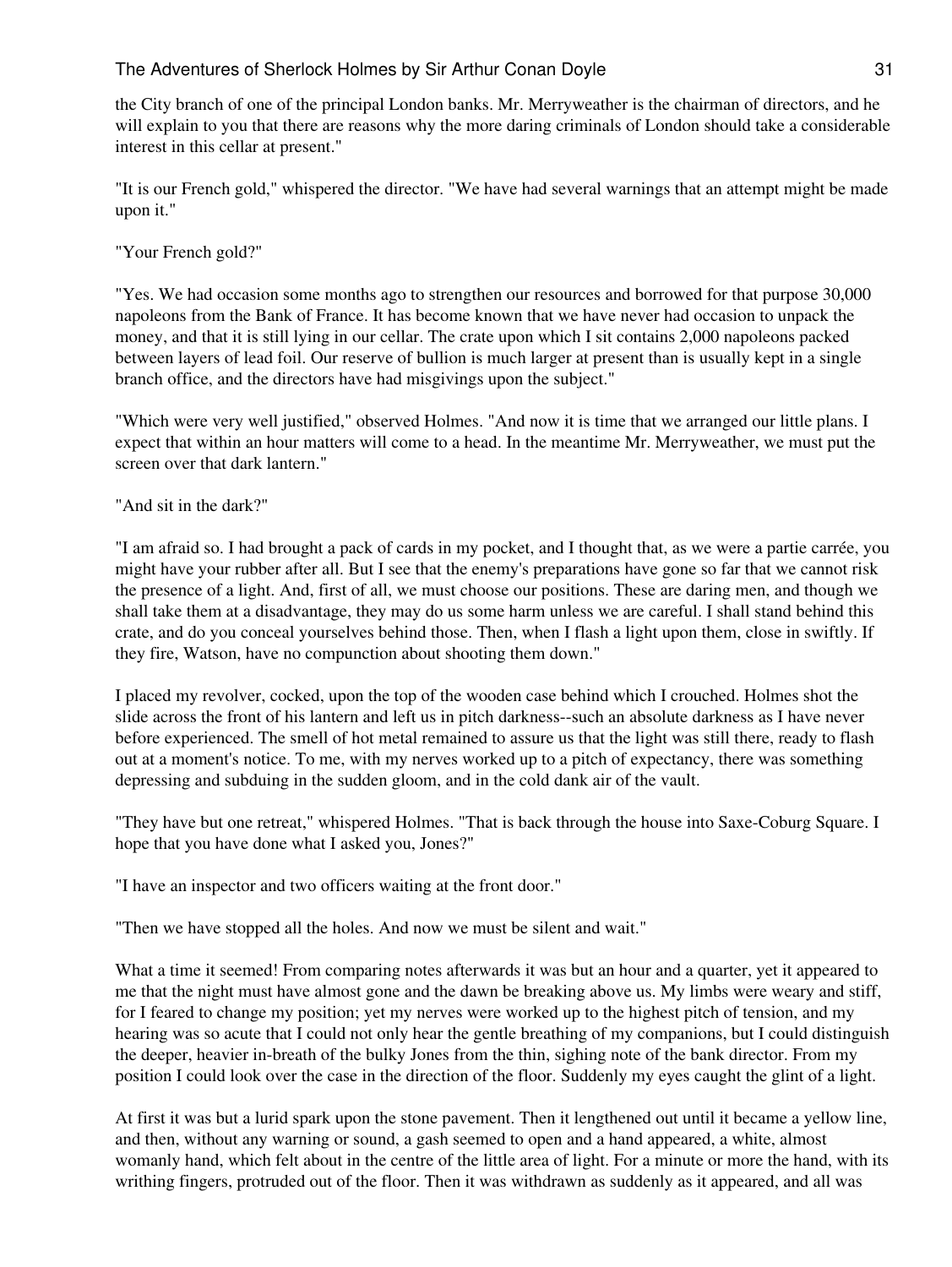dark again save the single lurid spark which marked a chink between the stones.

Its disappearance, however, was but momentary. With a rending, tearing sound, one of the broad, white stones turned over upon its side and left a square, gaping hole, through which streamed the light of a lantern. Over the edge there peeped a clean-cut, boyish face, which looked keenly about it, and then, with a hand on either side of the aperture, drew itself shoulder-high and waist-high, until one knee rested upon the edge. In another instant he stood at the side of the hole and was hauling after him a companion, lithe and small like himself, with a pale face and a shock of very red hair.

"It's all clear," he whispered. "Have you the chisel and the bags? Great Scott! Jump, Archie, jump, and I'll swing for it!"

Sherlock Holmes had sprung out and seized the intruder by the collar. The other dived down the hole, and I heard the sound of rending cloth as Jones clutched at his skirts. The light flashed upon the barrel of a revolver, but Holmes' hunting crop came down on the man's wrist, and the pistol clinked upon the stone floor.

"It's no use, John Clay," said Holmes blandly. "You have no chance at all."

"So I see," the other answered with the utmost coolness. "I fancy that my pal is all right, though I see you have got his coat-tails."

"There are three men waiting for him at the door," said Holmes.

"Oh, indeed! You seem to have done the thing very completely. I must compliment you."

"And I you," Holmes answered. "Your red-headed idea was very new and effective."

"You'll see your pal again presently," said Jones. "He's quicker at climbing down holes than I am. Just hold out while I fix the derbies."

"I beg that you will not touch me with your filthy hands," remarked our prisoner as the handcuffs clattered upon his wrists. "You may not be aware that I have royal blood in my veins. Have the goodness, also, when you address me always to say 'sir' and 'please.'"

"All right," said Jones with a stare and a snigger. "Well, would you please, sir, march upstairs, where we can get a cab to carry your Highness to the police-station?"

"That is better," said John Clay serenely. He made a sweeping bow to the three of us and walked quietly off in the custody of the detective.

"Really, Mr. Holmes," said Mr. Merryweather as we followed them from the cellar, "I do not know how the bank can thank you or repay you. There is no doubt that you have detected and defeated in the most complete manner one of the most determined attempts at bank robbery that have ever come within my experience."

"I have had one or two little scores of my own to settle with Mr. John Clay," said Holmes. "I have been at some small expense over this matter, which I shall expect the bank to refund, but beyond that I am amply repaid by having had an experience which is in many ways unique, and by hearing the very remarkable narrative of the Red-headed League."

"You see, Watson," he explained in the early hours of the morning as we sat over a glass of whisky and soda in Baker Street, "it was perfectly obvious from the first that the only possible object of this rather fantastic business of the advertisement of the League, and the copying of the 'Encyclopaedia,' must be to get this not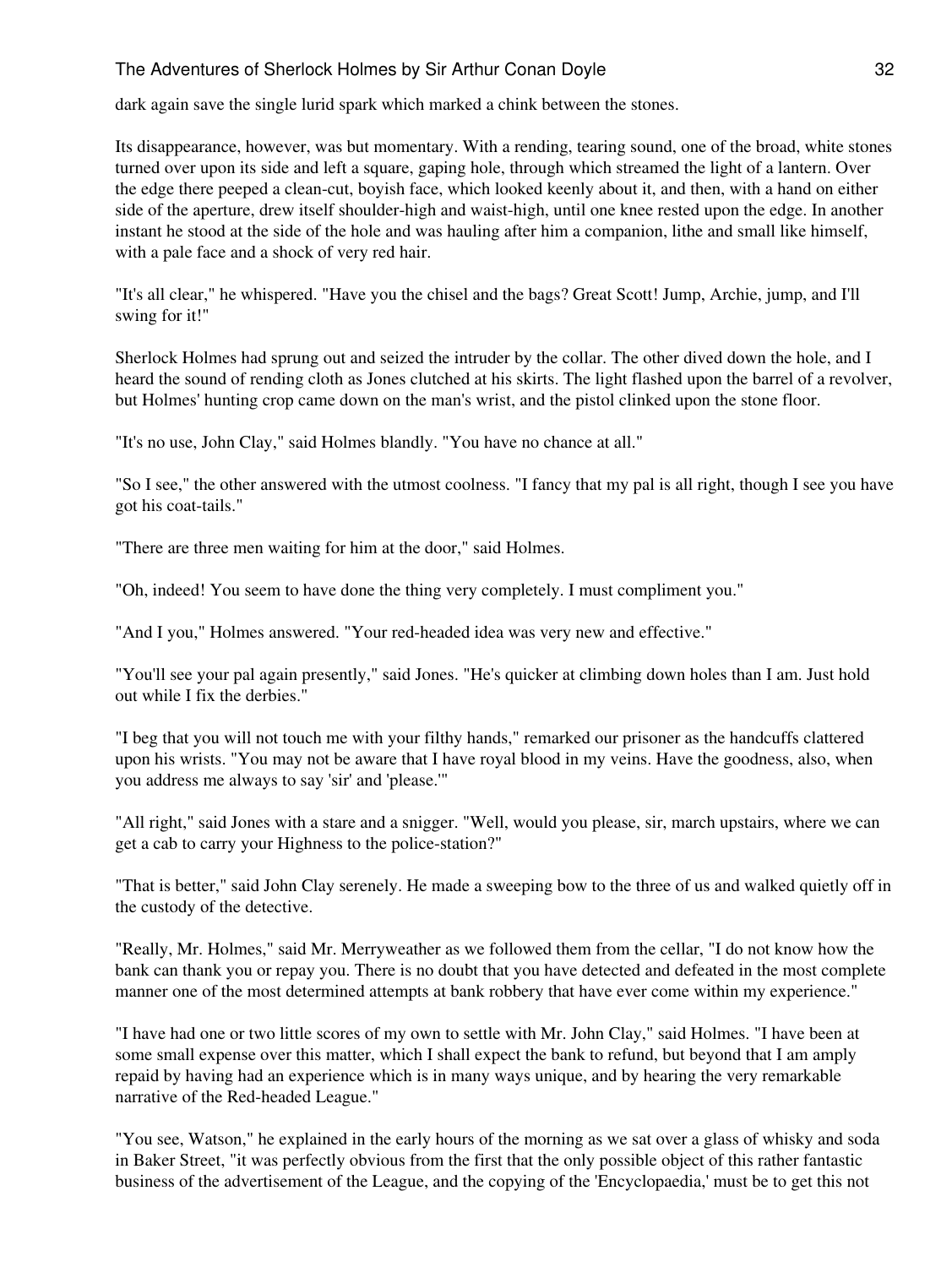over-bright pawnbroker out of the way for a number of hours every day. It was a curious way of managing it, but, really, it would be difficult to suggest a better. The method was no doubt suggested to Clay's ingenious mind by the colour of his accomplice's hair. The 4 pounds a week was a lure which must draw him, and what was it to them, who were playing for thousands? They put in the advertisement, one rogue has the temporary office, the other rogue incites the man to apply for it, and together they manage to secure his absence every morning in the week. From the time that I heard of the assistant having come for half wages, it was obvious to me that he had some strong motive for securing the situation."

"But how could you guess what the motive was?"

"Had there been women in the house, I should have suspected a mere vulgar intrigue. That, however, was out of the question. The man's business was a small one, and there was nothing in his house which could account for such elaborate preparations, and such an expenditure as they were at. It must, then, be something out of the house. What could it be? I thought of the assistant's fondness for photography, and his trick of vanishing into the cellar. The cellar! There was the end of this tangled clue. Then I made inquiries as to this mysterious assistant and found that I had to deal with one of the coolest and most daring criminals in London. He was doing something in the cellar--something which took many hours a day for months on end. What could it be, once more? I could think of nothing save that he was running a tunnel to some other building.

"So far I had got when we went to visit the scene of action. I surprised you by beating upon the pavement with my stick. I was ascertaining whether the cellar stretched out in front or behind. It was not in front. Then I rang the bell, and, as I hoped, the assistant answered it. We have had some skirmishes, but we had never set eyes upon each other before. I hardly looked at his face. His knees were what I wished to see. You must yourself have remarked how worn, wrinkled, and stained they were. They spoke of those hours of burrowing. The only remaining point was what they were burrowing for. I walked round the corner, saw the City and Suburban Bank abutted on our friend's premises, and felt that I had solved my problem. When you drove home after the concert I called upon Scotland Yard and upon the chairman of the bank directors, with the result that you have seen."

"And how could you tell that they would make their attempt to-night?" I asked.

"Well, when they closed their League offices that was a sign that they cared no longer about Mr. Jabez Wilson's presence--in other words, that they had completed their tunnel. But it was essential that they should use it soon, as it might be discovered, or the bullion might be removed. Saturday would suit them better than any other day, as it would give them two days for their escape. For all these reasons I expected them to come to-night."

"You reasoned it out beautifully," I exclaimed in unfeigned admiration. "It is so long a chain, and yet every link rings true."

"It saved me from ennui," he answered, yawning. "Alas! I already feel it closing in upon me. My life is spent in one long effort to escape from the commonplaces of existence. These little problems help me to do so."

"And you are a benefactor of the race," said I.

He shrugged his shoulders. "Well, perhaps, after all, it is of some little use," he remarked. "'L'homme c'est rien--l'oeuvre c'est tout,' as Gustave Flaubert wrote to George Sand."

# ADVENTURE III. A CASE OF IDENTITY

"My dear fellow," said Sherlock Holmes as we sat on either side of the fire in his lodgings at Baker Street, "life is infinitely stranger than anything which the mind of man could invent. We would not dare to conceive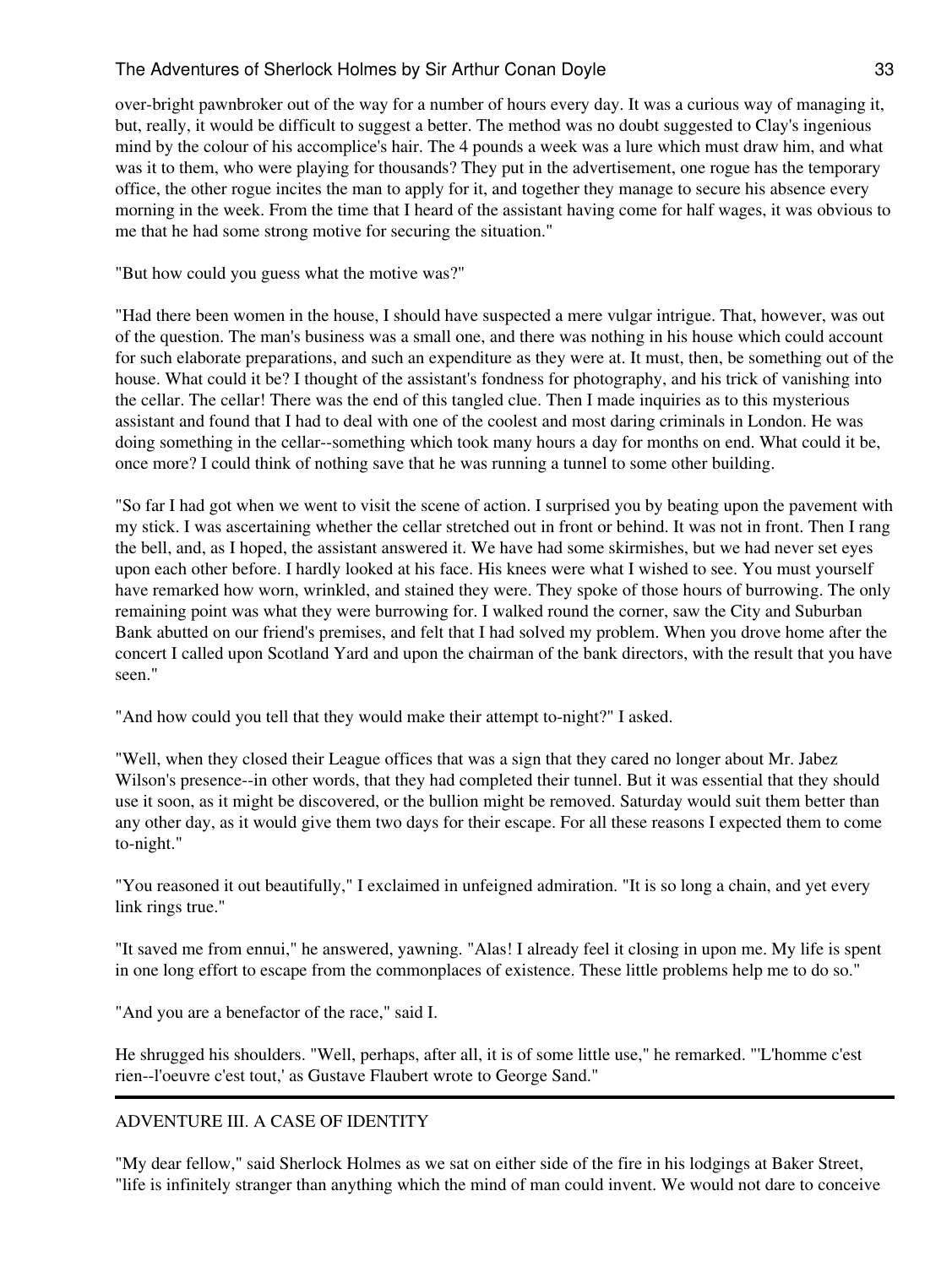the things which are really mere commonplaces of existence. If we could fly out of that window hand in hand, hover over this great city, gently remove the roofs, and peep in at the queer things which are going on, the strange coincidences, the plannings, the cross-purposes, the wonderful chains of events, working through generations, and leading to the most outré results, it would make all fiction with its conventionalities and foreseen conclusions most stale and unprofitable."

"And yet I am not convinced of it," I answered. "The cases which come to light in the papers are, as a rule, bald enough, and vulgar enough. We have in our police reports realism pushed to its extreme limits, and yet the result is, it must be confessed, neither fascinating nor artistic."

"A certain selection and discretion must be used in producing a realistic effect," remarked Holmes. "This is wanting in the police report, where more stress is laid, perhaps, upon the platitudes of the magistrate than upon the details, which to an observer contain the vital essence of the whole matter. Depend upon it, there is nothing so unnatural as the commonplace."

I smiled and shook my head. "I can quite understand your thinking so." I said. "Of course, in your position of unofficial adviser and helper to everybody who is absolutely puzzled, throughout three continents, you are brought in contact with all that is strange and bizarre. But here"--I picked up the morning paper from the ground--"let us put it to a practical test. Here is the first heading upon which I come. 'A husband's cruelty to his wife.' There is half a column of print, but I know without reading it that it is all perfectly familiar to me. There is, of course, the other woman, the drink, the push, the blow, the bruise, the sympathetic sister or landlady. The crudest of writers could invent nothing more crude."

"Indeed, your example is an unfortunate one for your argument," said Holmes, taking the paper and glancing his eye down it. "This is the Dundas separation case, and, as it happens, I was engaged in clearing up some small points in connection with it. The husband was a teetotaler, there was no other woman, and the conduct complained of was that he had drifted into the habit of winding up every meal by taking out his false teeth and hurling them at his wife, which, you will allow, is not an action likely to occur to the imagination of the average story-teller. Take a pinch of snuff, Doctor, and acknowledge that I have scored over you in your example."

He held out his snuffbox of old gold, with a great amethyst in the centre of the lid. Its splendour was in such contrast to his homely ways and simple life that I could not help commenting upon it.

"Ah," said he, "I forgot that I had not seen you for some weeks. It is a little souvenir from the King of Bohemia in return for my assistance in the case of the Irene Adler papers."

"And the ring?" I asked, glancing at a remarkable brilliant which sparkled upon his finger.

"It was from the reigning family of Holland, though the matter in which I served them was of such delicacy that I cannot confide it even to you, who have been good enough to chronicle one or two of my little problems."

"And have you any on hand just now?" I asked with interest.

"Some ten or twelve, but none which present any feature of interest. They are important, you understand, without being interesting. Indeed, I have found that it is usually in unimportant matters that there is a field for the observation, and for the quick analysis of cause and effect which gives the charm to an investigation. The larger crimes are apt to be the simpler, for the bigger the crime the more obvious, as a rule, is the motive. In these cases, save for one rather intricate matter which has been referred to me from Marseilles, there is nothing which presents any features of interest. It is possible, however, that I may have something better before very many minutes are over, for this is one of my clients, or I am much mistaken."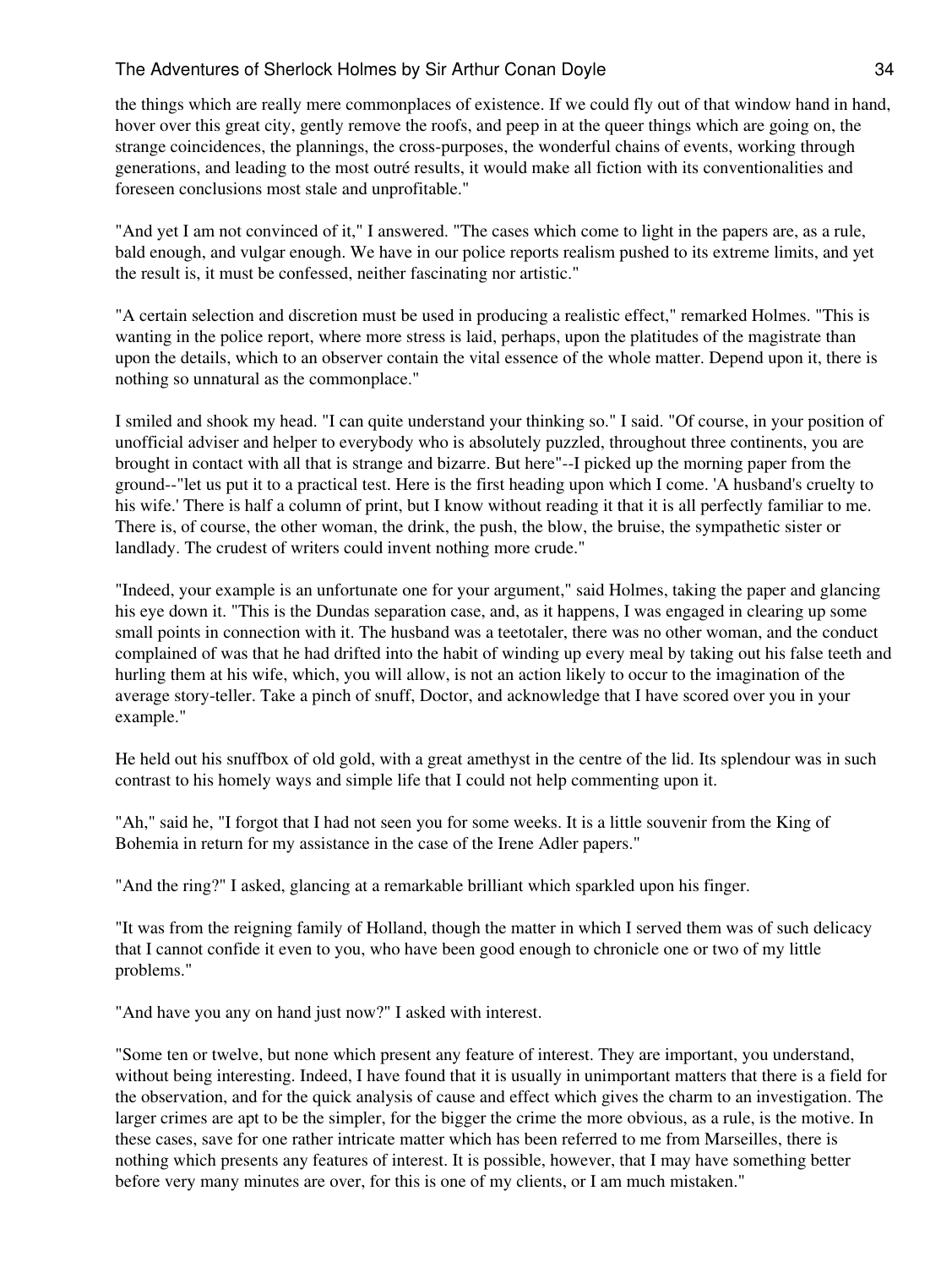He had risen from his chair and was standing between the parted blinds gazing down into the dull neutral-tinted London street. Looking over his shoulder, I saw that on the pavement opposite there stood a large woman with a heavy fur boa round her neck, and a large curling red feather in a broad-brimmed hat which was tilted in a coquettish Duchess of Devonshire fashion over her ear. From under this great panoply she peeped up in a nervous, hesitating fashion at our windows, while her body oscillated backward and forward, and her fingers fidgeted with her glove buttons. Suddenly, with a plunge, as of the swimmer who leaves the bank, she hurried across the road, and we heard the sharp clang of the bell.

"I have seen those symptoms before," said Holmes, throwing his cigarette into the fire. "Oscillation upon the pavement always means an affaire de coeur. She would like advice, but is not sure that the matter is not too delicate for communication. And yet even here we may discriminate. When a woman has been seriously wronged by a man she no longer oscillates, and the usual symptom is a broken bell wire. Here we may take it that there is a love matter, but that the maiden is not so much angry as perplexed, or grieved. But here she comes in person to resolve our doubts."

As he spoke there was a tap at the door, and the boy in buttons entered to announce Miss Mary Sutherland, while the lady herself loomed behind his small black figure like a full-sailed merchant-man behind a tiny pilot boat. Sherlock Holmes welcomed her with the easy courtesy for which he was remarkable, and, having closed the door and bowed her into an armchair, he looked her over in the minute and yet abstracted fashion which was peculiar to him.

"Do you not find," he said, "that with your short sight it is a little trying to do so much typewriting?"

"I did at first," she answered, "but now I know where the letters are without looking." Then, suddenly realising the full purport of his words, she gave a violent start and looked up, with fear and astonishment upon her broad, good-humoured face. "You've heard about me, Mr. Holmes," she cried, "else how could you know all that?"

"Never mind," said Holmes, laughing; "it is my business to know things. Perhaps I have trained myself to see what others overlook. If not, why should you come to consult me?"

"I came to you, sir, because I heard of you from Mrs. Etherege, whose husband you found so easy when the police and everyone had given him up for dead. Oh, Mr. Holmes, I wish you would do as much for me. I'm not rich, but still I have a hundred a year in my own right, besides the little that I make by the machine, and I would give it all to know what has become of Mr. Hosmer Angel."

"Why did you come away to consult me in such a hurry?" asked Sherlock Holmes, with his finger-tips together and his eyes to the ceiling.

Again a startled look came over the somewhat vacuous face of Miss Mary Sutherland. "Yes, I did bang out of the house," she said, "for it made me angry to see the easy way in which Mr. Windibank--that is, my father--took it all. He would not go to the police, and he would not go to you, and so at last, as he would do nothing and kept on saying that there was no harm done, it made me mad, and I just on with my things and came right away to you."

"Your father," said Holmes, "your stepfather, surely, since the name is different."

"Yes, my stepfather. I call him father, though it sounds funny, too, for he is only five years and two months older than myself."

"And your mother is alive?"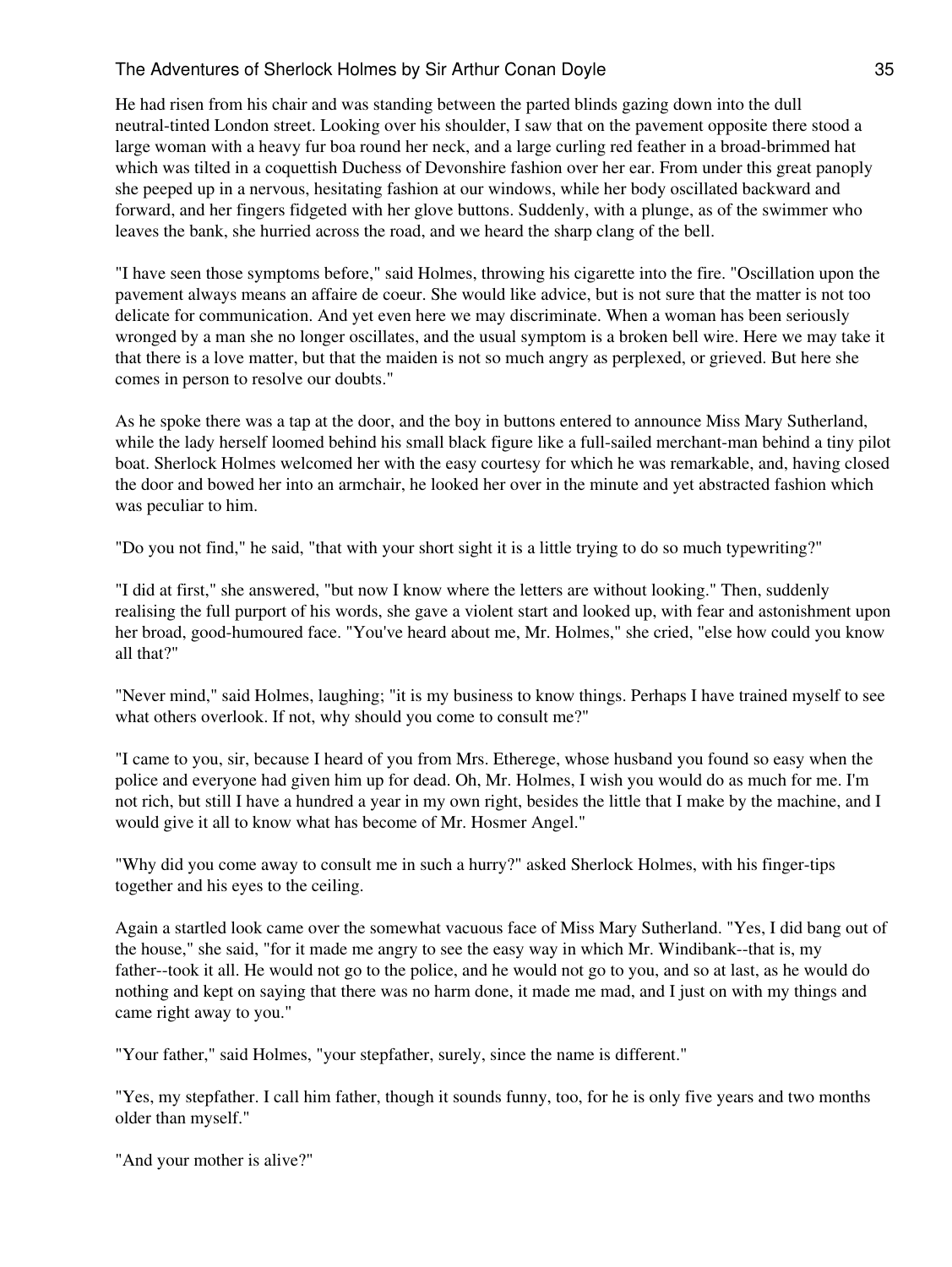"Oh, yes, mother is alive and well. I wasn't best pleased, Mr. Holmes, when she married again so soon after father's death, and a man who was nearly fifteen years younger than herself. Father was a plumber in the Tottenham Court Road, and he left a tidy business behind him, which mother carried on with Mr. Hardy, the foreman; but when Mr. Windibank came he made her sell the business, for he was very superior, being a traveller in wines. They got 4700 pounds for the goodwill and interest, which wasn't near as much as father could have got if he had been alive."

I had expected to see Sherlock Holmes impatient under this rambling and inconsequential narrative, but, on the contrary, he had listened with the greatest concentration of attention.

"Your own little income," he asked, "does it come out of the business?"

"Oh, no, sir. It is quite separate and was left me by my uncle Ned in Auckland. It is in New Zealand stock, paying 4 1/2 per cent. Two thousand five hundred pounds was the amount, but I can only touch the interest."

"You interest me extremely," said Holmes. "And since you draw so large a sum as a hundred a year, with what you earn into the bargain, you no doubt travel a little and indulge yourself in every way. I believe that a single lady can get on very nicely upon an income of about 60 pounds."

"I could do with much less than that, Mr. Holmes, but you understand that as long as I live at home I don't wish to be a burden to them, and so they have the use of the money just while I am staying with them. Of course, that is only just for the time. Mr. Windibank draws my interest every quarter and pays it over to mother, and I find that I can do pretty well with what I earn at typewriting. It brings me twopence a sheet, and I can often do from fifteen to twenty sheets in a day."

"You have made your position very clear to me," said Holmes. "This is my friend, Dr. Watson, before whom you can speak as freely as before myself. Kindly tell us now all about your connection with Mr. Hosmer Angel."

A flush stole over Miss Sutherland's face, and she picked nervously at the fringe of her jacket. "I met him first at the gasfitters' ball," she said. "They used to send father tickets when he was alive, and then afterwards they remembered us, and sent them to mother. Mr. Windibank did not wish us to go. He never did wish us to go anywhere. He would get quite mad if I wanted so much as to join a Sunday-school treat. But this time I was set on going, and I would go; for what right had he to prevent? He said the folk were not fit for us to know, when all father's friends were to be there. And he said that I had nothing fit to wear, when I had my purple plush that I had never so much as taken out of the drawer. At last, when nothing else would do, he went off to France upon the business of the firm, but we went, mother and I, with Mr. Hardy, who used to be our foreman, and it was there I met Mr. Hosmer Angel."

"I suppose," said Holmes, "that when Mr. Windibank came back from France he was very annoyed at your having gone to the ball."

"Oh, well, he was very good about it. He laughed, I remember, and shrugged his shoulders, and said there was no use denying anything to a woman, for she would have her way."

"I see. Then at the gasfitters' ball you met, as I understand, a gentleman called Mr. Hosmer Angel."

"Yes, sir. I met him that night, and he called next day to ask if we had got home all safe, and after that we met him--that is to say, Mr. Holmes, I met him twice for walks, but after that father came back again, and Mr. Hosmer Angel could not come to the house any more."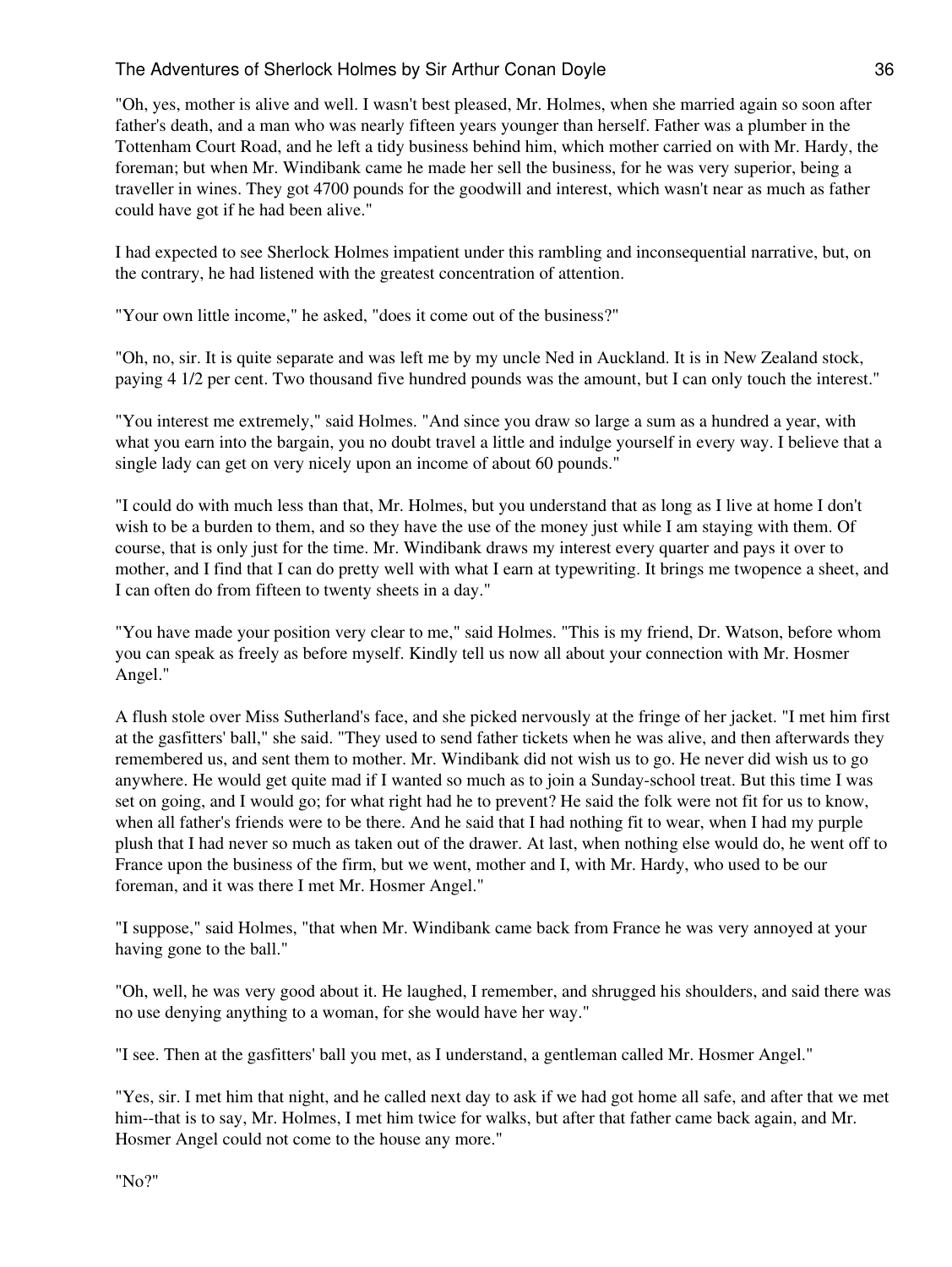"Well, you know father didn't like anything of the sort. He wouldn't have any visitors if he could help it, and he used to say that a woman should be happy in her own family circle. But then, as I used to say to mother, a woman wants her own circle to begin with, and I had not got mine yet."

"But how about Mr. Hosmer Angel? Did he make no attempt to see you?"

"Well, father was going off to France again in a week, and Hosmer wrote and said that it would be safer and better not to see each other until he had gone. We could write in the meantime, and he used to write every day. I took the letters in in the morning, so there was no need for father to know."

"Were you engaged to the gentleman at this time?"

"Oh, yes, Mr. Holmes. We were engaged after the first walk that we took. Hosmer--Mr. Angel--was a cashier in an office in Leadenhall Street--and--"

"What office?"

"That's the worst of it, Mr. Holmes, I don't know."

"Where did he live, then?"

"He slept on the premises."

"And you don't know his address?"

"No--except that it was Leadenhall Street."

"Where did you address your letters, then?"

"To the Leadenhall Street Post Office, to be left till called for. He said that if they were sent to the office he would be chaffed by all the other clerks about having letters from a lady, so I offered to typewrite them, like he did his, but he wouldn't have that, for he said that when I wrote them they seemed to come from me, but when they were typewritten he always felt that the machine had come between us. That will just show you how fond he was of me, Mr. Holmes, and the little things that he would think of."

"It was most suggestive," said Holmes. "It has long been an axiom of mine that the little things are infinitely the most important. Can you remember any other little things about Mr. Hosmer Angel?"

"He was a very shy man, Mr. Holmes. He would rather walk with me in the evening than in the daylight, for he said that he hated to be conspicuous. Very retiring and gentlemanly he was. Even his voice was gentle. He'd had the quinsy and swollen glands when he was young, he told me, and it had left him with a weak throat, and a hesitating, whispering fashion of speech. He was always well dressed, very neat and plain, but his eyes were weak, just as mine are, and he wore tinted glasses against the glare."

"Well, and what happened when Mr. Windibank, your stepfather, returned to France?"

"Mr. Hosmer Angel came to the house again and proposed that we should marry before father came back. He was in dreadful earnest and made me swear, with my hands on the Testament, that whatever happened I would always be true to him. Mother said he was quite right to make me swear, and that it was a sign of his passion. Mother was all in his favour from the first and was even fonder of him than I was. Then, when they talked of marrying within the week, I began to ask about father; but they both said never to mind about father, but just to tell him afterwards, and mother said she would make it all right with him. I didn't quite like that, Mr.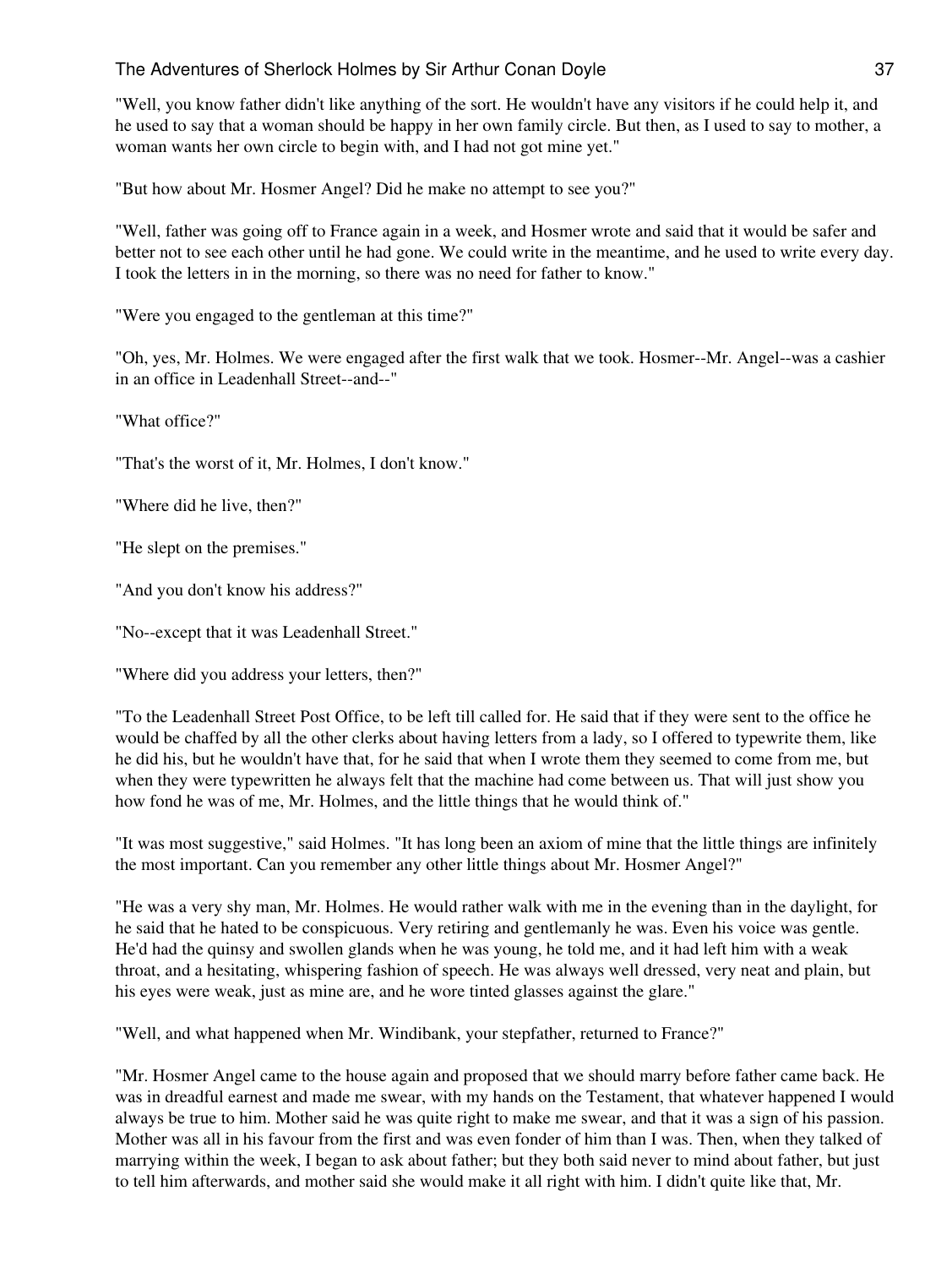Holmes. It seemed funny that I should ask his leave, as he was only a few years older than me; but I didn't want to do anything on the sly, so I wrote to father at Bordeaux, where the company has its French offices, but the letter came back to me on the very morning of the wedding."

"It missed him, then?"

"Yes, sir; for he had started to England just before it arrived."

"Ha! that was unfortunate. Your wedding was arranged, then, for the Friday. Was it to be in church?"

"Yes, sir, but very quietly. It was to be at St. Saviour's, near King's Cross, and we were to have breakfast afterwards at the St. Pancras Hotel. Hosmer came for us in a hansom, but as there were two of us he put us both into it and stepped himself into a four-wheeler, which happened to be the only other cab in the street. We got to the church first, and when the four-wheeler drove up we waited for him to step out, but he never did, and when the cabman got down from the box and looked there was no one there! The cabman said that he could not imagine what had become of him, for he had seen him get in with his own eyes. That was last Friday, Mr. Holmes, and I have never seen or heard anything since then to throw any light upon what became of him."

"It seems to me that you have been very shamefully treated," said Holmes.

"Oh, no, sir! He was too good and kind to leave me so. Why, all the morning he was saying to me that, whatever happened, I was to be true; and that even if something quite unforeseen occurred to separate us, I was always to remember that I was pledged to him, and that he would claim his pledge sooner or later. It seemed strange talk for a wedding-morning, but what has happened since gives a meaning to it."

"Most certainly it does. Your own opinion is, then, that some unforeseen catastrophe has occurred to him?"

"Yes, sir. I believe that he foresaw some danger, or else he would not have talked so. And then I think that what he foresaw happened."

"But you have no notion as to what it could have been?"

"None."

"One more question. How did your mother take the matter?"

"She was angry, and said that I was never to speak of the matter again."

"And your father? Did you tell him?"

"Yes; and he seemed to think, with me, that something had happened, and that I should hear of Hosmer again. As he said, what interest could anyone have in bringing me to the doors of the church, and then leaving me? Now, if he had borrowed my money, or if he had married me and got my money settled on him, there might be some reason, but Hosmer was very independent about money and never would look at a shilling of mine. And yet, what could have happened? And why could he not write? Oh, it drives me half-mad to think of it, and I can't sleep a wink at night." She pulled a little handkerchief out of her muff and began to sob heavily into it.

"I shall glance into the case for you," said Holmes, rising, "and I have no doubt that we shall reach some definite result. Let the weight of the matter rest upon me now, and do not let your mind dwell upon it further. Above all, try to let Mr. Hosmer Angel vanish from your memory, as he has done from your life."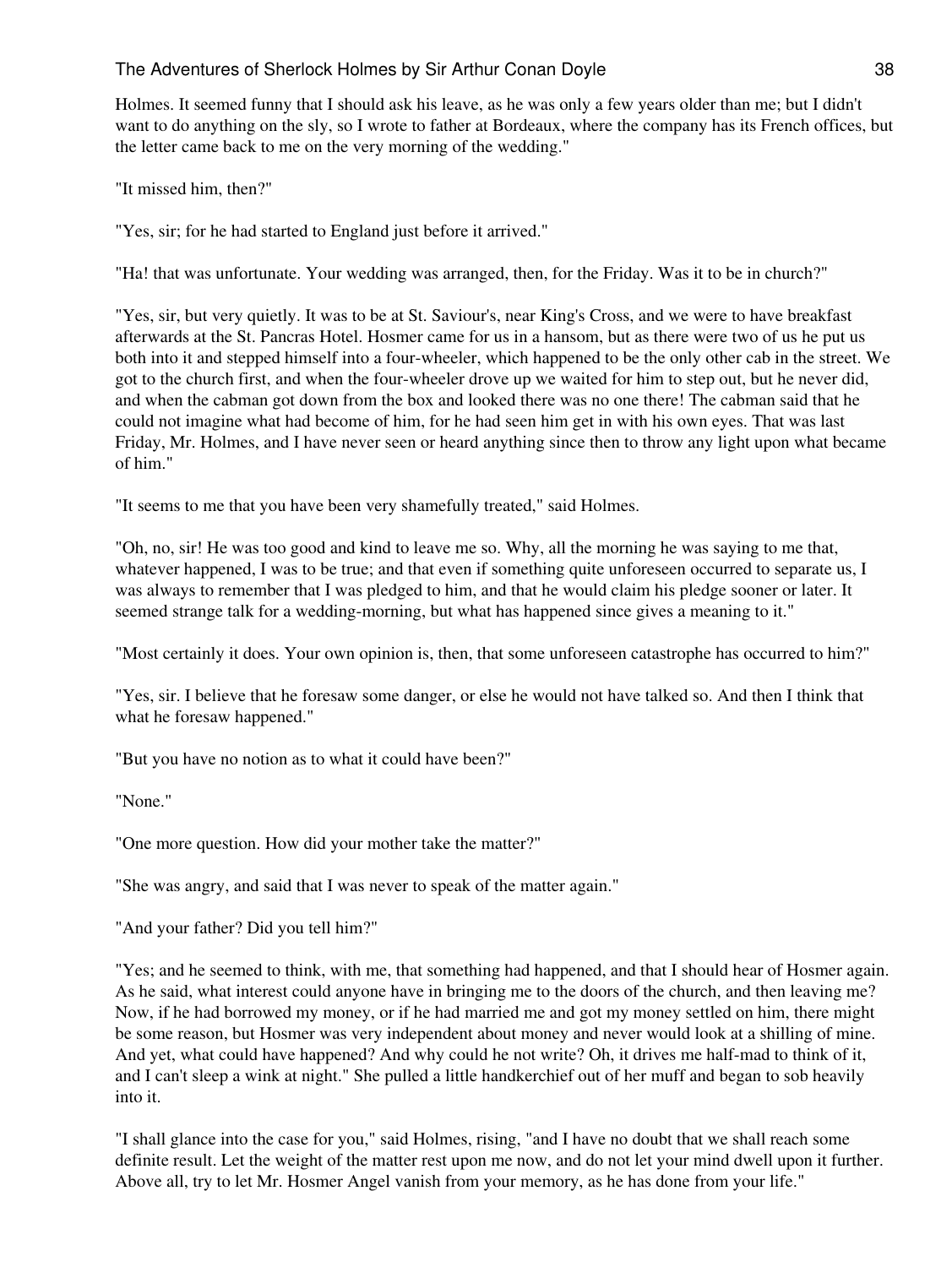"Then you don't think I'll see him again?"

"I fear not."

"Then what has happened to him?"

"You will leave that question in my hands. I should like an accurate description of him and any letters of his which you can spare."

"I advertised for him in last Saturday's Chronicle," said she. "Here is the slip and here are four letters from him."

"Thank you. And your address?"

"No. 31 Lyon Place, Camberwell."

"Mr. Angel's address you never had, I understand. Where is your father's place of business?"

"He travels for Westhouse & Marbank, the great claret importers of Fenchurch Street."

"Thank you. You have made your statement very clearly. You will leave the papers here, and remember the advice which I have given you. Let the whole incident be a sealed book, and do not allow it to affect your life."

"You are very kind, Mr. Holmes, but I cannot do that. I shall be true to Hosmer. He shall find me ready when he comes back."

For all the preposterous hat and the vacuous face, there was something noble in the simple faith of our visitor which compelled our respect. She laid her little bundle of papers upon the table and went her way, with a promise to come again whenever she might be summoned.

Sherlock Holmes sat silent for a few minutes with his fingertips still pressed together, his legs stretched out in front of him, and his gaze directed upward to the ceiling. Then he took down from the rack the old and oily clay pipe, which was to him as a counsellor, and, having lit it, he leaned back in his chair, with the thick blue cloud-wreaths spinning up from him, and a look of infinite languor in his face.

"Quite an interesting study, that maiden," he observed. "I found her more interesting than her little problem, which, by the way, is rather a trite one. You will find parallel cases, if you consult my index, in Andover in '77, and there was something of the sort at The Hague last year. Old as is the idea, however, there were one or two details which were new to me. But the maiden herself was most instructive."

"You appeared to read a good deal upon her which was quite invisible to me," I remarked.

"Not invisible but unnoticed, Watson. You did not know where to look, and so you missed all that was important. I can never bring you to realise the importance of sleeves, the suggestiveness of thumb-nails, or the great issues that may hang from a boot-lace. Now, what did you gather from that woman's appearance? Describe it."

"Well, she had a slate-coloured, broad-brimmed straw hat, with a feather of a brickish red. Her jacket was black, with black beads sewn upon it, and a fringe of little black jet ornaments. Her dress was brown, rather darker than coffee colour, with a little purple plush at the neck and sleeves. Her gloves were greyish and were worn through at the right forefinger. Her boots I didn't observe. She had small round, hanging gold earrings,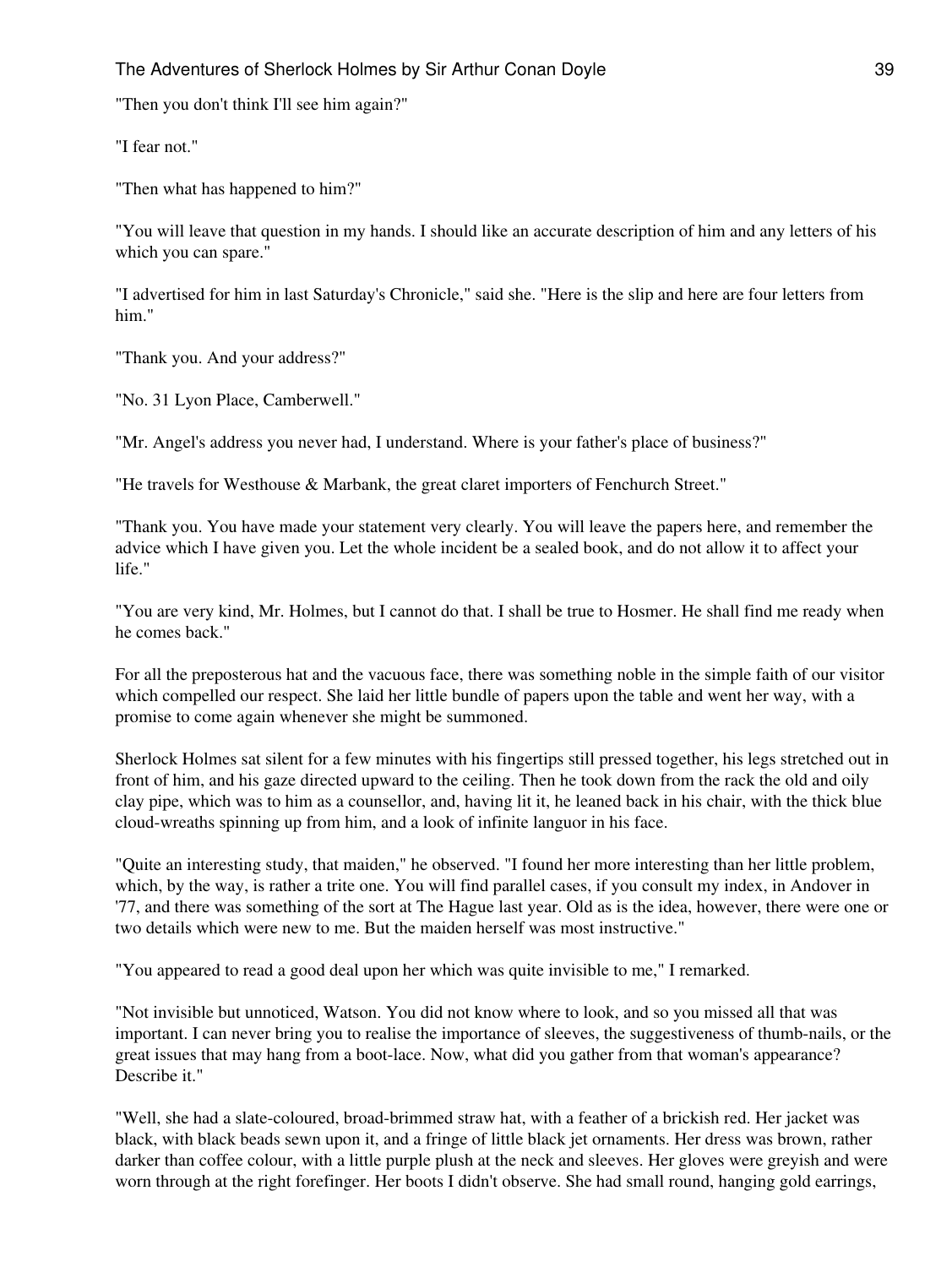and a general air of being fairly well-to-do in a vulgar, comfortable, easy-going way."

Sherlock Holmes clapped his hands softly together and chuckled.

"'Pon my word, Watson, you are coming along wonderfully. You have really done very well indeed. It is true that you have missed everything of importance, but you have hit upon the method, and you have a quick eye for colour. Never trust to general impressions, my boy, but concentrate yourself upon details. My first glance is always at a woman's sleeve. In a man it is perhaps better first to take the knee of the trouser. As you observe, this woman had plush upon her sleeves, which is a most useful material for showing traces. The double line a little above the wrist, where the typewritist presses against the table, was beautifully defined. The sewing-machine, of the hand type, leaves a similar mark, but only on the left arm, and on the side of it farthest from the thumb, instead of being right across the broadest part, as this was. I then glanced at her face, and, observing the dint of a pince-nez at either side of her nose, I ventured a remark upon short sight and typewriting, which seemed to surprise her."

"It surprised me."

"But, surely, it was obvious. I was then much surprised and interested on glancing down to observe that, though the boots which she was wearing were not unlike each other, they were really odd ones; the one having a slightly decorated toe-cap, and the other a plain one. One was buttoned only in the two lower buttons out of five, and the other at the first, third, and fifth. Now, when you see that a young lady, otherwise neatly dressed, has come away from home with odd boots, half-buttoned, it is no great deduction to say that she came away in a hurry."

"And what else?" I asked, keenly interested, as I always was, by my friend's incisive reasoning.

"I noted, in passing, that she had written a note before leaving home but after being fully dressed. You observed that her right glove was torn at the forefinger, but you did not apparently see that both glove and finger were stained with violet ink. She had written in a hurry and dipped her pen too deep. It must have been this morning, or the mark would not remain clear upon the finger. All this is amusing, though rather elementary, but I must go back to business, Watson. Would you mind reading me the advertised description of Mr. Hosmer Angel?"

I held the little printed slip to the light.

"Missing," it said, "on the morning of the fourteenth, a gentleman named Hosmer Angel. About five ft. seven in. in height; strongly built, sallow complexion, black hair, a little bald in the centre, bushy, black side-whiskers and moustache; tinted glasses, slight infirmity of speech. Was dressed, when last seen, in black frock-coat faced with silk, black waistcoat, gold Albert chain, and grey Harris tweed trousers, with brown gaiters over elastic-sided boots. Known to have been employed in an office in Leadenhall Street. Anybody bringing--"

"That will do," said Holmes. "As to the letters," he continued, glancing over them, "they are very commonplace. Absolutely no clue in them to Mr. Angel, save that he quotes Balzac once. There is one remarkable point, however, which will no doubt strike you."

"They are typewritten," I remarked.

"Not only that, but the signature is typewritten. Look at the neat little 'Hosmer Angel' at the bottom. There is a date, you see, but no superscription except Leadenhall Street, which is rather vague. The point about the signature is very suggestive --in fact, we may call it conclusive."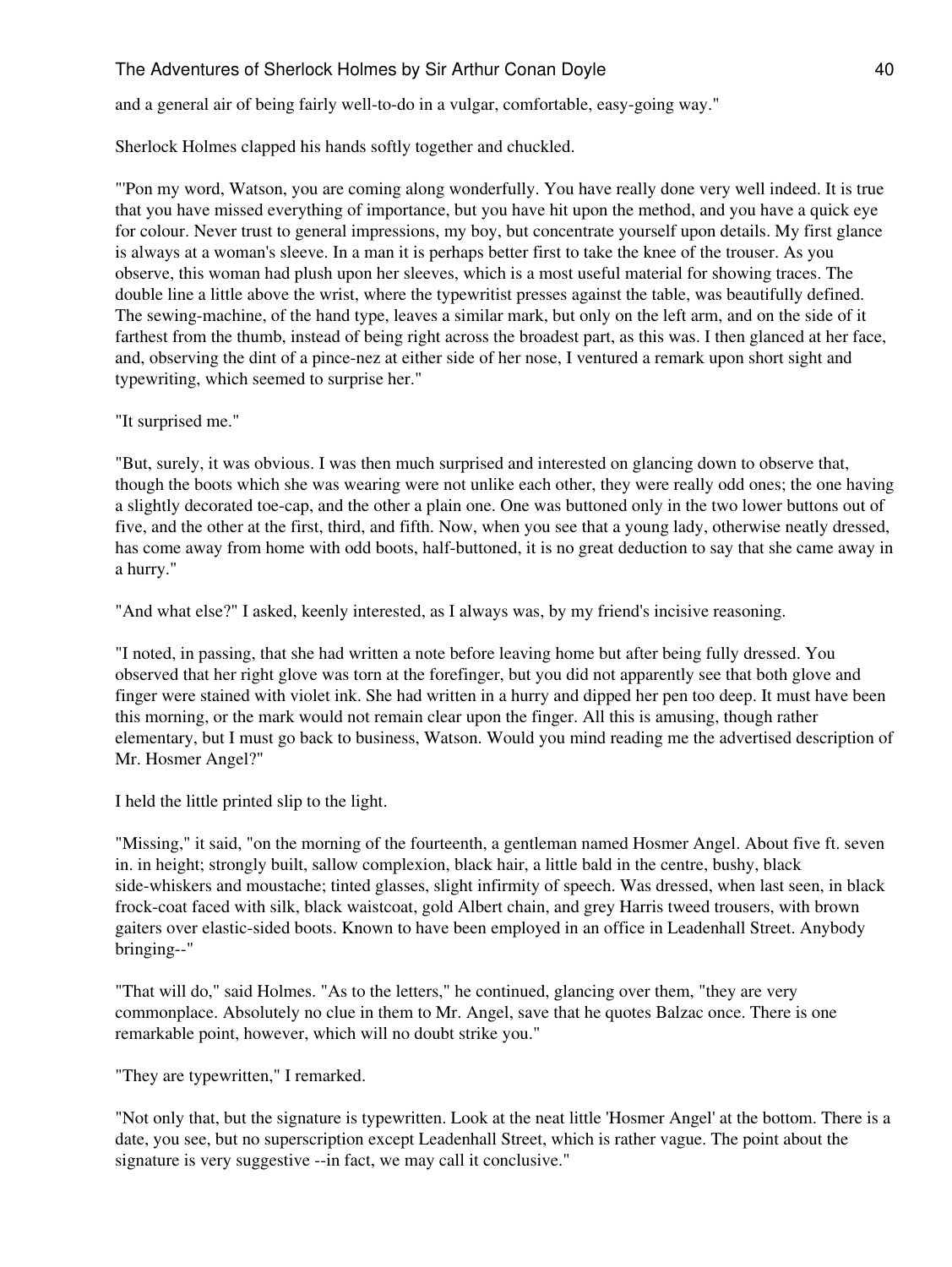"Of what?"

"My dear fellow, is it possible you do not see how strongly it bears upon the case?"

"I cannot say that I do unless it were that he wished to be able to deny his signature if an action for breach of promise were instituted."

"No, that was not the point. However, I shall write two letters, which should settle the matter. One is to a firm in the City, the other is to the young lady's stepfather, Mr. Windibank, asking him whether he could meet us here at six o'clock tomorrow evening. It is just as well that we should do business with the male relatives. And now, Doctor, we can do nothing until the answers to those letters come, so we may put our little problem upon the shelf for the interim."

I had had so many reasons to believe in my friend's subtle powers of reasoning and extraordinary energy in action that I felt that he must have some solid grounds for the assured and easy demeanour with which he treated the singular mystery which he had been called upon to fathom. Once only had I known him to fail, in the case of the King of Bohemia and of the Irene Adler photograph; but when I looked back to the weird business of the Sign of Four, and the extraordinary circumstances connected with the Study in Scarlet, I felt that it would be a strange tangle indeed which he could not unravel.

I left him then, still puffing at his black clay pipe, with the conviction that when I came again on the next evening I would find that he held in his hands all the clues which would lead up to the identity of the disappearing bridegroom of Miss Mary Sutherland.

A professional case of great gravity was engaging my own attention at the time, and the whole of next day I was busy at the bedside of the sufferer. It was not until close upon six o'clock that I found myself free and was able to spring into a hansom and drive to Baker Street, half afraid that I might be too late to assist at the dénouement of the little mystery. I found Sherlock Holmes alone, however, half asleep, with his long, thin form curled up in the recesses of his armchair. A formidable array of bottles and test-tubes, with the pungent cleanly smell of hydrochloric acid, told me that he had spent his day in the chemical work which was so dear to him.

"Well, have you solved it?" I asked as I entered.

"Yes. It was the bisulphate of baryta."

"No, no, the mystery!" I cried.

"Oh, that! I thought of the salt that I have been working upon. There was never any mystery in the matter, though, as I said yesterday, some of the details are of interest. The only drawback is that there is no law, I fear, that can touch the scoundrel."

"Who was he, then, and what was his object in deserting Miss Sutherland?"

The question was hardly out of my mouth, and Holmes had not yet opened his lips to reply, when we heard a heavy footfall in the passage and a tap at the door.

"This is the girl's stepfather, Mr. James Windibank," said Holmes. "He has written to me to say that he would be here at six. Come in!"

The man who entered was a sturdy, middle-sized fellow, some thirty years of age, clean-shaven, and sallow-skinned, with a bland, insinuating manner, and a pair of wonderfully sharp and penetrating grey eyes.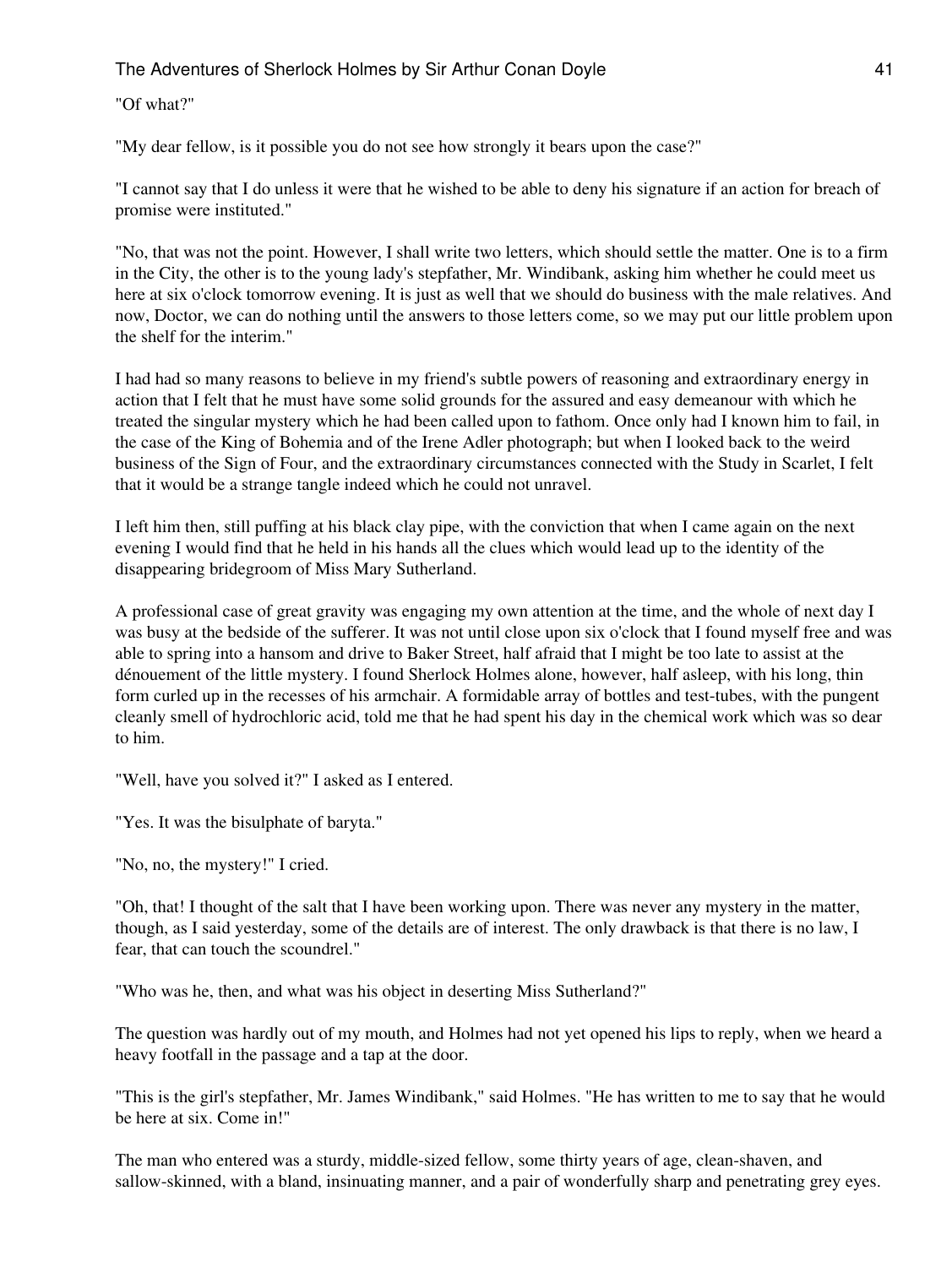He shot a questioning glance at each of us, placed his shiny top-hat upon the sideboard, and with a slight bow sidled down into the nearest chair.

"Good-evening, Mr. James Windibank," said Holmes. "I think that this typewritten letter is from you, in which you made an appointment with me for six o'clock?"

"Yes, sir. I am afraid that I am a little late, but I am not quite my own master, you know. I am sorry that Miss Sutherland has troubled you about this little matter, for I think it is far better not to wash linen of the sort in public. It was quite against my wishes that she came, but she is a very excitable, impulsive girl, as you may have noticed, and she is not easily controlled when she has made up her mind on a point. Of course, I did not mind you so much, as you are not connected with the official police, but it is not pleasant to have a family misfortune like this noised abroad. Besides, it is a useless expense, for how could you possibly find this Hosmer Angel?"

"On the contrary," said Holmes quietly; "I have every reason to believe that I will succeed in discovering Mr. Hosmer Angel."

Mr. Windibank gave a violent start and dropped his gloves. "I am delighted to hear it," he said.

"It is a curious thing," remarked Holmes, "that a typewriter has really quite as much individuality as a man's handwriting. Unless they are quite new, no two of them write exactly alike. Some letters get more worn than others, and some wear only on one side. Now, you remark in this note of yours, Mr. Windibank, that in every case there is some little slurring over of the 'e,' and a slight defect in the tail of the 'r.' There are fourteen other characteristics, but those are the more obvious."

"We do all our correspondence with this machine at the office, and no doubt it is a little worn," our visitor answered, glancing keenly at Holmes with his bright little eyes.

"And now I will show you what is really a very interesting study, Mr. Windibank," Holmes continued. "I think of writing another little monograph some of these days on the typewriter and its relation to crime. It is a subject to which I have devoted some little attention. I have here four letters which purport to come from the missing man. They are all typewritten. In each case, not only are the 'e's' slurred and the 'r's' tailless, but you will observe, if you care to use my magnifying lens, that the fourteen other characteristics to which I have alluded are there as well."

Mr. Windibank sprang out of his chair and picked up his hat. "I cannot waste time over this sort of fantastic talk, Mr. Holmes," he said. "If you can catch the man, catch him, and let me know when you have done it."

"Certainly," said Holmes, stepping over and turning the key in the door. "I let you know, then, that I have caught him!"

"What! where?" shouted Mr. Windibank, turning white to his lips and glancing about him like a rat in a trap.

"Oh, it won't do--really it won't," said Holmes suavely. "There is no possible getting out of it, Mr. Windibank. It is quite too transparent, and it was a very bad compliment when you said that it was impossible for me to solve so simple a question. That's right! Sit down and let us talk it over."

Our visitor collapsed into a chair, with a ghastly face and a glitter of moisture on his brow. "It--it's not actionable," he stammered.

"I am very much afraid that it is not. But between ourselves, Windibank, it was as cruel and selfish and heartless a trick in a petty way as ever came before me. Now, let me just run over the course of events, and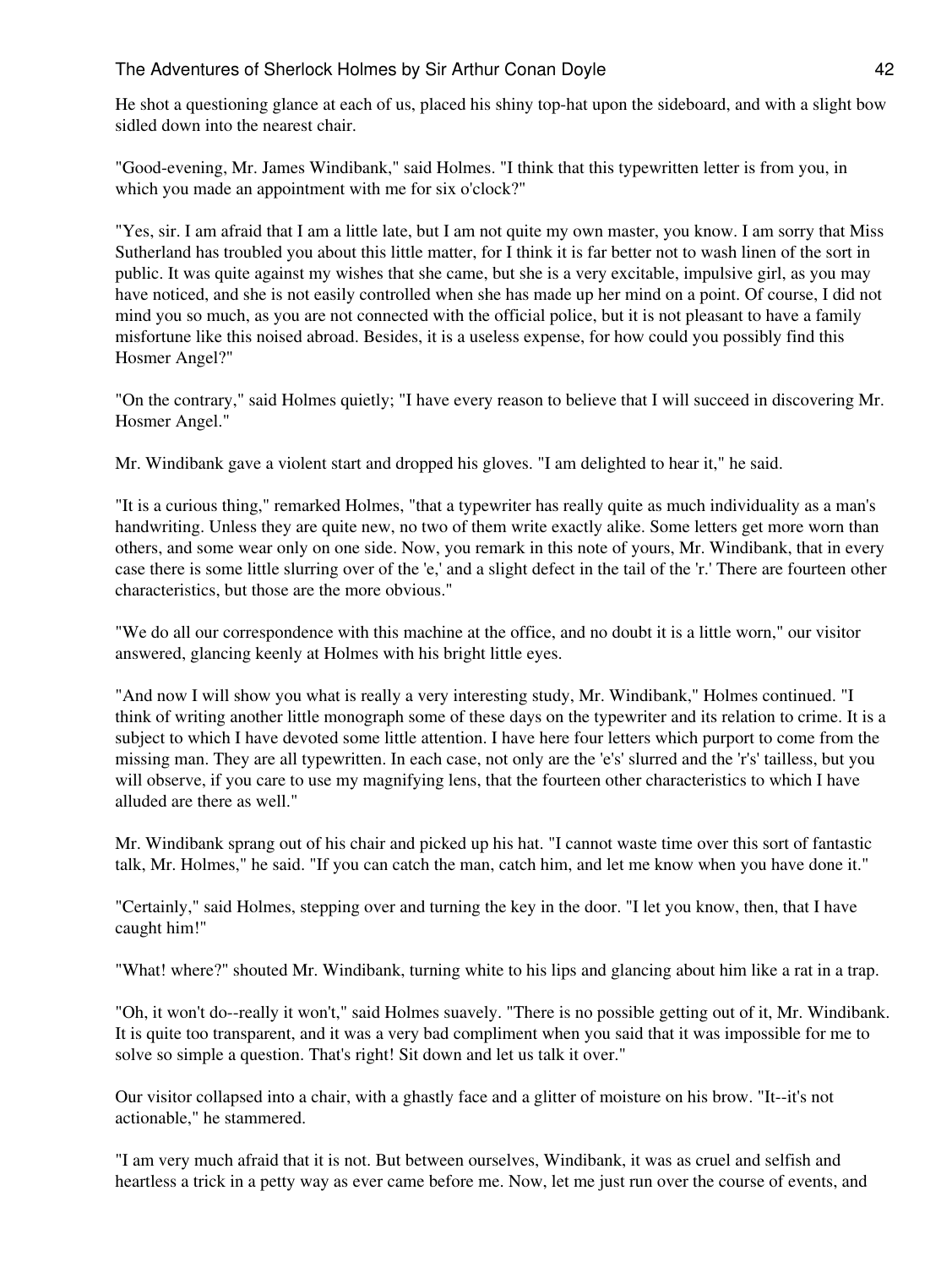you will contradict me if I go wrong."

The man sat huddled up in his chair, with his head sunk upon his breast, like one who is utterly crushed. Holmes stuck his feet up on the corner of the mantelpiece and, leaning back with his hands in his pockets, began talking, rather to himself, as it seemed, than to us.

"The man married a woman very much older than himself for her money," said he, "and he enjoyed the use of the money of the daughter as long as she lived with them. It was a considerable sum, for people in their position, and the loss of it would have made a serious difference. It was worth an effort to preserve it. The daughter was of a good, amiable disposition, but affectionate and warm-hearted in her ways, so that it was evident that with her fair personal advantages, and her little income, she would not be allowed to remain single long. Now her marriage would mean, of course, the loss of a hundred a year, so what does her stepfather do to prevent it? He takes the obvious course of keeping her at home and forbidding her to seek the company of people of her own age. But soon he found that that would not answer forever. She became restive, insisted upon her rights, and finally announced her positive intention of going to a certain ball. What does her clever stepfather do then? He conceives an idea more creditable to his head than to his heart. With the connivance and assistance of his wife he disguised himself, covered those keen eyes with tinted glasses, masked the face with a moustache and a pair of bushy whiskers, sunk that clear voice into an insinuating whisper, and doubly secure on account of the girl's short sight, he appears as Mr. Hosmer Angel, and keeps off other lovers by making love himself."

"It was only a joke at first," groaned our visitor. "We never thought that she would have been so carried away."

"Very likely not. However that may be, the young lady was very decidedly carried away, and, having quite made up her mind that her stepfather was in France, the suspicion of treachery never for an instant entered her mind. She was flattered by the gentleman's attentions, and the effect was increased by the loudly expressed admiration of her mother. Then Mr. Angel began to call, for it was obvious that the matter should be pushed as far as it would go if a real effect were to be produced. There were meetings, and an engagement, which would finally secure the girl's affections from turning towards anyone else. But the deception could not be kept up forever. These pretended journeys to France were rather cumbrous. The thing to do was clearly to bring the business to an end in such a dramatic manner that it would leave a permanent impression upon the young lady's mind and prevent her from looking upon any other suitor for some time to come. Hence those vows of fidelity exacted upon a Testament, and hence also the allusions to a possibility of something happening on the very morning of the wedding. James Windibank wished Miss Sutherland to be so bound to Hosmer Angel, and so uncertain as to his fate, that for ten years to come, at any rate, she would not listen to another man. As far as the church door he brought her, and then, as he could go no farther, he conveniently vanished away by the old trick of stepping in at one door of a four-wheeler and out at the other. I think that was the chain of events, Mr. Windibank!"

Our visitor had recovered something of his assurance while Holmes had been talking, and he rose from his chair now with a cold sneer upon his pale face.

"It may be so, or it may not, Mr. Holmes," said he, "but if you are so very sharp you ought to be sharp enough to know that it is you who are breaking the law now, and not me. I have done nothing actionable from the first, but as long as you keep that door locked you lay yourself open to an action for assault and illegal constraint."

"The law cannot, as you say, touch you," said Holmes, unlocking and throwing open the door, "yet there never was a man who deserved punishment more. If the young lady has a brother or a friend, he ought to lay a whip across your shoulders. By Jove!" he continued, flushing up at the sight of the bitter sneer upon the man's face, "it is not part of my duties to my client, but here's a hunting crop handy, and I think I shall just treat myself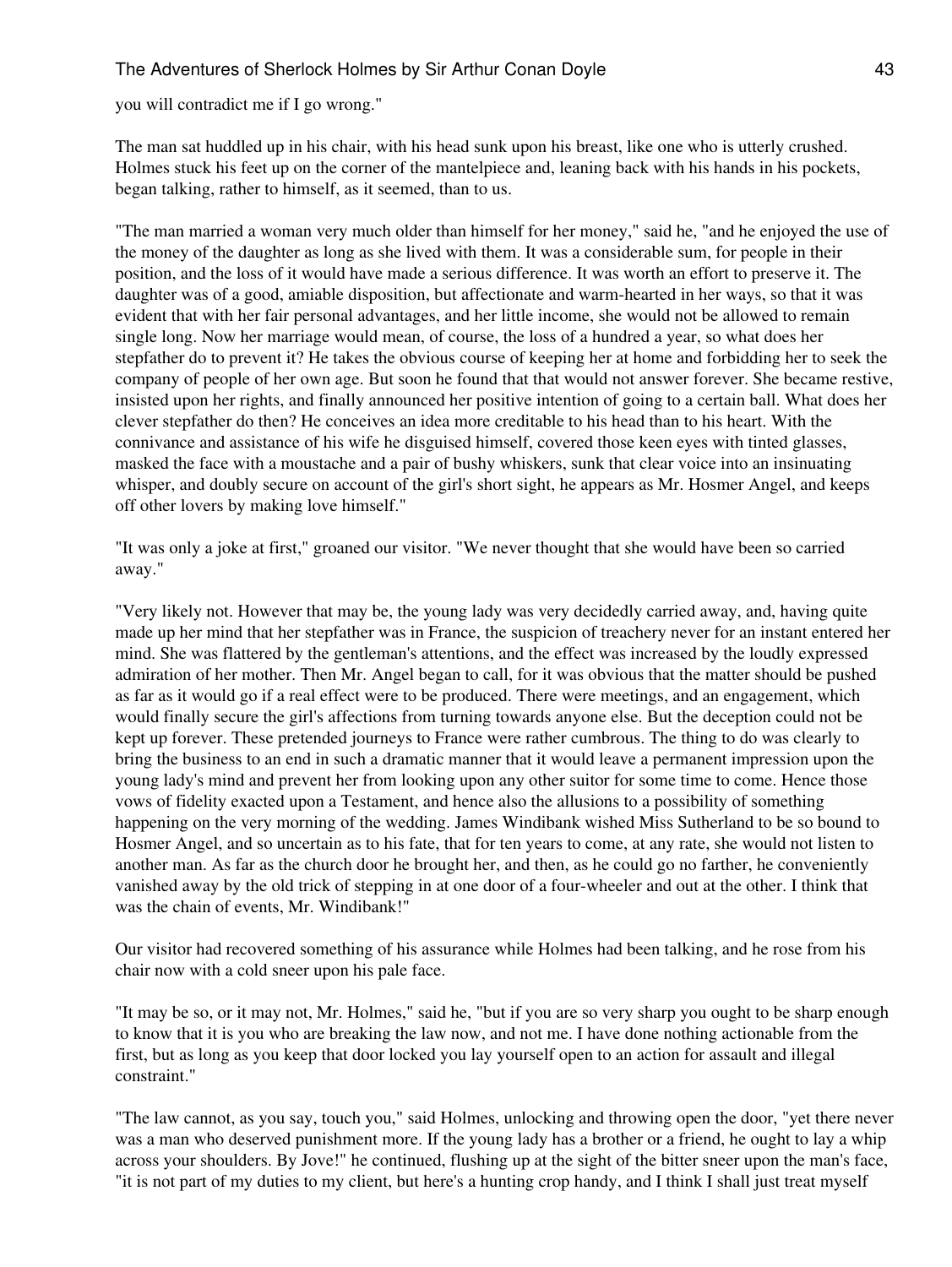to--" He took two swift steps to the whip, but before he could grasp it there was a wild clatter of steps upon the stairs, the heavy hall door banged, and from the window we could see Mr. James Windibank running at the top of his speed down the road.

"There's a cold-blooded scoundrel!" said Holmes, laughing, as he threw himself down into his chair once more. "That fellow will rise from crime to crime until he does something very bad, and ends on a gallows. The case has, in some respects, been not entirely devoid of interest."

"I cannot now entirely see all the steps of your reasoning," I remarked.

"Well, of course it was obvious from the first that this Mr. Hosmer Angel must have some strong object for his curious conduct, and it was equally clear that the only man who really profited by the incident, as far as we could see, was the stepfather. Then the fact that the two men were never together, but that the one always appeared when the other was away, was suggestive. So were the tinted spectacles and the curious voice, which both hinted at a disguise, as did the bushy whiskers. My suspicions were all confirmed by his peculiar action in typewriting his signature, which, of course, inferred that his handwriting was so familiar to her that she would recognise even the smallest sample of it. You see all these isolated facts, together with many minor ones, all pointed in the same direction."

"And how did you verify them?"

"Having once spotted my man, it was easy to get corroboration. I knew the firm for which this man worked. Having taken the printed description. I eliminated everything from it which could be the result of a disguise--the whiskers, the glasses, the voice, and I sent it to the firm, with a request that they would inform me whether it answered to the description of any of their travellers. I had already noticed the peculiarities of the typewriter, and I wrote to the man himself at his business address asking him if he would come here. As I expected, his reply was typewritten and revealed the same trivial but characteristic defects. The same post brought me a letter from Westhouse & Marbank, of Fenchurch Street, to say that the description tallied in every respect with that of their employé, James Windibank. Voilà tout!"

"And Miss Sutherland?"

"If I tell her she will not believe me. You may remember the old Persian saying, 'There is danger for him who taketh the tiger cub, and danger also for whoso snatches a delusion from a woman.' There is as much sense in Hafiz as in Horace, and as much knowledge of the world."

# ADVENTURE IV. THE BOSCOMBE VALLEY MYSTERY

We were seated at breakfast one morning, my wife and I, when the maid brought in a telegram. It was from Sherlock Holmes and ran in this way:

"Have you a couple of days to spare? Have just been wired for from the west of England in connection with Boscombe Valley tragedy. Shall be glad if you will come with me. Air and scenery perfect. Leave Paddington by the 11:15."

"What do you say, dear?" said my wife, looking across at me. "Will you go?"

"I really don't know what to say. I have a fairly long list at present."

"Oh, Anstruther would do your work for you. You have been looking a little pale lately. I think that the change would do you good, and you are always so interested in Mr. Sherlock Holmes' cases."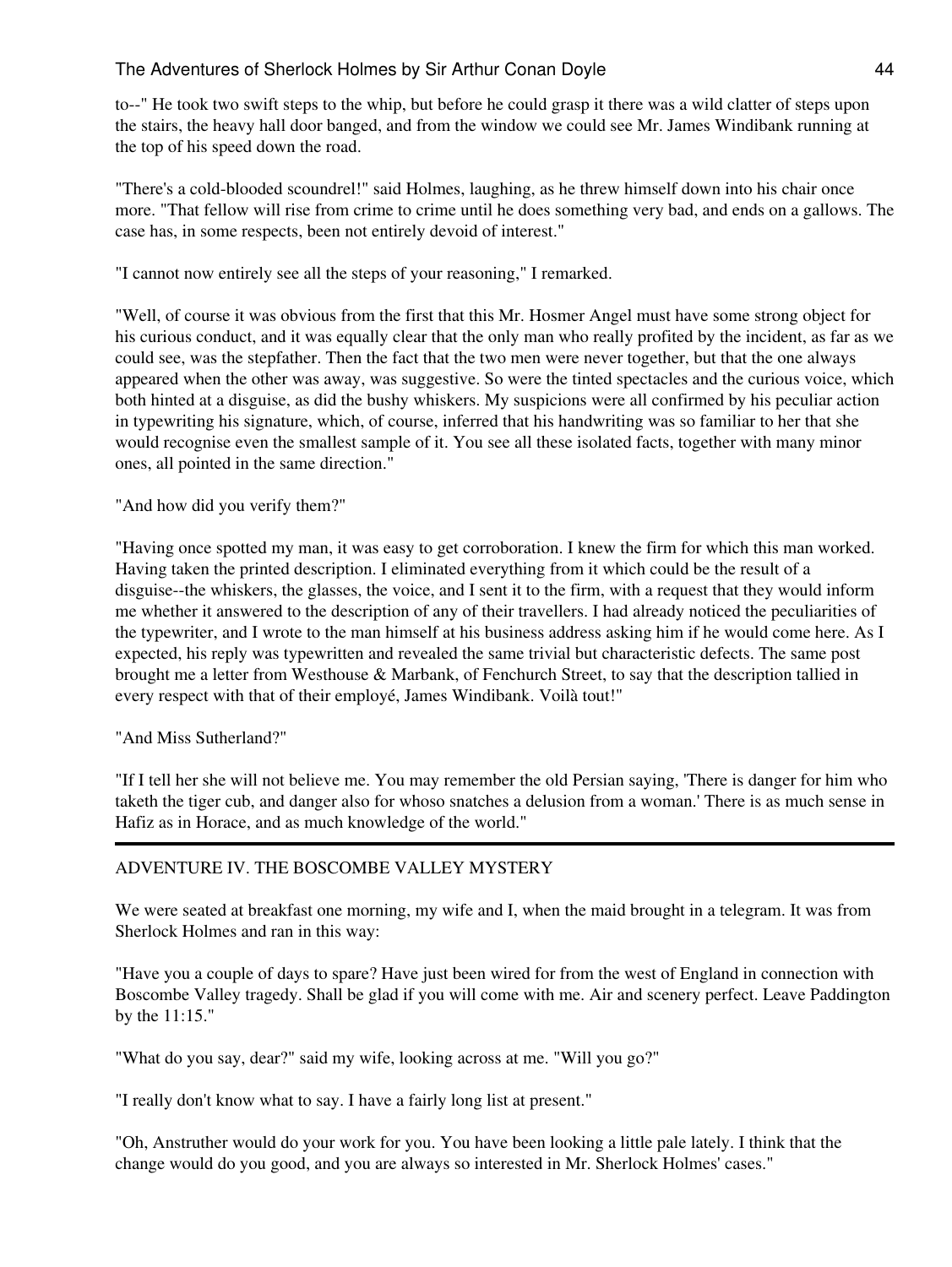"I should be ungrateful if I were not, seeing what I gained through one of them," I answered. "But if I am to go, I must pack at once, for I have only half an hour."

My experience of camp life in Afghanistan had at least had the effect of making me a prompt and ready traveller. My wants were few and simple, so that in less than the time stated I was in a cab with my valise, rattling away to Paddington Station. Sherlock Holmes was pacing up and down the platform, his tall, gaunt figure made even gaunter and taller by his long grey travelling-cloak and close-fitting cloth cap.

"It is really very good of you to come, Watson," said he. "It makes a considerable difference to me, having someone with me on whom I can thoroughly rely. Local aid is always either worthless or else biassed. If you will keep the two corner seats I shall get the tickets."

We had the carriage to ourselves save for an immense litter of papers which Holmes had brought with him. Among these he rummaged and read, with intervals of note-taking and of meditation, until we were past Reading. Then he suddenly rolled them all into a gigantic ball and tossed them up onto the rack.

"Have you heard anything of the case?" he asked.

"Not a word. I have not seen a paper for some days."

"The London press has not had very full accounts. I have just been looking through all the recent papers in order to master the particulars. It seems, from what I gather, to be one of those simple cases which are so extremely difficult."

"That sounds a little paradoxical."

"But it is profoundly true. Singularity is almost invariably a clue. The more featureless and commonplace a crime is, the more difficult it is to bring it home. In this case, however, they have established a very serious case against the son of the murdered man."

"It is a murder, then?"

"Well, it is conjectured to be so. I shall take nothing for granted until I have the opportunity of looking personally into it. I will explain the state of things to you, as far as I have been able to understand it, in a very few words.

"Boscombe Valley is a country district not very far from Ross, in Herefordshire. The largest landed proprietor in that part is a Mr. John Turner, who made his money in Australia and returned some years ago to the old country. One of the farms which he held, that of Hatherley, was let to Mr. Charles McCarthy, who was also an ex-Australian. The men had known each other in the colonies, so that it was not unnatural that when they came to settle down they should do so as near each other as possible. Turner was apparently the richer man, so McCarthy became his tenant but still remained, it seems, upon terms of perfect equality, as they were frequently together. McCarthy had one son, a lad of eighteen, and Turner had an only daughter of the same age, but neither of them had wives living. They appear to have avoided the society of the neighbouring English families and to have led retired lives, though both the McCarthys were fond of sport and were frequently seen at the race-meetings of the neighbourhood. McCarthy kept two servants--a man and a girl. Turner had a considerable household, some half-dozen at the least. That is as much as I have been able to gather about the families. Now for the facts.

"On June 3rd, that is, on Monday last, McCarthy left his house at Hatherley about three in the afternoon and walked down to the Boscombe Pool, which is a small lake formed by the spreading out of the stream which runs down the Boscombe Valley. He had been out with his serving-man in the morning at Ross, and he had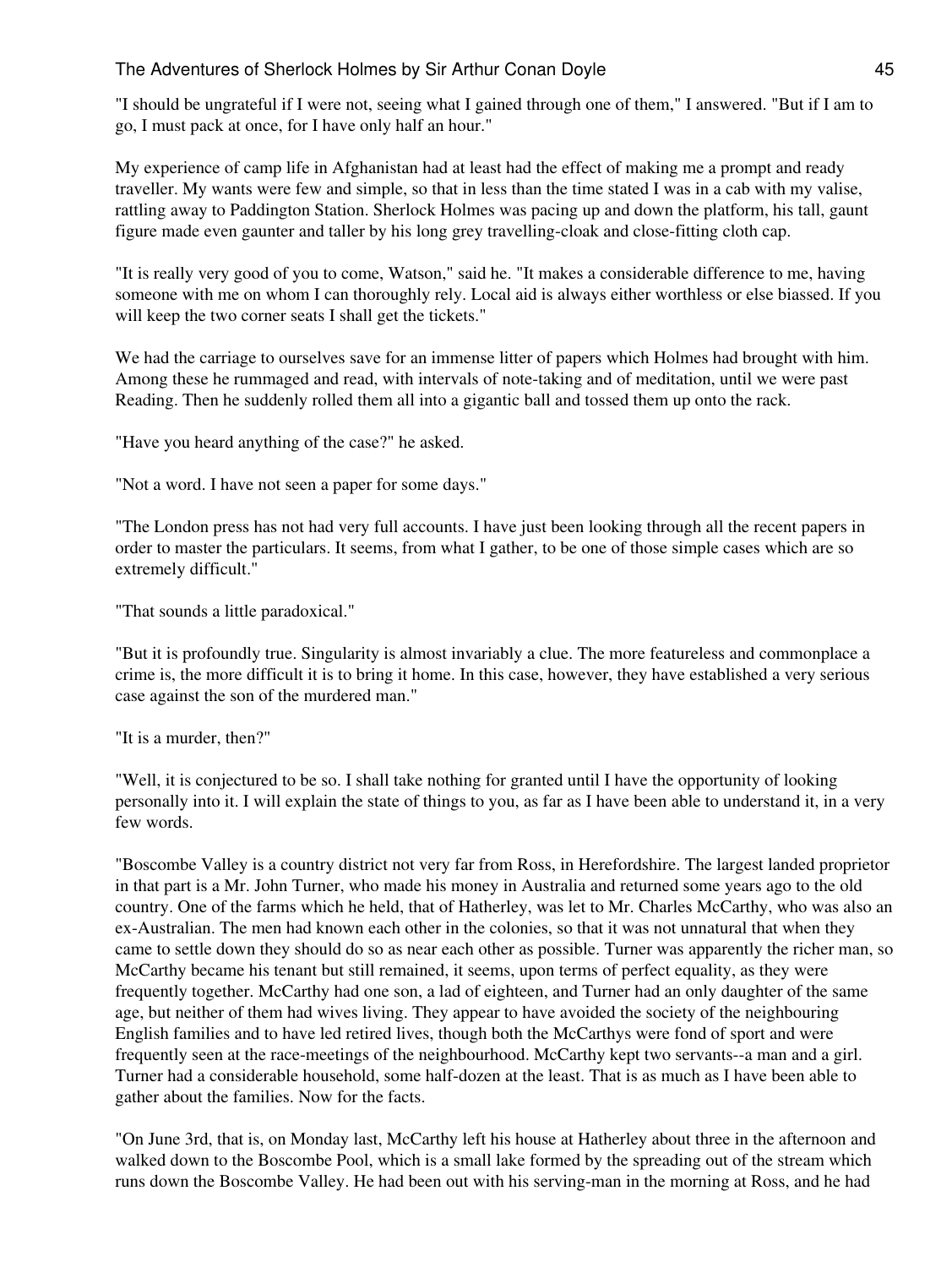told the man that he must hurry, as he had an appointment of importance to keep at three. From that appointment he never came back alive.

"From Hatherley Farm-house to the Boscombe Pool is a quarter of a mile, and two people saw him as he passed over this ground. One was an old woman, whose name is not mentioned, and the other was William Crowder, a game-keeper in the employ of Mr. Turner. Both these witnesses depose that Mr. McCarthy was walking alone. The game-keeper adds that within a few minutes of his seeing Mr. McCarthy pass he had seen his son, Mr. James McCarthy, going the same way with a gun under his arm. To the best of his belief, the father was actually in sight at the time, and the son was following him. He thought no more of the matter until he heard in the evening of the tragedy that had occurred.

"The two McCarthys were seen after the time when William Crowder, the game-keeper, lost sight of them. The Boscombe Pool is thickly wooded round, with just a fringe of grass and of reeds round the edge. A girl of fourteen, Patience Moran, who is the daughter of the lodge-keeper of the Boscombe Valley estate, was in one of the woods picking flowers. She states that while she was there she saw, at the border of the wood and close by the lake, Mr. McCarthy and his son, and that they appeared to be having a violent quarrel. She heard Mr. McCarthy the elder using very strong language to his son, and she saw the latter raise up his hand as if to strike his father. She was so frightened by their violence that she ran away and told her mother when she reached home that she had left the two McCarthys quarrelling near Boscombe Pool, and that she was afraid that they were going to fight. She had hardly said the words when young Mr. McCarthy came running up to the lodge to say that he had found his father dead in the wood, and to ask for the help of the lodge-keeper. He was much excited, without either his gun or his hat, and his right hand and sleeve were observed to be stained with fresh blood. On following him they found the dead body stretched out upon the grass beside the pool. The head had been beaten in by repeated blows of some heavy and blunt weapon. The injuries were such as might very well have been inflicted by the butt-end of his son's gun, which was found lying on the grass within a few paces of the body. Under these circumstances the young man was instantly arrested, and a verdict of 'wilful murder' having been returned at the inquest on Tuesday, he was on Wednesday brought before the magistrates at Ross, who have referred the case to the next Assizes. Those are the main facts of the case as they came out before the coroner and the police-court."

"I could hardly imagine a more damning case," I remarked. "If ever circumstantial evidence pointed to a criminal it does so here."

"Circumstantial evidence is a very tricky thing," answered Holmes thoughtfully. "It may seem to point very straight to one thing, but if you shift your own point of view a little, you may find it pointing in an equally uncompromising manner to something entirely different. It must be confessed, however, that the case looks exceedingly grave against the young man, and it is very possible that he is indeed the culprit. There are several people in the neighbourhood, however, and among them Miss Turner, the daughter of the neighbouring landowner, who believe in his innocence, and who have retained Lestrade, whom you may recollect in connection with the Study in Scarlet, to work out the case in his interest. Lestrade, being rather puzzled, has referred the case to me, and hence it is that two middle-aged gentlemen are flying westward at fifty miles an hour instead of quietly digesting their breakfasts at home."

"I am afraid," said I, "that the facts are so obvious that you will find little credit to be gained out of this case."

"There is nothing more deceptive than an obvious fact," he answered, laughing. "Besides, we may chance to hit upon some other obvious facts which may have been by no means obvious to Mr. Lestrade. You know me too well to think that I am boasting when I say that I shall either confirm or destroy his theory by means which he is quite incapable of employing, or even of understanding. To take the first example to hand, I very clearly perceive that in your bedroom the window is upon the right-hand side, and yet I question whether Mr. Lestrade would have noted even so self-evident a thing as that."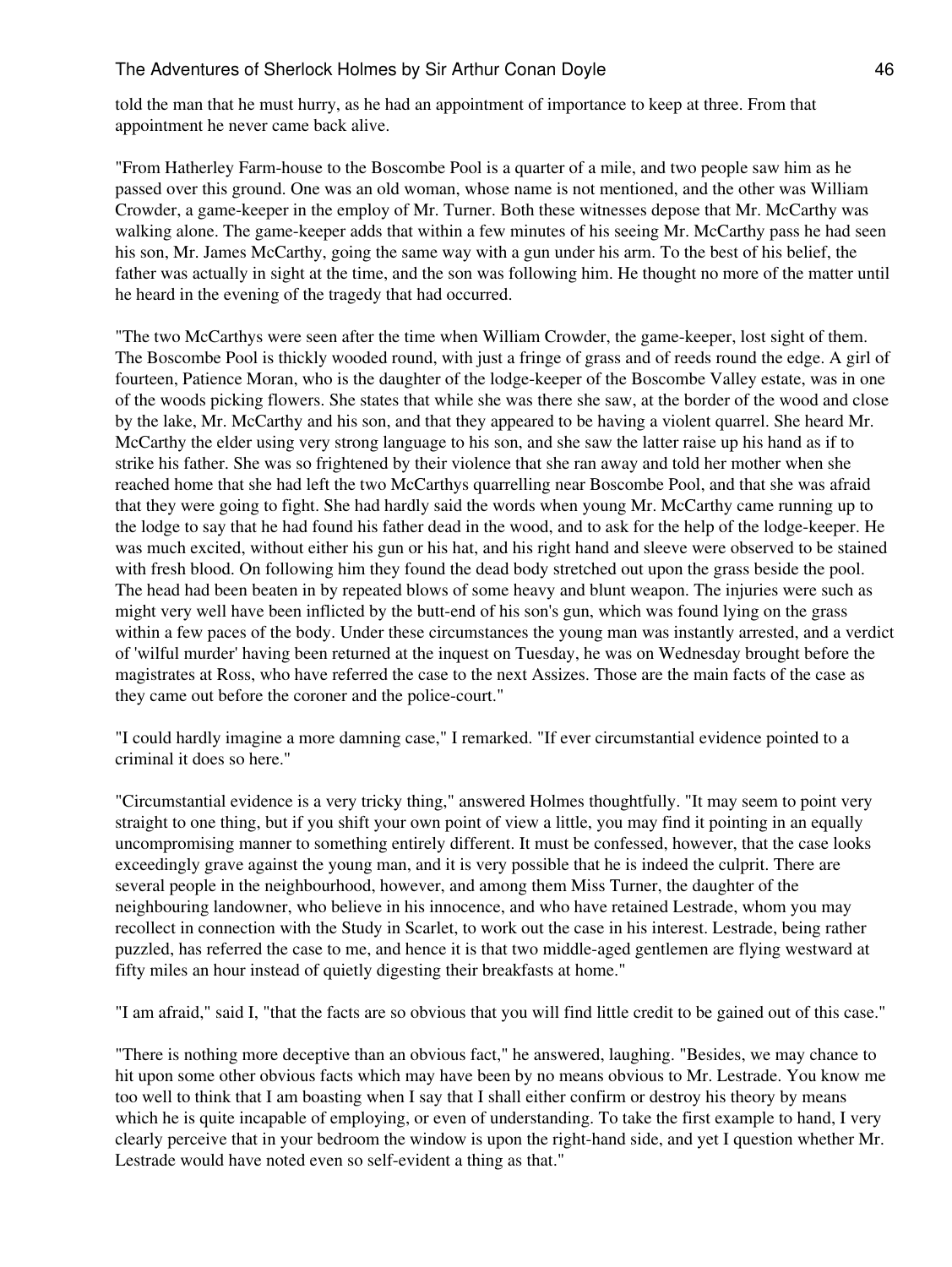#### "How on earth--"

"My dear fellow, I know you well. I know the military neatness which characterises you. You shave every morning, and in this season you shave by the sunlight; but since your shaving is less and less complete as we get farther back on the left side, until it becomes positively slovenly as we get round the angle of the jaw, it is surely very clear that that side is less illuminated than the other. I could not imagine a man of your habits looking at himself in an equal light and being satisfied with such a result. I only quote this as a trivial example of observation and inference. Therein lies my métier, and it is just possible that it may be of some service in the investigation which lies before us. There are one or two minor points which were brought out in the inquest, and which are worth considering."

"What are they?"

"It appears that his arrest did not take place at once, but after the return to Hatherley Farm. On the inspector of constabulary informing him that he was a prisoner, he remarked that he was not surprised to hear it, and that it was no more than his deserts. This observation of his had the natural effect of removing any traces of doubt which might have remained in the minds of the coroner's jury."

"It was a confession," I ejaculated.

"No, for it was followed by a protestation of innocence."

"Coming on the top of such a damning series of events, it was at least a most suspicious remark."

"On the contrary," said Holmes, "it is the brightest rift which I can at present see in the clouds. However innocent he might be, he could not be such an absolute imbecile as not to see that the circumstances were very black against him. Had he appeared surprised at his own arrest, or feigned indignation at it, I should have looked upon it as highly suspicious, because such surprise or anger would not be natural under the circumstances, and yet might appear to be the best policy to a scheming man. His frank acceptance of the situation marks him as either an innocent man, or else as a man of considerable self-restraint and firmness. As to his remark about his deserts, it was also not unnatural if you consider that he stood beside the dead body of his father, and that there is no doubt that he had that very day so far forgotten his filial duty as to bandy words with him, and even, according to the little girl whose evidence is so important, to raise his hand as if to strike him. The self-reproach and contrition which are displayed in his remark appear to me to be the signs of a healthy mind rather than of a guilty one."

I shook my head. "Many men have been hanged on far slighter evidence," I remarked.

"So they have. And many men have been wrongfully hanged."

"What is the young man's own account of the matter?"

"It is, I am afraid, not very encouraging to his supporters, though there are one or two points in it which are suggestive. You will find it here, and may read it for yourself."

He picked out from his bundle a copy of the local Herefordshire paper, and having turned down the sheet he pointed out the paragraph in which the unfortunate young man had given his own statement of what had occurred. I settled myself down in the corner of the carriage and read it very carefully. It ran in this way:

"Mr. James McCarthy, the only son of the deceased, was then called and gave evidence as follows: 'I had been away from home for three days at Bristol, and had only just returned upon the morning of last Monday, the 3rd. My father was absent from home at the time of my arrival, and I was informed by the maid that he had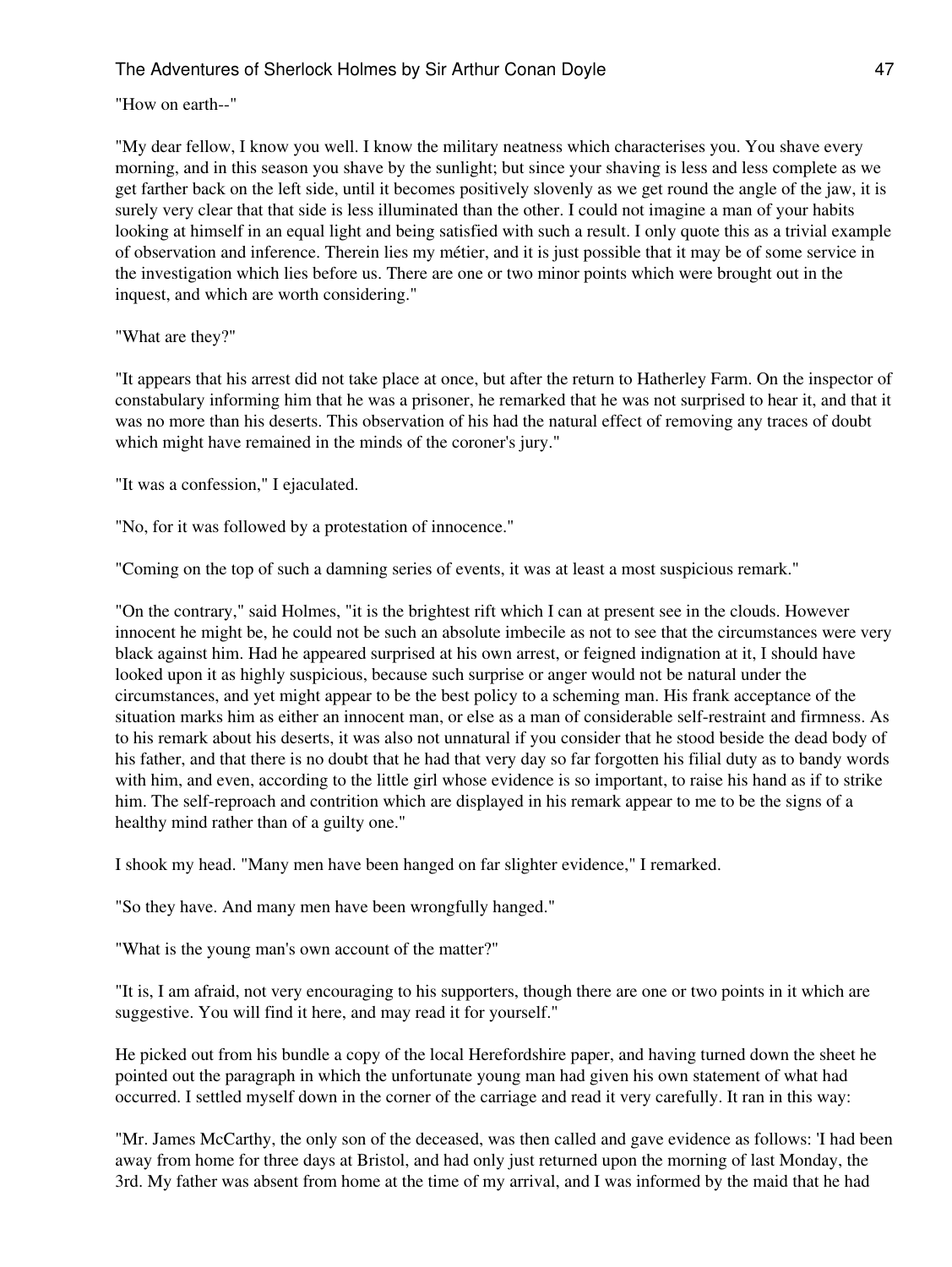driven over to Ross with John Cobb, the groom. Shortly after my return I heard the wheels of his trap in the yard, and, looking out of my window, I saw him get out and walk rapidly out of the yard, though I was not aware in which direction he was going. I then took my gun and strolled out in the direction of the Boscombe Pool, with the intention of visiting the rabbit warren which is upon the other side. On my way I saw William Crowder, the game-keeper, as he had stated in his evidence; but he is mistaken in thinking that I was following my father. I had no idea that he was in front of me. When about a hundred yards from the pool I heard a cry of "Cooee!" which was a usual signal between my father and myself. I then hurried forward, and found him standing by the pool. He appeared to be much surprised at seeing me and asked me rather roughly what I was doing there. A conversation ensued which led to high words and almost to blows, for my father was a man of a very violent temper. Seeing that his passion was becoming ungovernable, I left him and returned towards Hatherley Farm. I had not gone more than 150 yards, however, when I heard a hideous outcry behind me, which caused me to run back again. I found my father expiring upon the ground, with his head terribly injured. I dropped my gun and held him in my arms, but he almost instantly expired. I knelt beside him for some minutes, and then made my way to Mr. Turner's lodge-keeper, his house being the nearest, to ask for assistance. I saw no one near my father when I returned, and I have no idea how he came by his injuries. He was not a popular man, being somewhat cold and forbidding in his manners, but he had, as far as I know, no active enemies. I know nothing further of the matter.'

"The Coroner: Did your father make any statement to you before he died?

"Witness: He mumbled a few words, but I could only catch some allusion to a rat.

"The Coroner: What did you understand by that?

"Witness: It conveyed no meaning to me. I thought that he was delirious.

"The Coroner: What was the point upon which you and your father had this final quarrel?

"Witness: I should prefer not to answer.

"The Coroner: I am afraid that I must press it.

"Witness: It is really impossible for me to tell you. I can assure you that it has nothing to do with the sad tragedy which followed.

"The Coroner: That is for the court to decide. I need not point out to you that your refusal to answer will prejudice your case considerably in any future proceedings which may arise.

"Witness: I must still refuse.

"The Coroner: I understand that the cry of 'Cooee' was a common signal between you and your father?

"Witness: It was.

"The Coroner: How was it, then, that he uttered it before he saw you, and before he even knew that you had returned from Bristol?

"Witness (with considerable confusion): I do not know.

"A Juryman: Did you see nothing which aroused your suspicions when you returned on hearing the cry and found your father fatally injured?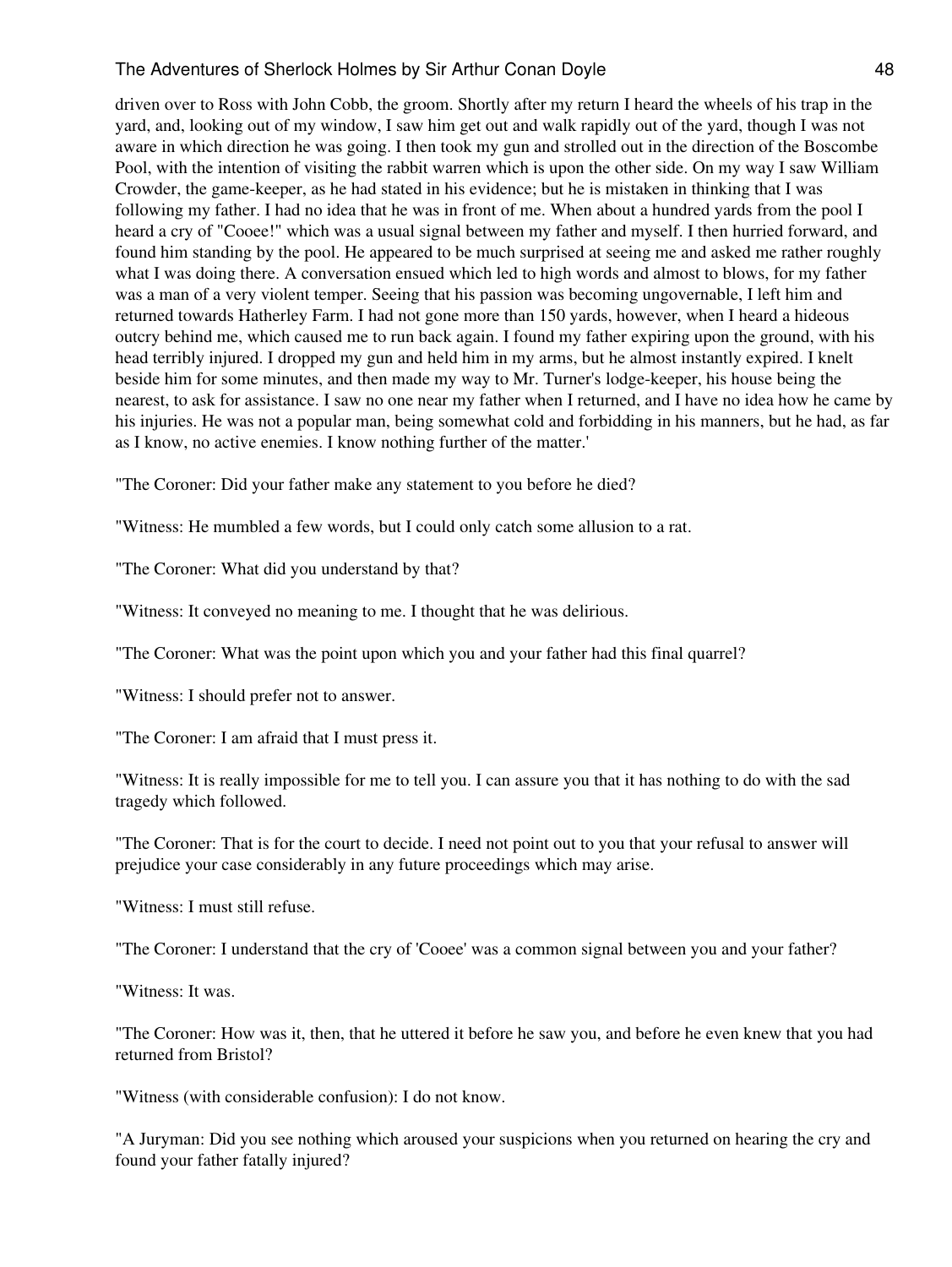"Witness: Nothing definite.

"The Coroner: What do you mean?

"Witness: I was so disturbed and excited as I rushed out into the open, that I could think of nothing except of my father. Yet I have a vague impression that as I ran forward something lay upon the ground to the left of me. It seemed to me to be something grey in colour, a coat of some sort, or a plaid perhaps. When I rose from my father I looked round for it, but it was gone.

"'Do you mean that it disappeared before you went for help?'

"'Yes, it was gone.'

"'You cannot say what it was?'

"'No, I had a feeling something was there.'

"'How far from the body?'

"'A dozen yards or so.'

"'And how far from the edge of the wood?'

"'About the same.'

"'Then if it was removed it was while you were within a dozen yards of it?'

"'Yes, but with my back towards it.'

"This concluded the examination of the witness."

"I see," said I as I glanced down the column, "that the coroner in his concluding remarks was rather severe upon young McCarthy. He calls attention, and with reason, to the discrepancy about his father having signalled to him before seeing him, also to his refusal to give details of his conversation with his father, and his singular account of his father's dying words. They are all, as he remarks, very much against the son."

Holmes laughed softly to himself and stretched himself out upon the cushioned seat. "Both you and the coroner have been at some pains," said he, "to single out the very strongest points in the young man's favour. Don't you see that you alternately give him credit for having too much imagination and too little? Too little, if he could not invent a cause of quarrel which would give him the sympathy of the jury; too much, if he evolved from his own inner consciousness anything so outré as a dying reference to a rat, and the incident of the vanishing cloth. No, sir, I shall approach this case from the point of view that what this young man says is true, and we shall see whither that hypothesis will lead us. And now here is my pocket Petrarch, and not another word shall I say of this case until we are on the scene of action. We lunch at Swindon, and I see that we shall be there in twenty minutes."

It was nearly four o'clock when we at last, after passing through the beautiful Stroud Valley, and over the broad gleaming Severn, found ourselves at the pretty little country-town of Ross. A lean, ferret-like man, furtive and sly-looking, was waiting for us upon the platform. In spite of the light brown dustcoat and leather-leggings which he wore in deference to his rustic surroundings, I had no difficulty in recognising Lestrade, of Scotland Yard. With him we drove to the Hereford Arms where a room had already been engaged for us.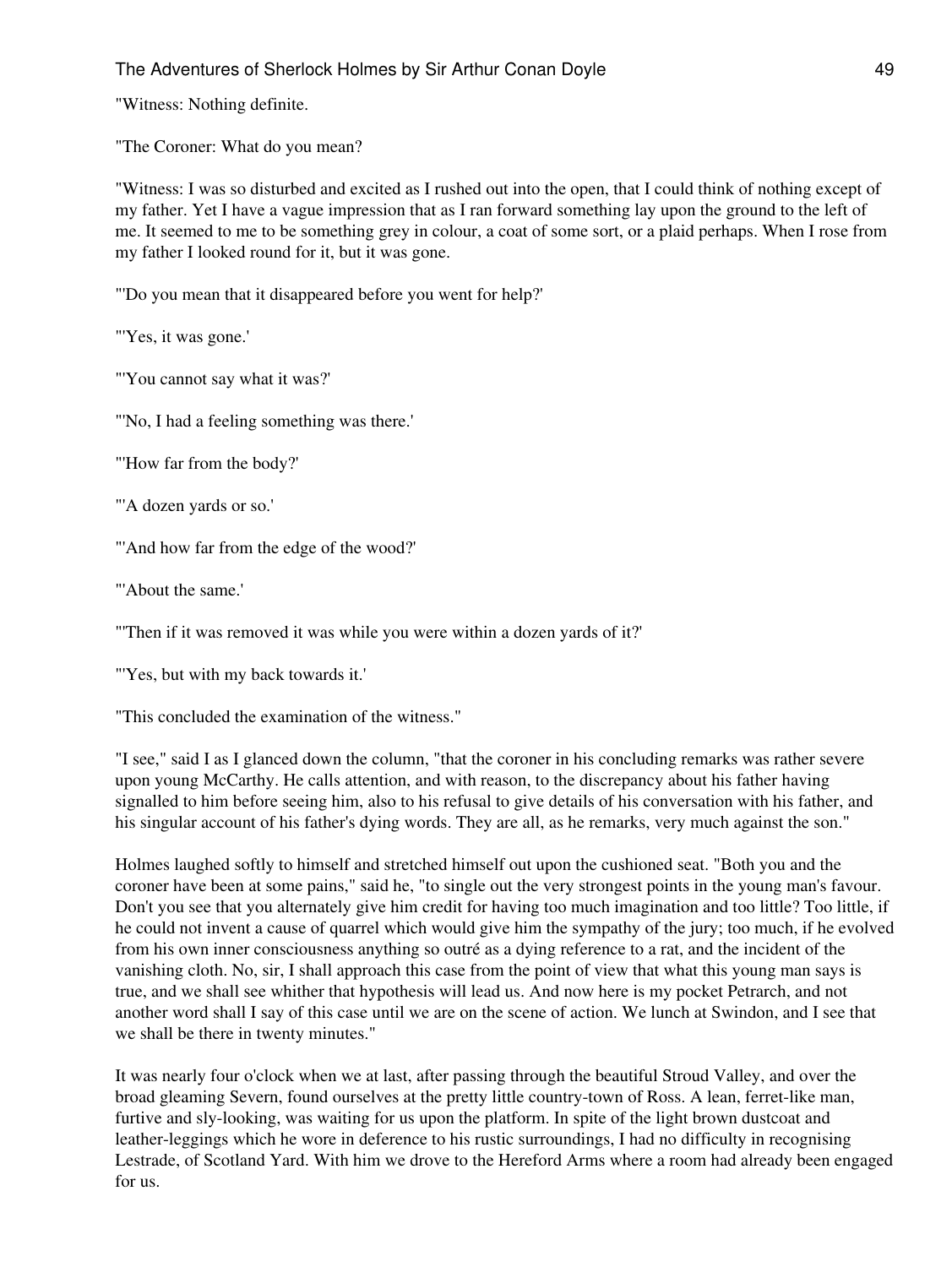"I have ordered a carriage," said Lestrade as we sat over a cup of tea. "I knew your energetic nature, and that you would not be happy until you had been on the scene of the crime."

"It was very nice and complimentary of you," Holmes answered. "It is entirely a question of barometric pressure."

Lestrade looked startled. "I do not quite follow," he said.

"How is the glass? Twenty-nine, I see. No wind, and not a cloud in the sky. I have a caseful of cigarettes here which need smoking, and the sofa is very much superior to the usual country hotel abomination. I do not think that it is probable that I shall use the carriage to-night."

Lestrade laughed indulgently. "You have, no doubt, already formed your conclusions from the newspapers," he said. "The case is as plain as a pikestaff, and the more one goes into it the plainer it becomes. Still, of course, one can't refuse a lady, and such a very positive one, too. She has heard of you, and would have your opinion, though I repeatedly told her that there was nothing which you could do which I had not already done. Why, bless my soul! here is her carriage at the door."

He had hardly spoken before there rushed into the room one of the most lovely young women that I have ever seen in my life. Her violet eyes shining, her lips parted, a pink flush upon her cheeks, all thought of her natural reserve lost in her overpowering excitement and concern.

"Oh, Mr. Sherlock Holmes!" she cried, glancing from one to the other of us, and finally, with a woman's quick intuition, fastening upon my companion, "I am so glad that you have come. I have driven down to tell you so. I know that James didn't do it. I know it, and I want you to start upon your work knowing it, too. Never let yourself doubt upon that point. We have known each other since we were little children, and I know his faults as no one else does; but he is too tender-hearted to hurt a fly. Such a charge is absurd to anyone who really knows him."

"I hope we may clear him, Miss Turner," said Sherlock Holmes. "You may rely upon my doing all that I can."

"But you have read the evidence. You have formed some conclusion? Do you not see some loophole, some flaw? Do you not yourself think that he is innocent?"

"I think that it is very probable."

"There, now!" she cried, throwing back her head and looking defiantly at Lestrade. "You hear! He gives me hopes."

Lestrade shrugged his shoulders. "I am afraid that my colleague has been a little quick in forming his conclusions," he said.

"But he is right. Oh! I know that he is right. James never did it. And about his quarrel with his father, I am sure that the reason why he would not speak about it to the coroner was because I was concerned in it."

"In what way?" asked Holmes.

"It is no time for me to hide anything. James and his father had many disagreements about me. Mr. McCarthy was very anxious that there should be a marriage between us. James and I have always loved each other as brother and sister; but of course he is young and has seen very little of life yet, and--and--well, he naturally did not wish to do anything like that yet. So there were quarrels, and this, I am sure, was one of them."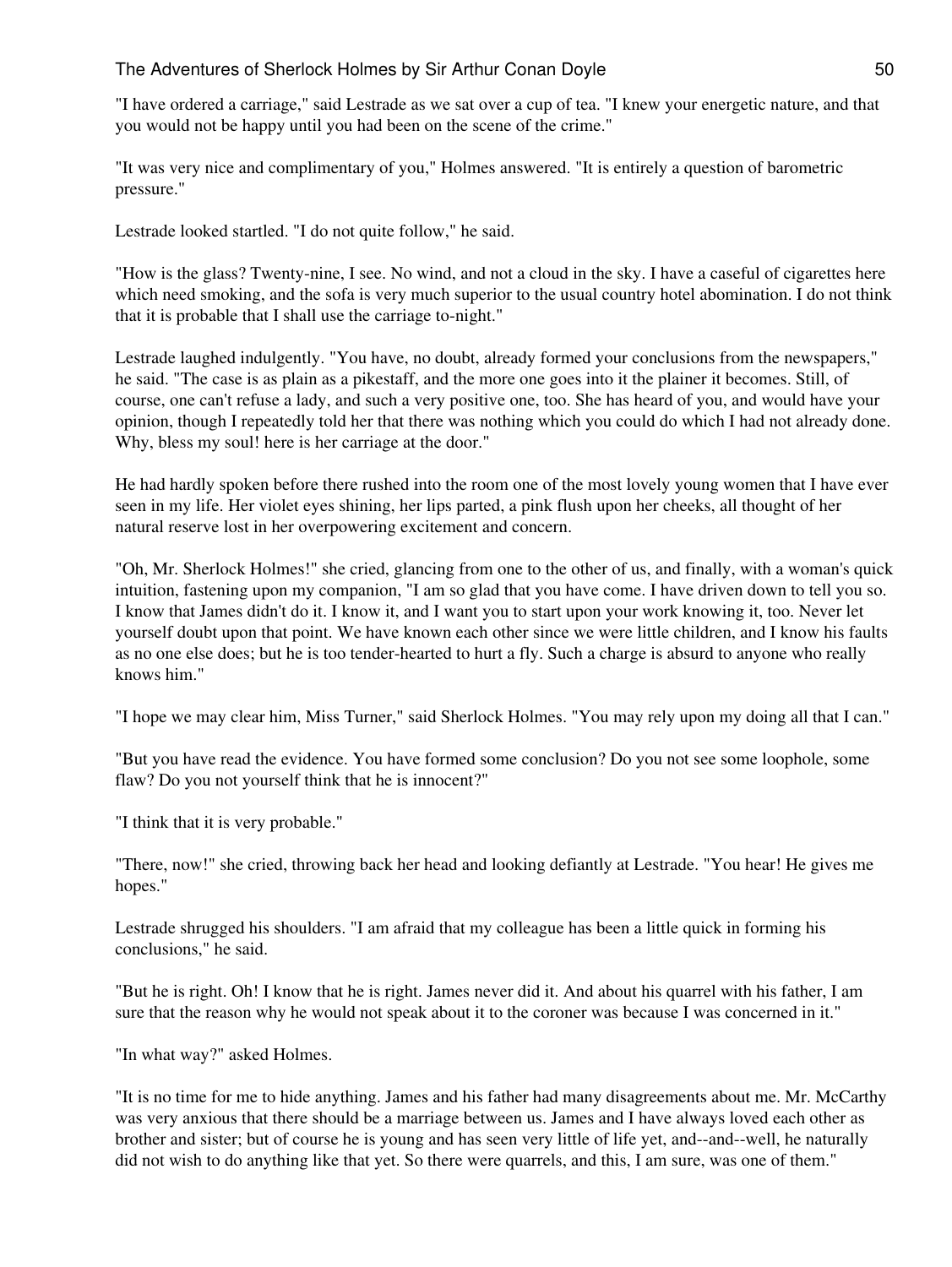"And your father?" asked Holmes. "Was he in favour of such a union?"

"No, he was averse to it also. No one but Mr. McCarthy was in favour of it." A quick blush passed over her fresh young face as Holmes shot one of his keen, questioning glances at her.

"Thank you for this information," said he. "May I see your father if I call to-morrow?"

"I am afraid the doctor won't allow it."

"The doctor?"

"Yes, have you not heard? Poor father has never been strong for years back, but this has broken him down completely. He has taken to his bed, and Dr. Willows says that he is a wreck and that his nervous system is shattered. Mr. McCarthy was the only man alive who had known dad in the old days in Victoria."

"Ha! In Victoria! That is important."

"Yes, at the mines."

"Quite so; at the gold-mines, where, as I understand, Mr. Turner made his money."

"Yes, certainly."

"Thank you, Miss Turner. You have been of material assistance to me."

"You will tell me if you have any news to-morrow. No doubt you will go to the prison to see James. Oh, if you do, Mr. Holmes, do tell him that I know him to be innocent."

"I will, Miss Turner."

"I must go home now, for dad is very ill, and he misses me so if I leave him. Good-bye, and God help you in your undertaking." She hurried from the room as impulsively as she had entered, and we heard the wheels of her carriage rattle off down the street.

"I am ashamed of you, Holmes," said Lestrade with dignity after a few minutes' silence. "Why should you raise up hopes which you are bound to disappoint? I am not over-tender of heart, but I call it cruel."

"I think that I see my way to clearing James McCarthy," said Holmes. "Have you an order to see him in prison?"

"Yes, but only for you and me."

"Then I shall reconsider my resolution about going out. We have still time to take a train to Hereford and see him to-night?"

"Ample."

"Then let us do so. Watson, I fear that you will find it very slow, but I shall only be away a couple of hours."

I walked down to the station with them, and then wandered through the streets of the little town, finally returning to the hotel, where I lay upon the sofa and tried to interest myself in a yellow-backed novel. The puny plot of the story was so thin, however, when compared to the deep mystery through which we were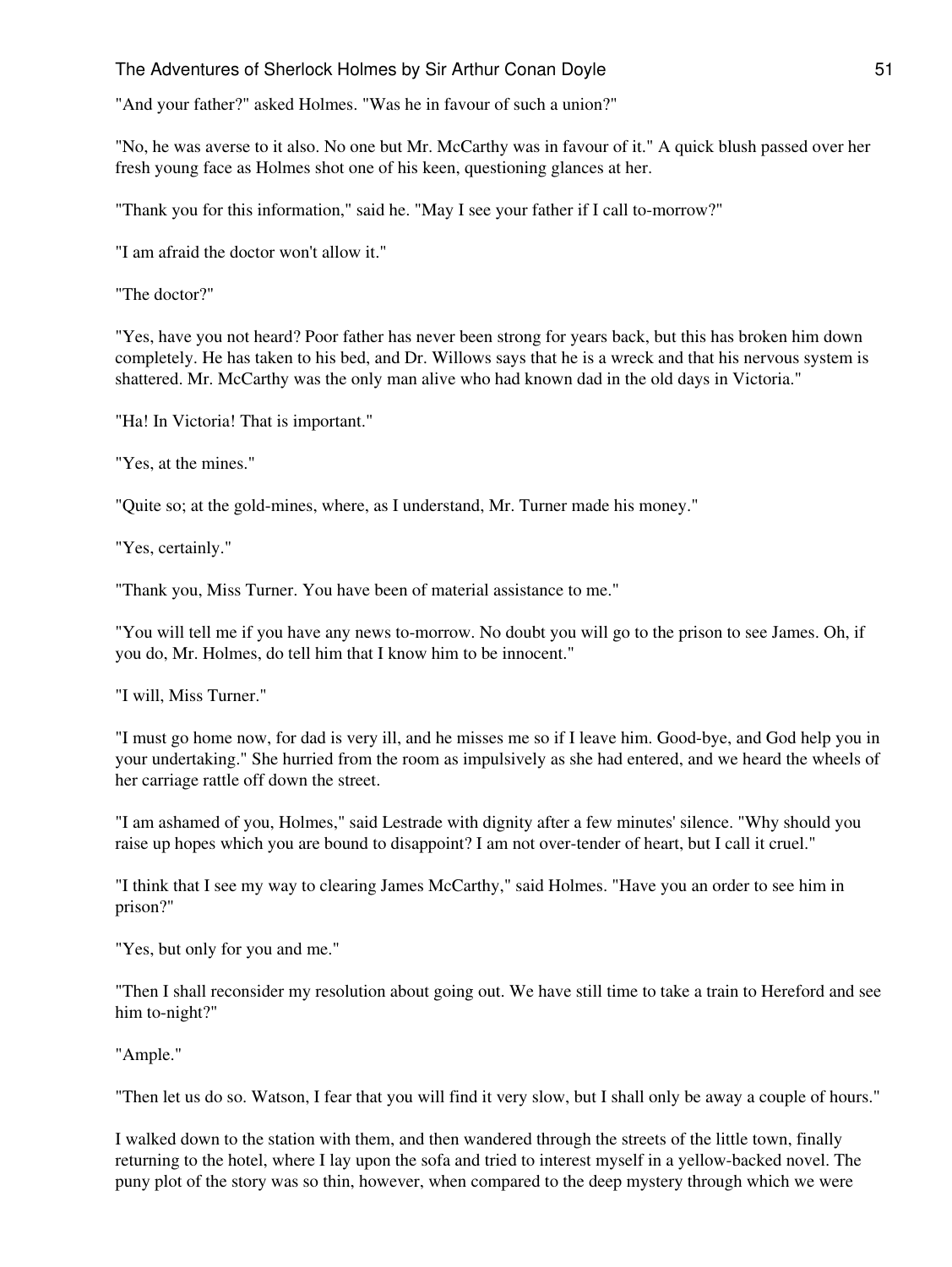groping, and I found my attention wander so continually from the action to the fact, that I at last flung it across the room and gave myself up entirely to a consideration of the events of the day. Supposing that this unhappy young man's story were absolutely true, then what hellish thing, what absolutely unforeseen and extraordinary calamity could have occurred between the time when he parted from his father, and the moment when, drawn back by his screams, he rushed into the glade? It was something terrible and deadly. What could it be? Might not the nature of the injuries reveal something to my medical instincts? I rang the bell and called for the weekly county paper, which contained a verbatim account of the inquest. In the surgeon's deposition it was stated that the posterior third of the left parietal bone and the left half of the occipital bone had been shattered by a heavy blow from a blunt weapon. I marked the spot upon my own head. Clearly such a blow must have been struck from behind. That was to some extent in favour of the accused, as when seen quarrelling he was face to face with his father. Still, it did not go for very much, for the older man might have turned his back before the blow fell. Still, it might be worth while to call Holmes' attention to it. Then there was the peculiar dying reference to a rat. What could that mean? It could not be delirium. A man dying from a sudden blow does not commonly become delirious. No, it was more likely to be an attempt to explain how he met his fate. But what could it indicate? I cudgelled my brains to find some possible explanation. And then the incident of the grey cloth seen by young McCarthy. If that were true the murderer must have dropped some part of his dress, presumably his overcoat, in his flight, and must have had the hardihood to return and to carry it away at the instant when the son was kneeling with his back turned not a dozen paces off. What a tissue of mysteries and improbabilities the whole thing was! I did not wonder at Lestrade's opinion, and yet I had so much faith in Sherlock Holmes' insight that I could not lose hope as long as every fresh fact seemed to strengthen his conviction of young McCarthy's innocence.

It was late before Sherlock Holmes returned. He came back alone, for Lestrade was staying in lodgings in the town.

"The glass still keeps very high," he remarked as he sat down. "It is of importance that it should not rain before we are able to go over the ground. On the other hand, a man should be at his very best and keenest for such nice work as that, and I did not wish to do it when fagged by a long journey. I have seen young McCarthy."

"And what did you learn from him?"

"Nothing."

"Could he throw no light?"

"None at all. I was inclined to think at one time that he knew who had done it and was screening him or her, but I am convinced now that he is as puzzled as everyone else. He is not a very quick-witted youth, though comely to look at and, I should think, sound at heart."

"I cannot admire his taste," I remarked, "if it is indeed a fact that he was averse to a marriage with so charming a young lady as this Miss Turner."

"Ah, thereby hangs a rather painful tale. This fellow is madly, insanely, in love with her, but some two years ago, when he was only a lad, and before he really knew her, for she had been away five years at a boarding-school, what does the idiot do but get into the clutches of a barmaid in Bristol and marry her at a registry office? No one knows a word of the matter, but you can imagine how maddening it must be to him to be upbraided for not doing what he would give his very eyes to do, but what he knows to be absolutely impossible. It was sheer frenzy of this sort which made him throw his hands up into the air when his father, at their last interview, was goading him on to propose to Miss Turner. On the other hand, he had no means of supporting himself, and his father, who was by all accounts a very hard man, would have thrown him over utterly had he known the truth. It was with his barmaid wife that he had spent the last three days in Bristol,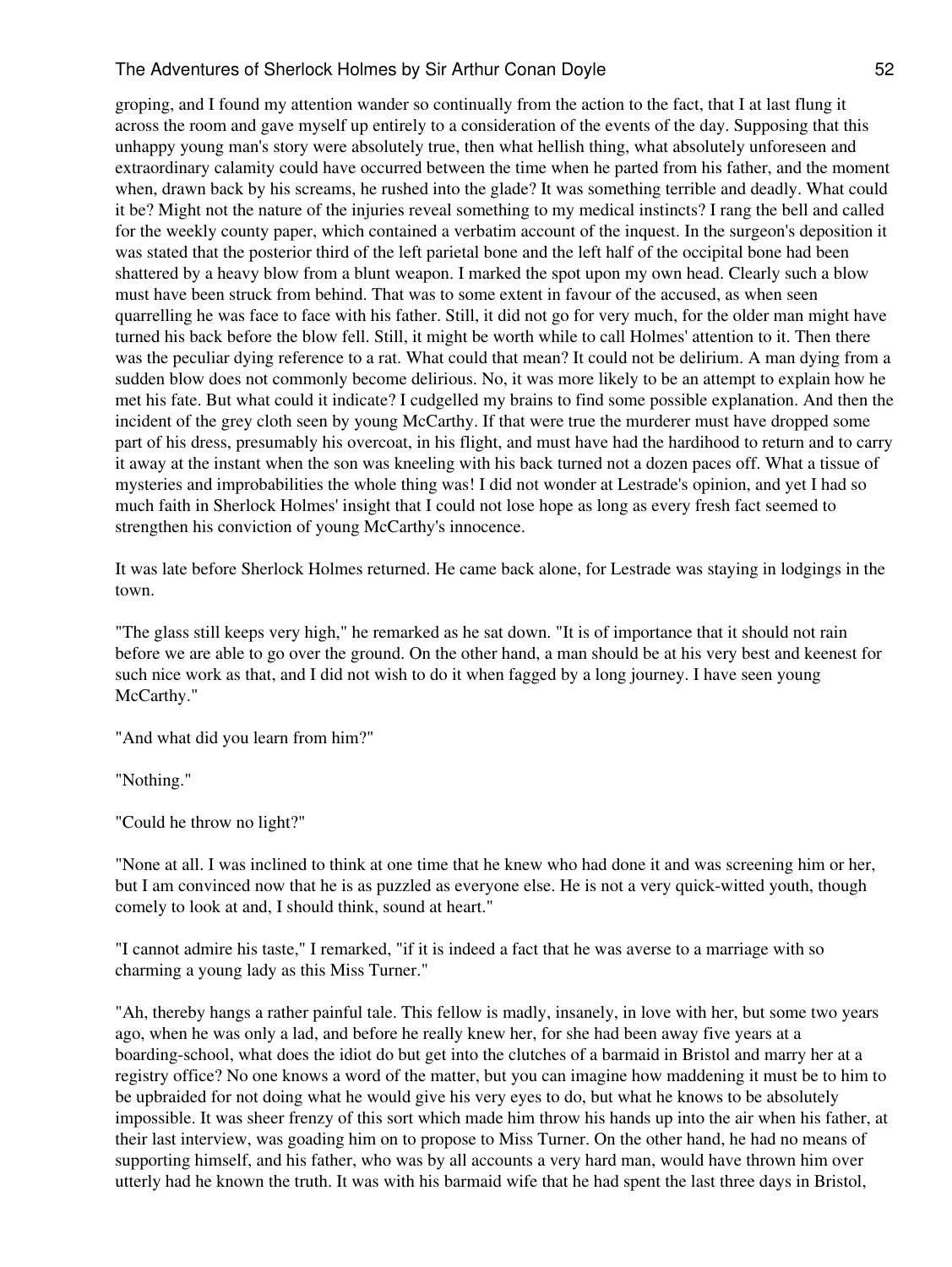and his father did not know where he was. Mark that point. It is of importance. Good has come out of evil, however, for the barmaid, finding from the papers that he is in serious trouble and likely to be hanged, has thrown him over utterly and has written to him to say that she has a husband already in the Bermuda Dockyard, so that there is really no tie between them. I think that that bit of news has consoled young McCarthy for all that he has suffered."

"But if he is innocent, who has done it?"

"Ah! who? I would call your attention very particularly to two points. One is that the murdered man had an appointment with someone at the pool, and that the someone could not have been his son, for his son was away, and he did not know when he would return. The second is that the murdered man was heard to cry 'Cooee!' before he knew that his son had returned. Those are the crucial points upon which the case depends. And now let us talk about George Meredith, if you please, and we shall leave all minor matters until to-morrow."

There was no rain, as Holmes had foretold, and the morning broke bright and cloudless. At nine o'clock Lestrade called for us with the carriage, and we set off for Hatherley Farm and the Boscombe Pool.

"There is serious news this morning," Lestrade observed. "It is said that Mr. Turner, of the Hall, is so ill that his life is despaired of."

"An elderly man, I presume?" said Holmes.

"About sixty; but his constitution has been shattered by his life abroad, and he has been in failing health for some time. This business has had a very bad effect upon him. He was an old friend of McCarthy's, and, I may add, a great benefactor to him, for I have learned that he gave him Hatherley Farm rent free."

"Indeed! That is interesting," said Holmes.

"Oh, yes! In a hundred other ways he has helped him. Everybody about here speaks of his kindness to him."

"Really! Does it not strike you as a little singular that this McCarthy, who appears to have had little of his own, and to have been under such obligations to Turner, should still talk of marrying his son to Turner's daughter, who is, presumably, heiress to the estate, and that in such a very cocksure manner, as if it were merely a case of a proposal and all else would follow? It is the more strange, since we know that Turner himself was averse to the idea. The daughter told us as much. Do you not deduce something from that?"

"We have got to the deductions and the inferences," said Lestrade, winking at me. "I find it hard enough to tackle facts, Holmes, without flying away after theories and fancies."

"You are right," said Holmes demurely; "you do find it very hard to tackle the facts."

"Anyhow, I have grasped one fact which you seem to find it difficult to get hold of," replied Lestrade with some warmth.

"And that is--"

"That McCarthy senior met his death from McCarthy junior and that all theories to the contrary are the merest moonshine."

"Well, moonshine is a brighter thing than fog," said Holmes, laughing. "But I am very much mistaken if this is not Hatherley Farm upon the left."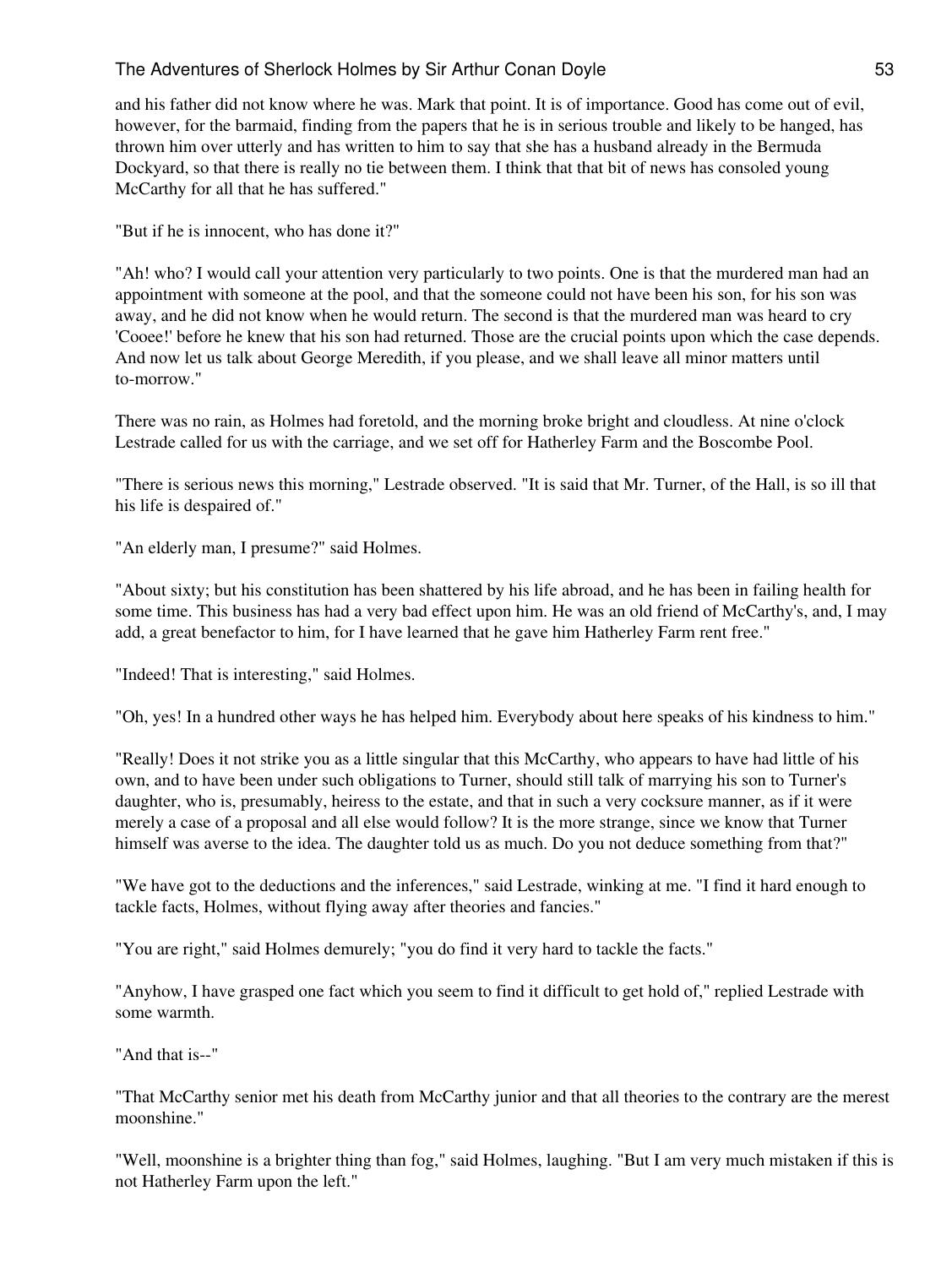"Yes, that is it." It was a widespread, comfortable-looking building, two-storied, slate-roofed, with great yellow blotches of lichen upon the grey walls. The drawn blinds and the smokeless chimneys, however, gave it a stricken look, as though the weight of this horror still lay heavy upon it. We called at the door, when the maid, at Holmes' request, showed us the boots which her master wore at the time of his death, and also a pair of the son's, though not the pair which he had then had. Having measured these very carefully from seven or eight different points, Holmes desired to be led to the court-yard, from which we all followed the winding track which led to Boscombe Pool.

Sherlock Holmes was transformed when he was hot upon such a scent as this. Men who had only known the quiet thinker and logician of Baker Street would have failed to recognise him. His face flushed and darkened. His brows were drawn into two hard black lines, while his eyes shone out from beneath them with a steely glitter. His face was bent downward, his shoulders bowed, his lips compressed, and the veins stood out like whipcord in his long, sinewy neck. His nostrils seemed to dilate with a purely animal lust for the chase, and his mind was so absolutely concentrated upon the matter before him that a question or remark fell unheeded upon his ears, or, at the most, only provoked a quick, impatient snarl in reply. Swiftly and silently he made his way along the track which ran through the meadows, and so by way of the woods to the Boscombe Pool. It was damp, marshy ground, as is all that district, and there were marks of many feet, both upon the path and amid the short grass which bounded it on either side. Sometimes Holmes would hurry on, sometimes stop dead, and once he made quite a little detour into the meadow. Lestrade and I walked behind him, the detective indifferent and contemptuous, while I watched my friend with the interest which sprang from the conviction that every one of his actions was directed towards a definite end.

The Boscombe Pool, which is a little reed-girt sheet of water some fifty yards across, is situated at the boundary between the Hatherley Farm and the private park of the wealthy Mr. Turner. Above the woods which lined it upon the farther side we could see the red, jutting pinnacles which marked the site of the rich landowner's dwelling. On the Hatherley side of the pool the woods grew very thick, and there was a narrow belt of sodden grass twenty paces across between the edge of the trees and the reeds which lined the lake. Lestrade showed us the exact spot at which the body had been found, and, indeed, so moist was the ground, that I could plainly see the traces which had been left by the fall of the stricken man. To Holmes, as I could see by his eager face and peering eyes, very many other things were to be read upon the trampled grass. He ran round, like a dog who is picking up a scent, and then turned upon my companion.

"What did you go into the pool for?" he asked.

"I fished about with a rake. I thought there might be some weapon or other trace. But how on earth--"

"Oh, tut, tut! I have no time! That left foot of yours with its inward twist is all over the place. A mole could trace it, and there it vanishes among the reeds. Oh, how simple it would all have been had I been here before they came like a herd of buffalo and wallowed all over it. Here is where the party with the lodge-keeper came, and they have covered all tracks for six or eight feet round the body. But here are three separate tracks of the same feet." He drew out a lens and lay down upon his waterproof to have a better view, talking all the time rather to himself than to us. "These are young McCarthy's feet. Twice he was walking, and once he ran swiftly, so that the soles are deeply marked and the heels hardly visible. That bears out his story. He ran when he saw his father on the ground. Then here are the father's feet as he paced up and down. What is this, then? It is the butt-end of the gun as the son stood listening. And this? Ha, ha! What have we here? Tiptoes! tiptoes! Square, too, quite unusual boots! They come, they go, they come again--of course that was for the cloak. Now where did they come from?" He ran up and down, sometimes losing, sometimes finding the track until we were well within the edge of the wood and under the shadow of a great beech, the largest tree in the neighbourhood. Holmes traced his way to the farther side of this and lay down once more upon his face with a little cry of satisfaction. For a long time he remained there, turning over the leaves and dried sticks, gathering up what seemed to me to be dust into an envelope and examining with his lens not only the ground but even the bark of the tree as far as he could reach. A jagged stone was lying among the moss, and this also he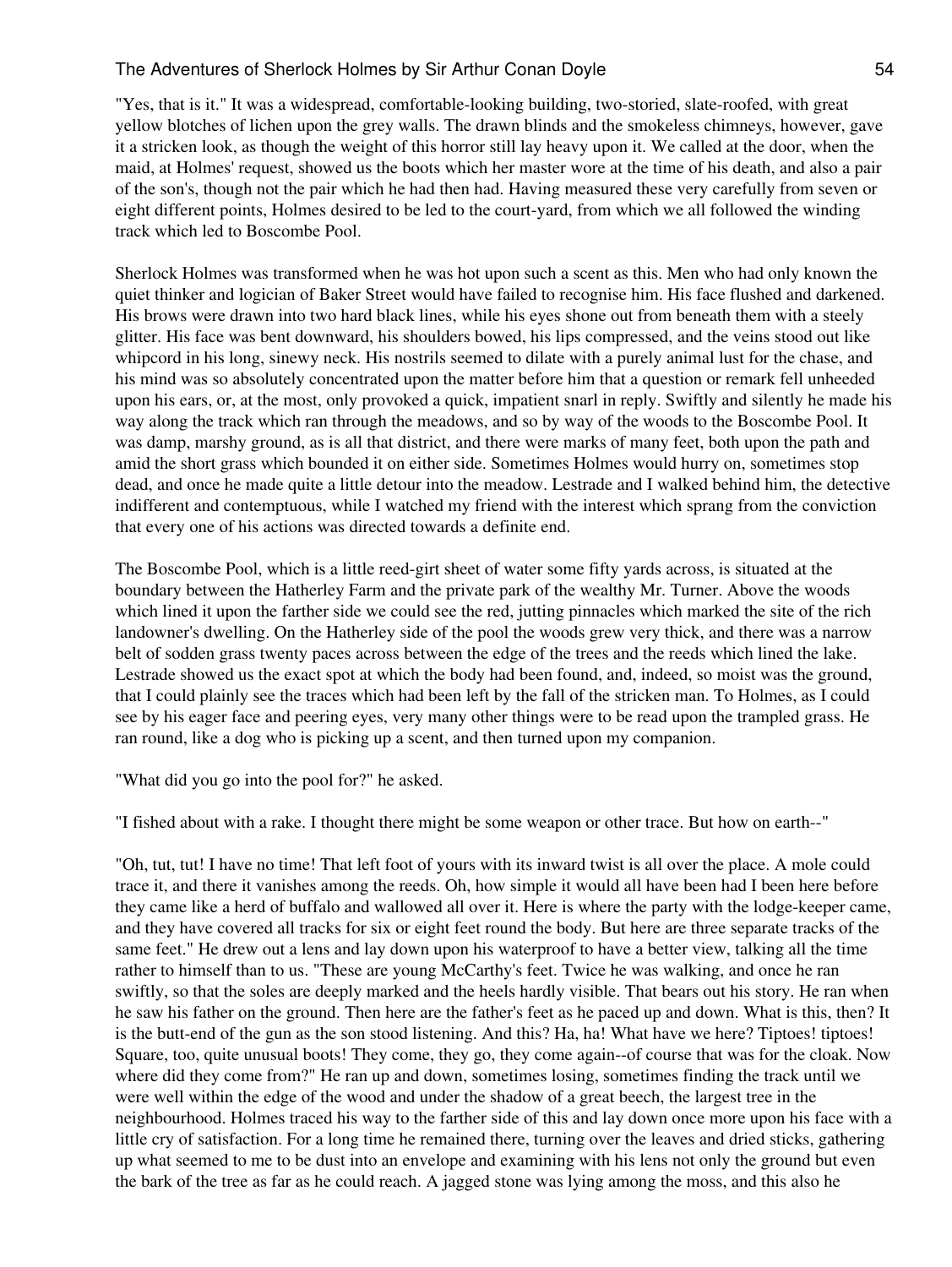carefully examined and retained. Then he followed a pathway through the wood until he came to the highroad, where all traces were lost.

"It has been a case of considerable interest," he remarked, returning to his natural manner. "I fancy that this grey house on the right must be the lodge. I think that I will go in and have a word with Moran, and perhaps write a little note. Having done that, we may drive back to our luncheon. You may walk to the cab, and I shall be with you presently."

It was about ten minutes before we regained our cab and drove back into Ross, Holmes still carrying with him the stone which he had picked up in the wood.

"This may interest you, Lestrade," he remarked, holding it out. "The murder was done with it."

"I see no marks."

"There are none."

"How do you know, then?"

"The grass was growing under it. It had only lain there a few days. There was no sign of a place whence it had been taken. It corresponds with the injuries. There is no sign of any other weapon."

"And the murderer?"

"Is a tall man, left-handed, limps with the right leg, wears thick-soled shooting-boots and a grey cloak, smokes Indian cigars, uses a cigar-holder, and carries a blunt pen-knife in his pocket. There are several other indications, but these may be enough to aid us in our search."

Lestrade laughed. "I am afraid that I am still a sceptic," he said. "Theories are all very well, but we have to deal with a hard-headed British jury."

"Nous verrons," answered Holmes calmly. "You work your own method, and I shall work mine. I shall be busy this afternoon, and shall probably return to London by the evening train."

"And leave your case unfinished?"

"No, finished."

"But the mystery?"

"It is solved."

"Who was the criminal, then?"

"The gentleman I describe."

"But who is he?"

"Surely it would not be difficult to find out. This is not such a populous neighbourhood."

Lestrade shrugged his shoulders. "I am a practical man," he said, "and I really cannot undertake to go about the country looking for a left-handed gentleman with a game leg. I should become the laughing-stock of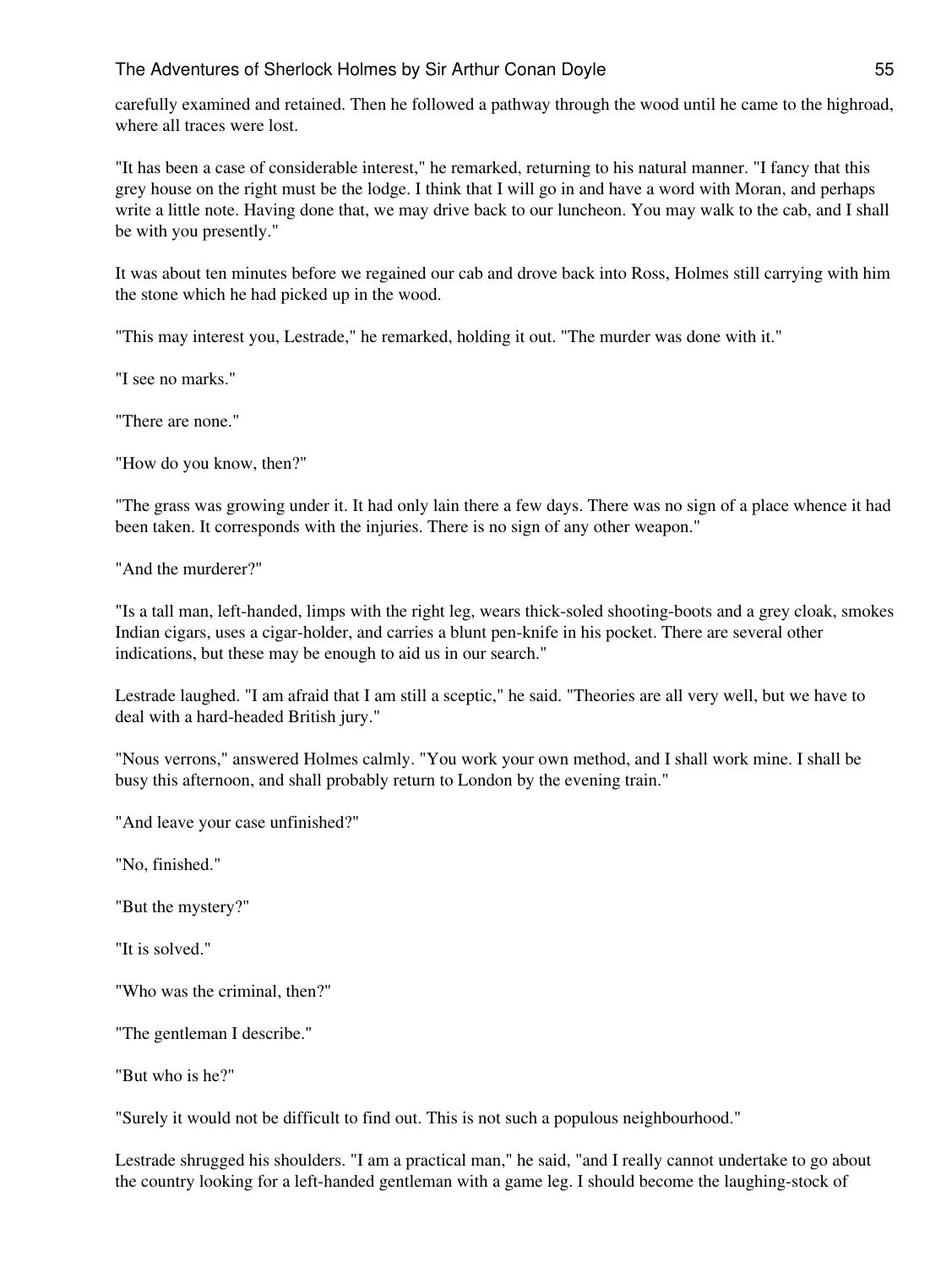## Scotland Yard."

"All right," said Holmes quietly. "I have given you the chance. Here are your lodgings. Good-bye. I shall drop you a line before I leave."

Having left Lestrade at his rooms, we drove to our hotel, where we found lunch upon the table. Holmes was silent and buried in thought with a pained expression upon his face, as one who finds himself in a perplexing position.

"Look here, Watson," he said when the cloth was cleared "just sit down in this chair and let me preach to you for a little. I don't know quite what to do, and I should value your advice. Light a cigar and let me expound."

"Pray do so."

"Well, now, in considering this case there are two points about young McCarthy's narrative which struck us both instantly, although they impressed me in his favour and you against him. One was the fact that his father should, according to his account, cry 'Cooee!' before seeing him. The other was his singular dying reference to a rat. He mumbled several words, you understand, but that was all that caught the son's ear. Now from this double point our research must commence, and we will begin it by presuming that what the lad says is absolutely true."

"What of this 'Cooee!' then?"

"Well, obviously it could not have been meant for the son. The son, as far as he knew, was in Bristol. It was mere chance that he was within earshot. The 'Cooee!' was meant to attract the attention of whoever it was that he had the appointment with. But 'Cooee' is a distinctly Australian cry, and one which is used between Australians. There is a strong presumption that the person whom McCarthy expected to meet him at Boscombe Pool was someone who had been in Australia."

"What of the rat, then?"

Sherlock Holmes took a folded paper from his pocket and flattened it out on the table. "This is a map of the Colony of Victoria," he said. "I wired to Bristol for it last night." He put his hand over part of the map. "What do you read?"

"ARAT," I read.

"And now?" He raised his hand.

#### "BALLARAT."

"Quite so. That was the word the man uttered, and of which his son only caught the last two syllables. He was trying to utter the name of his murderer. So and so, of Ballarat."

"It is wonderful!" I exclaimed.

"It is obvious. And now, you see, I had narrowed the field down considerably. The possession of a grey garment was a third point which, granting the son's statement to be correct, was a certainty. We have come now out of mere vagueness to the definite conception of an Australian from Ballarat with a grey cloak."

"Certainly."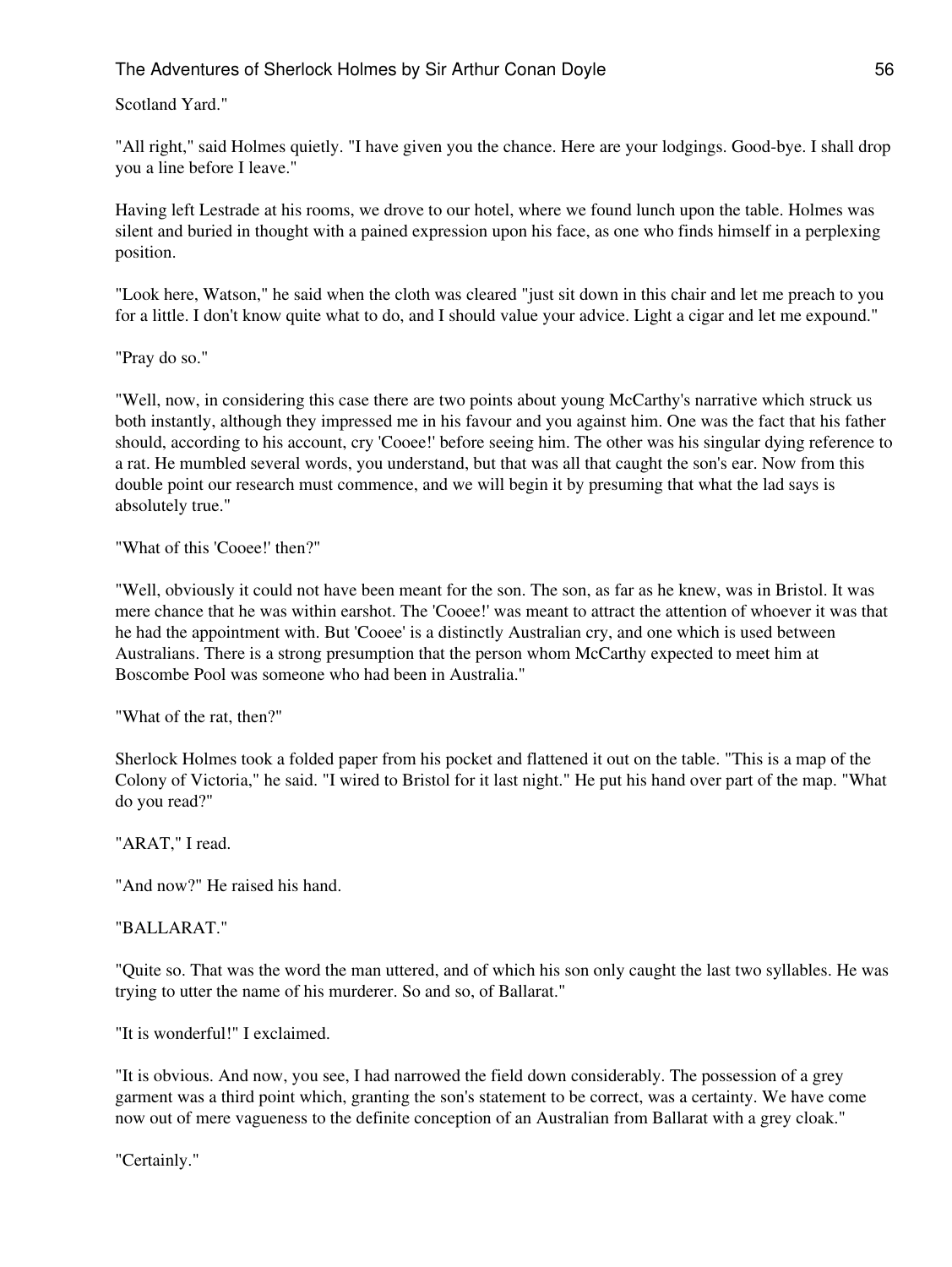"And one who was at home in the district, for the pool can only be approached by the farm or by the estate, where strangers could hardly wander."

"Quite so."

"Then comes our expedition of to-day. By an examination of the ground I gained the trifling details which I gave to that imbecile Lestrade, as to the personality of the criminal."

"But how did you gain them?"

"You know my method. It is founded upon the observation of trifles."

"His height I know that you might roughly judge from the length of his stride. His boots, too, might be told from their traces."

"Yes, they were peculiar boots."

"But his lameness?"

"The impression of his right foot was always less distinct than his left. He put less weight upon it. Why? Because he limped--he was lame."

"But his left-handedness."

"You were yourself struck by the nature of the injury as recorded by the surgeon at the inquest. The blow was struck from immediately behind, and yet was upon the left side. Now, how can that be unless it were by a left-handed man? He had stood behind that tree during the interview between the father and son. He had even smoked there. I found the ash of a cigar, which my special knowledge of tobacco ashes enables me to pronounce as an Indian cigar. I have, as you know, devoted some attention to this, and written a little monograph on the ashes of 140 different varieties of pipe, cigar, and cigarette tobacco. Having found the ash, I then looked round and discovered the stump among the moss where he had tossed it. It was an Indian cigar, of the variety which are rolled in Rotterdam."

"And the cigar-holder?"

"I could see that the end had not been in his mouth. Therefore he used a holder. The tip had been cut off, not bitten off, but the cut was not a clean one, so I deduced a blunt pen-knife."

"Holmes," I said, "you have drawn a net round this man from which he cannot escape, and you have saved an innocent human life as truly as if you had cut the cord which was hanging him. I see the direction in which all this points. The culprit is--"

"Mr. John Turner," cried the hotel waiter, opening the door of our sitting-room, and ushering in a visitor.

The man who entered was a strange and impressive figure. His slow, limping step and bowed shoulders gave the appearance of decrepitude, and yet his hard, deep-lined, craggy features, and his enormous limbs showed that he was possessed of unusual strength of body and of character. His tangled beard, grizzled hair, and outstanding, drooping eyebrows combined to give an air of dignity and power to his appearance, but his face was of an ashen white, while his lips and the corners of his nostrils were tinged with a shade of blue. It was clear to me at a glance that he was in the grip of some deadly and chronic disease.

"Pray sit down on the sofa," said Holmes gently. "You had my note?"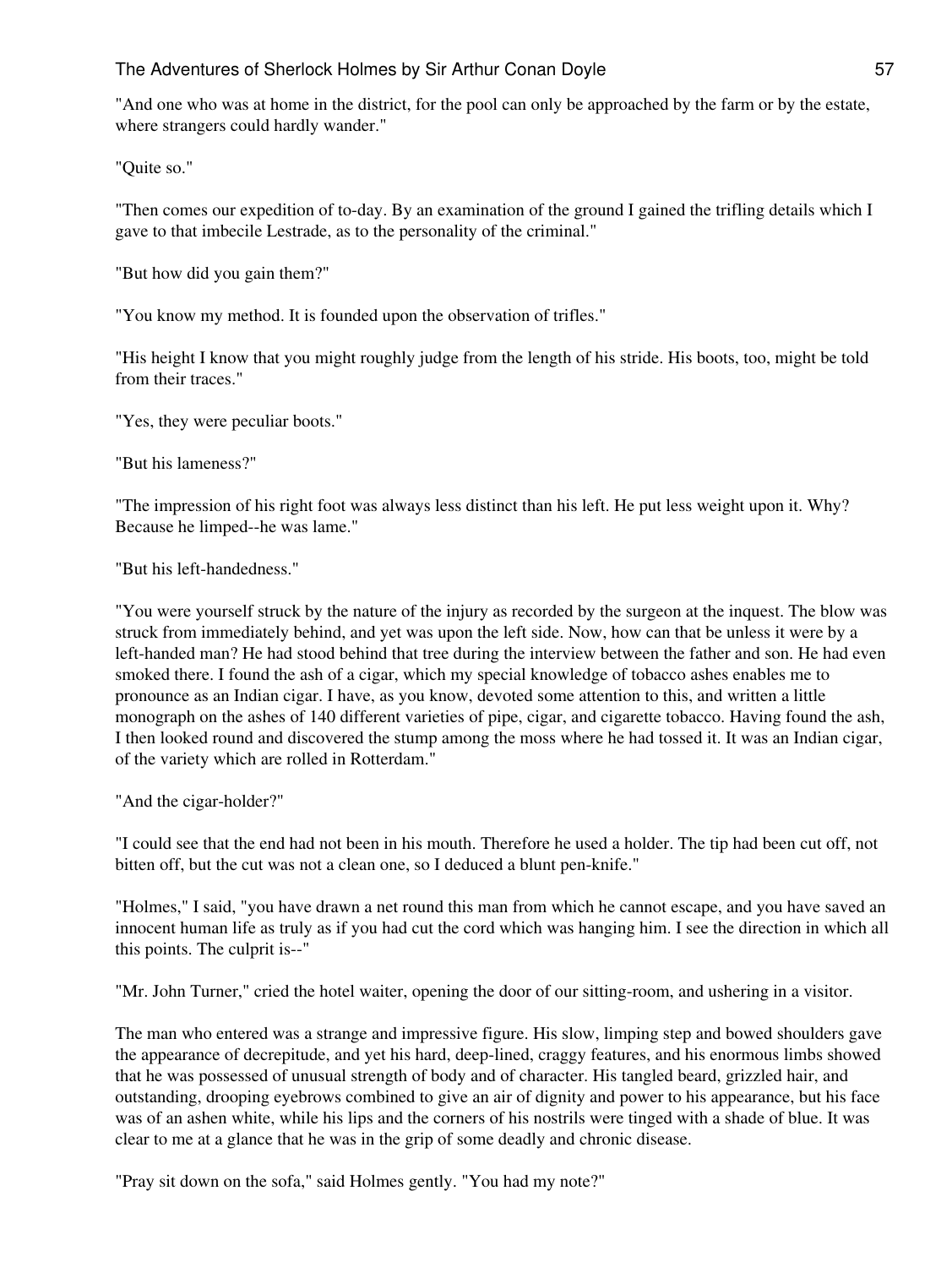"Yes, the lodge-keeper brought it up. You said that you wished to see me here to avoid scandal."

"I thought people would talk if I went to the Hall."

"And why did you wish to see me?" He looked across at my companion with despair in his weary eyes, as though his question was already answered.

"Yes," said Holmes, answering the look rather than the words. "It is so. I know all about McCarthy."

The old man sank his face in his hands. "God help me!" he cried. "But I would not have let the young man come to harm. I give you my word that I would have spoken out if it went against him at the Assizes."

"I am glad to hear you say so," said Holmes gravely.

"I would have spoken now had it not been for my dear girl. It would break her heart--it will break her heart when she hears that I am arrested."

"It may not come to that," said Holmes.

"What?"

"I am no official agent. I understand that it was your daughter who required my presence here, and I am acting in her interests. Young McCarthy must be got off, however."

"I am a dying man," said old Turner. "I have had diabetes for years. My doctor says it is a question whether I shall live a month. Yet I would rather die under my own roof than in a gaol."

Holmes rose and sat down at the table with his pen in his hand and a bundle of paper before him. "Just tell us the truth," he said. "I shall jot down the facts. You will sign it, and Watson here can witness it. Then I could produce your confession at the last extremity to save young McCarthy. I promise you that I shall not use it unless it is absolutely needed."

"It's as well," said the old man; "it's a question whether I shall live to the Assizes, so it matters little to me, but I should wish to spare Alice the shock. And now I will make the thing clear to you; it has been a long time in the acting, but will not take me long to tell.

"You didn't know this dead man, McCarthy. He was a devil incarnate. I tell you that. God keep you out of the clutches of such a man as he. His grip has been upon me these twenty years, and he has blasted my life. I'll tell you first how I came to be in his power.

"It was in the early '60's at the diggings. I was a young chap then, hot-blooded and reckless, ready to turn my hand at anything; I got among bad companions, took to drink, had no luck with my claim, took to the bush, and in a word became what you would call over here a highway robber. There were six of us, and we had a wild, free life of it, sticking up a station from time to time, or stopping the wagons on the road to the diggings. Black Jack of Ballarat was the name I went under, and our party is still remembered in the colony as the Ballarat Gang.

"One day a gold convoy came down from Ballarat to Melbourne, and we lay in wait for it and attacked it. There were six troopers and six of us, so it was a close thing, but we emptied four of their saddles at the first volley. Three of our boys were killed, however, before we got the swag. I put my pistol to the head of the wagon-driver, who was this very man McCarthy. I wish to the Lord that I had shot him then, but I spared him, though I saw his wicked little eyes fixed on my face, as though to remember every feature. We got away with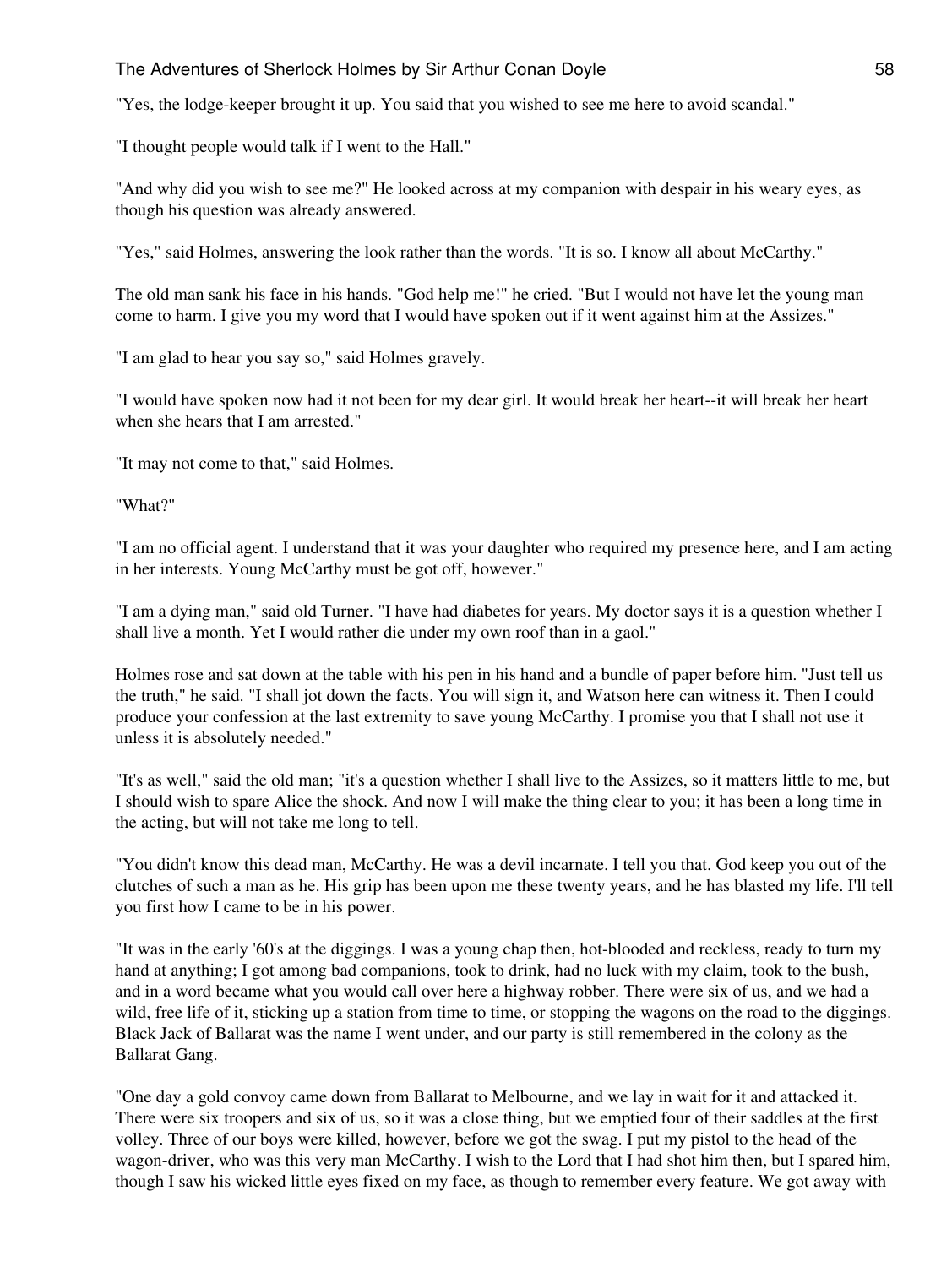the gold, became wealthy men, and made our way over to England without being suspected. There I parted from my old pals and determined to settle down to a quiet and respectable life. I bought this estate, which chanced to be in the market, and I set myself to do a little good with my money, to make up for the way in which I had earned it. I married, too, and though my wife died young she left me my dear little Alice. Even when she was just a baby her wee hand seemed to lead me down the right path as nothing else had ever done. In a word, I turned over a new leaf and did my best to make up for the past. All was going well when McCarthy laid his grip upon me.

"I had gone up to town about an investment, and I met him in Regent Street with hardly a coat to his back or a boot to his foot.

"'Here we are, Jack,' says he, touching me on the arm; 'we'll be as good as a family to you. There's two of us, me and my son, and you can have the keeping of us. If you don't--it's a fine, law-abiding country is England, and there's always a policeman within hail.'

"Well, down they came to the west country, there was no shaking them off, and there they have lived rent free on my best land ever since. There was no rest for me, no peace, no forgetfulness; turn where I would, there was his cunning, grinning face at my elbow. It grew worse as Alice grew up, for he soon saw I was more afraid of her knowing my past than of the police. Whatever he wanted he must have, and whatever it was I gave him without question, land, money, houses, until at last he asked a thing which I could not give. He asked for Alice.

"His son, you see, had grown up, and so had my girl, and as I was known to be in weak health, it seemed a fine stroke to him that his lad should step into the whole property. But there I was firm. I would not have his cursed stock mixed with mine; not that I had any dislike to the lad, but his blood was in him, and that was enough. I stood firm. McCarthy threatened. I braved him to do his worst. We were to meet at the pool midway between our houses to talk it over.

"When I went down there I found him talking with his son, so I smoked a cigar and waited behind a tree until he should be alone. But as I listened to his talk all that was black and bitter in me seemed to come uppermost. He was urging his son to marry my daughter with as little regard for what she might think as if she were a slut from off the streets. It drove me mad to think that I and all that I held most dear should be in the power of such a man as this. Could I not snap the bond? I was already a dying and a desperate man. Though clear of mind and fairly strong of limb, I knew that my own fate was sealed. But my memory and my girl! Both could be saved if I could but silence that foul tongue. I did it, Mr. Holmes. I would do it again. Deeply as I have sinned, I have led a life of martyrdom to atone for it. But that my girl should be entangled in the same meshes which held me was more than I could suffer. I struck him down with no more compunction than if he had been some foul and venomous beast. His cry brought back his son; but I had gained the cover of the wood, though I was forced to go back to fetch the cloak which I had dropped in my flight. That is the true story, gentlemen, of all that occurred."

"Well, it is not for me to judge you," said Holmes as the old man signed the statement which had been drawn out. "I pray that we may never be exposed to such a temptation."

"I pray not, sir. And what do you intend to do?"

"In view of your health, nothing. You are yourself aware that you will soon have to answer for your deed at a higher court than the Assizes. I will keep your confession, and if McCarthy is condemned I shall be forced to use it. If not, it shall never be seen by mortal eye; and your secret, whether you be alive or dead, shall be safe with us."

"Farewell, then," said the old man solemnly. "Your own deathbeds, when they come, will be the easier for the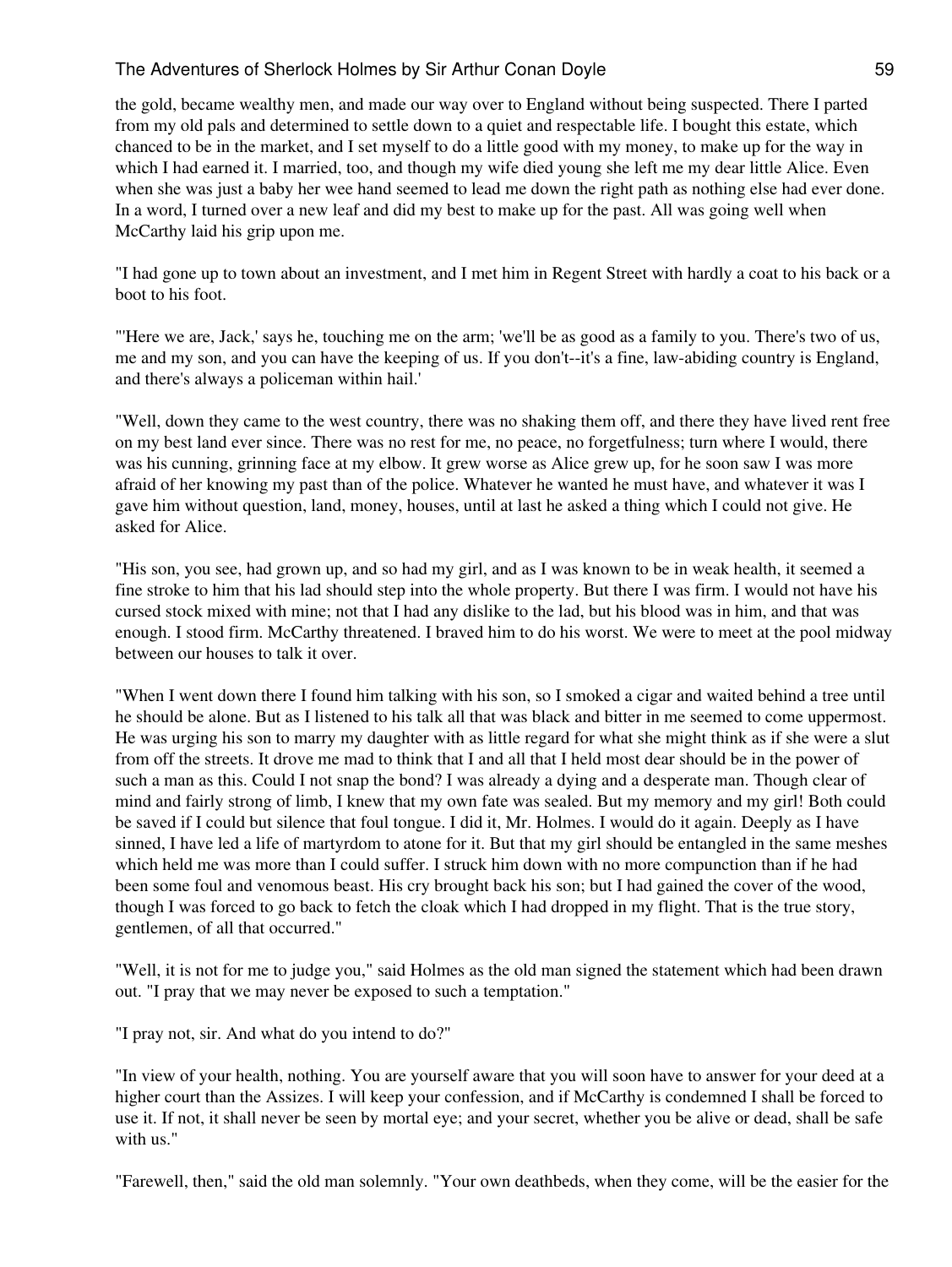thought of the peace which you have given to mine." Tottering and shaking in all his giant frame, he stumbled slowly from the room.

"God help us!" said Holmes after a long silence. "Why does fate play such tricks with poor, helpless worms? I never hear of such a case as this that I do not think of Baxter's words, and say, 'There, but for the grace of God, goes Sherlock Holmes.'"

James McCarthy was acquitted at the Assizes on the strength of a number of objections which had been drawn out by Holmes and submitted to the defending counsel. Old Turner lived for seven months after our interview, but he is now dead; and there is every prospect that the son and daughter may come to live happily together in ignorance of the black cloud which rests upon their past.

# ADVENTURE V. THE FIVE ORANGE PIPS

When I glance over my notes and records of the Sherlock Holmes cases between the years '82 and '90, I am faced by so many which present strange and interesting features that it is no easy matter to know which to choose and which to leave. Some, however, have already gained publicity through the papers, and others have not offered a field for those peculiar qualities which my friend possessed in so high a degree, and which it is the object of these papers to illustrate. Some, too, have baffled his analytical skill, and would be, as narratives, beginnings without an ending, while others have been but partially cleared up, and have their explanations founded rather upon conjecture and surmise than on that absolute logical proof which was so dear to him. There is, however, one of these last which was so remarkable in its details and so startling in its results that I am tempted to give some account of it in spite of the fact that there are points in connection with it which never have been, and probably never will be, entirely cleared up.

The year '87 furnished us with a long series of cases of greater or less interest, of which I retain the records. Among my headings under this one twelve months I find an account of the adventure of the Paradol Chamber, of the Amateur Mendicant Society, who held a luxurious club in the lower vault of a furniture warehouse, of the facts connected with the loss of the British barque "Sophy Anderson", of the singular adventures of the Grice Patersons in the island of Uffa, and finally of the Camberwell poisoning case. In the latter, as may be remembered, Sherlock Holmes was able, by winding up the dead man's watch, to prove that it had been wound up two hours before, and that therefore the deceased had gone to bed within that time--a deduction which was of the greatest importance in clearing up the case. All these I may sketch out at some future date, but none of them present such singular features as the strange train of circumstances which I have now taken up my pen to describe.

It was in the latter days of September, and the equinoctial gales had set in with exceptional violence. All day the wind had screamed and the rain had beaten against the windows, so that even here in the heart of great, hand-made London we were forced to raise our minds for the instant from the routine of life and to recognise the presence of those great elemental forces which shriek at mankind through the bars of his civilisation, like untamed beasts in a cage. As evening drew in, the storm grew higher and louder, and the wind cried and sobbed like a child in the chimney. Sherlock Holmes sat moodily at one side of the fireplace cross-indexing his records of crime, while I at the other was deep in one of Clark Russell's fine sea-stories until the howl of the gale from without seemed to blend with the text, and the splash of the rain to lengthen out into the long swash of the sea waves. My wife was on a visit to her mother's, and for a few days I was a dweller once more in my old quarters at Baker Street.

"Why," said I, glancing up at my companion, "that was surely the bell. Who could come to-night? Some friend of yours, perhaps?"

"Except yourself I have none," he answered. "I do not encourage visitors."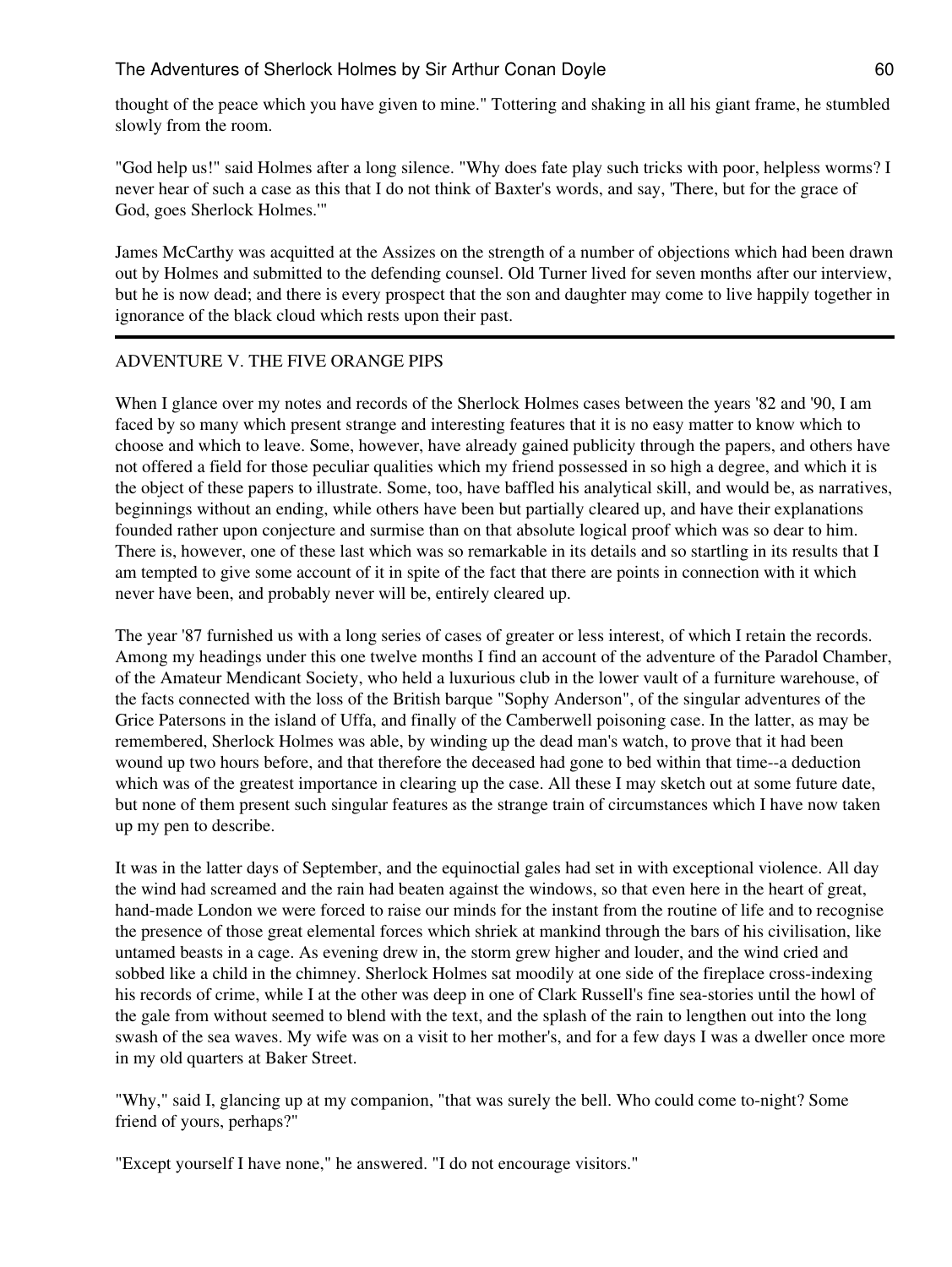## "A client, then?"

"If so, it is a serious case. Nothing less would bring a man out on such a day and at such an hour. But I take it that it is more likely to be some crony of the landlady's."

Sherlock Holmes was wrong in his conjecture, however, for there came a step in the passage and a tapping at the door. He stretched out his long arm to turn the lamp away from himself and towards the vacant chair upon which a newcomer must sit.

"Come in!" said he.

The man who entered was young, some two-and-twenty at the outside, well-groomed and trimly clad, with something of refinement and delicacy in his bearing. The streaming umbrella which he held in his hand, and his long shining waterproof told of the fierce weather through which he had come. He looked about him anxiously in the glare of the lamp, and I could see that his face was pale and his eyes heavy, like those of a man who is weighed down with some great anxiety.

"I owe you an apology," he said, raising his golden pince-nez to his eyes. "I trust that I am not intruding. I fear that I have brought some traces of the storm and rain into your snug chamber."

"Give me your coat and umbrella," said Holmes. "They may rest here on the hook and will be dry presently. You have come up from the south-west, I see."

"Yes, from Horsham."

"That clay and chalk mixture which I see upon your toe caps is quite distinctive."

"I have come for advice."

"That is easily got."

"And help."

"That is not always so easy."

"I have heard of you, Mr. Holmes. I heard from Major Prendergast how you saved him in the Tankerville Club scandal."

"Ah, of course. He was wrongfully accused of cheating at cards."

"He said that you could solve anything."

"He said too much."

"That you are never beaten."

"I have been beaten four times--three times by men, and once by a woman."

"But what is that compared with the number of your successes?"

"It is true that I have been generally successful."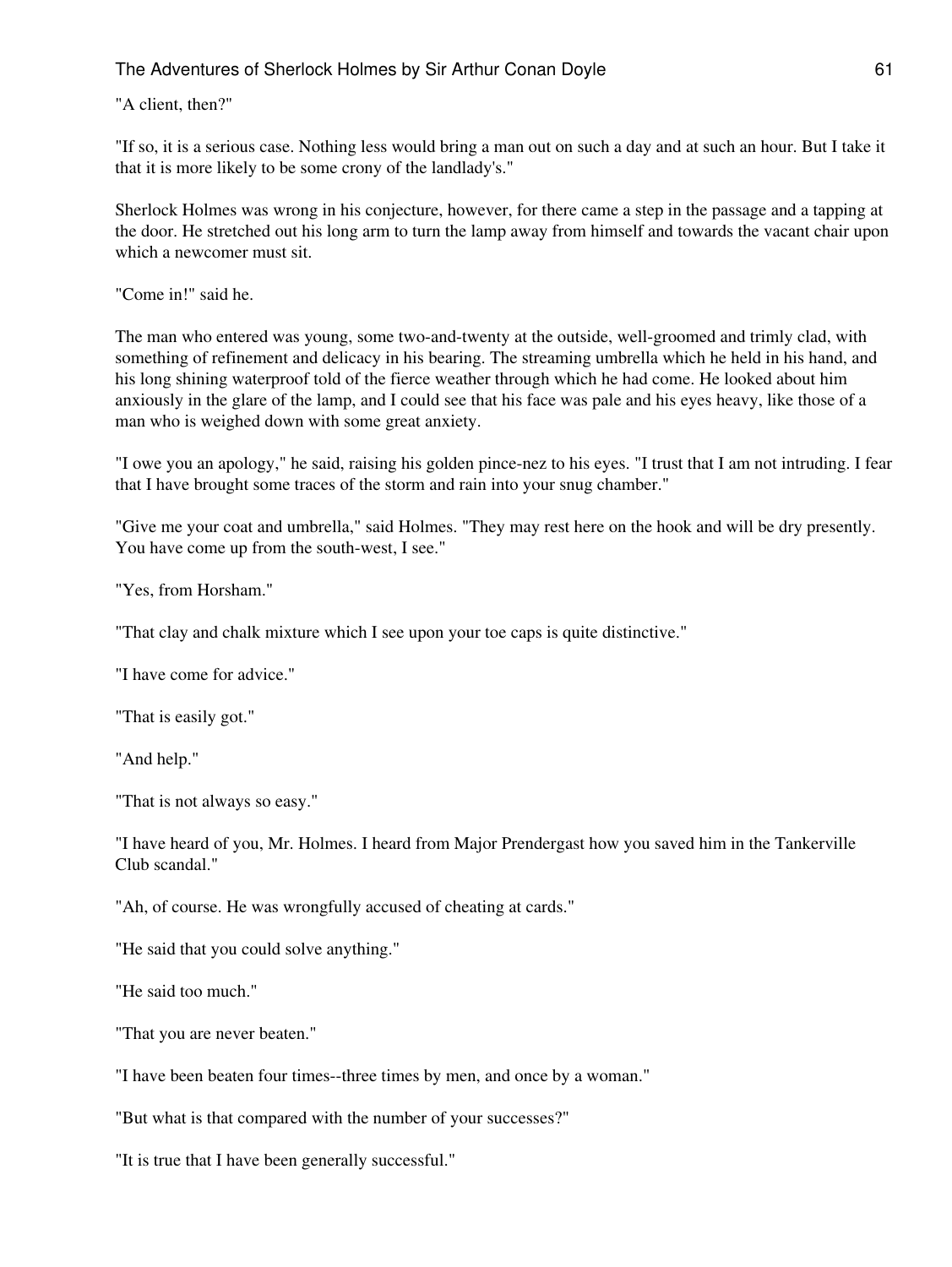"Then you may be so with me."

"I beg that you will draw your chair up to the fire and favour me with some details as to your case."

"It is no ordinary one."

"None of those which come to me are. I am the last court of appeal."

"And yet I question, sir, whether, in all your experience, you have ever listened to a more mysterious and inexplicable chain of events than those which have happened in my own family."

"You fill me with interest," said Holmes. "Pray give us the essential facts from the commencement, and I can afterwards question you as to those details which seem to me to be most important."

The young man pulled his chair up and pushed his wet feet out towards the blaze.

"My name," said he, "is John Openshaw, but my own affairs have, as far as I can understand, little to do with this awful business. It is a hereditary matter; so in order to give you an idea of the facts, I must go back to the commencement of the affair.

"You must know that my grandfather had two sons--my uncle Elias and my father Joseph. My father had a small factory at Coventry, which he enlarged at the time of the invention of bicycling. He was a patentee of the Openshaw unbreakable tire, and his business met with such success that he was able to sell it and to retire upon a handsome competence.

"My uncle Elias emigrated to America when he was a young man and became a planter in Florida, where he was reported to have done very well. At the time of the war he fought in Jackson's army, and afterwards under Hood, where he rose to be a colonel. When Lee laid down his arms my uncle returned to his plantation, where he remained for three or four years. About 1869 or 1870 he came back to Europe and took a small estate in Sussex, near Horsham. He had made a very considerable fortune in the States, and his reason for leaving them was his aversion to the negroes, and his dislike of the Republican policy in extending the franchise to them. He was a singular man, fierce and quick-tempered, very foul-mouthed when he was angry, and of a most retiring disposition. During all the years that he lived at Horsham, I doubt if ever he set foot in the town. He had a garden and two or three fields round his house, and there he would take his exercise, though very often for weeks on end he would never leave his room. He drank a great deal of brandy and smoked very heavily, but he would see no society and did not want any friends, not even his own brother.

"He didn't mind me; in fact, he took a fancy to me, for at the time when he saw me first I was a youngster of twelve or so. This would be in the year 1878, after he had been eight or nine years in England. He begged my father to let me live with him and he was very kind to me in his way. When he was sober he used to be fond of playing backgammon and draughts with me, and he would make me his representative both with the servants and with the tradespeople, so that by the time that I was sixteen I was quite master of the house. I kept all the keys and could go where I liked and do what I liked, so long as I did not disturb him in his privacy. There was one singular exception, however, for he had a single room, a lumber-room up among the attics, which was invariably locked, and which he would never permit either me or anyone else to enter. With a boy's curiosity I have peeped through the keyhole, but I was never able to see more than such a collection of old trunks and bundles as would be expected in such a room.

"One day--it was in March, 1883--a letter with a foreign stamp lay upon the table in front of the colonel's plate. It was not a common thing for him to receive letters, for his bills were all paid in ready money, and he had no friends of any sort. 'From India!' said he as he took it up, 'Pondicherry postmark! What can this be?' Opening it hurriedly, out there jumped five little dried orange pips, which pattered down upon his plate. I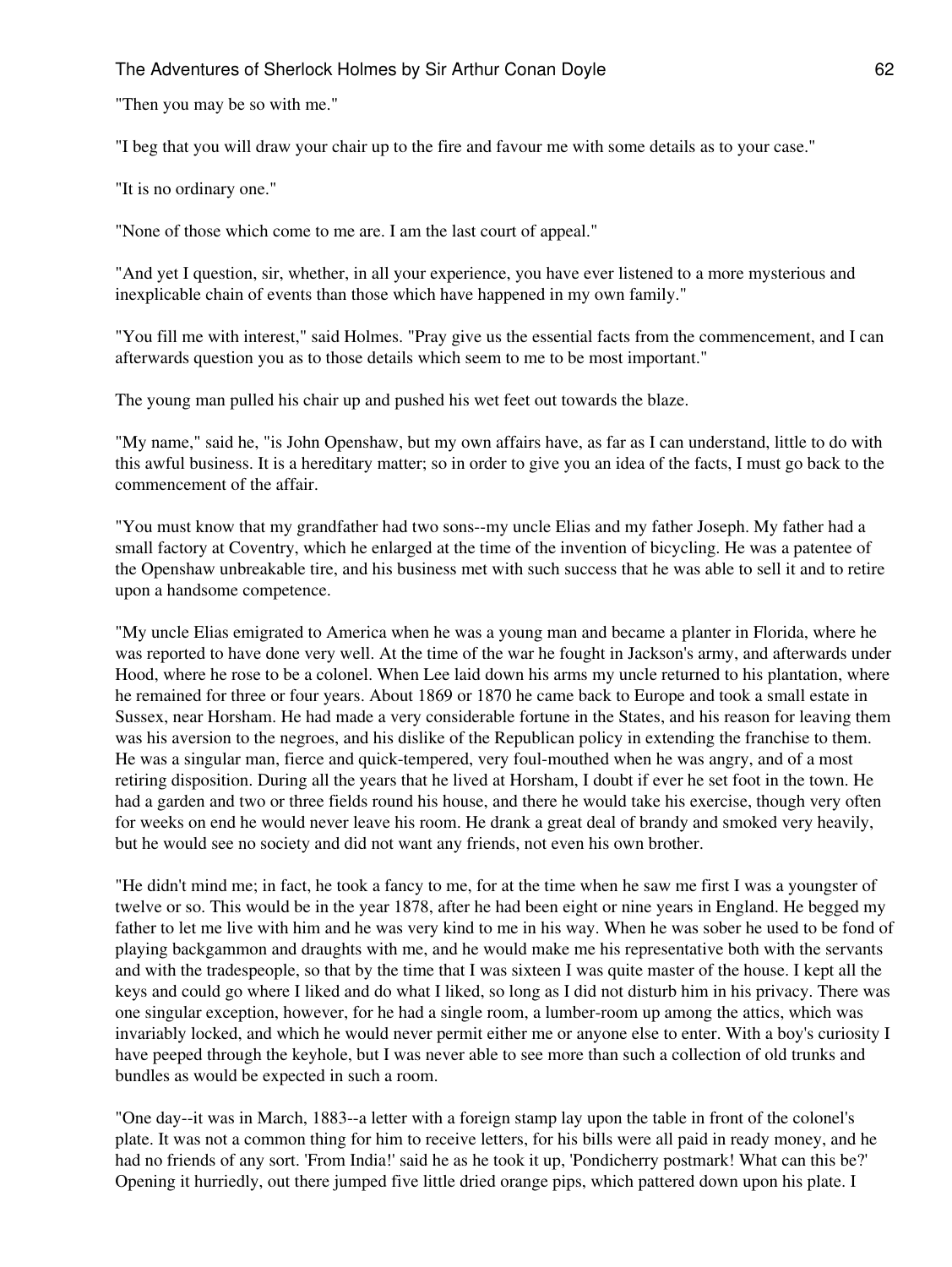began to laugh at this, but the laugh was struck from my lips at the sight of his face. His lip had fallen, his eyes were protruding, his skin the colour of putty, and he glared at the envelope which he still held in his trembling hand, 'K. K. K.!' he shrieked, and then, 'My God, my God, my sins have overtaken me!'

"'What is it, uncle?' I cried.

"'Death,' said he, and rising from the table he retired to his room, leaving me palpitating with horror. I took up the envelope and saw scrawled in red ink upon the inner flap, just above the gum, the letter K three times repeated. There was nothing else save the five dried pips. What could be the reason of his overpowering terror? I left the breakfast-table, and as I ascended the stair I met him coming down with an old rusty key, which must have belonged to the attic, in one hand, and a small brass box, like a cashbox, in the other.

"'They may do what they like, but I'll checkmate them still,' said he with an oath. 'Tell Mary that I shall want a fire in my room to-day, and send down to Fordham, the Horsham lawyer.'

"I did as he ordered, and when the lawyer arrived I was asked to step up to the room. The fire was burning brightly, and in the grate there was a mass of black, fluffy ashes, as of burned paper, while the brass box stood open and empty beside it. As I glanced at the box I noticed, with a start, that upon the lid was printed the treble K which I had read in the morning upon the envelope.

"'I wish you, John,' said my uncle, 'to witness my will. I leave my estate, with all its advantages and all its disadvantages, to my brother, your father, whence it will, no doubt, descend to you. If you can enjoy it in peace, well and good! If you find you cannot, take my advice, my boy, and leave it to your deadliest enemy. I am sorry to give you such a two-edged thing, but I can't say what turn things are going to take. Kindly sign the paper where Mr. Fordham shows you.'

"I signed the paper as directed, and the lawyer took it away with him. The singular incident made, as you may think, the deepest impression upon me, and I pondered over it and turned it every way in my mind without being able to make anything of it. Yet I could not shake off the vague feeling of dread which it left behind, though the sensation grew less keen as the weeks passed and nothing happened to disturb the usual routine of our lives. I could see a change in my uncle, however. He drank more than ever, and he was less inclined for any sort of society. Most of his time he would spend in his room, with the door locked upon the inside, but sometimes he would emerge in a sort of drunken frenzy and would burst out of the house and tear about the garden with a revolver in his hand, screaming out that he was afraid of no man, and that he was not to be cooped up, like a sheep in a pen, by man or devil. When these hot fits were over, however, he would rush tumultuously in at the door and lock and bar it behind him, like a man who can brazen it out no longer against the terror which lies at the roots of his soul. At such times I have seen his face, even on a cold day, glisten with moisture, as though it were new raised from a basin.

"Well, to come to an end of the matter, Mr. Holmes, and not to abuse your patience, there came a night when he made one of those drunken sallies from which he never came back. We found him, when we went to search for him, face downward in a little green-scummed pool, which lay at the foot of the garden. There was no sign of any violence, and the water was but two feet deep, so that the jury, having regard to his known eccentricity, brought in a verdict of 'suicide.' But I, who knew how he winced from the very thought of death, had much ado to persuade myself that he had gone out of his way to meet it. The matter passed, however, and my father entered into possession of the estate, and of some 14,000 pounds, which lay to his credit at the bank."

"One moment," Holmes interposed, "your statement is, I foresee, one of the most remarkable to which I have ever listened. Let me have the date of the reception by your uncle of the letter, and the date of his supposed suicide."

"The letter arrived on March 10, 1883. His death was seven weeks later, upon the night of May 2nd."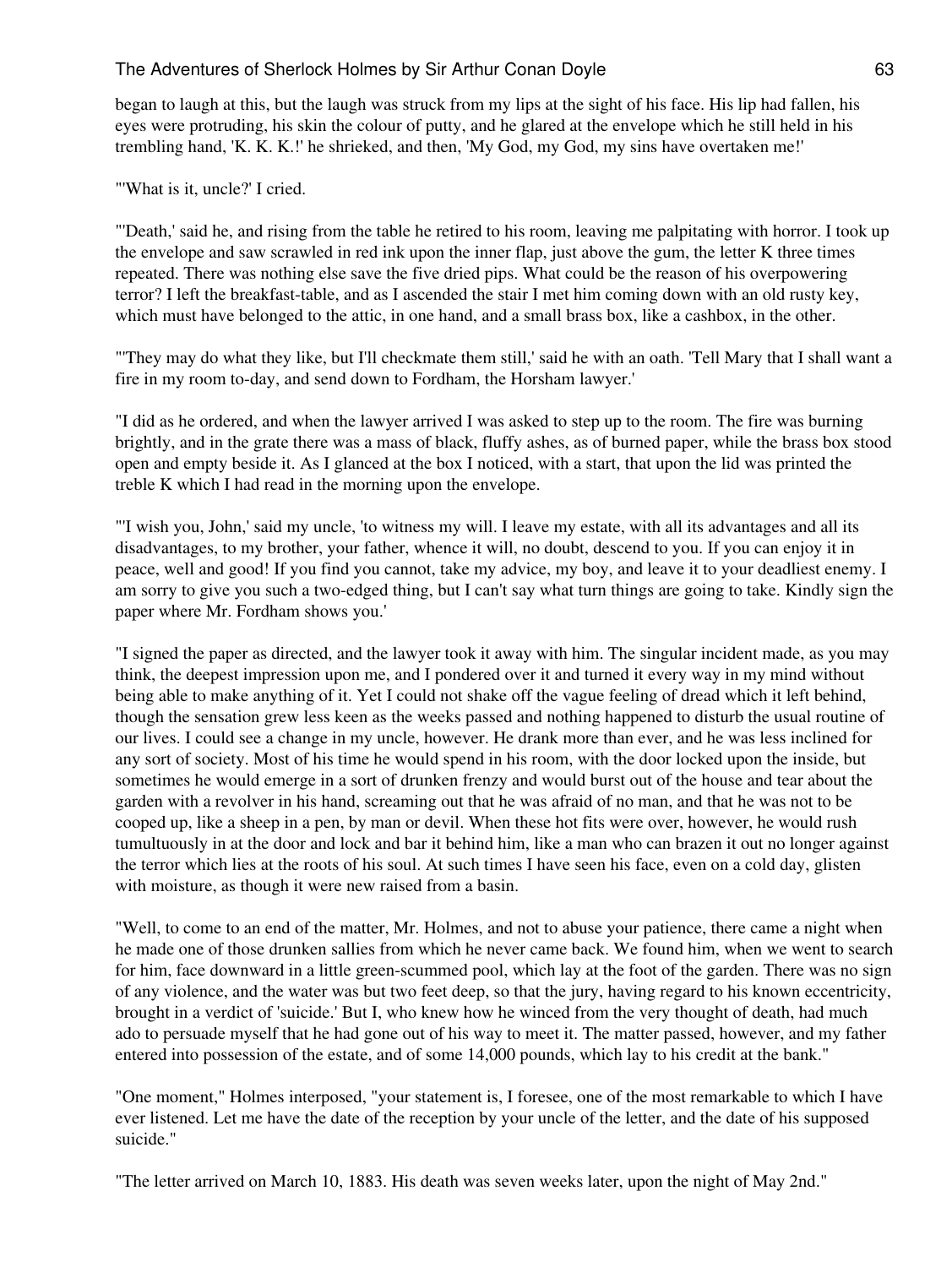"Thank you. Pray proceed."

"When my father took over the Horsham property, he, at my request, made a careful examination of the attic, which had been always locked up. We found the brass box there, although its contents had been destroyed. On the inside of the cover was a paper label, with the initials of K. K. K. repeated upon it, and 'Letters, memoranda, receipts, and a register' written beneath. These, we presume, indicated the nature of the papers which had been destroyed by Colonel Openshaw. For the rest, there was nothing of much importance in the attic save a great many scattered papers and note-books bearing upon my uncle's life in America. Some of them were of the war time and showed that he had done his duty well and had borne the repute of a brave soldier. Others were of a date during the reconstruction of the Southern states, and were mostly concerned with politics, for he had evidently taken a strong part in opposing the carpet-bag politicians who had been sent down from the North.

"Well, it was the beginning of '84 when my father came to live at Horsham, and all went as well as possible with us until the January of '85. On the fourth day after the new year I heard my father give a sharp cry of surprise as we sat together at the breakfast-table. There he was, sitting with a newly opened envelope in one hand and five dried orange pips in the outstretched palm of the other one. He had always laughed at what he called my cock-and-bull story about the colonel, but he looked very scared and puzzled now that the same thing had come upon himself.

"'Why, what on earth does this mean, John?' he stammered.

"My heart had turned to lead. 'It is K. K. K.,' said I.

"He looked inside the envelope. 'So it is,' he cried. 'Here are the very letters. But what is this written above them?'

"'Put the papers on the sundial,' I read, peeping over his shoulder.

"'What papers? What sundial?' he asked.

"'The sundial in the garden. There is no other,' said I; 'but the papers must be those that are destroyed.'

"'Pooh!' said he, gripping hard at his courage. 'We are in a civilised land here, and we can't have tomfoolery of this kind. Where does the thing come from?'

"'From Dundee,' I answered, glancing at the postmark.

"'Some preposterous practical joke,' said he. 'What have I to do with sundials and papers? I shall take no notice of such nonsense.'

"'I should certainly speak to the police,' I said.

"'And be laughed at for my pains. Nothing of the sort."

"'Then let me do so?'

"'No, I forbid you. I won't have a fuss made about such nonsense.'

"It was in vain to argue with him, for he was a very obstinate man. I went about, however, with a heart which was full of forebodings.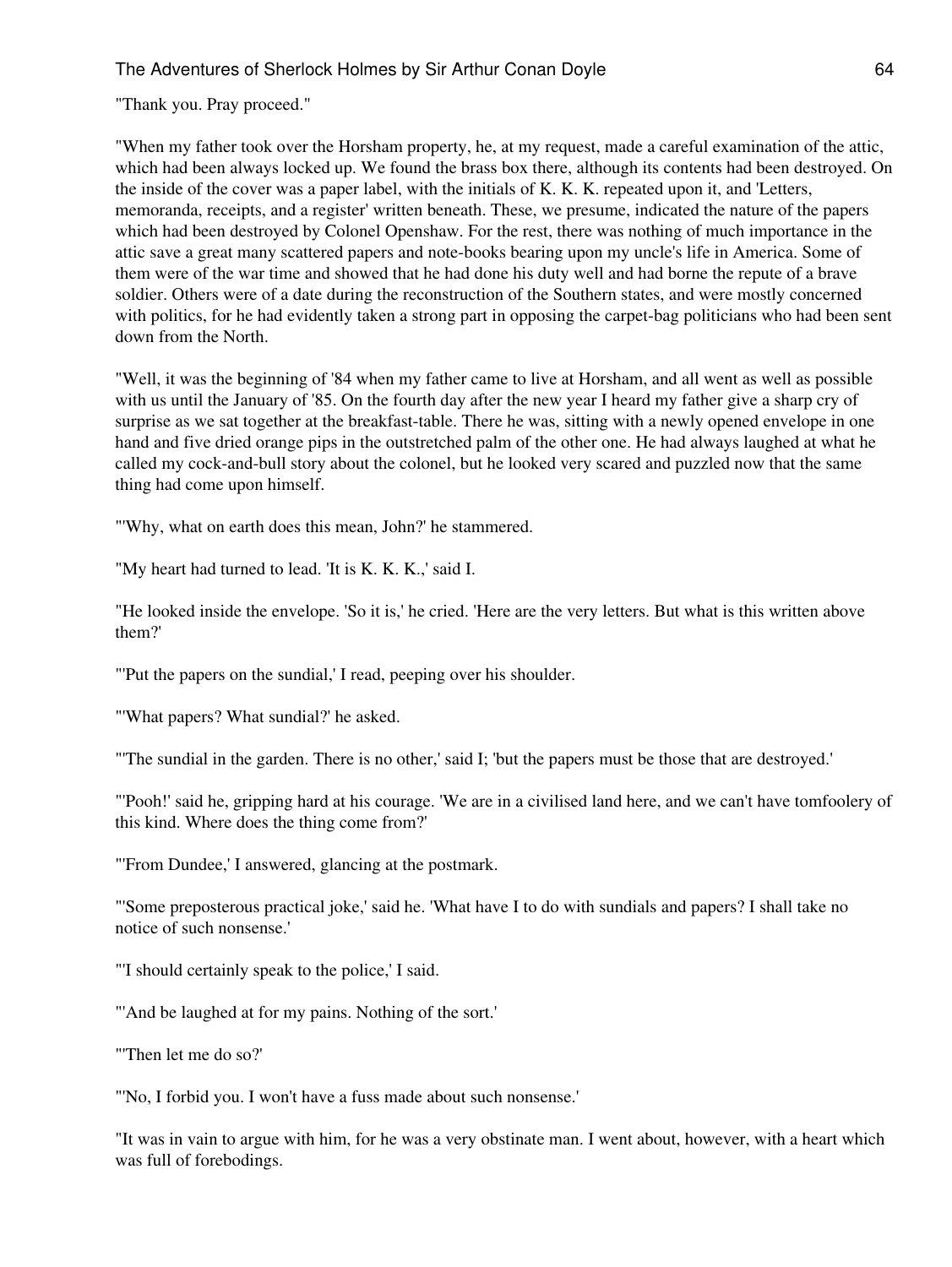"On the third day after the coming of the letter my father went from home to visit an old friend of his, Major Freebody, who is in command of one of the forts upon Portsdown Hill. I was glad that he should go, for it seemed to me that he was farther from danger when he was away from home. In that, however, I was in error. Upon the second day of his absence I received a telegram from the major, imploring me to come at once. My father had fallen over one of the deep chalk-pits which abound in the neighbourhood, and was lying senseless, with a shattered skull. I hurried to him, but he passed away without having ever recovered his consciousness. He had, as it appears, been returning from Fareham in the twilight, and as the country was unknown to him, and the chalk-pit unfenced, the jury had no hesitation in bringing in a verdict of 'death from accidental causes.' Carefully as I examined every fact connected with his death, I was unable to find anything which could suggest the idea of murder. There were no signs of violence, no footmarks, no robbery, no record of strangers having been seen upon the roads. And yet I need not tell you that my mind was far from at ease, and that I was well-nigh certain that some foul plot had been woven round him.

"In this sinister way I came into my inheritance. You will ask me why I did not dispose of it? I answer, because I was well convinced that our troubles were in some way dependent upon an incident in my uncle's life, and that the danger would be as pressing in one house as in another.

"It was in January, '85, that my poor father met his end, and two years and eight months have elapsed since then. During that time I have lived happily at Horsham, and I had begun to hope that this curse had passed away from the family, and that it had ended with the last generation. I had begun to take comfort too soon, however; yesterday morning the blow fell in the very shape in which it had come upon my father."

The young man took from his waistcoat a crumpled envelope, and turning to the table he shook out upon it five little dried orange pips.

"This is the envelope," he continued. "The postmark is London--eastern division. Within are the very words which were upon my father's last message: 'K. K. K.'; and then 'Put the papers on the sundial.'"

"What have you done?" asked Holmes.

"Nothing."

"Nothing?"

"To tell the truth"--he sank his face into his thin, white hands--"I have felt helpless. I have felt like one of those poor rabbits when the snake is writhing towards it. I seem to be in the grasp of some resistless, inexorable evil, which no foresight and no precautions can guard against."

"Tut! tut!" cried Sherlock Holmes. "You must act, man, or you are lost. Nothing but energy can save you. This is no time for despair."

"I have seen the police."

"Ah!"

"But they listened to my story with a smile. I am convinced that the inspector has formed the opinion that the letters are all practical jokes, and that the deaths of my relations were really accidents, as the jury stated, and were not to be connected with the warnings."

Holmes shook his clenched hands in the air. "Incredible imbecility!" he cried.

"They have, however, allowed me a policeman, who may remain in the house with me."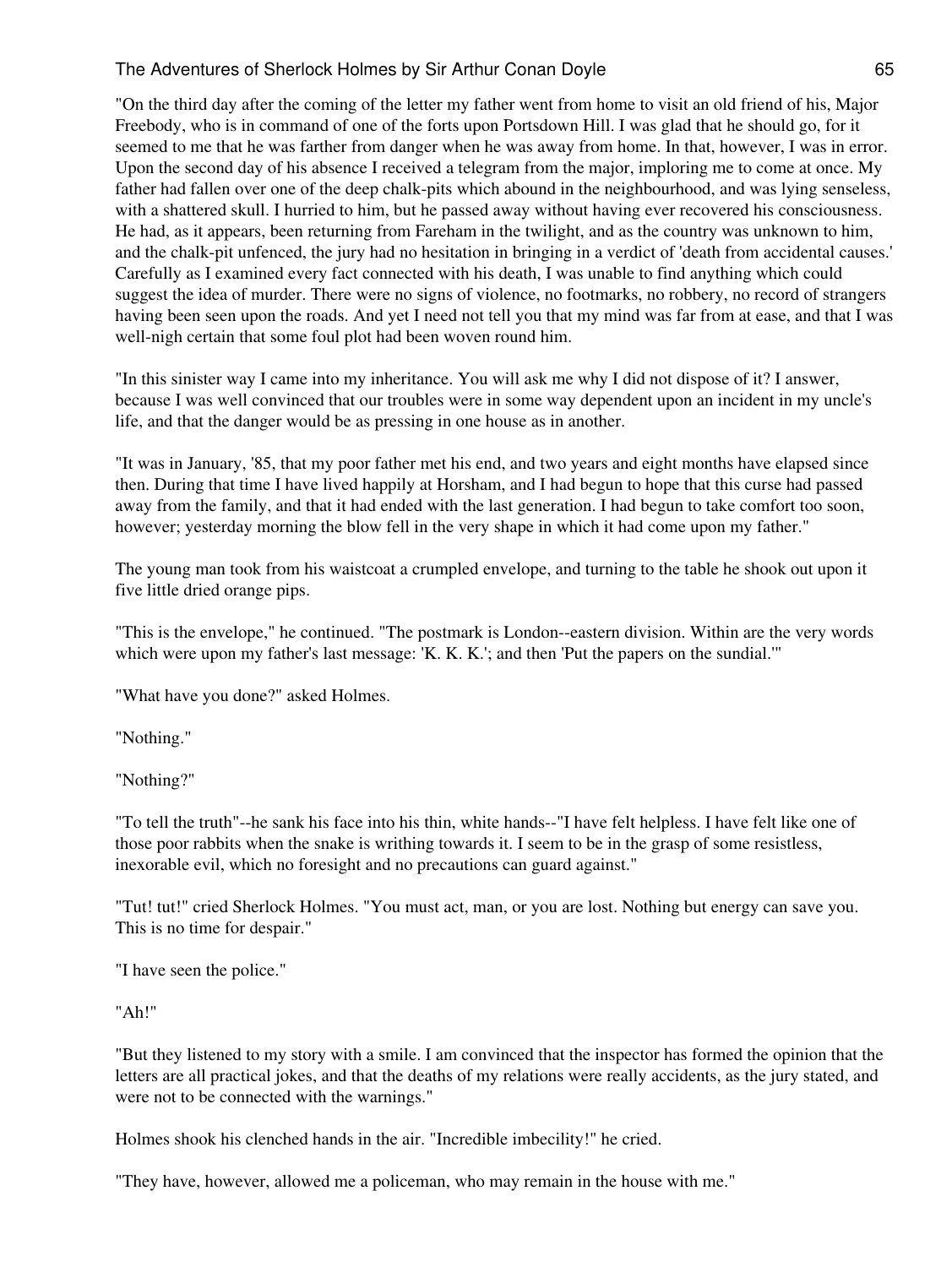"Has he come with you to-night?"

"No. His orders were to stay in the house."

Again Holmes raved in the air.

"Why did you come to me," he cried, "and, above all, why did you not come at once?"

"I did not know. It was only to-day that I spoke to Major Prendergast about my troubles and was advised by him to come to you."

"It is really two days since you had the letter. We should have acted before this. You have no further evidence, I suppose, than that which you have placed before us--no suggestive detail which might help us?"

"There is one thing," said John Openshaw. He rummaged in his coat pocket, and, drawing out a piece of discoloured, blue-tinted paper, he laid it out upon the table. "I have some remembrance," said he, "that on the day when my uncle burned the papers I observed that the small, unburned margins which lay amid the ashes were of this particular colour. I found this single sheet upon the floor of his room, and I am inclined to think that it may be one of the papers which has, perhaps, fluttered out from among the others, and in that way has escaped destruction. Beyond the mention of pips, I do not see that it helps us much. I think myself that it is a page from some private diary. The writing is undoubtedly my uncle's."

Holmes moved the lamp, and we both bent over the sheet of paper, which showed by its ragged edge that it had indeed been torn from a book. It was headed, "March, 1869," and beneath were the following enigmatical notices:

"4th. Hudson came. Same old platform.

"7th. Set the pips on McCauley, Paramore, and John Swain, of St. Augustine.

"9th. McCauley cleared.

"10th. John Swain cleared.

"12th. Visited Paramore. All well."

"Thank you!" said Holmes, folding up the paper and returning it to our visitor. "And now you must on no account lose another instant. We cannot spare time even to discuss what you have told me. You must get home instantly and act."

"What shall I do?"

"There is but one thing to do. It must be done at once. You must put this piece of paper which you have shown us into the brass box which you have described. You must also put in a note to say that all the other papers were burned by your uncle, and that this is the only one which remains. You must assert that in such words as will carry conviction with them. Having done this, you must at once put the box out upon the sundial, as directed. Do you understand?"

"Entirely."

"Do not think of revenge, or anything of the sort, at present. I think that we may gain that by means of the law; but we have our web to weave, while theirs is already woven. The first consideration is to remove the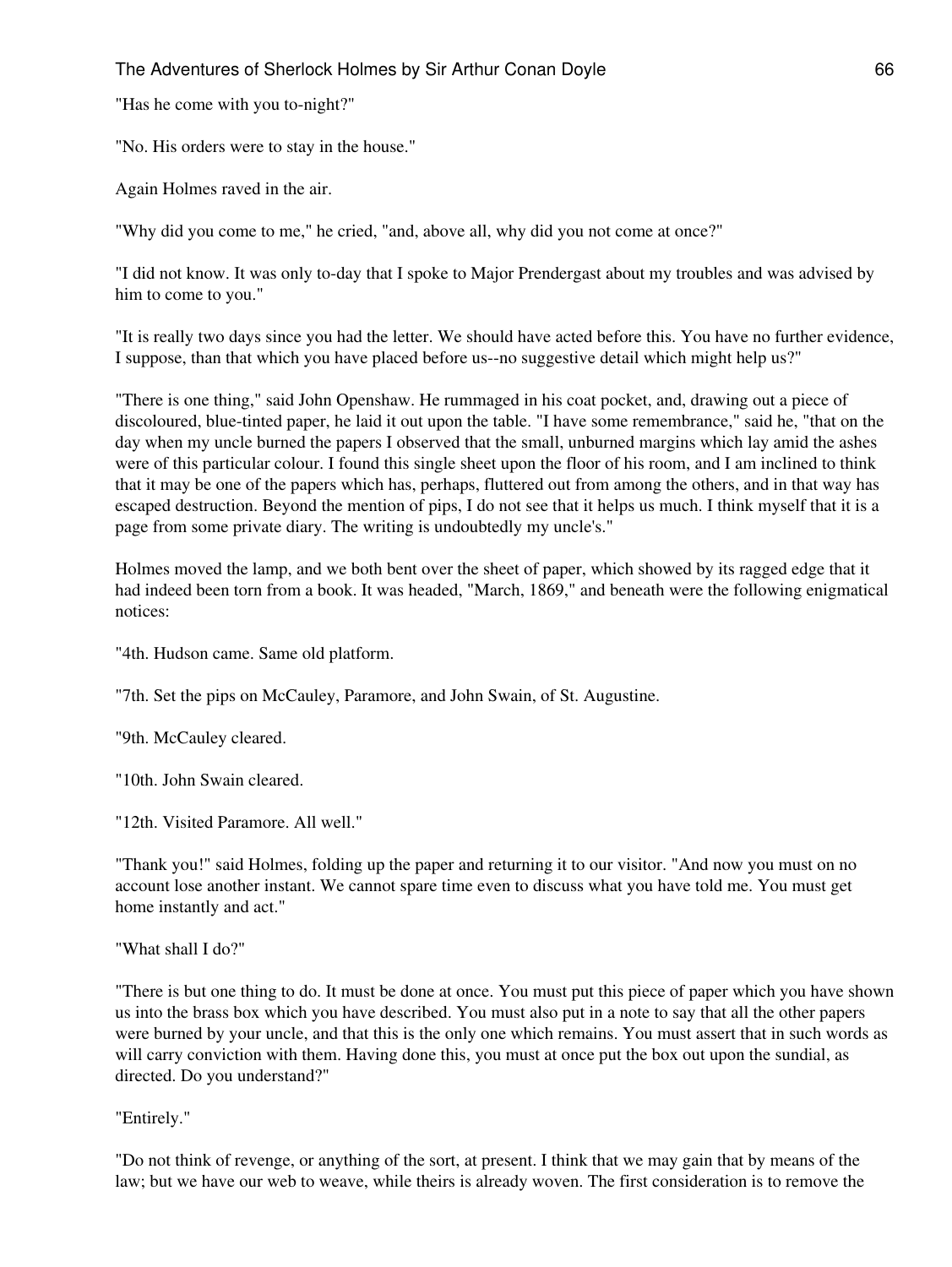pressing danger which threatens you. The second is to clear up the mystery and to punish the guilty parties."

"I thank you," said the young man, rising and pulling on his overcoat. "You have given me fresh life and hope. I shall certainly do as you advise."

"Do not lose an instant. And, above all, take care of yourself in the meanwhile, for I do not think that there can be a doubt that you are threatened by a very real and imminent danger. How do you go back?"

"By train from Waterloo."

"It is not yet nine. The streets will be crowded, so I trust that you may be in safety. And yet you cannot guard yourself too closely."

"I am armed."

"That is well. To-morrow I shall set to work upon your case."

"I shall see you at Horsham, then?"

"No, your secret lies in London. It is there that I shall seek it."

"Then I shall call upon you in a day, or in two days, with news as to the box and the papers. I shall take your advice in every particular." He shook hands with us and took his leave. Outside the wind still screamed and the rain splashed and pattered against the windows. This strange, wild story seemed to have come to us from amid the mad elements--blown in upon us like a sheet of sea-weed in a gale--and now to have been reabsorbed by them once more.

Sherlock Holmes sat for some time in silence, with his head sunk forward and his eyes bent upon the red glow of the fire. Then he lit his pipe, and leaning back in his chair he watched the blue smoke-rings as they chased each other up to the ceiling.

"I think, Watson," he remarked at last, "that of all our cases we have had none more fantastic than this."

"Save, perhaps, the Sign of Four."

"Well, yes. Save, perhaps, that. And yet this John Openshaw seems to me to be walking amid even greater perils than did the Sholtos."

"But have you," I asked, "formed any definite conception as to what these perils are?"

"There can be no question as to their nature," he answered.

"Then what are they? Who is this K. K. K., and why does he pursue this unhappy family?"

Sherlock Holmes closed his eyes and placed his elbows upon the arms of his chair, with his finger-tips together. "The ideal reasoner," he remarked, "would, when he had once been shown a single fact in all its bearings, deduce from it not only all the chain of events which led up to it but also all the results which would follow from it. As Cuvier could correctly describe a whole animal by the contemplation of a single bone, so the observer who has thoroughly understood one link in a series of incidents should be able to accurately state all the other ones, both before and after. We have not yet grasped the results which the reason alone can attain to. Problems may be solved in the study which have baffled all those who have sought a solution by the aid of their senses. To carry the art, however, to its highest pitch, it is necessary that the reasoner should be able to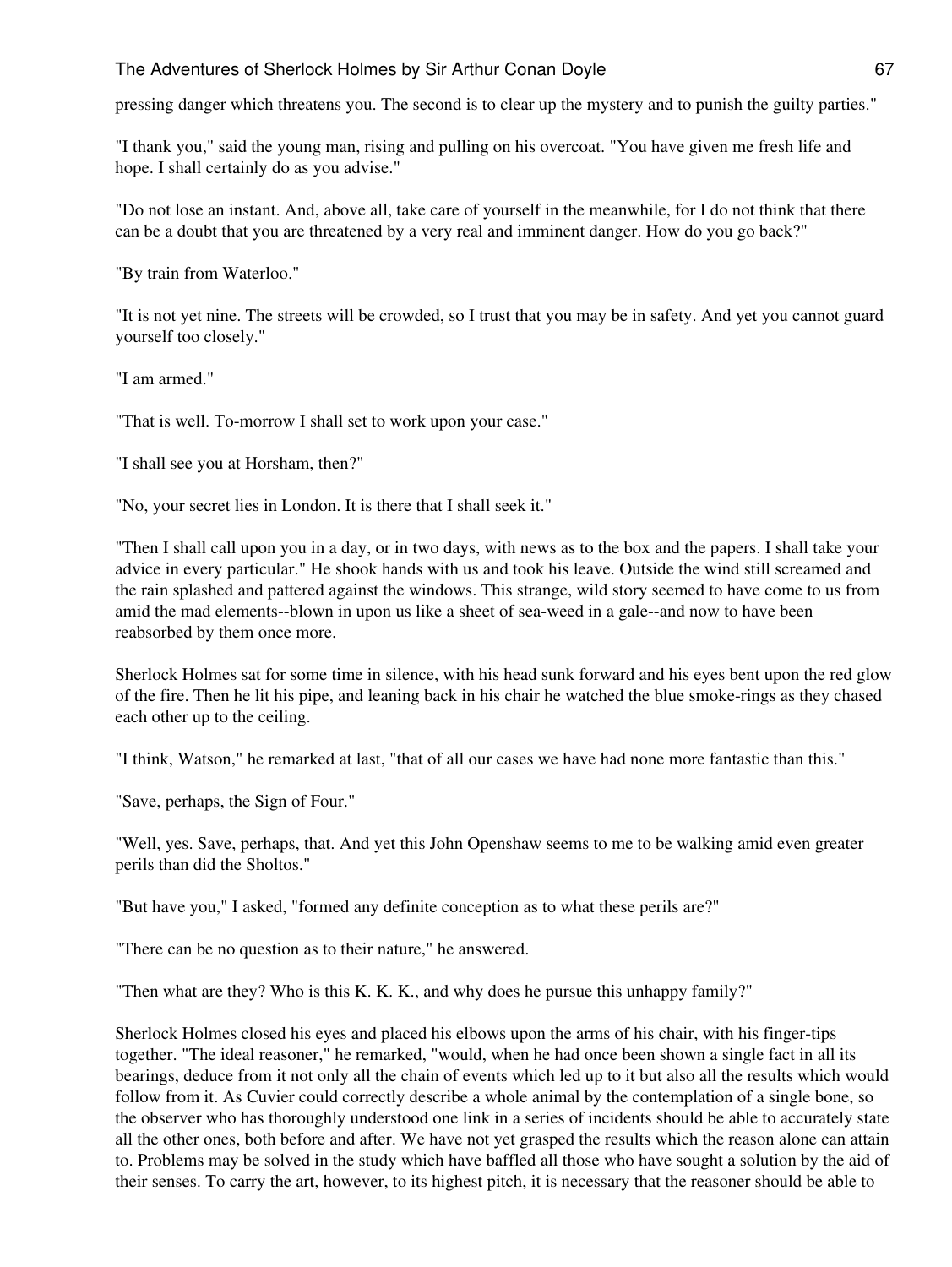utilise all the facts which have come to his knowledge; and this in itself implies, as you will readily see, a possession of all knowledge, which, even in these days of free education and encyclopaedias, is a somewhat rare accomplishment. It is not so impossible, however, that a man should possess all knowledge which is likely to be useful to him in his work, and this I have endeavoured in my case to do. If I remember rightly, you on one occasion, in the early days of our friendship, defined my limits in a very precise fashion."

"Yes," I answered, laughing. "It was a singular document. Philosophy, astronomy, and politics were marked at zero, I remember. Botany variable, geology profound as regards the mud-stains from any region within fifty miles of town, chemistry eccentric, anatomy unsystematic, sensational literature and crime records unique, violin-player, boxer, swordsman, lawyer, and self-poisoner by cocaine and tobacco. Those, I think, were the main points of my analysis."

Holmes grinned at the last item. "Well," he said, "I say now, as I said then, that a man should keep his little brain-attic stocked with all the furniture that he is likely to use, and the rest he can put away in the lumber-room of his library, where he can get it if he wants it. Now, for such a case as the one which has been submitted to us to-night, we need certainly to muster all our resources. Kindly hand me down the letter K of the 'American Encyclopaedia' which stands upon the shelf beside you. Thank you. Now let us consider the situation and see what may be deduced from it. In the first place, we may start with a strong presumption that Colonel Openshaw had some very strong reason for leaving America. Men at his time of life do not change all their habits and exchange willingly the charming climate of Florida for the lonely life of an English provincial town. His extreme love of solitude in England suggests the idea that he was in fear of someone or something, so we may assume as a working hypothesis that it was fear of someone or something which drove him from America. As to what it was he feared, we can only deduce that by considering the formidable letters which were received by himself and his successors. Did you remark the postmarks of those letters?"

"The first was from Pondicherry, the second from Dundee, and the third from London."

"From East London. What do you deduce from that?"

"They are all seaports. That the writer was on board of a ship."

"Excellent. We have already a clue. There can be no doubt that the probability--the strong probability--is that the writer was on board of a ship. And now let us consider another point. In the case of Pondicherry, seven weeks elapsed between the threat and its fulfilment, in Dundee it was only some three or four days. Does that suggest anything?"

"A greater distance to travel."

"But the letter had also a greater distance to come."

"Then I do not see the point."

"There is at least a presumption that the vessel in which the man or men are is a sailing-ship. It looks as if they always send their singular warning or token before them when starting upon their mission. You see how quickly the deed followed the sign when it came from Dundee. If they had come from Pondicherry in a steamer they would have arrived almost as soon as their letter. But, as a matter of fact, seven weeks elapsed. I think that those seven weeks represented the difference between the mail-boat which brought the letter and the sailing vessel which brought the writer."

"It is possible."

"More than that. It is probable. And now you see the deadly urgency of this new case, and why I urged young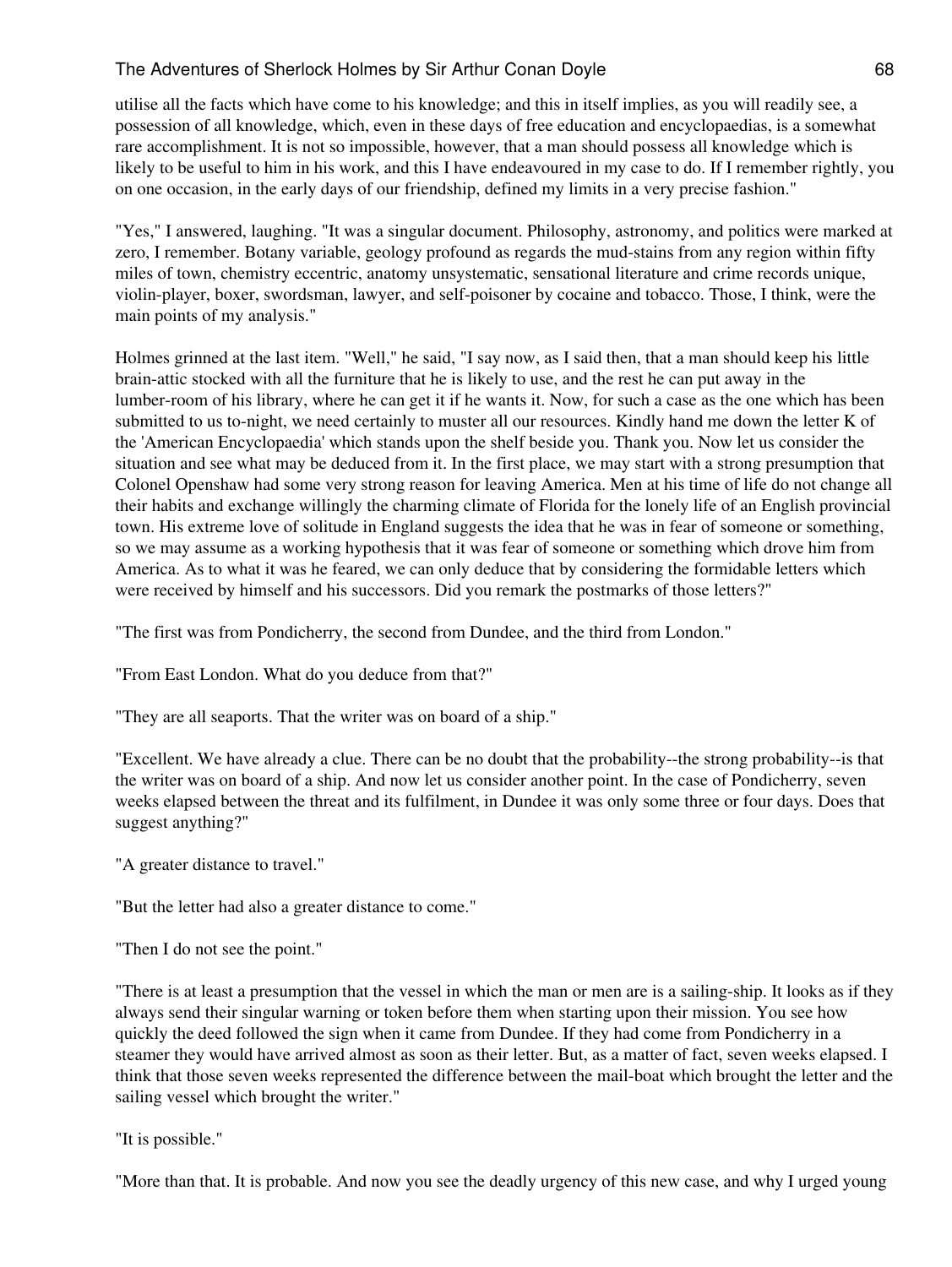Openshaw to caution. The blow has always fallen at the end of the time which it would take the senders to travel the distance. But this one comes from London, and therefore we cannot count upon delay."

"Good God!" I cried. "What can it mean, this relentless persecution?"

"The papers which Openshaw carried are obviously of vital importance to the person or persons in the sailing-ship. I think that it is quite clear that there must be more than one of them. A single man could not have carried out two deaths in such a way as to deceive a coroner's jury. There must have been several in it, and they must have been men of resource and determination. Their papers they mean to have, be the holder of them who it may. In this way you see K. K. K. ceases to be the initials of an individual and becomes the badge of a society."

"But of what society?"

"Have you never--" said Sherlock Holmes, bending forward and sinking his voice--"have you never heard of the Ku Klux Klan?"

"I never have."

Holmes turned over the leaves of the book upon his knee. "Here it is," said he presently:

"'Ku Klux Klan. A name derived from the fanciful resemblance to the sound produced by cocking a rifle. This terrible secret society was formed by some ex-Confederate soldiers in the Southern states after the Civil War, and it rapidly formed local branches in different parts of the country, notably in Tennessee, Louisiana, the Carolinas, Georgia, and Florida. Its power was used for political purposes, principally for the terrorising of the negro voters and the murdering and driving from the country of those who were opposed to its views. Its outrages were usually preceded by a warning sent to the marked man in some fantastic but generally recognised shape--a sprig of oak-leaves in some parts, melon seeds or orange pips in others. On receiving this the victim might either openly abjure his former ways, or might fly from the country. If he braved the matter out, death would unfailingly come upon him, and usually in some strange and unforeseen manner. So perfect was the organisation of the society, and so systematic its methods, that there is hardly a case upon record where any man succeeded in braving it with impunity, or in which any of its outrages were traced home to the perpetrators. For some years the organisation flourished in spite of the efforts of the United States government and of the better classes of the community in the South. Eventually, in the year 1869, the movement rather suddenly collapsed, although there have been sporadic outbreaks of the same sort since that date.'

"You will observe," said Holmes, laying down the volume, "that the sudden breaking up of the society was coincident with the disappearance of Openshaw from America with their papers. It may well have been cause and effect. It is no wonder that he and his family have some of the more implacable spirits upon their track. You can understand that this register and diary may implicate some of the first men in the South, and that there may be many who will not sleep easy at night until it is recovered."

"Then the page we have seen--"

"Is such as we might expect. It ran, if I remember right, 'sent the pips to A, B, and C'--that is, sent the society's warning to them. Then there are successive entries that A and B cleared, or left the country, and finally that C was visited, with, I fear, a sinister result for C. Well, I think, Doctor, that we may let some light into this dark place, and I believe that the only chance young Openshaw has in the meantime is to do what I have told him. There is nothing more to be said or to be done to-night, so hand me over my violin and let us try to forget for half an hour the miserable weather and the still more miserable ways of our fellow-men."

It had cleared in the morning, and the sun was shining with a subdued brightness through the dim veil which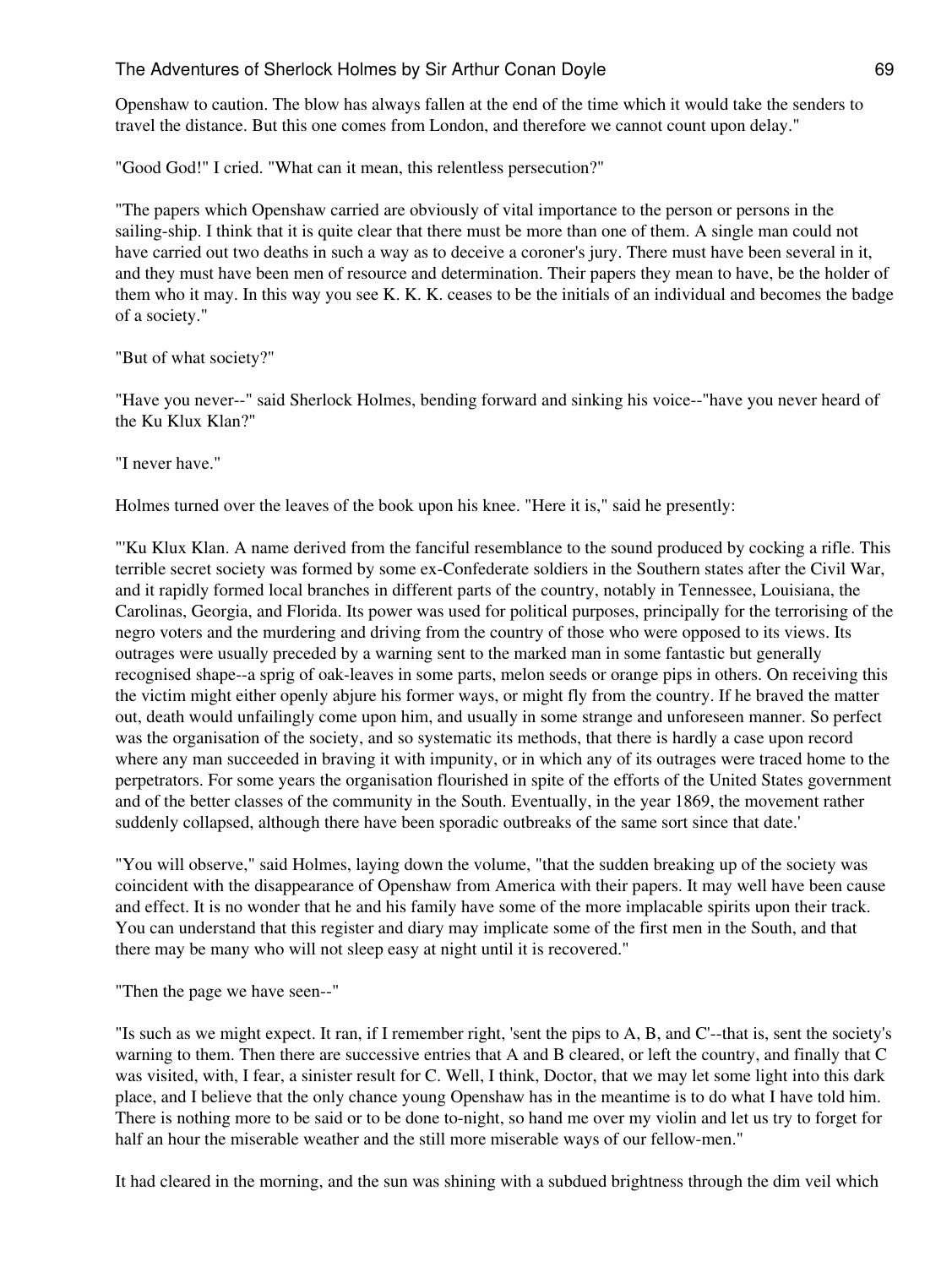hangs over the great city. Sherlock Holmes was already at breakfast when I came down.

"You will excuse me for not waiting for you," said he; "I have, I foresee, a very busy day before me in looking into this case of young Openshaw's."

"What steps will you take?" I asked.

"It will very much depend upon the results of my first inquiries. I may have to go down to Horsham, after all."

"You will not go there first?"

"No, I shall commence with the City. Just ring the bell and the maid will bring up your coffee."

As I waited, I lifted the unopened newspaper from the table and glanced my eye over it. It rested upon a heading which sent a chill to my heart.

"Holmes," I cried, "you are too late."

"Ah!" said he, laying down his cup, "I feared as much. How was it done?" He spoke calmly, but I could see that he was deeply moved.

"My eye caught the name of Openshaw, and the heading 'Tragedy Near Waterloo Bridge.' Here is the account:

"Between nine and ten last night Police-Constable Cook, of the H Division, on duty near Waterloo Bridge, heard a cry for help and a splash in the water. The night, however, was extremely dark and stormy, so that, in spite of the help of several passers-by, it was quite impossible to effect a rescue. The alarm, however, was given, and, by the aid of the water-police, the body was eventually recovered. It proved to be that of a young gentleman whose name, as it appears from an envelope which was found in his pocket, was John Openshaw, and whose residence is near Horsham. It is conjectured that he may have been hurrying down to catch the last train from Waterloo Station, and that in his haste and the extreme darkness he missed his path and walked over the edge of one of the small landing-places for river steamboats. The body exhibited no traces of violence, and there can be no doubt that the deceased had been the victim of an unfortunate accident, which should have the effect of calling the attention of the authorities to the condition of the riverside landing-stages."

We sat in silence for some minutes, Holmes more depressed and shaken than I had ever seen him.

"That hurts my pride, Watson," he said at last. "It is a petty feeling, no doubt, but it hurts my pride. It becomes a personal matter with me now, and, if God sends me health, I shall set my hand upon this gang. That he should come to me for help, and that I should send him away to his death--!" He sprang from his chair and paced about the room in uncontrollable agitation, with a flush upon his sallow cheeks and a nervous clasping and unclasping of his long thin hands.

"They must be cunning devils," he exclaimed at last. "How could they have decoyed him down there? The Embankment is not on the direct line to the station. The bridge, no doubt, was too crowded, even on such a night, for their purpose. Well, Watson, we shall see who will win in the long run. I am going out now!"

"To the police?"

"No; I shall be my own police. When I have spun the web they may take the flies, but not before."

All day I was engaged in my professional work, and it was late in the evening before I returned to Baker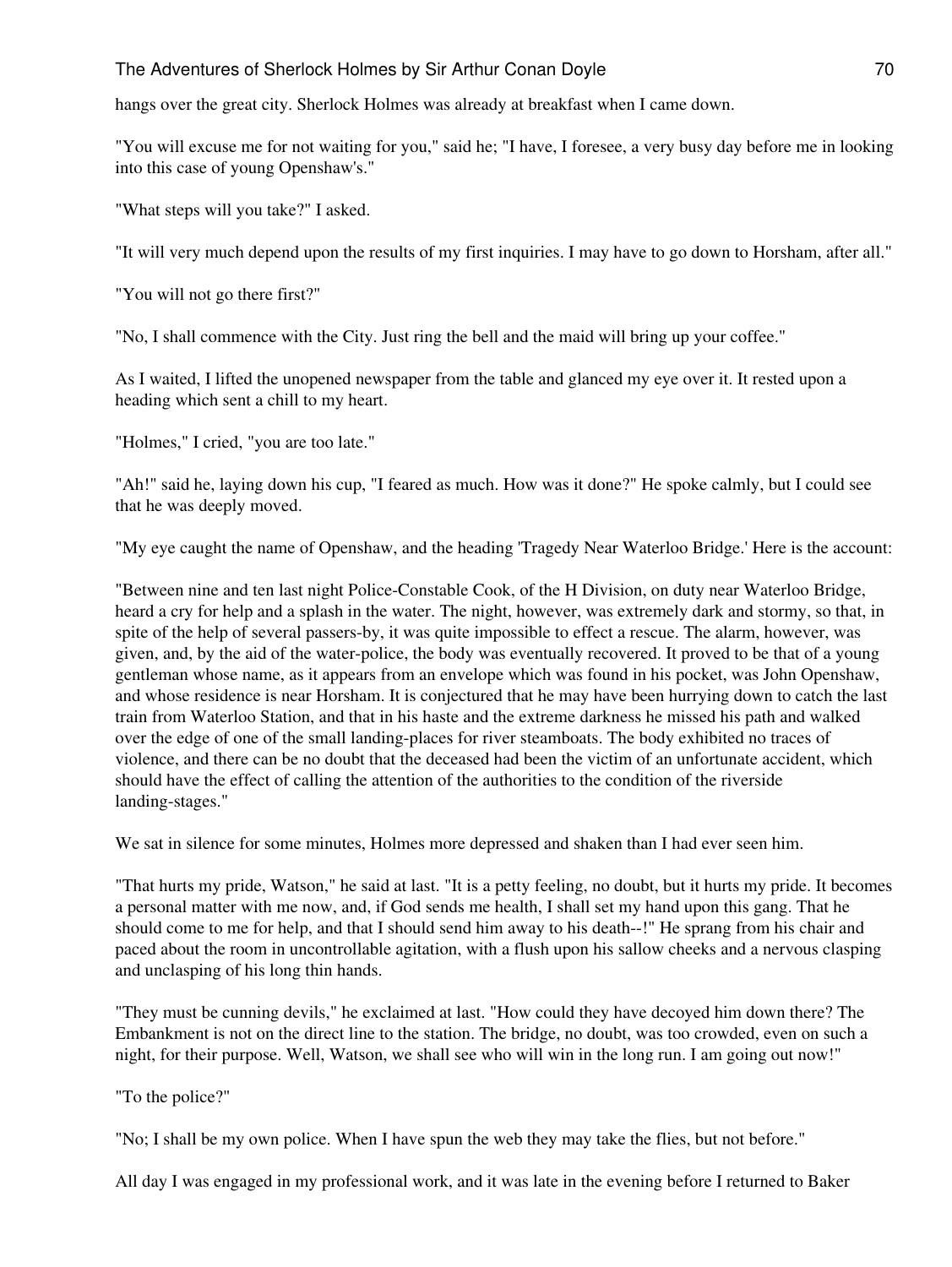Street. Sherlock Holmes had not come back yet. It was nearly ten o'clock before he entered, looking pale and worn. He walked up to the sideboard, and tearing a piece from the loaf he devoured it voraciously, washing it down with a long draught of water.

"You are hungry," I remarked.

"Starving. It had escaped my memory. I have had nothing since breakfast."

"Nothing?"

"Not a bite. I had no time to think of it."

"And how have you succeeded?"

"Well."

"You have a clue?"

"I have them in the hollow of my hand. Young Openshaw shall not long remain unavenged. Why, Watson, let us put their own devilish trade-mark upon them. It is well thought of!"

"What do you mean?"

He took an orange from the cupboard, and tearing it to pieces he squeezed out the pips upon the table. Of these he took five and thrust them into an envelope. On the inside of the flap he wrote "S. H. for J. O." Then he sealed it and addressed it to "Captain James Calhoun, Barque 'Lone Star,' Savannah, Georgia."

"That will await him when he enters port," said he, chuckling. "It may give him a sleepless night. He will find it as sure a precursor of his fate as Openshaw did before him."

"And who is this Captain Calhoun?"

"The leader of the gang. I shall have the others, but he first."

"How did you trace it, then?"

He took a large sheet of paper from his pocket, all covered with dates and names.

"I have spent the whole day," said he, "over Lloyd's registers and files of the old papers, following the future career of every vessel which touched at Pondicherry in January and February in '83. There were thirty-six ships of fair tonnage which were reported there during those months. Of these, one, the 'Lone Star,' instantly attracted my attention, since, although it was reported as having cleared from London, the name is that which is given to one of the states of the Union."

"Texas, I think."

"I was not and am not sure which; but I knew that the ship must have an American origin."

"What then?"

"I searched the Dundee records, and when I found that the barque 'Lone Star' was there in January, '85, my suspicion became a certainty. I then inquired as to the vessels which lay at present in the port of London."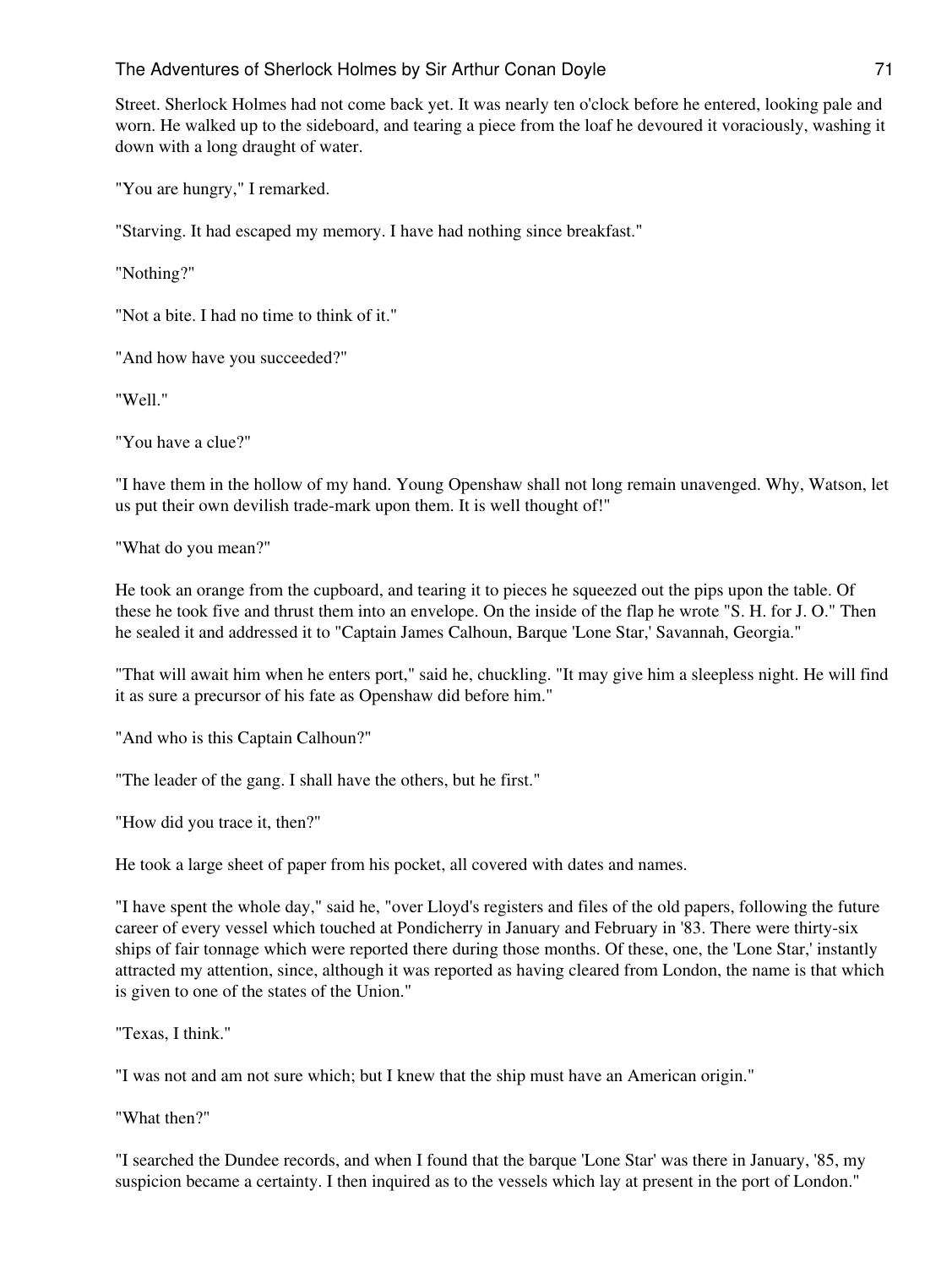"Yes?"

"The 'Lone Star' had arrived here last week. I went down to the Albert Dock and found that she had been taken down the river by the early tide this morning, homeward bound to Savannah. I wired to Gravesend and learned that she had passed some time ago, and as the wind is easterly I have no doubt that she is now past the Goodwins and not very far from the Isle of Wight."

## "What will you do, then?"

"Oh, I have my hand upon him. He and the two mates, are as I learn, the only native-born Americans in the ship. The others are Finns and Germans. I know, also, that they were all three away from the ship last night. I had it from the stevedore who has been loading their cargo. By the time that their sailing-ship reaches Savannah the mail-boat will have carried this letter, and the cable will have informed the police of Savannah that these three gentlemen are badly wanted here upon a charge of murder."

There is ever a flaw, however, in the best laid of human plans, and the murderers of John Openshaw were never to receive the orange pips which would show them that another, as cunning and as resolute as themselves, was upon their track. Very long and very severe were the equinoctial gales that year. We waited long for news of the "Lone Star" of Savannah, but none ever reached us. We did at last hear that somewhere far out in the Atlantic a shattered stern-post of a boat was seen swinging in the trough of a wave, with the letters "L. S." carved upon it, and that is all which we shall ever know of the fate of the "Lone Star."

# ADVENTURE VI. THE MAN WITH THE TWISTED LIP

Isa Whitney, brother of the late Elias Whitney, D.D., Principal of the Theological College of St. George's, was much addicted to opium. The habit grew upon him, as I understand, from some foolish freak when he was at college; for having read De Quincey's description of his dreams and sensations, he had drenched his tobacco with laudanum in an attempt to produce the same effects. He found, as so many more have done, that the practice is easier to attain than to get rid of, and for many years he continued to be a slave to the drug, an object of mingled horror and pity to his friends and relatives. I can see him now, with yellow, pasty face, drooping lids, and pin-point pupils, all huddled in a chair, the wreck and ruin of a noble man.

One night--it was in June, '89--there came a ring to my bell, about the hour when a man gives his first yawn and glances at the clock. I sat up in my chair, and my wife laid her needle-work down in her lap and made a little face of disappointment.

"A patient!" said she. "You'll have to go out."

I groaned, for I was newly come back from a weary day.

We heard the door open, a few hurried words, and then quick steps upon the linoleum. Our own door flew open, and a lady, clad in some dark-coloured stuff, with a black veil, entered the room.

"You will excuse my calling so late," she began, and then, suddenly losing her self-control, she ran forward, threw her arms about my wife's neck, and sobbed upon her shoulder. "Oh, I'm in such trouble!" she cried; "I do so want a little help."

"Why," said my wife, pulling up her veil, "it is Kate Whitney. How you startled me, Kate! I had not an idea who you were when you came in."

"I didn't know what to do, so I came straight to you." That was always the way. Folk who were in grief came to my wife like birds to a light-house.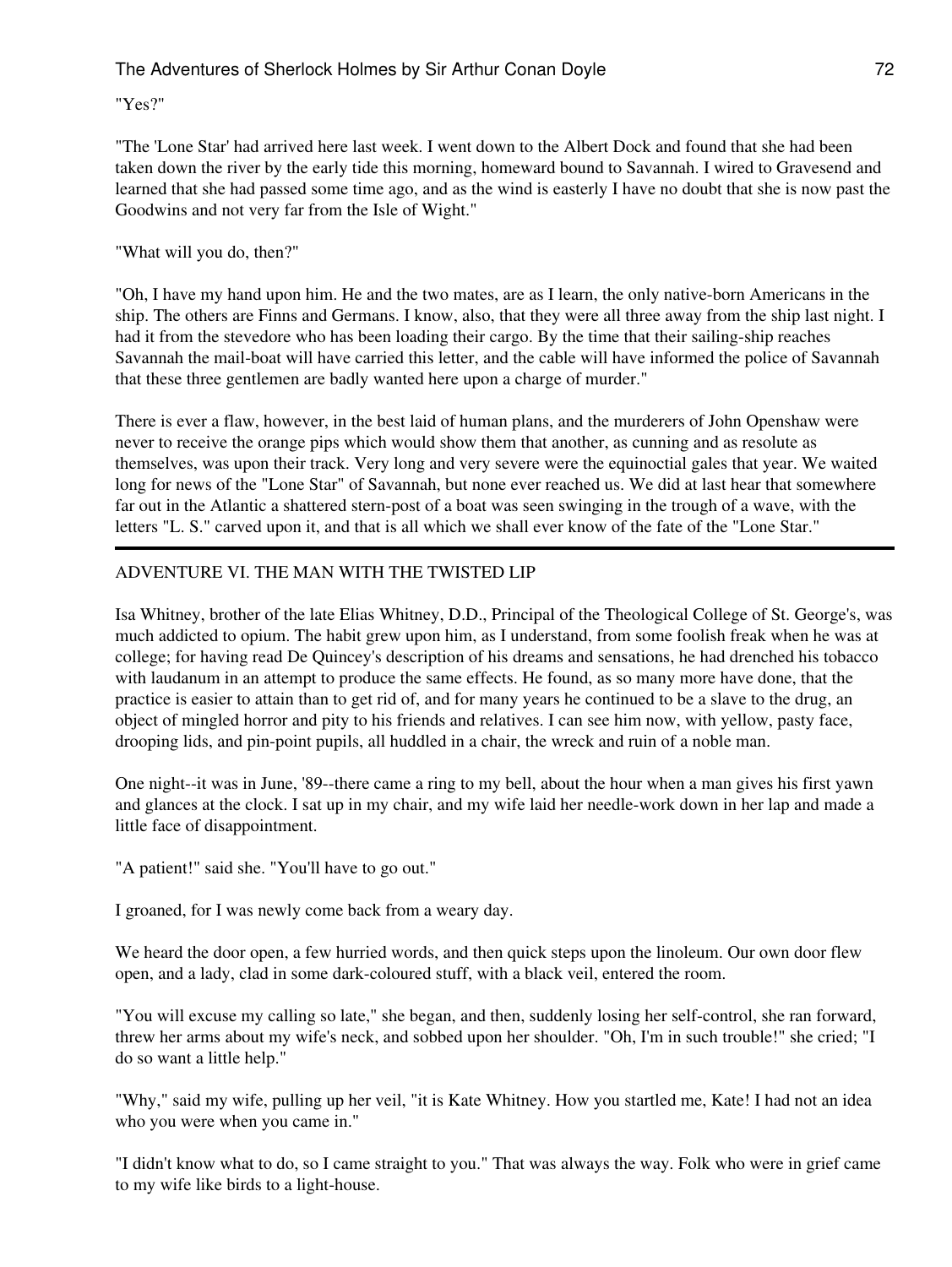"It was very sweet of you to come. Now, you must have some wine and water, and sit here comfortably and tell us all about it. Or should you rather that I sent James off to bed?"

"Oh, no, no! I want the doctor's advice and help, too. It's about Isa. He has not been home for two days. I am so frightened about him!"

It was not the first time that she had spoken to us of her husband's trouble, to me as a doctor, to my wife as an old friend and school companion. We soothed and comforted her by such words as we could find. Did she know where her husband was? Was it possible that we could bring him back to her?

It seems that it was. She had the surest information that of late he had, when the fit was on him, made use of an opium den in the farthest east of the City. Hitherto his orgies had always been confined to one day, and he had come back, twitching and shattered, in the evening. But now the spell had been upon him eight-and-forty hours, and he lay there, doubtless among the dregs of the docks, breathing in the poison or sleeping off the effects. There he was to be found, she was sure of it, at the Bar of Gold, in Upper Swandam Lane. But what was she to do? How could she, a young and timid woman, make her way into such a place and pluck her husband out from among the ruffians who surrounded him?

There was the case, and of course there was but one way out of it. Might I not escort her to this place? And then, as a second thought, why should she come at all? I was Isa Whitney's medical adviser, and as such I had influence over him. I could manage it better if I were alone. I promised her on my word that I would send him home in a cab within two hours if he were indeed at the address which she had given me. And so in ten minutes I had left my armchair and cheery sitting-room behind me, and was speeding eastward in a hansom on a strange errand, as it seemed to me at the time, though the future only could show how strange it was to be.

But there was no great difficulty in the first stage of my adventure. Upper Swandam Lane is a vile alley lurking behind the high wharves which line the north side of the river to the east of London Bridge. Between a slop-shop and a gin-shop, approached by a steep flight of steps leading down to a black gap like the mouth of a cave, I found the den of which I was in search. Ordering my cab to wait, I passed down the steps, worn hollow in the centre by the ceaseless tread of drunken feet; and by the light of a flickering oil-lamp above the door I found the latch and made my way into a long, low room, thick and heavy with the brown opium smoke, and terraced with wooden berths, like the forecastle of an emigrant ship.

Through the gloom one could dimly catch a glimpse of bodies lying in strange fantastic poses, bowed shoulders, bent knees, heads thrown back, and chins pointing upward, with here and there a dark, lack-lustre eye turned upon the newcomer. Out of the black shadows there glimmered little red circles of light, now bright, now faint, as the burning poison waxed or waned in the bowls of the metal pipes. The most lay silent, but some muttered to themselves, and others talked together in a strange, low, monotonous voice, their conversation coming in gushes, and then suddenly tailing off into silence, each mumbling out his own thoughts and paying little heed to the words of his neighbour. At the farther end was a small brazier of burning charcoal, beside which on a three-legged wooden stool there sat a tall, thin old man, with his jaw resting upon his two fists, and his elbows upon his knees, staring into the fire.

As I entered, a sallow Malay attendant had hurried up with a pipe for me and a supply of the drug, beckoning me to an empty berth.

"Thank you. I have not come to stay," said I. "There is a friend of mine here, Mr. Isa Whitney, and I wish to speak with him."

There was a movement and an exclamation from my right, and peering through the gloom, I saw Whitney, pale, haggard, and unkempt, staring out at me.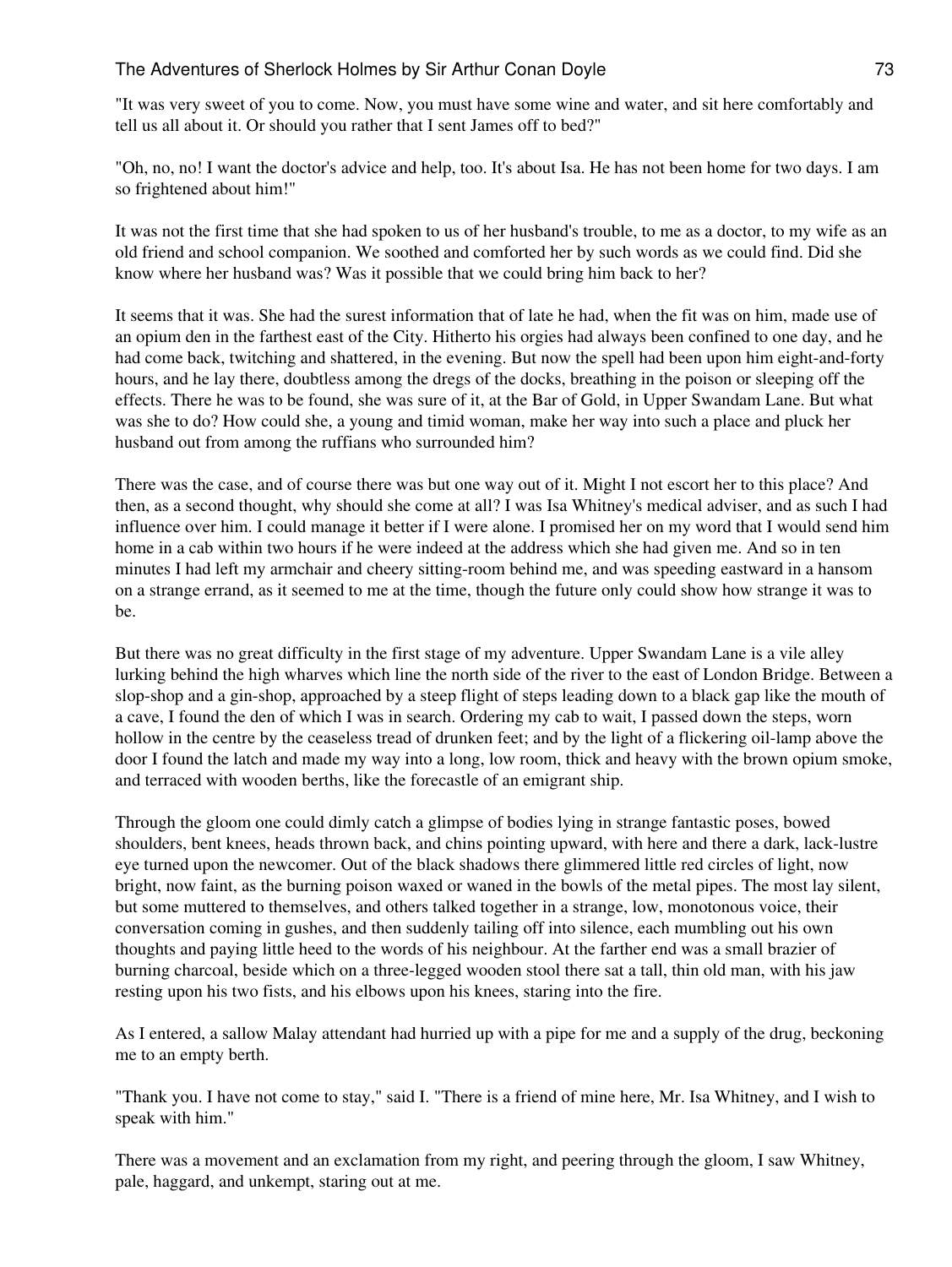"My God! It's Watson," said he. He was in a pitiable state of reaction, with every nerve in a twitter. "I say, Watson, what o'clock is it?"

"Nearly eleven."

"Of what day?"

"Of Friday, June 19th."

"Good heavens! I thought it was Wednesday. It is Wednesday. What d'you want to frighten a chap for?" He sank his face onto his arms and began to sob in a high treble key.

"I tell you that it is Friday, man. Your wife has been waiting this two days for you. You should be ashamed of yourself!"

"So I am. But you've got mixed, Watson, for I have only been here a few hours, three pipes, four pipes--I forget how many. But I'll go home with you. I wouldn't frighten Kate--poor little Kate. Give me your hand! Have you a cab?"

"Yes, I have one waiting."

"Then I shall go in it. But I must owe something. Find what I owe, Watson. I am all off colour. I can do nothing for myself."

I walked down the narrow passage between the double row of sleepers, holding my breath to keep out the vile, stupefying fumes of the drug, and looking about for the manager. As I passed the tall man who sat by the brazier I felt a sudden pluck at my skirt, and a low voice whispered, "Walk past me, and then look back at me." The words fell quite distinctly upon my ear. I glanced down. They could only have come from the old man at my side, and yet he sat now as absorbed as ever, very thin, very wrinkled, bent with age, an opium pipe dangling down from between his knees, as though it had dropped in sheer lassitude from his fingers. I took two steps forward and looked back. It took all my self-control to prevent me from breaking out into a cry of astonishment. He had turned his back so that none could see him but I. His form had filled out, his wrinkles were gone, the dull eyes had regained their fire, and there, sitting by the fire and grinning at my surprise, was none other than Sherlock Holmes. He made a slight motion to me to approach him, and instantly, as he turned his face half round to the company once more, subsided into a doddering, loose-lipped senility.

"Holmes!" I whispered, "what on earth are you doing in this den?"

"As low as you can," he answered; "I have excellent ears. If you would have the great kindness to get rid of that sottish friend of yours I should be exceedingly glad to have a little talk with you."

"I have a cab outside."

"Then pray send him home in it. You may safely trust him, for he appears to be too limp to get into any mischief. I should recommend you also to send a note by the cabman to your wife to say that you have thrown in your lot with me. If you will wait outside, I shall be with you in five minutes."

It was difficult to refuse any of Sherlock Holmes' requests, for they were always so exceedingly definite, and put forward with such a quiet air of mastery. I felt, however, that when Whitney was once confined in the cab my mission was practically accomplished; and for the rest, I could not wish anything better than to be associated with my friend in one of those singular adventures which were the normal condition of his existence. In a few minutes I had written my note, paid Whitney's bill, led him out to the cab, and seen him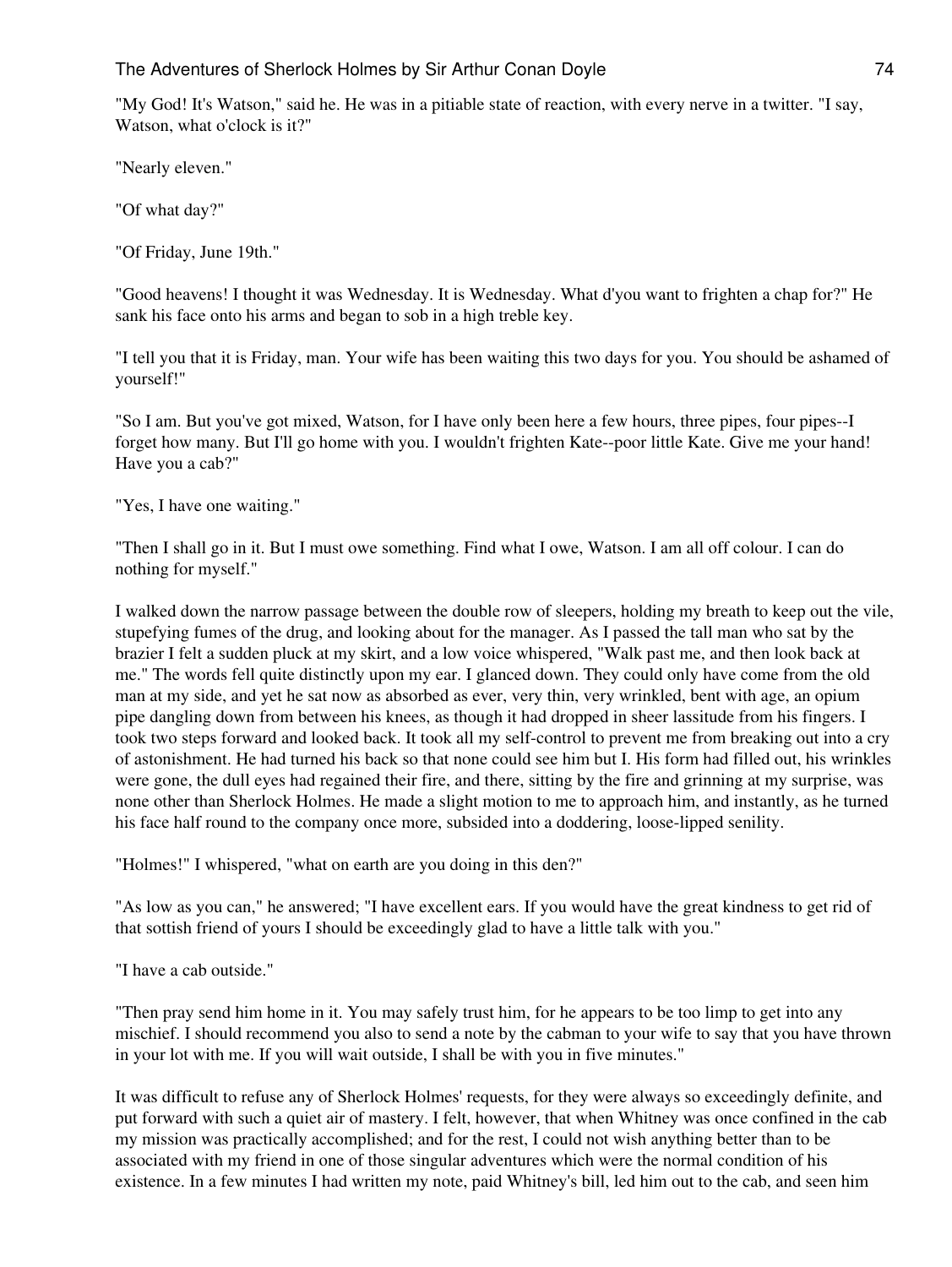driven through the darkness. In a very short time a decrepit figure had emerged from the opium den, and I was walking down the street with Sherlock Holmes. For two streets he shuffled along with a bent back and an uncertain foot. Then, glancing quickly round, he straightened himself out and burst into a hearty fit of laughter.

"I suppose, Watson," said he, "that you imagine that I have added opium-smoking to cocaine injections, and all the other little weaknesses on which you have favoured me with your medical views."

"I was certainly surprised to find you there."

"But not more so than I to find you."

"I came to find a friend."

"And I to find an enemy."

"An enemy?"

"Yes; one of my natural enemies, or, shall I say, my natural prey. Briefly, Watson, I am in the midst of a very remarkable inquiry, and I have hoped to find a clue in the incoherent ramblings of these sots, as I have done before now. Had I been recognised in that den my life would not have been worth an hour's purchase; for I have used it before now for my own purposes, and the rascally Lascar who runs it has sworn to have vengeance upon me. There is a trap-door at the back of that building, near the corner of Paul's Wharf, which could tell some strange tales of what has passed through it upon the moonless nights."

"What! You do not mean bodies?"

"Ay, bodies, Watson. We should be rich men if we had 1000 pounds for every poor devil who has been done to death in that den. It is the vilest murder-trap on the whole riverside, and I fear that Neville St. Clair has entered it never to leave it more. But our trap should be here." He put his two forefingers between his teeth and whistled shrilly--a signal which was answered by a similar whistle from the distance, followed shortly by the rattle of wheels and the clink of horses' hoofs.

"Now, Watson," said Holmes, as a tall dog-cart dashed up through the gloom, throwing out two golden tunnels of yellow light from its side lanterns. "You'll come with me, won't you?"

"If I can be of use."

"Oh, a trusty comrade is always of use; and a chronicler still more so. My room at The Cedars is a double-bedded one."

"The Cedars?"

"Yes; that is Mr. St. Clair's house. I am staying there while I conduct the inquiry."

"Where is it, then?"

"Near Lee, in Kent. We have a seven-mile drive before us."

"But I am all in the dark."

"Of course you are. You'll know all about it presently. Jump up here. All right, John; we shall not need you.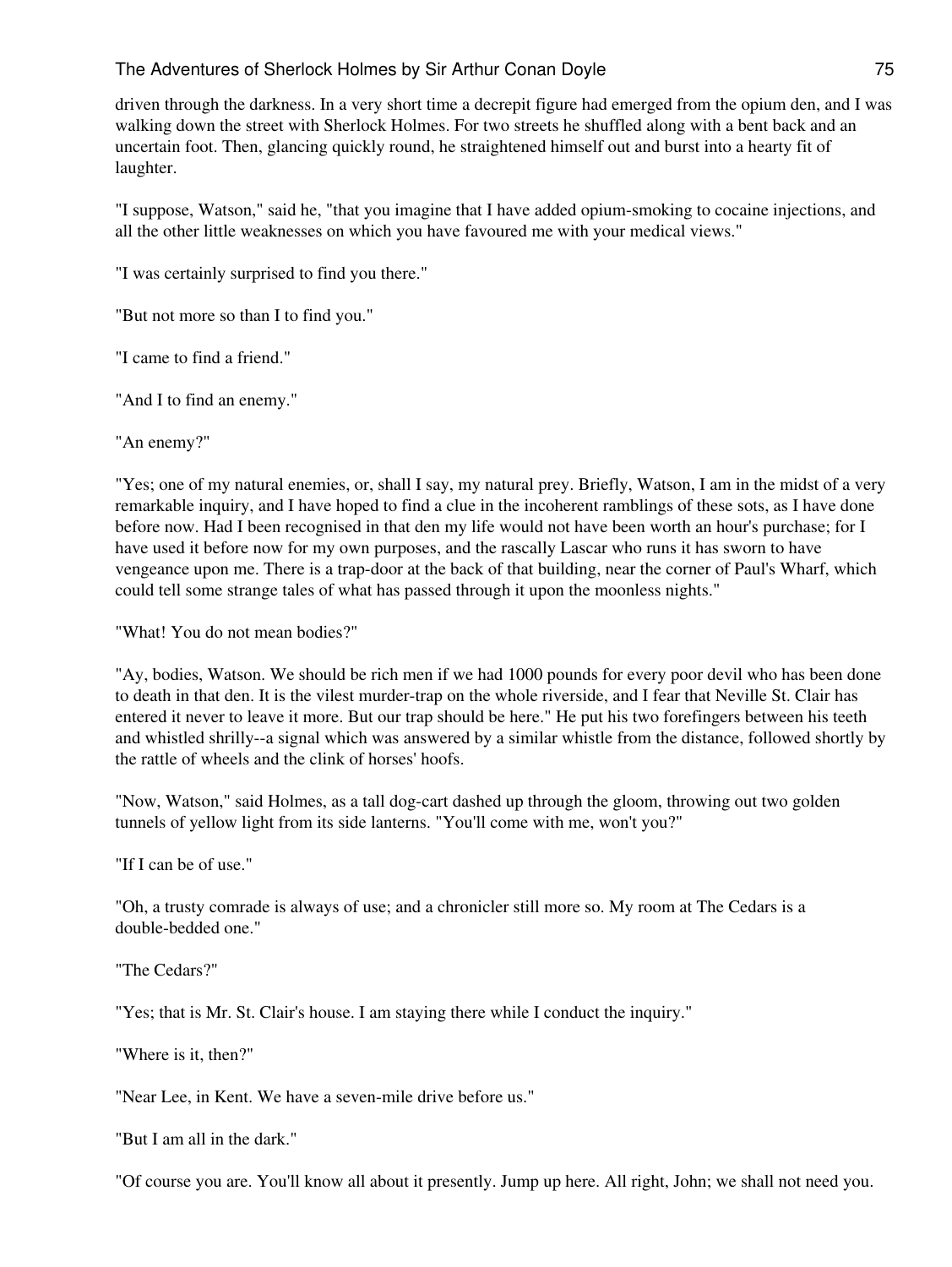Here's half a crown. Look out for me to-morrow, about eleven. Give her her head. So long, then!"

He flicked the horse with his whip, and we dashed away through the endless succession of sombre and deserted streets, which widened gradually, until we were flying across a broad balustraded bridge, with the murky river flowing sluggishly beneath us. Beyond lay another dull wilderness of bricks and mortar, its silence broken only by the heavy, regular footfall of the policeman, or the songs and shouts of some belated party of revellers. A dull wrack was drifting slowly across the sky, and a star or two twinkled dimly here and there through the rifts of the clouds. Holmes drove in silence, with his head sunk upon his breast, and the air of a man who is lost in thought, while I sat beside him, curious to learn what this new quest might be which seemed to tax his powers so sorely, and yet afraid to break in upon the current of his thoughts. We had driven several miles, and were beginning to get to the fringe of the belt of suburban villas, when he shook himself, shrugged his shoulders, and lit up his pipe with the air of a man who has satisfied himself that he is acting for the best.

"You have a grand gift of silence, Watson," said he. "It makes you quite invaluable as a companion. 'Pon my word, it is a great thing for me to have someone to talk to, for my own thoughts are not over-pleasant. I was wondering what I should say to this dear little woman to-night when she meets me at the door."

"You forget that I know nothing about it."

"I shall just have time to tell you the facts of the case before we get to Lee. It seems absurdly simple, and yet, somehow I can get nothing to go upon. There's plenty of thread, no doubt, but I can't get the end of it into my hand. Now, I'll state the case clearly and concisely to you, Watson, and maybe you can see a spark where all is dark to me."

"Proceed, then."

"Some years ago--to be definite, in May, 1884--there came to Lee a gentleman, Neville St. Clair by name, who appeared to have plenty of money. He took a large villa, laid out the grounds very nicely, and lived generally in good style. By degrees he made friends in the neighbourhood, and in 1887 he married the daughter of a local brewer, by whom he now has two children. He had no occupation, but was interested in several companies and went into town as a rule in the morning, returning by the 5:14 from Cannon Street every night. Mr. St. Clair is now thirty-seven years of age, is a man of temperate habits, a good husband, a very affectionate father, and a man who is popular with all who know him. I may add that his whole debts at the present moment, as far as we have been able to ascertain, amount to 88 pounds 10s., while he has 220 pounds standing to his credit in the Capital and Counties Bank. There is no reason, therefore, to think that money troubles have been weighing upon his mind.

"Last Monday Mr. Neville St. Clair went into town rather earlier than usual, remarking before he started that he had two important commissions to perform, and that he would bring his little boy home a box of bricks. Now, by the merest chance, his wife received a telegram upon this same Monday, very shortly after his departure, to the effect that a small parcel of considerable value which she had been expecting was waiting for her at the offices of the Aberdeen Shipping Company. Now, if you are well up in your London, you will know that the office of the company is in Fresno Street, which branches out of Upper Swandam Lane, where you found me to-night. Mrs. St. Clair had her lunch, started for the City, did some shopping, proceeded to the company's office, got her packet, and found herself at exactly 4:35 walking through Swandam Lane on her way back to the station. Have you followed me so far?"

"It is very clear."

"If you remember, Monday was an exceedingly hot day, and Mrs. St. Clair walked slowly, glancing about in the hope of seeing a cab, as she did not like the neighbourhood in which she found herself. While she was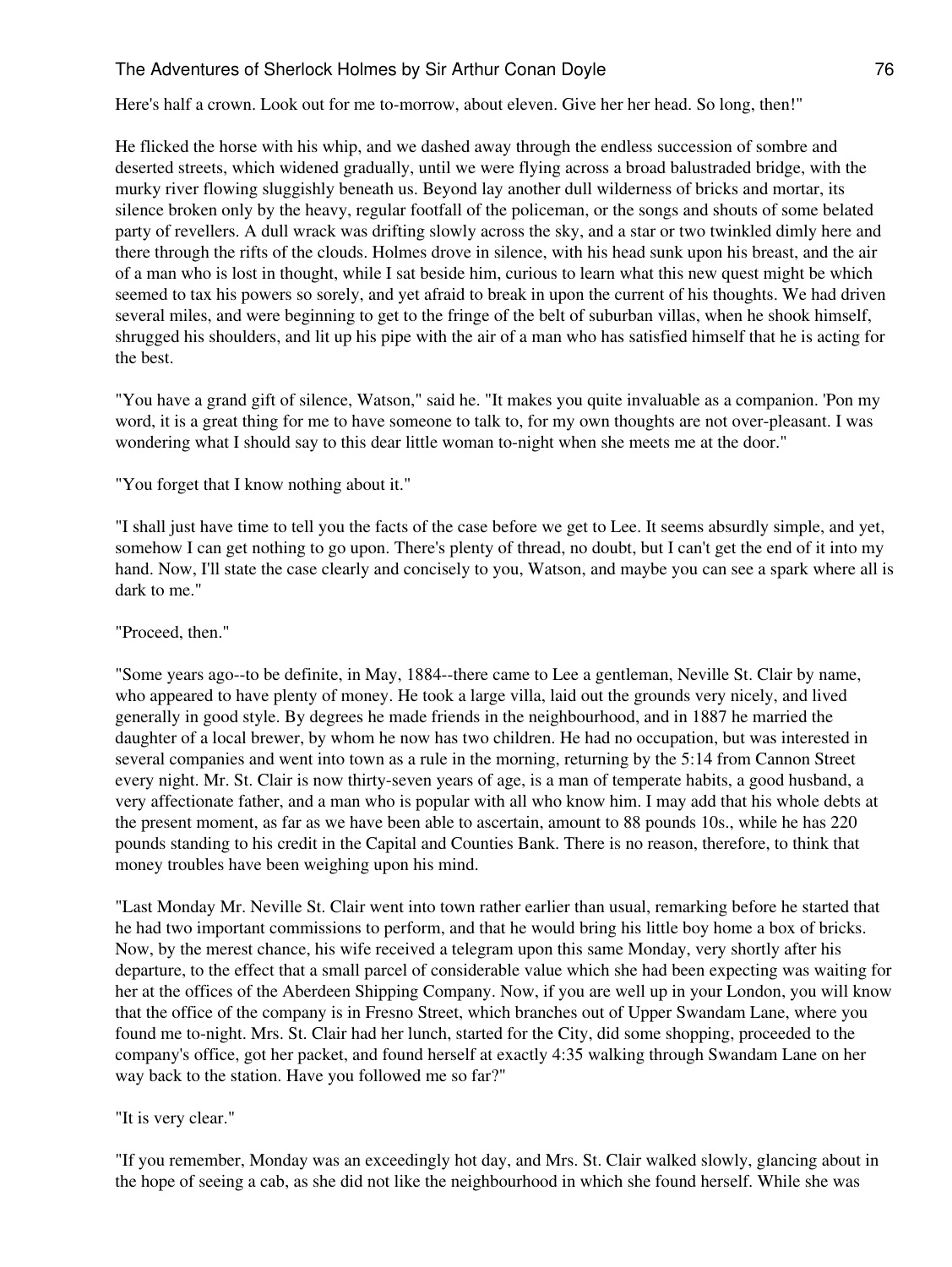walking in this way down Swandam Lane, she suddenly heard an ejaculation or cry, and was struck cold to see her husband looking down at her and, as it seemed to her, beckoning to her from a second-floor window. The window was open, and she distinctly saw his face, which she describes as being terribly agitated. He waved his hands frantically to her, and then vanished from the window so suddenly that it seemed to her that he had been plucked back by some irresistible force from behind. One singular point which struck her quick feminine eye was that although he wore some dark coat, such as he had started to town in, he had on neither collar nor necktie.

"Convinced that something was amiss with him, she rushed down the steps--for the house was none other than the opium den in which you found me to-night--and running through the front room she attempted to ascend the stairs which led to the first floor. At the foot of the stairs, however, she met this Lascar scoundrel of whom I have spoken, who thrust her back and, aided by a Dane, who acts as assistant there, pushed her out into the street. Filled with the most maddening doubts and fears, she rushed down the lane and, by rare good-fortune, met in Fresno Street a number of constables with an inspector, all on their way to their beat. The inspector and two men accompanied her back, and in spite of the continued resistance of the proprietor, they made their way to the room in which Mr. St. Clair had last been seen. There was no sign of him there. In fact, in the whole of that floor there was no one to be found save a crippled wretch of hideous aspect, who, it seems, made his home there. Both he and the Lascar stoutly swore that no one else had been in the front room during the afternoon. So determined was their denial that the inspector was staggered, and had almost come to believe that Mrs. St. Clair had been deluded when, with a cry, she sprang at a small deal box which lay upon the table and tore the lid from it. Out there fell a cascade of children's bricks. It was the toy which he had promised to bring home.

"This discovery, and the evident confusion which the cripple showed, made the inspector realise that the matter was serious. The rooms were carefully examined, and results all pointed to an abominable crime. The front room was plainly furnished as a sitting-room and led into a small bedroom, which looked out upon the back of one of the wharves. Between the wharf and the bedroom window is a narrow strip, which is dry at low tide but is covered at high tide with at least four and a half feet of water. The bedroom window was a broad one and opened from below. On examination traces of blood were to be seen upon the windowsill, and several scattered drops were visible upon the wooden floor of the bedroom. Thrust away behind a curtain in the front room were all the clothes of Mr. Neville St. Clair, with the exception of his coat. His boots, his socks, his hat, and his watch--all were there. There were no signs of violence upon any of these garments, and there were no other traces of Mr. Neville St. Clair. Out of the window he must apparently have gone for no other exit could be discovered, and the ominous bloodstains upon the sill gave little promise that he could save himself by swimming, for the tide was at its very highest at the moment of the tragedy.

"And now as to the villains who seemed to be immediately implicated in the matter. The Lascar was known to be a man of the vilest antecedents, but as, by Mrs. St. Clair's story, he was known to have been at the foot of the stair within a very few seconds of her husband's appearance at the window, he could hardly have been more than an accessory to the crime. His defence was one of absolute ignorance, and he protested that he had no knowledge as to the doings of Hugh Boone, his lodger, and that he could not account in any way for the presence of the missing gentleman's clothes.

"So much for the Lascar manager. Now for the sinister cripple who lives upon the second floor of the opium den, and who was certainly the last human being whose eyes rested upon Neville St. Clair. His name is Hugh Boone, and his hideous face is one which is familiar to every man who goes much to the City. He is a professional beggar, though in order to avoid the police regulations he pretends to a small trade in wax vestas. Some little distance down Threadneedle Street, upon the left-hand side, there is, as you may have remarked, a small angle in the wall. Here it is that this creature takes his daily seat, cross-legged with his tiny stock of matches on his lap, and as he is a piteous spectacle a small rain of charity descends into the greasy leather cap which lies upon the pavement beside him. I have watched the fellow more than once before ever I thought of making his professional acquaintance, and I have been surprised at the harvest which he has reaped in a short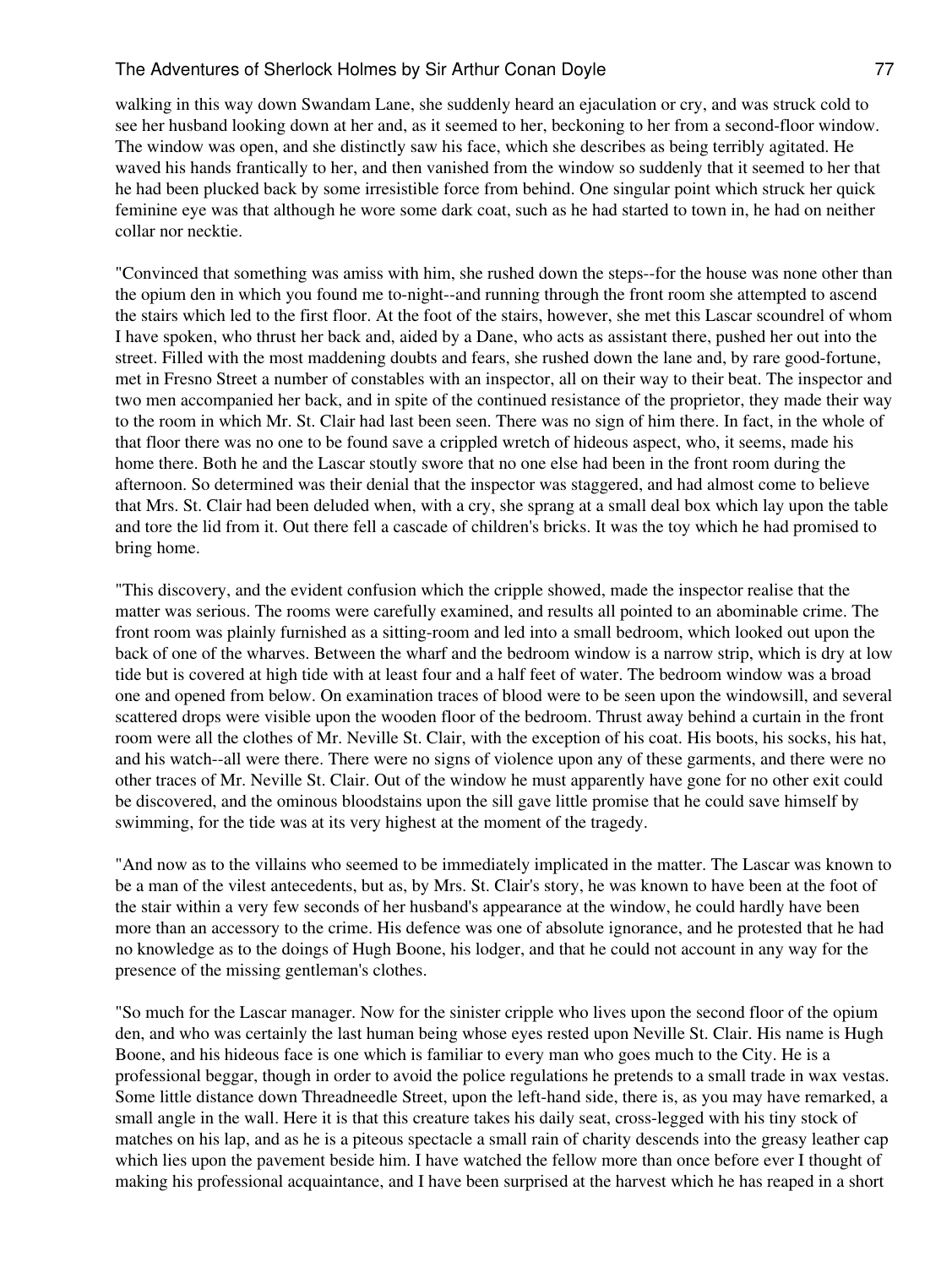time. His appearance, you see, is so remarkable that no one can pass him without observing him. A shock of orange hair, a pale face disfigured by a horrible scar, which, by its contraction, has turned up the outer edge of his upper lip, a bulldog chin, and a pair of very penetrating dark eyes, which present a singular contrast to the colour of his hair, all mark him out from amid the common crowd of mendicants and so, too, does his wit, for he is ever ready with a reply to any piece of chaff which may be thrown at him by the passers-by. This is the man whom we now learn to have been the lodger at the opium den, and to have been the last man to see the gentleman of whom we are in quest."

"But a cripple!" said I. "What could he have done single-handed against a man in the prime of life?"

"He is a cripple in the sense that he walks with a limp; but in other respects he appears to be a powerful and well-nurtured man. Surely your medical experience would tell you, Watson, that weakness in one limb is often compensated for by exceptional strength in the others."

"Pray continue your narrative."

"Mrs. St. Clair had fainted at the sight of the blood upon the window, and she was escorted home in a cab by the police, as her presence could be of no help to them in their investigations. Inspector Barton, who had charge of the case, made a very careful examination of the premises, but without finding anything which threw any light upon the matter. One mistake had been made in not arresting Boone instantly, as he was allowed some few minutes during which he might have communicated with his friend the Lascar, but this fault was soon remedied, and he was seized and searched, without anything being found which could incriminate him. There were, it is true, some blood-stains upon his right shirt-sleeve, but he pointed to his ring-finger, which had been cut near the nail, and explained that the bleeding came from there, adding that he had been to the window not long before, and that the stains which had been observed there came doubtless from the same source. He denied strenuously having ever seen Mr. Neville St. Clair and swore that the presence of the clothes in his room was as much a mystery to him as to the police. As to Mrs. St. Clair's assertion that she had actually seen her husband at the window, he declared that she must have been either mad or dreaming. He was removed, loudly protesting, to the police-station, while the inspector remained upon the premises in the hope that the ebbing tide might afford some fresh clue.

"And it did, though they hardly found upon the mud-bank what they had feared to find. It was Neville St. Clair's coat, and not Neville St. Clair, which lay uncovered as the tide receded. And what do you think they found in the pockets?"

"I cannot imagine."

"No, I don't think you would guess. Every pocket stuffed with pennies and half-pennies--421 pennies and 270 half-pennies. It was no wonder that it had not been swept away by the tide. But a human body is a different matter. There is a fierce eddy between the wharf and the house. It seemed likely enough that the weighted coat had remained when the stripped body had been sucked away into the river."

"But I understand that all the other clothes were found in the room. Would the body be dressed in a coat alone?"

"No, sir, but the facts might be met speciously enough. Suppose that this man Boone had thrust Neville St. Clair through the window, there is no human eye which could have seen the deed. What would he do then? It would of course instantly strike him that he must get rid of the tell-tale garments. He would seize the coat, then, and be in the act of throwing it out, when it would occur to him that it would swim and not sink. He has little time, for he has heard the scuffle downstairs when the wife tried to force her way up, and perhaps he has already heard from his Lascar confederate that the police are hurrying up the street. There is not an instant to be lost. He rushes to some secret hoard, where he has accumulated the fruits of his beggary, and he stuffs all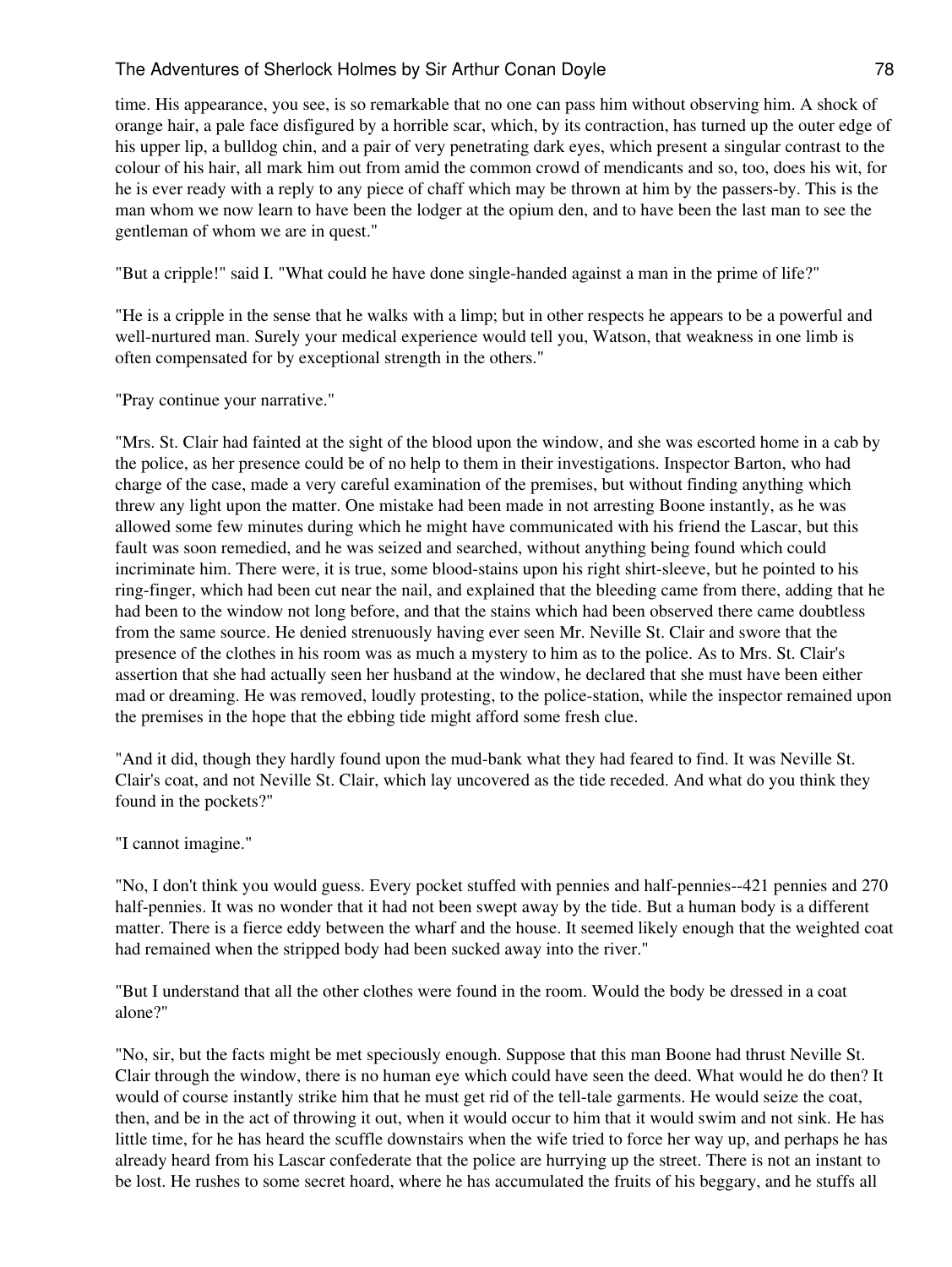the coins upon which he can lay his hands into the pockets to make sure of the coat's sinking. He throws it out, and would have done the same with the other garments had not he heard the rush of steps below, and only just had time to close the window when the police appeared."

"It certainly sounds feasible."

"Well, we will take it as a working hypothesis for want of a better. Boone, as I have told you, was arrested and taken to the station, but it could not be shown that there had ever before been anything against him. He had for years been known as a professional beggar, but his life appeared to have been a very quiet and innocent one. There the matter stands at present, and the questions which have to be solved--what Neville St. Clair was doing in the opium den, what happened to him when there, where is he now, and what Hugh Boone had to do with his disappearance--are all as far from a solution as ever. I confess that I cannot recall any case within my experience which looked at the first glance so simple and yet which presented such difficulties."

While Sherlock Holmes had been detailing this singular series of events, we had been whirling through the outskirts of the great town until the last straggling houses had been left behind, and we rattled along with a country hedge upon either side of us. Just as he finished, however, we drove through two scattered villages, where a few lights still glimmered in the windows.

"We are on the outskirts of Lee," said my companion. "We have touched on three English counties in our short drive, starting in Middlesex, passing over an angle of Surrey, and ending in Kent. See that light among the trees? That is The Cedars, and beside that lamp sits a woman whose anxious ears have already, I have little doubt, caught the clink of our horse's feet."

"But why are you not conducting the case from Baker Street?" I asked.

"Because there are many inquiries which must be made out here. Mrs. St. Clair has most kindly put two rooms at my disposal, and you may rest assured that she will have nothing but a welcome for my friend and colleague. I hate to meet her, Watson, when I have no news of her husband. Here we are. Whoa, there, whoa!"

We had pulled up in front of a large villa which stood within its own grounds. A stable-boy had run out to the horse's head, and springing down, I followed Holmes up the small, winding gravel-drive which led to the house. As we approached, the door flew open, and a little blonde woman stood in the opening, clad in some sort of light mousseline de soie, with a touch of fluffy pink chiffon at her neck and wrists. She stood with her figure outlined against the flood of light, one hand upon the door, one half-raised in her eagerness, her body slightly bent, her head and face protruded, with eager eyes and parted lips, a standing question.

"Well?" she cried, "well?" And then, seeing that there were two of us, she gave a cry of hope which sank into a groan as she saw that my companion shook his head and shrugged his shoulders.

"No good news?"

"None."

"No bad?"

"No."

"Thank God for that. But come in. You must be weary, for you have had a long day."

"This is my friend, Dr. Watson. He has been of most vital use to me in several of my cases, and a lucky chance has made it possible for me to bring him out and associate him with this investigation."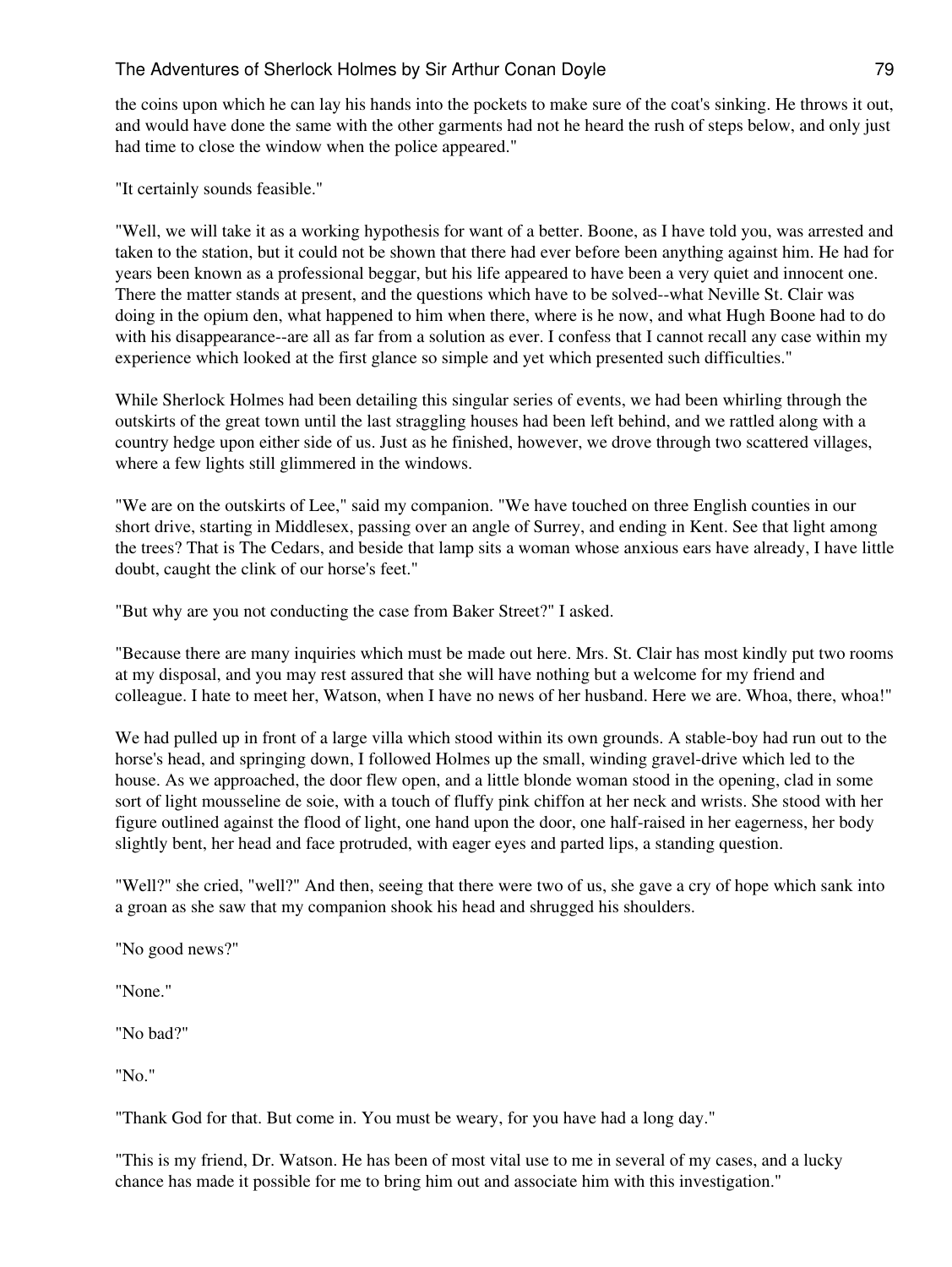"I am delighted to see you," said she, pressing my hand warmly. "You will, I am sure, forgive anything that may be wanting in our arrangements, when you consider the blow which has come so suddenly upon us."

"My dear madam," said I, "I am an old campaigner, and if I were not I can very well see that no apology is needed. If I can be of any assistance, either to you or to my friend here, I shall be indeed happy."

"Now, Mr. Sherlock Holmes," said the lady as we entered a well-lit dining-room, upon the table of which a cold supper had been laid out, "I should very much like to ask you one or two plain questions, to which I beg that you will give a plain answer."

"Certainly, madam."

"Do not trouble about my feelings. I am not hysterical, nor given to fainting. I simply wish to hear your real, real opinion."

"Upon what point?"

"In your heart of hearts, do you think that Neville is alive?"

Sherlock Holmes seemed to be embarrassed by the question. "Frankly, now!" she repeated, standing upon the rug and looking keenly down at him as he leaned back in a basket-chair.

"Frankly, then, madam, I do not."

"You think that he is dead?"

"I do."

"Murdered?"

"I don't say that. Perhaps."

"And on what day did he meet his death?"

"On Monday."

"Then perhaps, Mr. Holmes, you will be good enough to explain how it is that I have received a letter from him to-day."

Sherlock Holmes sprang out of his chair as if he had been galvanised.

"What!" he roared.

"Yes, to-day." She stood smiling, holding up a little slip of paper in the air.

"May I see it?"

"Certainly."

He snatched it from her in his eagerness, and smoothing it out upon the table he drew over the lamp and examined it intently. I had left my chair and was gazing at it over his shoulder. The envelope was a very coarse one and was stamped with the Gravesend postmark and with the date of that very day, or rather of the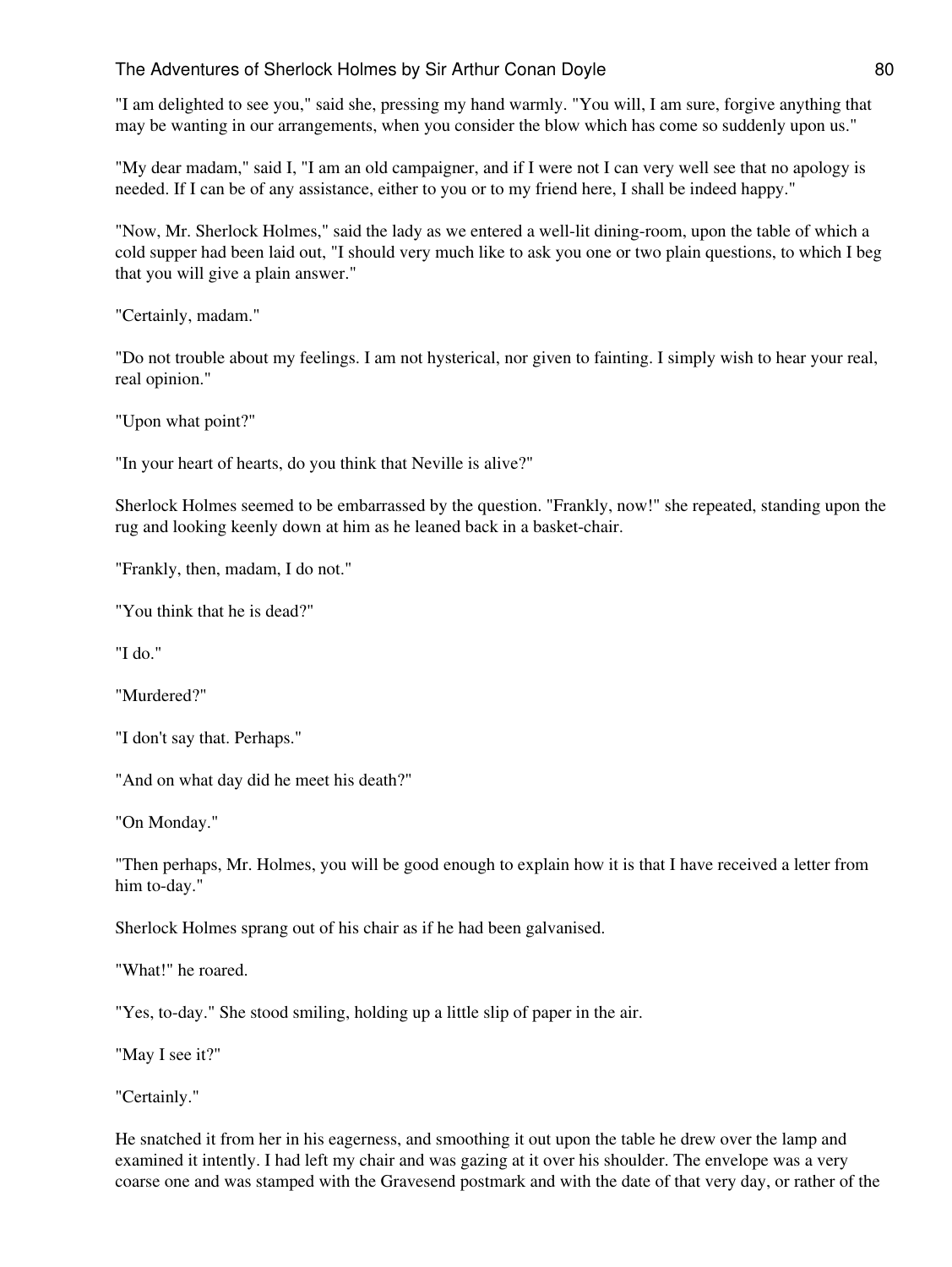day before, for it was considerably after midnight.

"Coarse writing," murmured Holmes. "Surely this is not your husband's writing, madam."

"No, but the enclosure is."

"I perceive also that whoever addressed the envelope had to go and inquire as to the address."

"How can you tell that?"

"The name, you see, is in perfectly black ink, which has dried itself. The rest is of the greyish colour, which shows that blotting-paper has been used. If it had been written straight off, and then blotted, none would be of a deep black shade. This man has written the name, and there has then been a pause before he wrote the address, which can only mean that he was not familiar with it. It is, of course, a trifle, but there is nothing so important as trifles. Let us now see the letter. Ha! there has been an enclosure here!"

"Yes, there was a ring. His signet-ring."

"And you are sure that this is your husband's hand?"

"One of his hands."

"One?"

"His hand when he wrote hurriedly. It is very unlike his usual writing, and yet I know it well."

"'Dearest do not be frightened. All will come well. There is a huge error which it may take some little time to rectify. Wait in patience.--NEVILLE.' Written in pencil upon the fly-leaf of a book, octavo size, no water-mark. Hum! Posted to-day in Gravesend by a man with a dirty thumb. Ha! And the flap has been gummed, if I am not very much in error, by a person who had been chewing tobacco. And you have no doubt that it is your husband's hand, madam?"

"None. Neville wrote those words."

"And they were posted to-day at Gravesend. Well, Mrs. St. Clair, the clouds lighten, though I should not venture to say that the danger is over."

"But he must be alive, Mr. Holmes."

"Unless this is a clever forgery to put us on the wrong scent. The ring, after all, proves nothing. It may have been taken from him."

"No, no; it is, it is his very own writing!"

"Very well. It may, however, have been written on Monday and only posted to-day."

"That is possible."

"If so, much may have happened between."

"Oh, you must not discourage me, Mr. Holmes. I know that all is well with him. There is so keen a sympathy between us that I should know if evil came upon him. On the very day that I saw him last he cut himself in the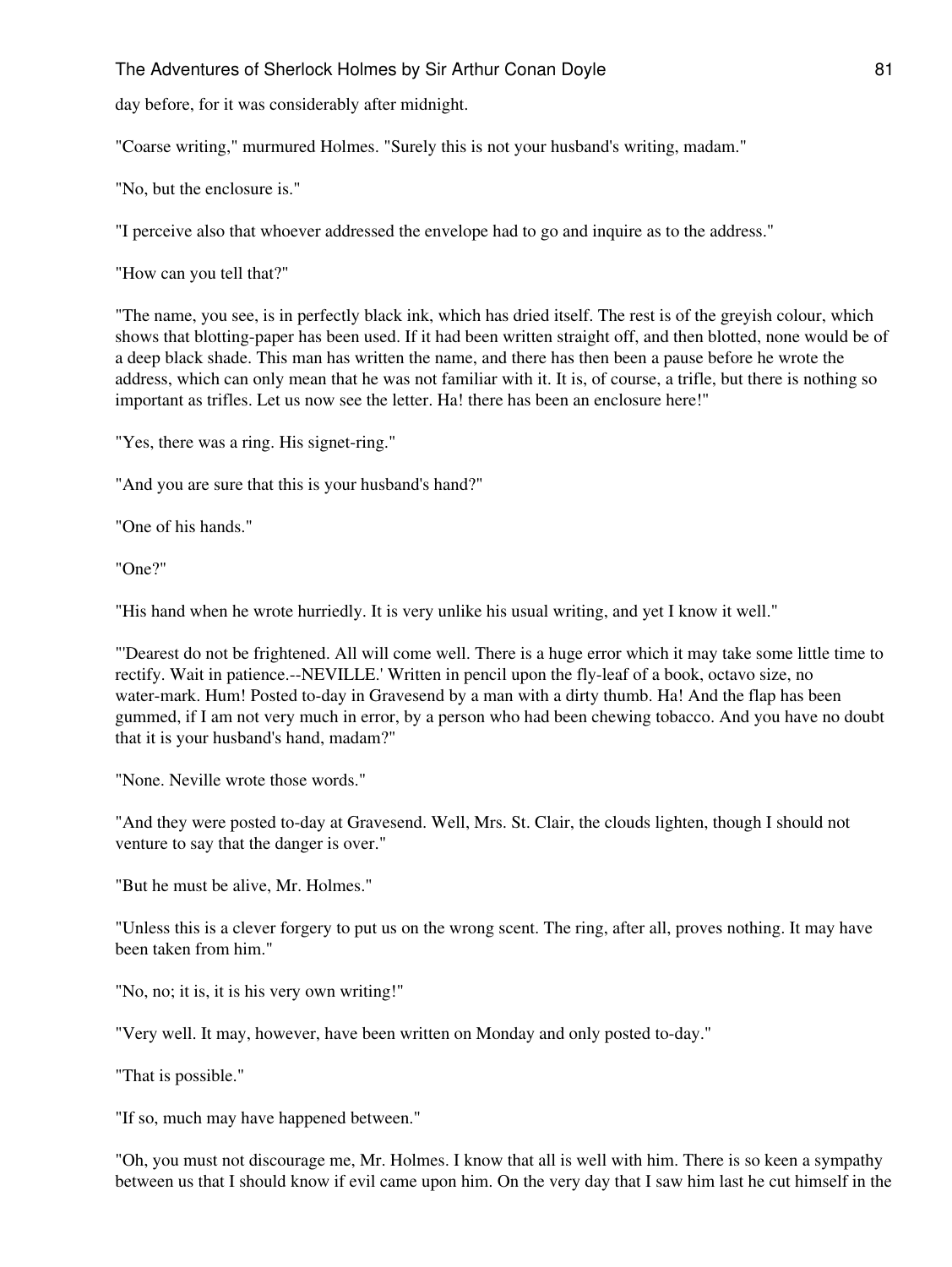bedroom, and yet I in the dining-room rushed upstairs instantly with the utmost certainty that something had happened. Do you think that I would respond to such a trifle and yet be ignorant of his death?"

"I have seen too much not to know that the impression of a woman may be more valuable than the conclusion of an analytical reasoner. And in this letter you certainly have a very strong piece of evidence to corroborate your view. But if your husband is alive and able to write letters, why should he remain away from you?"

"I cannot imagine. It is unthinkable."

"And on Monday he made no remarks before leaving you?"

"No."

"And you were surprised to see him in Swandam Lane?"

"Very much so."

"Was the window open?"

"Yes."

"Then he might have called to you?"

"He might."

"He only, as I understand, gave an inarticulate cry?"

"Yes."

"A call for help, you thought?"

"Yes. He waved his hands."

"But it might have been a cry of surprise. Astonishment at the unexpected sight of you might cause him to throw up his hands?"

"It is possible."

"And you thought he was pulled back?"

"He disappeared so suddenly."

"He might have leaped back. You did not see anyone else in the room?"

"No, but this horrible man confessed to having been there, and the Lascar was at the foot of the stairs."

"Quite so. Your husband, as far as you could see, had his ordinary clothes on?"

"But without his collar or tie. I distinctly saw his bare throat."

"Had he ever spoken of Swandam Lane?"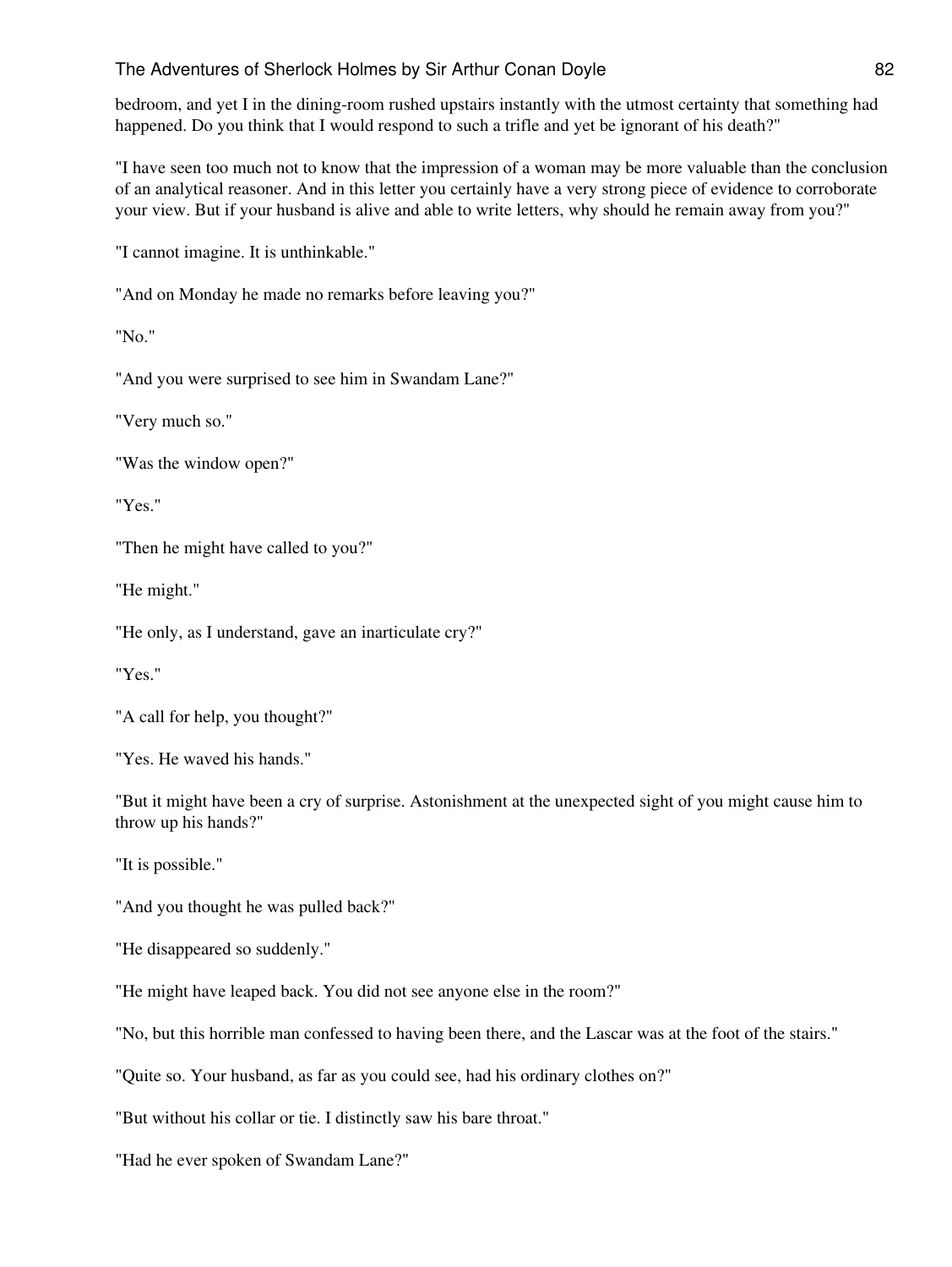### "Never."

"Had he ever showed any signs of having taken opium?"

# "Never."

"Thank you, Mrs. St. Clair. Those are the principal points about which I wished to be absolutely clear. We shall now have a little supper and then retire, for we may have a very busy day to-morrow."

A large and comfortable double-bedded room had been placed at our disposal, and I was quickly between the sheets, for I was weary after my night of adventure. Sherlock Holmes was a man, however, who, when he had an unsolved problem upon his mind, would go for days, and even for a week, without rest, turning it over, rearranging his facts, looking at it from every point of view until he had either fathomed it or convinced himself that his data were insufficient. It was soon evident to me that he was now preparing for an all-night sitting. He took off his coat and waistcoat, put on a large blue dressing-gown, and then wandered about the room collecting pillows from his bed and cushions from the sofa and armchairs. With these he constructed a sort of Eastern divan, upon which he perched himself cross-legged, with an ounce of shag tobacco and a box of matches laid out in front of him. In the dim light of the lamp I saw him sitting there, an old briar pipe between his lips, his eyes fixed vacantly upon the corner of the ceiling, the blue smoke curling up from him, silent, motionless, with the light shining upon his strong-set aquiline features. So he sat as I dropped off to sleep, and so he sat when a sudden ejaculation caused me to wake up, and I found the summer sun shining into the apartment. The pipe was still between his lips, the smoke still curled upward, and the room was full of a dense tobacco haze, but nothing remained of the heap of shag which I had seen upon the previous night.

"Awake, Watson?" he asked.

"Yes."

"Game for a morning drive?"

"Certainly."

"Then dress. No one is stirring yet, but I know where the stable-boy sleeps, and we shall soon have the trap out." He chuckled to himself as he spoke, his eyes twinkled, and he seemed a different man to the sombre thinker of the previous night.

As I dressed I glanced at my watch. It was no wonder that no one was stirring. It was twenty-five minutes past four. I had hardly finished when Holmes returned with the news that the boy was putting in the horse.

"I want to test a little theory of mine," said he, pulling on his boots. "I think, Watson, that you are now standing in the presence of one of the most absolute fools in Europe. I deserve to be kicked from here to Charing Cross. But I think I have the key of the affair now."

"And where is it?" I asked, smiling.

"In the bathroom," he answered. "Oh, yes, I am not joking," he continued, seeing my look of incredulity. "I have just been there, and I have taken it out, and I have got it in this Gladstone bag. Come on, my boy, and we shall see whether it will not fit the lock."

We made our way downstairs as quietly as possible, and out into the bright morning sunshine. In the road stood our horse and trap, with the half-clad stable-boy waiting at the head. We both sprang in, and away we dashed down the London Road. A few country carts were stirring, bearing in vegetables to the metropolis, but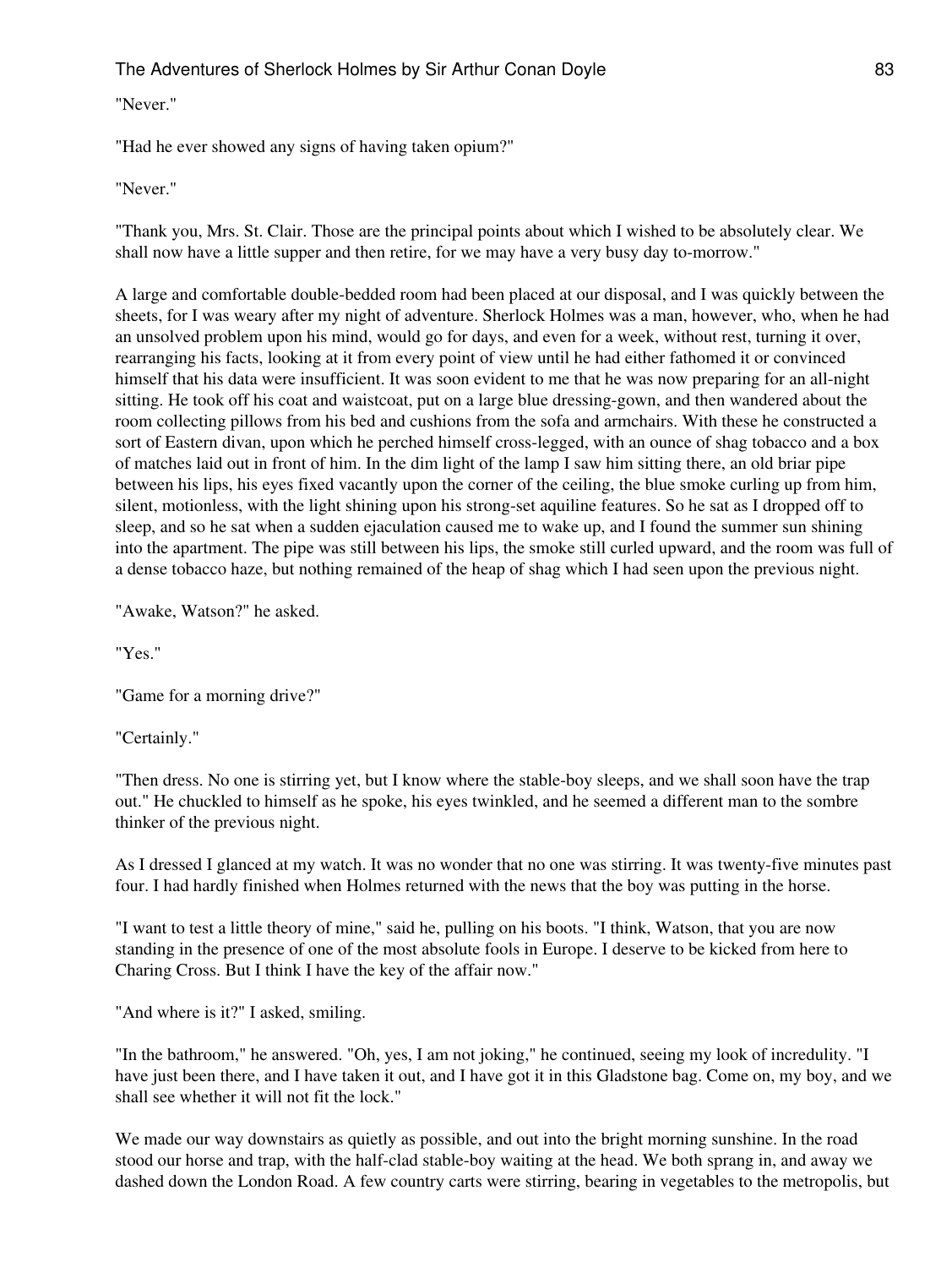the lines of villas on either side were as silent and lifeless as some city in a dream.

"It has been in some points a singular case," said Holmes, flicking the horse on into a gallop. "I confess that I have been as blind as a mole, but it is better to learn wisdom late than never to learn it at all."

In town the earliest risers were just beginning to look sleepily from their windows as we drove through the streets of the Surrey side. Passing down the Waterloo Bridge Road we crossed over the river, and dashing up Wellington Street wheeled sharply to the right and found ourselves in Bow Street. Sherlock Holmes was well known to the force, and the two constables at the door saluted him. One of them held the horse's head while the other led us in.

"Who is on duty?" asked Holmes.

"Inspector Bradstreet, sir."

"Ah, Bradstreet, how are you?" A tall, stout official had come down the stone-flagged passage, in a peaked cap and frogged jacket. "I wish to have a quiet word with you, Bradstreet." "Certainly, Mr. Holmes. Step into my room here." It was a small, office-like room, with a huge ledger upon the table, and a telephone projecting from the wall. The inspector sat down at his desk.

"What can I do for you, Mr. Holmes?"

"I called about that beggarman, Boone--the one who was charged with being concerned in the disappearance of Mr. Neville St. Clair, of Lee."

"Yes. He was brought up and remanded for further inquiries."

"So I heard. You have him here?"

"In the cells."

"Is he quiet?"

"Oh, he gives no trouble. But he is a dirty scoundrel."

"Dirty?"

"Yes, it is all we can do to make him wash his hands, and his face is as black as a tinker's. Well, when once his case has been settled, he will have a regular prison bath; and I think, if you saw him, you would agree with me that he needed it."

"I should like to see him very much."

"Would you? That is easily done. Come this way. You can leave your bag."

"No, I think that I'll take it."

"Very good. Come this way, if you please." He led us down a passage, opened a barred door, passed down a winding stair, and brought us to a whitewashed corridor with a line of doors on each side.

"The third on the right is his," said the inspector. "Here it is!" He quietly shot back a panel in the upper part of the door and glanced through.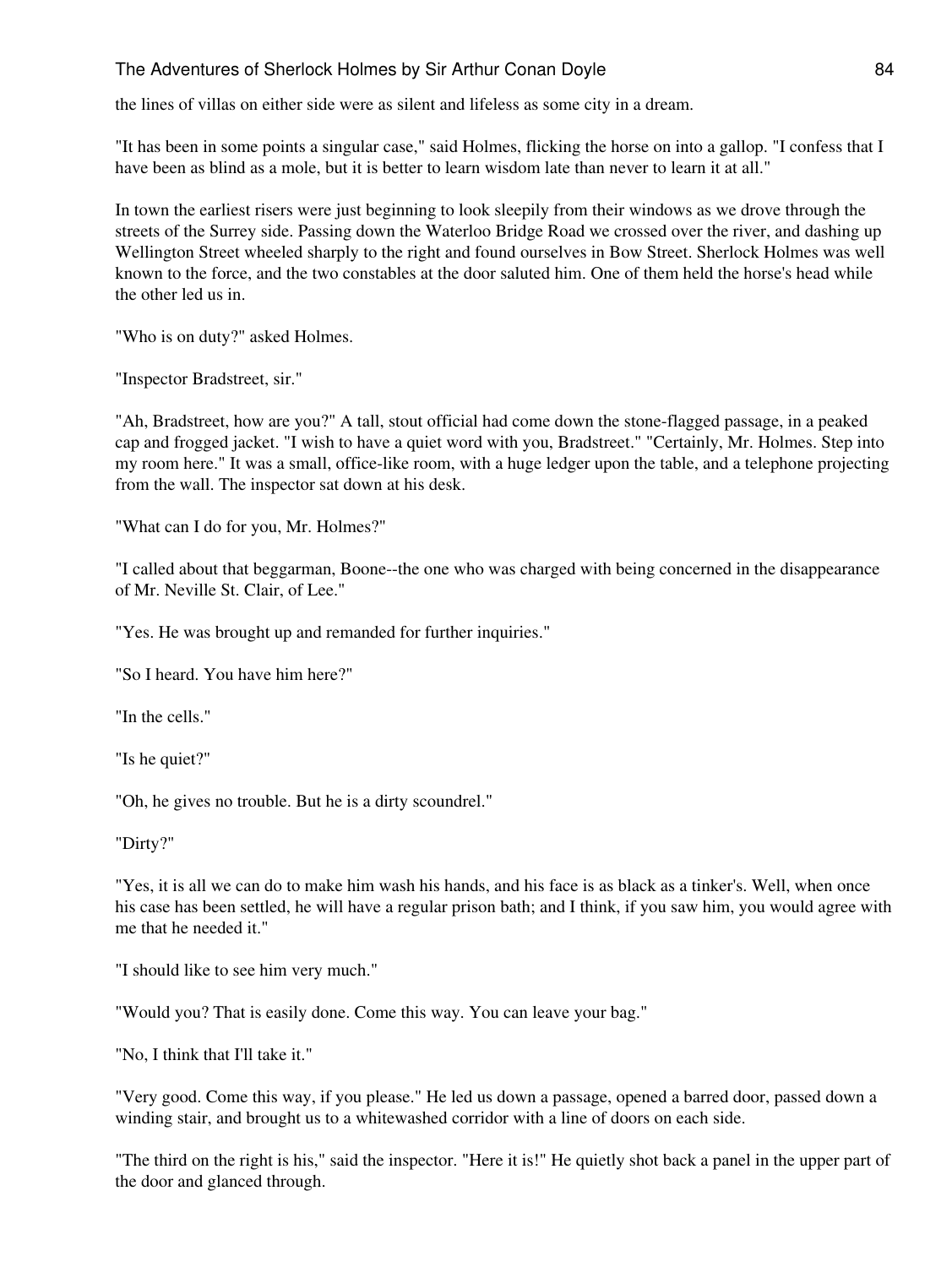"He is asleep," said he. "You can see him very well."

We both put our eyes to the grating. The prisoner lay with his face towards us, in a very deep sleep, breathing slowly and heavily. He was a middle-sized man, coarsely clad as became his calling, with a coloured shirt protruding through the rent in his tattered coat. He was, as the inspector had said, extremely dirty, but the grime which covered his face could not conceal its repulsive ugliness. A broad wheal from an old scar ran right across it from eye to chin, and by its contraction had turned up one side of the upper lip, so that three teeth were exposed in a perpetual snarl. A shock of very bright red hair grew low over his eyes and forehead.

"He's a beauty, isn't he?" said the inspector.

"He certainly needs a wash," remarked Holmes. "I had an idea that he might, and I took the liberty of bringing the tools with me." He opened the Gladstone bag as he spoke, and took out, to my astonishment, a very large bath-sponge.

"He! he! You are a funny one," chuckled the inspector.

"Now, if you will have the great goodness to open that door very quietly, we will soon make him cut a much more respectable figure."

"Well, I don't know why not," said the inspector. "He doesn't look a credit to the Bow Street cells, does he?" He slipped his key into the lock, and we all very quietly entered the cell. The sleeper half turned, and then settled down once more into a deep slumber. Holmes stooped to the water-jug, moistened his sponge, and then rubbed it twice vigorously across and down the prisoner's face.

"Let me introduce you," he shouted, "to Mr. Neville St. Clair, of Lee, in the county of Kent."

Never in my life have I seen such a sight. The man's face peeled off under the sponge like the bark from a tree. Gone was the coarse brown tint! Gone, too, was the horrid scar which had seamed it across, and the twisted lip which had given the repulsive sneer to the face! A twitch brought away the tangled red hair, and there, sitting up in his bed, was a pale, sad-faced, refined-looking man, black-haired and smooth-skinned, rubbing his eyes and staring about him with sleepy bewilderment. Then suddenly realising the exposure, he broke into a scream and threw himself down with his face to the pillow.

"Great heavens!" cried the inspector, "it is, indeed, the missing man. I know him from the photograph."

The prisoner turned with the reckless air of a man who abandons himself to his destiny. "Be it so," said he. "And pray what am I charged with?"

"With making away with Mr. Neville St.-- Oh, come, you can't be charged with that unless they make a case of attempted suicide of it," said the inspector with a grin. "Well, I have been twenty-seven years in the force, but this really takes the cake."

"If I am Mr. Neville St. Clair, then it is obvious that no crime has been committed, and that, therefore, I am illegally detained."

"No crime, but a very great error has been committed," said Holmes. "You would have done better to have trusted you wife."

"It was not the wife; it was the children," groaned the prisoner. "God help me, I would not have them ashamed of their father. My God! What an exposure! What can I do?"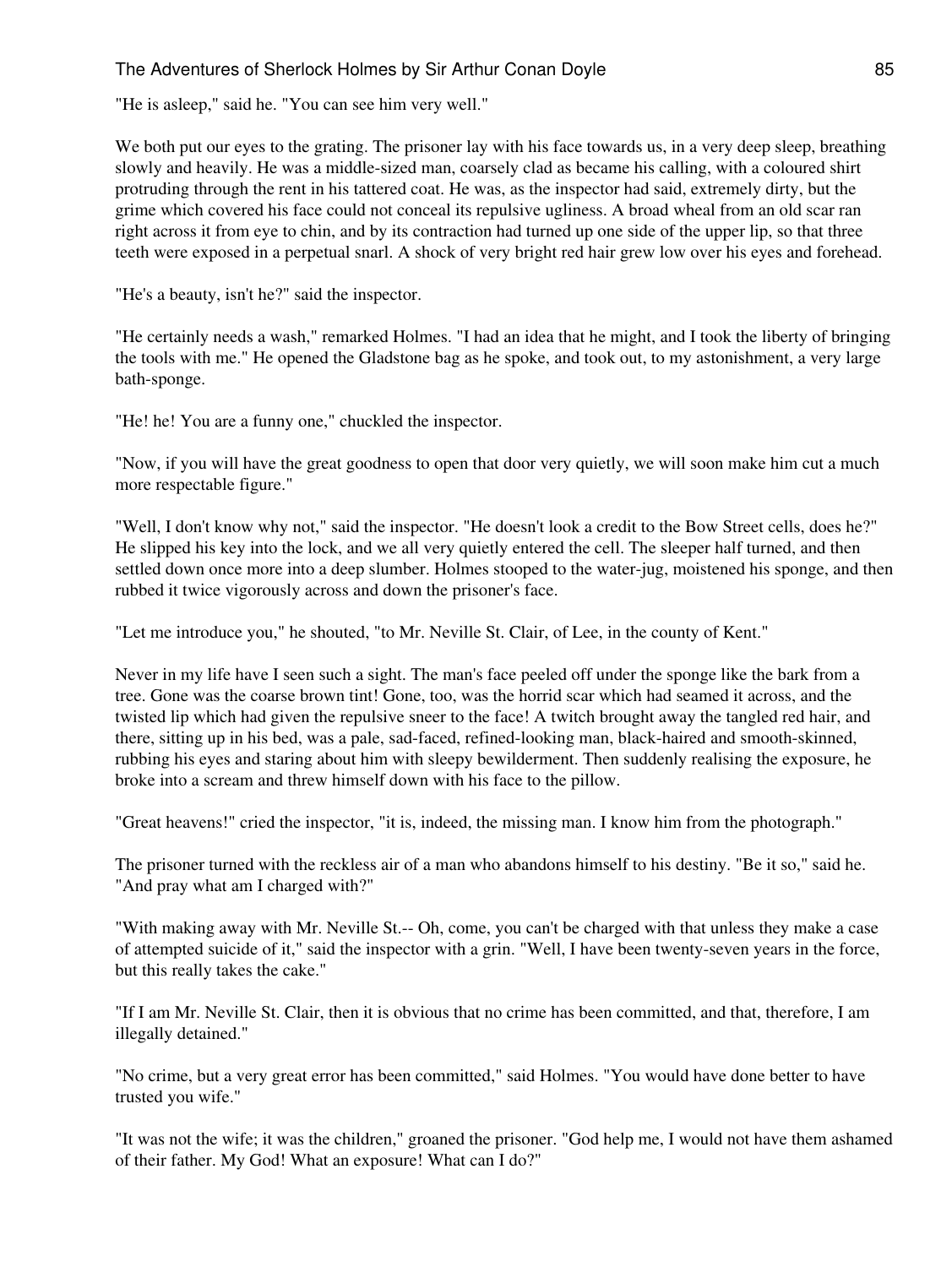Sherlock Holmes sat down beside him on the couch and patted him kindly on the shoulder.

"If you leave it to a court of law to clear the matter up," said he, "of course you can hardly avoid publicity. On the other hand, if you convince the police authorities that there is no possible case against you, I do not know that there is any reason that the details should find their way into the papers. Inspector Bradstreet would, I am sure, make notes upon anything which you might tell us and submit it to the proper authorities. The case would then never go into court at all."

"God bless you!" cried the prisoner passionately. "I would have endured imprisonment, ay, even execution, rather than have left my miserable secret as a family blot to my children.

"You are the first who have ever heard my story. My father was a schoolmaster in Chesterfield, where I received an excellent education. I travelled in my youth, took to the stage, and finally became a reporter on an evening paper in London. One day my editor wished to have a series of articles upon begging in the metropolis, and I volunteered to supply them. There was the point from which all my adventures started. It was only by trying begging as an amateur that I could get the facts upon which to base my articles. When an actor I had, of course, learned all the secrets of making up, and had been famous in the green-room for my skill. I took advantage now of my attainments. I painted my face, and to make myself as pitiable as possible I made a good scar and fixed one side of my lip in a twist by the aid of a small slip of flesh-coloured plaster. Then with a red head of hair, and an appropriate dress, I took my station in the business part of the city, ostensibly as a match-seller but really as a beggar. For seven hours I plied my trade, and when I returned home in the evening I found to my surprise that I had received no less than 26s. 4d.

"I wrote my articles and thought little more of the matter until, some time later, I backed a bill for a friend and had a writ served upon me for 25 pounds. I was at my wit's end where to get the money, but a sudden idea came to me. I begged a fortnight's grace from the creditor, asked for a holiday from my employers, and spent the time in begging in the City under my disguise. In ten days I had the money and had paid the debt.

"Well, you can imagine how hard it was to settle down to arduous work at 2 pounds a week when I knew that I could earn as much in a day by smearing my face with a little paint, laying my cap on the ground, and sitting still. It was a long fight between my pride and the money, but the dollars won at last, and I threw up reporting and sat day after day in the corner which I had first chosen, inspiring pity by my ghastly face and filling my pockets with coppers. Only one man knew my secret. He was the keeper of a low den in which I used to lodge in Swandam Lane, where I could every morning emerge as a squalid beggar and in the evenings transform myself into a well-dressed man about town. This fellow, a Lascar, was well paid by me for his rooms, so that I knew that my secret was safe in his possession.

"Well, very soon I found that I was saving considerable sums of money. I do not mean that any beggar in the streets of London could earn 700 pounds a year--which is less than my average takings--but I had exceptional advantages in my power of making up, and also in a facility of repartee, which improved by practice and made me quite a recognised character in the City. All day a stream of pennies, varied by silver, poured in upon me, and it was a very bad day in which I failed to take 2 pounds.

"As I grew richer I grew more ambitious, took a house in the country, and eventually married, without anyone having a suspicion as to my real occupation. My dear wife knew that I had business in the City. She little knew what.

"Last Monday I had finished for the day and was dressing in my room above the opium den when I looked out of my window and saw, to my horror and astonishment, that my wife was standing in the street, with her eyes fixed full upon me. I gave a cry of surprise, threw up my arms to cover my face, and, rushing to my confidant, the Lascar, entreated him to prevent anyone from coming up to me. I heard her voice downstairs, but I knew that she could not ascend. Swiftly I threw off my clothes, pulled on those of a beggar, and put on my pigments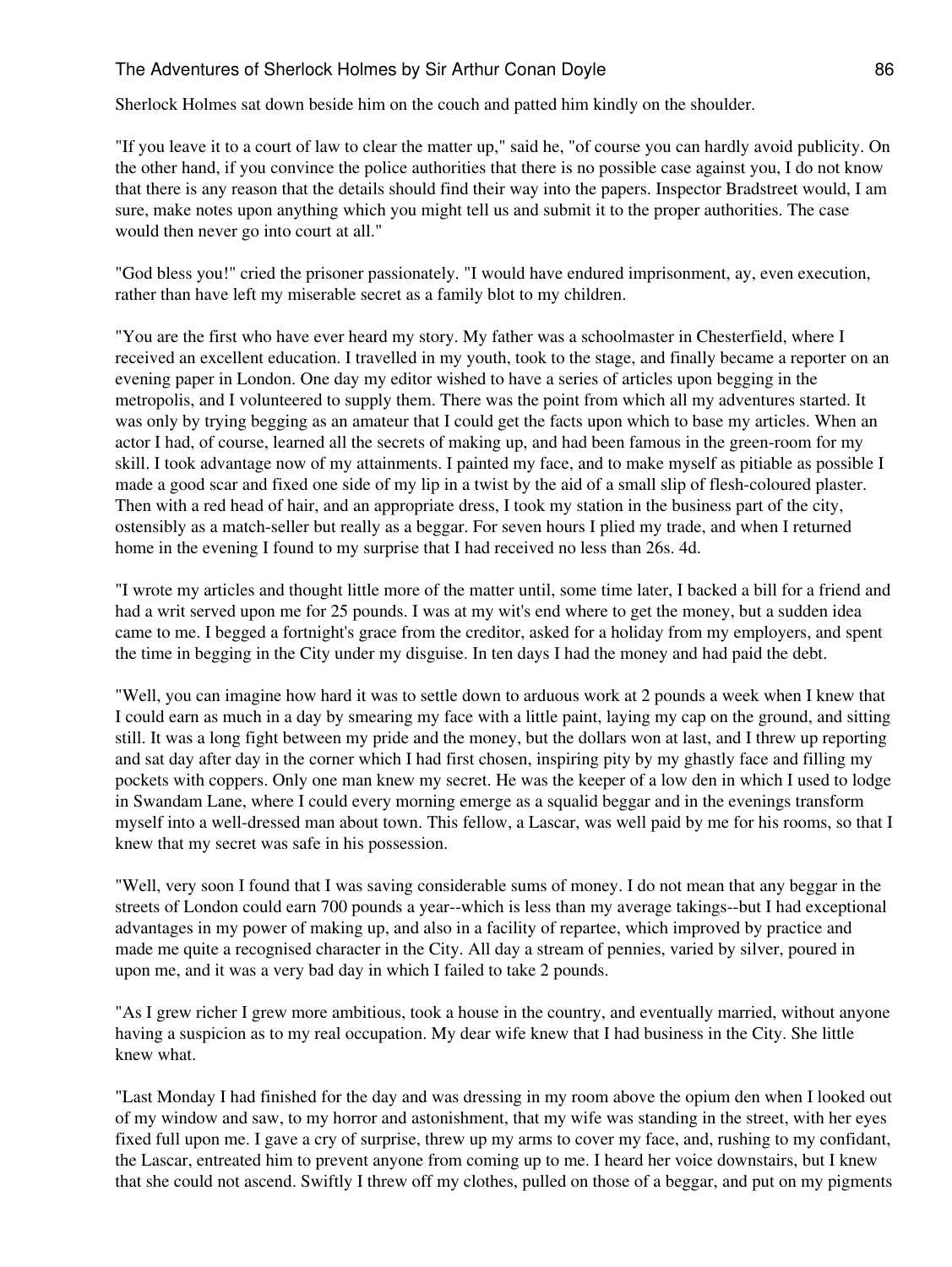and wig. Even a wife's eyes could not pierce so complete a disguise. But then it occurred to me that there might be a search in the room, and that the clothes might betray me. I threw open the window, reopening by my violence a small cut which I had inflicted upon myself in the bedroom that morning. Then I seized my coat, which was weighted by the coppers which I had just transferred to it from the leather bag in which I carried my takings. I hurled it out of the window, and it disappeared into the Thames. The other clothes would have followed, but at that moment there was a rush of constables up the stair, and a few minutes after I found, rather, I confess, to my relief, that instead of being identified as Mr. Neville St. Clair, I was arrested as his murderer.

"I do not know that there is anything else for me to explain. I was determined to preserve my disguise as long as possible, and hence my preference for a dirty face. Knowing that my wife would be terribly anxious, I slipped off my ring and confided it to the Lascar at a moment when no constable was watching me, together with a hurried scrawl, telling her that she had no cause to fear."

"That note only reached her yesterday," said Holmes.

"Good God! What a week she must have spent!"

"The police have watched this Lascar," said Inspector Bradstreet, "and I can quite understand that he might find it difficult to post a letter unobserved. Probably he handed it to some sailor customer of his, who forgot all about it for some days."

"That was it," said Holmes, nodding approvingly; "I have no doubt of it. But have you never been prosecuted for begging?"

"Many times; but what was a fine to me?"

"It must stop here, however," said Bradstreet. "If the police are to hush this thing up, there must be no more of Hugh Boone."

"I have sworn it by the most solemn oaths which a man can take."

"In that case I think that it is probable that no further steps may be taken. But if you are found again, then all must come out. I am sure, Mr. Holmes, that we are very much indebted to you for having cleared the matter up. I wish I knew how you reach your results."

"I reached this one," said my friend, "by sitting upon five pillows and consuming an ounce of shag. I think, Watson, that if we drive to Baker Street we shall just be in time for breakfast."

#### VII. THE ADVENTURE OF THE BLUE CARBUNCLE

I had called upon my friend Sherlock Holmes upon the second morning after Christmas, with the intention of wishing him the compliments of the season. He was lounging upon the sofa in a purple dressing-gown, a pipe-rack within his reach upon the right, and a pile of crumpled morning papers, evidently newly studied, near at hand. Beside the couch was a wooden chair, and on the angle of the back hung a very seedy and disreputable hard-felt hat, much the worse for wear, and cracked in several places. A lens and a forceps lying upon the seat of the chair suggested that the hat had been suspended in this manner for the purpose of examination.

"You are engaged," said I; "perhaps I interrupt you."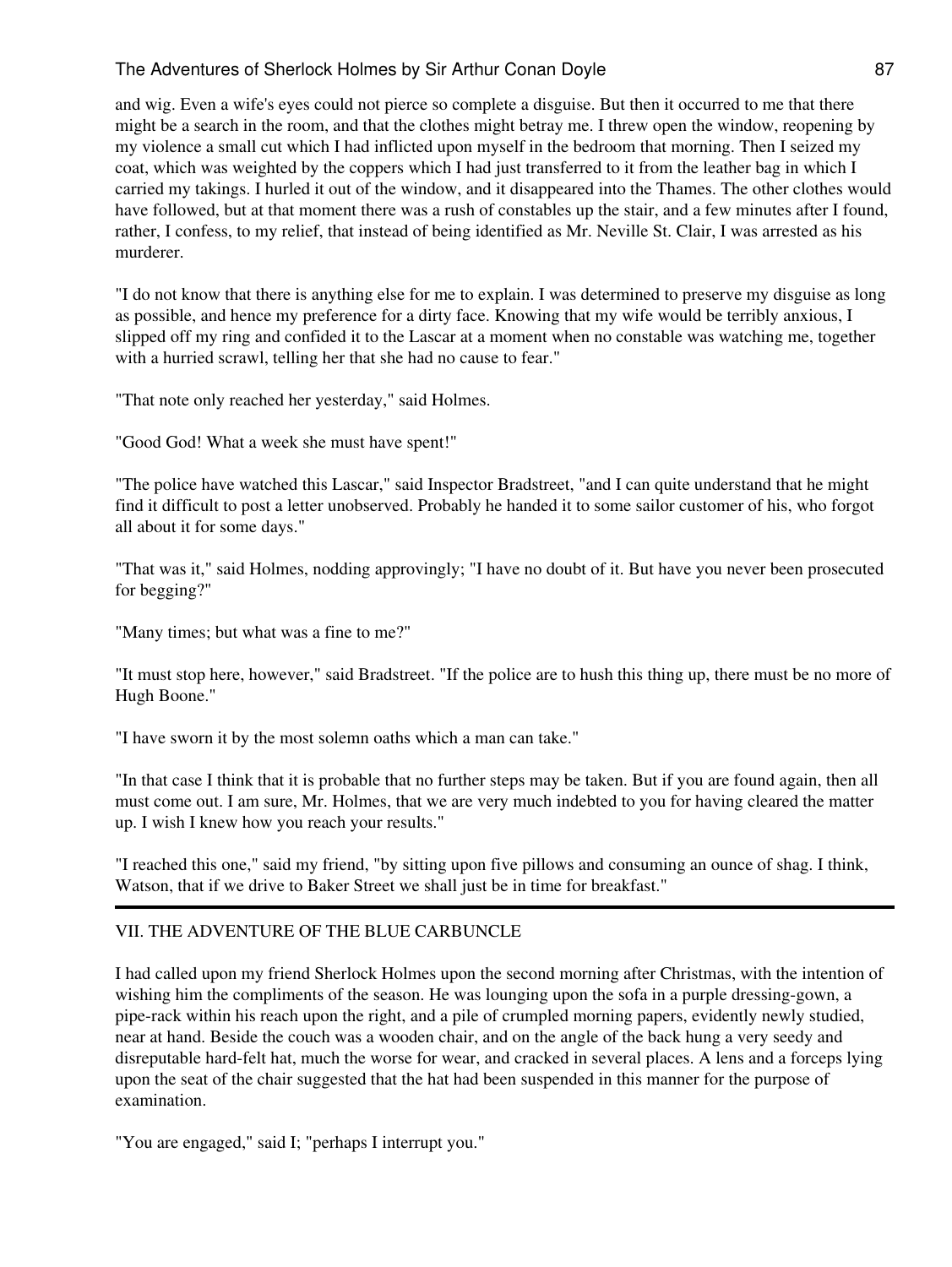"Not at all. I am glad to have a friend with whom I can discuss my results. The matter is a perfectly trivial one"--he jerked his thumb in the direction of the old hat--"but there are points in connection with it which are not entirely devoid of interest and even of instruction."

I seated myself in his armchair and warmed my hands before his crackling fire, for a sharp frost had set in, and the windows were thick with the ice crystals. "I suppose," I remarked, "that, homely as it looks, this thing has some deadly story linked on to it--that it is the clue which will guide you in the solution of some mystery and the punishment of some crime."

"No, no. No crime," said Sherlock Holmes, laughing. "Only one of those whimsical little incidents which will happen when you have four million human beings all jostling each other within the space of a few square miles. Amid the action and reaction of so dense a swarm of humanity, every possible combination of events may be expected to take place, and many a little problem will be presented which may be striking and bizarre without being criminal. We have already had experience of such."

"So much so," I remarked, "that of the last six cases which I have added to my notes, three have been entirely free of any legal crime."

"Precisely. You allude to my attempt to recover the Irene Adler papers, to the singular case of Miss Mary Sutherland, and to the adventure of the man with the twisted lip. Well, I have no doubt that this small matter will fall into the same innocent category. You know Peterson, the commissionaire?"

"Yes."

"It is to him that this trophy belongs."

"It is his hat."

"No, no, he found it. Its owner is unknown. I beg that you will look upon it not as a battered billycock but as an intellectual problem. And, first, as to how it came here. It arrived upon Christmas morning, in company with a good fat goose, which is, I have no doubt, roasting at this moment in front of Peterson's fire. The facts are these: about four o'clock on Christmas morning, Peterson, who, as you know, is a very honest fellow, was returning from some small jollification and was making his way homeward down Tottenham Court Road. In front of him he saw, in the gaslight, a tallish man, walking with a slight stagger, and carrying a white goose slung over his shoulder. As he reached the corner of Goodge Street, a row broke out between this stranger and a little knot of roughs. One of the latter knocked off the man's hat, on which he raised his stick to defend himself and, swinging it over his head, smashed the shop window behind him. Peterson had rushed forward to protect the stranger from his assailants; but the man, shocked at having broken the window, and seeing an official-looking person in uniform rushing towards him, dropped his goose, took to his heels, and vanished amid the labyrinth of small streets which lie at the back of Tottenham Court Road. The roughs had also fled at the appearance of Peterson, so that he was left in possession of the field of battle, and also of the spoils of victory in the shape of this battered hat and a most unimpeachable Christmas goose."

"Which surely he restored to their owner?"

"My dear fellow, there lies the problem. It is true that 'For Mrs. Henry Baker' was printed upon a small card which was tied to the bird's left leg, and it is also true that the initials 'H. B.' are legible upon the lining of this hat, but as there are some thousands of Bakers, and some hundreds of Henry Bakers in this city of ours, it is not easy to restore lost property to any one of them."

"What, then, did Peterson do?"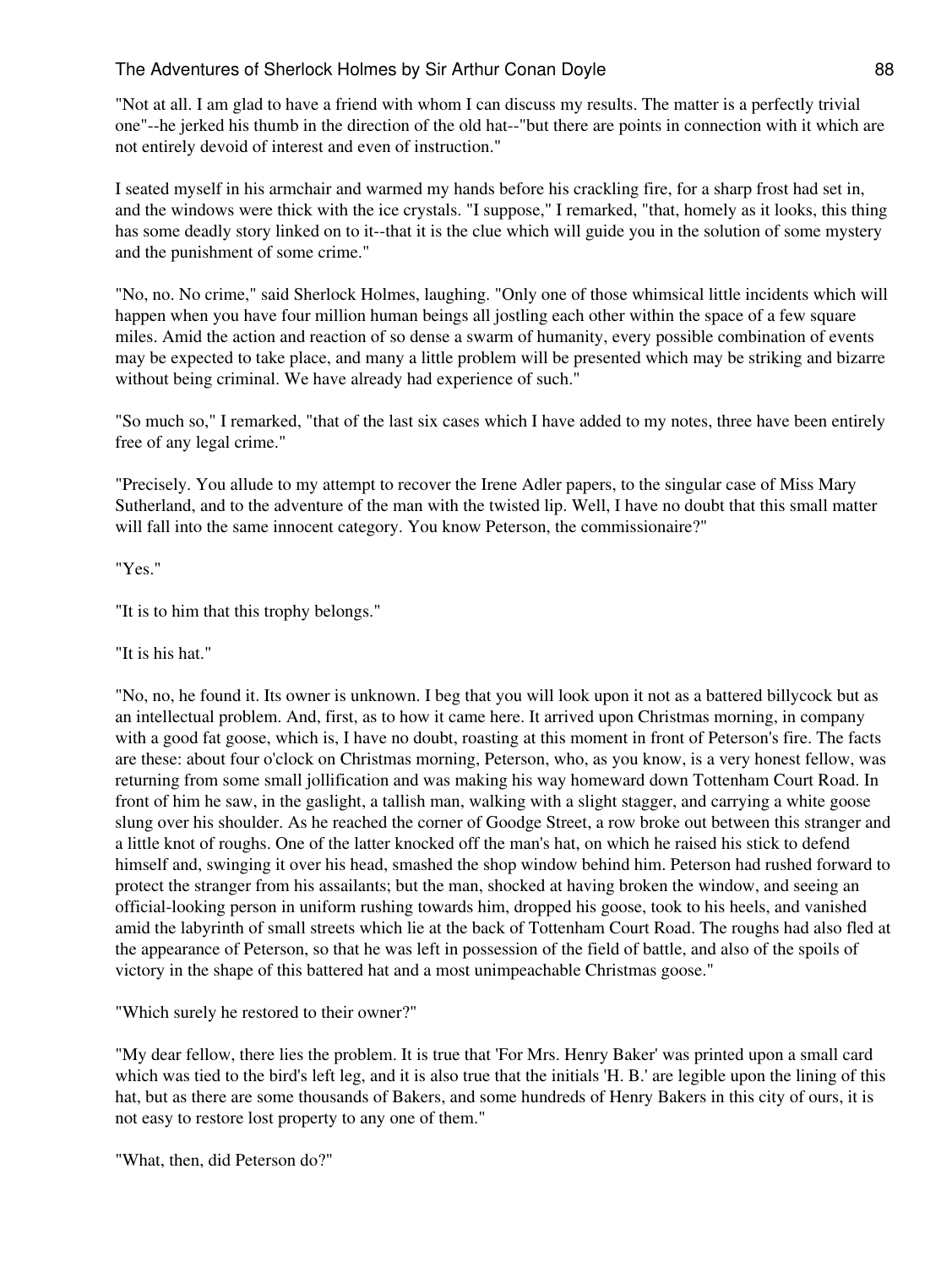"He brought round both hat and goose to me on Christmas morning, knowing that even the smallest problems are of interest to me. The goose we retained until this morning, when there were signs that, in spite of the slight frost, it would be well that it should be eaten without unnecessary delay. Its finder has carried it off, therefore, to fulfil the ultimate destiny of a goose, while I continue to retain the hat of the unknown gentleman who lost his Christmas dinner."

"Did he not advertise?"

"No."

"Then, what clue could you have as to his identity?"

"Only as much as we can deduce."

"From his hat?"

"Precisely."

"But you are joking. What can you gather from this old battered felt?"

"Here is my lens. You know my methods. What can you gather yourself as to the individuality of the man who has worn this article?"

I took the tattered object in my hands and turned it over rather ruefully. It was a very ordinary black hat of the usual round shape, hard and much the worse for wear. The lining had been of red silk, but was a good deal discoloured. There was no maker's name; but, as Holmes had remarked, the initials "H. B." were scrawled upon one side. It was pierced in the brim for a hat-securer, but the elastic was missing. For the rest, it was cracked, exceedingly dusty, and spotted in several places, although there seemed to have been some attempt to hide the discoloured patches by smearing them with ink.

"I can see nothing," said I, handing it back to my friend.

"On the contrary, Watson, you can see everything. You fail, however, to reason from what you see. You are too timid in drawing your inferences."

"Then, pray tell me what it is that you can infer from this hat?"

He picked it up and gazed at it in the peculiar introspective fashion which was characteristic of him. "It is perhaps less suggestive than it might have been," he remarked, "and yet there are a few inferences which are very distinct, and a few others which represent at least a strong balance of probability. That the man was highly intellectual is of course obvious upon the face of it, and also that he was fairly well-to-do within the last three years, although he has now fallen upon evil days. He had foresight, but has less now than formerly, pointing to a moral retrogression, which, when taken with the decline of his fortunes, seems to indicate some evil influence, probably drink, at work upon him. This may account also for the obvious fact that his wife has ceased to love him."

"My dear Holmes!"

"He has, however, retained some degree of self-respect," he continued, disregarding my remonstrance. "He is a man who leads a sedentary life, goes out little, is out of training entirely, is middle-aged, has grizzled hair which he has had cut within the last few days, and which he anoints with lime-cream. These are the more patent facts which are to be deduced from his hat. Also, by the way, that it is extremely improbable that he has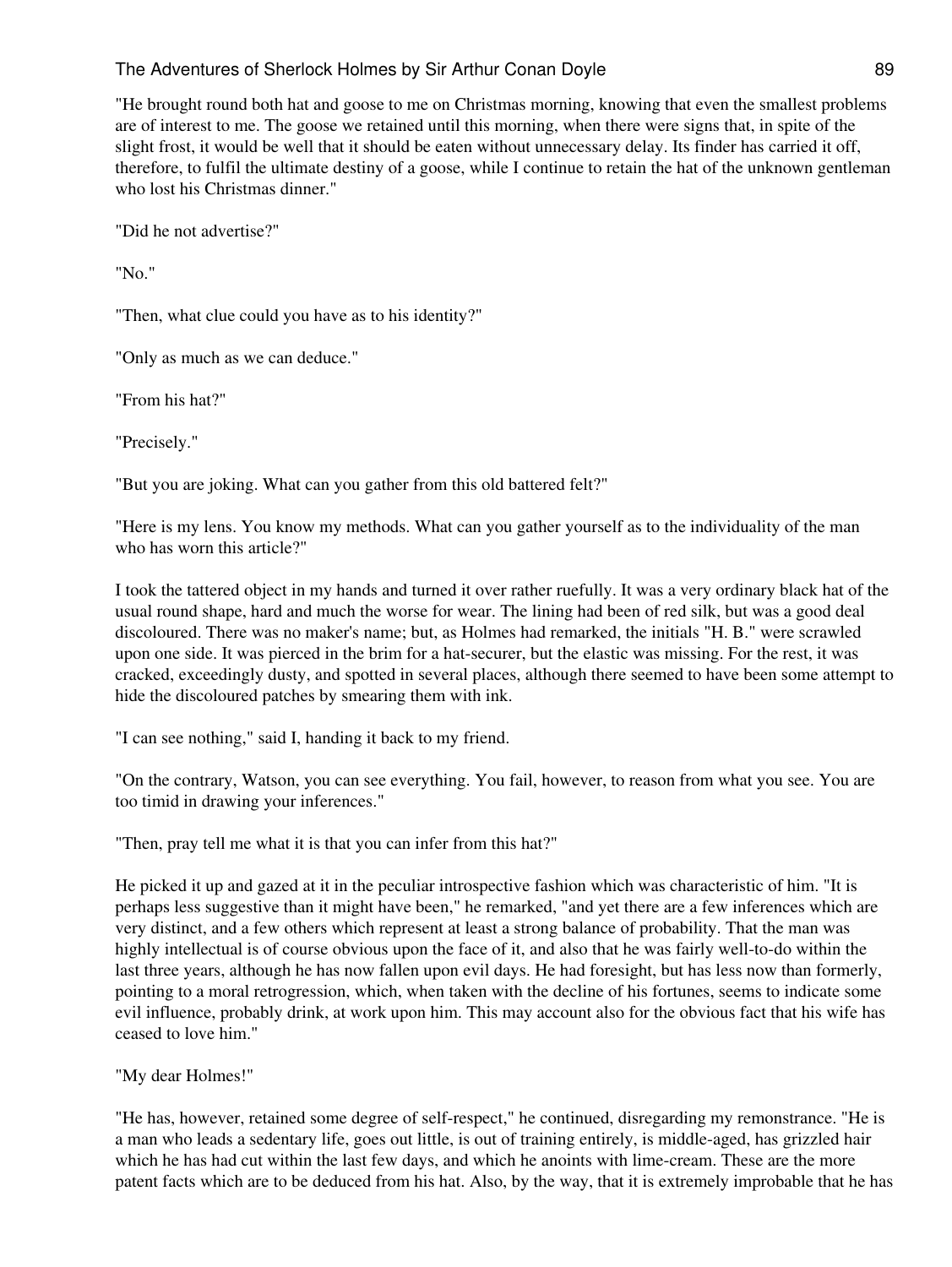gas laid on in his house."

"You are certainly joking, Holmes."

"Not in the least. Is it possible that even now, when I give you these results, you are unable to see how they are attained?"

"I have no doubt that I am very stupid, but I must confess that I am unable to follow you. For example, how did you deduce that this man was intellectual?"

For answer Holmes clapped the hat upon his head. It came right over the forehead and settled upon the bridge of his nose. "It is a question of cubic capacity," said he; "a man with so large a brain must have something in it."

"The decline of his fortunes, then?"

"This hat is three years old. These flat brims curled at the edge came in then. It is a hat of the very best quality. Look at the band of ribbed silk and the excellent lining. If this man could afford to buy so expensive a hat three years ago, and has had no hat since, then he has assuredly gone down in the world."

"Well, that is clear enough, certainly. But how about the foresight and the moral retrogression?"

Sherlock Holmes laughed. "Here is the foresight," said he putting his finger upon the little disc and loop of the hat-securer. "They are never sold upon hats. If this man ordered one, it is a sign of a certain amount of foresight, since he went out of his way to take this precaution against the wind. But since we see that he has broken the elastic and has not troubled to replace it, it is obvious that he has less foresight now than formerly, which is a distinct proof of a weakening nature. On the other hand, he has endeavoured to conceal some of these stains upon the felt by daubing them with ink, which is a sign that he has not entirely lost his self-respect."

"Your reasoning is certainly plausible."

"The further points, that he is middle-aged, that his hair is grizzled, that it has been recently cut, and that he uses lime-cream, are all to be gathered from a close examination of the lower part of the lining. The lens discloses a large number of hair-ends, clean cut by the scissors of the barber. They all appear to be adhesive, and there is a distinct odour of lime-cream. This dust, you will observe, is not the gritty, grey dust of the street but the fluffy brown dust of the house, showing that it has been hung up indoors most of the time, while the marks of moisture upon the inside are proof positive that the wearer perspired very freely, and could therefore, hardly be in the best of training."

"But his wife--you said that she had ceased to love him."

"This hat has not been brushed for weeks. When I see you, my dear Watson, with a week's accumulation of dust upon your hat, and when your wife allows you to go out in such a state, I shall fear that you also have been unfortunate enough to lose your wife's affection."

"But he might be a bachelor."

"Nay, he was bringing home the goose as a peace-offering to his wife. Remember the card upon the bird's leg."

"You have an answer to everything. But how on earth do you deduce that the gas is not laid on in his house?"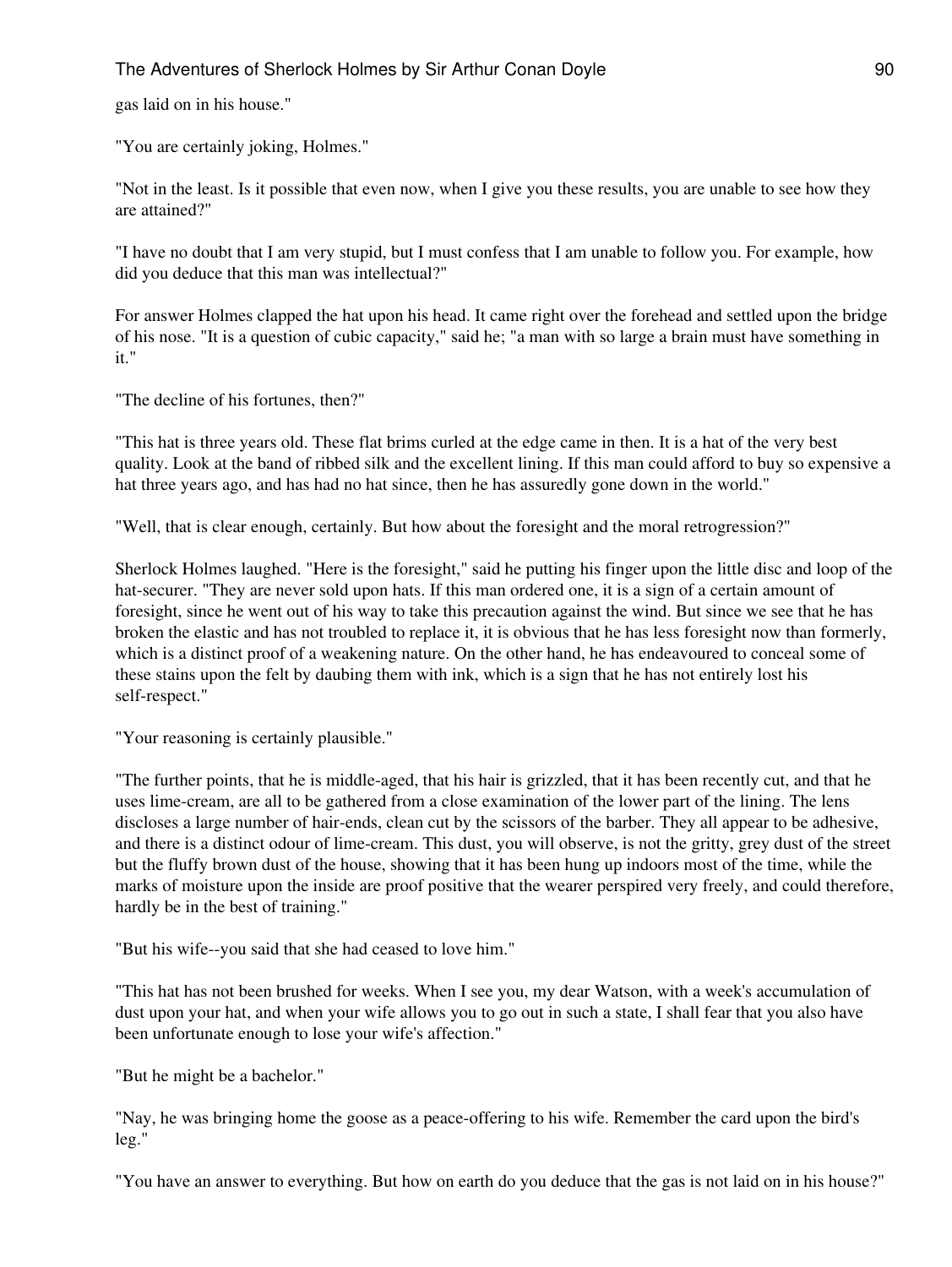"One tallow stain, or even two, might come by chance; but when I see no less than five, I think that there can be little doubt that the individual must be brought into frequent contact with burning tallow--walks upstairs at night probably with his hat in one hand and a guttering candle in the other. Anyhow, he never got tallow-stains from a gas-jet. Are you satisfied?"

"Well, it is very ingenious," said I, laughing; "but since, as you said just now, there has been no crime committed, and no harm done save the loss of a goose, all this seems to be rather a waste of energy."

Sherlock Holmes had opened his mouth to reply, when the door flew open, and Peterson, the commissionaire, rushed into the apartment with flushed cheeks and the face of a man who is dazed with astonishment.

"The goose, Mr. Holmes! The goose, sir!" he gasped.

"Eh? What of it, then? Has it returned to life and flapped off through the kitchen window?" Holmes twisted himself round upon the sofa to get a fairer view of the man's excited face.

"See here, sir! See what my wife found in its crop!" He held out his hand and displayed upon the centre of the palm a brilliantly scintillating blue stone, rather smaller than a bean in size, but of such purity and radiance that it twinkled like an electric point in the dark hollow of his hand.

Sherlock Holmes sat up with a whistle. "By Jove, Peterson!" said he, "this is treasure trove indeed. I suppose you know what you have got?"

"A diamond, sir? A precious stone. It cuts into glass as though it were putty."

"It's more than a precious stone. It is the precious stone."

"Not the Countess of Morcar's blue carbuncle!" I ejaculated.

"Precisely so. I ought to know its size and shape, seeing that I have read the advertisement about it in The Times every day lately. It is absolutely unique, and its value can only be conjectured, but the reward offered of 1000 pounds is certainly not within a twentieth part of the market price."

"A thousand pounds! Great Lord of mercy!" The commissionaire plumped down into a chair and stared from one to the other of us.

"That is the reward, and I have reason to know that there are sentimental considerations in the background which would induce the Countess to part with half her fortune if she could but recover the gem."

"It was lost, if I remember aright, at the Hotel Cosmopolitan," I remarked.

"Precisely so, on December 22nd, just five days ago. John Horner, a plumber, was accused of having abstracted it from the lady's jewel-case. The evidence against him was so strong that the case has been referred to the Assizes. I have some account of the matter here, I believe." He rummaged amid his newspapers, glancing over the dates, until at last he smoothed one out, doubled it over, and read the following paragraph:

"Hotel Cosmopolitan Jewel Robbery. John Horner, 26, plumber, was brought up upon the charge of having upon the 22nd inst., abstracted from the jewel-case of the Countess of Morcar the valuable gem known as the blue carbuncle. James Ryder, upper-attendant at the hotel, gave his evidence to the effect that he had shown Horner up to the dressing-room of the Countess of Morcar upon the day of the robbery in order that he might solder the second bar of the grate, which was loose. He had remained with Horner some little time, but had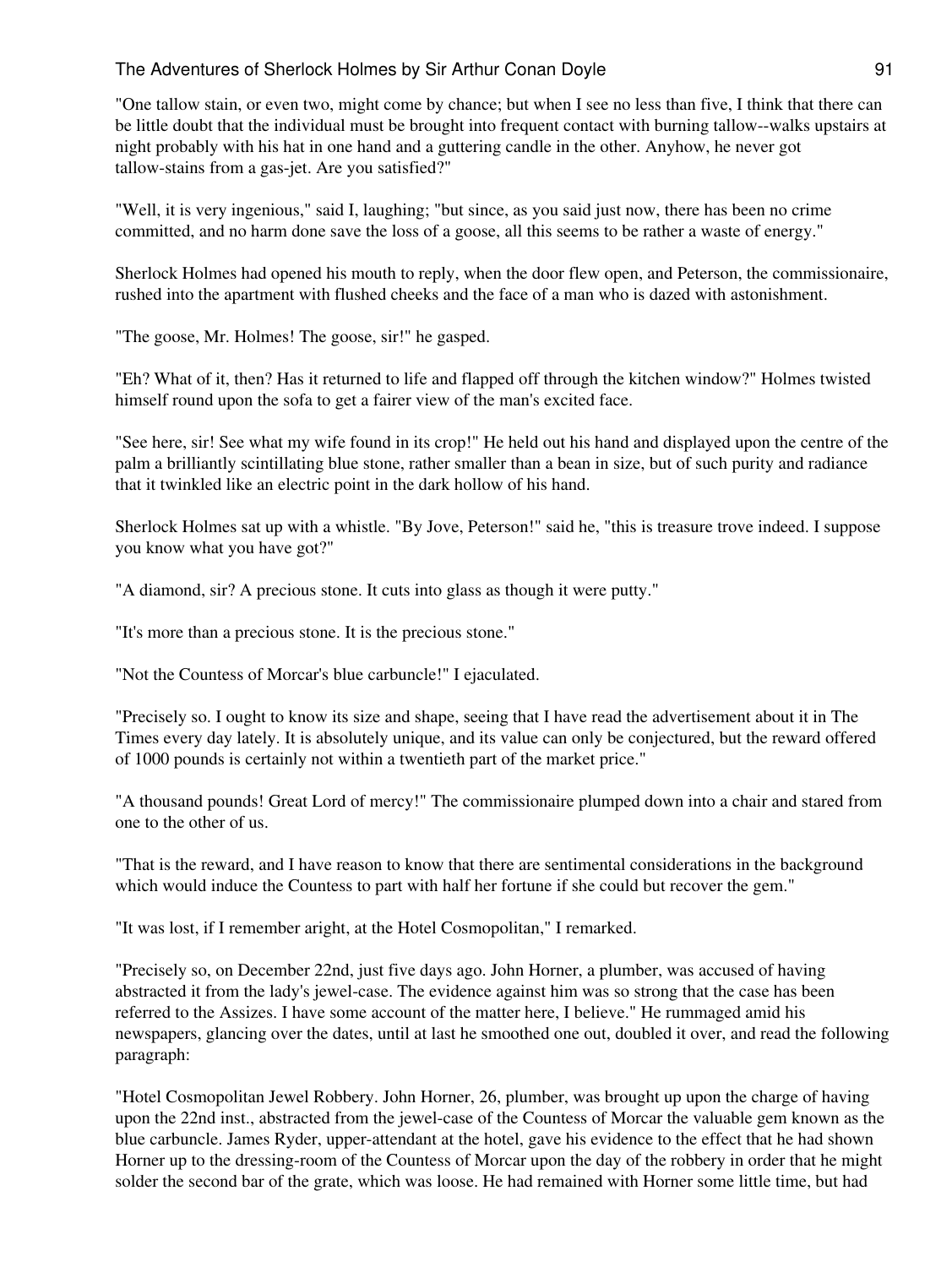finally been called away. On returning, he found that Horner had disappeared, that the bureau had been forced open, and that the small morocco casket in which, as it afterwards transpired, the Countess was accustomed to keep her jewel, was lying empty upon the dressing-table. Ryder instantly gave the alarm, and Horner was arrested the same evening; but the stone could not be found either upon his person or in his rooms. Catherine Cusack, maid to the Countess, deposed to having heard Ryder's cry of dismay on discovering the robbery, and to having rushed into the room, where she found matters as described by the last witness. Inspector Bradstreet, B division, gave evidence as to the arrest of Horner, who struggled frantically, and protested his innocence in the strongest terms. Evidence of a previous conviction for robbery having been given against the prisoner, the magistrate refused to deal summarily with the offence, but referred it to the Assizes. Horner, who had shown signs of intense emotion during the proceedings, fainted away at the conclusion and was carried out of court."

"Hum! So much for the police-court," said Holmes thoughtfully, tossing aside the paper. "The question for us now to solve is the sequence of events leading from a rifled jewel-case at one end to the crop of a goose in Tottenham Court Road at the other. You see, Watson, our little deductions have suddenly assumed a much more important and less innocent aspect. Here is the stone; the stone came from the goose, and the goose came from Mr. Henry Baker, the gentleman with the bad hat and all the other characteristics with which I have bored you. So now we must set ourselves very seriously to finding this gentleman and ascertaining what part he has played in this little mystery. To do this, we must try the simplest means first, and these lie undoubtedly in an advertisement in all the evening papers. If this fail, I shall have recourse to other methods."

"What will you say?"

"Give me a pencil and that slip of paper. Now, then: 'Found at the corner of Goodge Street, a goose and a black felt hat. Mr. Henry Baker can have the same by applying at 6:30 this evening at 221B, Baker Street.' That is clear and concise."

"Very. But will he see it?"

"Well, he is sure to keep an eye on the papers, since, to a poor man, the loss was a heavy one. He was clearly so scared by his mischance in breaking the window and by the approach of Peterson that he thought of nothing but flight, but since then he must have bitterly regretted the impulse which caused him to drop his bird. Then, again, the introduction of his name will cause him to see it, for everyone who knows him will direct his attention to it. Here you are, Peterson, run down to the advertising agency and have this put in the evening papers."

"In which, sir?"

"Oh, in the Globe, Star, Pall Mall, St. James's, Evening News, Standard, Echo, and any others that occur to you."

"Very well, sir. And this stone?"

"Ah, yes, I shall keep the stone. Thank you. And, I say, Peterson, just buy a goose on your way back and leave it here with me, for we must have one to give to this gentleman in place of the one which your family is now devouring."

When the commissionaire had gone, Holmes took up the stone and held it against the light. "It's a bonny thing," said he. "Just see how it glints and sparkles. Of course it is a nucleus and focus of crime. Every good stone is. They are the devil's pet baits. In the larger and older jewels every facet may stand for a bloody deed. This stone is not yet twenty years old. It was found in the banks of the Amoy River in southern China and is remarkable in having every characteristic of the carbuncle, save that it is blue in shade instead of ruby red. In spite of its youth, it has already a sinister history. There have been two murders, a vitriol-throwing, a suicide,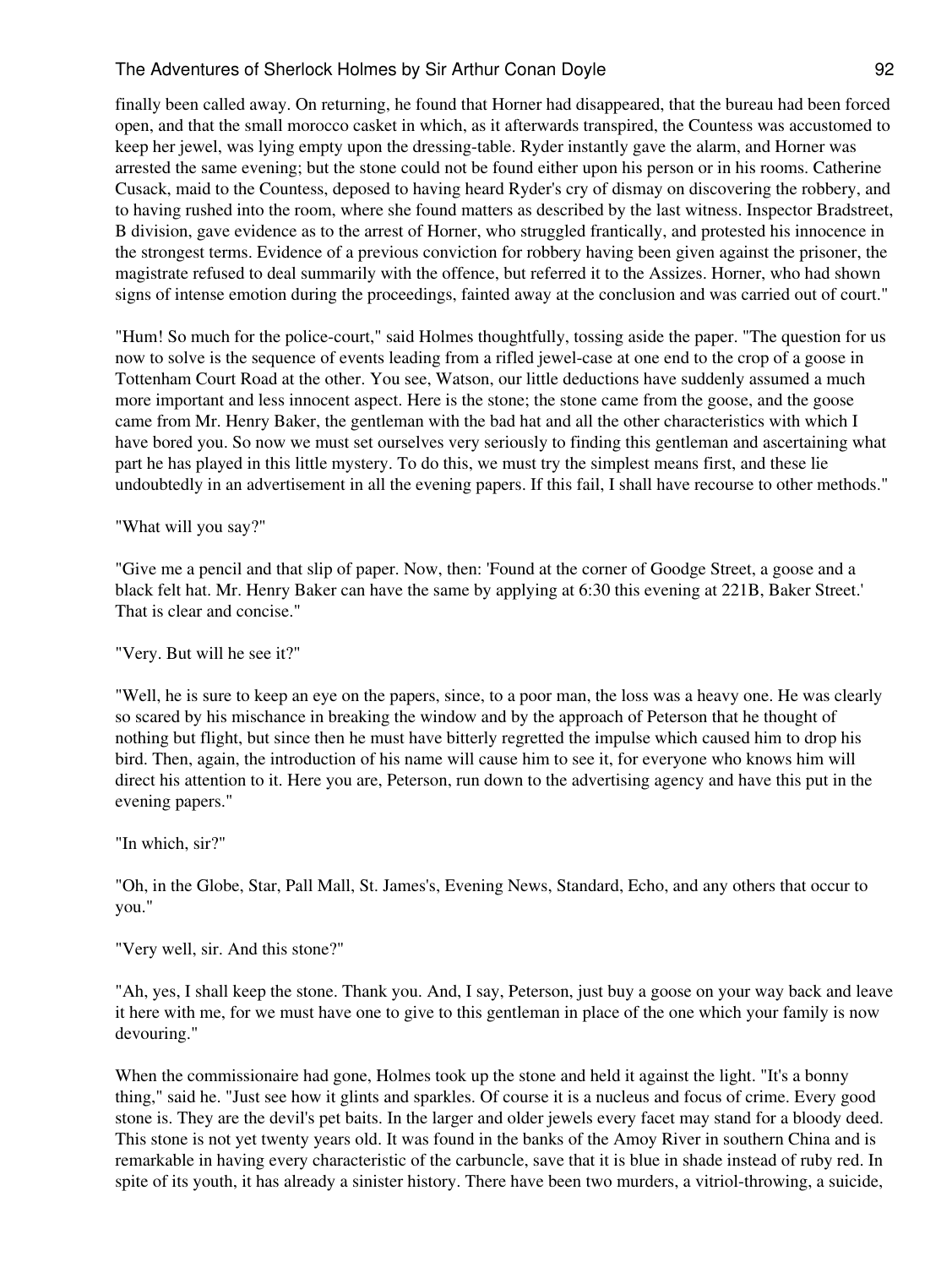and several robberies brought about for the sake of this forty-grain weight of crystallised charcoal. Who would think that so pretty a toy would be a purveyor to the gallows and the prison? I'll lock it up in my strong box now and drop a line to the Countess to say that we have it."

"Do you think that this man Horner is innocent?"

"I cannot tell."

"Well, then, do you imagine that this other one, Henry Baker, had anything to do with the matter?"

"It is, I think, much more likely that Henry Baker is an absolutely innocent man, who had no idea that the bird which he was carrying was of considerably more value than if it were made of solid gold. That, however, I shall determine by a very simple test if we have an answer to our advertisement."

"And you can do nothing until then?"

"Nothing."

"In that case I shall continue my professional round. But I shall come back in the evening at the hour you have mentioned, for I should like to see the solution of so tangled a business."

"Very glad to see you. I dine at seven. There is a woodcock, I believe. By the way, in view of recent occurrences, perhaps I ought to ask Mrs. Hudson to examine its crop."

I had been delayed at a case, and it was a little after half-past six when I found myself in Baker Street once more. As I approached the house I saw a tall man in a Scotch bonnet with a coat which was buttoned up to his chin waiting outside in the bright semicircle which was thrown from the fanlight. Just as I arrived the door was opened, and we were shown up together to Holmes' room.

"Mr. Henry Baker, I believe," said he, rising from his armchair and greeting his visitor with the easy air of geniality which he could so readily assume. "Pray take this chair by the fire, Mr. Baker. It is a cold night, and I observe that your circulation is more adapted for summer than for winter. Ah, Watson, you have just come at the right time. Is that your hat, Mr. Baker?"

"Yes, sir, that is undoubtedly my hat."

He was a large man with rounded shoulders, a massive head, and a broad, intelligent face, sloping down to a pointed beard of grizzled brown. A touch of red in nose and cheeks, with a slight tremor of his extended hand, recalled Holmes' surmise as to his habits. His rusty black frock-coat was buttoned right up in front, with the collar turned up, and his lank wrists protruded from his sleeves without a sign of cuff or shirt. He spoke in a slow staccato fashion, choosing his words with care, and gave the impression generally of a man of learning and letters who had had ill-usage at the hands of fortune.

"We have retained these things for some days," said Holmes, "because we expected to see an advertisement from you giving your address. I am at a loss to know now why you did not advertise."

Our visitor gave a rather shamefaced laugh. "Shillings have not been so plentiful with me as they once were," he remarked. "I had no doubt that the gang of roughs who assaulted me had carried off both my hat and the bird. I did not care to spend more money in a hopeless attempt at recovering them."

"Very naturally. By the way, about the bird, we were compelled to eat it."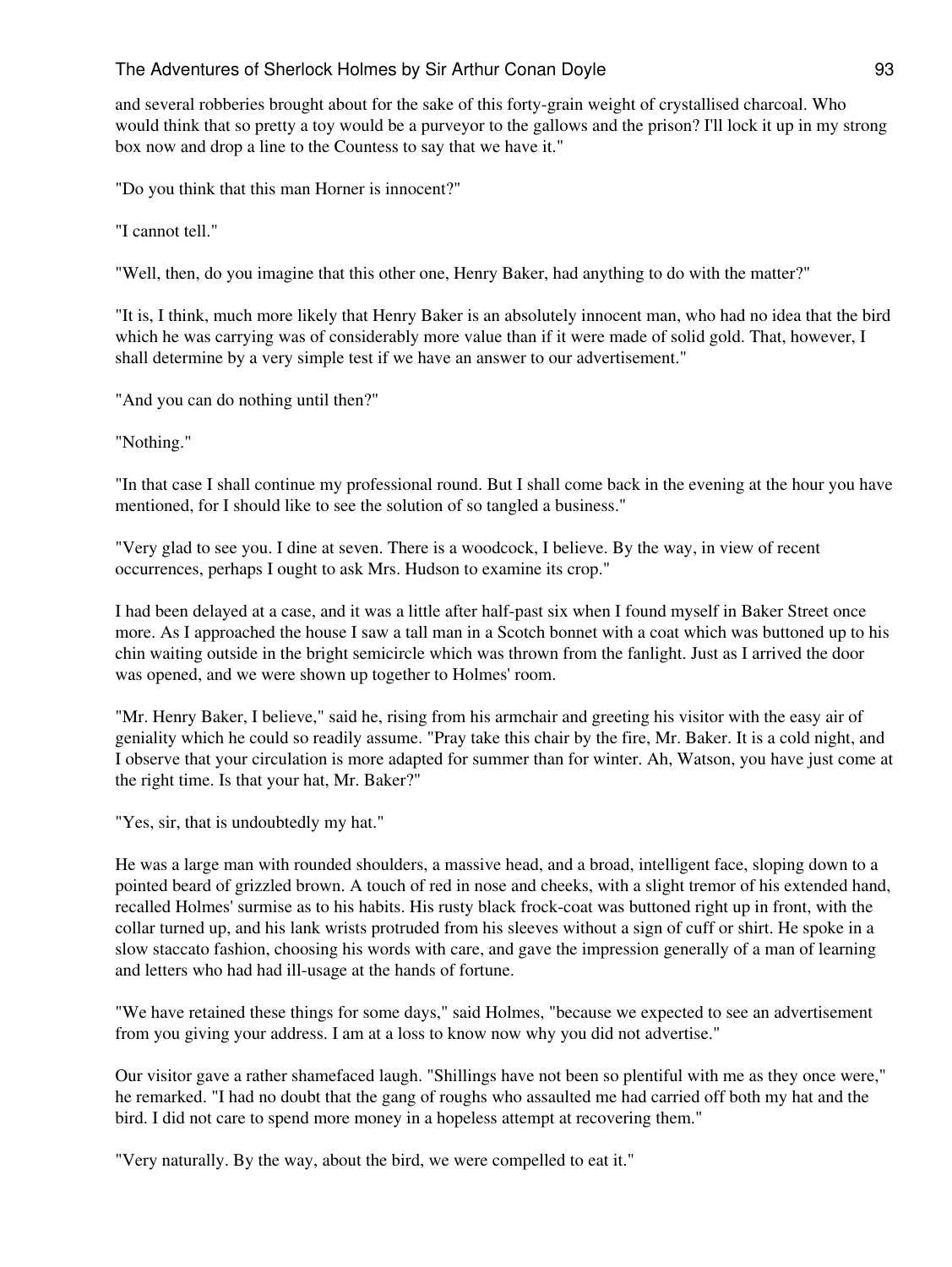"To eat it!" Our visitor half rose from his chair in his excitement.

"Yes, it would have been of no use to anyone had we not done so. But I presume that this other goose upon the sideboard, which is about the same weight and perfectly fresh, will answer your purpose equally well?"

"Oh, certainly, certainly," answered Mr. Baker with a sigh of relief.

"Of course, we still have the feathers, legs, crop, and so on of your own bird, so if you wish--"

The man burst into a hearty laugh. "They might be useful to me as relics of my adventure," said he, "but beyond that I can hardly see what use the disjecta membra of my late acquaintance are going to be to me. No, sir, I think that, with your permission, I will confine my attentions to the excellent bird which I perceive upon the sideboard."

Sherlock Holmes glanced sharply across at me with a slight shrug of his shoulders.

"There is your hat, then, and there your bird," said he. "By the way, would it bore you to tell me where you got the other one from? I am somewhat of a fowl fancier, and I have seldom seen a better grown goose."

"Certainly, sir," said Baker, who had risen and tucked his newly gained property under his arm. "There are a few of us who frequent the Alpha Inn, near the Museum--we are to be found in the Museum itself during the day, you understand. This year our good host, Windigate by name, instituted a goose club, by which, on consideration of some few pence every week, we were each to receive a bird at Christmas. My pence were duly paid, and the rest is familiar to you. I am much indebted to you, sir, for a Scotch bonnet is fitted neither to my years nor my gravity." With a comical pomposity of manner he bowed solemnly to both of us and strode off upon his way.

"So much for Mr. Henry Baker," said Holmes when he had closed the door behind him. "It is quite certain that he knows nothing whatever about the matter. Are you hungry, Watson?"

"Not particularly."

"Then I suggest that we turn our dinner into a supper and follow up this clue while it is still hot."

"By all means."

It was a bitter night, so we drew on our ulsters and wrapped cravats about our throats. Outside, the stars were shining coldly in a cloudless sky, and the breath of the passers-by blew out into smoke like so many pistol shots. Our footfalls rang out crisply and loudly as we swung through the doctors' quarter, Wimpole Street, Harley Street, and so through Wigmore Street into Oxford Street. In a quarter of an hour we were in Bloomsbury at the Alpha Inn, which is a small public-house at the corner of one of the streets which runs down into Holborn. Holmes pushed open the door of the private bar and ordered two glasses of beer from the ruddy-faced, white-aproned landlord.

"Your beer should be excellent if it is as good as your geese," said he.

"My geese!" The man seemed surprised.

"Yes. I was speaking only half an hour ago to Mr. Henry Baker, who was a member of your goose club."

"Ah! yes, I see. But you see, sir, them's not our geese."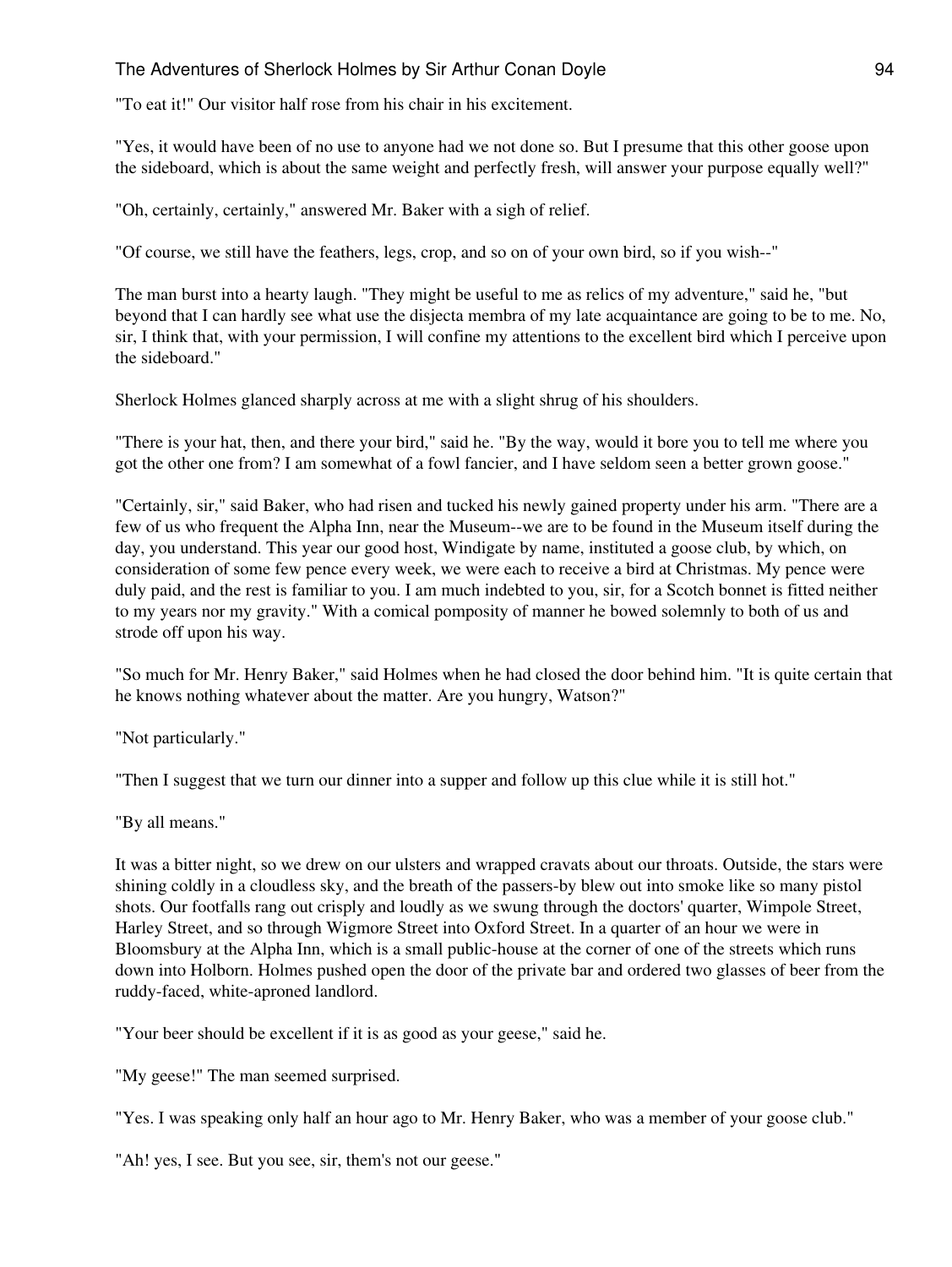"Indeed! Whose, then?"

"Well, I got the two dozen from a salesman in Covent Garden."

"Indeed? I know some of them. Which was it?"

"Breckinridge is his name."

"Ah! I don't know him. Well, here's your good health landlord, and prosperity to your house. Good-night."

"Now for Mr. Breckinridge," he continued, buttoning up his coat as we came out into the frosty air. "Remember, Watson that though we have so homely a thing as a goose at one end of this chain, we have at the other a man who will certainly get seven years' penal servitude unless we can establish his innocence. It is possible that our inquiry may but confirm his guilt; but, in any case, we have a line of investigation which has been missed by the police, and which a singular chance has placed in our hands. Let us follow it out to the bitter end. Faces to the south, then, and quick march!"

We passed across Holborn, down Endell Street, and so through a zigzag of slums to Covent Garden Market. One of the largest stalls bore the name of Breckinridge upon it, and the proprietor a horsey-looking man, with a sharp face and trim side-whiskers was helping a boy to put up the shutters.

"Good-evening. It's a cold night," said Holmes.

The salesman nodded and shot a questioning glance at my companion.

"Sold out of geese, I see," continued Holmes, pointing at the bare slabs of marble.

"Let you have five hundred to-morrow morning."

"That's no good."

"Well, there are some on the stall with the gas-flare."

"Ah, but I was recommended to you."

"Who by?"

"The landlord of the Alpha."

"Oh, yes; I sent him a couple of dozen."

"Fine birds they were, too. Now where did you get them from?"

To my surprise the question provoked a burst of anger from the salesman.

"Now, then, mister," said he, with his head cocked and his arms akimbo, "what are you driving at? Let's have it straight, now."

"It is straight enough. I should like to know who sold you the geese which you supplied to the Alpha."

"Well then, I shan't tell you. So now!"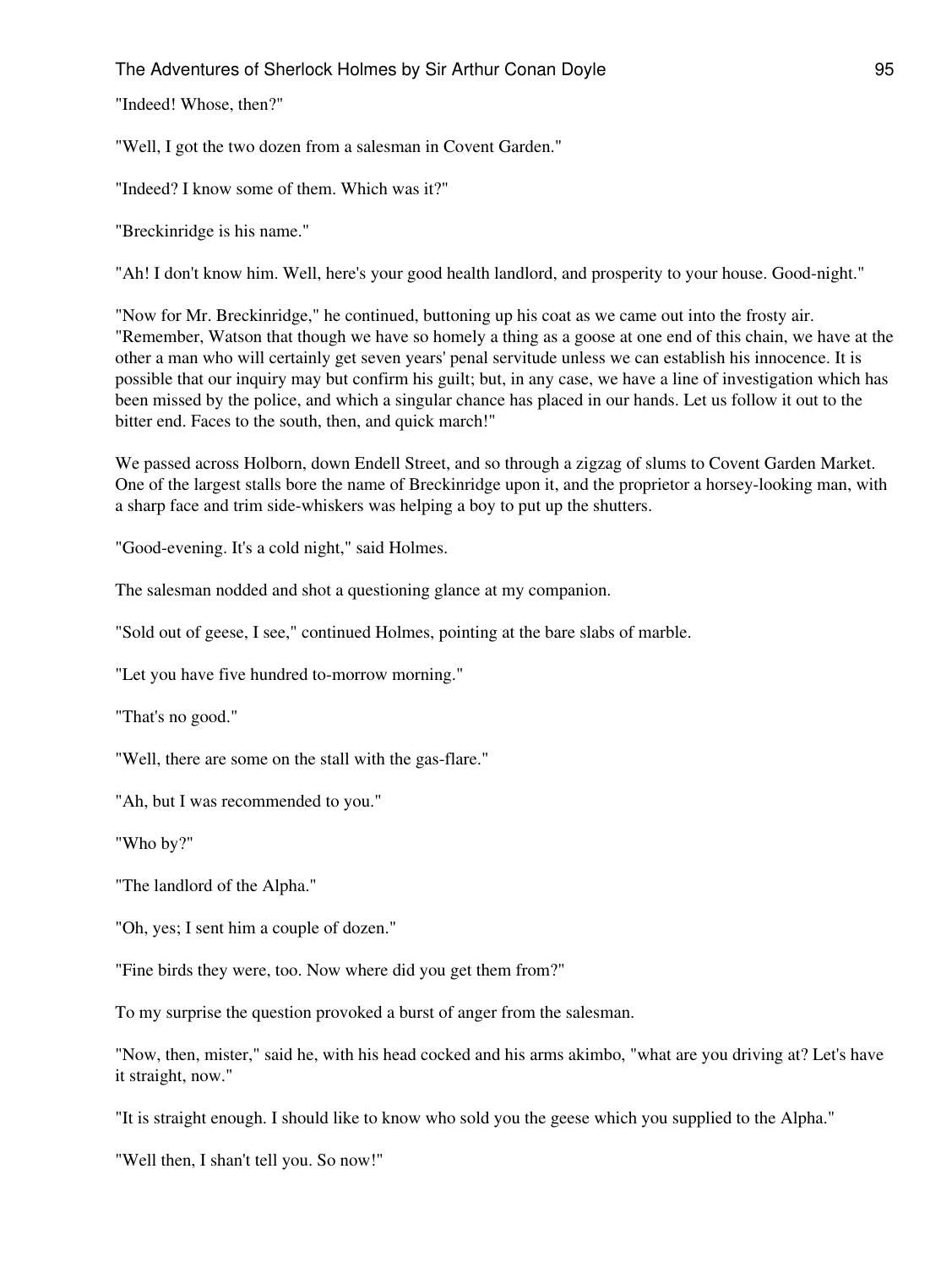"Oh, it is a matter of no importance; but I don't know why you should be so warm over such a trifle."

"Warm! You'd be as warm, maybe, if you were as pestered as I am. When I pay good money for a good article there should be an end of the business; but it's 'Where are the geese?' and 'Who did you sell the geese to?' and 'What will you take for the geese?' One would think they were the only geese in the world, to hear the fuss that is made over them."

"Well, I have no connection with any other people who have been making inquiries," said Holmes carelessly. "If you won't tell us the bet is off, that is all. But I'm always ready to back my opinion on a matter of fowls, and I have a fiver on it that the bird I ate is country bred."

"Well, then, you've lost your fiver, for it's town bred," snapped the salesman.

"It's nothing of the kind."

"I say it is."

"I don't believe it."

"D'you think you know more about fowls than I, who have handled them ever since I was a nipper? I tell you, all those birds that went to the Alpha were town bred."

"You'll never persuade me to believe that."

"Will you bet, then?"

"It's merely taking your money, for I know that I am right. But I'll have a sovereign on with you, just to teach you not to be obstinate."

The salesman chuckled grimly. "Bring me the books, Bill," said he.

The small boy brought round a small thin volume and a great greasy-backed one, laying them out together beneath the hanging lamp.

"Now then, Mr. Cocksure," said the salesman, "I thought that I was out of geese, but before I finish you'll find that there is still one left in my shop. You see this little book?"

"Well?"

"That's the list of the folk from whom I buy. D'you see? Well, then, here on this page are the country folk, and the numbers after their names are where their accounts are in the big ledger. Now, then! You see this other page in red ink? Well, that is a list of my town suppliers. Now, look at that third name. Just read it out to me."

"Mrs. Oakshott, 117, Brixton Road--249," read Holmes.

"Quite so. Now turn that up in the ledger."

Holmes turned to the page indicated. "Here you are, 'Mrs. Oakshott, 117, Brixton Road, egg and poultry supplier.'"

"Now, then, what's the last entry?"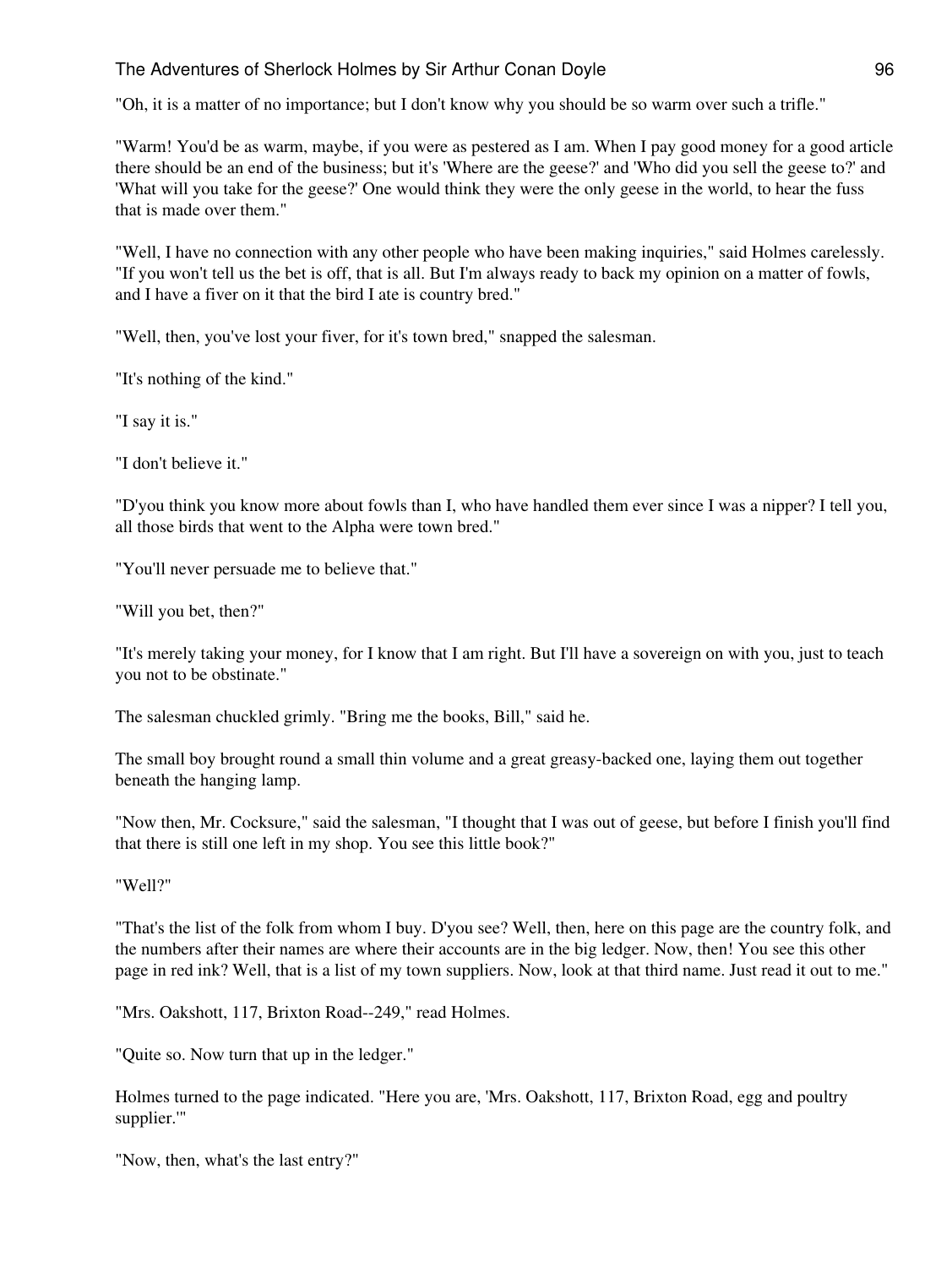"'December 22nd. Twenty-four geese at 7s. 6d.'"

"Quite so. There you are. And underneath?"

"'Sold to Mr. Windigate of the Alpha, at 12s.'"

"What have you to say now?"

Sherlock Holmes looked deeply chagrined. He drew a sovereign from his pocket and threw it down upon the slab, turning away with the air of a man whose disgust is too deep for words. A few yards off he stopped under a lamp-post and laughed in the hearty, noiseless fashion which was peculiar to him.

"When you see a man with whiskers of that cut and the 'Pink 'un' protruding out of his pocket, you can always draw him by a bet," said he. "I daresay that if I had put 100 pounds down in front of him, that man would not have given me such complete information as was drawn from him by the idea that he was doing me on a wager. Well, Watson, we are, I fancy, nearing the end of our quest, and the only point which remains to be determined is whether we should go on to this Mrs. Oakshott to-night, or whether we should reserve it for to-morrow. It is clear from what that surly fellow said that there are others besides ourselves who are anxious about the matter, and I should--"

His remarks were suddenly cut short by a loud hubbub which broke out from the stall which we had just left. Turning round we saw a little rat-faced fellow standing in the centre of the circle of yellow light which was thrown by the swinging lamp, while Breckinridge, the salesman, framed in the door of his stall, was shaking his fists fiercely at the cringing figure.

"I've had enough of you and your geese," he shouted. "I wish you were all at the devil together. If you come pestering me any more with your silly talk I'll set the dog at you. You bring Mrs. Oakshott here and I'll answer her, but what have you to do with it? Did I buy the geese off you?"

"No; but one of them was mine all the same," whined the little man.

"Well, then, ask Mrs. Oakshott for it."

"She told me to ask you."

"Well, you can ask the King of Proosia, for all I care. I've had enough of it. Get out of this!" He rushed fiercely forward, and the inquirer flitted away into the darkness.

"Ha! this may save us a visit to Brixton Road," whispered Holmes. "Come with me, and we will see what is to be made of this fellow." Striding through the scattered knots of people who lounged round the flaring stalls, my companion speedily overtook the little man and touched him upon the shoulder. He sprang round, and I could see in the gas-light that every vestige of colour had been driven from his face.

"Who are you, then? What do you want?" he asked in a quavering voice.

"You will excuse me," said Holmes blandly, "but I could not help overhearing the questions which you put to the salesman just now. I think that I could be of assistance to you."

"You? Who are you? How could you know anything of the matter?"

"My name is Sherlock Holmes. It is my business to know what other people don't know."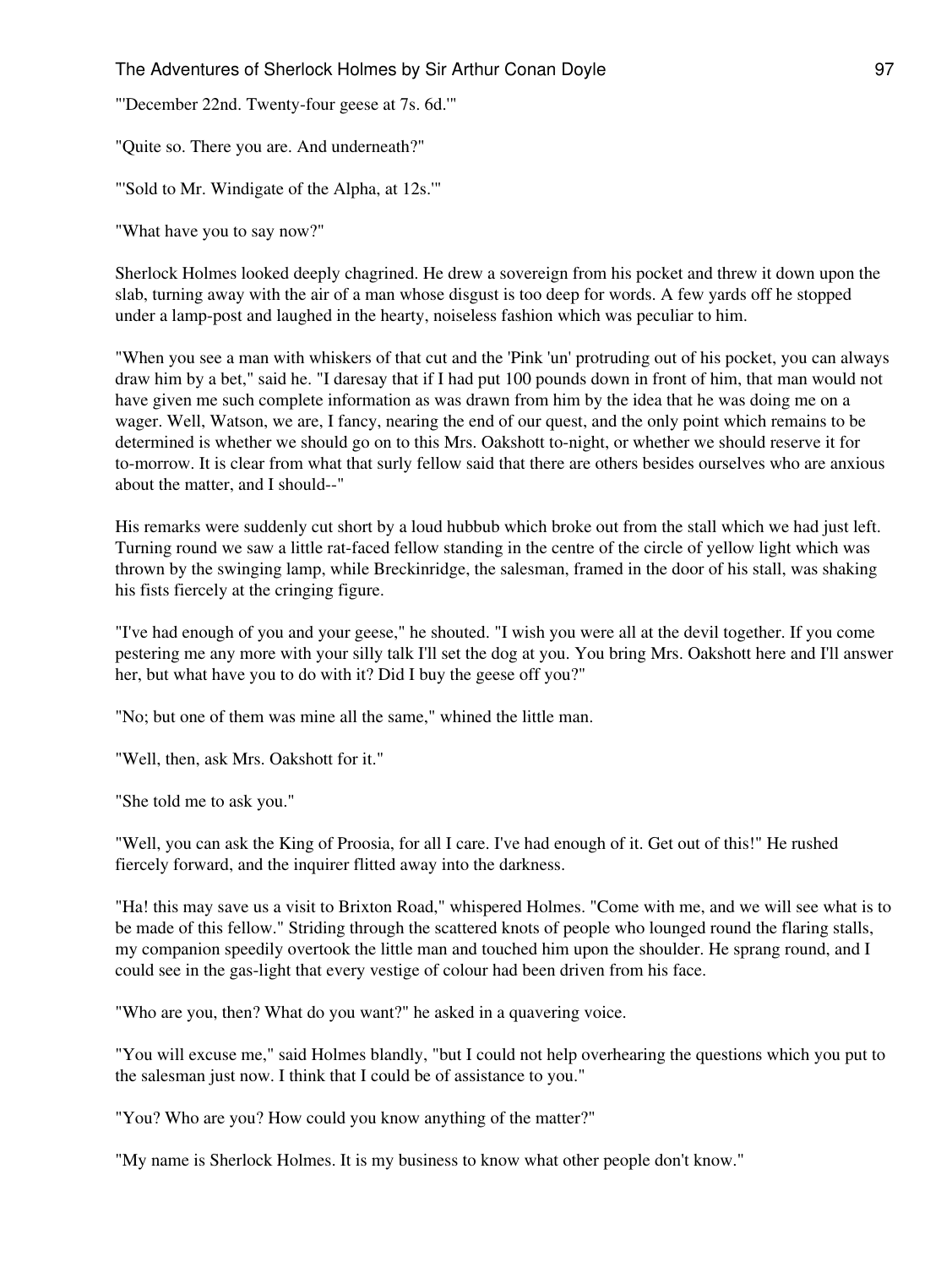"But you can know nothing of this?"

"Excuse me, I know everything of it. You are endeavouring to trace some geese which were sold by Mrs. Oakshott, of Brixton Road, to a salesman named Breckinridge, by him in turn to Mr. Windigate, of the Alpha, and by him to his club, of which Mr. Henry Baker is a member."

"Oh, sir, you are the very man whom I have longed to meet," cried the little fellow with outstretched hands and quivering fingers. "I can hardly explain to you how interested I am in this matter."

Sherlock Holmes hailed a four-wheeler which was passing. "In that case we had better discuss it in a cosy room rather than in this wind-swept market-place," said he. "But pray tell me, before we go farther, who it is that I have the pleasure of assisting."

The man hesitated for an instant. "My name is John Robinson," he answered with a sidelong glance.

"No, no; the real name," said Holmes sweetly. "It is always awkward doing business with an alias."

A flush sprang to the white cheeks of the stranger. "Well then," said he, "my real name is James Ryder."

"Precisely so. Head attendant at the Hotel Cosmopolitan. Pray step into the cab, and I shall soon be able to tell you everything which you would wish to know."

The little man stood glancing from one to the other of us with half-frightened, half-hopeful eyes, as one who is not sure whether he is on the verge of a windfall or of a catastrophe. Then he stepped into the cab, and in half an hour we were back in the sitting-room at Baker Street. Nothing had been said during our drive, but the high, thin breathing of our new companion, and the claspings and unclaspings of his hands, spoke of the nervous tension within him.

"Here we are!" said Holmes cheerily as we filed into the room. "The fire looks very seasonable in this weather. You look cold, Mr. Ryder. Pray take the basket-chair. I will just put on my slippers before we settle this little matter of yours. Now, then! You want to know what became of those geese?"

"Yes, sir."

"Or rather, I fancy, of that goose. It was one bird, I imagine in which you were interested--white, with a black bar across the tail."

Ryder quivered with emotion. "Oh, sir," he cried, "can you tell me where it went to?"

"It came here."

"Here?"

"Yes, and a most remarkable bird it proved. I don't wonder that you should take an interest in it. It laid an egg after it was dead--the bonniest, brightest little blue egg that ever was seen. I have it here in my museum."

Our visitor staggered to his feet and clutched the mantelpiece with his right hand. Holmes unlocked his strong-box and held up the blue carbuncle, which shone out like a star, with a cold, brilliant, many-pointed radiance. Ryder stood glaring with a drawn face, uncertain whether to claim or to disown it.

"The game's up, Ryder," said Holmes quietly. "Hold up, man, or you'll be into the fire! Give him an arm back into his chair, Watson. He's not got blood enough to go in for felony with impunity. Give him a dash of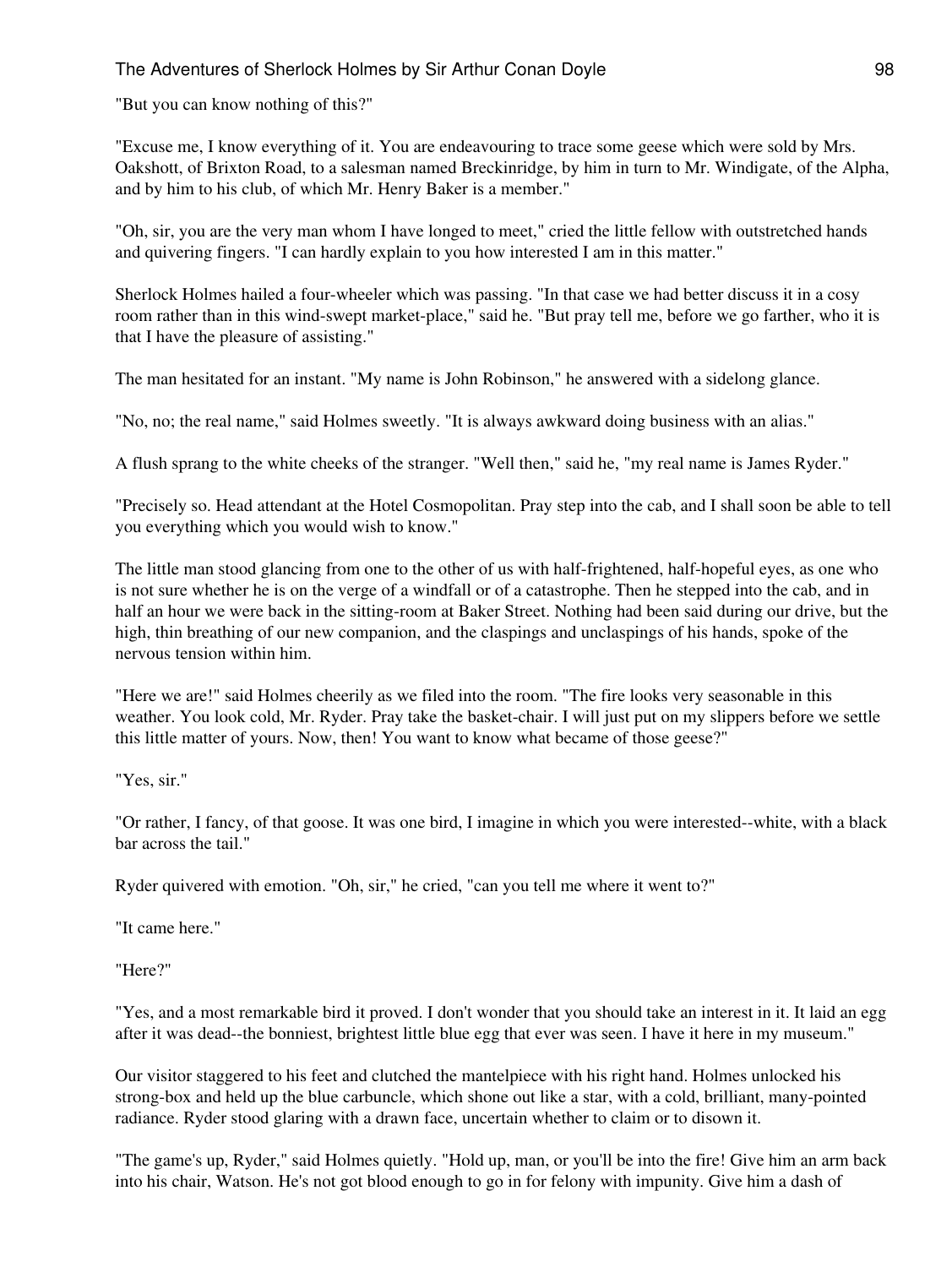brandy. So! Now he looks a little more human. What a shrimp it is, to be sure!"

For a moment he had staggered and nearly fallen, but the brandy brought a tinge of colour into his cheeks, and he sat staring with frightened eyes at his accuser.

"I have almost every link in my hands, and all the proofs which I could possibly need, so there is little which you need tell me. Still, that little may as well be cleared up to make the case complete. You had heard, Ryder, of this blue stone of the Countess of Morcar's?"

"It was Catherine Cusack who told me of it," said he in a crackling voice.

"I see--her ladyship's waiting-maid. Well, the temptation of sudden wealth so easily acquired was too much for you, as it has been for better men before you; but you were not very scrupulous in the means you used. It seems to me, Ryder, that there is the making of a very pretty villain in you. You knew that this man Horner, the plumber, had been concerned in some such matter before, and that suspicion would rest the more readily upon him. What did you do, then? You made some small job in my lady's room--you and your confederate Cusack--and you managed that he should be the man sent for. Then, when he had left, you rifled the jewel-case, raised the alarm, and had this unfortunate man arrested. You then--"

Ryder threw himself down suddenly upon the rug and clutched at my companion's knees. "For God's sake, have mercy!" he shrieked. "Think of my father! Of my mother! It would break their hearts. I never went wrong before! I never will again. I swear it. I'll swear it on a Bible. Oh, don't bring it into court! For Christ's sake, don't!"

"Get back into your chair!" said Holmes sternly. "It is very well to cringe and crawl now, but you thought little enough of this poor Horner in the dock for a crime of which he knew nothing."

"I will fly, Mr. Holmes. I will leave the country, sir. Then the charge against him will break down."

"Hum! We will talk about that. And now let us hear a true account of the next act. How came the stone into the goose, and how came the goose into the open market? Tell us the truth, for there lies your only hope of safety."

Ryder passed his tongue over his parched lips. "I will tell you it just as it happened, sir," said he. "When Horner had been arrested, it seemed to me that it would be best for me to get away with the stone at once, for I did not know at what moment the police might not take it into their heads to search me and my room. There was no place about the hotel where it would be safe. I went out, as if on some commission, and I made for my sister's house. She had married a man named Oakshott, and lived in Brixton Road, where she fattened fowls for the market. All the way there every man I met seemed to me to be a policeman or a detective; and, for all that it was a cold night, the sweat was pouring down my face before I came to the Brixton Road. My sister asked me what was the matter, and why I was so pale; but I told her that I had been upset by the jewel robbery at the hotel. Then I went into the back yard and smoked a pipe and wondered what it would be best to do.

"I had a friend once called Maudsley, who went to the bad, and has just been serving his time in Pentonville. One day he had met me, and fell into talk about the ways of thieves, and how they could get rid of what they stole. I knew that he would be true to me, for I knew one or two things about him; so I made up my mind to go right on to Kilburn, where he lived, and take him into my confidence. He would show me how to turn the stone into money. But how to get to him in safety? I thought of the agonies I had gone through in coming from the hotel. I might at any moment be seized and searched, and there would be the stone in my waistcoat pocket. I was leaning against the wall at the time and looking at the geese which were waddling about round my feet, and suddenly an idea came into my head which showed me how I could beat the best detective that ever lived.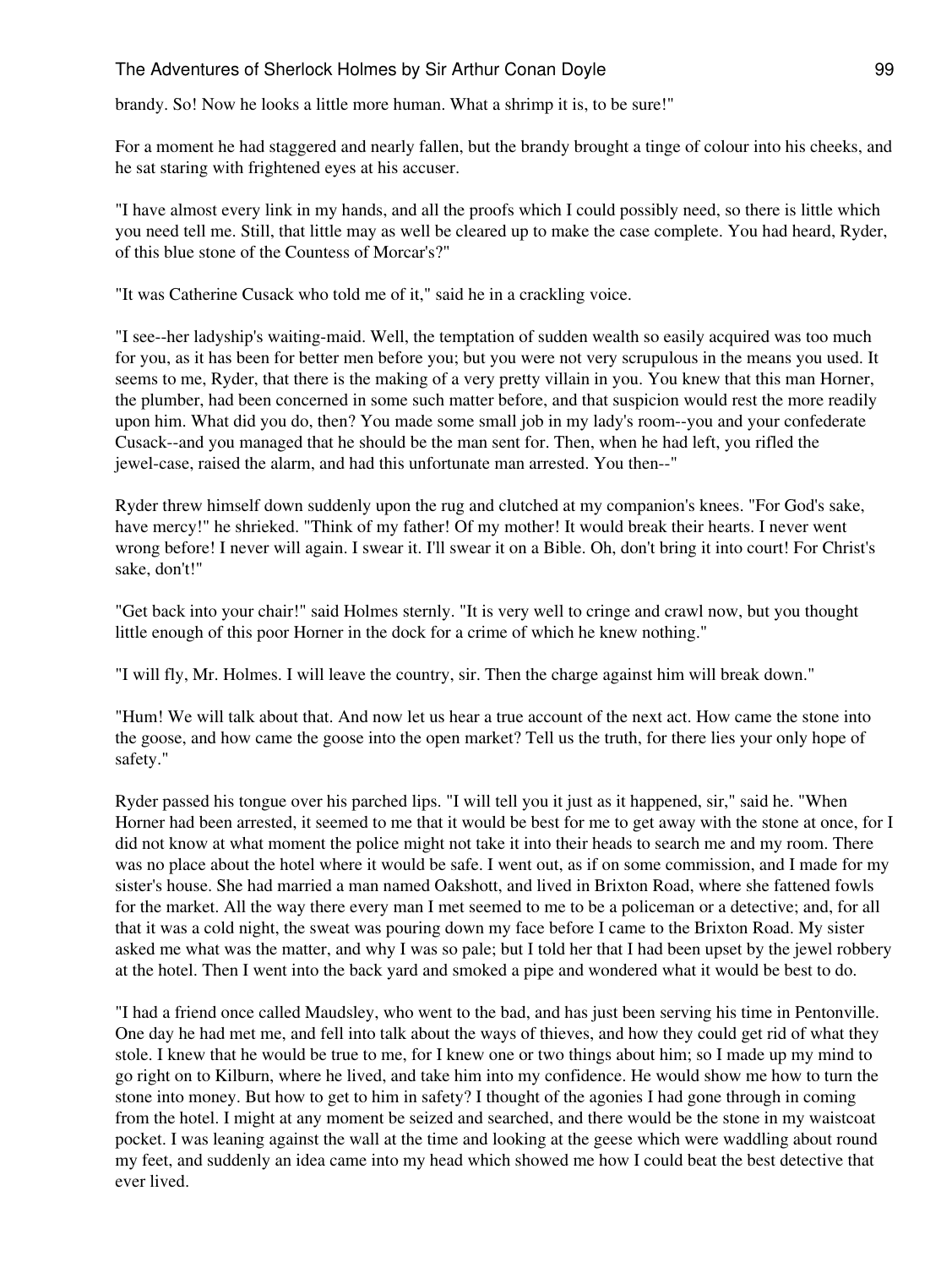"My sister had told me some weeks before that I might have the pick of her geese for a Christmas present, and I knew that she was always as good as her word. I would take my goose now, and in it I would carry my stone to Kilburn. There was a little shed in the yard, and behind this I drove one of the birds--a fine big one, white, with a barred tail. I caught it, and prying its bill open, I thrust the stone down its throat as far as my finger could reach. The bird gave a gulp, and I felt the stone pass along its gullet and down into its crop. But the creature flapped and struggled, and out came my sister to know what was the matter. As I turned to speak to her the brute broke loose and fluttered off among the others.

"'Whatever were you doing with that bird, Jem?' says she.

"'Well,' said I, 'you said you'd give me one for Christmas, and I was feeling which was the fattest.'

"'Oh,' says she, 'we've set yours aside for you--Jem's bird, we call it. It's the big white one over yonder. There's twenty-six of them, which makes one for you, and one for us, and two dozen for the market.'

"'Thank you, Maggie,' says I; 'but if it is all the same to you, I'd rather have that one I was handling just now.'

"'The other is a good three pound heavier,' said she, 'and we fattened it expressly for you.'

"'Never mind. I'll have the other, and I'll take it now,' said I.

"'Oh, just as you like,' said she, a little huffed. 'Which is it you want, then?'

"'That white one with the barred tail, right in the middle of the flock.'

"'Oh, very well. Kill it and take it with you.'

"Well, I did what she said, Mr. Holmes, and I carried the bird all the way to Kilburn. I told my pal what I had done, for he was a man that it was easy to tell a thing like that to. He laughed until he choked, and we got a knife and opened the goose. My heart turned to water, for there was no sign of the stone, and I knew that some terrible mistake had occurred. I left the bird, rushed back to my sister's, and hurried into the back yard. There was not a bird to be seen there.

"'Where are they all, Maggie?' I cried.

"'Gone to the dealer's, Jem.'

"'Which dealer's?'

"'Breckinridge, of Covent Garden.'

"'But was there another with a barred tail?' I asked, 'the same as the one I chose?'

"'Yes, Jem; there were two barred-tailed ones, and I could never tell them apart.'

"Well, then, of course I saw it all, and I ran off as hard as my feet would carry me to this man Breckinridge; but he had sold the lot at once, and not one word would he tell me as to where they had gone. You heard him yourselves to-night. Well, he has always answered me like that. My sister thinks that I am going mad. Sometimes I think that I am myself. And now--and now I am myself a branded thief, without ever having touched the wealth for which I sold my character. God help me! God help me!" He burst into convulsive sobbing, with his face buried in his hands.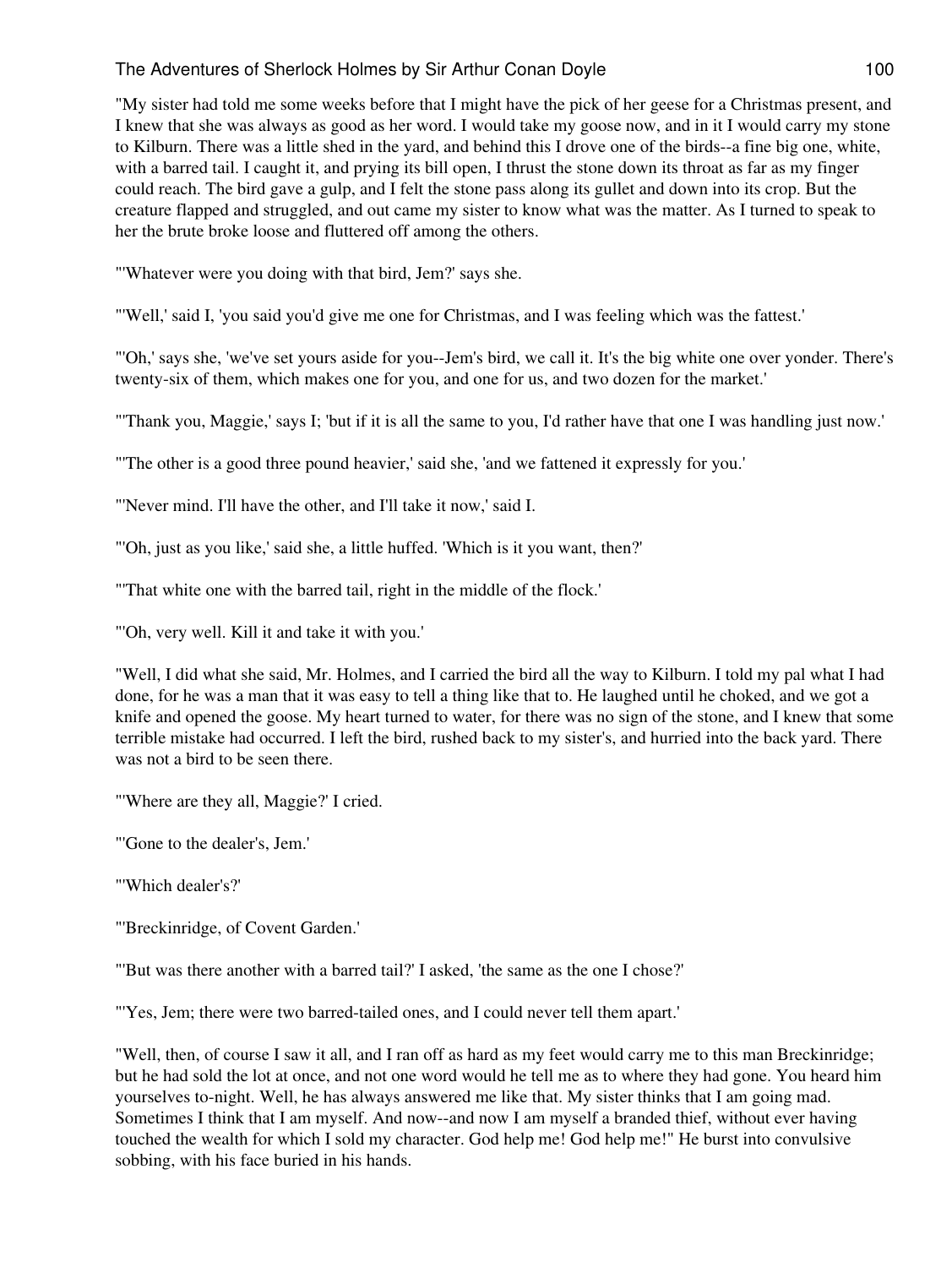There was a long silence, broken only by his heavy breathing and by the measured tapping of Sherlock Holmes' finger-tips upon the edge of the table. Then my friend rose and threw open the door.

"Get out!" said he.

"What, sir! Oh, Heaven bless you!"

"No more words. Get out!"

And no more words were needed. There was a rush, a clatter upon the stairs, the bang of a door, and the crisp rattle of running footfalls from the street.

"After all, Watson," said Holmes, reaching up his hand for his clay pipe, "I am not retained by the police to supply their deficiencies. If Horner were in danger it would be another thing; but this fellow will not appear against him, and the case must collapse. I suppose that I am commuting a felony, but it is just possible that I am saving a soul. This fellow will not go wrong again; he is too terribly frightened. Send him to gaol now, and you make him a gaol-bird for life. Besides, it is the season of forgiveness. Chance has put in our way a most singular and whimsical problem, and its solution is its own reward. If you will have the goodness to touch the bell, Doctor, we will begin another investigation, in which, also a bird will be the chief feature."

# VIII. THE ADVENTURE OF THE SPECKLED BAND

On glancing over my notes of the seventy odd cases in which I have during the last eight years studied the methods of my friend Sherlock Holmes, I find many tragic, some comic, a large number merely strange, but none commonplace; for, working as he did rather for the love of his art than for the acquirement of wealth, he refused to associate himself with any investigation which did not tend towards the unusual, and even the fantastic. Of all these varied cases, however, I cannot recall any which presented more singular features than that which was associated with the well-known Surrey family of the Roylotts of Stoke Moran. The events in question occurred in the early days of my association with Holmes, when we were sharing rooms as bachelors in Baker Street. It is possible that I might have placed them upon record before, but a promise of secrecy was made at the time, from which I have only been freed during the last month by the untimely death of the lady to whom the pledge was given. It is perhaps as well that the facts should now come to light, for I have reasons to know that there are widespread rumours as to the death of Dr. Grimesby Roylott which tend to make the matter even more terrible than the truth.

It was early in April in the year '83 that I woke one morning to find Sherlock Holmes standing, fully dressed, by the side of my bed. He was a late riser, as a rule, and as the clock on the mantelpiece showed me that it was only a quarter-past seven, I blinked up at him in some surprise, and perhaps just a little resentment, for I was myself regular in my habits.

"Very sorry to knock you up, Watson," said he, "but it's the common lot this morning. Mrs. Hudson has been knocked up, she retorted upon me, and I on you."

"What is it, then--a fire?"

"No; a client. It seems that a young lady has arrived in a considerable state of excitement, who insists upon seeing me. She is waiting now in the sitting-room. Now, when young ladies wander about the metropolis at this hour of the morning, and knock sleepy people up out of their beds, I presume that it is something very pressing which they have to communicate. Should it prove to be an interesting case, you would, I am sure, wish to follow it from the outset. I thought, at any rate, that I should call you and give you the chance."

"My dear fellow, I would not miss it for anything."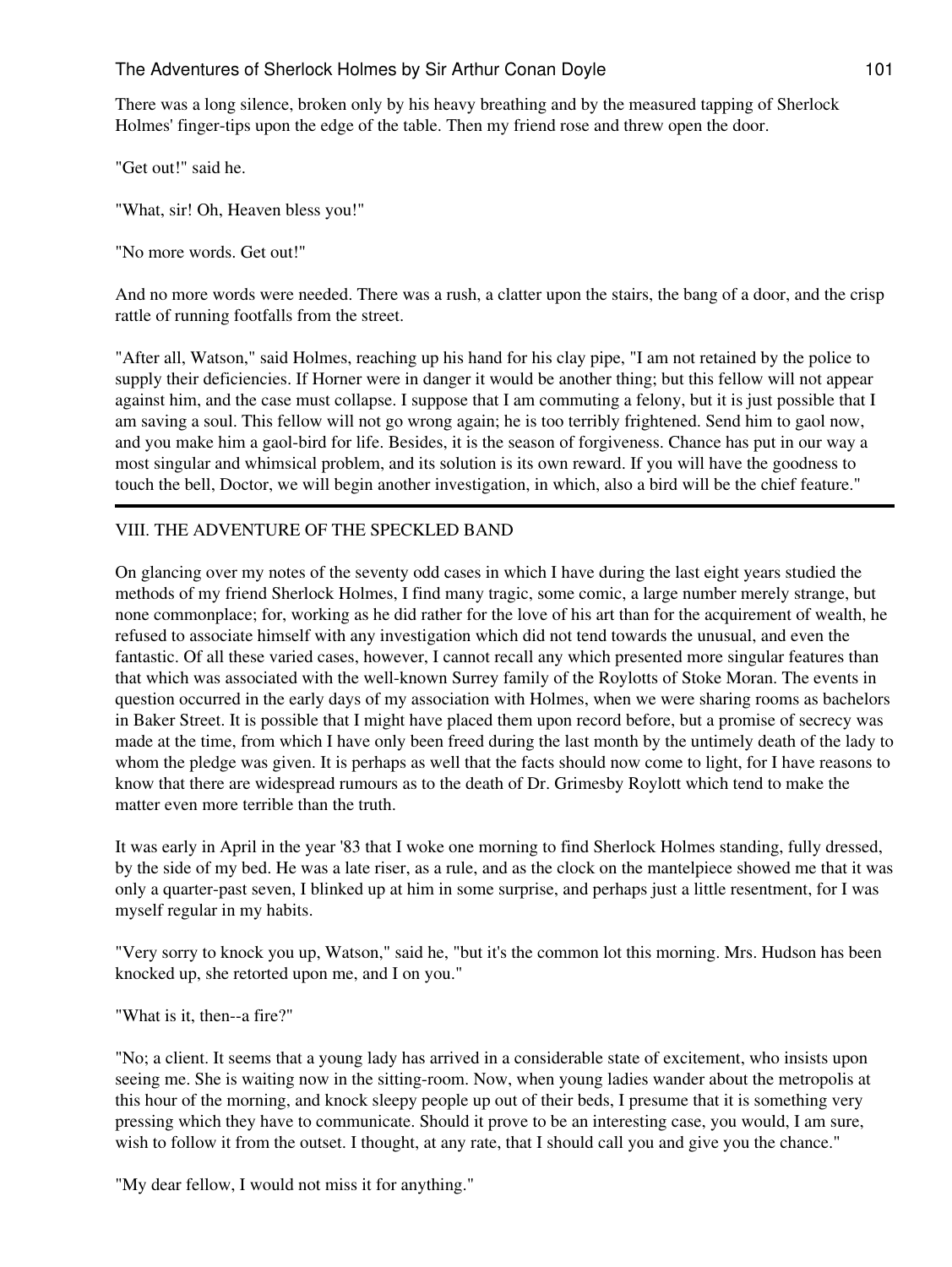I had no keener pleasure than in following Holmes in his professional investigations, and in admiring the rapid deductions, as swift as intuitions, and yet always founded on a logical basis with which he unravelled the problems which were submitted to him. I rapidly threw on my clothes and was ready in a few minutes to accompany my friend down to the sitting-room. A lady dressed in black and heavily veiled, who had been sitting in the window, rose as we entered.

"Good-morning, madam," said Holmes cheerily. "My name is Sherlock Holmes. This is my intimate friend and associate, Dr. Watson, before whom you can speak as freely as before myself. Ha! I am glad to see that Mrs. Hudson has had the good sense to light the fire. Pray draw up to it, and I shall order you a cup of hot coffee, for I observe that you are shivering."

"It is not cold which makes me shiver," said the woman in a low voice, changing her seat as requested.

#### "What, then?"

"It is fear, Mr. Holmes. It is terror." She raised her veil as she spoke, and we could see that she was indeed in a pitiable state of agitation, her face all drawn and grey, with restless frightened eyes, like those of some hunted animal. Her features and figure were those of a woman of thirty, but her hair was shot with premature grey, and her expression was weary and haggard. Sherlock Holmes ran her over with one of his quick, all-comprehensive glances.

"You must not fear," said he soothingly, bending forward and patting her forearm. "We shall soon set matters right, I have no doubt. You have come in by train this morning, I see."

"You know me, then?"

"No, but I observe the second half of a return ticket in the palm of your left glove. You must have started early, and yet you had a good drive in a dog-cart, along heavy roads, before you reached the station."

The lady gave a violent start and stared in bewilderment at my companion.

"There is no mystery, my dear madam," said he, smiling. "The left arm of your jacket is spattered with mud in no less than seven places. The marks are perfectly fresh. There is no vehicle save a dog-cart which throws up mud in that way, and then only when you sit on the left-hand side of the driver."

"Whatever your reasons may be, you are perfectly correct," said she. "I started from home before six, reached Leatherhead at twenty past, and came in by the first train to Waterloo. Sir, I can stand this strain no longer; I shall go mad if it continues. I have no one to turn to--none, save only one, who cares for me, and he, poor fellow, can be of little aid. I have heard of you, Mr. Holmes; I have heard of you from Mrs. Farintosh, whom you helped in the hour of her sore need. It was from her that I had your address. Oh, sir, do you not think that you could help me, too, and at least throw a little light through the dense darkness which surrounds me? At present it is out of my power to reward you for your services, but in a month or six weeks I shall be married, with the control of my own income, and then at least you shall not find me ungrateful."

Holmes turned to his desk and, unlocking it, drew out a small case-book, which he consulted.

"Farintosh," said he. "Ah yes, I recall the case; it was concerned with an opal tiara. I think it was before your time, Watson. I can only say, madam, that I shall be happy to devote the same care to your case as I did to that of your friend. As to reward, my profession is its own reward; but you are at liberty to defray whatever expenses I may be put to, at the time which suits you best. And now I beg that you will lay before us everything that may help us in forming an opinion upon the matter."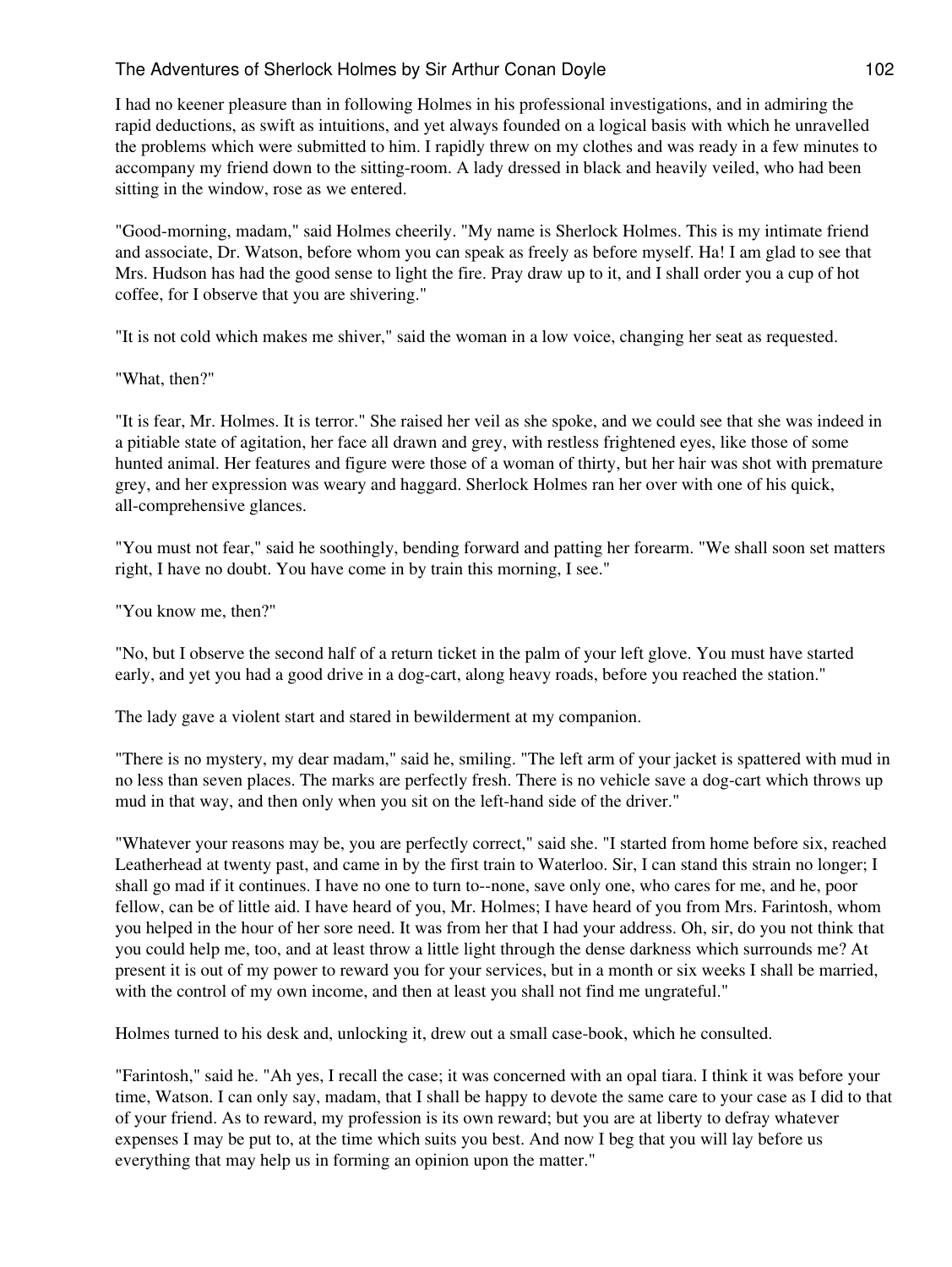"Alas!" replied our visitor, "the very horror of my situation lies in the fact that my fears are so vague, and my suspicions depend so entirely upon small points, which might seem trivial to another, that even he to whom of all others I have a right to look for help and advice looks upon all that I tell him about it as the fancies of a nervous woman. He does not say so, but I can read it from his soothing answers and averted eyes. But I have heard, Mr. Holmes, that you can see deeply into the manifold wickedness of the human heart. You may advise me how to walk amid the dangers which encompass me."

"I am all attention, madam."

"My name is Helen Stoner, and I am living with my stepfather, who is the last survivor of one of the oldest Saxon families in England, the Roylotts of Stoke Moran, on the western border of Surrey."

Holmes nodded his head. "The name is familiar to me," said he.

"The family was at one time among the richest in England, and the estates extended over the borders into Berkshire in the north, and Hampshire in the west. In the last century, however, four successive heirs were of a dissolute and wasteful disposition, and the family ruin was eventually completed by a gambler in the days of the Regency. Nothing was left save a few acres of ground, and the two-hundred-year-old house, which is itself crushed under a heavy mortgage. The last squire dragged out his existence there, living the horrible life of an aristocratic pauper; but his only son, my stepfather, seeing that he must adapt himself to the new conditions, obtained an advance from a relative, which enabled him to take a medical degree and went out to Calcutta, where, by his professional skill and his force of character, he established a large practice. In a fit of anger, however, caused by some robberies which had been perpetrated in the house, he beat his native butler to death and narrowly escaped a capital sentence. As it was, he suffered a long term of imprisonment and afterwards returned to England a morose and disappointed man.

"When Dr. Roylott was in India he married my mother, Mrs. Stoner, the young widow of Major-General Stoner, of the Bengal Artillery. My sister Julia and I were twins, and we were only two years old at the time of my mother's re-marriage. She had a considerable sum of money--not less than 1000 pounds a year--and this she bequeathed to Dr. Roylott entirely while we resided with him, with a provision that a certain annual sum should be allowed to each of us in the event of our marriage. Shortly after our return to England my mother died--she was killed eight years ago in a railway accident near Crewe. Dr. Roylott then abandoned his attempts to establish himself in practice in London and took us to live with him in the old ancestral house at Stoke Moran. The money which my mother had left was enough for all our wants, and there seemed to be no obstacle to our happiness.

"But a terrible change came over our stepfather about this time. Instead of making friends and exchanging visits with our neighbours, who had at first been overjoyed to see a Roylott of Stoke Moran back in the old family seat, he shut himself up in his house and seldom came out save to indulge in ferocious quarrels with whoever might cross his path. Violence of temper approaching to mania has been hereditary in the men of the family, and in my stepfather's case it had, I believe, been intensified by his long residence in the tropics. A series of disgraceful brawls took place, two of which ended in the police-court, until at last he became the terror of the village, and the folks would fly at his approach, for he is a man of immense strength, and absolutely uncontrollable in his anger.

"Last week he hurled the local blacksmith over a parapet into a stream, and it was only by paying over all the money which I could gather together that I was able to avert another public exposure. He had no friends at all save the wandering gipsies, and he would give these vagabonds leave to encamp upon the few acres of bramble-covered land which represent the family estate, and would accept in return the hospitality of their tents, wandering away with them sometimes for weeks on end. He has a passion also for Indian animals, which are sent over to him by a correspondent, and he has at this moment a cheetah and a baboon, which wander freely over his grounds and are feared by the villagers almost as much as their master.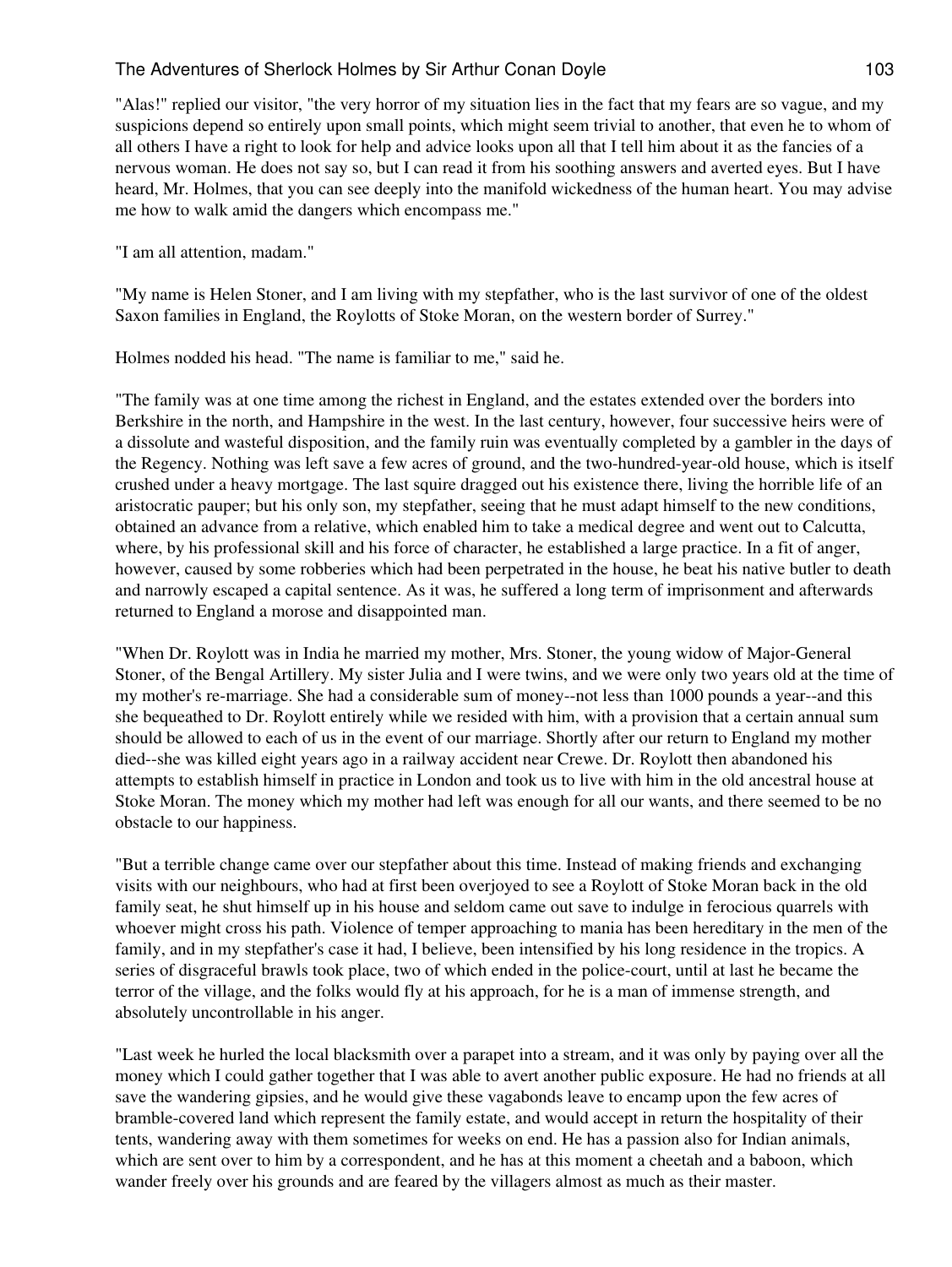"You can imagine from what I say that my poor sister Julia and I had no great pleasure in our lives. No servant would stay with us, and for a long time we did all the work of the house. She was but thirty at the time of her death, and yet her hair had already begun to whiten, even as mine has."

"Your sister is dead, then?"

"She died just two years ago, and it is of her death that I wish to speak to you. You can understand that, living the life which I have described, we were little likely to see anyone of our own age and position. We had, however, an aunt, my mother's maiden sister, Miss Honoria Westphail, who lives near Harrow, and we were occasionally allowed to pay short visits at this lady's house. Julia went there at Christmas two years ago, and met there a half-pay major of marines, to whom she became engaged. My stepfather learned of the engagement when my sister returned and offered no objection to the marriage; but within a fortnight of the day which had been fixed for the wedding, the terrible event occurred which has deprived me of my only companion."

Sherlock Holmes had been leaning back in his chair with his eyes closed and his head sunk in a cushion, but he half opened his lids now and glanced across at his visitor.

"Pray be precise as to details," said he.

"It is easy for me to be so, for every event of that dreadful time is seared into my memory. The manor-house is, as I have already said, very old, and only one wing is now inhabited. The bedrooms in this wing are on the ground floor, the sitting-rooms being in the central block of the buildings. Of these bedrooms the first is Dr. Roylott's, the second my sister's, and the third my own. There is no communication between them, but they all open out into the same corridor. Do I make myself plain?"

"Perfectly so."

"The windows of the three rooms open out upon the lawn. That fatal night Dr. Roylott had gone to his room early, though we knew that he had not retired to rest, for my sister was troubled by the smell of the strong Indian cigars which it was his custom to smoke. She left her room, therefore, and came into mine, where she sat for some time, chatting about her approaching wedding. At eleven o'clock she rose to leave me, but she paused at the door and looked back.

"'Tell me, Helen,' said she, 'have you ever heard anyone whistle in the dead of the night?'

"'Never,' said I.

"'I suppose that you could not possibly whistle, yourself, in your sleep?'

"'Certainly not. But why?'

"'Because during the last few nights I have always, about three in the morning, heard a low, clear whistle. I am a light sleeper, and it has awakened me. I cannot tell where it came from--perhaps from the next room, perhaps from the lawn. I thought that I would just ask you whether you had heard it.'

"'No, I have not. It must be those wretched gipsies in the plantation.'

"'Very likely. And yet if it were on the lawn, I wonder that you did not hear it also.'

"'Ah, but I sleep more heavily than you."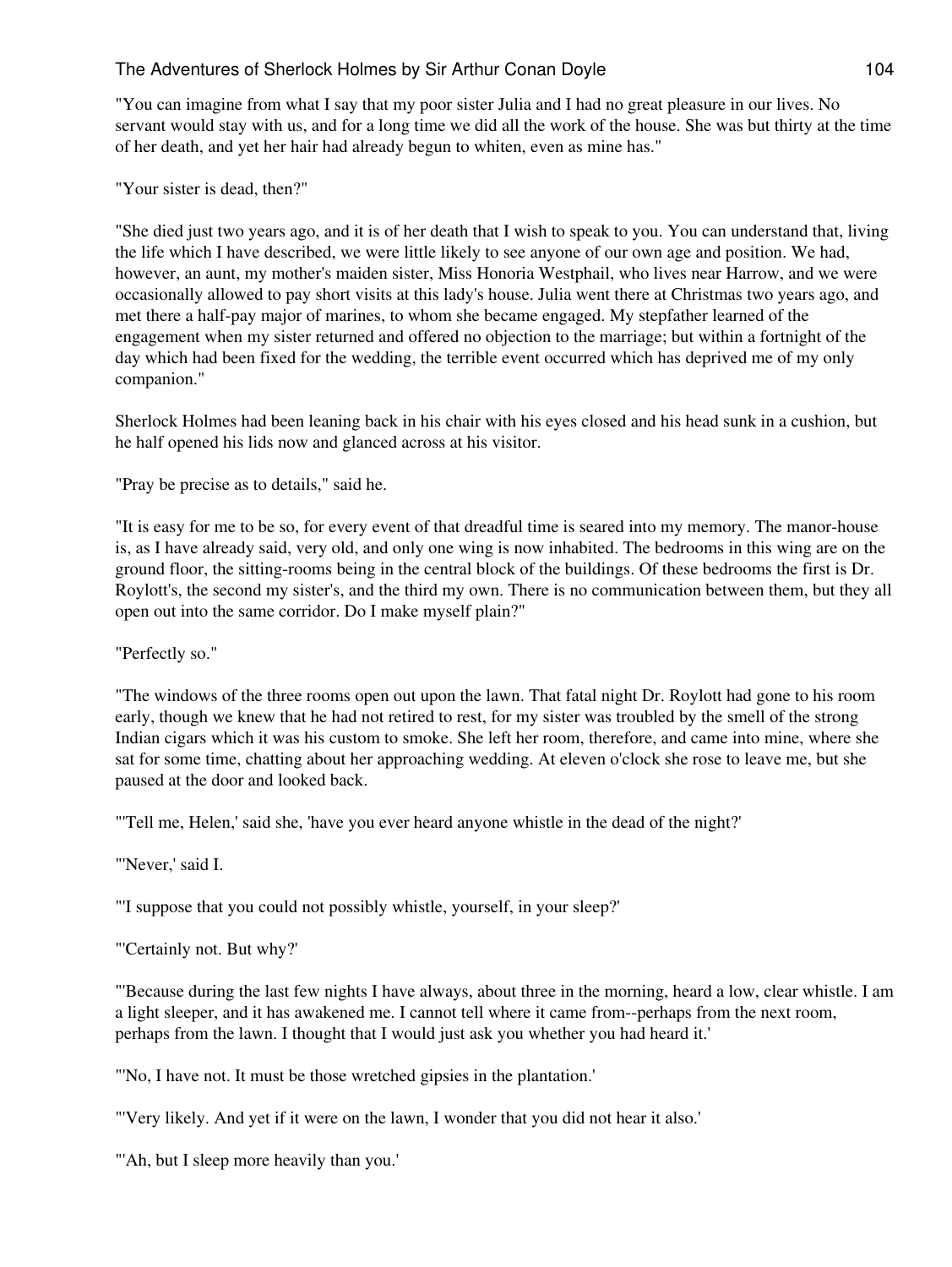"'Well, it is of no great consequence, at any rate.' She smiled back at me, closed my door, and a few moments later I heard her key turn in the lock."

"Indeed," said Holmes. "Was it your custom always to lock yourselves in at night?"

"Always."

"And why?"

"I think that I mentioned to you that the doctor kept a cheetah and a baboon. We had no feeling of security unless our doors were locked."

"Quite so. Pray proceed with your statement."

"I could not sleep that night. A vague feeling of impending misfortune impressed me. My sister and I, you will recollect, were twins, and you know how subtle are the links which bind two souls which are so closely allied. It was a wild night. The wind was howling outside, and the rain was beating and splashing against the windows. Suddenly, amid all the hubbub of the gale, there burst forth the wild scream of a terrified woman. I knew that it was my sister's voice. I sprang from my bed, wrapped a shawl round me, and rushed into the corridor. As I opened my door I seemed to hear a low whistle, such as my sister described, and a few moments later a clanging sound, as if a mass of metal had fallen. As I ran down the passage, my sister's door was unlocked, and revolved slowly upon its hinges. I stared at it horror-stricken, not knowing what was about to issue from it. By the light of the corridor-lamp I saw my sister appear at the opening, her face blanched with terror, her hands groping for help, her whole figure swaying to and fro like that of a drunkard. I ran to her and threw my arms round her, but at that moment her knees seemed to give way and she fell to the ground. She writhed as one who is in terrible pain, and her limbs were dreadfully convulsed. At first I thought that she had not recognised me, but as I bent over her she suddenly shrieked out in a voice which I shall never forget, 'Oh, my God! Helen! It was the band! The speckled band!' There was something else which she would fain have said, and she stabbed with her finger into the air in the direction of the doctor's room, but a fresh convulsion seized her and choked her words. I rushed out, calling loudly for my stepfather, and I met him hastening from his room in his dressing-gown. When he reached my sister's side she was unconscious, and though he poured brandy down her throat and sent for medical aid from the village, all efforts were in vain, for she slowly sank and died without having recovered her consciousness. Such was the dreadful end of my beloved sister."

"One moment," said Holmes, "are you sure about this whistle and metallic sound? Could you swear to it?"

"That was what the county coroner asked me at the inquiry. It is my strong impression that I heard it, and yet, among the crash of the gale and the creaking of an old house, I may possibly have been deceived."

"Was your sister dressed?"

"No, she was in her night-dress. In her right hand was found the charred stump of a match, and in her left a match-box."

"Showing that she had struck a light and looked about her when the alarm took place. That is important. And what conclusions did the coroner come to?"

"He investigated the case with great care, for Dr. Roylott's conduct had long been notorious in the county, but he was unable to find any satisfactory cause of death. My evidence showed that the door had been fastened upon the inner side, and the windows were blocked by old-fashioned shutters with broad iron bars, which were secured every night. The walls were carefully sounded, and were shown to be quite solid all round, and the flooring was also thoroughly examined, with the same result. The chimney is wide, but is barred up by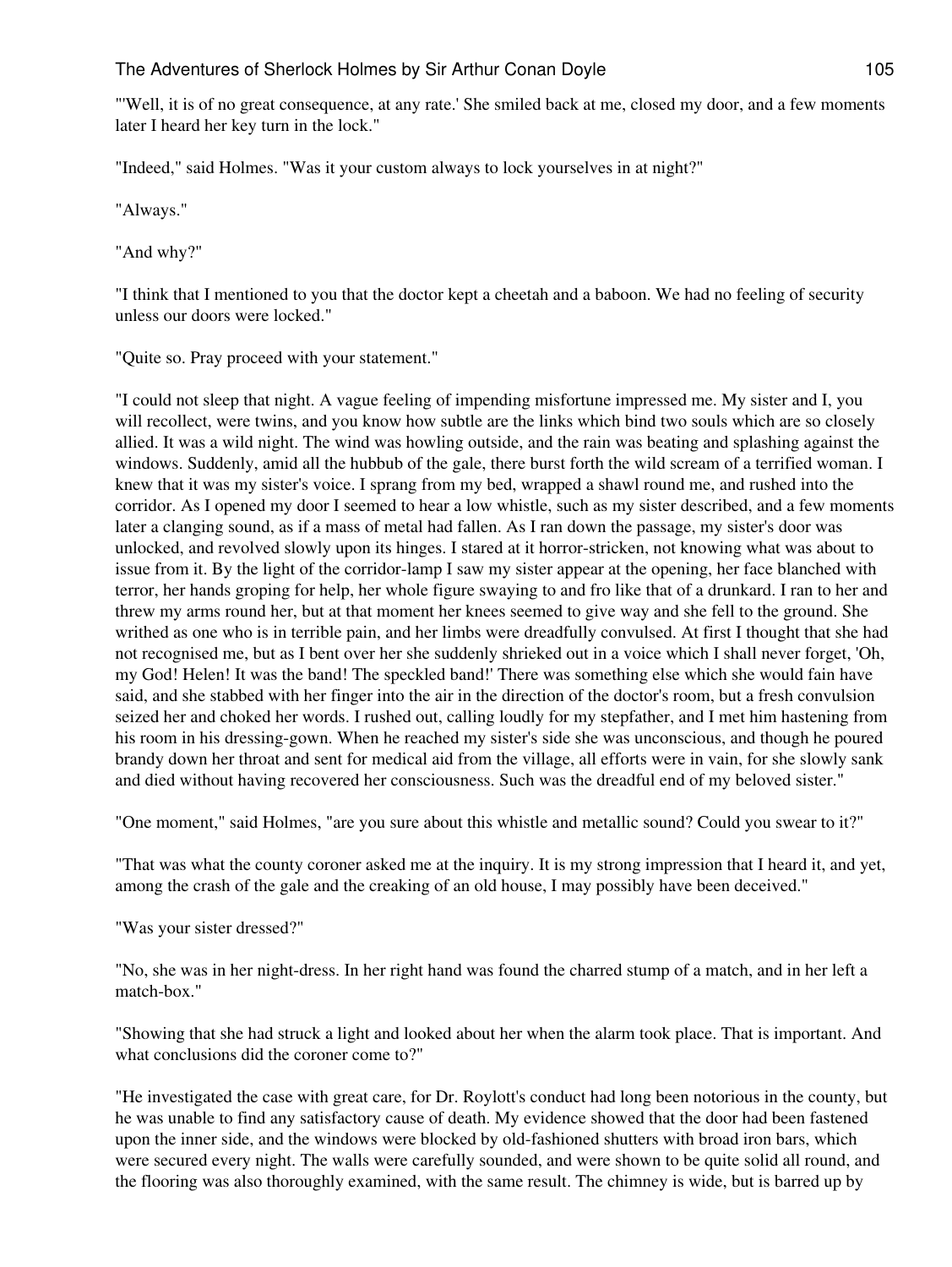four large staples. It is certain, therefore, that my sister was quite alone when she met her end. Besides, there were no marks of any violence upon her."

"How about poison?"

"The doctors examined her for it, but without success."

"What do you think that this unfortunate lady died of, then?"

"It is my belief that she died of pure fear and nervous shock, though what it was that frightened her I cannot imagine."

"Were there gipsies in the plantation at the time?"

"Yes, there are nearly always some there."

"Ah, and what did you gather from this allusion to a band--a speckled band?"

"Sometimes I have thought that it was merely the wild talk of delirium, sometimes that it may have referred to some band of people, perhaps to these very gipsies in the plantation. I do not know whether the spotted handkerchiefs which so many of them wear over their heads might have suggested the strange adjective which she used."

Holmes shook his head like a man who is far from being satisfied.

"These are very deep waters," said he; "pray go on with your narrative."

"Two years have passed since then, and my life has been until lately lonelier than ever. A month ago, however, a dear friend, whom I have known for many years, has done me the honour to ask my hand in marriage. His name is Armitage--Percy Armitage--the second son of Mr. Armitage, of Crane Water, near Reading. My stepfather has offered no opposition to the match, and we are to be married in the course of the spring. Two days ago some repairs were started in the west wing of the building, and my bedroom wall has been pierced, so that I have had to move into the chamber in which my sister died, and to sleep in the very bed in which she slept. Imagine, then, my thrill of terror when last night, as I lay awake, thinking over her terrible fate, I suddenly heard in the silence of the night the low whistle which had been the herald of her own death. I sprang up and lit the lamp, but nothing was to be seen in the room. I was too shaken to go to bed again, however, so I dressed, and as soon as it was daylight I slipped down, got a dog-cart at the Crown Inn, which is opposite, and drove to Leatherhead, from whence I have come on this morning with the one object of seeing you and asking your advice."

"You have done wisely," said my friend. "But have you told me all?"

"Yes, all."

"Miss Roylott, you have not. You are screening your stepfather."

"Why, what do you mean?"

For answer Holmes pushed back the frill of black lace which fringed the hand that lay upon our visitor's knee. Five little livid spots, the marks of four fingers and a thumb, were printed upon the white wrist.

"You have been cruelly used," said Holmes.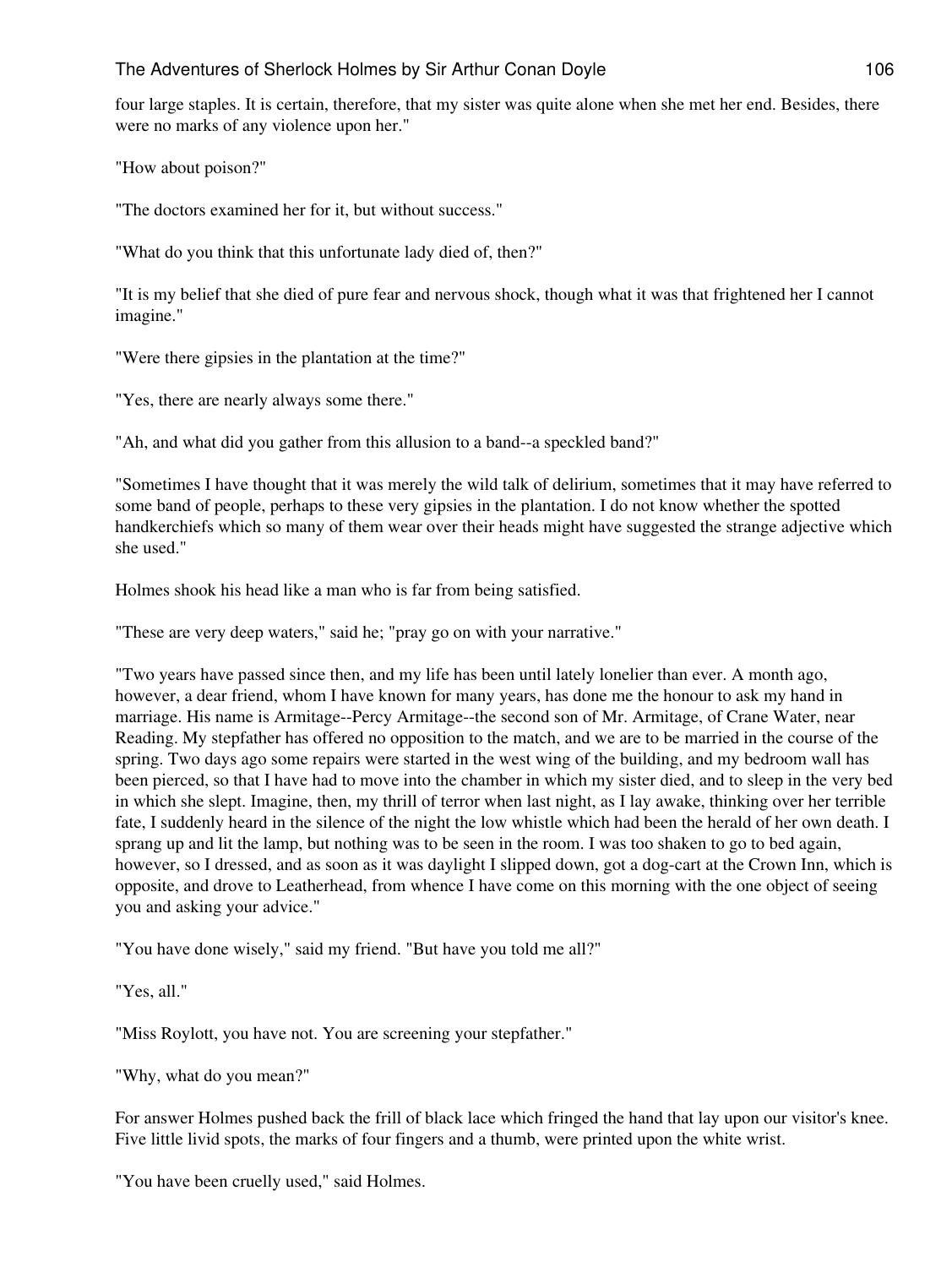The lady coloured deeply and covered over her injured wrist. "He is a hard man," she said, "and perhaps he hardly knows his own strength."

There was a long silence, during which Holmes leaned his chin upon his hands and stared into the crackling fire.

"This is a very deep business," he said at last. "There are a thousand details which I should desire to know before I decide upon our course of action. Yet we have not a moment to lose. If we were to come to Stoke Moran to-day, would it be possible for us to see over these rooms without the knowledge of your stepfather?"

"As it happens, he spoke of coming into town to-day upon some most important business. It is probable that he will be away all day, and that there would be nothing to disturb you. We have a housekeeper now, but she is old and foolish, and I could easily get her out of the way."

"Excellent. You are not averse to this trip, Watson?"

"By no means."

"Then we shall both come. What are you going to do yourself?"

"I have one or two things which I would wish to do now that I am in town. But I shall return by the twelve o'clock train, so as to be there in time for your coming."

"And you may expect us early in the afternoon. I have myself some small business matters to attend to. Will you not wait and breakfast?"

"No, I must go. My heart is lightened already since I have confided my trouble to you. I shall look forward to seeing you again this afternoon." She dropped her thick black veil over her face and glided from the room.

"And what do you think of it all, Watson?" asked Sherlock Holmes, leaning back in his chair.

"It seems to me to be a most dark and sinister business."

"Dark enough and sinister enough."

"Yet if the lady is correct in saying that the flooring and walls are sound, and that the door, window, and chimney are impassable, then her sister must have been undoubtedly alone when she met her mysterious end."

"What becomes, then, of these nocturnal whistles, and what of the very peculiar words of the dying woman?"

"I cannot think."

"When you combine the ideas of whistles at night, the presence of a band of gipsies who are on intimate terms with this old doctor, the fact that we have every reason to believe that the doctor has an interest in preventing his stepdaughter's marriage, the dying allusion to a band, and, finally, the fact that Miss Helen Stoner heard a metallic clang, which might have been caused by one of those metal bars that secured the shutters falling back into its place, I think that there is good ground to think that the mystery may be cleared along those lines."

"But what, then, did the gipsies do?"

"I cannot imagine."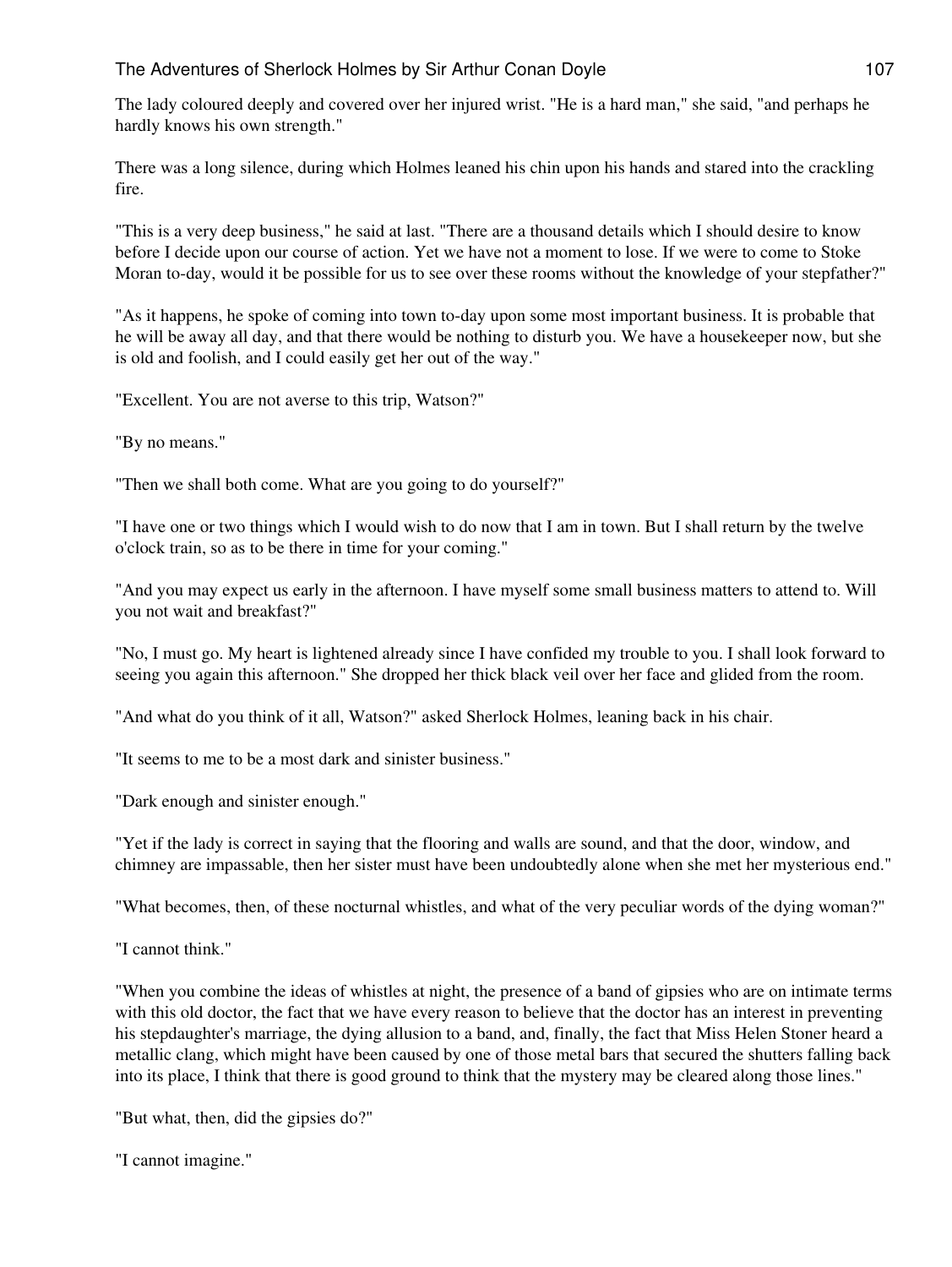"I see many objections to any such theory."

"And so do I. It is precisely for that reason that we are going to Stoke Moran this day. I want to see whether the objections are fatal, or if they may be explained away. But what in the name of the devil!"

The ejaculation had been drawn from my companion by the fact that our door had been suddenly dashed open, and that a huge man had framed himself in the aperture. His costume was a peculiar mixture of the professional and of the agricultural, having a black top-hat, a long frock-coat, and a pair of high gaiters, with a hunting-crop swinging in his hand. So tall was he that his hat actually brushed the cross bar of the doorway, and his breadth seemed to span it across from side to side. A large face, seared with a thousand wrinkles, burned yellow with the sun, and marked with every evil passion, was turned from one to the other of us, while his deep-set, bile-shot eyes, and his high, thin, fleshless nose, gave him somewhat the resemblance to a fierce old bird of prey.

"Which of you is Holmes?" asked this apparition.

"My name, sir; but you have the advantage of me," said my companion quietly.

"I am Dr. Grimesby Roylott, of Stoke Moran."

"Indeed, Doctor," said Holmes blandly. "Pray take a seat."

"I will do nothing of the kind. My stepdaughter has been here. I have traced her. What has she been saying to you?"

"It is a little cold for the time of the year," said Holmes.

"What has she been saying to you?" screamed the old man furiously.

"But I have heard that the crocuses promise well," continued my companion imperturbably.

"Ha! You put me off, do you?" said our new visitor, taking a step forward and shaking his hunting-crop. "I know you, you scoundrel! I have heard of you before. You are Holmes, the meddler."

My friend smiled.

"Holmes, the busybody!"

His smile broadened.

"Holmes, the Scotland Yard Jack-in-office!"

Holmes chuckled heartily. "Your conversation is most entertaining," said he. "When you go out close the door, for there is a decided draught."

"I will go when I have said my say. Don't you dare to meddle with my affairs. I know that Miss Stoner has been here. I traced her! I am a dangerous man to fall foul of! See here." He stepped swiftly forward, seized the poker, and bent it into a curve with his huge brown hands.

"See that you keep yourself out of my grip," he snarled, and hurling the twisted poker into the fireplace he strode out of the room.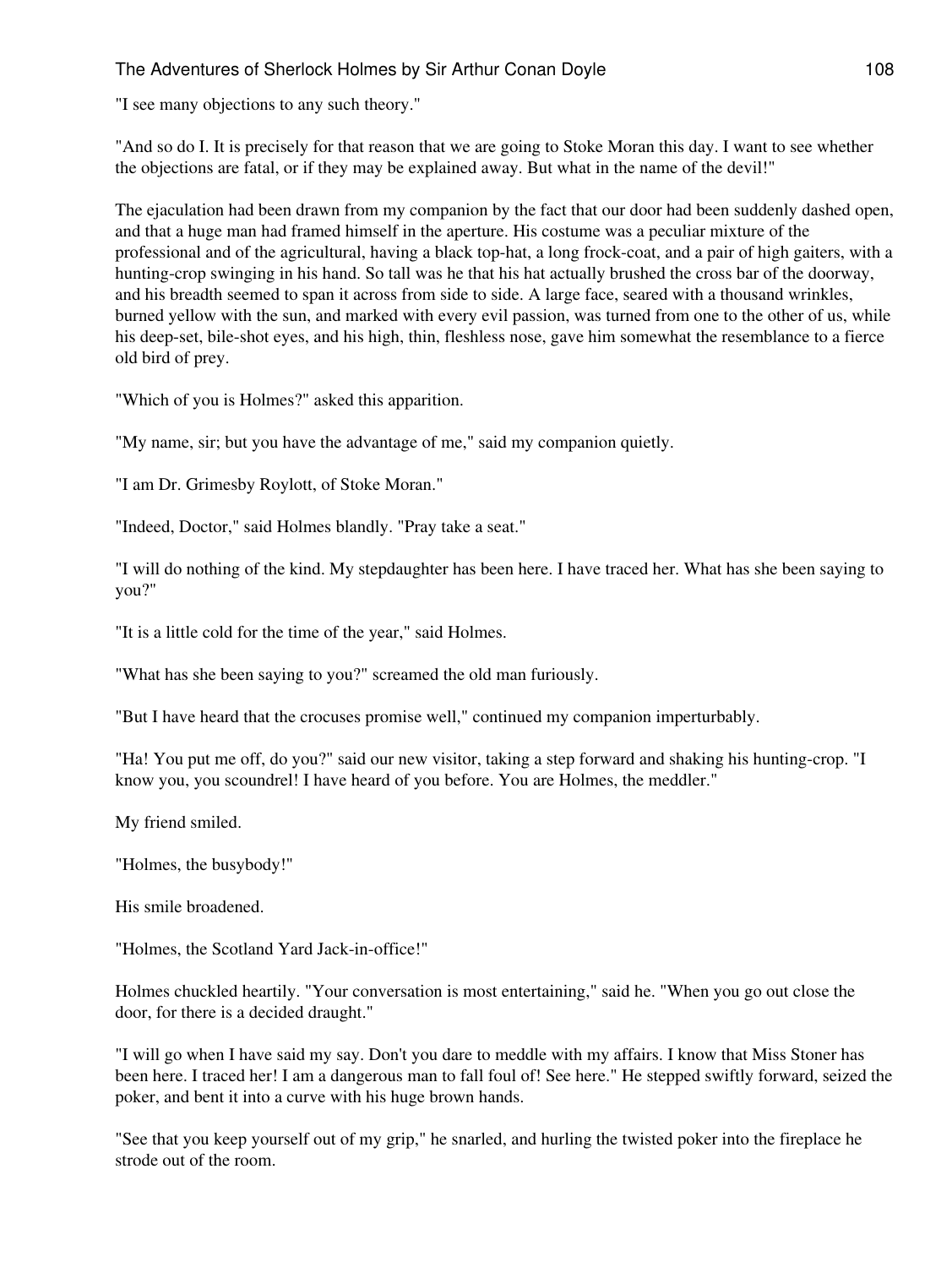"He seems a very amiable person," said Holmes, laughing. "I am not quite so bulky, but if he had remained I might have shown him that my grip was not much more feeble than his own." As he spoke he picked up the steel poker and, with a sudden effort, straightened it out again.

"Fancy his having the insolence to confound me with the official detective force! This incident gives zest to our investigation, however, and I only trust that our little friend will not suffer from her imprudence in allowing this brute to trace her. And now, Watson, we shall order breakfast, and afterwards I shall walk down to Doctors' Commons, where I hope to get some data which may help us in this matter."

It was nearly one o'clock when Sherlock Holmes returned from his excursion. He held in his hand a sheet of blue paper, scrawled over with notes and figures.

"I have seen the will of the deceased wife," said he. "To determine its exact meaning I have been obliged to work out the present prices of the investments with which it is concerned. The total income, which at the time of the wife's death was little short of 1100 pounds, is now, through the fall in agricultural prices, not more than 750 pounds. Each daughter can claim an income of 250 pounds, in case of marriage. It is evident, therefore, that if both girls had married, this beauty would have had a mere pittance, while even one of them would cripple him to a very serious extent. My morning's work has not been wasted, since it has proved that he has the very strongest motives for standing in the way of anything of the sort. And now, Watson, this is too serious for dawdling, especially as the old man is aware that we are interesting ourselves in his affairs; so if you are ready, we shall call a cab and drive to Waterloo. I should be very much obliged if you would slip your revolver into your pocket. An Eley's No. 2 is an excellent argument with gentlemen who can twist steel pokers into knots. That and a tooth-brush are, I think, all that we need."

At Waterloo we were fortunate in catching a train for Leatherhead, where we hired a trap at the station inn and drove for four or five miles through the lovely Surrey lanes. It was a perfect day, with a bright sun and a few fleecy clouds in the heavens. The trees and wayside hedges were just throwing out their first green shoots, and the air was full of the pleasant smell of the moist earth. To me at least there was a strange contrast between the sweet promise of the spring and this sinister quest upon which we were engaged. My companion sat in the front of the trap, his arms folded, his hat pulled down over his eyes, and his chin sunk upon his breast, buried in the deepest thought. Suddenly, however, he started, tapped me on the shoulder, and pointed over the meadows.

"Look there!" said he.

A heavily timbered park stretched up in a gentle slope, thickening into a grove at the highest point. From amid the branches there jutted out the grey gables and high roof-tree of a very old mansion.

"Stoke Moran?" said he.

"Yes, sir, that be the house of Dr. Grimesby Roylott," remarked the driver.

"There is some building going on there," said Holmes; "that is where we are going."

"There's the village," said the driver, pointing to a cluster of roofs some distance to the left; "but if you want to get to the house, you'll find it shorter to get over this stile, and so by the foot-path over the fields. There it is, where the lady is walking."

"And the lady, I fancy, is Miss Stoner," observed Holmes, shading his eyes. "Yes, I think we had better do as you suggest."

We got off, paid our fare, and the trap rattled back on its way to Leatherhead.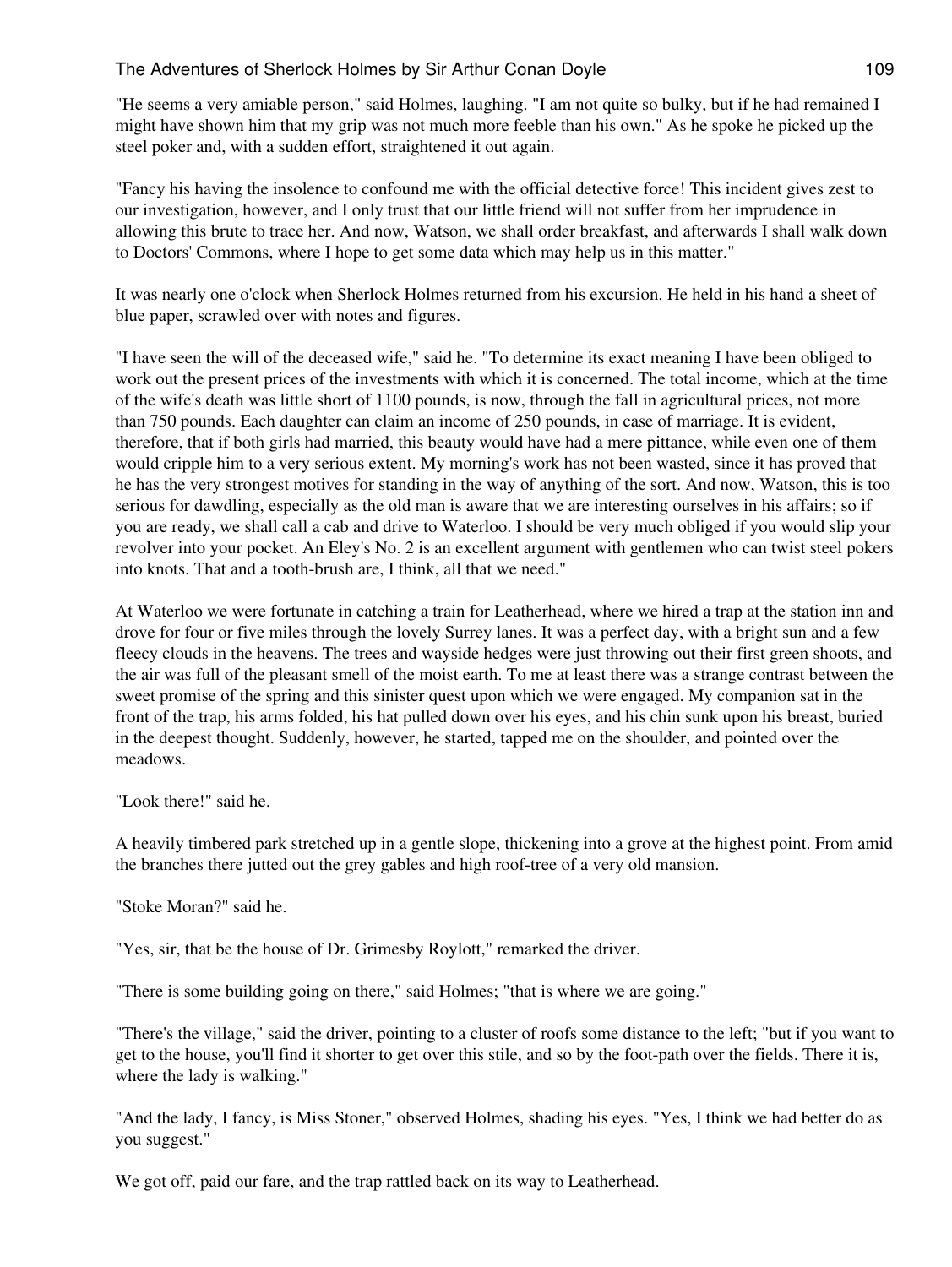"I thought it as well," said Holmes as we climbed the stile, "that this fellow should think we had come here as architects, or on some definite business. It may stop his gossip. Good-afternoon, Miss Stoner. You see that we have been as good as our word."

Our client of the morning had hurried forward to meet us with a face which spoke her joy. "I have been waiting so eagerly for you," she cried, shaking hands with us warmly. "All has turned out splendidly. Dr. Roylott has gone to town, and it is unlikely that he will be back before evening."

"We have had the pleasure of making the doctor's acquaintance," said Holmes, and in a few words he sketched out what had occurred. Miss Stoner turned white to the lips as she listened.

"Good heavens!" she cried, "he has followed me, then."

"So it appears."

"He is so cunning that I never know when I am safe from him. What will he say when he returns?"

"He must guard himself, for he may find that there is someone more cunning than himself upon his track. You must lock yourself up from him to-night. If he is violent, we shall take you away to your aunt's at Harrow. Now, we must make the best use of our time, so kindly take us at once to the rooms which we are to examine."

The building was of grey, lichen-blotched stone, with a high central portion and two curving wings, like the claws of a crab, thrown out on each side. In one of these wings the windows were broken and blocked with wooden boards, while the roof was partly caved in, a picture of ruin. The central portion was in little better repair, but the right-hand block was comparatively modern, and the blinds in the windows, with the blue smoke curling up from the chimneys, showed that this was where the family resided. Some scaffolding had been erected against the end wall, and the stone-work had been broken into, but there were no signs of any workmen at the moment of our visit. Holmes walked slowly up and down the ill-trimmed lawn and examined with deep attention the outsides of the windows.

"This, I take it, belongs to the room in which you used to sleep, the centre one to your sister's, and the one next to the main building to Dr. Roylott's chamber?"

"Exactly so. But I am now sleeping in the middle one."

"Pending the alterations, as I understand. By the way, there does not seem to be any very pressing need for repairs at that end wall."

"There were none. I believe that it was an excuse to move me from my room."

"Ah! that is suggestive. Now, on the other side of this narrow wing runs the corridor from which these three rooms open. There are windows in it, of course?"

"Yes, but very small ones. Too narrow for anyone to pass through."

"As you both locked your doors at night, your rooms were unapproachable from that side. Now, would you have the kindness to go into your room and bar your shutters?"

Miss Stoner did so, and Holmes, after a careful examination through the open window, endeavoured in every way to force the shutter open, but without success. There was no slit through which a knife could be passed to raise the bar. Then with his lens he tested the hinges, but they were of solid iron, built firmly into the massive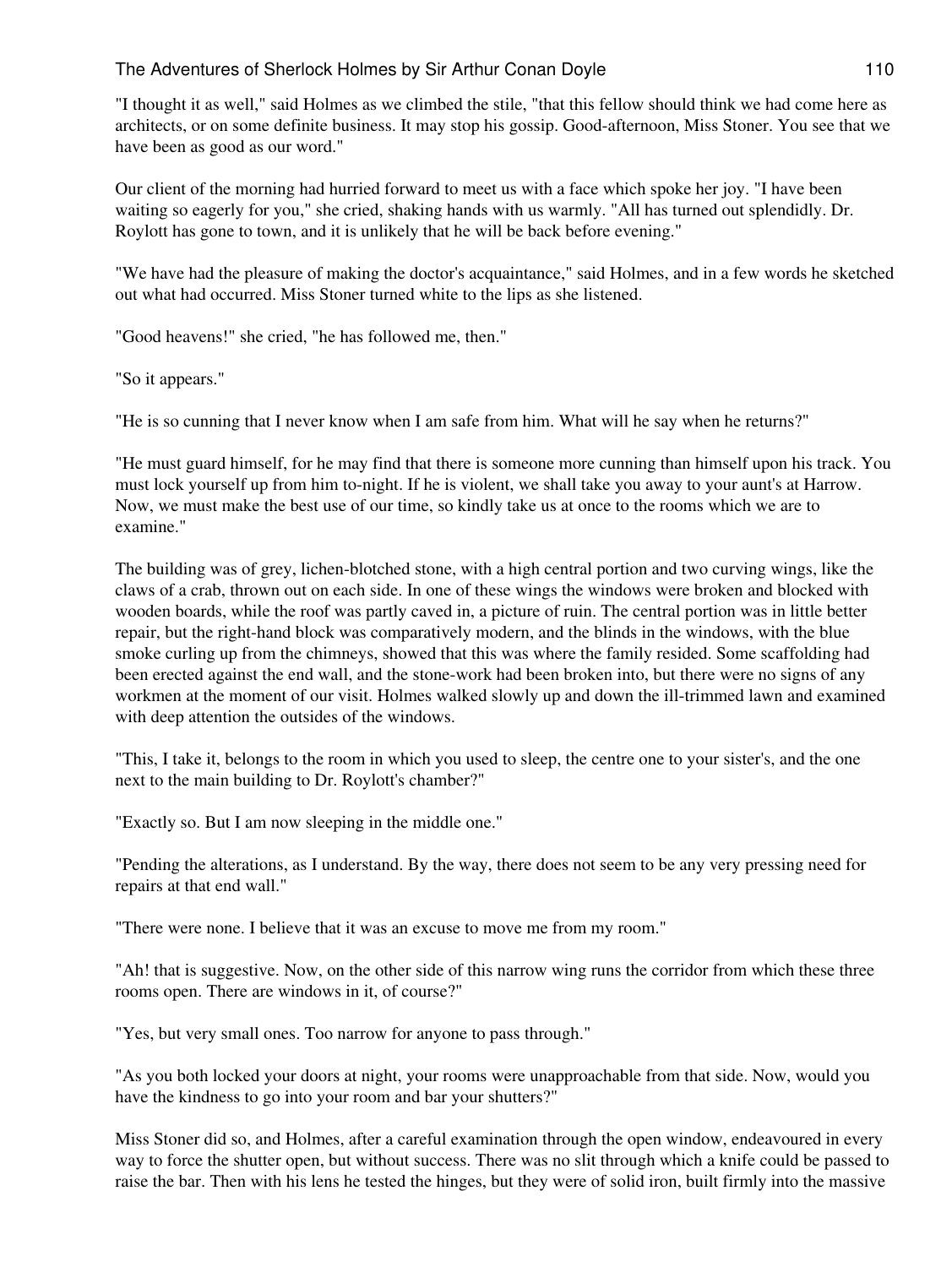masonry. "Hum!" said he, scratching his chin in some perplexity, "my theory certainly presents some difficulties. No one could pass these shutters if they were bolted. Well, we shall see if the inside throws any light upon the matter."

A small side door led into the whitewashed corridor from which the three bedrooms opened. Holmes refused to examine the third chamber, so we passed at once to the second, that in which Miss Stoner was now sleeping, and in which her sister had met with her fate. It was a homely little room, with a low ceiling and a gaping fireplace, after the fashion of old country-houses. A brown chest of drawers stood in one corner, a narrow white-counterpaned bed in another, and a dressing-table on the left-hand side of the window. These articles, with two small wicker-work chairs, made up all the furniture in the room save for a square of Wilton carpet in the centre. The boards round and the panelling of the walls were of brown, worm-eaten oak, so old and discoloured that it may have dated from the original building of the house. Holmes drew one of the chairs into a corner and sat silent, while his eyes travelled round and round and up and down, taking in every detail of the apartment.

"Where does that bell communicate with?" he asked at last pointing to a thick bell-rope which hung down beside the bed, the tassel actually lying upon the pillow.

"It goes to the housekeeper's room."

"It looks newer than the other things?"

"Yes, it was only put there a couple of years ago."

"Your sister asked for it, I suppose?"

"No, I never heard of her using it. We used always to get what we wanted for ourselves."

"Indeed, it seemed unnecessary to put so nice a bell-pull there. You will excuse me for a few minutes while I satisfy myself as to this floor." He threw himself down upon his face with his lens in his hand and crawled swiftly backward and forward, examining minutely the cracks between the boards. Then he did the same with the wood-work with which the chamber was panelled. Finally he walked over to the bed and spent some time in staring at it and in running his eye up and down the wall. Finally he took the bell-rope in his hand and gave it a brisk tug.

"Why, it's a dummy," said he.

"Won't it ring?"

"No, it is not even attached to a wire. This is very interesting. You can see now that it is fastened to a hook just above where the little opening for the ventilator is."

"How very absurd! I never noticed that before."

"Very strange!" muttered Holmes, pulling at the rope. "There are one or two very singular points about this room. For example, what a fool a builder must be to open a ventilator into another room, when, with the same trouble, he might have communicated with the outside air!"

"That is also quite modern," said the lady.

"Done about the same time as the bell-rope?" remarked Holmes.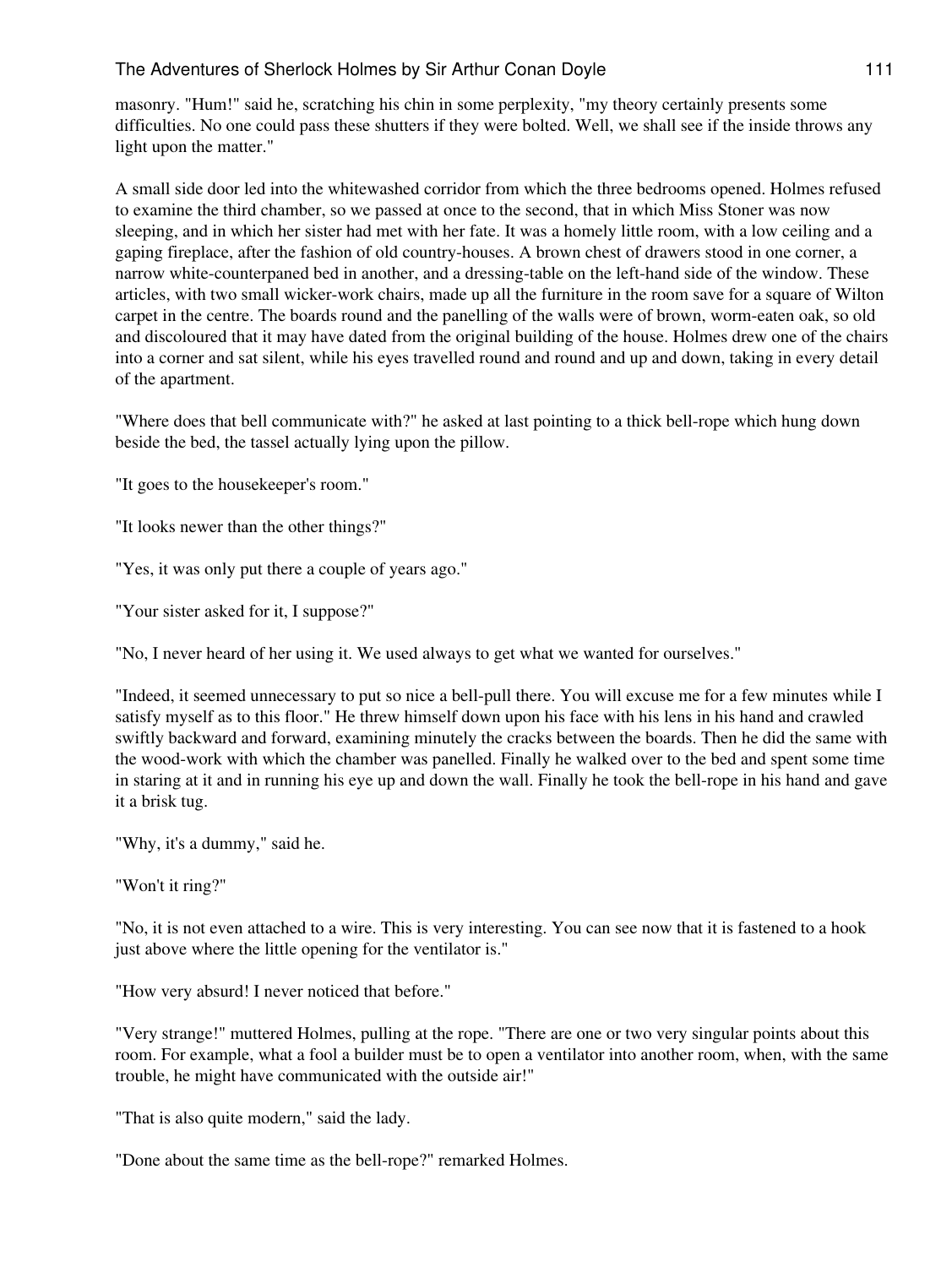"Yes, there were several little changes carried out about that time."

"They seem to have been of a most interesting character--dummy bell-ropes, and ventilators which do not ventilate. With your permission, Miss Stoner, we shall now carry our researches into the inner apartment."

Dr. Grimesby Roylott's chamber was larger than that of his step-daughter, but was as plainly furnished. A camp-bed, a small wooden shelf full of books, mostly of a technical character, an armchair beside the bed, a plain wooden chair against the wall, a round table, and a large iron safe were the principal things which met the eye. Holmes walked slowly round and examined each and all of them with the keenest interest.

"What's in here?" he asked, tapping the safe.

"My stepfather's business papers."

"Oh! you have seen inside, then?"

"Only once, some years ago. I remember that it was full of papers."

"There isn't a cat in it, for example?"

"No. What a strange idea!"

"Well, look at this!" He took up a small saucer of milk which stood on the top of it.

"No; we don't keep a cat. But there is a cheetah and a baboon."

"Ah, yes, of course! Well, a cheetah is just a big cat, and yet a saucer of milk does not go very far in satisfying its wants, I daresay. There is one point which I should wish to determine." He squatted down in front of the wooden chair and examined the seat of it with the greatest attention.

"Thank you. That is quite settled," said he, rising and putting his lens in his pocket. "Hullo! Here is something interesting!"

The object which had caught his eye was a small dog lash hung on one corner of the bed. The lash, however, was curled upon itself and tied so as to make a loop of whipcord.

"What do you make of that, Watson?"

"It's a common enough lash. But I don't know why it should be tied."

"That is not quite so common, is it? Ah, me! it's a wicked world, and when a clever man turns his brains to crime it is the worst of all. I think that I have seen enough now, Miss Stoner, and with your permission we shall walk out upon the lawn."

I had never seen my friend's face so grim or his brow so dark as it was when we turned from the scene of this investigation. We had walked several times up and down the lawn, neither Miss Stoner nor myself liking to break in upon his thoughts before he roused himself from his reverie.

"It is very essential, Miss Stoner," said he, "that you should absolutely follow my advice in every respect."

"I shall most certainly do so."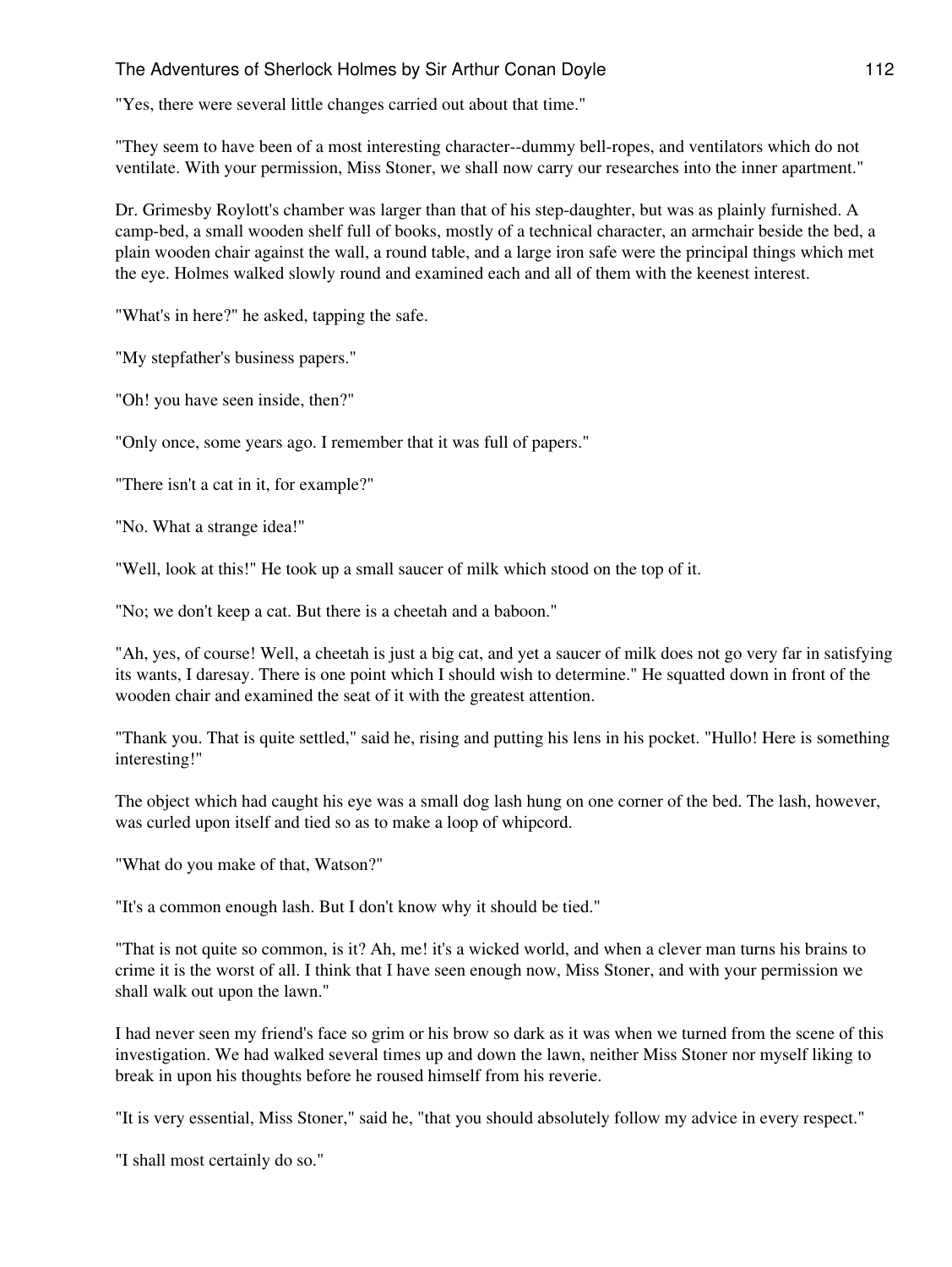"The matter is too serious for any hesitation. Your life may depend upon your compliance."

"I assure you that I am in your hands."

"In the first place, both my friend and I must spend the night in your room."

Both Miss Stoner and I gazed at him in astonishment.

"Yes, it must be so. Let me explain. I believe that that is the village inn over there?"

"Yes, that is the Crown."

"Very good. Your windows would be visible from there?"

"Certainly."

"You must confine yourself to your room, on pretence of a headache, when your stepfather comes back. Then when you hear him retire for the night, you must open the shutters of your window, undo the hasp, put your lamp there as a signal to us, and then withdraw quietly with everything which you are likely to want into the room which you used to occupy. I have no doubt that, in spite of the repairs, you could manage there for one night."

"Oh, yes, easily."

"The rest you will leave in our hands."

"But what will you do?"

"We shall spend the night in your room, and we shall investigate the cause of this noise which has disturbed you."

"I believe, Mr. Holmes, that you have already made up your mind," said Miss Stoner, laying her hand upon my companion's sleeve.

"Perhaps I have."

"Then, for pity's sake, tell me what was the cause of my sister's death."

"I should prefer to have clearer proofs before I speak."

"You can at least tell me whether my own thought is correct, and if she died from some sudden fright."

"No, I do not think so. I think that there was probably some more tangible cause. And now, Miss Stoner, we must leave you for if Dr. Roylott returned and saw us our journey would be in vain. Good-bye, and be brave, for if you will do what I have told you, you may rest assured that we shall soon drive away the dangers that threaten you."

Sherlock Holmes and I had no difficulty in engaging a bedroom and sitting-room at the Crown Inn. They were on the upper floor, and from our window we could command a view of the avenue gate, and of the inhabited wing of Stoke Moran Manor House. At dusk we saw Dr. Grimesby Roylott drive past, his huge form looming up beside the little figure of the lad who drove him. The boy had some slight difficulty in undoing the heavy iron gates, and we heard the hoarse roar of the doctor's voice and saw the fury with which he shook his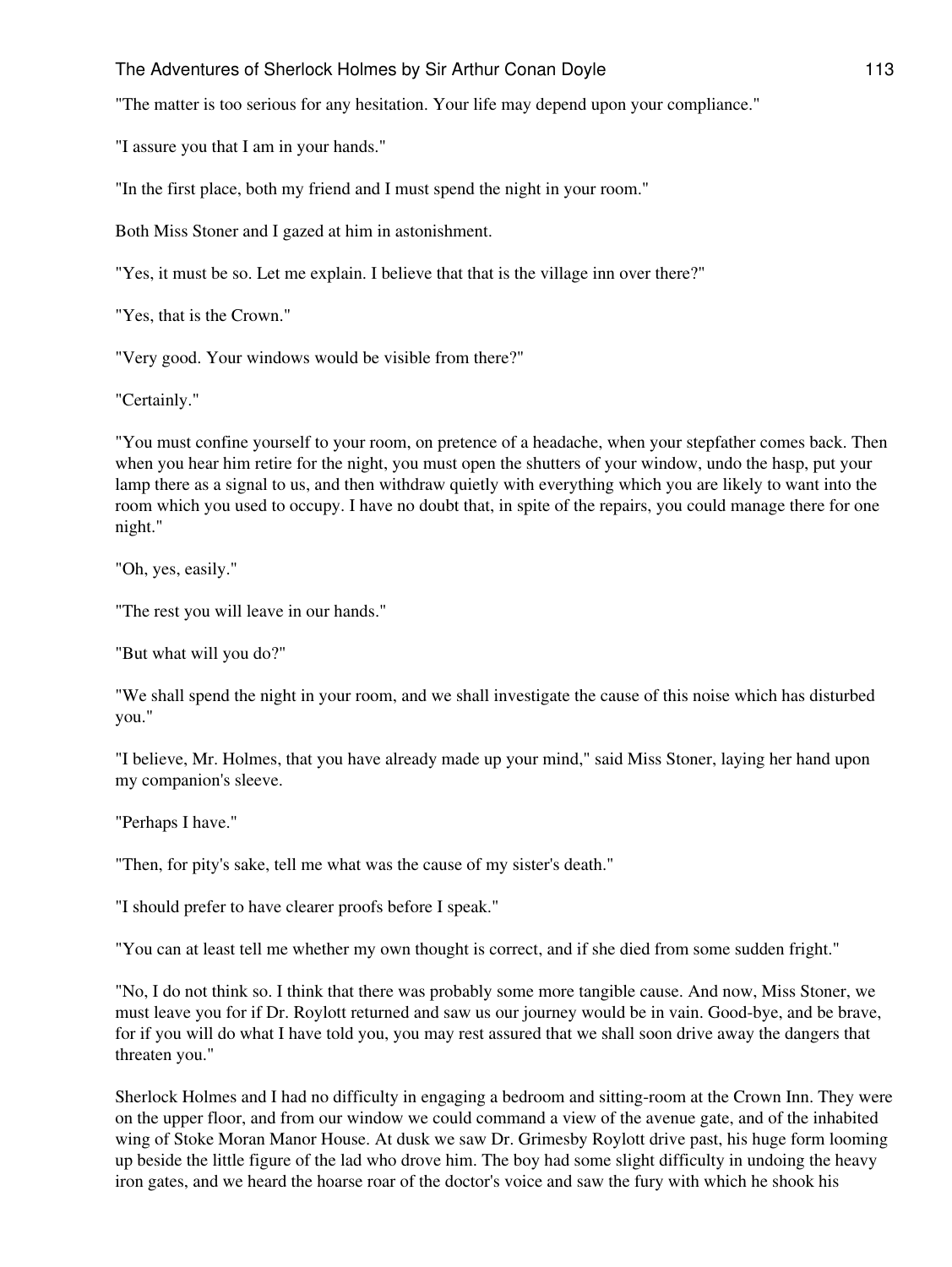clinched fists at him. The trap drove on, and a few minutes later we saw a sudden light spring up among the trees as the lamp was lit in one of the sitting-rooms.

"Do you know, Watson," said Holmes as we sat together in the gathering darkness, "I have really some scruples as to taking you to-night. There is a distinct element of danger."

"Can I be of assistance?"

"Your presence might be invaluable."

"Then I shall certainly come."

"It is very kind of you."

"You speak of danger. You have evidently seen more in these rooms than was visible to me."

"No, but I fancy that I may have deduced a little more. I imagine that you saw all that I did."

"I saw nothing remarkable save the bell-rope, and what purpose that could answer I confess is more than I can imagine."

"You saw the ventilator, too?"

"Yes, but I do not think that it is such a very unusual thing to have a small opening between two rooms. It was so small that a rat could hardly pass through."

"I knew that we should find a ventilator before ever we came to Stoke Moran."

"My dear Holmes!"

"Oh, yes, I did. You remember in her statement she said that her sister could smell Dr. Roylott's cigar. Now, of course that suggested at once that there must be a communication between the two rooms. It could only be a small one, or it would have been remarked upon at the coroner's inquiry. I deduced a ventilator."

"But what harm can there be in that?"

"Well, there is at least a curious coincidence of dates. A ventilator is made, a cord is hung, and a lady who sleeps in the bed dies. Does not that strike you?"

"I cannot as yet see any connection."

"Did you observe anything very peculiar about that bed?"

"No."

"It was clamped to the floor. Did you ever see a bed fastened like that before?"

"I cannot say that I have."

"The lady could not move her bed. It must always be in the same relative position to the ventilator and to the rope--or so we may call it, since it was clearly never meant for a bell-pull."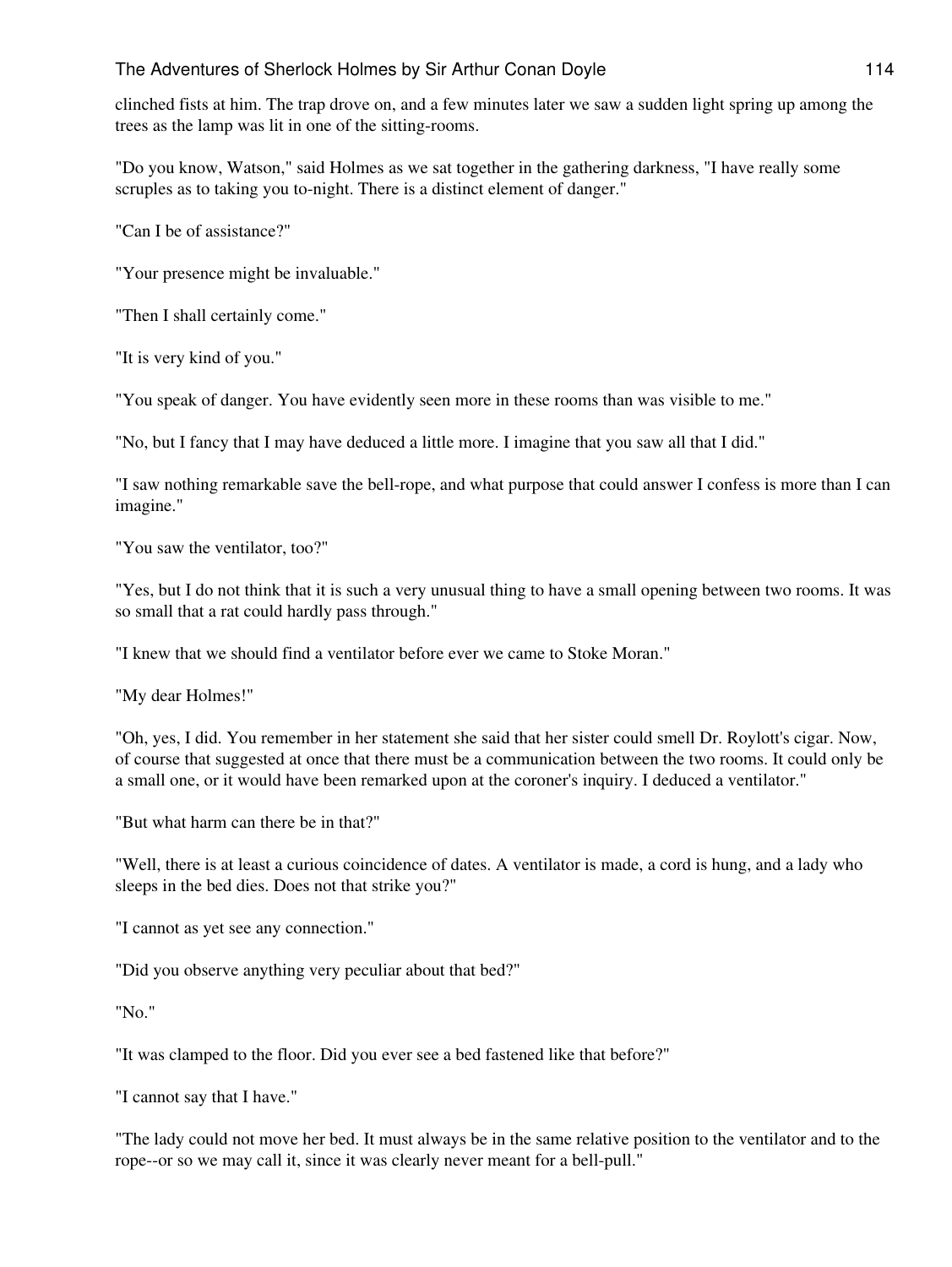"Holmes," I cried, "I seem to see dimly what you are hinting at. We are only just in time to prevent some subtle and horrible crime."

"Subtle enough and horrible enough. When a doctor does go wrong he is the first of criminals. He has nerve and he has knowledge. Palmer and Pritchard were among the heads of their profession. This man strikes even deeper, but I think, Watson, that we shall be able to strike deeper still. But we shall have horrors enough before the night is over; for goodness' sake let us have a quiet pipe and turn our minds for a few hours to something more cheerful."

About nine o'clock the light among the trees was extinguished, and all was dark in the direction of the Manor House. Two hours passed slowly away, and then, suddenly, just at the stroke of eleven, a single bright light shone out right in front of us.

"That is our signal," said Holmes, springing to his feet; "it comes from the middle window."

As we passed out he exchanged a few words with the landlord, explaining that we were going on a late visit to an acquaintance, and that it was possible that we might spend the night there. A moment later we were out on the dark road, a chill wind blowing in our faces, and one yellow light twinkling in front of us through the gloom to guide us on our sombre errand.

There was little difficulty in entering the grounds, for unrepaired breaches gaped in the old park wall. Making our way among the trees, we reached the lawn, crossed it, and were about to enter through the window when out from a clump of laurel bushes there darted what seemed to be a hideous and distorted child, who threw itself upon the grass with writhing limbs and then ran swiftly across the lawn into the darkness.

"My God!" I whispered; "did you see it?"

Holmes was for the moment as startled as I. His hand closed like a vice upon my wrist in his agitation. Then he broke into a low laugh and put his lips to my ear.

"It is a nice household," he murmured. "That is the baboon."

I had forgotten the strange pets which the doctor affected. There was a cheetah, too; perhaps we might find it upon our shoulders at any moment. I confess that I felt easier in my mind when, after following Holmes' example and slipping off my shoes, I found myself inside the bedroom. My companion noiselessly closed the shutters, moved the lamp onto the table, and cast his eyes round the room. All was as we had seen it in the daytime. Then creeping up to me and making a trumpet of his hand, he whispered into my ear again so gently that it was all that I could do to distinguish the words:

"The least sound would be fatal to our plans."

I nodded to show that I had heard.

"We must sit without light. He would see it through the ventilator."

I nodded again.

"Do not go asleep; your very life may depend upon it. Have your pistol ready in case we should need it. I will sit on the side of the bed, and you in that chair."

I took out my revolver and laid it on the corner of the table.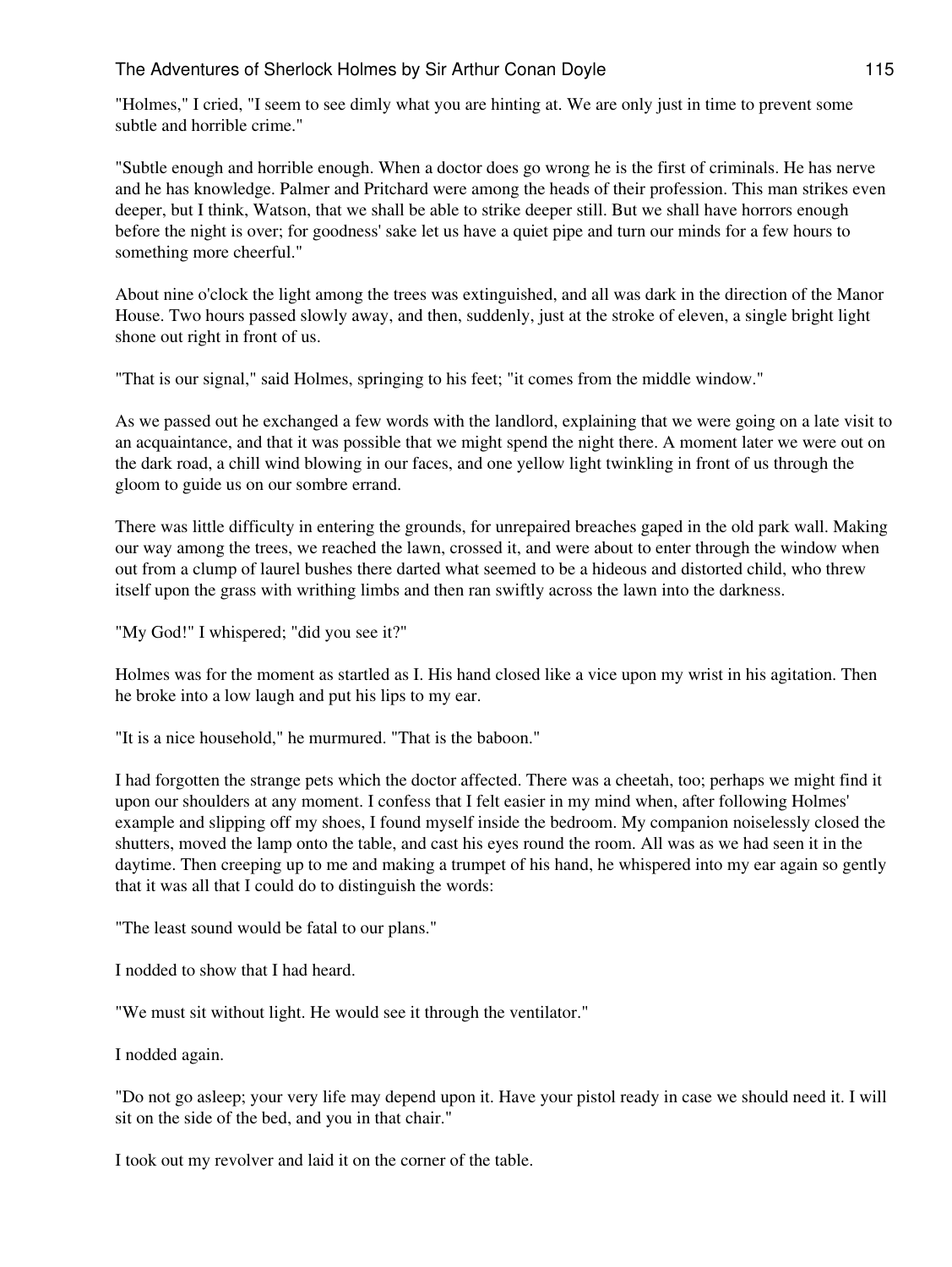Holmes had brought up a long thin cane, and this he placed upon the bed beside him. By it he laid the box of matches and the stump of a candle. Then he turned down the lamp, and we were left in darkness.

How shall I ever forget that dreadful vigil? I could not hear a sound, not even the drawing of a breath, and yet I knew that my companion sat open-eyed, within a few feet of me, in the same state of nervous tension in which I was myself. The shutters cut off the least ray of light, and we waited in absolute darkness.

From outside came the occasional cry of a night-bird, and once at our very window a long drawn catlike whine, which told us that the cheetah was indeed at liberty. Far away we could hear the deep tones of the parish clock, which boomed out every quarter of an hour. How long they seemed, those quarters! Twelve struck, and one and two and three, and still we sat waiting silently for whatever might befall.

Suddenly there was the momentary gleam of a light up in the direction of the ventilator, which vanished immediately, but was succeeded by a strong smell of burning oil and heated metal. Someone in the next room had lit a dark-lantern. I heard a gentle sound of movement, and then all was silent once more, though the smell grew stronger. For half an hour I sat with straining ears. Then suddenly another sound became audible--a very gentle, soothing sound, like that of a small jet of steam escaping continually from a kettle. The instant that we heard it, Holmes sprang from the bed, struck a match, and lashed furiously with his cane at the bell-pull.

"You see it, Watson?" he yelled. "You see it?"

But I saw nothing. At the moment when Holmes struck the light I heard a low, clear whistle, but the sudden glare flashing into my weary eyes made it impossible for me to tell what it was at which my friend lashed so savagely. I could, however, see that his face was deadly pale and filled with horror and loathing. He had ceased to strike and was gazing up at the ventilator when suddenly there broke from the silence of the night the most horrible cry to which I have ever listened. It swelled up louder and louder, a hoarse yell of pain and fear and anger all mingled in the one dreadful shriek. They say that away down in the village, and even in the distant parsonage, that cry raised the sleepers from their beds. It struck cold to our hearts, and I stood gazing at Holmes, and he at me, until the last echoes of it had died away into the silence from which it rose.

"What can it mean?" I gasped.

"It means that it is all over," Holmes answered. "And perhaps, after all, it is for the best. Take your pistol, and we will enter Dr. Roylott's room."

With a grave face he lit the lamp and led the way down the corridor. Twice he struck at the chamber door without any reply from within. Then he turned the handle and entered, I at his heels, with the cocked pistol in my hand.

It was a singular sight which met our eyes. On the table stood a dark-lantern with the shutter half open, throwing a brilliant beam of light upon the iron safe, the door of which was ajar. Beside this table, on the wooden chair, sat Dr. Grimesby Roylott clad in a long grey dressing-gown, his bare ankles protruding beneath, and his feet thrust into red heelless Turkish slippers. Across his lap lay the short stock with the long lash which we had noticed during the day. His chin was cocked upward and his eyes were fixed in a dreadful, rigid stare at the corner of the ceiling. Round his brow he had a peculiar yellow band, with brownish speckles, which seemed to be bound tightly round his head. As we entered he made neither sound nor motion.

"The band! the speckled band!" whispered Holmes.

I took a step forward. In an instant his strange headgear began to move, and there reared itself from among his hair the squat diamond-shaped head and puffed neck of a loathsome serpent.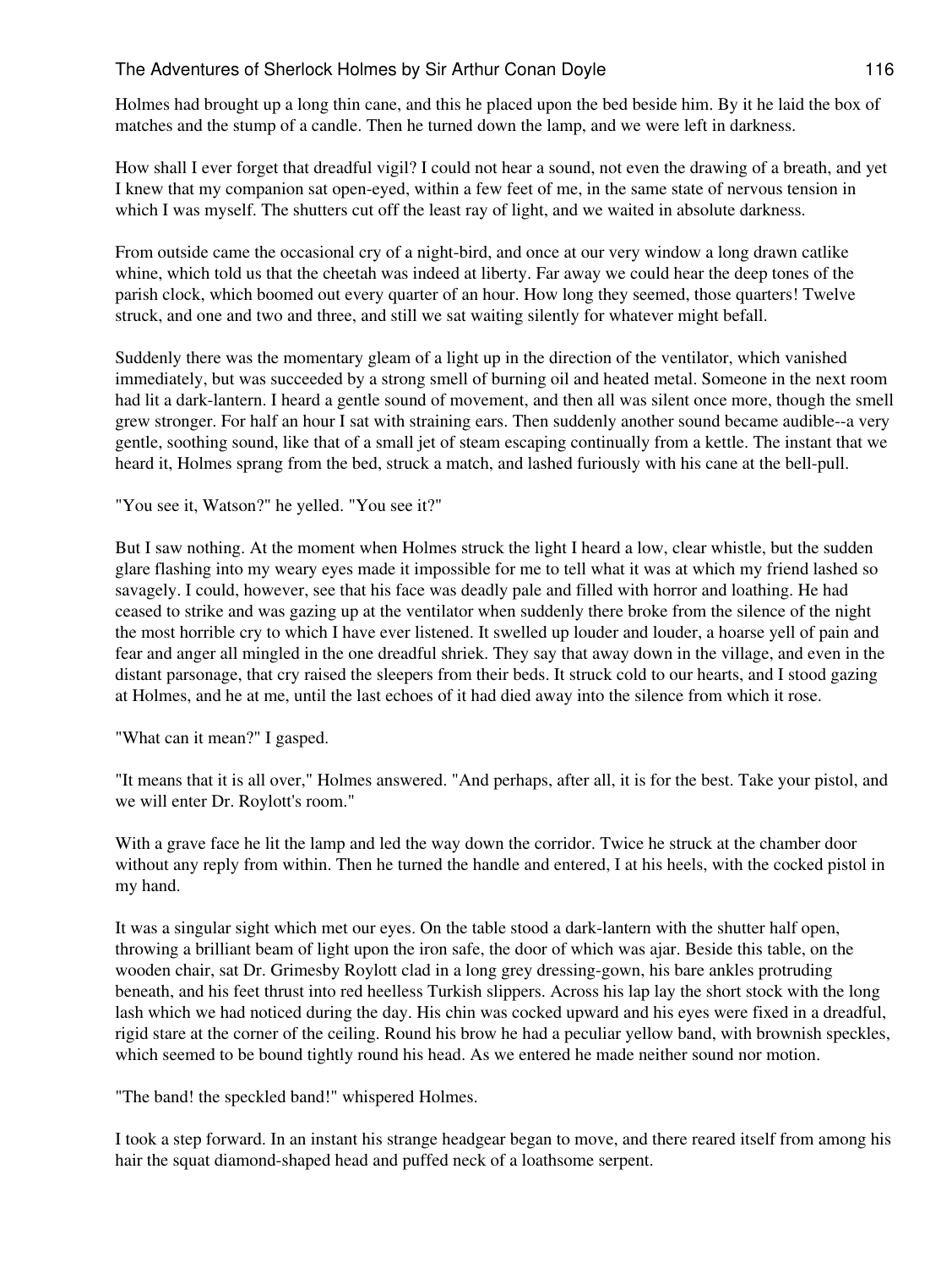"It is a swamp adder!" cried Holmes; "the deadliest snake in India. He has died within ten seconds of being bitten. Violence does, in truth, recoil upon the violent, and the schemer falls into the pit which he digs for another. Let us thrust this creature back into its den, and we can then remove Miss Stoner to some place of shelter and let the county police know what has happened."

As he spoke he drew the dog-whip swiftly from the dead man's lap, and throwing the noose round the reptile's neck he drew it from its horrid perch and, carrying it at arm's length, threw it into the iron safe, which he closed upon it.

Such are the true facts of the death of Dr. Grimesby Roylott, of Stoke Moran. It is not necessary that I should prolong a narrative which has already run to too great a length by telling how we broke the sad news to the terrified girl, how we conveyed her by the morning train to the care of her good aunt at Harrow, of how the slow process of official inquiry came to the conclusion that the doctor met his fate while indiscreetly playing with a dangerous pet. The little which I had yet to learn of the case was told me by Sherlock Holmes as we travelled back next day.

"I had," said he, "come to an entirely erroneous conclusion which shows, my dear Watson, how dangerous it always is to reason from insufficient data. The presence of the gipsies, and the use of the word 'band,' which was used by the poor girl, no doubt, to explain the appearance which she had caught a hurried glimpse of by the light of her match, were sufficient to put me upon an entirely wrong scent. I can only claim the merit that I instantly reconsidered my position when, however, it became clear to me that whatever danger threatened an occupant of the room could not come either from the window or the door. My attention was speedily drawn, as I have already remarked to you, to this ventilator, and to the bell-rope which hung down to the bed. The discovery that this was a dummy, and that the bed was clamped to the floor, instantly gave rise to the suspicion that the rope was there as a bridge for something passing through the hole and coming to the bed. The idea of a snake instantly occurred to me, and when I coupled it with my knowledge that the doctor was furnished with a supply of creatures from India, I felt that I was probably on the right track. The idea of using a form of poison which could not possibly be discovered by any chemical test was just such a one as would occur to a clever and ruthless man who had had an Eastern training. The rapidity with which such a poison would take effect would also, from his point of view, be an advantage. It would be a sharp-eyed coroner, indeed, who could distinguish the two little dark punctures which would show where the poison fangs had done their work. Then I thought of the whistle. Of course he must recall the snake before the morning light revealed it to the victim. He had trained it, probably by the use of the milk which we saw, to return to him when summoned. He would put it through this ventilator at the hour that he thought best, with the certainty that it would crawl down the rope and land on the bed. It might or might not bite the occupant, perhaps she might escape every night for a week, but sooner or later she must fall a victim.

"I had come to these conclusions before ever I had entered his room. An inspection of his chair showed me that he had been in the habit of standing on it, which of course would be necessary in order that he should reach the ventilator. The sight of the safe, the saucer of milk, and the loop of whipcord were enough to finally dispel any doubts which may have remained. The metallic clang heard by Miss Stoner was obviously caused by her stepfather hastily closing the door of his safe upon its terrible occupant. Having once made up my mind, you know the steps which I took in order to put the matter to the proof. I heard the creature hiss as I have no doubt that you did also, and I instantly lit the light and attacked it."

"With the result of driving it through the ventilator."

"And also with the result of causing it to turn upon its master at the other side. Some of the blows of my cane came home and roused its snakish temper, so that it flew upon the first person it saw. In this way I am no doubt indirectly responsible for Dr. Grimesby Roylott's death, and I cannot say that it is likely to weigh very heavily upon my conscience."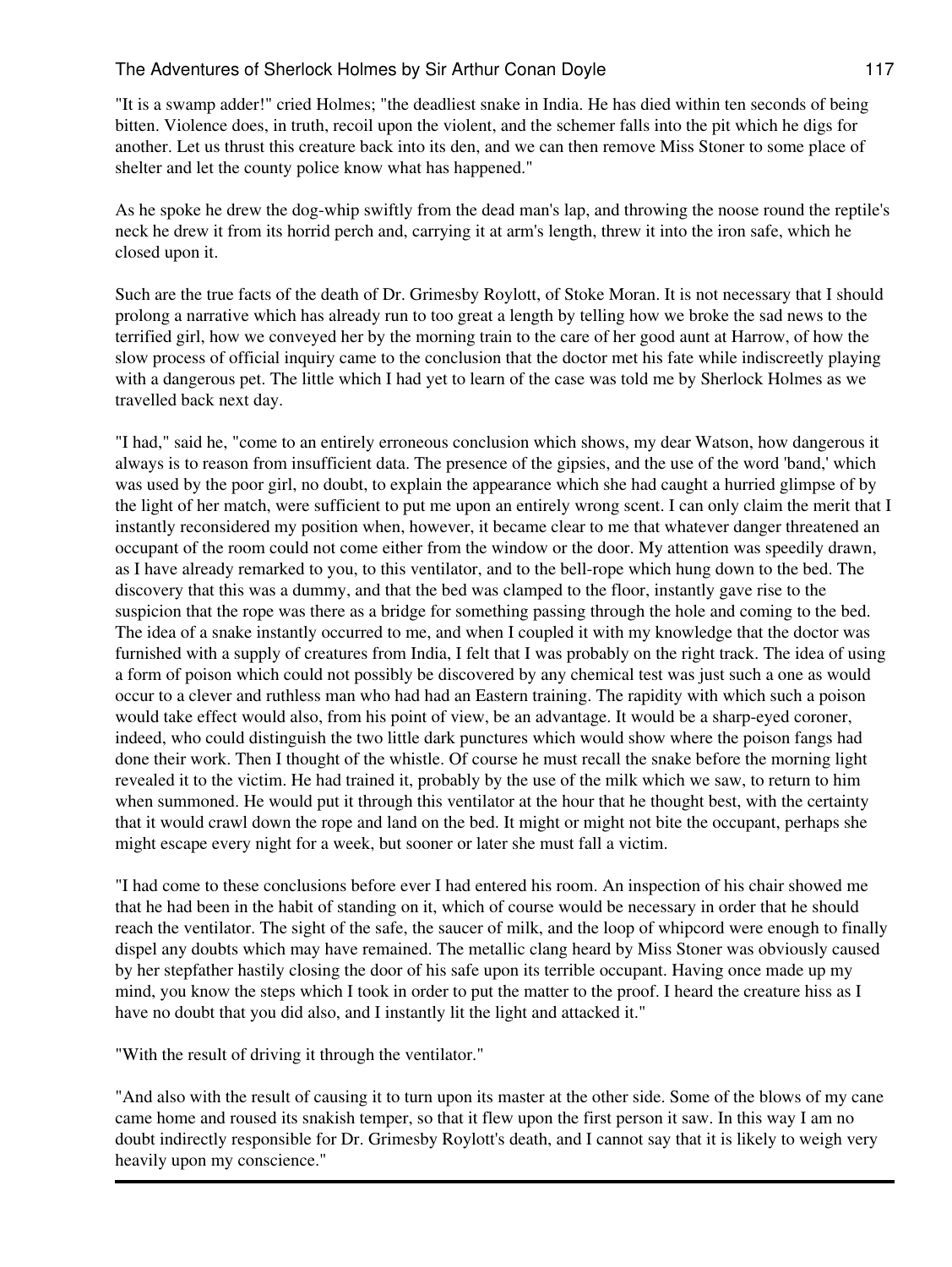### IX. THE ADVENTURE OF THE ENGINEER'S THUMB

Of all the problems which have been submitted to my friend, Mr. Sherlock Holmes, for solution during the years of our intimacy, there were only two which I was the means of introducing to his notice--that of Mr. Hatherley's thumb, and that of Colonel Warburton's madness. Of these the latter may have afforded a finer field for an acute and original observer, but the other was so strange in its inception and so dramatic in its details that it may be the more worthy of being placed upon record, even if it gave my friend fewer openings for those deductive methods of reasoning by which he achieved such remarkable results. The story has, I believe, been told more than once in the newspapers, but, like all such narratives, its effect is much less striking when set forth en bloc in a single half-column of print than when the facts slowly evolve before your own eyes, and the mystery clears gradually away as each new discovery furnishes a step which leads on to the complete truth. At the time the circumstances made a deep impression upon me, and the lapse of two years has hardly served to weaken the effect.

It was in the summer of '89, not long after my marriage, that the events occurred which I am now about to summarise. I had returned to civil practice and had finally abandoned Holmes in his Baker Street rooms, although I continually visited him and occasionally even persuaded him to forgo his Bohemian habits so far as to come and visit us. My practice had steadily increased, and as I happened to live at no very great distance from Paddington Station, I got a few patients from among the officials. One of these, whom I had cured of a painful and lingering disease, was never weary of advertising my virtues and of endeavouring to send me on every sufferer over whom he might have any influence.

One morning, at a little before seven o'clock, I was awakened by the maid tapping at the door to announce that two men had come from Paddington and were waiting in the consulting-room. I dressed hurriedly, for I knew by experience that railway cases were seldom trivial, and hastened downstairs. As I descended, my old ally, the guard, came out of the room and closed the door tightly behind him.

"I've got him here," he whispered, jerking his thumb over his shoulder; "he's all right."

"What is it, then?" I asked, for his manner suggested that it was some strange creature which he had caged up in my room.

"It's a new patient," he whispered. "I thought I'd bring him round myself; then he couldn't slip away. There he is, all safe and sound. I must go now, Doctor; I have my dooties, just the same as you." And off he went, this trusty tout, without even giving me time to thank him.

I entered my consulting-room and found a gentleman seated by the table. He was quietly dressed in a suit of heather tweed with a soft cloth cap which he had laid down upon my books. Round one of his hands he had a handkerchief wrapped, which was mottled all over with bloodstains. He was young, not more than five-and-twenty, I should say, with a strong, masculine face; but he was exceedingly pale and gave me the impression of a man who was suffering from some strong agitation, which it took all his strength of mind to control.

"I am sorry to knock you up so early, Doctor," said he, "but I have had a very serious accident during the night. I came in by train this morning, and on inquiring at Paddington as to where I might find a doctor, a worthy fellow very kindly escorted me here. I gave the maid a card, but I see that she has left it upon the side-table."

I took it up and glanced at it. "Mr. Victor Hatherley, hydraulic engineer, 16A, Victoria Street (3rd floor)." That was the name, style, and abode of my morning visitor. "I regret that I have kept you waiting," said I, sitting down in my library-chair. "You are fresh from a night journey, I understand, which is in itself a monotonous occupation."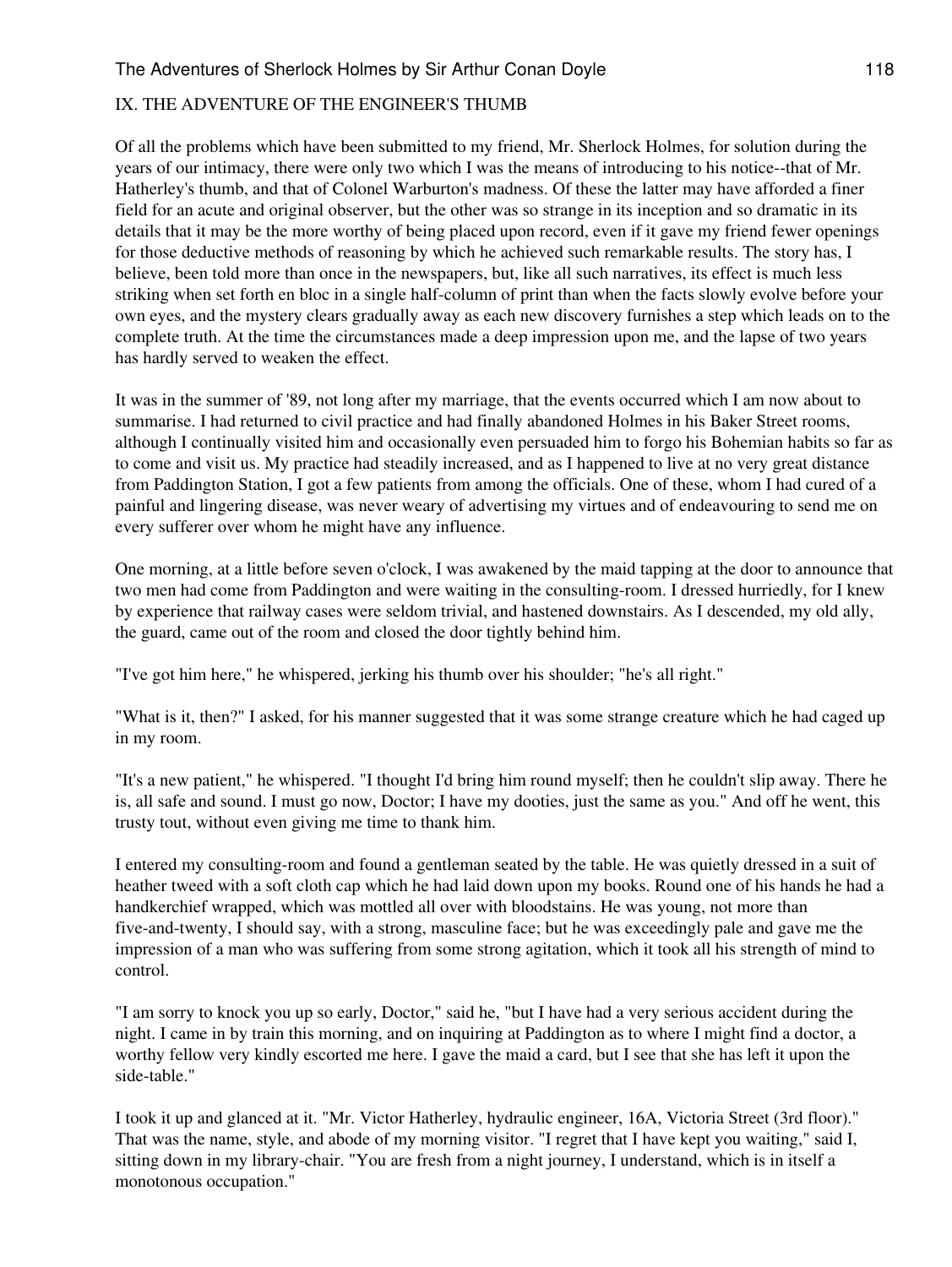"Oh, my night could not be called monotonous," said he, and laughed. He laughed very heartily, with a high, ringing note, leaning back in his chair and shaking his sides. All my medical instincts rose up against that laugh.

"Stop it!" I cried; "pull yourself together!" and I poured out some water from a caraffe.

It was useless, however. He was off in one of those hysterical outbursts which come upon a strong nature when some great crisis is over and gone. Presently he came to himself once more, very weary and pale-looking.

"I have been making a fool of myself," he gasped.

"Not at all. Drink this." I dashed some brandy into the water, and the colour began to come back to his bloodless cheeks.

"That's better!" said he. "And now, Doctor, perhaps you would kindly attend to my thumb, or rather to the place where my thumb used to be."

He unwound the handkerchief and held out his hand. It gave even my hardened nerves a shudder to look at it. There were four protruding fingers and a horrid red, spongy surface where the thumb should have been. It had been hacked or torn right out from the roots.

"Good heavens!" I cried, "this is a terrible injury. It must have bled considerably."

"Yes, it did. I fainted when it was done, and I think that I must have been senseless for a long time. When I came to I found that it was still bleeding, so I tied one end of my handkerchief very tightly round the wrist and braced it up with a twig."

"Excellent! You should have been a surgeon."

"It is a question of hydraulics, you see, and came within my own province."

"This has been done," said I, examining the wound, "by a very heavy and sharp instrument."

"A thing like a cleaver," said he.

"An accident, I presume?"

"By no means."

"What! a murderous attack?"

"Very murderous indeed."

"You horrify me."

I sponged the wound, cleaned it, dressed it, and finally covered it over with cotton wadding and carbolised bandages. He lay back without wincing, though he bit his lip from time to time.

"How is that?" I asked when I had finished.

"Capital! Between your brandy and your bandage, I feel a new man. I was very weak, but I have had a good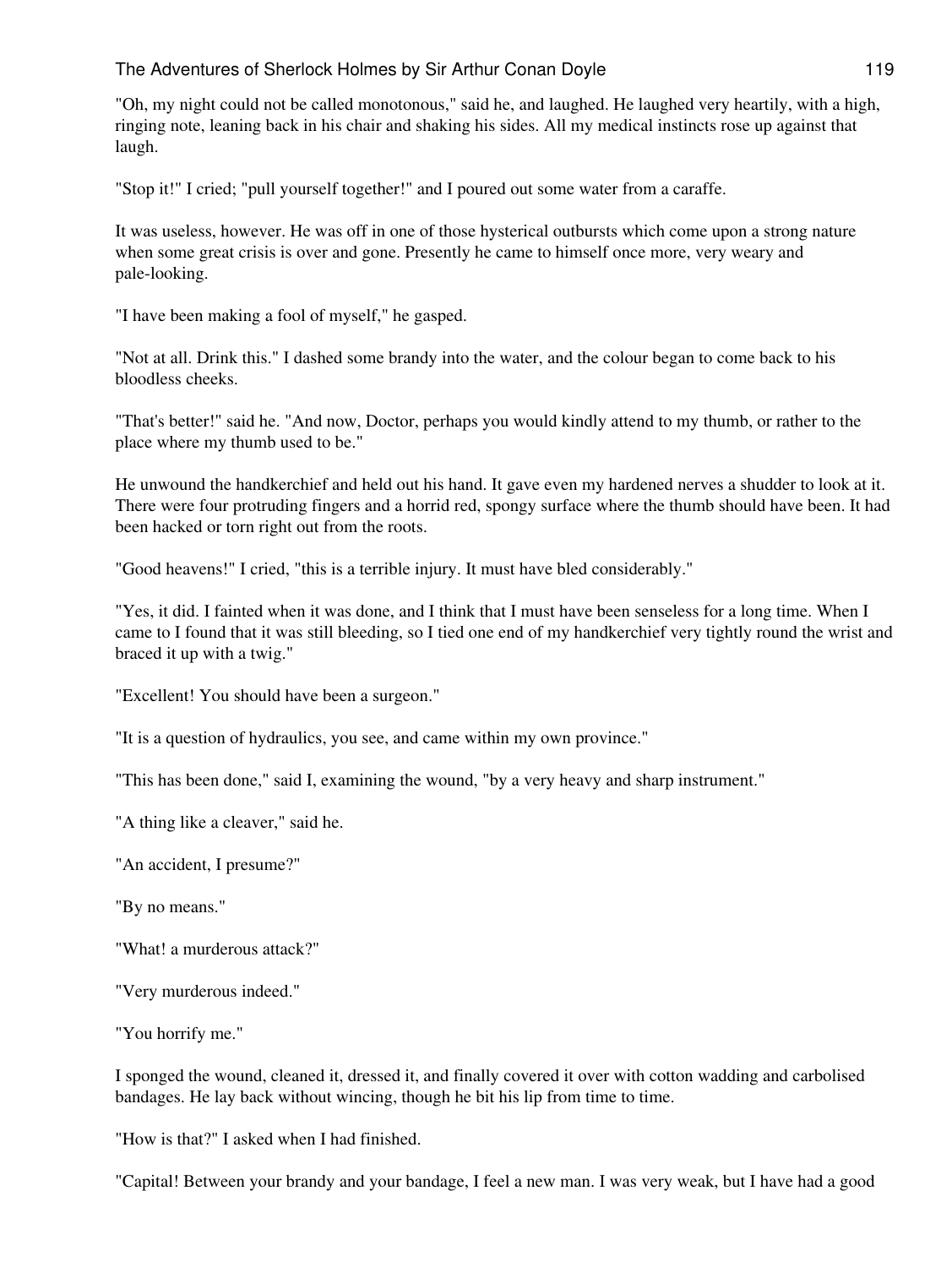deal to go through."

"Perhaps you had better not speak of the matter. It is evidently trying to your nerves."

"Oh, no, not now. I shall have to tell my tale to the police; but, between ourselves, if it were not for the convincing evidence of this wound of mine, I should be surprised if they believed my statement, for it is a very extraordinary one, and I have not much in the way of proof with which to back it up; and, even if they believe me, the clues which I can give them are so vague that it is a question whether justice will be done."

"Ha!" cried I, "if it is anything in the nature of a problem which you desire to see solved, I should strongly recommend you to come to my friend, Mr. Sherlock Holmes, before you go to the official police."

"Oh, I have heard of that fellow," answered my visitor, "and I should be very glad if he would take the matter up, though of course I must use the official police as well. Would you give me an introduction to him?"

"I'll do better. I'll take you round to him myself."

"I should be immensely obliged to you."

"We'll call a cab and go together. We shall just be in time to have a little breakfast with him. Do you feel equal to it?"

"Yes; I shall not feel easy until I have told my story."

"Then my servant will call a cab, and I shall be with you in an instant." I rushed upstairs, explained the matter shortly to my wife, and in five minutes was inside a hansom, driving with my new acquaintance to Baker Street.

Sherlock Holmes was, as I expected, lounging about his sitting-room in his dressing-gown, reading the agony column of The Times and smoking his before-breakfast pipe, which was composed of all the plugs and dottles left from his smokes of the day before, all carefully dried and collected on the corner of the mantelpiece. He received us in his quietly genial fashion, ordered fresh rashers and eggs, and joined us in a hearty meal. When it was concluded he settled our new acquaintance upon the sofa, placed a pillow beneath his head, and laid a glass of brandy and water within his reach.

"It is easy to see that your experience has been no common one, Mr. Hatherley," said he. "Pray, lie down there and make yourself absolutely at home. Tell us what you can, but stop when you are tired and keep up your strength with a little stimulant."

"Thank you," said my patient. "but I have felt another man since the doctor bandaged me, and I think that your breakfast has completed the cure. I shall take up as little of your valuable time as possible, so I shall start at once upon my peculiar experiences."

Holmes sat in his big armchair with the weary, heavy-lidded expression which veiled his keen and eager nature, while I sat opposite to him, and we listened in silence to the strange story which our visitor detailed to us.

"You must know," said he, "that I am an orphan and a bachelor, residing alone in lodgings in London. By profession I am a hydraulic engineer, and I have had considerable experience of my work during the seven years that I was apprenticed to Venner & Matheson, the well-known firm, of Greenwich. Two years ago, having served my time, and having also come into a fair sum of money through my poor father's death, I determined to start in business for myself and took professional chambers in Victoria Street.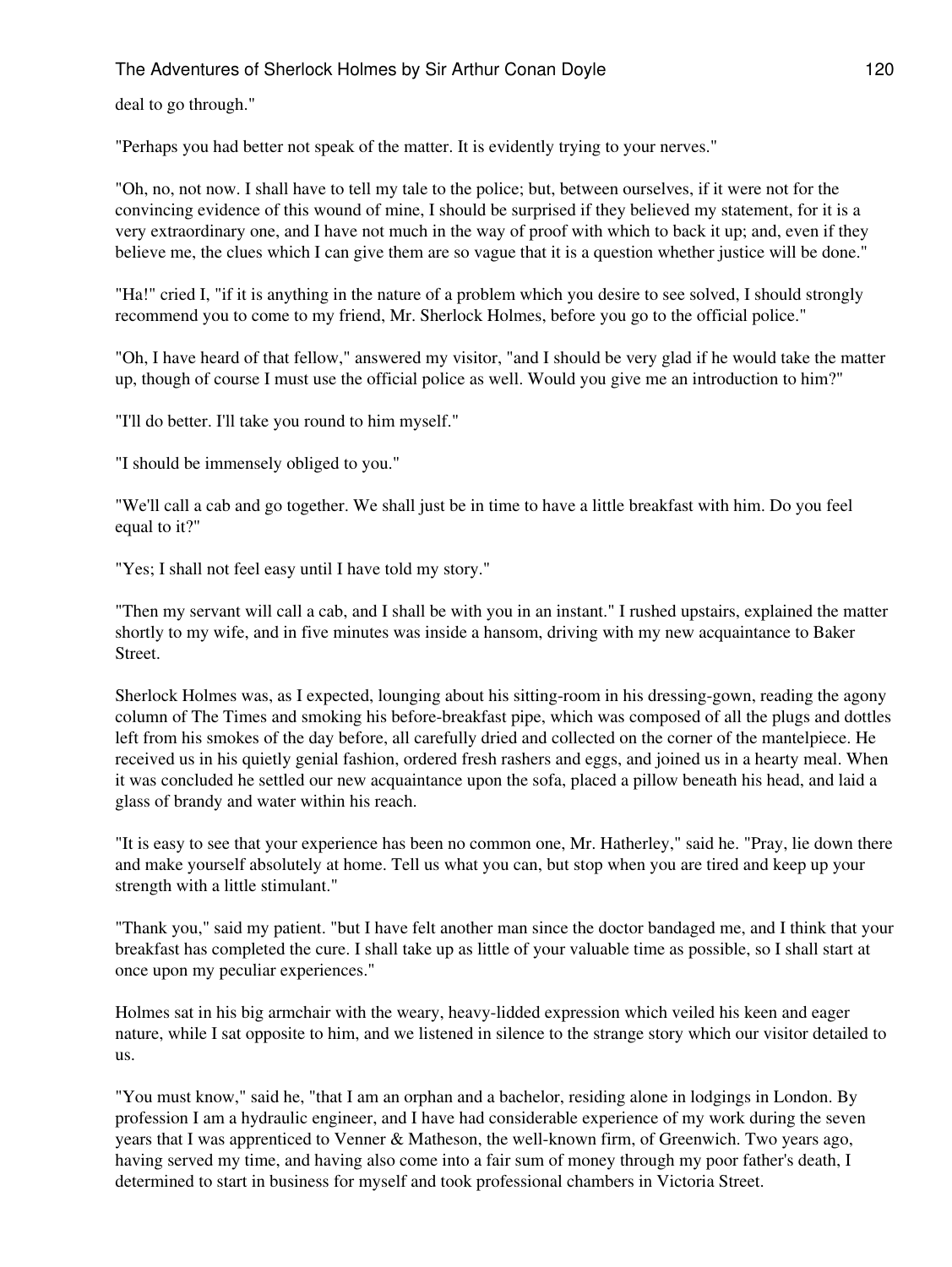"I suppose that everyone finds his first independent start in business a dreary experience. To me it has been exceptionally so. During two years I have had three consultations and one small job, and that is absolutely all that my profession has brought me. My gross takings amount to 27 pounds 10s. Every day, from nine in the morning until four in the afternoon, I waited in my little den, until at last my heart began to sink, and I came to believe that I should never have any practice at all.

"Yesterday, however, just as I was thinking of leaving the office, my clerk entered to say there was a gentleman waiting who wished to see me upon business. He brought up a card, too, with the name of 'Colonel Lysander Stark' engraved upon it. Close at his heels came the colonel himself, a man rather over the middle size, but of an exceeding thinness. I do not think that I have ever seen so thin a man. His whole face sharpened away into nose and chin, and the skin of his cheeks was drawn quite tense over his outstanding bones. Yet this emaciation seemed to be his natural habit, and due to no disease, for his eye was bright, his step brisk, and his bearing assured. He was plainly but neatly dressed, and his age, I should judge, would be nearer forty than thirty.

"'Mr. Hatherley?' said he, with something of a German accent. 'You have been recommended to me, Mr. Hatherley, as being a man who is not only proficient in his profession but is also discreet and capable of preserving a secret.'

"I bowed, feeling as flattered as any young man would at such an address. 'May I ask who it was who gave me so good a character?'

"'Well, perhaps it is better that I should not tell you that just at this moment. I have it from the same source that you are both an orphan and a bachelor and are residing alone in London.'

"'That is quite correct,' I answered; 'but you will excuse me if I say that I cannot see how all this bears upon my professional qualifications. I understand that it was on a professional matter that you wished to speak to me?'

"'Undoubtedly so. But you will find that all I say is really to the point. I have a professional commission for you, but absolute secrecy is quite essential--absolute secrecy, you understand, and of course we may expect that more from a man who is alone than from one who lives in the bosom of his family.'

"'If I promise to keep a secret,' said I, 'you may absolutely depend upon my doing so.'

"He looked very hard at me as I spoke, and it seemed to me that I had never seen so suspicious and questioning an eye.

"'Do you promise, then?' said he at last.

"'Yes, I promise.'

"'Absolute and complete silence before, during, and after? No reference to the matter at all, either in word or writing?'

"'I have already given you my word.'

"'Very good.' He suddenly sprang up, and darting like lightning across the room he flung open the door. The passage outside was empty.

"'That's all right,' said he, coming back. 'I know that clerks are sometimes curious as to their master's affairs. Now we can talk in safety.' He drew up his chair very close to mine and began to stare at me again with the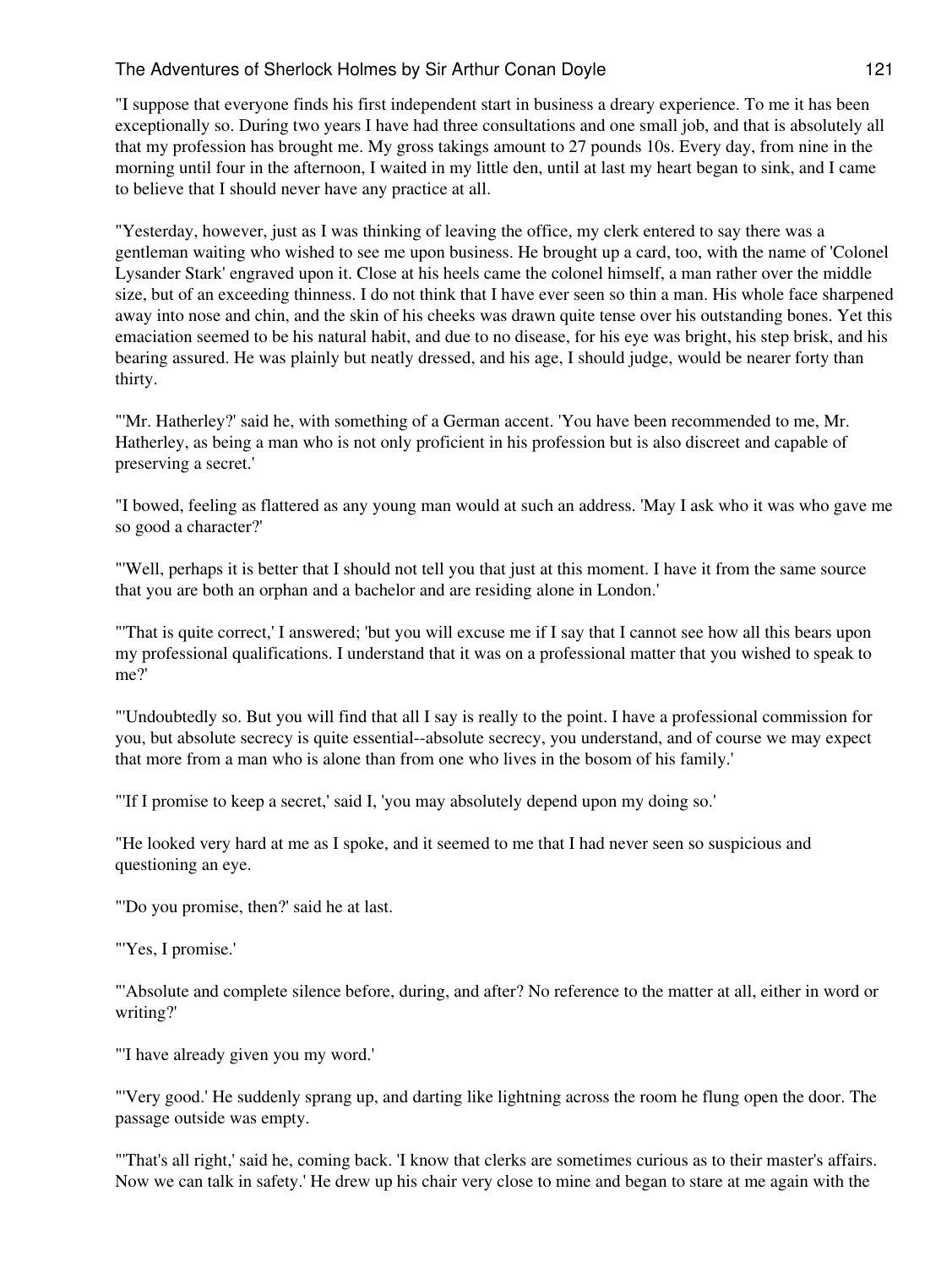same questioning and thoughtful look.

"A feeling of repulsion, and of something akin to fear had begun to rise within me at the strange antics of this fleshless man. Even my dread of losing a client could not restrain me from showing my impatience.

"'I beg that you will state your business, sir,' said I; 'my time is of value.' Heaven forgive me for that last sentence, but the words came to my lips.

"'How would fifty guineas for a night's work suit you?' he asked.

"'Most admirably.'

"'I say a night's work, but an hour's would be nearer the mark. I simply want your opinion about a hydraulic stamping machine which has got out of gear. If you show us what is wrong we shall soon set it right ourselves. What do you think of such a commission as that?'

"'The work appears to be light and the pay munificent.'

"'Precisely so. We shall want you to come to-night by the last train.'

"'Where to?'

"'To Eyford, in Berkshire. It is a little place near the borders of Oxfordshire, and within seven miles of Reading. There is a train from Paddington which would bring you there at about 11:15.'

"'Very good.'

"'I shall come down in a carriage to meet you.'

"'There is a drive, then?'

"'Yes, our little place is quite out in the country. It is a good seven miles from Eyford Station.'

"'Then we can hardly get there before midnight. I suppose there would be no chance of a train back. I should be compelled to stop the night.'

"'Yes, we could easily give you a shake-down.'

"'That is very awkward. Could I not come at some more convenient hour?'

"'We have judged it best that you should come late. It is to recompense you for any inconvenience that we are paying to you, a young and unknown man, a fee which would buy an opinion from the very heads of your profession. Still, of course, if you would like to draw out of the business, there is plenty of time to do so.'

"I thought of the fifty guineas, and of how very useful they would be to me. 'Not at all,' said I, 'I shall be very happy to accommodate myself to your wishes. I should like, however, to understand a little more clearly what it is that you wish me to do.'

"'Quite so. It is very natural that the pledge of secrecy which we have exacted from you should have aroused your curiosity. I have no wish to commit you to anything without your having it all laid before you. I suppose that we are absolutely safe from eavesdroppers?'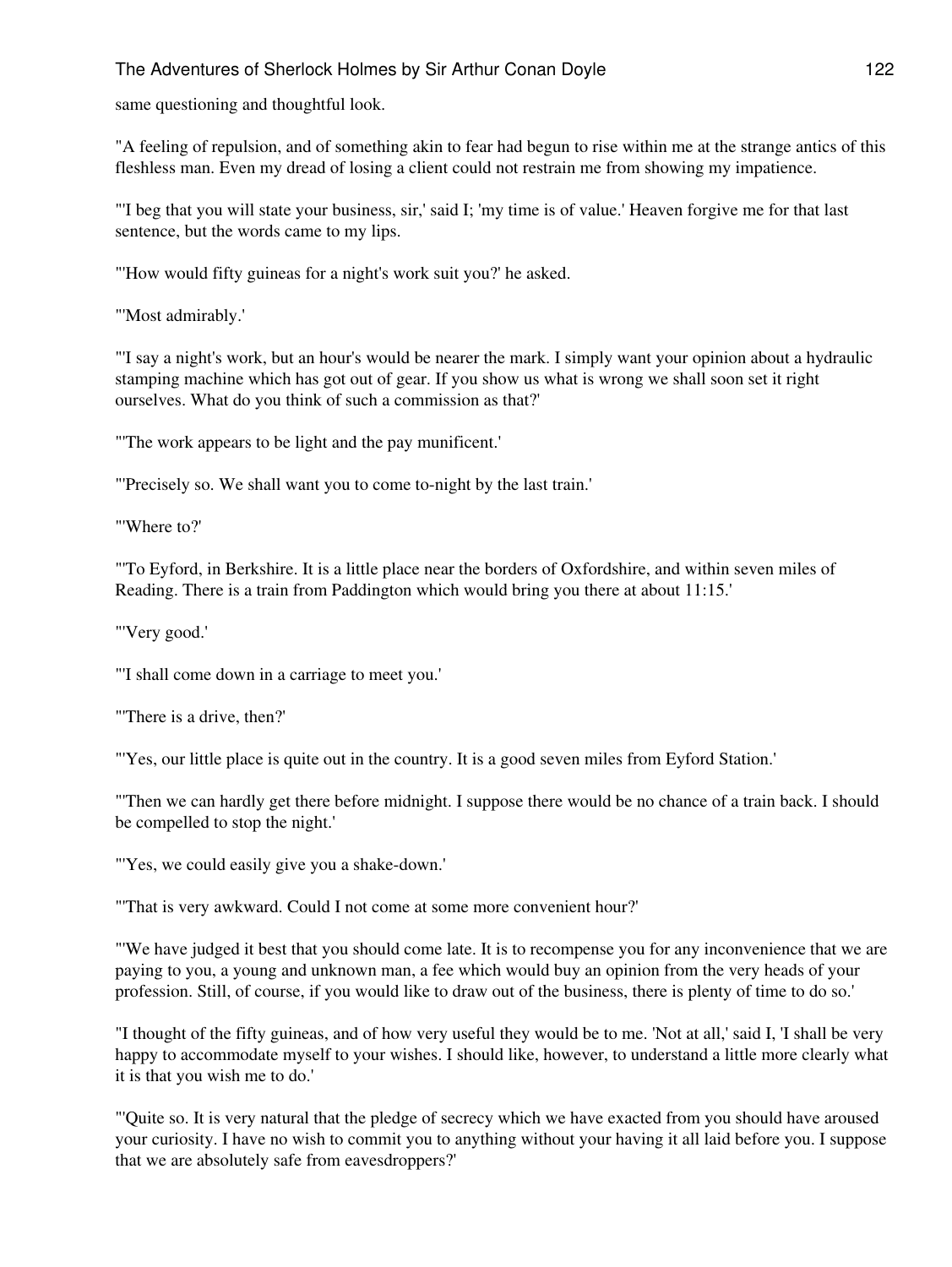## "'Entirely.'

"'Then the matter stands thus. You are probably aware that fuller's-earth is a valuable product, and that it is only found in one or two places in England?'

## "'I have heard so.'

"'Some little time ago I bought a small place--a very small place--within ten miles of Reading. I was fortunate enough to discover that there was a deposit of fuller's-earth in one of my fields. On examining it, however, I found that this deposit was a comparatively small one, and that it formed a link between two very much larger ones upon the right and left--both of them, however, in the grounds of my neighbours. These good people were absolutely ignorant that their land contained that which was quite as valuable as a gold-mine. Naturally, it was to my interest to buy their land before they discovered its true value, but unfortunately I had no capital by which I could do this. I took a few of my friends into the secret, however, and they suggested that we should quietly and secretly work our own little deposit and that in this way we should earn the money which would enable us to buy the neighbouring fields. This we have now been doing for some time, and in order to help us in our operations we erected a hydraulic press. This press, as I have already explained, has got out of order, and we wish your advice upon the subject. We guard our secret very jealously, however, and if it once became known that we had hydraulic engineers coming to our little house, it would soon rouse inquiry, and then, if the facts came out, it would be good-bye to any chance of getting these fields and carrying out our plans. That is why I have made you promise me that you will not tell a human being that you are going to Eyford to-night. I hope that I make it all plain?'

"'I quite follow you,' said I. 'The only point which I could not quite understand was what use you could make of a hydraulic press in excavating fuller's-earth, which, as I understand, is dug out like gravel from a pit.'

"'Ah!' said he carelessly, 'we have our own process. We compress the earth into bricks, so as to remove them without revealing what they are. But that is a mere detail. I have taken you fully into my confidence now, Mr. Hatherley, and I have shown you how I trust you.' He rose as he spoke. 'I shall expect you, then, at Eyford at 11:15.'

"'I shall certainly be there.'

"'And not a word to a soul.' He looked at me with a last long, questioning gaze, and then, pressing my hand in a cold, dank grasp, he hurried from the room.

"Well, when I came to think it all over in cool blood I was very much astonished, as you may both think, at this sudden commission which had been intrusted to me. On the one hand, of course, I was glad, for the fee was at least tenfold what I should have asked had I set a price upon my own services, and it was possible that this order might lead to other ones. On the other hand, the face and manner of my patron had made an unpleasant impression upon me, and I could not think that his explanation of the fuller's-earth was sufficient to explain the necessity for my coming at midnight, and his extreme anxiety lest I should tell anyone of my errand. However, I threw all fears to the winds, ate a hearty supper, drove to Paddington, and started off, having obeyed to the letter the injunction as to holding my tongue.

"At Reading I had to change not only my carriage but my station. However, I was in time for the last train to Eyford, and I reached the little dim-lit station after eleven o'clock. I was the only passenger who got out there, and there was no one upon the platform save a single sleepy porter with a lantern. As I passed out through the wicket gate, however, I found my acquaintance of the morning waiting in the shadow upon the other side. Without a word he grasped my arm and hurried me into a carriage, the door of which was standing open. He drew up the windows on either side, tapped on the wood-work, and away we went as fast as the horse could go."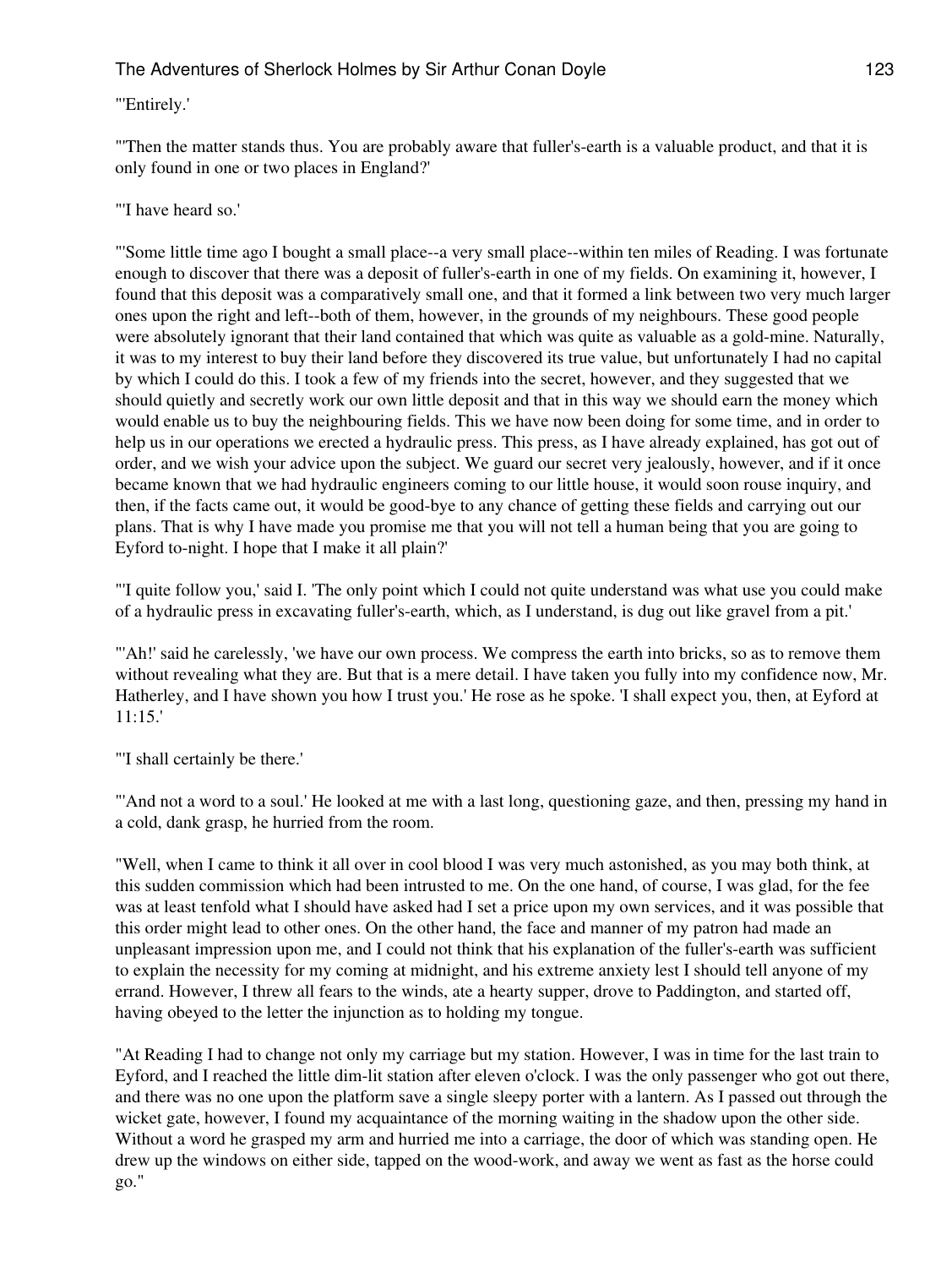"One horse?" interjected Holmes.

"Yes, only one."

"Did you observe the colour?"

"Yes, I saw it by the side-lights when I was stepping into the carriage. It was a chestnut."

"Tired-looking or fresh?"

"Oh, fresh and glossy."

"Thank you. I am sorry to have interrupted you. Pray continue your most interesting statement."

"Away we went then, and we drove for at least an hour. Colonel Lysander Stark had said that it was only seven miles, but I should think, from the rate that we seemed to go, and from the time that we took, that it must have been nearer twelve. He sat at my side in silence all the time, and I was aware, more than once when I glanced in his direction, that he was looking at me with great intensity. The country roads seem to be not very good in that part of the world, for we lurched and jolted terribly. I tried to look out of the windows to see something of where we were, but they were made of frosted glass, and I could make out nothing save the occasional bright blur of a passing light. Now and then I hazarded some remark to break the monotony of the journey, but the colonel answered only in monosyllables, and the conversation soon flagged. At last, however, the bumping of the road was exchanged for the crisp smoothness of a gravel-drive, and the carriage came to a stand. Colonel Lysander Stark sprang out, and, as I followed after him, pulled me swiftly into a porch which gaped in front of us. We stepped, as it were, right out of the carriage and into the hall, so that I failed to catch the most fleeting glance of the front of the house. The instant that I had crossed the threshold the door slammed heavily behind us, and I heard faintly the rattle of the wheels as the carriage drove away.

"It was pitch dark inside the house, and the colonel fumbled about looking for matches and muttering under his breath. Suddenly a door opened at the other end of the passage, and a long, golden bar of light shot out in our direction. It grew broader, and a woman appeared with a lamp in her hand, which she held above her head, pushing her face forward and peering at us. I could see that she was pretty, and from the gloss with which the light shone upon her dark dress I knew that it was a rich material. She spoke a few words in a foreign tongue in a tone as though asking a question, and when my companion answered in a gruff monosyllable she gave such a start that the lamp nearly fell from her hand. Colonel Stark went up to her, whispered something in her ear, and then, pushing her back into the room from whence she had come, he walked towards me again with the lamp in his hand.

"'Perhaps you will have the kindness to wait in this room for a few minutes,' said he, throwing open another door. It was a quiet, little, plainly furnished room, with a round table in the centre, on which several German books were scattered. Colonel Stark laid down the lamp on the top of a harmonium beside the door. 'I shall not keep you waiting an instant,' said he, and vanished into the darkness.

"I glanced at the books upon the table, and in spite of my ignorance of German I could see that two of them were treatises on science, the others being volumes of poetry. Then I walked across to the window, hoping that I might catch some glimpse of the country-side, but an oak shutter, heavily barred, was folded across it. It was a wonderfully silent house. There was an old clock ticking loudly somewhere in the passage, but otherwise everything was deadly still. A vague feeling of uneasiness began to steal over me. Who were these German people, and what were they doing living in this strange, out-of-the-way place? And where was the place? I was ten miles or so from Eyford, that was all I knew, but whether north, south, east, or west I had no idea. For that matter, Reading, and possibly other large towns, were within that radius, so the place might not be so secluded, after all. Yet it was quite certain, from the absolute stillness, that we were in the country. I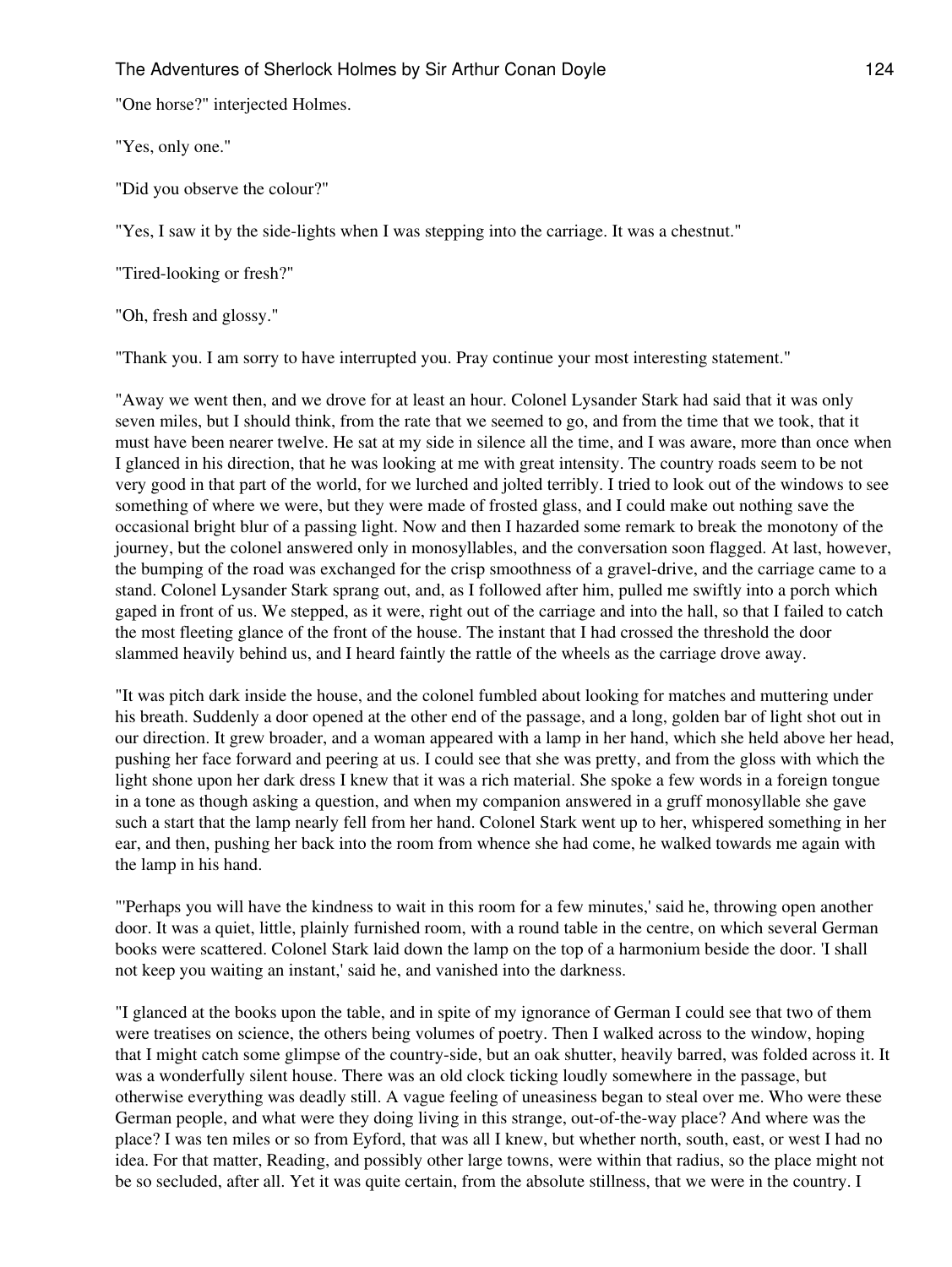paced up and down the room, humming a tune under my breath to keep up my spirits and feeling that I was thoroughly earning my fifty-guinea fee.

"Suddenly, without any preliminary sound in the midst of the utter stillness, the door of my room swung slowly open. The woman was standing in the aperture, the darkness of the hall behind her, the yellow light from my lamp beating upon her eager and beautiful face. I could see at a glance that she was sick with fear, and the sight sent a chill to my own heart. She held up one shaking finger to warn me to be silent, and she shot a few whispered words of broken English at me, her eyes glancing back, like those of a frightened horse, into the gloom behind her.

"'I would go,' said she, trying hard, as it seemed to me, to speak calmly; 'I would go. I should not stay here. There is no good for you to do.'

"'But, madam,' said I, 'I have not yet done what I came for. I cannot possibly leave until I have seen the machine.'

"'It is not worth your while to wait,' she went on. 'You can pass through the door; no one hinders.' And then, seeing that I smiled and shook my head, she suddenly threw aside her constraint and made a step forward, with her hands wrung together. 'For the love of Heaven!' she whispered, 'get away from here before it is too late!'

"But I am somewhat headstrong by nature, and the more ready to engage in an affair when there is some obstacle in the way. I thought of my fifty-guinea fee, of my wearisome journey, and of the unpleasant night which seemed to be before me. Was it all to go for nothing? Why should I slink away without having carried out my commission, and without the payment which was my due? This woman might, for all I knew, be a monomaniac. With a stout bearing, therefore, though her manner had shaken me more than I cared to confess, I still shook my head and declared my intention of remaining where I was. She was about to renew her entreaties when a door slammed overhead, and the sound of several footsteps was heard upon the stairs. She listened for an instant, threw up her hands with a despairing gesture, and vanished as suddenly and as noiselessly as she had come.

"The newcomers were Colonel Lysander Stark and a short thick man with a chinchilla beard growing out of the creases of his double chin, who was introduced to me as Mr. Ferguson.

"'This is my secretary and manager,' said the colonel. 'By the way, I was under the impression that I left this door shut just now. I fear that you have felt the draught.'

"'On the contrary,' said I, 'I opened the door myself because I felt the room to be a little close.'

"He shot one of his suspicious looks at me. 'Perhaps we had better proceed to business, then,' said he. 'Mr. Ferguson and I will take you up to see the machine.'

"'I had better put my hat on, I suppose.'

"'Oh, no, it is in the house.'

"'What, you dig fuller's-earth in the house?'

"'No, no. This is only where we compress it. But never mind that. All we wish you to do is to examine the machine and to let us know what is wrong with it.'

"We went upstairs together, the colonel first with the lamp, the fat manager and I behind him. It was a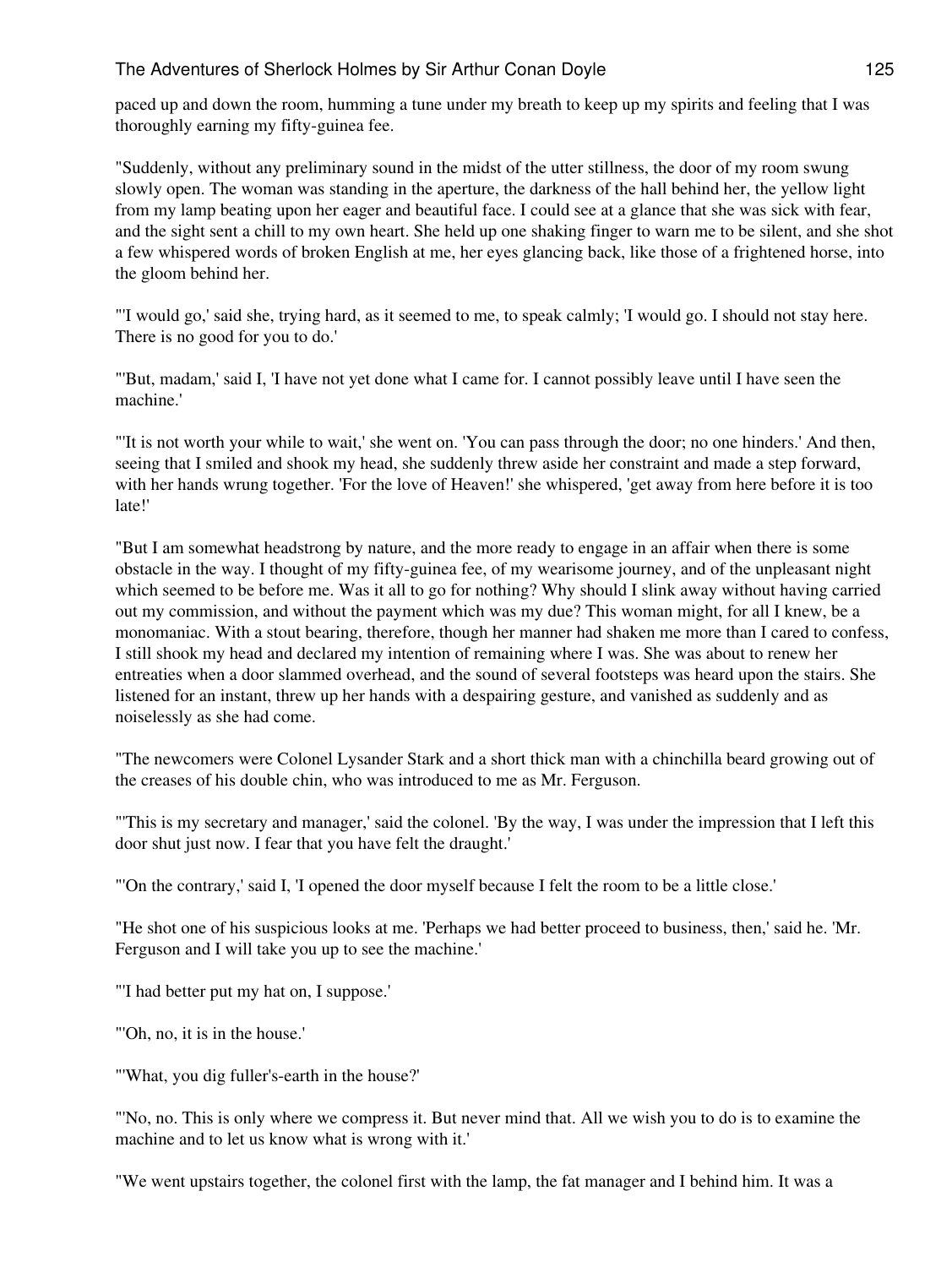labyrinth of an old house, with corridors, passages, narrow winding staircases, and little low doors, the thresholds of which were hollowed out by the generations who had crossed them. There were no carpets and no signs of any furniture above the ground floor, while the plaster was peeling off the walls, and the damp was breaking through in green, unhealthy blotches. I tried to put on as unconcerned an air as possible, but I had not forgotten the warnings of the lady, even though I disregarded them, and I kept a keen eye upon my two companions. Ferguson appeared to be a morose and silent man, but I could see from the little that he said that he was at least a fellow-countryman.

"Colonel Lysander Stark stopped at last before a low door, which he unlocked. Within was a small, square room, in which the three of us could hardly get at one time. Ferguson remained outside, and the colonel ushered me in.

"'We are now,' said he, 'actually within the hydraulic press, and it would be a particularly unpleasant thing for us if anyone were to turn it on. The ceiling of this small chamber is really the end of the descending piston, and it comes down with the force of many tons upon this metal floor. There are small lateral columns of water outside which receive the force, and which transmit and multiply it in the manner which is familiar to you. The machine goes readily enough, but there is some stiffness in the working of it, and it has lost a little of its force. Perhaps you will have the goodness to look it over and to show us how we can set it right.'

"I took the lamp from him, and I examined the machine very thoroughly. It was indeed a gigantic one, and capable of exercising enormous pressure. When I passed outside, however, and pressed down the levers which controlled it, I knew at once by the whishing sound that there was a slight leakage, which allowed a regurgitation of water through one of the side cylinders. An examination showed that one of the india-rubber bands which was round the head of a driving-rod had shrunk so as not quite to fill the socket along which it worked. This was clearly the cause of the loss of power, and I pointed it out to my companions, who followed my remarks very carefully and asked several practical questions as to how they should proceed to set it right. When I had made it clear to them, I returned to the main chamber of the machine and took a good look at it to satisfy my own curiosity. It was obvious at a glance that the story of the fuller's-earth was the merest fabrication, for it would be absurd to suppose that so powerful an engine could be designed for so inadequate a purpose. The walls were of wood, but the floor consisted of a large iron trough, and when I came to examine it I could see a crust of metallic deposit all over it. I had stooped and was scraping at this to see exactly what it was when I heard a muttered exclamation in German and saw the cadaverous face of the colonel looking down at me.

"'What are you doing there?' he asked.

"I felt angry at having been tricked by so elaborate a story as that which he had told me. 'I was admiring your fuller's-earth,' said I; 'I think that I should be better able to advise you as to your machine if I knew what the exact purpose was for which it was used.'

"The instant that I uttered the words I regretted the rashness of my speech. His face set hard, and a baleful light sprang up in his grey eyes.

"'Very well,' said he, 'you shall know all about the machine.' He took a step backward, slammed the little door, and turned the key in the lock. I rushed towards it and pulled at the handle, but it was quite secure, and did not give in the least to my kicks and shoves. 'Hullo!' I yelled. 'Hullo! Colonel! Let me out!'

"And then suddenly in the silence I heard a sound which sent my heart into my mouth. It was the clank of the levers and the swish of the leaking cylinder. He had set the engine at work. The lamp still stood upon the floor where I had placed it when examining the trough. By its light I saw that the black ceiling was coming down upon me, slowly, jerkily, but, as none knew better than myself, with a force which must within a minute grind me to a shapeless pulp. I threw myself, screaming, against the door, and dragged with my nails at the lock. I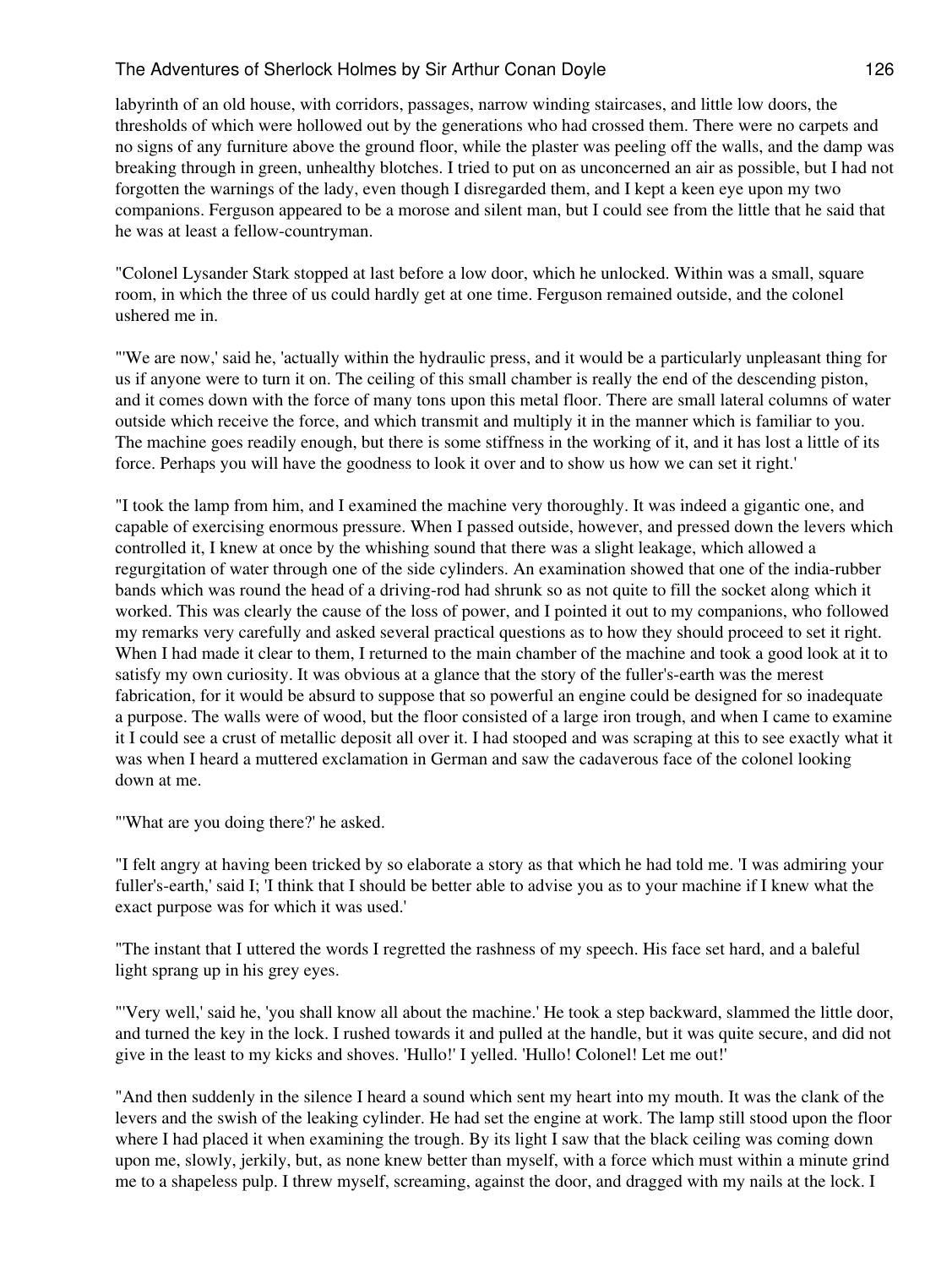implored the colonel to let me out, but the remorseless clanking of the levers drowned my cries. The ceiling was only a foot or two above my head, and with my hand upraised I could feel its hard, rough surface. Then it flashed through my mind that the pain of my death would depend very much upon the position in which I met it. If I lay on my face the weight would come upon my spine, and I shuddered to think of that dreadful snap. Easier the other way, perhaps; and yet, had I the nerve to lie and look up at that deadly black shadow wavering down upon me? Already I was unable to stand erect, when my eye caught something which brought a gush of hope back to my heart.

"I have said that though the floor and ceiling were of iron, the walls were of wood. As I gave a last hurried glance around, I saw a thin line of yellow light between two of the boards, which broadened and broadened as a small panel was pushed backward. For an instant I could hardly believe that here was indeed a door which led away from death. The next instant I threw myself through, and lay half-fainting upon the other side. The panel had closed again behind me, but the crash of the lamp, and a few moments afterwards the clang of the two slabs of metal, told me how narrow had been my escape.

"I was recalled to myself by a frantic plucking at my wrist, and I found myself lying upon the stone floor of a narrow corridor, while a woman bent over me and tugged at me with her left hand, while she held a candle in her right. It was the same good friend whose warning I had so foolishly rejected.

"'Come! come!' she cried breathlessly. 'They will be here in a moment. They will see that you are not there. Oh, do not waste the so-precious time, but come!'

"This time, at least, I did not scorn her advice. I staggered to my feet and ran with her along the corridor and down a winding stair. The latter led to another broad passage, and just as we reached it we heard the sound of running feet and the shouting of two voices, one answering the other from the floor on which we were and from the one beneath. My guide stopped and looked about her like one who is at her wit's end. Then she threw open a door which led into a bedroom, through the window of which the moon was shining brightly.

"'It is your only chance,' said she. 'It is high, but it may be that you can jump it.'

"As she spoke a light sprang into view at the further end of the passage, and I saw the lean figure of Colonel Lysander Stark rushing forward with a lantern in one hand and a weapon like a butcher's cleaver in the other. I rushed across the bedroom, flung open the window, and looked out. How quiet and sweet and wholesome the garden looked in the moonlight, and it could not be more than thirty feet down. I clambered out upon the sill, but I hesitated to jump until I should have heard what passed between my saviour and the ruffian who pursued me. If she were ill-used, then at any risks I was determined to go back to her assistance. The thought had hardly flashed through my mind before he was at the door, pushing his way past her; but she threw her arms round him and tried to hold him back.

"'Fritz! Fritz!' she cried in English, 'remember your promise after the last time. You said it should not be again. He will be silent! Oh, he will be silent!'

"'You are mad, Elise!' he shouted, struggling to break away from her. 'You will be the ruin of us. He has seen too much. Let me pass, I say!' He dashed her to one side, and, rushing to the window, cut at me with his heavy weapon. I had let myself go, and was hanging by the hands to the sill, when his blow fell. I was conscious of a dull pain, my grip loosened, and I fell into the garden below.

"I was shaken but not hurt by the fall; so I picked myself up and rushed off among the bushes as hard as I could run, for I understood that I was far from being out of danger yet. Suddenly, however, as I ran, a deadly dizziness and sickness came over me. I glanced down at my hand, which was throbbing painfully, and then, for the first time, saw that my thumb had been cut off and that the blood was pouring from my wound. I endeavoured to tie my handkerchief round it, but there came a sudden buzzing in my ears, and next moment I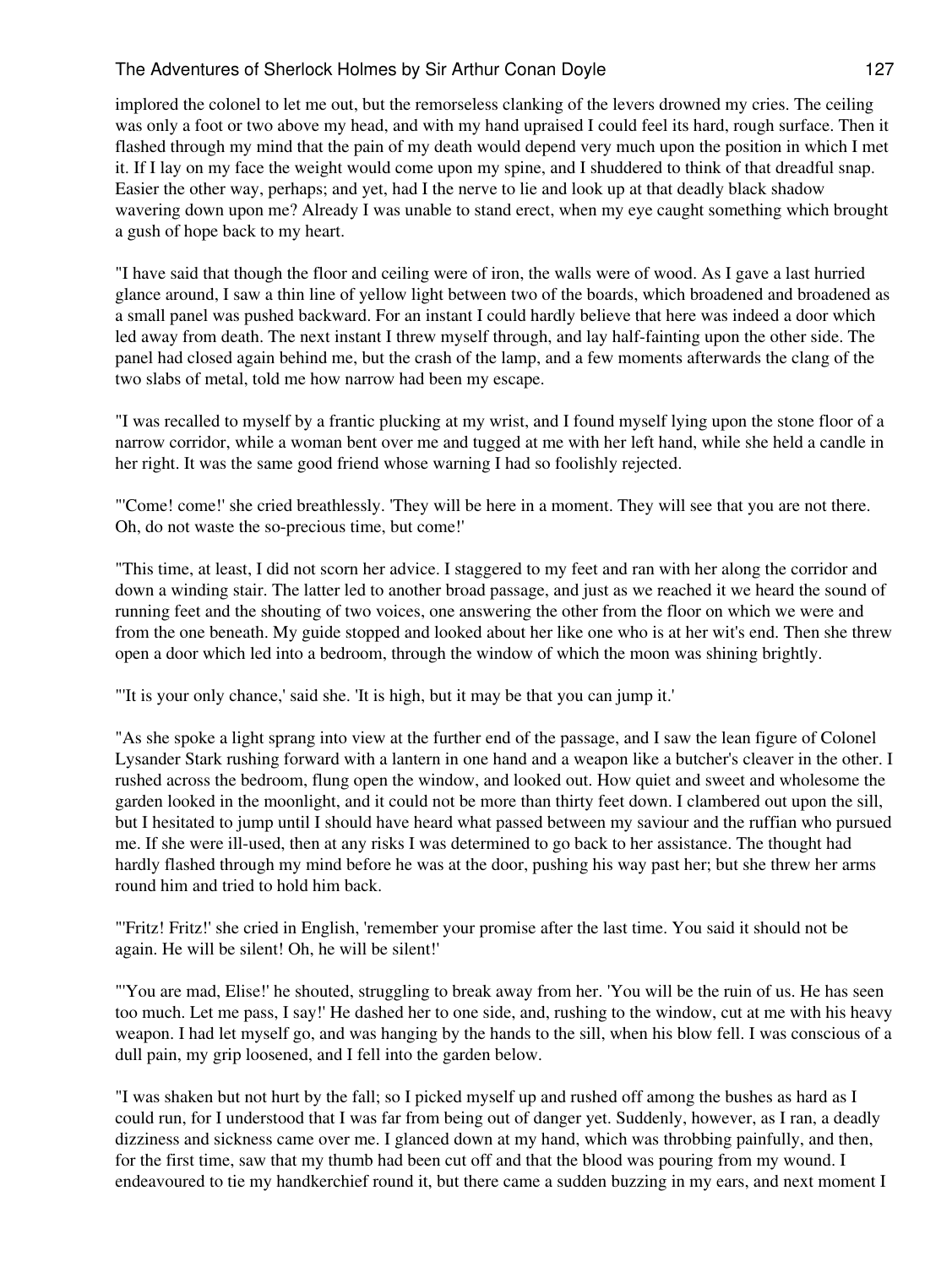fell in a dead faint among the rose-bushes.

"How long I remained unconscious I cannot tell. It must have been a very long time, for the moon had sunk, and a bright morning was breaking when I came to myself. My clothes were all sodden with dew, and my coat-sleeve was drenched with blood from my wounded thumb. The smarting of it recalled in an instant all the particulars of my night's adventure, and I sprang to my feet with the feeling that I might hardly yet be safe from my pursuers. But to my astonishment, when I came to look round me, neither house nor garden were to be seen. I had been lying in an angle of the hedge close by the highroad, and just a little lower down was a long building, which proved, upon my approaching it, to be the very station at which I had arrived upon the previous night. Were it not for the ugly wound upon my hand, all that had passed during those dreadful hours might have been an evil dream.

"Half dazed, I went into the station and asked about the morning train. There would be one to Reading in less than an hour. The same porter was on duty, I found, as had been there when I arrived. I inquired of him whether he had ever heard of Colonel Lysander Stark. The name was strange to him. Had he observed a carriage the night before waiting for me? No, he had not. Was there a police-station anywhere near? There was one about three miles off.

"It was too far for me to go, weak and ill as I was. I determined to wait until I got back to town before telling my story to the police. It was a little past six when I arrived, so I went first to have my wound dressed, and then the doctor was kind enough to bring me along here. I put the case into your hands and shall do exactly what you advise."

We both sat in silence for some little time after listening to this extraordinary narrative. Then Sherlock Holmes pulled down from the shelf one of the ponderous commonplace books in which he placed his cuttings.

"Here is an advertisement which will interest you," said he. "It appeared in all the papers about a year ago. Listen to this: 'Lost, on the 9th inst., Mr. Jeremiah Hayling, aged twenty-six, a hydraulic engineer. Left his lodgings at ten o'clock at night, and has not been heard of since. Was dressed in,' etc., etc. Ha! That represents the last time that the colonel needed to have his machine overhauled, I fancy."

"Good heavens!" cried my patient. "Then that explains what the girl said."

"Undoubtedly. It is quite clear that the colonel was a cool and desperate man, who was absolutely determined that nothing should stand in the way of his little game, like those out-and-out pirates who will leave no survivor from a captured ship. Well, every moment now is precious, so if you feel equal to it we shall go down to Scotland Yard at once as a preliminary to starting for Eyford."

Some three hours or so afterwards we were all in the train together, bound from Reading to the little Berkshire village. There were Sherlock Holmes, the hydraulic engineer, Inspector Bradstreet, of Scotland Yard, a plain-clothes man, and myself. Bradstreet had spread an ordnance map of the county out upon the seat and was busy with his compasses drawing a circle with Eyford for its centre.

"There you are," said he. "That circle is drawn at a radius of ten miles from the village. The place we want must be somewhere near that line. You said ten miles, I think, sir."

"It was an hour's good drive."

"And you think that they brought you back all that way when you were unconscious?"

"They must have done so. I have a confused memory, too, of having been lifted and conveyed somewhere."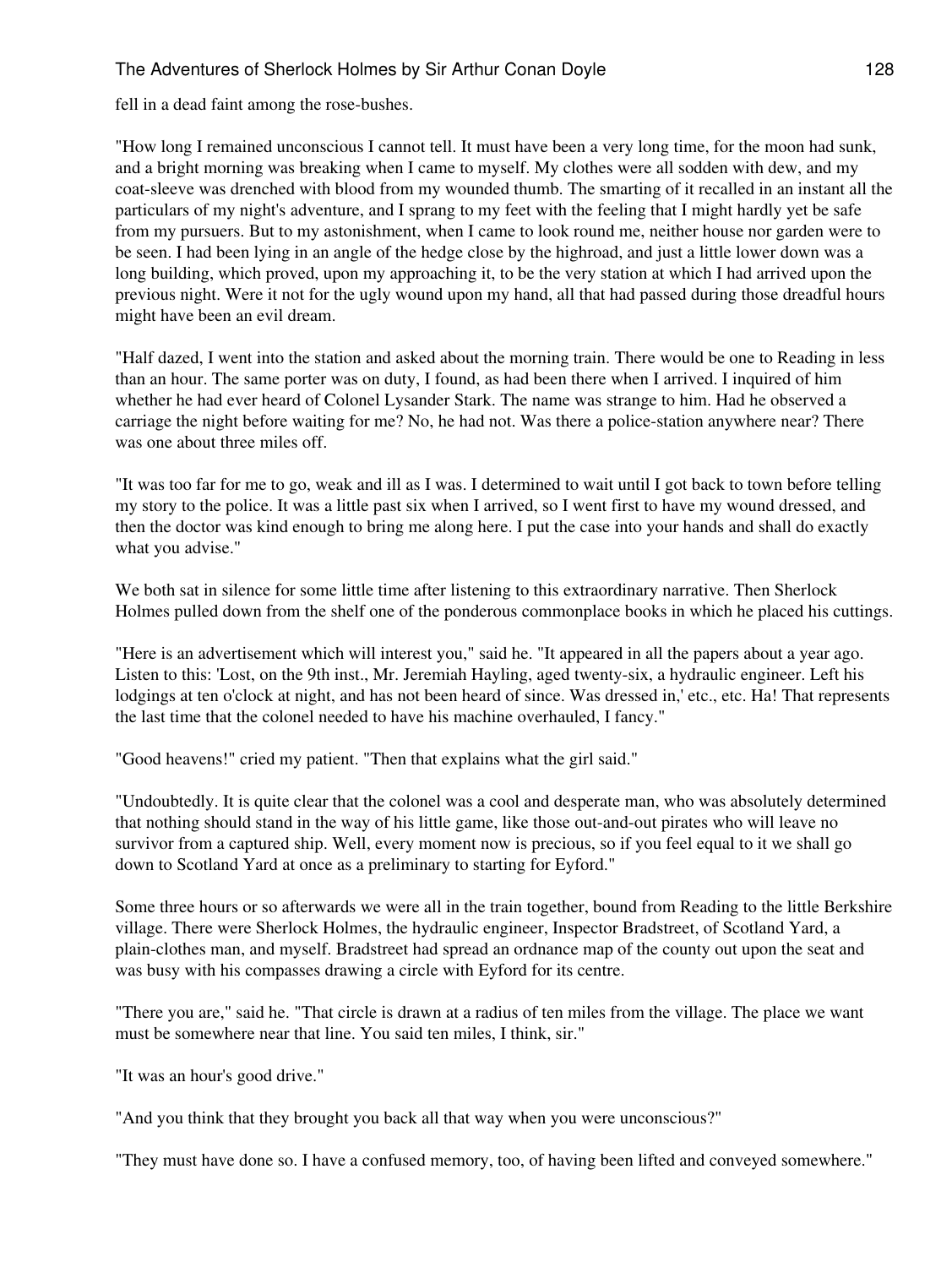"What I cannot understand," said I, "is why they should have spared you when they found you lying fainting in the garden. Perhaps the villain was softened by the woman's entreaties."

"I hardly think that likely. I never saw a more inexorable face in my life."

"Oh, we shall soon clear up all that," said Bradstreet. "Well, I have drawn my circle, and I only wish I knew at what point upon it the folk that we are in search of are to be found."

"I think I could lay my finger on it," said Holmes quietly.

"Really, now!" cried the inspector, "you have formed your opinion! Come, now, we shall see who agrees with you. I say it is south, for the country is more deserted there."

"And I say east," said my patient.

"I am for west," remarked the plain-clothes man. "There are several quiet little villages up there."

"And I am for north," said I, "because there are no hills there, and our friend says that he did not notice the carriage go up any."

"Come," cried the inspector, laughing; "it's a very pretty diversity of opinion. We have boxed the compass among us. Who do you give your casting vote to?"

"You are all wrong."

"But we can't all be."

"Oh, yes, you can. This is my point." He placed his finger in the centre of the circle. "This is where we shall find them."

"But the twelve-mile drive?" gasped Hatherley.

"Six out and six back. Nothing simpler. You say yourself that the horse was fresh and glossy when you got in. How could it be that if it had gone twelve miles over heavy roads?"

"Indeed, it is a likely ruse enough," observed Bradstreet thoughtfully. "Of course there can be no doubt as to the nature of this gang."

"None at all," said Holmes. "They are coiners on a large scale, and have used the machine to form the amalgam which has taken the place of silver."

"We have known for some time that a clever gang was at work," said the inspector. "They have been turning out half-crowns by the thousand. We even traced them as far as Reading, but could get no farther, for they had covered their traces in a way that showed that they were very old hands. But now, thanks to this lucky chance, I think that we have got them right enough."

But the inspector was mistaken, for those criminals were not destined to fall into the hands of justice. As we rolled into Eyford Station we saw a gigantic column of smoke which streamed up from behind a small clump of trees in the neighbourhood and hung like an immense ostrich feather over the landscape.

"A house on fire?" asked Bradstreet as the train steamed off again on its way.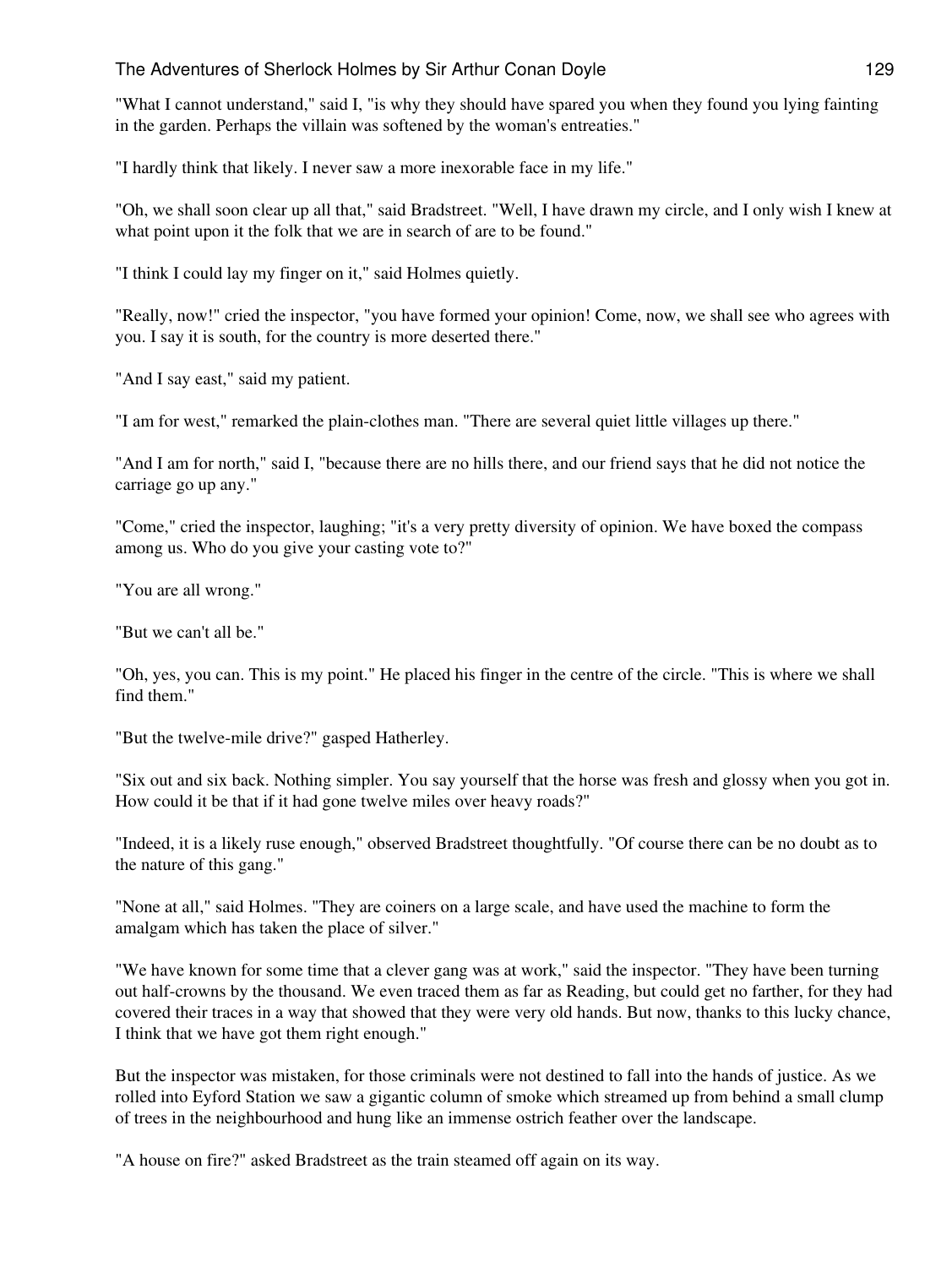"Yes, sir!" said the station-master.

"When did it break out?"

"I hear that it was during the night, sir, but it has got worse, and the whole place is in a blaze."

"Whose house is it?"

"Dr. Becher's."

"Tell me," broke in the engineer, "is Dr. Becher a German, very thin, with a long, sharp nose?"

The station-master laughed heartily. "No, sir, Dr. Becher is an Englishman, and there isn't a man in the parish who has a better-lined waistcoat. But he has a gentleman staying with him, a patient, as I understand, who is a foreigner, and he looks as if a little good Berkshire beef would do him no harm."

The station-master had not finished his speech before we were all hastening in the direction of the fire. The road topped a low hill, and there was a great widespread whitewashed building in front of us, spouting fire at every chink and window, while in the garden in front three fire-engines were vainly striving to keep the flames under.

"That's it!" cried Hatherley, in intense excitement. "There is the gravel-drive, and there are the rose-bushes where I lay. That second window is the one that I jumped from."

"Well, at least," said Holmes, "you have had your revenge upon them. There can be no question that it was your oil-lamp which, when it was crushed in the press, set fire to the wooden walls, though no doubt they were too excited in the chase after you to observe it at the time. Now keep your eyes open in this crowd for your friends of last night, though I very much fear that they are a good hundred miles off by now."

And Holmes' fears came to be realised, for from that day to this no word has ever been heard either of the beautiful woman, the sinister German, or the morose Englishman. Early that morning a peasant had met a cart containing several people and some very bulky boxes driving rapidly in the direction of Reading, but there all traces of the fugitives disappeared, and even Holmes' ingenuity failed ever to discover the least clue as to their whereabouts.

The firemen had been much perturbed at the strange arrangements which they had found within, and still more so by discovering a newly severed human thumb upon a window-sill of the second floor. About sunset, however, their efforts were at last successful, and they subdued the flames, but not before the roof had fallen in, and the whole place been reduced to such absolute ruin that, save some twisted cylinders and iron piping, not a trace remained of the machinery which had cost our unfortunate acquaintance so dearly. Large masses of nickel and of tin were discovered stored in an out-house, but no coins were to be found, which may have explained the presence of those bulky boxes which have been already referred to.

How our hydraulic engineer had been conveyed from the garden to the spot where he recovered his senses might have remained forever a mystery were it not for the soft mould, which told us a very plain tale. He had evidently been carried down by two persons, one of whom had remarkably small feet and the other unusually large ones. On the whole, it was most probable that the silent Englishman, being less bold or less murderous than his companion, had assisted the woman to bear the unconscious man out of the way of danger.

"Well," said our engineer ruefully as we took our seats to return once more to London, "it has been a pretty business for me! I have lost my thumb and I have lost a fifty-guinea fee, and what have I gained?"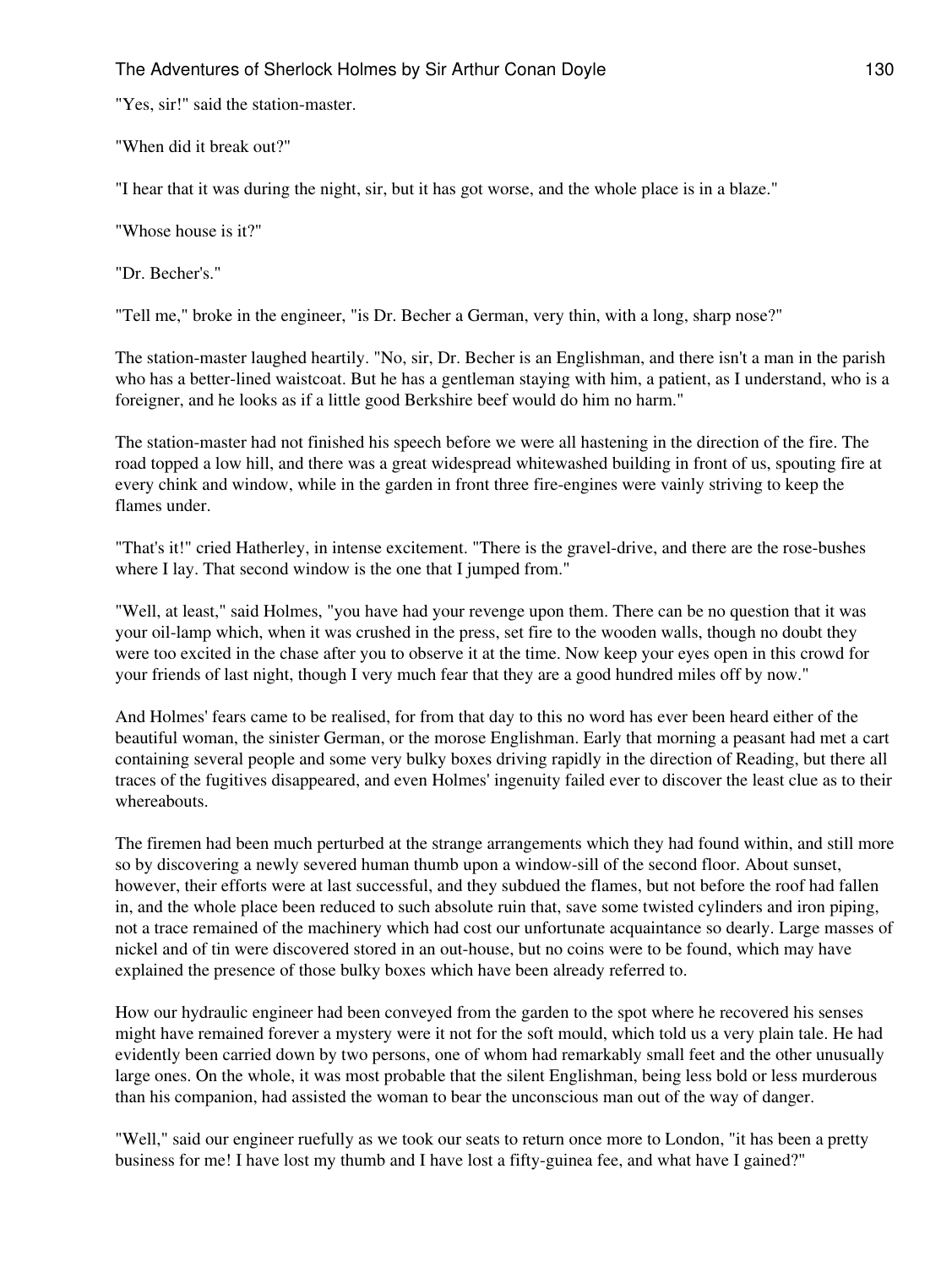"Experience," said Holmes, laughing. "Indirectly it may be of value, you know; you have only to put it into words to gain the reputation of being excellent company for the remainder of your existence."

## X. THE ADVENTURE OF THE NOBLE BACHELOR

The Lord St. Simon marriage, and its curious termination, have long ceased to be a subject of interest in those exalted circles in which the unfortunate bridegroom moves. Fresh scandals have eclipsed it, and their more piquant details have drawn the gossips away from this four-year-old drama. As I have reason to believe, however, that the full facts have never been revealed to the general public, and as my friend Sherlock Holmes had a considerable share in clearing the matter up, I feel that no memoir of him would be complete without some little sketch of this remarkable episode.

It was a few weeks before my own marriage, during the days when I was still sharing rooms with Holmes in Baker Street, that he came home from an afternoon stroll to find a letter on the table waiting for him. I had remained indoors all day, for the weather had taken a sudden turn to rain, with high autumnal winds, and the Jezail bullet which I had brought back in one of my limbs as a relic of my Afghan campaign throbbed with dull persistence. With my body in one easy-chair and my legs upon another, I had surrounded myself with a cloud of newspapers until at last, saturated with the news of the day, I tossed them all aside and lay listless, watching the huge crest and monogram upon the envelope upon the table and wondering lazily who my friend's noble correspondent could be.

"Here is a very fashionable epistle," I remarked as he entered. "Your morning letters, if I remember right, were from a fish-monger and a tide-waiter."

"Yes, my correspondence has certainly the charm of variety," he answered, smiling, "and the humbler are usually the more interesting. This looks like one of those unwelcome social summonses which call upon a man either to be bored or to lie."

He broke the seal and glanced over the contents.

"Oh, come, it may prove to be something of interest, after all."

"Not social, then?"

"No, distinctly professional."

"And from a noble client?"

"One of the highest in England."

"My dear fellow, I congratulate you."

"I assure you, Watson, without affectation, that the status of my client is a matter of less moment to me than the interest of his case. It is just possible, however, that that also may not be wanting in this new investigation. You have been reading the papers diligently of late, have you not?"

"It looks like it," said I ruefully, pointing to a huge bundle in the corner. "I have had nothing else to do."

"It is fortunate, for you will perhaps be able to post me up. I read nothing except the criminal news and the agony column. The latter is always instructive. But if you have followed recent events so closely you must have read about Lord St. Simon and his wedding?"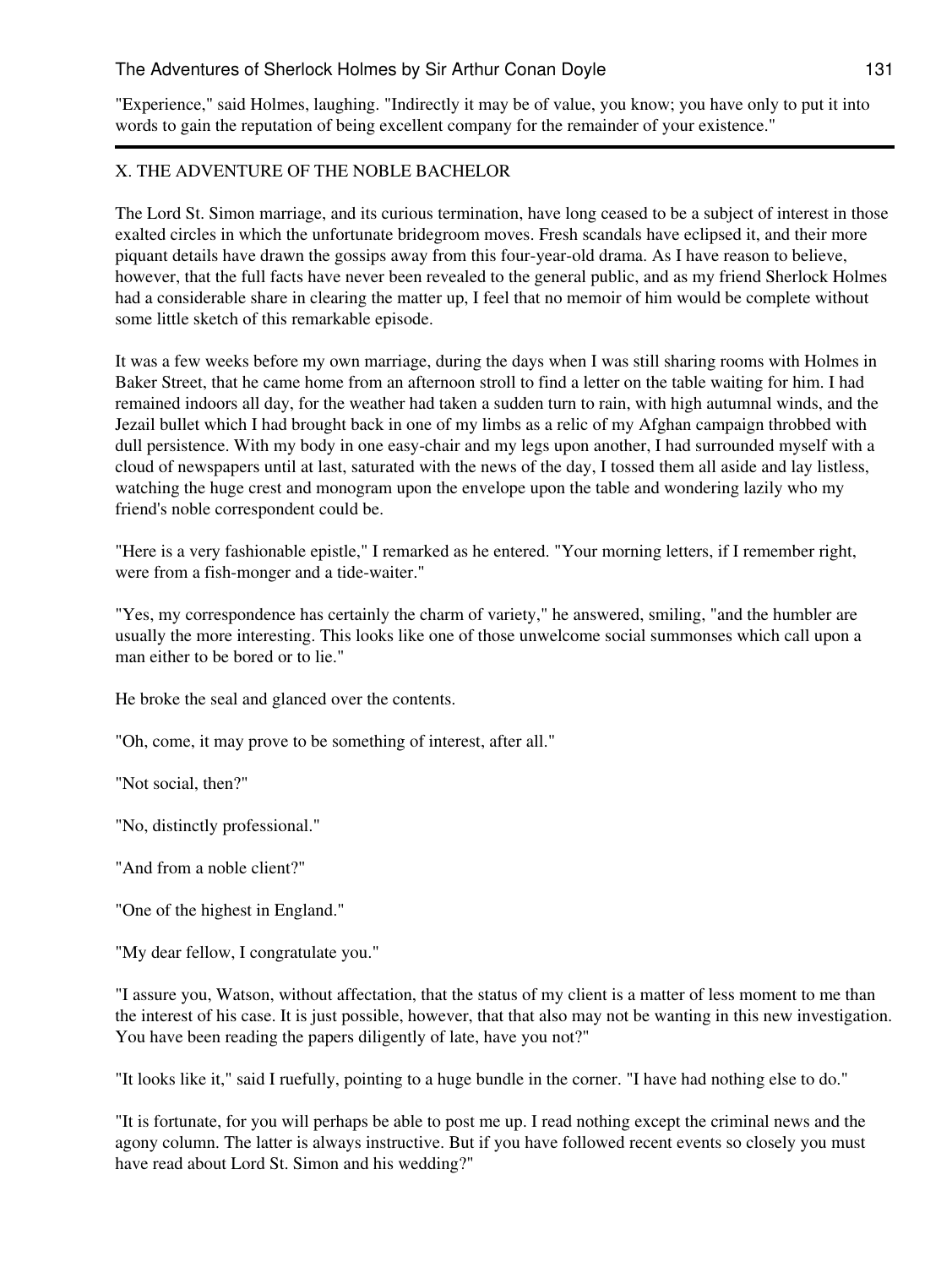"Oh, yes, with the deepest interest."

"That is well. The letter which I hold in my hand is from Lord St. Simon. I will read it to you, and in return you must turn over these papers and let me have whatever bears upon the matter. This is what he says:

"'MY DEAR MR. SHERLOCK HOLMES:--Lord Backwater tells me that I may place implicit reliance upon your judgment and discretion. I have determined, therefore, to call upon you and to consult you in reference to the very painful event which has occurred in connection with my wedding. Mr. Lestrade, of Scotland Yard, is acting already in the matter, but he assures me that he sees no objection to your co-operation, and that he even thinks that it might be of some assistance. I will call at four o'clock in the afternoon, and, should you have any other engagement at that time, I hope that you will postpone it, as this matter is of paramount importance. Yours faithfully, ST. SIMON.'

"It is dated from Grosvenor Mansions, written with a quill pen, and the noble lord has had the misfortune to get a smear of ink upon the outer side of his right little finger," remarked Holmes as he folded up the epistle.

"He says four o'clock. It is three now. He will be here in an hour."

"Then I have just time, with your assistance, to get clear upon the subject. Turn over those papers and arrange the extracts in their order of time, while I take a glance as to who our client is." He picked a red-covered volume from a line of books of reference beside the mantelpiece. "Here he is," said he, sitting down and flattening it out upon his knee. "'Lord Robert Walsingham de Vere St. Simon, second son of the Duke of Balmoral.' Hum! 'Arms: Azure, three caltrops in chief over a fess sable. Born in 1846.' He's forty-one years of age, which is mature for marriage. Was Under-Secretary for the colonies in a late administration. The Duke, his father, was at one time Secretary for Foreign Affairs. They inherit Plantagenet blood by direct descent, and Tudor on the distaff side. Ha! Well, there is nothing very instructive in all this. I think that I must turn to you Watson, for something more solid."

"I have very little difficulty in finding what I want," said I, "for the facts are quite recent, and the matter struck me as remarkable. I feared to refer them to you, however, as I knew that you had an inquiry on hand and that you disliked the intrusion of other matters."

"Oh, you mean the little problem of the Grosvenor Square furniture van. That is quite cleared up now--though, indeed, it was obvious from the first. Pray give me the results of your newspaper selections."

"Here is the first notice which I can find. It is in the personal column of the Morning Post, and dates, as you see, some weeks back: 'A marriage has been arranged,' it says, 'and will, if rumour is correct, very shortly take place, between Lord Robert St. Simon, second son of the Duke of Balmoral, and Miss Hatty Doran, the only daughter of Aloysius Doran. Esq., of San Francisco, Cal., U.S.A.' That is all."

"Terse and to the point," remarked Holmes, stretching his long, thin legs towards the fire.

"There was a paragraph amplifying this in one of the society papers of the same week. Ah, here it is: 'There will soon be a call for protection in the marriage market, for the present free-trade principle appears to tell heavily against our home product. One by one the management of the noble houses of Great Britain is passing into the hands of our fair cousins from across the Atlantic. An important addition has been made during the last week to the list of the prizes which have been borne away by these charming invaders. Lord St. Simon, who has shown himself for over twenty years proof against the little god's arrows, has now definitely announced his approaching marriage with Miss Hatty Doran, the fascinating daughter of a California millionaire. Miss Doran, whose graceful figure and striking face attracted much attention at the Westbury House festivities, is an only child, and it is currently reported that her dowry will run to considerably over the six figures, with expectancies for the future. As it is an open secret that the Duke of Balmoral has been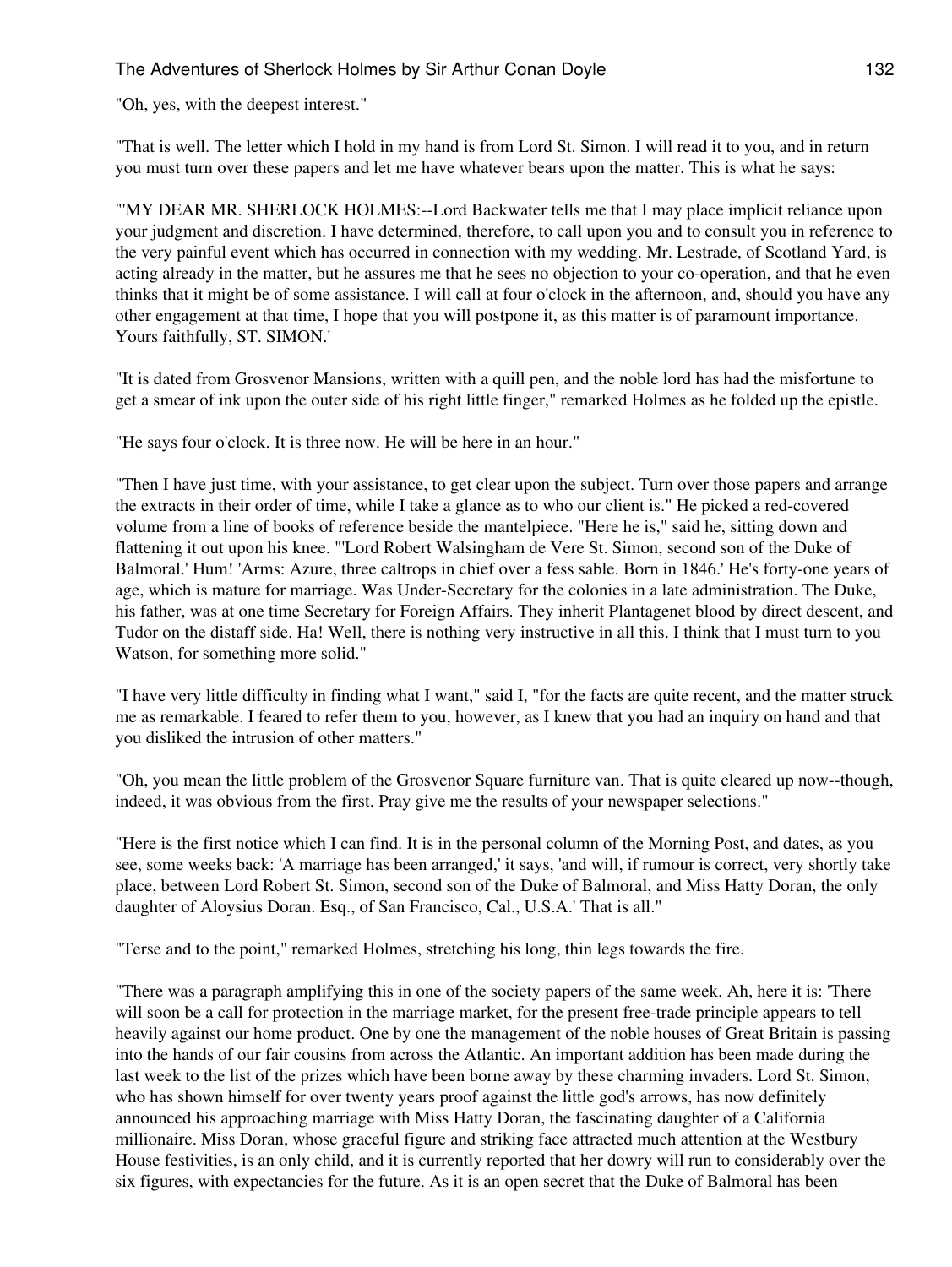compelled to sell his pictures within the last few years, and as Lord St. Simon has no property of his own save the small estate of Birchmoor, it is obvious that the Californian heiress is not the only gainer by an alliance which will enable her to make the easy and common transition from a Republican lady to a British peeress."

"Anything else?" asked Holmes, yawning.

"Oh, yes; plenty. Then there is another note in the Morning Post to say that the marriage would be an absolutely quiet one, that it would be at St. George's, Hanover Square, that only half a dozen intimate friends would be invited, and that the party would return to the furnished house at Lancaster Gate which has been taken by Mr. Aloysius Doran. Two days later--that is, on Wednesday last--there is a curt announcement that the wedding had taken place, and that the honeymoon would be passed at Lord Backwater's place, near Petersfield. Those are all the notices which appeared before the disappearance of the bride."

"Before the what?" asked Holmes with a start.

"The vanishing of the lady."

"When did she vanish, then?"

"At the wedding breakfast."

"Indeed. This is more interesting than it promised to be; quite dramatic, in fact."

"Yes; it struck me as being a little out of the common."

"They often vanish before the ceremony, and occasionally during the honeymoon; but I cannot call to mind anything quite so prompt as this. Pray let me have the details."

"I warn you that they are very incomplete."

"Perhaps we may make them less so."

"Such as they are, they are set forth in a single article of a morning paper of yesterday, which I will read to you. It is headed, 'Singular Occurrence at a Fashionable Wedding':

"'The family of Lord Robert St. Simon has been thrown into the greatest consternation by the strange and painful episodes which have taken place in connection with his wedding. The ceremony, as shortly announced in the papers of yesterday, occurred on the previous morning; but it is only now that it has been possible to confirm the strange rumours which have been so persistently floating about. In spite of the attempts of the friends to hush the matter up, so much public attention has now been drawn to it that no good purpose can be served by affecting to disregard what is a common subject for conversation.

"'The ceremony, which was performed at St. George's, Hanover Square, was a very quiet one, no one being present save the father of the bride, Mr. Aloysius Doran, the Duchess of Balmoral, Lord Backwater, Lord Eustace and Lady Clara St. Simon (the younger brother and sister of the bridegroom), and Lady Alicia Whittington. The whole party proceeded afterwards to the house of Mr. Aloysius Doran, at Lancaster Gate, where breakfast had been prepared. It appears that some little trouble was caused by a woman, whose name has not been ascertained, who endeavoured to force her way into the house after the bridal party, alleging that she had some claim upon Lord St. Simon. It was only after a painful and prolonged scene that she was ejected by the butler and the footman. The bride, who had fortunately entered the house before this unpleasant interruption, had sat down to breakfast with the rest, when she complained of a sudden indisposition and retired to her room. Her prolonged absence having caused some comment, her father followed her, but learned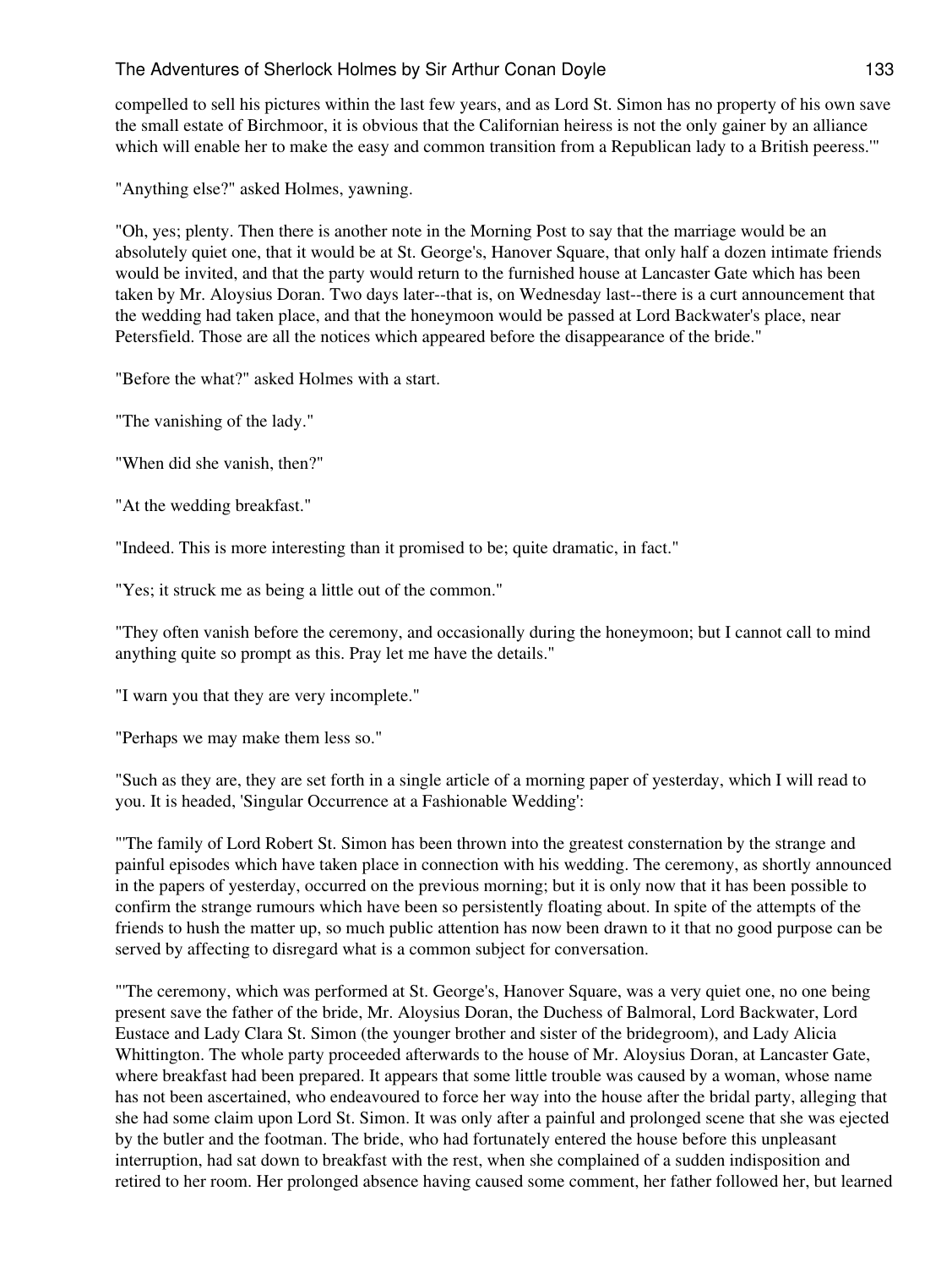from her maid that she had only come up to her chamber for an instant, caught up an ulster and bonnet, and hurried down to the passage. One of the footmen declared that he had seen a lady leave the house thus apparelled, but had refused to credit that it was his mistress, believing her to be with the company. On ascertaining that his daughter had disappeared, Mr. Aloysius Doran, in conjunction with the bridegroom, instantly put themselves in communication with the police, and very energetic inquiries are being made, which will probably result in a speedy clearing up of this very singular business. Up to a late hour last night, however, nothing had transpired as to the whereabouts of the missing lady. There are rumours of foul play in the matter, and it is said that the police have caused the arrest of the woman who had caused the original disturbance, in the belief that, from jealousy or some other motive, she may have been concerned in the strange disappearance of the bride.'"

"And is that all?"

"Only one little item in another of the morning papers, but it is a suggestive one."

"And it is--"

"That Miss Flora Millar, the lady who had caused the disturbance, has actually been arrested. It appears that she was formerly a danseuse at the Allegro, and that she has known the bridegroom for some years. There are no further particulars, and the whole case is in your hands now--so far as it has been set forth in the public press."

"And an exceedingly interesting case it appears to be. I would not have missed it for worlds. But there is a ring at the bell, Watson, and as the clock makes it a few minutes after four, I have no doubt that this will prove to be our noble client. Do not dream of going, Watson, for I very much prefer having a witness, if only as a check to my own memory."

"Lord Robert St. Simon," announced our page-boy, throwing open the door. A gentleman entered, with a pleasant, cultured face, high-nosed and pale, with something perhaps of petulance about the mouth, and with the steady, well-opened eye of a man whose pleasant lot it had ever been to command and to be obeyed. His manner was brisk, and yet his general appearance gave an undue impression of age, for he had a slight forward stoop and a little bend of the knees as he walked. His hair, too, as he swept off his very curly-brimmed hat, was grizzled round the edges and thin upon the top. As to his dress, it was careful to the verge of foppishness, with high collar, black frock-coat, white waistcoat, yellow gloves, patent-leather shoes, and light-coloured gaiters. He advanced slowly into the room, turning his head from left to right, and swinging in his right hand the cord which held his golden eyeglasses.

"Good-day, Lord St. Simon," said Holmes, rising and bowing. "Pray take the basket-chair. This is my friend and colleague, Dr. Watson. Draw up a little to the fire, and we will talk this matter over."

"A most painful matter to me, as you can most readily imagine, Mr. Holmes. I have been cut to the quick. I understand that you have already managed several delicate cases of this sort, sir, though I presume that they were hardly from the same class of society."

"No, I am descending."

"I beg pardon."

"My last client of the sort was a king."

"Oh, really! I had no idea. And which king?"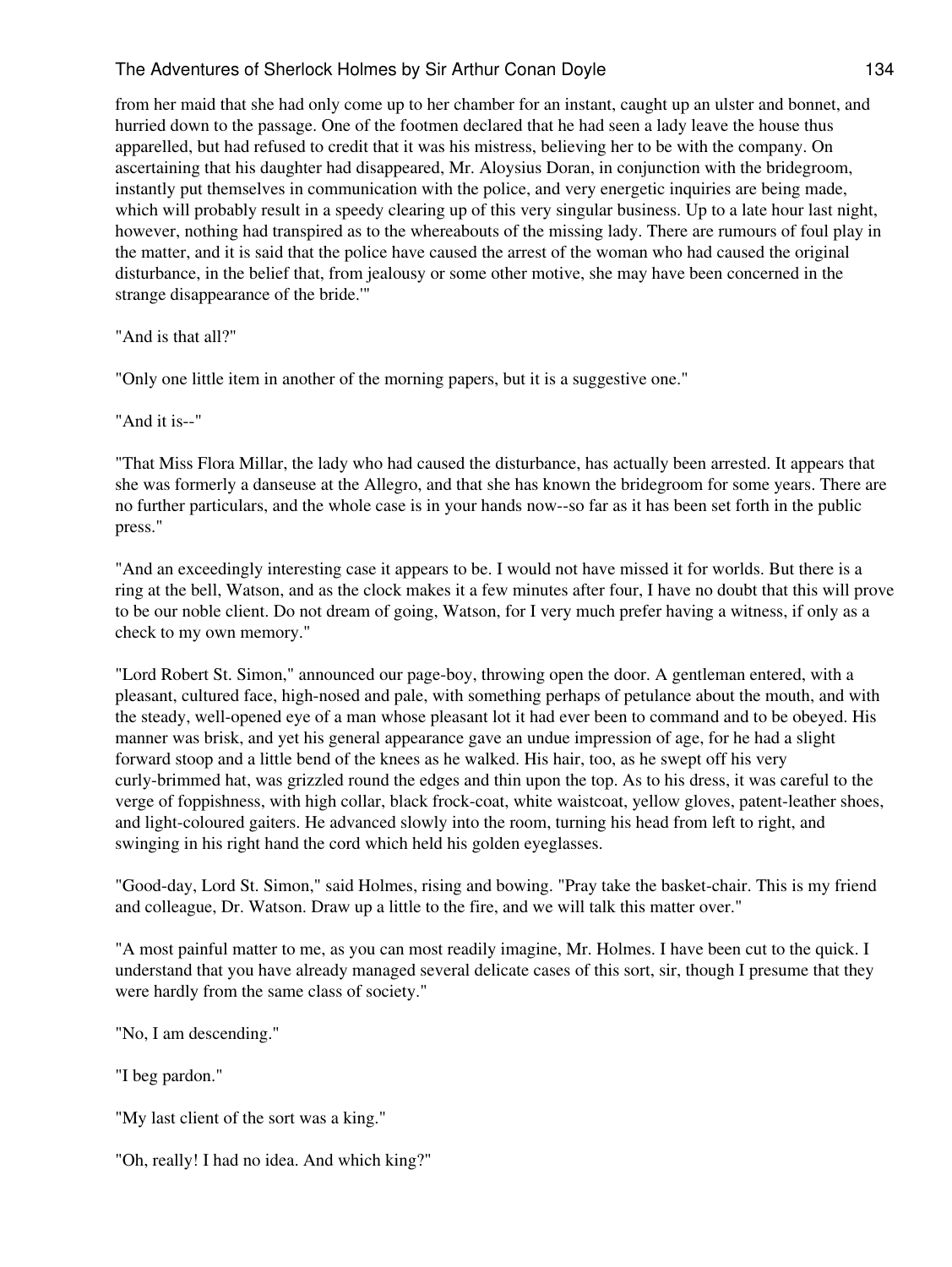"The King of Scandinavia."

"What! Had he lost his wife?"

"You can understand," said Holmes suavely, "that I extend to the affairs of my other clients the same secrecy which I promise to you in yours."

"Of course! Very right! very right! I'm sure I beg pardon. As to my own case, I am ready to give you any information which may assist you in forming an opinion."

"Thank you. I have already learned all that is in the public prints, nothing more. I presume that I may take it as correct-- this article, for example, as to the disappearance of the bride."

Lord St. Simon glanced over it. "Yes, it is correct, as far as it goes."

"But it needs a great deal of supplementing before anyone could offer an opinion. I think that I may arrive at my facts most directly by questioning you."

"Pray do so."

"When did you first meet Miss Hatty Doran?"

"In San Francisco, a year ago."

"You were travelling in the States?"

"Yes."

"Did you become engaged then?"

"No."

"But you were on a friendly footing?"

"I was amused by her society, and she could see that I was amused."

"Her father is very rich?"

"He is said to be the richest man on the Pacific slope."

"And how did he make his money?"

"In mining. He had nothing a few years ago. Then he struck gold, invested it, and came up by leaps and bounds."

"Now, what is your own impression as to the young lady's--your wife's character?"

The nobleman swung his glasses a little faster and stared down into the fire. "You see, Mr. Holmes," said he, "my wife was twenty before her father became a rich man. During that time she ran free in a mining camp and wandered through woods or mountains, so that her education has come from Nature rather than from the schoolmaster. She is what we call in England a tomboy, with a strong nature, wild and free, unfettered by any sort of traditions. She is impetuous--volcanic, I was about to say. She is swift in making up her mind and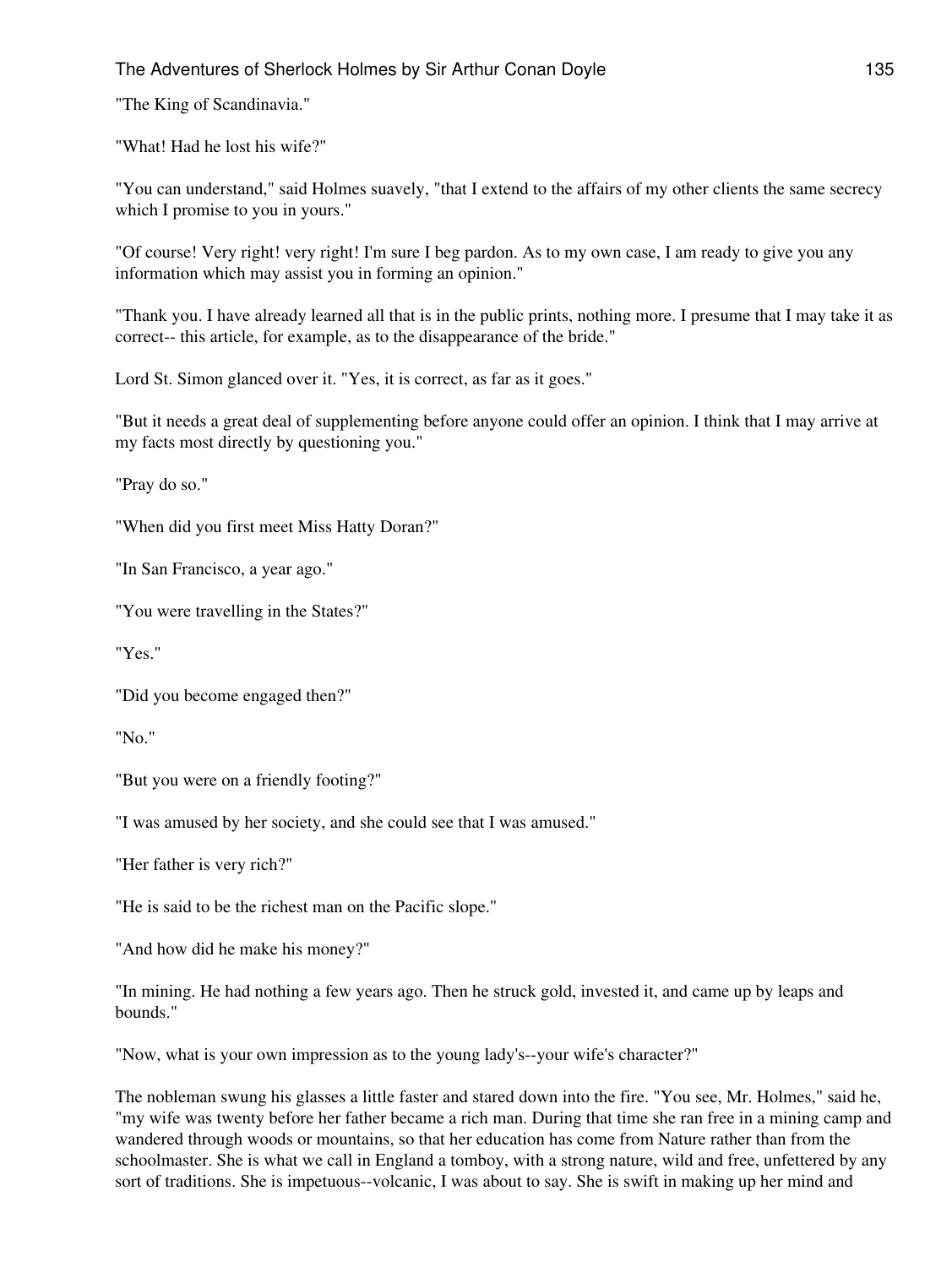fearless in carrying out her resolutions. On the other hand, I would not have given her the name which I have the honour to bear"--he gave a little stately cough--"had not I thought her to be at bottom a noble woman. I believe that she is capable of heroic self-sacrifice and that anything dishonourable would be repugnant to her."

"Have you her photograph?"

"I brought this with me." He opened a locket and showed us the full face of a very lovely woman. It was not a photograph but an ivory miniature, and the artist had brought out the full effect of the lustrous black hair, the large dark eyes, and the exquisite mouth. Holmes gazed long and earnestly at it. Then he closed the locket and handed it back to Lord St. Simon.

"The young lady came to London, then, and you renewed your acquaintance?"

"Yes, her father brought her over for this last London season. I met her several times, became engaged to her, and have now married her."

"She brought, I understand, a considerable dowry?"

"A fair dowry. Not more than is usual in my family."

"And this, of course, remains to you, since the marriage is a fait accompli?"

"I really have made no inquiries on the subject."

"Very naturally not. Did you see Miss Doran on the day before the wedding?"

"Yes."

"Was she in good spirits?"

"Never better. She kept talking of what we should do in our future lives."

"Indeed! That is very interesting. And on the morning of the wedding?"

"She was as bright as possible--at least until after the ceremony."

"And did you observe any change in her then?"

"Well, to tell the truth, I saw then the first signs that I had ever seen that her temper was just a little sharp. The incident however, was too trivial to relate and can have no possible bearing upon the case."

"Pray let us have it, for all that."

"Oh, it is childish. She dropped her bouquet as we went towards the vestry. She was passing the front pew at the time, and it fell over into the pew. There was a moment's delay, but the gentleman in the pew handed it up to her again, and it did not appear to be the worse for the fall. Yet when I spoke to her of the matter, she answered me abruptly; and in the carriage, on our way home, she seemed absurdly agitated over this trifling cause."

"Indeed! You say that there was a gentleman in the pew. Some of the general public were present, then?"

"Oh, yes. It is impossible to exclude them when the church is open."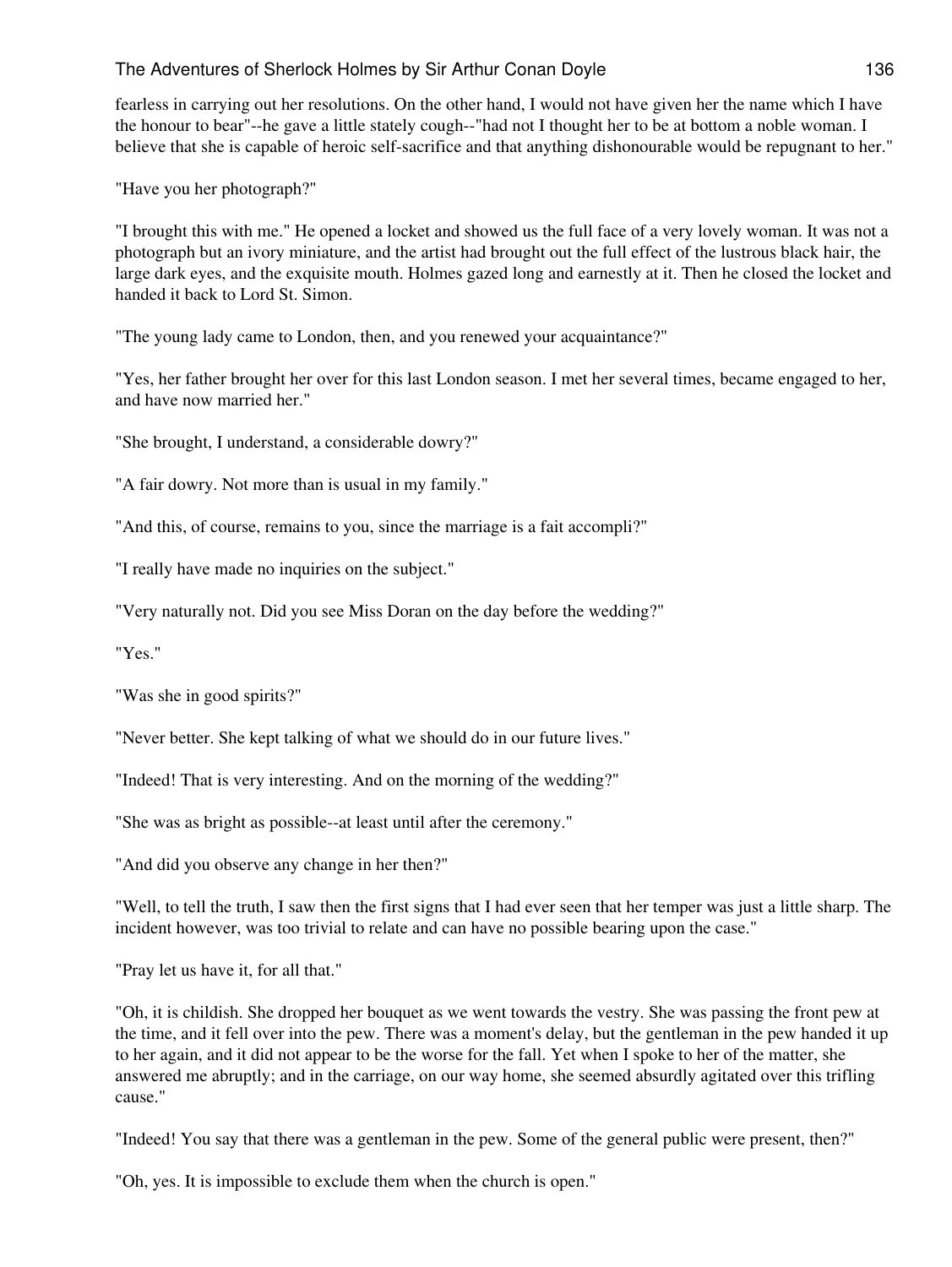"This gentleman was not one of your wife's friends?"

"No, no; I call him a gentleman by courtesy, but he was quite a common-looking person. I hardly noticed his appearance. But really I think that we are wandering rather far from the point."

"Lady St. Simon, then, returned from the wedding in a less cheerful frame of mind than she had gone to it. What did she do on re-entering her father's house?"

"I saw her in conversation with her maid."

"And who is her maid?"

"Alice is her name. She is an American and came from California with her."

"A confidential servant?"

"A little too much so. It seemed to me that her mistress allowed her to take great liberties. Still, of course, in America they look upon these things in a different way."

"How long did she speak to this Alice?"

"Oh, a few minutes. I had something else to think of."

"You did not overhear what they said?"

"Lady St. Simon said something about 'jumping a claim.' She was accustomed to use slang of the kind. I have no idea what she meant."

"American slang is very expressive sometimes. And what did your wife do when she finished speaking to her maid?"

"She walked into the breakfast-room."

"On your arm?"

"No, alone. She was very independent in little matters like that. Then, after we had sat down for ten minutes or so, she rose hurriedly, muttered some words of apology, and left the room. She never came back."

"But this maid, Alice, as I understand, deposes that she went to her room, covered her bride's dress with a long ulster, put on a bonnet, and went out."

"Quite so. And she was afterwards seen walking into Hyde Park in company with Flora Millar, a woman who is now in custody, and who had already made a disturbance at Mr. Doran's house that morning."

"Ah, yes. I should like a few particulars as to this young lady, and your relations to her."

Lord St. Simon shrugged his shoulders and raised his eyebrows. "We have been on a friendly footing for some years--I may say on a very friendly footing. She used to be at the Allegro. I have not treated her ungenerously, and she had no just cause of complaint against me, but you know what women are, Mr. Holmes. Flora was a dear little thing, but exceedingly hot-headed and devotedly attached to me. She wrote me dreadful letters when she heard that I was about to be married, and, to tell the truth, the reason why I had the marriage celebrated so quietly was that I feared lest there might be a scandal in the church. She came to Mr. Doran's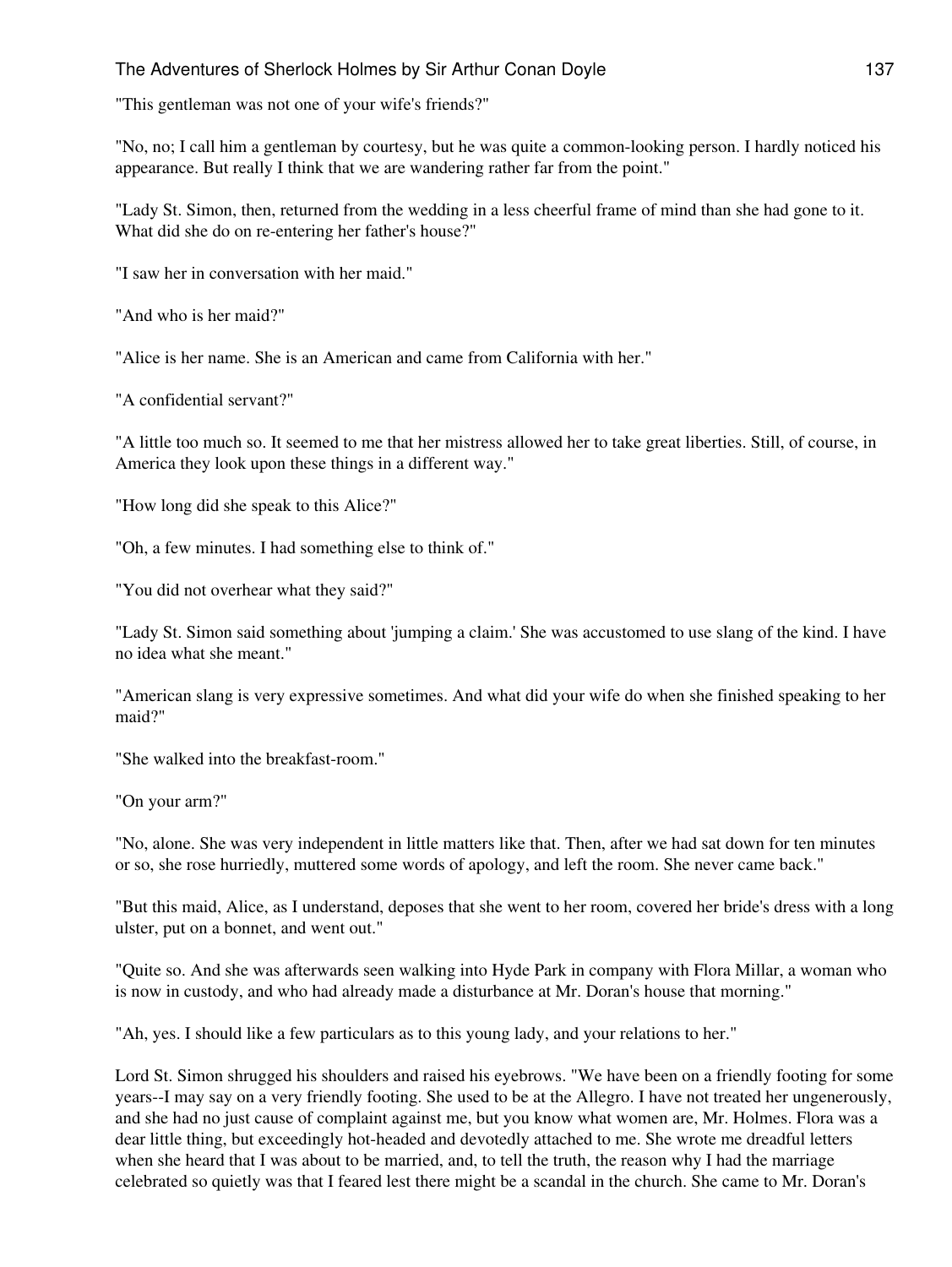door just after we returned, and she endeavoured to push her way in, uttering very abusive expressions towards my wife, and even threatening her, but I had foreseen the possibility of something of the sort, and I had two police fellows there in private clothes, who soon pushed her out again. She was quiet when she saw that there was no good in making a row."

"Did your wife hear all this?"

"No, thank goodness, she did not."

"And she was seen walking with this very woman afterwards?"

"Yes. That is what Mr. Lestrade, of Scotland Yard, looks upon as so serious. It is thought that Flora decoyed my wife out and laid some terrible trap for her."

"Well, it is a possible supposition."

"You think so, too?"

"I did not say a probable one. But you do not yourself look upon this as likely?"

"I do not think Flora would hurt a fly."

"Still, jealousy is a strange transformer of characters. Pray what is your own theory as to what took place?"

"Well, really, I came to seek a theory, not to propound one. I have given you all the facts. Since you ask me, however, I may say that it has occurred to me as possible that the excitement of this affair, the consciousness that she had made so immense a social stride, had the effect of causing some little nervous disturbance in my wife."

"In short, that she had become suddenly deranged?"

"Well, really, when I consider that she has turned her back--I will not say upon me, but upon so much that many have aspired to without success--I can hardly explain it in any other fashion."

"Well, certainly that is also a conceivable hypothesis," said Holmes, smiling. "And now, Lord St. Simon, I think that I have nearly all my data. May I ask whether you were seated at the breakfast-table so that you could see out of the window?"

"We could see the other side of the road and the Park."

"Quite so. Then I do not think that I need to detain you longer. I shall communicate with you."

"Should you be fortunate enough to solve this problem," said our client, rising.

"I have solved it."

"Eh? What was that?"

"I say that I have solved it."

"Where, then, is my wife?"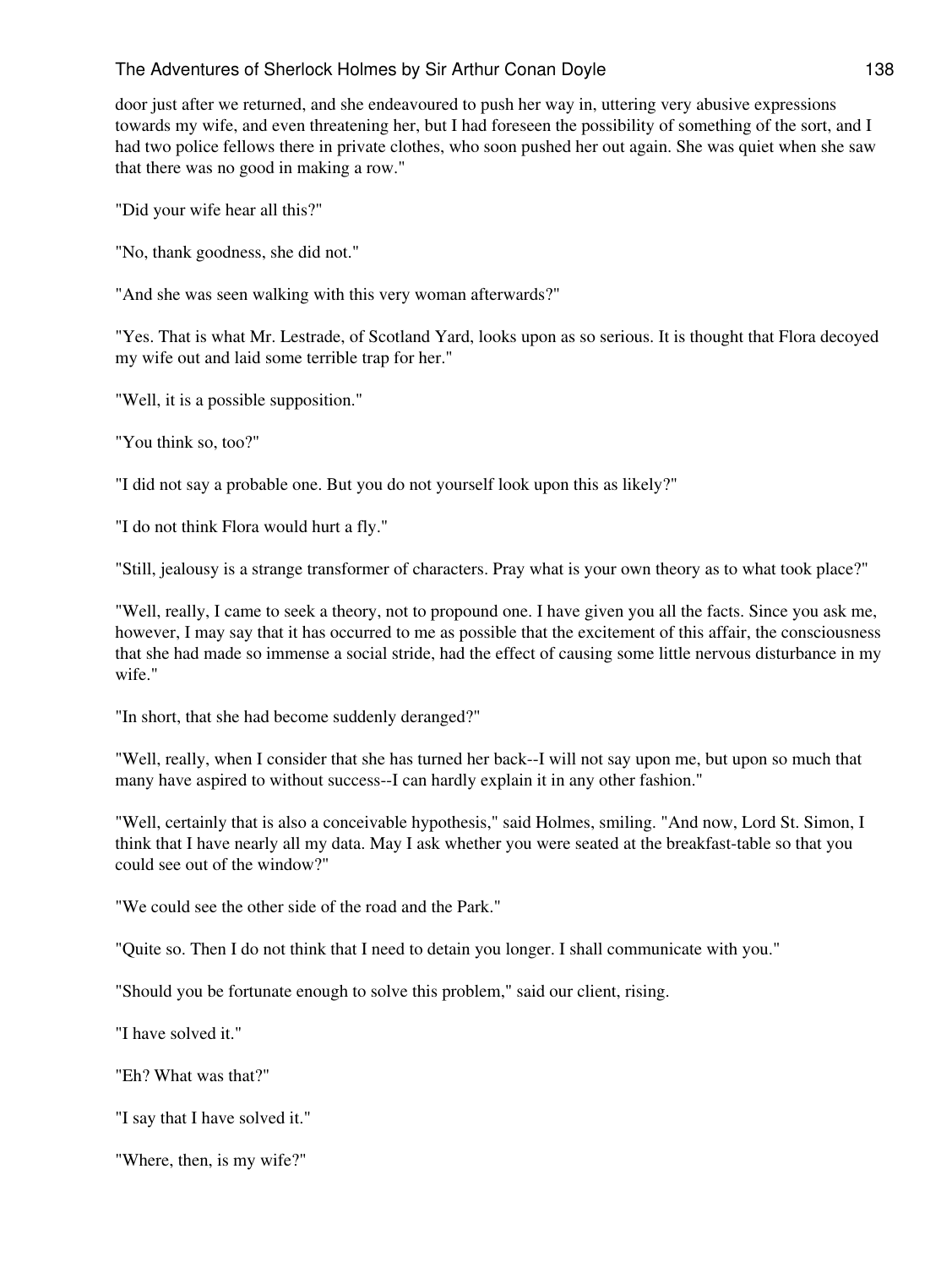"That is a detail which I shall speedily supply."

Lord St. Simon shook his head. "I am afraid that it will take wiser heads than yours or mine," he remarked, and bowing in a stately, old-fashioned manner he departed.

"It is very good of Lord St. Simon to honour my head by putting it on a level with his own," said Sherlock Holmes, laughing. "I think that I shall have a whisky and soda and a cigar after all this cross-questioning. I had formed my conclusions as to the case before our client came into the room."

"My dear Holmes!"

"I have notes of several similar cases, though none, as I remarked before, which were quite as prompt. My whole examination served to turn my conjecture into a certainty. Circumstantial evidence is occasionally very convincing, as when you find a trout in the milk, to quote Thoreau's example."

"But I have heard all that you have heard."

"Without, however, the knowledge of pre-existing cases which serves me so well. There was a parallel instance in Aberdeen some years back, and something on very much the same lines at Munich the year after the Franco-Prussian War. It is one of these cases--but, hullo, here is Lestrade! Good-afternoon, Lestrade! You will find an extra tumbler upon the sideboard, and there are cigars in the box."

The official detective was attired in a pea-jacket and cravat, which gave him a decidedly nautical appearance, and he carried a black canvas bag in his hand. With a short greeting he seated himself and lit the cigar which had been offered to him.

"What's up, then?" asked Holmes with a twinkle in his eye. "You look dissatisfied."

"And I feel dissatisfied. It is this infernal St. Simon marriage case. I can make neither head nor tail of the business."

"Really! You surprise me."

"Who ever heard of such a mixed affair? Every clue seems to slip through my fingers. I have been at work upon it all day."

"And very wet it seems to have made you," said Holmes laying his hand upon the arm of the pea-jacket.

"Yes, I have been dragging the Serpentine."

"In heaven's name, what for?"

"In search of the body of Lady St. Simon."

Sherlock Holmes leaned back in his chair and laughed heartily.

"Have you dragged the basin of Trafalgar Square fountain?" he asked.

"Why? What do you mean?"

"Because you have just as good a chance of finding this lady in the one as in the other."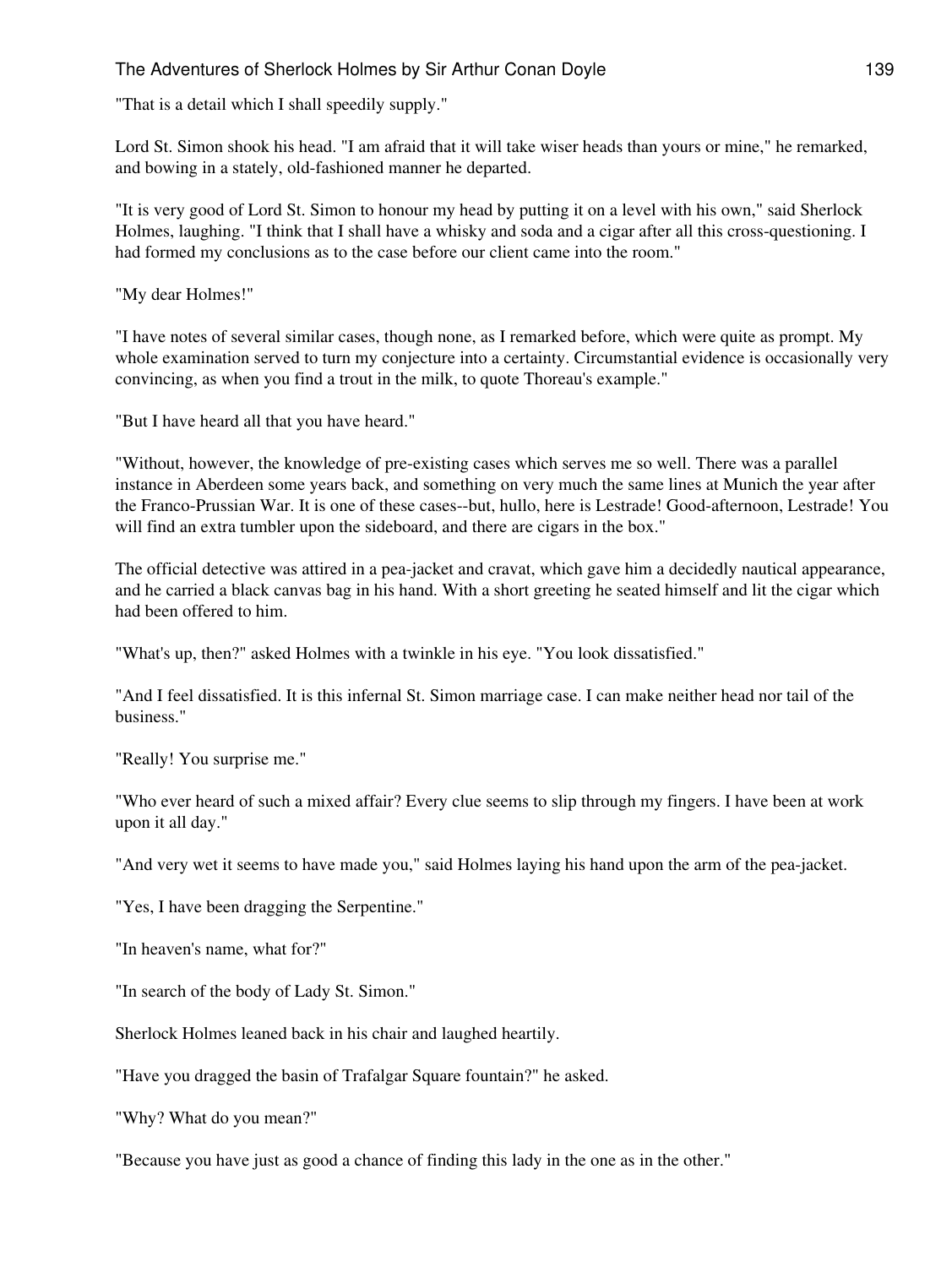Lestrade shot an angry glance at my companion. "I suppose you know all about it," he snarled.

"Well, I have only just heard the facts, but my mind is made up."

"Oh, indeed! Then you think that the Serpentine plays no part in the matter?"

"I think it very unlikely."

"Then perhaps you will kindly explain how it is that we found this in it?" He opened his bag as he spoke, and tumbled onto the floor a wedding-dress of watered silk, a pair of white satin shoes and a bride's wreath and veil, all discoloured and soaked in water. "There," said he, putting a new wedding-ring upon the top of the pile. "There is a little nut for you to crack, Master Holmes."

"Oh, indeed!" said my friend, blowing blue rings into the air. "You dragged them from the Serpentine?"

"No. They were found floating near the margin by a park-keeper. They have been identified as her clothes, and it seemed to me that if the clothes were there the body would not be far off."

"By the same brilliant reasoning, every man's body is to be found in the neighbourhood of his wardrobe. And pray what did you hope to arrive at through this?"

"At some evidence implicating Flora Millar in the disappearance."

"I am afraid that you will find it difficult."

"Are you, indeed, now?" cried Lestrade with some bitterness. "I am afraid, Holmes, that you are not very practical with your deductions and your inferences. You have made two blunders in as many minutes. This dress does implicate Miss Flora Millar."

"And how?"

"In the dress is a pocket. In the pocket is a card-case. In the card-case is a note. And here is the very note." He slapped it down upon the table in front of him. "Listen to this: 'You will see me when all is ready. Come at once. F.H.M.' Now my theory all along has been that Lady St. Simon was decoyed away by Flora Millar, and that she, with confederates, no doubt, was responsible for her disappearance. Here, signed with her initials, is the very note which was no doubt quietly slipped into her hand at the door and which lured her within their reach."

"Very good, Lestrade," said Holmes, laughing. "You really are very fine indeed. Let me see it." He took up the paper in a listless way, but his attention instantly became riveted, and he gave a little cry of satisfaction. "This is indeed important," said he.

"Ha! you find it so?"

"Extremely so. I congratulate you warmly."

Lestrade rose in his triumph and bent his head to look. "Why," he shrieked, "you're looking at the wrong side!"

"On the contrary, this is the right side."

"The right side? You're mad! Here is the note written in pencil over here."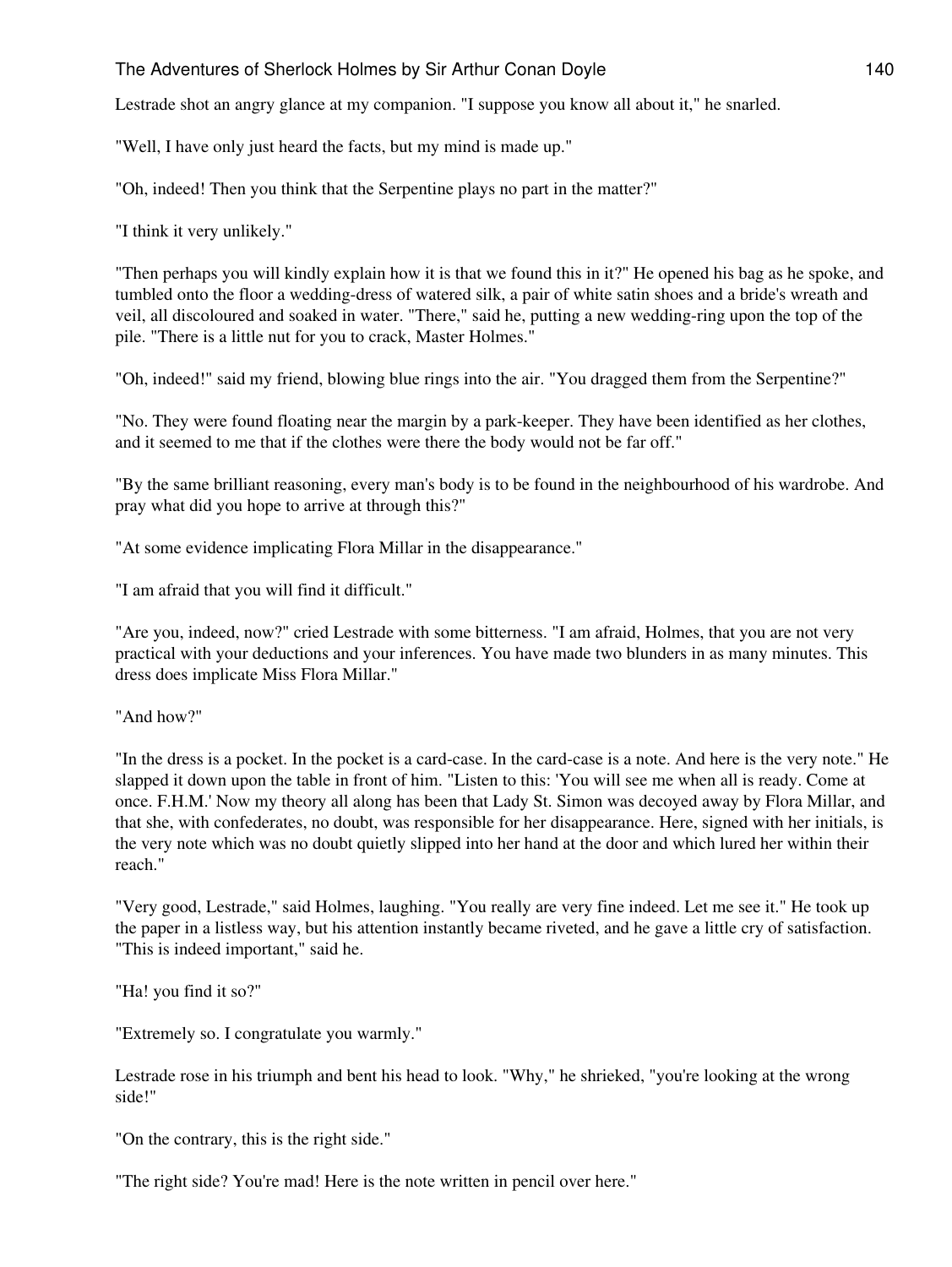"And over here is what appears to be the fragment of a hotel bill, which interests me deeply."

"There's nothing in it. I looked at it before," said Lestrade. "'Oct. 4th, rooms 8s., breakfast 2s. 6d., cocktail 1s., lunch 2s. 6d., glass sherry, 8d.' I see nothing in that."

"Very likely not. It is most important, all the same. As to the note, it is important also, or at least the initials are, so I congratulate you again."

"I've wasted time enough," said Lestrade, rising. "I believe in hard work and not in sitting by the fire spinning fine theories. Good-day, Mr. Holmes, and we shall see which gets to the bottom of the matter first." He gathered up the garments, thrust them into the bag, and made for the door.

"Just one hint to you, Lestrade," drawled Holmes before his rival vanished; "I will tell you the true solution of the matter. Lady St. Simon is a myth. There is not, and there never has been, any such person."

Lestrade looked sadly at my companion. Then he turned to me, tapped his forehead three times, shook his head solemnly, and hurried away.

He had hardly shut the door behind him when Holmes rose to put on his overcoat. "There is something in what the fellow says about outdoor work," he remarked, "so I think, Watson, that I must leave you to your papers for a little."

It was after five o'clock when Sherlock Holmes left me, but I had no time to be lonely, for within an hour there arrived a confectioner's man with a very large flat box. This he unpacked with the help of a youth whom he had brought with him, and presently, to my very great astonishment, a quite epicurean little cold supper began to be laid out upon our humble lodging-house mahogany. There were a couple of brace of cold woodcock, a pheasant, a pâté de foie gras pie with a group of ancient and cobwebby bottles. Having laid out all these luxuries, my two visitors vanished away, like the genii of the Arabian Nights, with no explanation save that the things had been paid for and were ordered to this address.

Just before nine o'clock Sherlock Holmes stepped briskly into the room. His features were gravely set, but there was a light in his eye which made me think that he had not been disappointed in his conclusions.

"They have laid the supper, then," he said, rubbing his hands.

"You seem to expect company. They have laid for five."

"Yes, I fancy we may have some company dropping in," said he. "I am surprised that Lord St. Simon has not already arrived. Ha! I fancy that I hear his step now upon the stairs."

It was indeed our visitor of the afternoon who came bustling in, dangling his glasses more vigorously than ever, and with a very perturbed expression upon his aristocratic features.

"My messenger reached you, then?" asked Holmes.

"Yes, and I confess that the contents startled me beyond measure. Have you good authority for what you say?"

"The best possible."

Lord St. Simon sank into a chair and passed his hand over his forehead.

"What will the Duke say," he murmured, "when he hears that one of the family has been subjected to such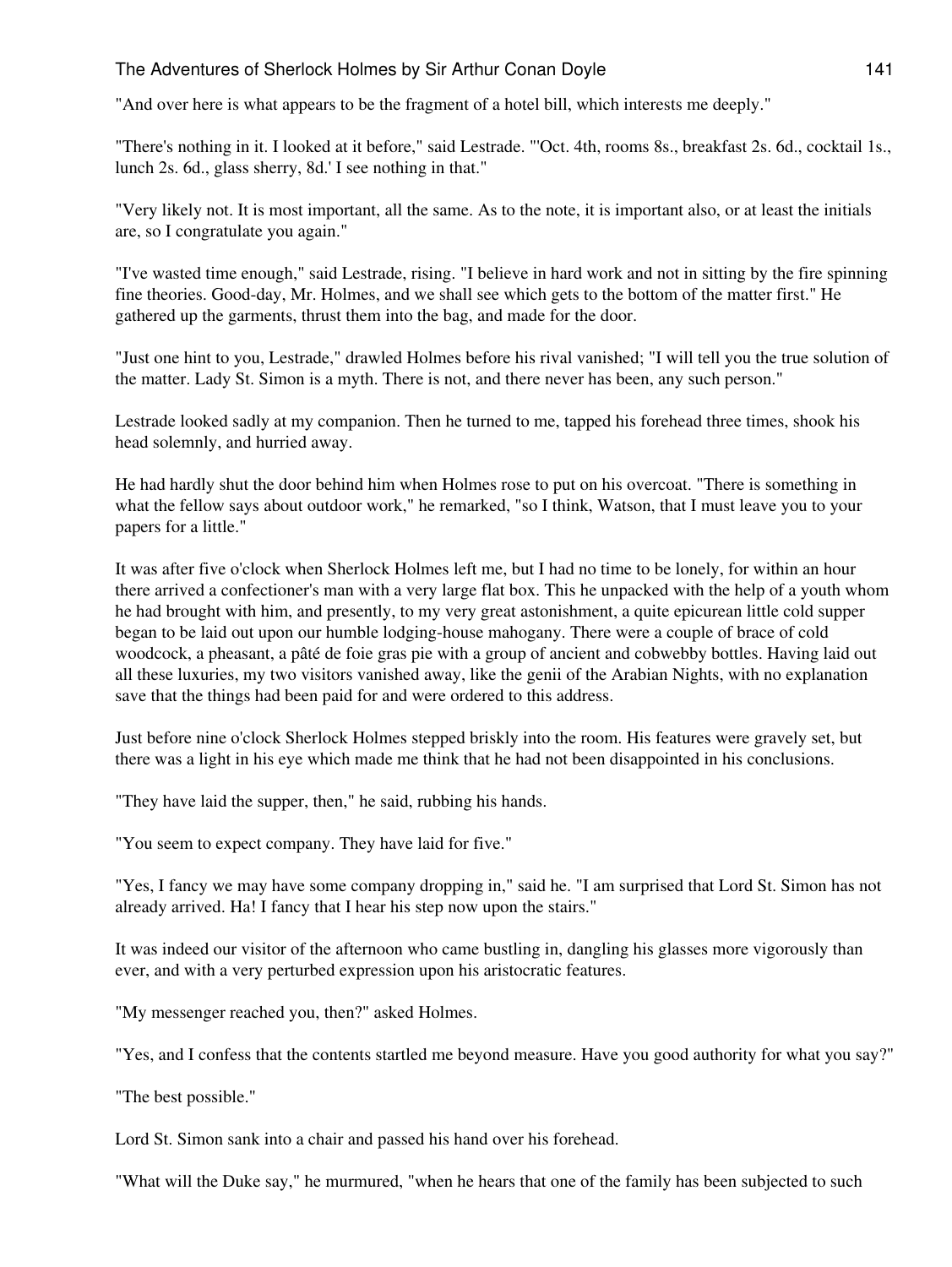humiliation?"

"It is the purest accident. I cannot allow that there is any humiliation."

"Ah, you look on these things from another standpoint."

"I fail to see that anyone is to blame. I can hardly see how the lady could have acted otherwise, though her abrupt method of doing it was undoubtedly to be regretted. Having no mother, she had no one to advise her at such a crisis."

"It was a slight, sir, a public slight," said Lord St. Simon, tapping his fingers upon the table.

"You must make allowance for this poor girl, placed in so unprecedented a position."

"I will make no allowance. I am very angry indeed, and I have been shamefully used."

"I think that I heard a ring," said Holmes. "Yes, there are steps on the landing. If I cannot persuade you to take a lenient view of the matter, Lord St. Simon, I have brought an advocate here who may be more successful." He opened the door and ushered in a lady and gentleman. "Lord St. Simon," said he "allow me to introduce you to Mr. and Mrs. Francis Hay Moulton. The lady, I think, you have already met."

At the sight of these newcomers our client had sprung from his seat and stood very erect, with his eyes cast down and his hand thrust into the breast of his frock-coat, a picture of offended dignity. The lady had taken a quick step forward and had held out her hand to him, but he still refused to raise his eyes. It was as well for his resolution, perhaps, for her pleading face was one which it was hard to resist.

"You're angry, Robert," said she. "Well, I guess you have every cause to be."

"Pray make no apology to me," said Lord St. Simon bitterly.

"Oh, yes, I know that I have treated you real bad and that I should have spoken to you before I went; but I was kind of rattled, and from the time when I saw Frank here again I just didn't know what I was doing or saying. I only wonder I didn't fall down and do a faint right there before the altar."

"Perhaps, Mrs. Moulton, you would like my friend and me to leave the room while you explain this matter?"

"If I may give an opinion," remarked the strange gentleman, "we've had just a little too much secrecy over this business already. For my part, I should like all Europe and America to hear the rights of it." He was a small, wiry, sunburnt man, clean-shaven, with a sharp face and alert manner.

"Then I'll tell our story right away," said the lady. "Frank here and I met in '84, in McQuire's camp, near the Rockies, where pa was working a claim. We were engaged to each other, Frank and I; but then one day father struck a rich pocket and made a pile, while poor Frank here had a claim that petered out and came to nothing. The richer pa grew the poorer was Frank; so at last pa wouldn't hear of our engagement lasting any longer, and he took me away to 'Frisco. Frank wouldn't throw up his hand, though; so he followed me there, and he saw me without pa knowing anything about it. It would only have made him mad to know, so we just fixed it all up for ourselves. Frank said that he would go and make his pile, too, and never come back to claim me until he had as much as pa. So then I promised to wait for him to the end of time and pledged myself not to marry anyone else while he lived. 'Why shouldn't we be married right away, then,' said he, 'and then I will feel sure of you; and I won't claim to be your husband until I come back?' Well, we talked it over, and he had fixed it all up so nicely, with a clergyman all ready in waiting, that we just did it right there; and then Frank went off to seek his fortune, and I went back to pa.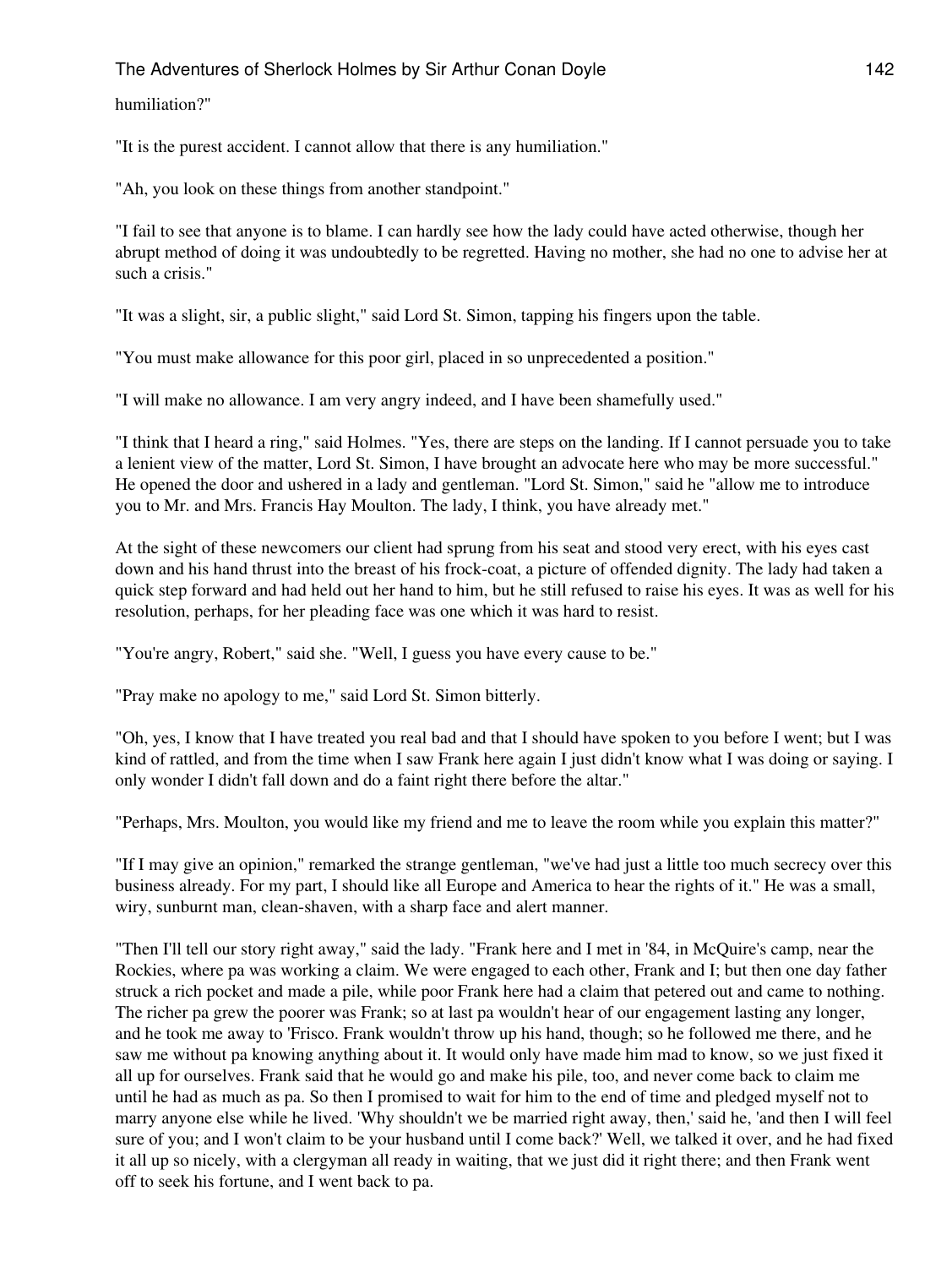"The next I heard of Frank was that he was in Montana, and then he went prospecting in Arizona, and then I heard of him from New Mexico. After that came a long newspaper story about how a miners' camp had been attacked by Apache Indians, and there was my Frank's name among the killed. I fainted dead away, and I was very sick for months after. Pa thought I had a decline and took me to half the doctors in 'Frisco. Not a word of news came for a year and more, so that I never doubted that Frank was really dead. Then Lord St. Simon came to 'Frisco, and we came to London, and a marriage was arranged, and pa was very pleased, but I felt all the time that no man on this earth would ever take the place in my heart that had been given to my poor Frank.

"Still, if I had married Lord St. Simon, of course I'd have done my duty by him. We can't command our love, but we can our actions. I went to the altar with him with the intention to make him just as good a wife as it was in me to be. But you may imagine what I felt when, just as I came to the altar rails, I glanced back and saw Frank standing and looking at me out of the first pew. I thought it was his ghost at first; but when I looked again there he was still, with a kind of question in his eyes, as if to ask me whether I were glad or sorry to see him. I wonder I didn't drop. I know that everything was turning round, and the words of the clergyman were just like the buzz of a bee in my ear. I didn't know what to do. Should I stop the service and make a scene in the church? I glanced at him again, and he seemed to know what I was thinking, for he raised his finger to his lips to tell me to be still. Then I saw him scribble on a piece of paper, and I knew that he was writing me a note. As I passed his pew on the way out I dropped my bouquet over to him, and he slipped the note into my hand when he returned me the flowers. It was only a line asking me to join him when he made the sign to me to do so. Of course I never doubted for a moment that my first duty was now to him, and I determined to do just whatever he might direct.

"When I got back I told my maid, who had known him in California, and had always been his friend. I ordered her to say nothing, but to get a few things packed and my ulster ready. I know I ought to have spoken to Lord St. Simon, but it was dreadful hard before his mother and all those great people. I just made up my mind to run away and explain afterwards. I hadn't been at the table ten minutes before I saw Frank out of the window at the other side of the road. He beckoned to me and then began walking into the Park. I slipped out, put on my things, and followed him. Some woman came talking something or other about Lord St. Simon to me--seemed to me from the little I heard as if he had a little secret of his own before marriage also--but I managed to get away from her and soon overtook Frank. We got into a cab together, and away we drove to some lodgings he had taken in Gordon Square, and that was my true wedding after all those years of waiting. Frank had been a prisoner among the Apaches, had escaped, came on to 'Frisco, found that I had given him up for dead and had gone to England, followed me there, and had come upon me at last on the very morning of my second wedding."

"I saw it in a paper," explained the American. "It gave the name and the church but not where the lady lived."

"Then we had a talk as to what we should do, and Frank was all for openness, but I was so ashamed of it all that I felt as if I should like to vanish away and never see any of them again--just sending a line to pa, perhaps, to show him that I was alive. It was awful to me to think of all those lords and ladies sitting round that breakfast-table and waiting for me to come back. So Frank took my wedding-clothes and things and made a bundle of them, so that I should not be traced, and dropped them away somewhere where no one could find them. It is likely that we should have gone on to Paris to-morrow, only that this good gentleman, Mr. Holmes, came round to us this evening, though how he found us is more than I can think, and he showed us very clearly and kindly that I was wrong and that Frank was right, and that we should be putting ourselves in the wrong if we were so secret. Then he offered to give us a chance of talking to Lord St. Simon alone, and so we came right away round to his rooms at once. Now, Robert, you have heard it all, and I am very sorry if I have given you pain, and I hope that you do not think very meanly of me."

Lord St. Simon had by no means relaxed his rigid attitude, but had listened with a frowning brow and a compressed lip to this long narrative.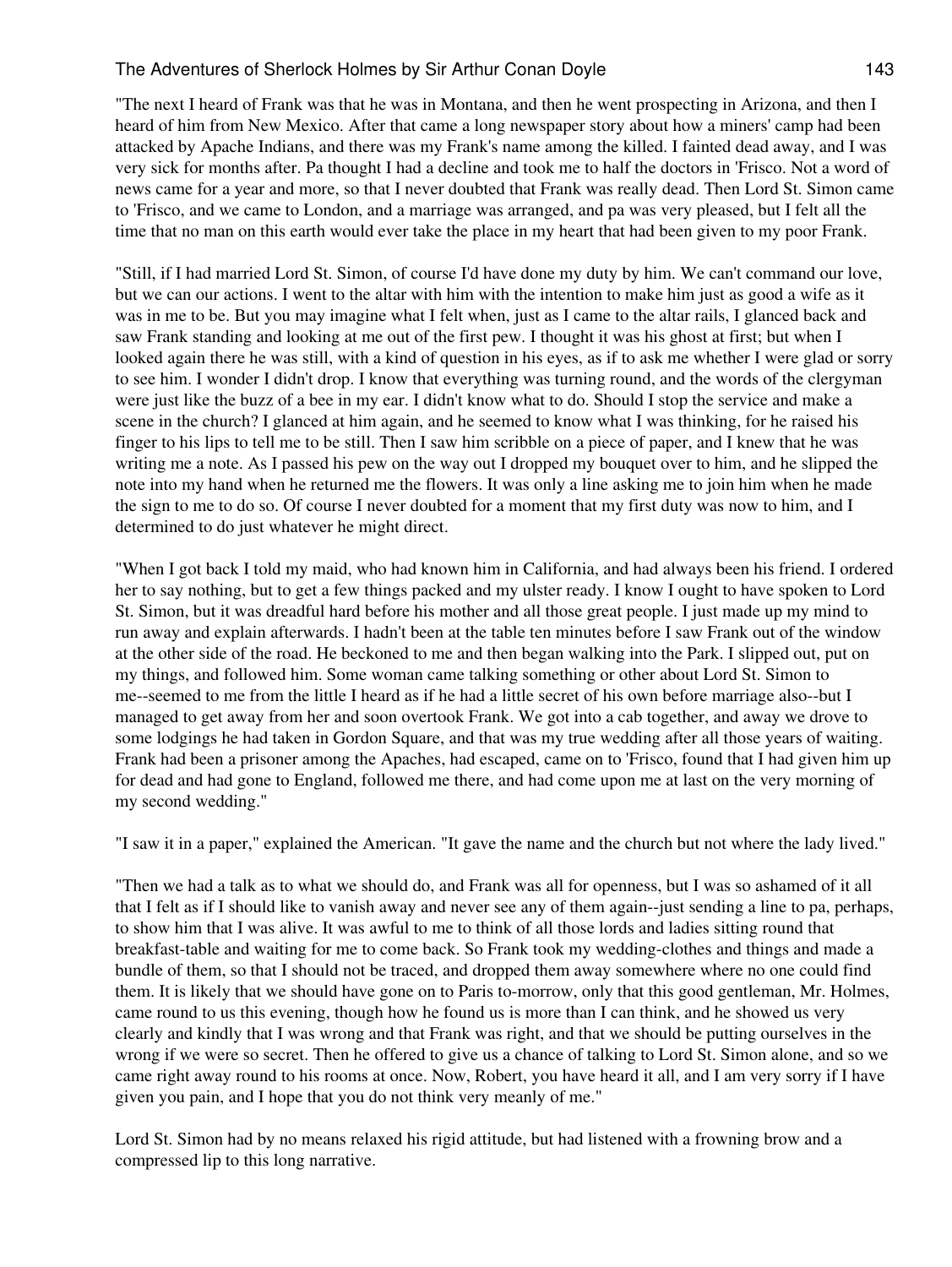"Excuse me," he said, "but it is not my custom to discuss my most intimate personal affairs in this public manner."

"Then you won't forgive me? You won't shake hands before I go?"

"Oh, certainly, if it would give you any pleasure." He put out his hand and coldly grasped that which she extended to him.

"I had hoped," suggested Holmes, "that you would have joined us in a friendly supper."

"I think that there you ask a little too much," responded his Lordship. "I may be forced to acquiesce in these recent developments, but I can hardly be expected to make merry over them. I think that with your permission I will now wish you all a very good-night." He included us all in a sweeping bow and stalked out of the room.

"Then I trust that you at least will honour me with your company," said Sherlock Holmes. "It is always a joy to meet an American, Mr. Moulton, for I am one of those who believe that the folly of a monarch and the blundering of a minister in far-gone years will not prevent our children from being some day citizens of the same world-wide country under a flag which shall be a quartering of the Union Jack with the Stars and Stripes."

"The case has been an interesting one," remarked Holmes when our visitors had left us, "because it serves to show very clearly how simple the explanation may be of an affair which at first sight seems to be almost inexplicable. Nothing could be more natural than the sequence of events as narrated by this lady, and nothing stranger than the result when viewed, for instance, by Mr. Lestrade of Scotland Yard."

"You were not yourself at fault at all, then?"

"From the first, two facts were very obvious to me, the one that the lady had been quite willing to undergo the wedding ceremony, the other that she had repented of it within a few minutes of returning home. Obviously something had occurred during the morning, then, to cause her to change her mind. What could that something be? She could not have spoken to anyone when she was out, for she had been in the company of the bridegroom. Had she seen someone, then? If she had, it must be someone from America because she had spent so short a time in this country that she could hardly have allowed anyone to acquire so deep an influence over her that the mere sight of him would induce her to change her plans so completely. You see we have already arrived, by a process of exclusion, at the idea that she might have seen an American. Then who could this American be, and why should he possess so much influence over her? It might be a lover; it might be a husband. Her young womanhood had, I knew, been spent in rough scenes and under strange conditions. So far I had got before I ever heard Lord St. Simon's narrative. When he told us of a man in a pew, of the change in the bride's manner, of so transparent a device for obtaining a note as the dropping of a bouquet, of her resort to her confidential maid, and of her very significant allusion to claim-jumping--which in miners' parlance means taking possession of that which another person has a prior claim to--the whole situation became absolutely clear. She had gone off with a man, and the man was either a lover or was a previous husband--the chances being in favour of the latter."

"And how in the world did you find them?"

"It might have been difficult, but friend Lestrade held information in his hands the value of which he did not himself know. The initials were, of course, of the highest importance, but more valuable still was it to know that within a week he had settled his bill at one of the most select London hotels."

"How did you deduce the select?"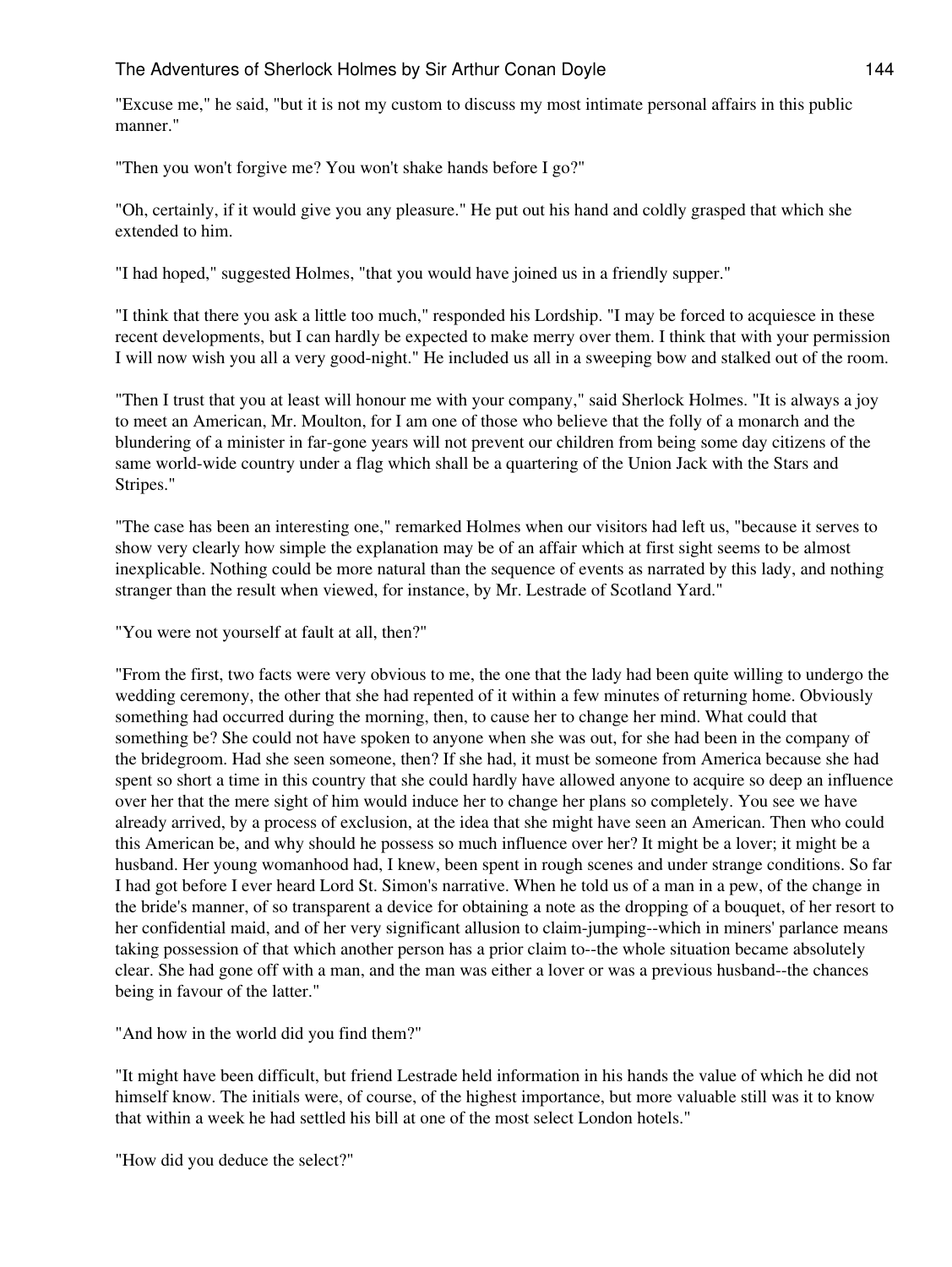"By the select prices. Eight shillings for a bed and eightpence for a glass of sherry pointed to one of the most expensive hotels. There are not many in London which charge at that rate. In the second one which I visited in Northumberland Avenue, I learned by an inspection of the book that Francis H. Moulton, an American gentleman, had left only the day before, and on looking over the entries against him, I came upon the very items which I had seen in the duplicate bill. His letters were to be forwarded to 226 Gordon Square; so thither I travelled, and being fortunate enough to find the loving couple at home, I ventured to give them some paternal advice and to point out to them that it would be better in every way that they should make their position a little clearer both to the general public and to Lord St. Simon in particular. I invited them to meet him here, and, as you see, I made him keep the appointment."

"But with no very good result," I remarked. "His conduct was certainly not very gracious."

"Ah, Watson," said Holmes, smiling, "perhaps you would not be very gracious either, if, after all the trouble of wooing and wedding, you found yourself deprived in an instant of wife and of fortune. I think that we may judge Lord St. Simon very mercifully and thank our stars that we are never likely to find ourselves in the same position. Draw your chair up and hand me my violin, for the only problem we have still to solve is how to while away these bleak autumnal evenings."

# XI. THE ADVENTURE OF THE BERYL CORONET

"Holmes," said I as I stood one morning in our bow-window looking down the street, "here is a madman coming along. It seems rather sad that his relatives should allow him to come out alone."

My friend rose lazily from his armchair and stood with his hands in the pockets of his dressing-gown, looking over my shoulder. It was a bright, crisp February morning, and the snow of the day before still lay deep upon the ground, shimmering brightly in the wintry sun. Down the centre of Baker Street it had been ploughed into a brown crumbly band by the traffic, but at either side and on the heaped-up edges of the foot-paths it still lay as white as when it fell. The grey pavement had been cleaned and scraped, but was still dangerously slippery, so that there were fewer passengers than usual. Indeed, from the direction of the Metropolitan Station no one was coming save the single gentleman whose eccentric conduct had drawn my attention.

He was a man of about fifty, tall, portly, and imposing, with a massive, strongly marked face and a commanding figure. He was dressed in a sombre yet rich style, in black frock-coat, shining hat, neat brown gaiters, and well-cut pearl-grey trousers. Yet his actions were in absurd contrast to the dignity of his dress and features, for he was running hard, with occasional little springs, such as a weary man gives who is little accustomed to set any tax upon his legs. As he ran he jerked his hands up and down, waggled his head, and writhed his face into the most extraordinary contortions.

"What on earth can be the matter with him?" I asked. "He is looking up at the numbers of the houses."

"I believe that he is coming here," said Holmes, rubbing his hands.

"Here?"

"Yes; I rather think he is coming to consult me professionally. I think that I recognise the symptoms. Ha! did I not tell you?" As he spoke, the man, puffing and blowing, rushed at our door and pulled at our bell until the whole house resounded with the clanging.

A few moments later he was in our room, still puffing, still gesticulating, but with so fixed a look of grief and despair in his eyes that our smiles were turned in an instant to horror and pity. For a while he could not get his words out, but swayed his body and plucked at his hair like one who has been driven to the extreme limits of his reason. Then, suddenly springing to his feet, he beat his head against the wall with such force that we both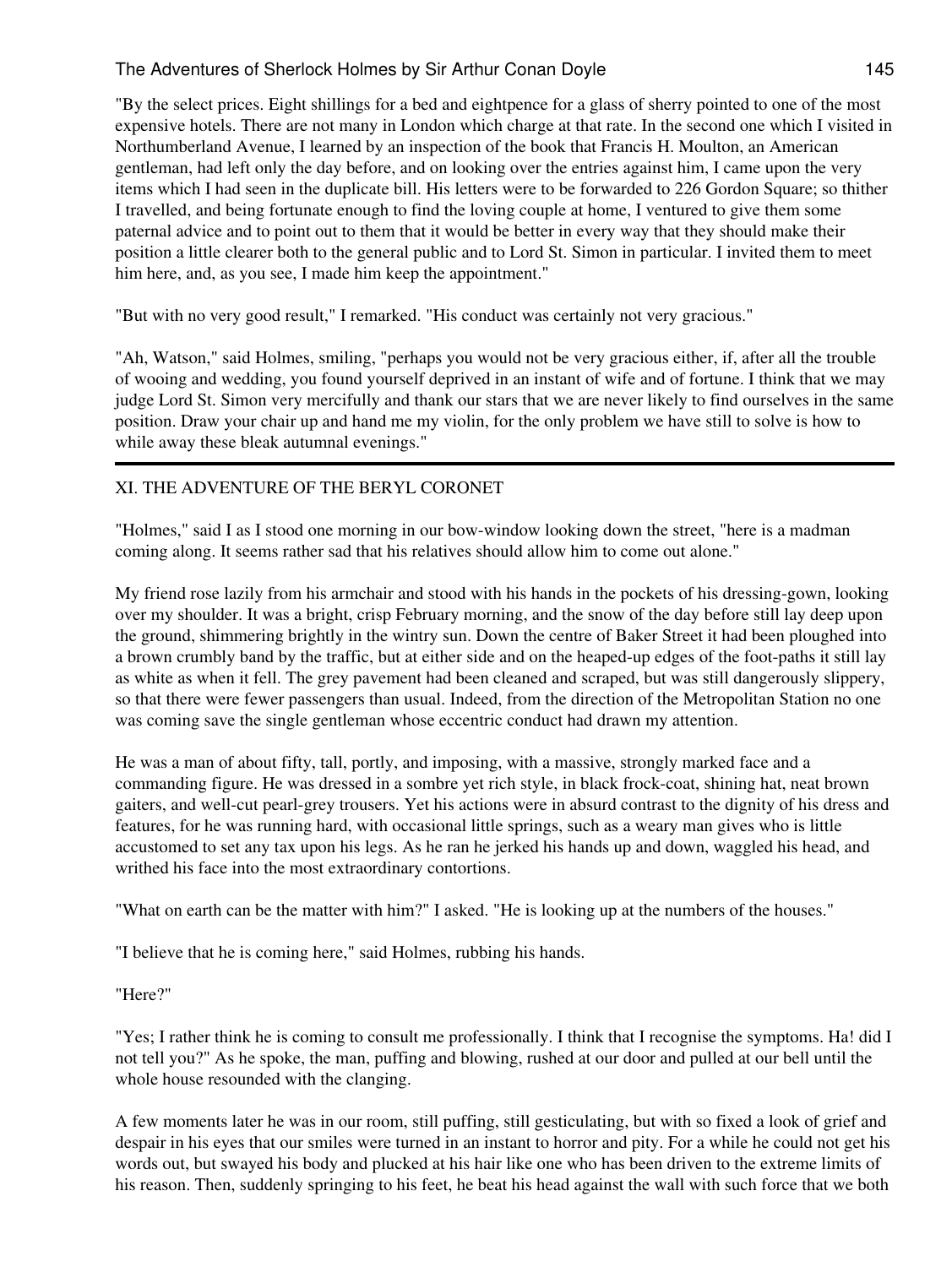rushed upon him and tore him away to the centre of the room. Sherlock Holmes pushed him down into the easy-chair and, sitting beside him, patted his hand and chatted with him in the easy, soothing tones which he knew so well how to employ.

"You have come to me to tell your story, have you not?" said he. "You are fatigued with your haste. Pray wait until you have recovered yourself, and then I shall be most happy to look into any little problem which you may submit to me."

The man sat for a minute or more with a heaving chest, fighting against his emotion. Then he passed his handkerchief over his brow, set his lips tight, and turned his face towards us.

"No doubt you think me mad?" said he.

"I see that you have had some great trouble," responded Holmes.

"God knows I have!--a trouble which is enough to unseat my reason, so sudden and so terrible is it. Public disgrace I might have faced, although I am a man whose character has never yet borne a stain. Private affliction also is the lot of every man; but the two coming together, and in so frightful a form, have been enough to shake my very soul. Besides, it is not I alone. The very noblest in the land may suffer unless some way be found out of this horrible affair."

"Pray compose yourself, sir," said Holmes, "and let me have a clear account of who you are and what it is that has befallen you."

"My name," answered our visitor, "is probably familiar to your ears. I am Alexander Holder, of the banking firm of Holder & Stevenson, of Threadneedle Street."

The name was indeed well known to us as belonging to the senior partner in the second largest private banking concern in the City of London. What could have happened, then, to bring one of the foremost citizens of London to this most pitiable pass? We waited, all curiosity, until with another effort he braced himself to tell his story.

"I feel that time is of value," said he; "that is why I hastened here when the police inspector suggested that I should secure your co-operation. I came to Baker Street by the Underground and hurried from there on foot, for the cabs go slowly through this snow. That is why I was so out of breath, for I am a man who takes very little exercise. I feel better now, and I will put the facts before you as shortly and yet as clearly as I can.

"It is, of course, well known to you that in a successful banking business as much depends upon our being able to find remunerative investments for our funds as upon our increasing our connection and the number of our depositors. One of our most lucrative means of laying out money is in the shape of loans, where the security is unimpeachable. We have done a good deal in this direction during the last few years, and there are many noble families to whom we have advanced large sums upon the security of their pictures, libraries, or plate.

"Yesterday morning I was seated in my office at the bank when a card was brought in to me by one of the clerks. I started when I saw the name, for it was that of none other than--well, perhaps even to you I had better say no more than that it was a name which is a household word all over the earth--one of the highest, noblest, most exalted names in England. I was overwhelmed by the honour and attempted, when he entered, to say so, but he plunged at once into business with the air of a man who wishes to hurry quickly through a disagreeable task.

"'Mr. Holder,' said he, 'I have been informed that you are in the habit of advancing money.'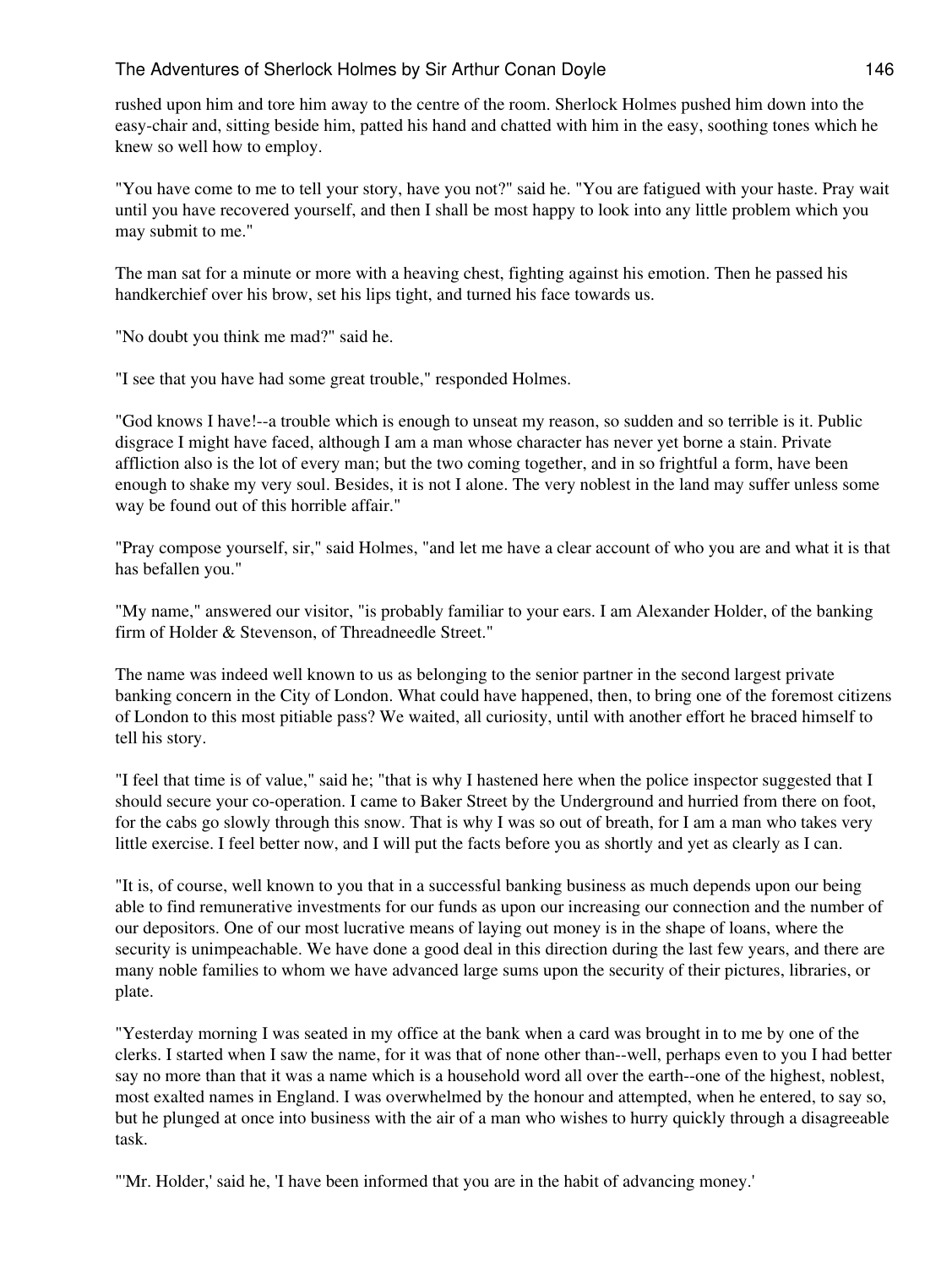"'The firm does so when the security is good.' I answered.

"'It is absolutely essential to me,' said he, 'that I should have 50,000 pounds at once. I could, of course, borrow so trifling a sum ten times over from my friends, but I much prefer to make it a matter of business and to carry out that business myself. In my position you can readily understand that it is unwise to place one's self under obligations.'

"'For how long, may I ask, do you want this sum?' I asked.

"'Next Monday I have a large sum due to me, and I shall then most certainly repay what you advance, with whatever interest you think it right to charge. But it is very essential to me that the money should be paid at once.'

"'I should be happy to advance it without further parley from my own private purse,' said I, 'were it not that the strain would be rather more than it could bear. If, on the other hand, I am to do it in the name of the firm, then in justice to my partner I must insist that, even in your case, every businesslike precaution should be taken.'

"'I should much prefer to have it so,' said he, raising up a square, black morocco case which he had laid beside his chair. 'You have doubtless heard of the Beryl Coronet?'

"'One of the most precious public possessions of the empire,' said I.

"'Precisely.' He opened the case, and there, imbedded in soft, flesh-coloured velvet, lay the magnificent piece of jewellery which he had named. 'There are thirty-nine enormous beryls,' said he, 'and the price of the gold chasing is incalculable. The lowest estimate would put the worth of the coronet at double the sum which I have asked. I am prepared to leave it with you as my security.'

"I took the precious case into my hands and looked in some perplexity from it to my illustrious client.

"'You doubt its value?' he asked.

"'Not at all. I only doubt--'

"'The propriety of my leaving it. You may set your mind at rest about that. I should not dream of doing so were it not absolutely certain that I should be able in four days to reclaim it. It is a pure matter of form. Is the security sufficient?'

"'Ample.'

"'You understand, Mr. Holder, that I am giving you a strong proof of the confidence which I have in you, founded upon all that I have heard of you. I rely upon you not only to be discreet and to refrain from all gossip upon the matter but, above all, to preserve this coronet with every possible precaution because I need not say that a great public scandal would be caused if any harm were to befall it. Any injury to it would be almost as serious as its complete loss, for there are no beryls in the world to match these, and it would be impossible to replace them. I leave it with you, however, with every confidence, and I shall call for it in person on Monday morning.'

"Seeing that my client was anxious to leave, I said no more but, calling for my cashier, I ordered him to pay over fifty 1000 pound notes. When I was alone once more, however, with the precious case lying upon the table in front of me, I could not but think with some misgivings of the immense responsibility which it entailed upon me. There could be no doubt that, as it was a national possession, a horrible scandal would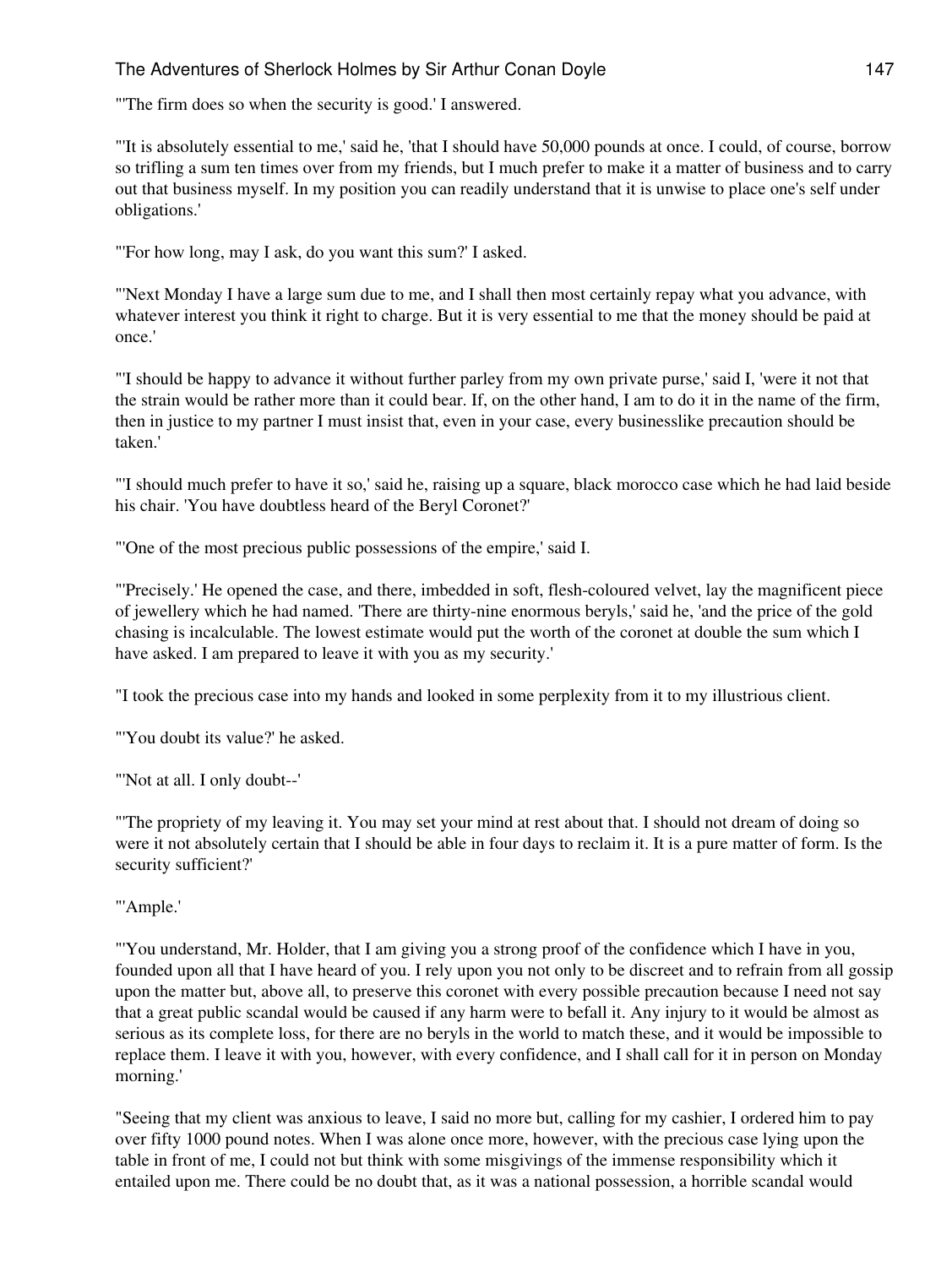ensue if any misfortune should occur to it. I already regretted having ever consented to take charge of it. However, it was too late to alter the matter now, so I locked it up in my private safe and turned once more to my work.

"When evening came I felt that it would be an imprudence to leave so precious a thing in the office behind me. Bankers' safes had been forced before now, and why should not mine be? If so, how terrible would be the position in which I should find myself! I determined, therefore, that for the next few days I would always carry the case backward and forward with me, so that it might never be really out of my reach. With this intention, I called a cab and drove out to my house at Streatham, carrying the jewel with me. I did not breathe freely until I had taken it upstairs and locked it in the bureau of my dressing-room.

"And now a word as to my household, Mr. Holmes, for I wish you to thoroughly understand the situation. My groom and my page sleep out of the house, and may be set aside altogether. I have three maid-servants who have been with me a number of years and whose absolute reliability is quite above suspicion. Another, Lucy Parr, the second waiting-maid, has only been in my service a few months. She came with an excellent character, however, and has always given me satisfaction. She is a very pretty girl and has attracted admirers who have occasionally hung about the place. That is the only drawback which we have found to her, but we believe her to be a thoroughly good girl in every way.

"So much for the servants. My family itself is so small that it will not take me long to describe it. I am a widower and have an only son, Arthur. He has been a disappointment to me, Mr. Holmes--a grievous disappointment. I have no doubt that I am myself to blame. People tell me that I have spoiled him. Very likely I have. When my dear wife died I felt that he was all I had to love. I could not bear to see the smile fade even for a moment from his face. I have never denied him a wish. Perhaps it would have been better for both of us had I been sterner, but I meant it for the best.

"It was naturally my intention that he should succeed me in my business, but he was not of a business turn. He was wild, wayward, and, to speak the truth, I could not trust him in the handling of large sums of money. When he was young he became a member of an aristocratic club, and there, having charming manners, he was soon the intimate of a number of men with long purses and expensive habits. He learned to play heavily at cards and to squander money on the turf, until he had again and again to come to me and implore me to give him an advance upon his allowance, that he might settle his debts of honour. He tried more than once to break away from the dangerous company which he was keeping, but each time the influence of his friend, Sir George Burnwell, was enough to draw him back again.

"And, indeed, I could not wonder that such a man as Sir George Burnwell should gain an influence over him, for he has frequently brought him to my house, and I have found myself that I could hardly resist the fascination of his manner. He is older than Arthur, a man of the world to his finger-tips, one who had been everywhere, seen everything, a brilliant talker, and a man of great personal beauty. Yet when I think of him in cold blood, far away from the glamour of his presence, I am convinced from his cynical speech and the look which I have caught in his eyes that he is one who should be deeply distrusted. So I think, and so, too, thinks my little Mary, who has a woman's quick insight into character.

"And now there is only she to be described. She is my niece; but when my brother died five years ago and left her alone in the world I adopted her, and have looked upon her ever since as my daughter. She is a sunbeam in my house--sweet, loving, beautiful, a wonderful manager and housekeeper, yet as tender and quiet and gentle as a woman could be. She is my right hand. I do not know what I could do without her. In only one matter has she ever gone against my wishes. Twice my boy has asked her to marry him, for he loves her devotedly, but each time she has refused him. I think that if anyone could have drawn him into the right path it would have been she, and that his marriage might have changed his whole life; but now, alas! it is too late--forever too late!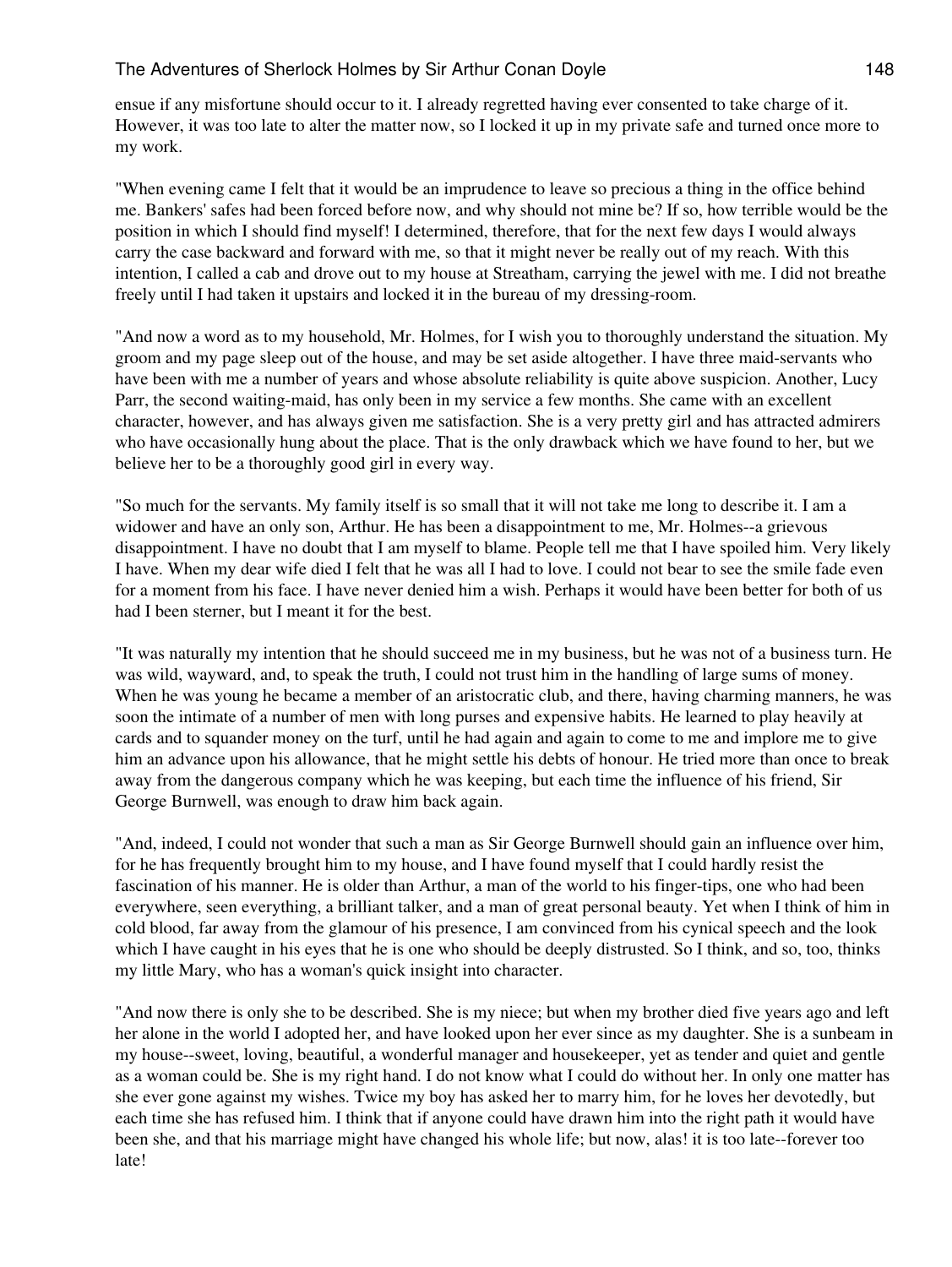"Now, Mr. Holmes, you know the people who live under my roof, and I shall continue with my miserable story.

"When we were taking coffee in the drawing-room that night after dinner, I told Arthur and Mary my experience, and of the precious treasure which we had under our roof, suppressing only the name of my client. Lucy Parr, who had brought in the coffee, had, I am sure, left the room; but I cannot swear that the door was closed. Mary and Arthur were much interested and wished to see the famous coronet, but I thought it better not to disturb it.

"'Where have you put it?' asked Arthur.

"'In my own bureau.'

"'Well, I hope to goodness the house won't be burgled during the night.' said he.

"'It is locked up,' I answered.

"'Oh, any old key will fit that bureau. When I was a youngster I have opened it myself with the key of the box-room cupboard.'

"He often had a wild way of talking, so that I thought little of what he said. He followed me to my room, however, that night with a very grave face.

"'Look here, dad,' said he with his eyes cast down, 'can you let me have 200 pounds?'

"'No, I cannot!' I answered sharply. 'I have been far too generous with you in money matters.'

"'You have been very kind,' said he, 'but I must have this money, or else I can never show my face inside the club again.'

"'And a very good thing, too!' I cried.

"'Yes, but you would not have me leave it a dishonoured man,' said he. 'I could not bear the disgrace. I must raise the money in some way, and if you will not let me have it, then I must try other means.'

"I was very angry, for this was the third demand during the month. 'You shall not have a farthing from me,' I cried, on which he bowed and left the room without another word.

"When he was gone I unlocked my bureau, made sure that my treasure was safe, and locked it again. Then I started to go round the house to see that all was secure--a duty which I usually leave to Mary but which I thought it well to perform myself that night. As I came down the stairs I saw Mary herself at the side window of the hall, which she closed and fastened as I approached.

"'Tell me, dad,' said she, looking, I thought, a little disturbed, 'did you give Lucy, the maid, leave to go out to-night?'

"'Certainly not.'

"'She came in just now by the back door. I have no doubt that she has only been to the side gate to see someone, but I think that it is hardly safe and should be stopped.'

"'You must speak to her in the morning, or I will if you prefer it. Are you sure that everything is fastened?'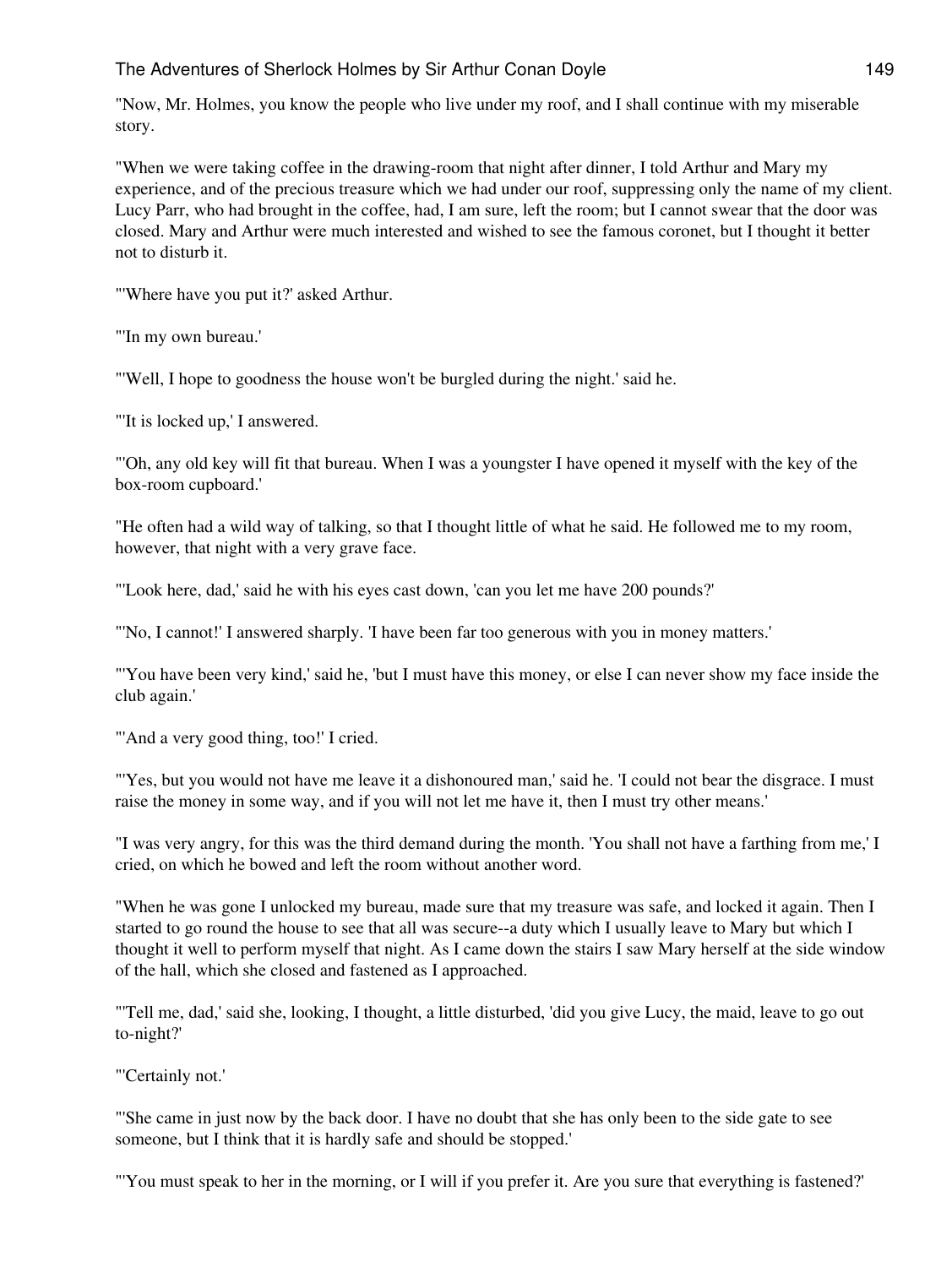#### "'Quite sure, dad.'

"'Then, good-night.' I kissed her and went up to my bedroom again, where I was soon asleep.

"I am endeavouring to tell you everything, Mr. Holmes, which may have any bearing upon the case, but I beg that you will question me upon any point which I do not make clear."

"On the contrary, your statement is singularly lucid."

"I come to a part of my story now in which I should wish to be particularly so. I am not a very heavy sleeper, and the anxiety in my mind tended, no doubt, to make me even less so than usual. About two in the morning, then, I was awakened by some sound in the house. It had ceased ere I was wide awake, but it had left an impression behind it as though a window had gently closed somewhere. I lay listening with all my ears. Suddenly, to my horror, there was a distinct sound of footsteps moving softly in the next room. I slipped out of bed, all palpitating with fear, and peeped round the corner of my dressing-room door.

"'Arthur!' I screamed, 'you villain! you thief! How dare you touch that coronet?'

"The gas was half up, as I had left it, and my unhappy boy, dressed only in his shirt and trousers, was standing beside the light, holding the coronet in his hands. He appeared to be wrenching at it, or bending it with all his strength. At my cry he dropped it from his grasp and turned as pale as death. I snatched it up and examined it. One of the gold corners, with three of the beryls in it, was missing.

"'You blackguard!' I shouted, beside myself with rage. 'You have destroyed it! You have dishonoured me forever! Where are the jewels which you have stolen?'

"'Stolen!' he cried.

"'Yes, thief!' I roared, shaking him by the shoulder.

"'There are none missing. There cannot be any missing,' said he.

"'There are three missing. And you know where they are. Must I call you a liar as well as a thief? Did I not see you trying to tear off another piece?'

"'You have called me names enough,' said he, 'I will not stand it any longer. I shall not say another word about this business, since you have chosen to insult me. I will leave your house in the morning and make my own way in the world.'

"'You shall leave it in the hands of the police!' I cried half-mad with grief and rage. 'I shall have this matter probed to the bottom.'

"'You shall learn nothing from me,' said he with a passion such as I should not have thought was in his nature. 'If you choose to call the police, let the police find what they can.'

"By this time the whole house was astir, for I had raised my voice in my anger. Mary was the first to rush into my room, and, at the sight of the coronet and of Arthur's face, she read the whole story and, with a scream, fell down senseless on the ground. I sent the house-maid for the police and put the investigation into their hands at once. When the inspector and a constable entered the house, Arthur, who had stood sullenly with his arms folded, asked me whether it was my intention to charge him with theft. I answered that it had ceased to be a private matter, but had become a public one, since the ruined coronet was national property. I was determined that the law should have its way in everything.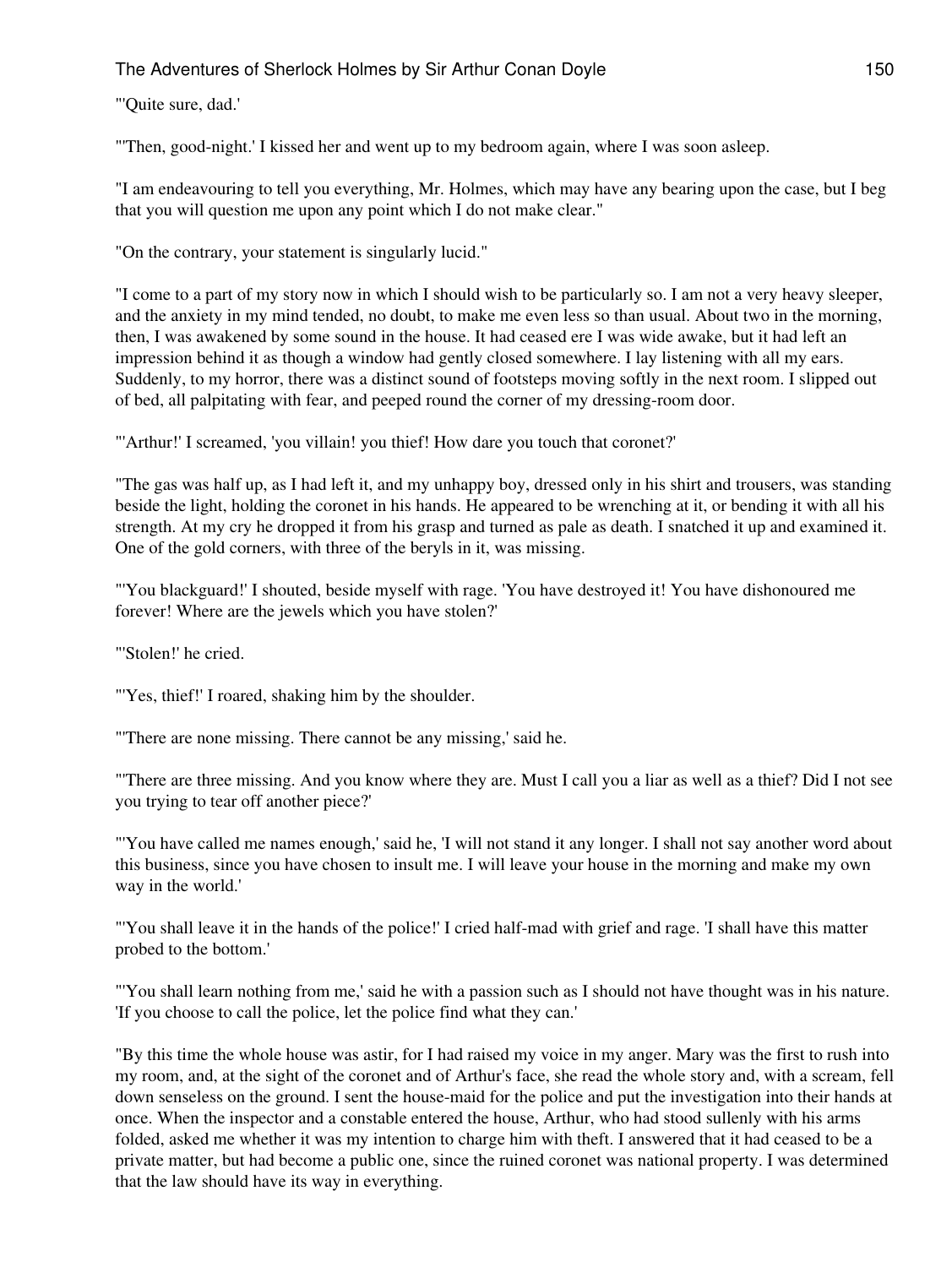"'At least,' said he, 'you will not have me arrested at once. It would be to your advantage as well as mine if I might leave the house for five minutes.'

"'That you may get away, or perhaps that you may conceal what you have stolen,' said I. And then, realising the dreadful position in which I was placed, I implored him to remember that not only my honour but that of one who was far greater than I was at stake; and that he threatened to raise a scandal which would convulse the nation. He might avert it all if he would but tell me what he had done with the three missing stones.

"'You may as well face the matter,' said I; 'you have been caught in the act, and no confession could make your guilt more heinous. If you but make such reparation as is in your power, by telling us where the beryls are, all shall be forgiven and forgotten.'

"'Keep your forgiveness for those who ask for it,' he answered, turning away from me with a sneer. I saw that he was too hardened for any words of mine to influence him. There was but one way for it. I called in the inspector and gave him into custody. A search was made at once not only of his person but of his room and of every portion of the house where he could possibly have concealed the gems; but no trace of them could be found, nor would the wretched boy open his mouth for all our persuasions and our threats. This morning he was removed to a cell, and I, after going through all the police formalities, have hurried round to you to implore you to use your skill in unravelling the matter. The police have openly confessed that they can at present make nothing of it. You may go to any expense which you think necessary. I have already offered a reward of 1000 pounds. My God, what shall I do! I have lost my honour, my gems, and my son in one night. Oh, what shall I do!"

He put a hand on either side of his head and rocked himself to and fro, droning to himself like a child whose grief has got beyond words.

Sherlock Holmes sat silent for some few minutes, with his brows knitted and his eyes fixed upon the fire.

"Do you receive much company?" he asked.

"None save my partner with his family and an occasional friend of Arthur's. Sir George Burnwell has been several times lately. No one else, I think."

"Do you go out much in society?"

"Arthur does. Mary and I stay at home. We neither of us care for it."

"That is unusual in a young girl."

"She is of a quiet nature. Besides, she is not so very young. She is four-and-twenty."

"This matter, from what you say, seems to have been a shock to her also."

"Terrible! She is even more affected than I."

"You have neither of you any doubt as to your son's guilt?"

"How can we have when I saw him with my own eyes with the coronet in his hands."

"I hardly consider that a conclusive proof. Was the remainder of the coronet at all injured?"

"Yes, it was twisted."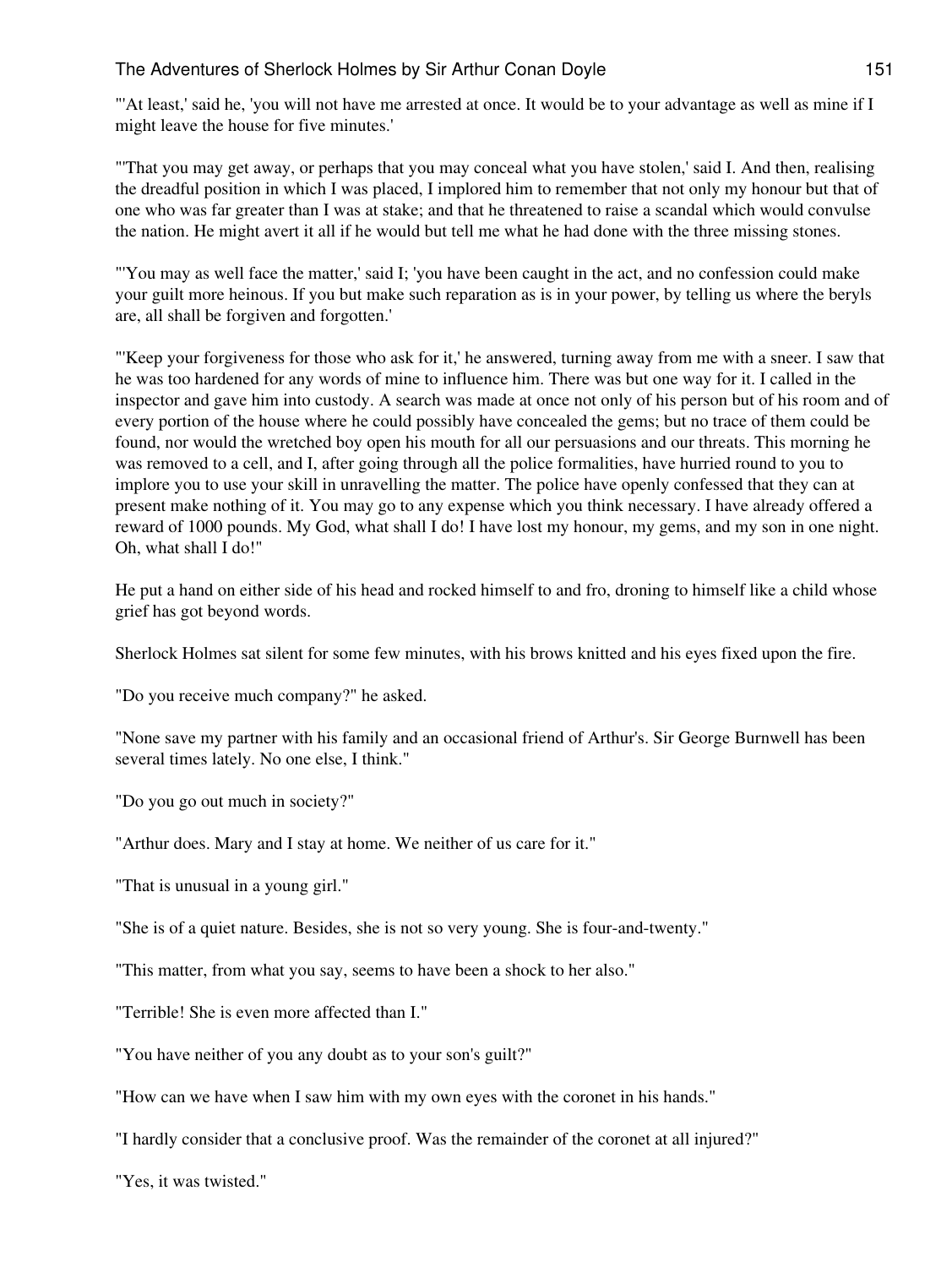"Do you not think, then, that he might have been trying to straighten it?"

"God bless you! You are doing what you can for him and for me. But it is too heavy a task. What was he doing there at all? If his purpose were innocent, why did he not say so?"

"Precisely. And if it were guilty, why did he not invent a lie? His silence appears to me to cut both ways. There are several singular points about the case. What did the police think of the noise which awoke you from your sleep?"

"They considered that it might be caused by Arthur's closing his bedroom door."

"A likely story! As if a man bent on felony would slam his door so as to wake a household. What did they say, then, of the disappearance of these gems?"

"They are still sounding the planking and probing the furniture in the hope of finding them."

"Have they thought of looking outside the house?"

"Yes, they have shown extraordinary energy. The whole garden has already been minutely examined."

"Now, my dear sir," said Holmes. "is it not obvious to you now that this matter really strikes very much deeper than either you or the police were at first inclined to think? It appeared to you to be a simple case; to me it seems exceedingly complex. Consider what is involved by your theory. You suppose that your son came down from his bed, went, at great risk, to your dressing-room, opened your bureau, took out your coronet, broke off by main force a small portion of it, went off to some other place, concealed three gems out of the thirty-nine, with such skill that nobody can find them, and then returned with the other thirty-six into the room in which he exposed himself to the greatest danger of being discovered. I ask you now, is such a theory tenable?"

"But what other is there?" cried the banker with a gesture of despair. "If his motives were innocent, why does he not explain them?"

"It is our task to find that out," replied Holmes; "so now, if you please, Mr. Holder, we will set off for Streatham together, and devote an hour to glancing a little more closely into details."

My friend insisted upon my accompanying them in their expedition, which I was eager enough to do, for my curiosity and sympathy were deeply stirred by the story to which we had listened. I confess that the guilt of the banker's son appeared to me to be as obvious as it did to his unhappy father, but still I had such faith in Holmes' judgment that I felt that there must be some grounds for hope as long as he was dissatisfied with the accepted explanation. He hardly spoke a word the whole way out to the southern suburb, but sat with his chin upon his breast and his hat drawn over his eyes, sunk in the deepest thought. Our client appeared to have taken fresh heart at the little glimpse of hope which had been presented to him, and he even broke into a desultory chat with me over his business affairs. A short railway journey and a shorter walk brought us to Fairbank, the modest residence of the great financier.

Fairbank was a good-sized square house of white stone, standing back a little from the road. A double carriage-sweep, with a snow-clad lawn, stretched down in front to two large iron gates which closed the entrance. On the right side was a small wooden thicket, which led into a narrow path between two neat hedges stretching from the road to the kitchen door, and forming the tradesmen's entrance. On the left ran a lane which led to the stables, and was not itself within the grounds at all, being a public, though little used, thoroughfare. Holmes left us standing at the door and walked slowly all round the house, across the front, down the tradesmen's path, and so round by the garden behind into the stable lane. So long was he that Mr.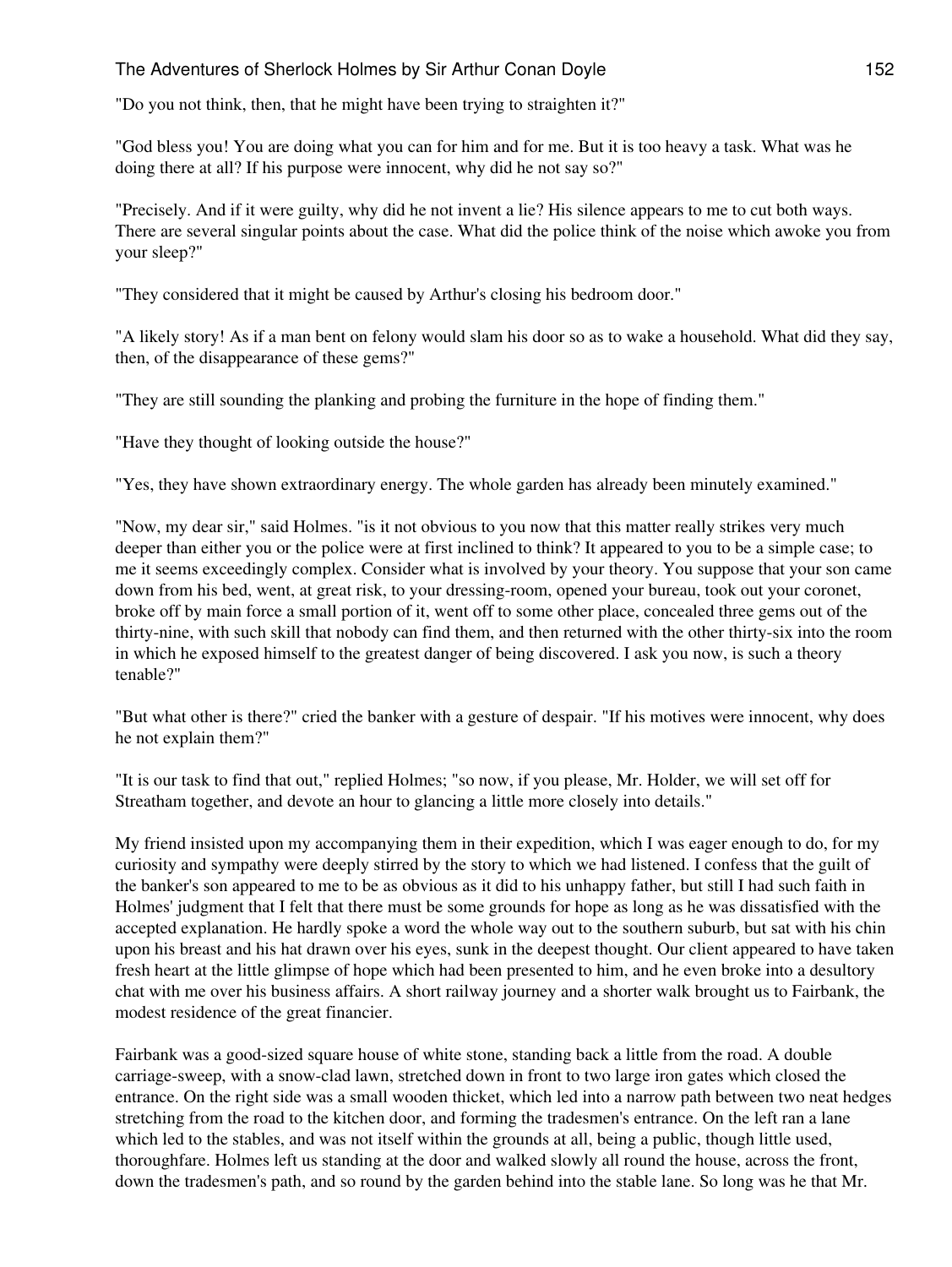Holder and I went into the dining-room and waited by the fire until he should return. We were sitting there in silence when the door opened and a young lady came in. She was rather above the middle height, slim, with dark hair and eyes, which seemed the darker against the absolute pallor of her skin. I do not think that I have ever seen such deadly paleness in a woman's face. Her lips, too, were bloodless, but her eyes were flushed with crying. As she swept silently into the room she impressed me with a greater sense of grief than the banker had done in the morning, and it was the more striking in her as she was evidently a woman of strong character, with immense capacity for self-restraint. Disregarding my presence, she went straight to her uncle and passed her hand over his head with a sweet womanly caress.

"You have given orders that Arthur should be liberated, have you not, dad?" she asked.

"No, no, my girl, the matter must be probed to the bottom."

"But I am so sure that he is innocent. You know what woman's instincts are. I know that he has done no harm and that you will be sorry for having acted so harshly."

"Why is he silent, then, if he is innocent?"

"Who knows? Perhaps because he was so angry that you should suspect him."

"How could I help suspecting him, when I actually saw him with the coronet in his hand?"

"Oh, but he had only picked it up to look at it. Oh, do, do take my word for it that he is innocent. Let the matter drop and say no more. It is so dreadful to think of our dear Arthur in prison!"

"I shall never let it drop until the gems are found--never, Mary! Your affection for Arthur blinds you as to the awful consequences to me. Far from hushing the thing up, I have brought a gentleman down from London to inquire more deeply into it."

"This gentleman?" she asked, facing round to me.

"No, his friend. He wished us to leave him alone. He is round in the stable lane now."

"The stable lane?" She raised her dark eyebrows. "What can he hope to find there? Ah! this, I suppose, is he. I trust, sir, that you will succeed in proving, what I feel sure is the truth, that my cousin Arthur is innocent of this crime."

"I fully share your opinion, and I trust, with you, that we may prove it," returned Holmes, going back to the mat to knock the snow from his shoes. "I believe I have the honour of addressing Miss Mary Holder. Might I ask you a question or two?"

"Pray do, sir, if it may help to clear this horrible affair up."

"You heard nothing yourself last night?"

"Nothing, until my uncle here began to speak loudly. I heard that, and I came down."

"You shut up the windows and doors the night before. Did you fasten all the windows?"

"Yes."

"Were they all fastened this morning?"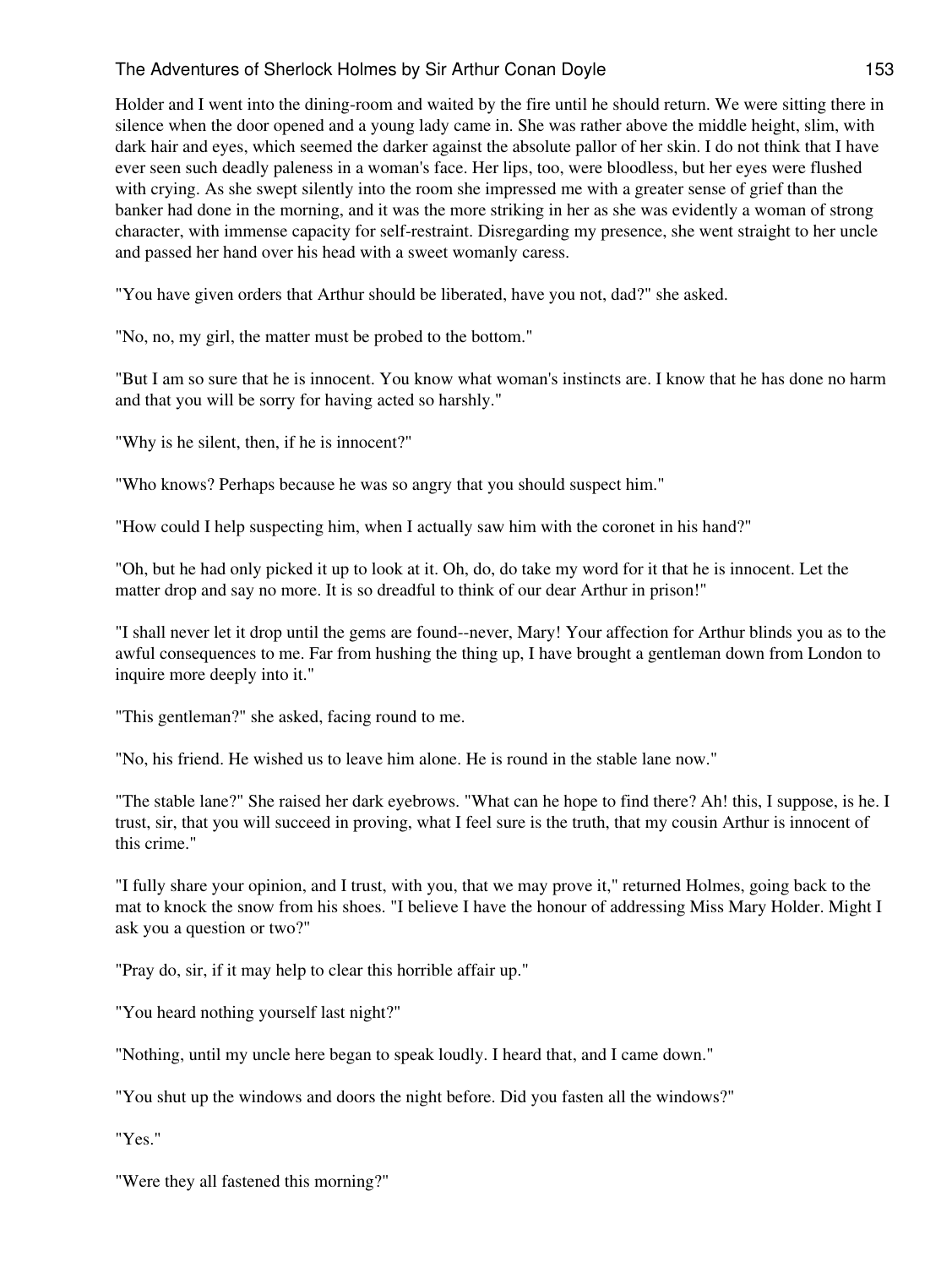"Yes."

"You have a maid who has a sweetheart? I think that you remarked to your uncle last night that she had been out to see him?"

"Yes, and she was the girl who waited in the drawing-room, and who may have heard uncle's remarks about the coronet."

"I see. You infer that she may have gone out to tell her sweetheart, and that the two may have planned the robbery."

"But what is the good of all these vague theories," cried the banker impatiently, "when I have told you that I saw Arthur with the coronet in his hands?"

"Wait a little, Mr. Holder. We must come back to that. About this girl, Miss Holder. You saw her return by the kitchen door, I presume?"

"Yes; when I went to see if the door was fastened for the night I met her slipping in. I saw the man, too, in the gloom."

"Do you know him?"

"Oh, yes! he is the green-grocer who brings our vegetables round. His name is Francis Prosper."

"He stood," said Holmes, "to the left of the door--that is to say, farther up the path than is necessary to reach the door?"

"Yes, he did."

"And he is a man with a wooden leg?"

Something like fear sprang up in the young lady's expressive black eyes. "Why, you are like a magician," said she. "How do you know that?" She smiled, but there was no answering smile in Holmes' thin, eager face.

"I should be very glad now to go upstairs," said he. "I shall probably wish to go over the outside of the house again. Perhaps I had better take a look at the lower windows before I go up."

He walked swiftly round from one to the other, pausing only at the large one which looked from the hall onto the stable lane. This he opened and made a very careful examination of the sill with his powerful magnifying lens. "Now we shall go upstairs," said he at last.

The banker's dressing-room was a plainly furnished little chamber, with a grey carpet, a large bureau, and a long mirror. Holmes went to the bureau first and looked hard at the lock.

"Which key was used to open it?" he asked.

"That which my son himself indicated--that of the cupboard of the lumber-room."

"Have you it here?"

"That is it on the dressing-table."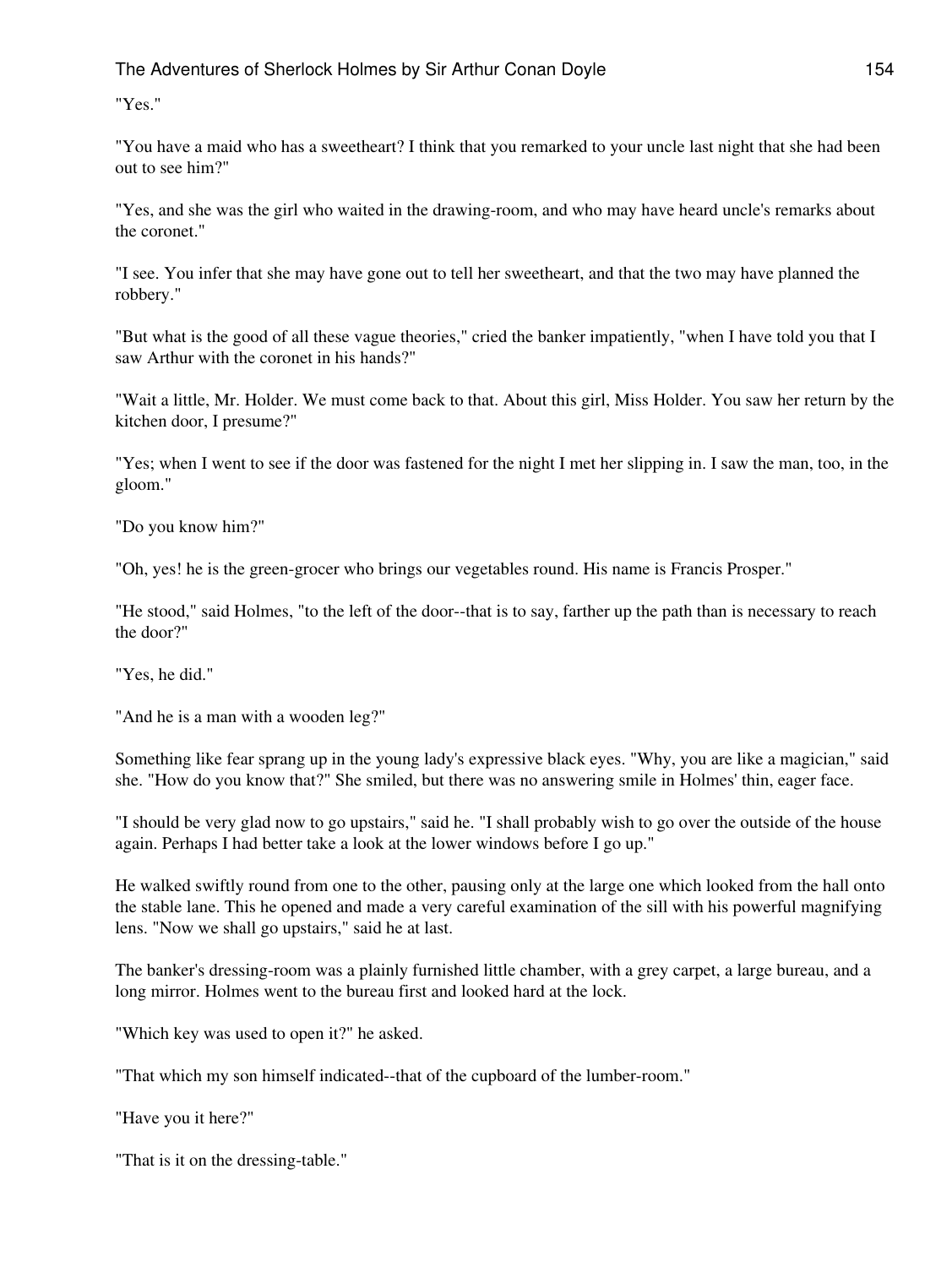Sherlock Holmes took it up and opened the bureau.

"It is a noiseless lock," said he. "It is no wonder that it did not wake you. This case, I presume, contains the coronet. We must have a look at it." He opened the case, and taking out the diadem he laid it upon the table. It was a magnificent specimen of the jeweller's art, and the thirty-six stones were the finest that I have ever seen. At one side of the coronet was a cracked edge, where a corner holding three gems had been torn away.

"Now, Mr. Holder," said Holmes, "here is the corner which corresponds to that which has been so unfortunately lost. Might I beg that you will break it off."

The banker recoiled in horror. "I should not dream of trying," said he.

"Then I will." Holmes suddenly bent his strength upon it, but without result. "I feel it give a little," said he; "but, though I am exceptionally strong in the fingers, it would take me all my time to break it. An ordinary man could not do it. Now, what do you think would happen if I did break it, Mr. Holder? There would be a noise like a pistol shot. Do you tell me that all this happened within a few yards of your bed and that you heard nothing of it?"

"I do not know what to think. It is all dark to me."

"But perhaps it may grow lighter as we go. What do you think, Miss Holder?"

"I confess that I still share my uncle's perplexity."

"Your son had no shoes or slippers on when you saw him?"

"He had nothing on save only his trousers and shirt."

"Thank you. We have certainly been favoured with extraordinary luck during this inquiry, and it will be entirely our own fault if we do not succeed in clearing the matter up. With your permission, Mr. Holder, I shall now continue my investigations outside."

He went alone, at his own request, for he explained that any unnecessary footmarks might make his task more difficult. For an hour or more he was at work, returning at last with his feet heavy with snow and his features as inscrutable as ever.

"I think that I have seen now all that there is to see, Mr. Holder," said he; "I can serve you best by returning to my rooms."

"But the gems, Mr. Holmes. Where are they?"

"I cannot tell."

The banker wrung his hands. "I shall never see them again!" he cried. "And my son? You give me hopes?"

"My opinion is in no way altered."

"Then, for God's sake, what was this dark business which was acted in my house last night?"

"If you can call upon me at my Baker Street rooms to-morrow morning between nine and ten I shall be happy to do what I can to make it clearer. I understand that you give me carte blanche to act for you, provided only that I get back the gems, and that you place no limit on the sum I may draw."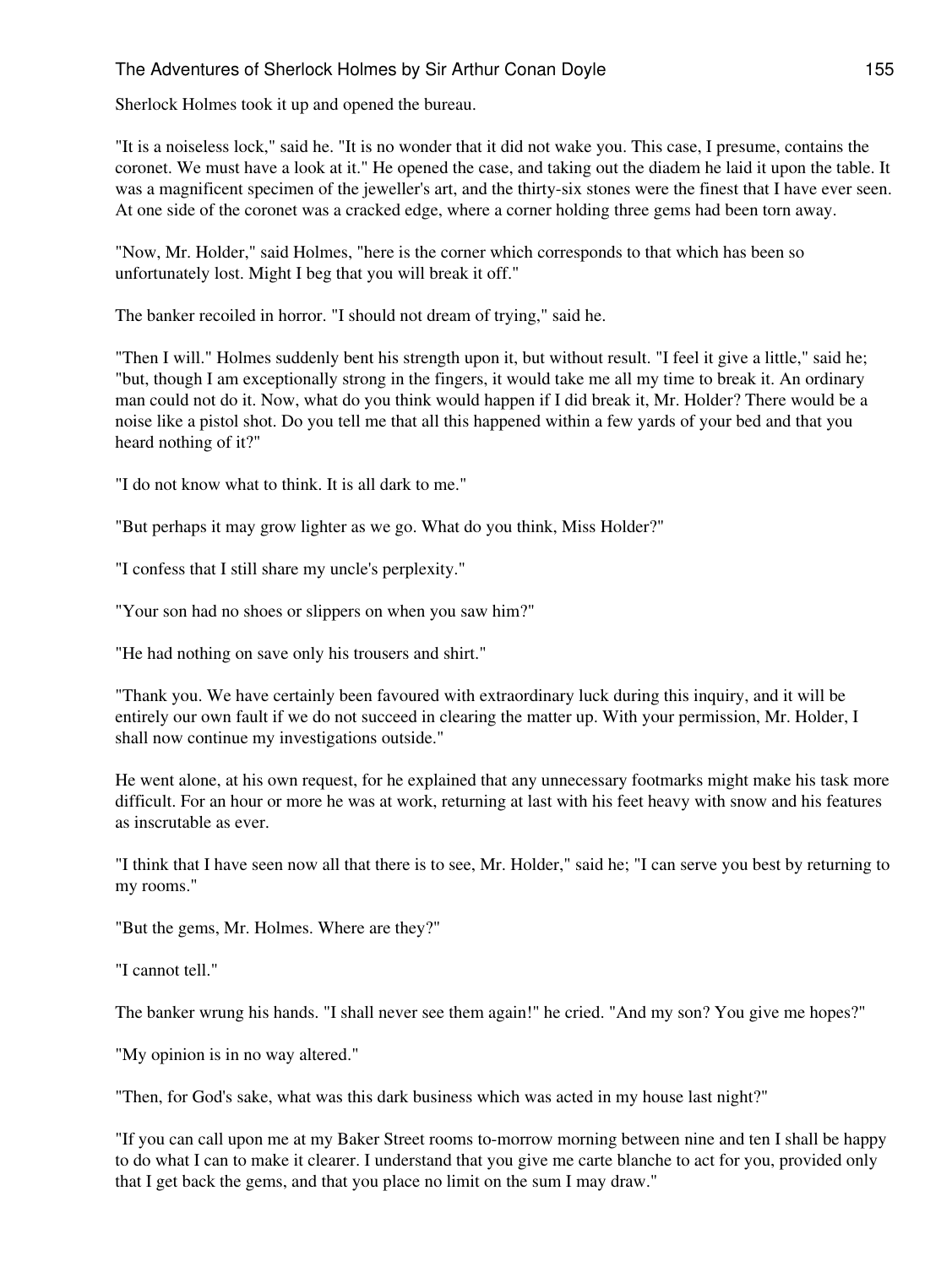"I would give my fortune to have them back."

"Very good. I shall look into the matter between this and then. Good-bye; it is just possible that I may have to come over here again before evening."

It was obvious to me that my companion's mind was now made up about the case, although what his conclusions were was more than I could even dimly imagine. Several times during our homeward journey I endeavoured to sound him upon the point, but he always glided away to some other topic, until at last I gave it over in despair. It was not yet three when we found ourselves in our rooms once more. He hurried to his chamber and was down again in a few minutes dressed as a common loafer. With his collar turned up, his shiny, seedy coat, his red cravat, and his worn boots, he was a perfect sample of the class.

"I think that this should do," said he, glancing into the glass above the fireplace. "I only wish that you could come with me, Watson, but I fear that it won't do. I may be on the trail in this matter, or I may be following a will-o'-the-wisp, but I shall soon know which it is. I hope that I may be back in a few hours." He cut a slice of beef from the joint upon the sideboard, sandwiched it between two rounds of bread, and thrusting this rude meal into his pocket he started off upon his expedition.

I had just finished my tea when he returned, evidently in excellent spirits, swinging an old elastic-sided boot in his hand. He chucked it down into a corner and helped himself to a cup of tea.

"I only looked in as I passed," said he. "I am going right on."

"Where to?"

"Oh, to the other side of the West End. It may be some time before I get back. Don't wait up for me in case I should be late."

"How are you getting on?"

"Oh, so so. Nothing to complain of. I have been out to Streatham since I saw you last, but I did not call at the house. It is a very sweet little problem, and I would not have missed it for a good deal. However, I must not sit gossiping here, but must get these disreputable clothes off and return to my highly respectable self."

I could see by his manner that he had stronger reasons for satisfaction than his words alone would imply. His eyes twinkled, and there was even a touch of colour upon his sallow cheeks. He hastened upstairs, and a few minutes later I heard the slam of the hall door, which told me that he was off once more upon his congenial hunt.

I waited until midnight, but there was no sign of his return, so I retired to my room. It was no uncommon thing for him to be away for days and nights on end when he was hot upon a scent, so that his lateness caused me no surprise. I do not know at what hour he came in, but when I came down to breakfast in the morning there he was with a cup of coffee in one hand and the paper in the other, as fresh and trim as possible.

"You will excuse my beginning without you, Watson," said he, "but you remember that our client has rather an early appointment this morning."

"Why, it is after nine now," I answered. "I should not be surprised if that were he. I thought I heard a ring."

It was, indeed, our friend the financier. I was shocked by the change which had come over him, for his face which was naturally of a broad and massive mould, was now pinched and fallen in, while his hair seemed to me at least a shade whiter. He entered with a weariness and lethargy which was even more painful than his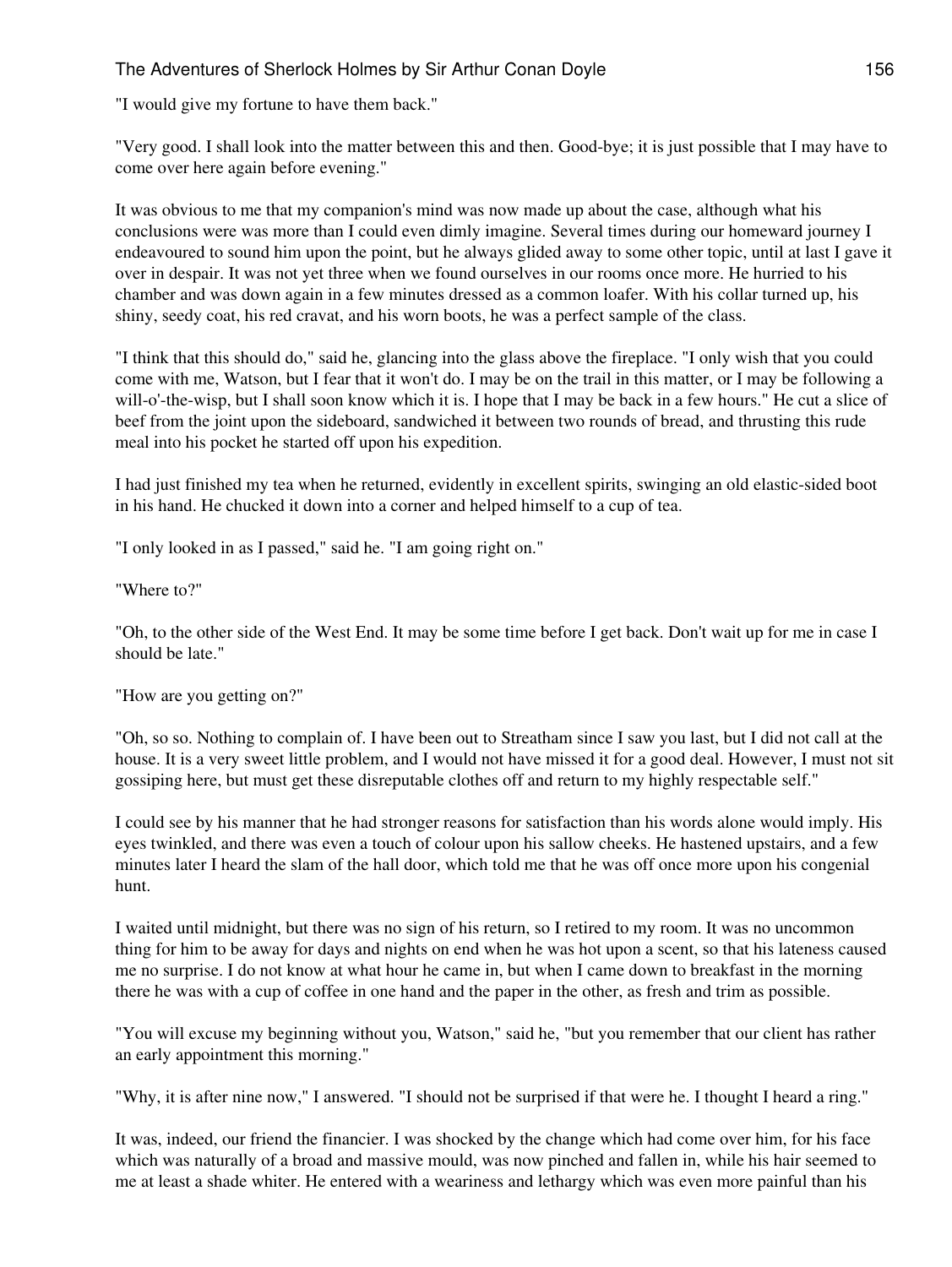violence of the morning before, and he dropped heavily into the armchair which I pushed forward for him.

"I do not know what I have done to be so severely tried," said he. "Only two days ago I was a happy and prosperous man, without a care in the world. Now I am left to a lonely and dishonoured age. One sorrow comes close upon the heels of another. My niece, Mary, has deserted me."

"Deserted you?"

"Yes. Her bed this morning had not been slept in, her room was empty, and a note for me lay upon the hall table. I had said to her last night, in sorrow and not in anger, that if she had married my boy all might have been well with him. Perhaps it was thoughtless of me to say so. It is to that remark that she refers in this note:

"'MY DEAREST UNCLE:--I feel that I have brought trouble upon you, and that if I had acted differently this terrible misfortune might never have occurred. I cannot, with this thought in my mind, ever again be happy under your roof, and I feel that I must leave you forever. Do not worry about my future, for that is provided for; and, above all, do not search for me, for it will be fruitless labour and an ill-service to me. In life or in death, I am ever your loving,--MARY.'

"What could she mean by that note, Mr. Holmes? Do you think it points to suicide?"

"No, no, nothing of the kind. It is perhaps the best possible solution. I trust, Mr. Holder, that you are nearing the end of your troubles."

"Ha! You say so! You have heard something, Mr. Holmes; you have learned something! Where are the gems?"

"You would not think 1000 pounds apiece an excessive sum for them?"

"I would pay ten."

"That would be unnecessary. Three thousand will cover the matter. And there is a little reward, I fancy. Have you your check-book? Here is a pen. Better make it out for 4000 pounds."

With a dazed face the banker made out the required check. Holmes walked over to his desk, took out a little triangular piece of gold with three gems in it, and threw it down upon the table.

With a shriek of joy our client clutched it up.

"You have it!" he gasped. "I am saved! I am saved!"

The reaction of joy was as passionate as his grief had been, and he hugged his recovered gems to his bosom.

"There is one other thing you owe, Mr. Holder," said Sherlock Holmes rather sternly.

"Owe!" He caught up a pen. "Name the sum, and I will pay it."

"No, the debt is not to me. You owe a very humble apology to that noble lad, your son, who has carried himself in this matter as I should be proud to see my own son do, should I ever chance to have one."

"Then it was not Arthur who took them?"

"I told you yesterday, and I repeat to-day, that it was not."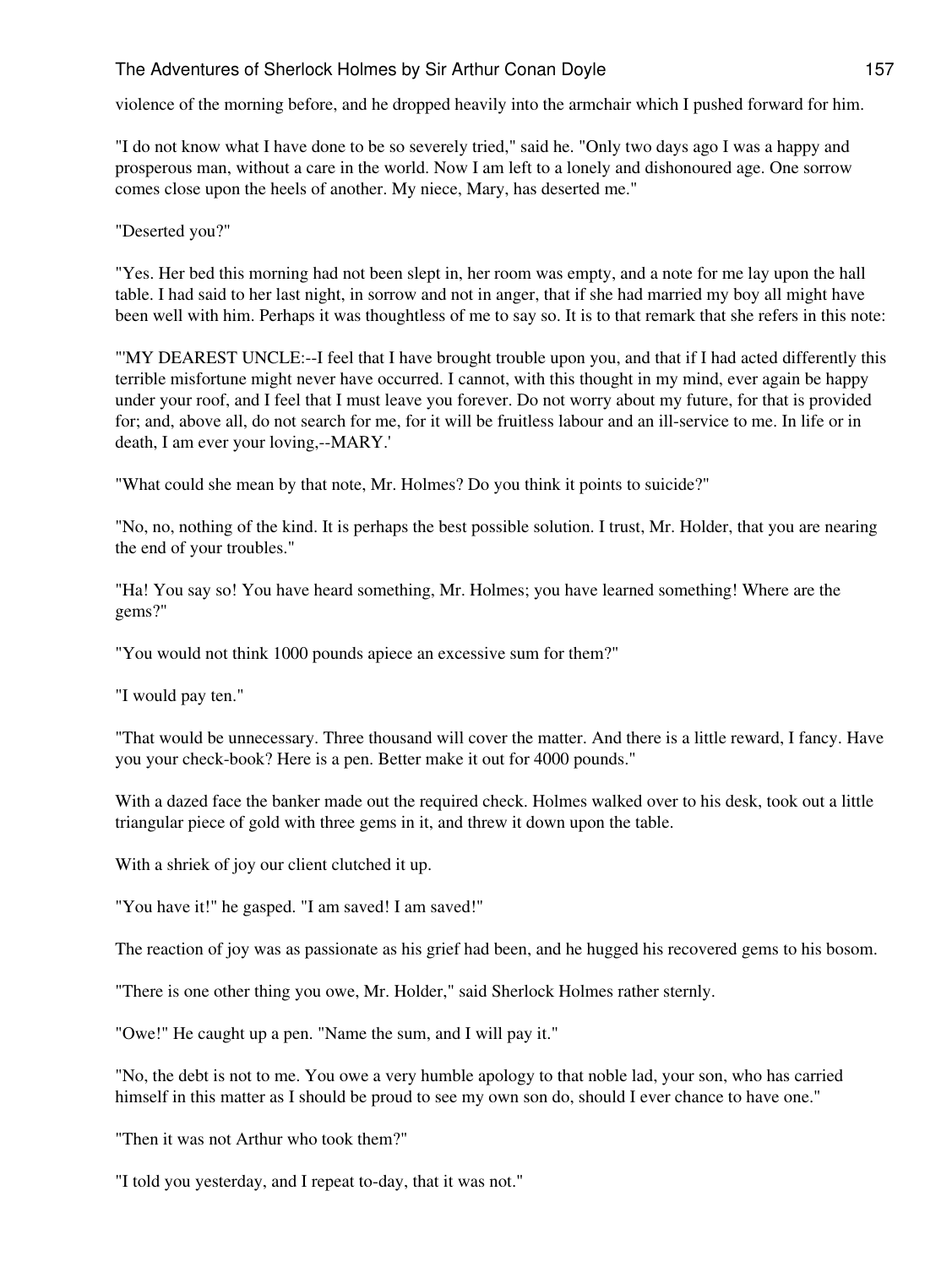"You are sure of it! Then let us hurry to him at once to let him know that the truth is known."

"He knows it already. When I had cleared it all up I had an interview with him, and finding that he would not tell me the story, I told it to him, on which he had to confess that I was right and to add the very few details which were not yet quite clear to me. Your news of this morning, however, may open his lips."

"For heaven's sake, tell me, then, what is this extraordinary mystery!"

"I will do so, and I will show you the steps by which I reached it. And let me say to you, first, that which it is hardest for me to say and for you to hear: there has been an understanding between Sir George Burnwell and your niece Mary. They have now fled together."

#### "My Mary? Impossible!"

"It is unfortunately more than possible; it is certain. Neither you nor your son knew the true character of this man when you admitted him into your family circle. He is one of the most dangerous men in England--a ruined gambler, an absolutely desperate villain, a man without heart or conscience. Your niece knew nothing of such men. When he breathed his vows to her, as he had done to a hundred before her, she flattered herself that she alone had touched his heart. The devil knows best what he said, but at least she became his tool and was in the habit of seeing him nearly every evening."

"I cannot, and I will not, believe it!" cried the banker with an ashen face.

"I will tell you, then, what occurred in your house last night. Your niece, when you had, as she thought, gone to your room, slipped down and talked to her lover through the window which leads into the stable lane. His footmarks had pressed right through the snow, so long had he stood there. She told him of the coronet. His wicked lust for gold kindled at the news, and he bent her to his will. I have no doubt that she loved you, but there are women in whom the love of a lover extinguishes all other loves, and I think that she must have been one. She had hardly listened to his instructions when she saw you coming downstairs, on which she closed the window rapidly and told you about one of the servants' escapade with her wooden-legged lover, which was all perfectly true.

"Your boy, Arthur, went to bed after his interview with you but he slept badly on account of his uneasiness about his club debts. In the middle of the night he heard a soft tread pass his door, so he rose and, looking out, was surprised to see his cousin walking very stealthily along the passage until she disappeared into your dressing-room. Petrified with astonishment, the lad slipped on some clothes and waited there in the dark to see what would come of this strange affair. Presently she emerged from the room again, and in the light of the passage-lamp your son saw that she carried the precious coronet in her hands. She passed down the stairs, and he, thrilling with horror, ran along and slipped behind the curtain near your door, whence he could see what passed in the hall beneath. He saw her stealthily open the window, hand out the coronet to someone in the gloom, and then closing it once more hurry back to her room, passing quite close to where he stood hid behind the curtain.

"As long as she was on the scene he could not take any action without a horrible exposure of the woman whom he loved. But the instant that she was gone he realised how crushing a misfortune this would be for you, and how all-important it was to set it right. He rushed down, just as he was, in his bare feet, opened the window, sprang out into the snow, and ran down the lane, where he could see a dark figure in the moonlight. Sir George Burnwell tried to get away, but Arthur caught him, and there was a struggle between them, your lad tugging at one side of the coronet, and his opponent at the other. In the scuffle, your son struck Sir George and cut him over the eye. Then something suddenly snapped, and your son, finding that he had the coronet in his hands, rushed back, closed the window, ascended to your room, and had just observed that the coronet had been twisted in the struggle and was endeavouring to straighten it when you appeared upon the scene."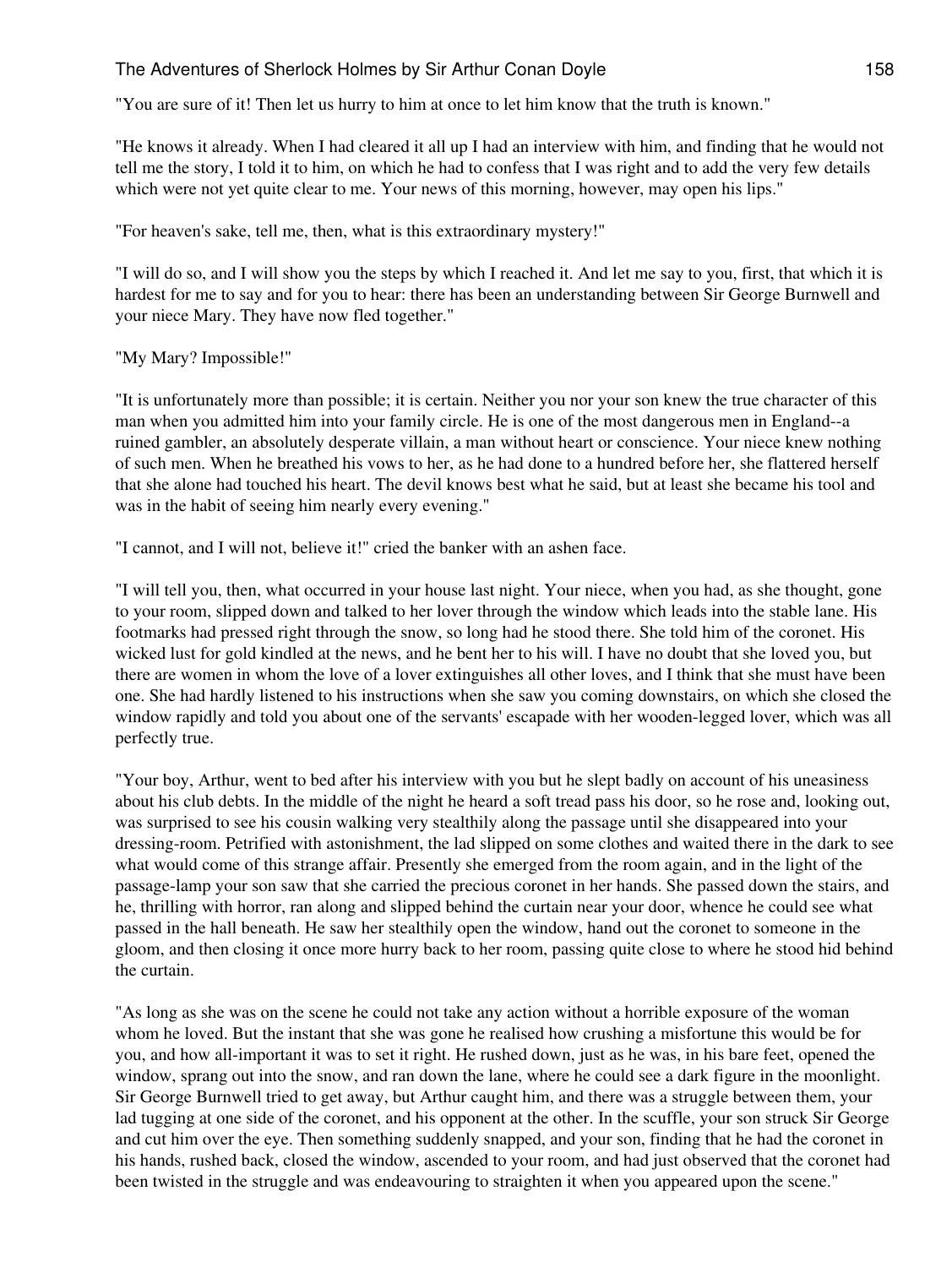"Is it possible?" gasped the banker.

"You then roused his anger by calling him names at a moment when he felt that he had deserved your warmest thanks. He could not explain the true state of affairs without betraying one who certainly deserved little enough consideration at his hands. He took the more chivalrous view, however, and preserved her secret."

"And that was why she shrieked and fainted when she saw the coronet," cried Mr. Holder. "Oh, my God! what a blind fool I have been! And his asking to be allowed to go out for five minutes! The dear fellow wanted to see if the missing piece were at the scene of the struggle. How cruelly I have misjudged him!"

"When I arrived at the house," continued Holmes, "I at once went very carefully round it to observe if there were any traces in the snow which might help me. I knew that none had fallen since the evening before, and also that there had been a strong frost to preserve impressions. I passed along the tradesmen's path, but found it all trampled down and indistinguishable. Just beyond it, however, at the far side of the kitchen door, a woman had stood and talked with a man, whose round impressions on one side showed that he had a wooden leg. I could even tell that they had been disturbed, for the woman had run back swiftly to the door, as was shown by the deep toe and light heel marks, while Wooden-leg had waited a little, and then had gone away. I thought at the time that this might be the maid and her sweetheart, of whom you had already spoken to me, and inquiry showed it was so. I passed round the garden without seeing anything more than random tracks, which I took to be the police; but when I got into the stable lane a very long and complex story was written in the snow in front of me.

"There was a double line of tracks of a booted man, and a second double line which I saw with delight belonged to a man with naked feet. I was at once convinced from what you had told me that the latter was your son. The first had walked both ways, but the other had run swiftly, and as his tread was marked in places over the depression of the boot, it was obvious that he had passed after the other. I followed them up and found they led to the hall window, where Boots had worn all the snow away while waiting. Then I walked to the other end, which was a hundred yards or more down the lane. I saw where Boots had faced round, where the snow was cut up as though there had been a struggle, and, finally, where a few drops of blood had fallen, to show me that I was not mistaken. Boots had then run down the lane, and another little smudge of blood showed that it was he who had been hurt. When he came to the highroad at the other end, I found that the pavement had been cleared, so there was an end to that clue.

"On entering the house, however, I examined, as you remember, the sill and framework of the hall window with my lens, and I could at once see that someone had passed out. I could distinguish the outline of an instep where the wet foot had been placed in coming in. I was then beginning to be able to form an opinion as to what had occurred. A man had waited outside the window; someone had brought the gems; the deed had been overseen by your son; he had pursued the thief; had struggled with him; they had each tugged at the coronet, their united strength causing injuries which neither alone could have effected. He had returned with the prize, but had left a fragment in the grasp of his opponent. So far I was clear. The question now was, who was the man and who was it brought him the coronet?

"It is an old maxim of mine that when you have excluded the impossible, whatever remains, however improbable, must be the truth. Now, I knew that it was not you who had brought it down, so there only remained your niece and the maids. But if it were the maids, why should your son allow himself to be accused in their place? There could be no possible reason. As he loved his cousin, however, there was an excellent explanation why he should retain her secret--the more so as the secret was a disgraceful one. When I remembered that you had seen her at that window, and how she had fainted on seeing the coronet again, my conjecture became a certainty.

"And who could it be who was her confederate? A lover evidently, for who else could outweigh the love and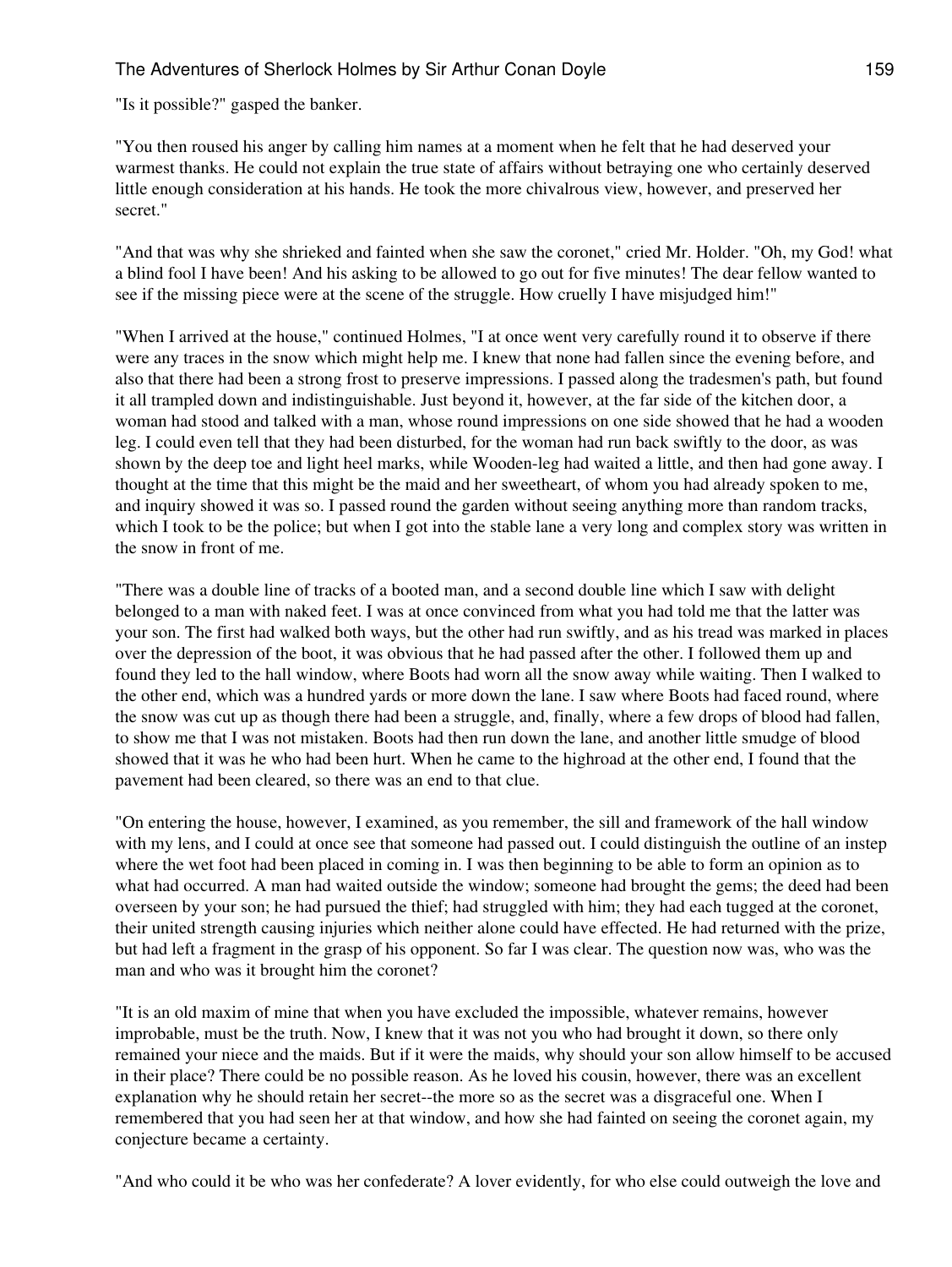gratitude which she must feel to you? I knew that you went out little, and that your circle of friends was a very limited one. But among them was Sir George Burnwell. I had heard of him before as being a man of evil reputation among women. It must have been he who wore those boots and retained the missing gems. Even though he knew that Arthur had discovered him, he might still flatter himself that he was safe, for the lad could not say a word without compromising his own family.

"Well, your own good sense will suggest what measures I took next. I went in the shape of a loafer to Sir George's house, managed to pick up an acquaintance with his valet, learned that his master had cut his head the night before, and, finally, at the expense of six shillings, made all sure by buying a pair of his cast-off shoes. With these I journeyed down to Streatham and saw that they exactly fitted the tracks."

"I saw an ill-dressed vagabond in the lane yesterday evening," said Mr. Holder.

"Precisely. It was I. I found that I had my man, so I came home and changed my clothes. It was a delicate part which I had to play then, for I saw that a prosecution must be avoided to avert scandal, and I knew that so astute a villain would see that our hands were tied in the matter. I went and saw him. At first, of course, he denied everything. But when I gave him every particular that had occurred, he tried to bluster and took down a life-preserver from the wall. I knew my man, however, and I clapped a pistol to his head before he could strike. Then he became a little more reasonable. I told him that we would give him a price for the stones he held--1000 pounds apiece. That brought out the first signs of grief that he had shown. 'Why, dash it all!' said he, 'I've let them go at six hundred for the three!' I soon managed to get the address of the receiver who had them, on promising him that there would be no prosecution. Off I set to him, and after much chaffering I got our stones at 1000 pounds apiece. Then I looked in upon your son, told him that all was right, and eventually got to my bed about two o'clock, after what I may call a really hard day's work."

"A day which has saved England from a great public scandal," said the banker, rising. "Sir, I cannot find words to thank you, but you shall not find me ungrateful for what you have done. Your skill has indeed exceeded all that I have heard of it. And now I must fly to my dear boy to apologise to him for the wrong which I have done him. As to what you tell me of poor Mary, it goes to my very heart. Not even your skill can inform me where she is now."

"I think that we may safely say," returned Holmes, "that she is wherever Sir George Burnwell is. It is equally certain, too, that whatever her sins are, they will soon receive a more than sufficient punishment."

# XII. THE ADVENTURE OF THE COPPER BEECHES

"To the man who loves art for its own sake," remarked Sherlock Holmes, tossing aside the advertisement sheet of the Daily Telegraph, "it is frequently in its least important and lowliest manifestations that the keenest pleasure is to be derived. It is pleasant to me to observe, Watson, that you have so far grasped this truth that in these little records of our cases which you have been good enough to draw up, and, I am bound to say, occasionally to embellish, you have given prominence not so much to the many causes célèbres and sensational trials in which I have figured but rather to those incidents which may have been trivial in themselves, but which have given room for those faculties of deduction and of logical synthesis which I have made my special province."

"And yet," said I, smiling, "I cannot quite hold myself absolved from the charge of sensationalism which has been urged against my records."

"You have erred, perhaps," he observed, taking up a glowing cinder with the tongs and lighting with it the long cherry-wood pipe which was wont to replace his clay when he was in a disputatious rather than a meditative mood--"you have erred perhaps in attempting to put colour and life into each of your statements instead of confining yourself to the task of placing upon record that severe reasoning from cause to effect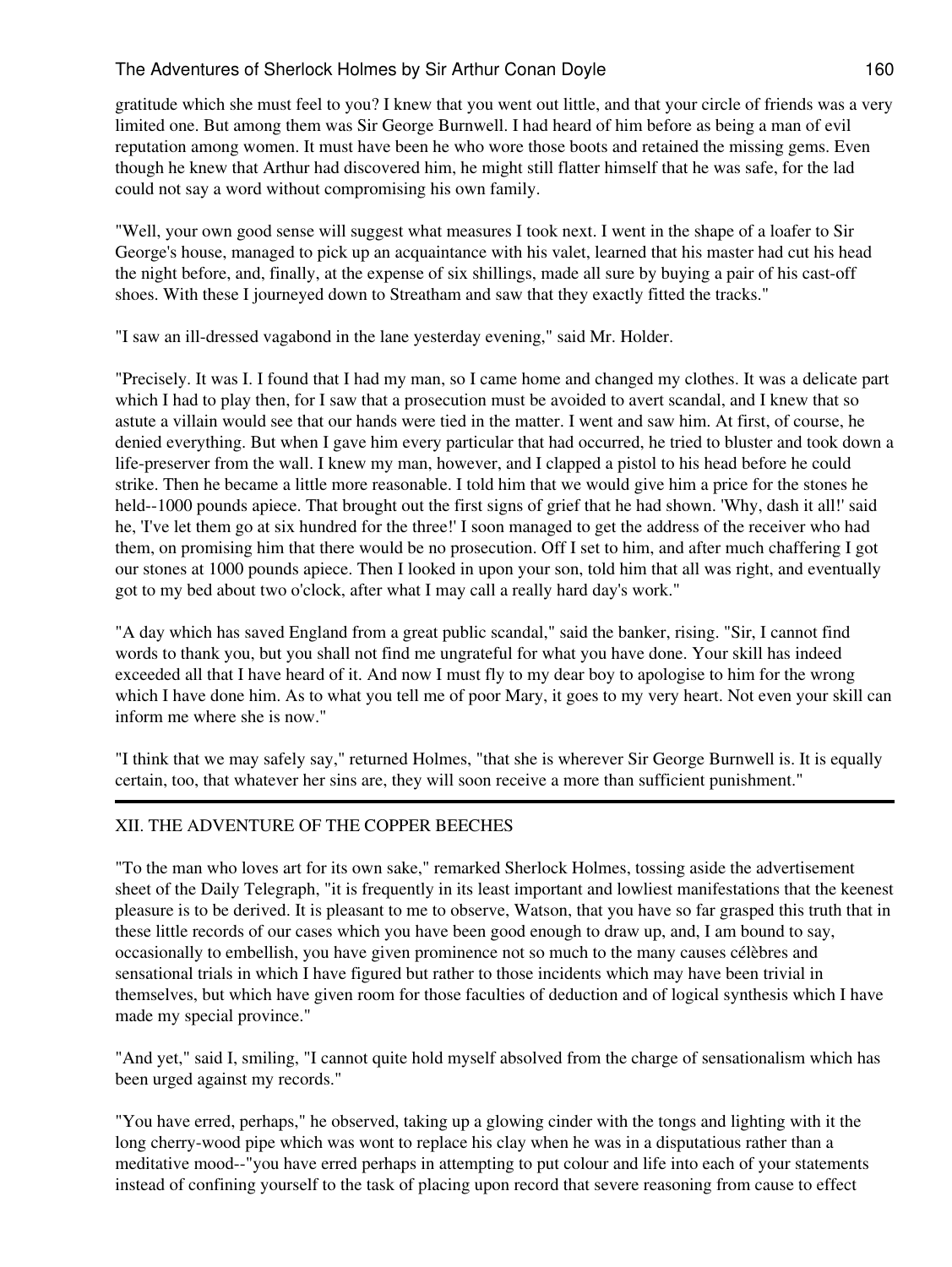which is really the only notable feature about the thing."

"It seems to me that I have done you full justice in the matter," I remarked with some coldness, for I was repelled by the egotism which I had more than once observed to be a strong factor in my friend's singular character.

"No, it is not selfishness or conceit," said he, answering, as was his wont, my thoughts rather than my words. "If I claim full justice for my art, it is because it is an impersonal thing--a thing beyond myself. Crime is common. Logic is rare. Therefore it is upon the logic rather than upon the crime that you should dwell. You have degraded what should have been a course of lectures into a series of tales."

It was a cold morning of the early spring, and we sat after breakfast on either side of a cheery fire in the old room at Baker Street. A thick fog rolled down between the lines of dun-coloured houses, and the opposing windows loomed like dark, shapeless blurs through the heavy yellow wreaths. Our gas was lit and shone on the white cloth and glimmer of china and metal, for the table had not been cleared yet. Sherlock Holmes had been silent all the morning, dipping continuously into the advertisement columns of a succession of papers until at last, having apparently given up his search, he had emerged in no very sweet temper to lecture me upon my literary shortcomings.

"At the same time," he remarked after a pause, during which he had sat puffing at his long pipe and gazing down into the fire, "you can hardly be open to a charge of sensationalism, for out of these cases which you have been so kind as to interest yourself in, a fair proportion do not treat of crime, in its legal sense, at all. The small matter in which I endeavoured to help the King of Bohemia, the singular experience of Miss Mary Sutherland, the problem connected with the man with the twisted lip, and the incident of the noble bachelor, were all matters which are outside the pale of the law. But in avoiding the sensational, I fear that you may have bordered on the trivial."

"The end may have been so," I answered, "but the methods I hold to have been novel and of interest."

"Pshaw, my dear fellow, what do the public, the great unobservant public, who could hardly tell a weaver by his tooth or a compositor by his left thumb, care about the finer shades of analysis and deduction! But, indeed, if you are trivial. I cannot blame you, for the days of the great cases are past. Man, or at least criminal man, has lost all enterprise and originality. As to my own little practice, it seems to be degenerating into an agency for recovering lost lead pencils and giving advice to young ladies from boarding-schools. I think that I have touched bottom at last, however. This note I had this morning marks my zero-point, I fancy. Read it!" He tossed a crumpled letter across to me.

It was dated from Montague Place upon the preceding evening, and ran thus:

"DEAR MR. HOLMES:--I am very anxious to consult you as to whether I should or should not accept a situation which has been offered to me as governess. I shall call at half-past ten to-morrow if I do not inconvenience you. Yours faithfully, "VIOLET HUNTER."

"Do you know the young lady?" I asked.

"Not I."

"It is half-past ten now."

"Yes, and I have no doubt that is her ring."

"It may turn out to be of more interest than you think. You remember that the affair of the blue carbuncle,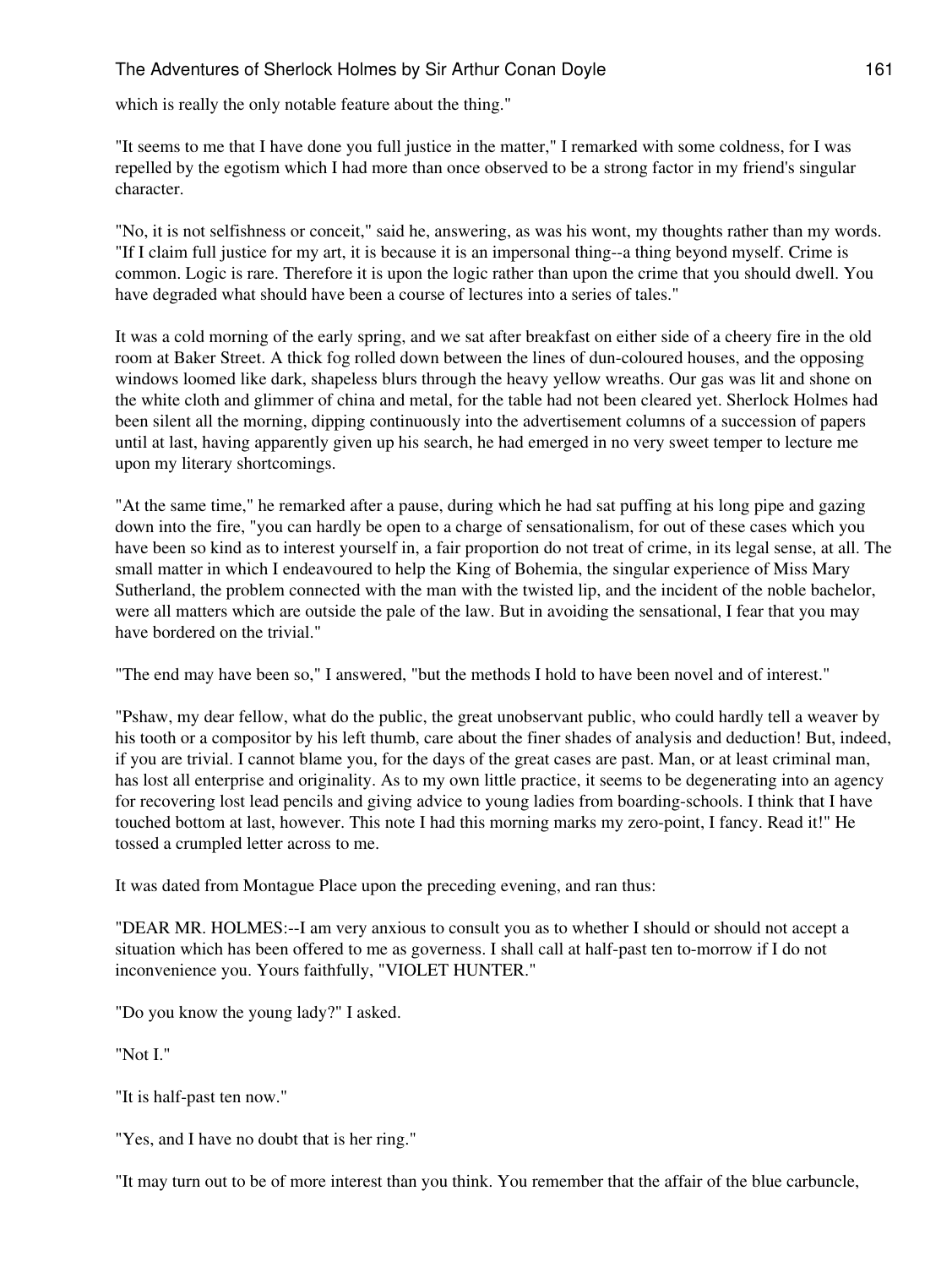which appeared to be a mere whim at first, developed into a serious investigation. It may be so in this case, also."

"Well, let us hope so. But our doubts will very soon be solved, for here, unless I am much mistaken, is the person in question."

As he spoke the door opened and a young lady entered the room. She was plainly but neatly dressed, with a bright, quick face, freckled like a plover's egg, and with the brisk manner of a woman who has had her own way to make in the world.

"You will excuse my troubling you, I am sure," said she, as my companion rose to greet her, "but I have had a very strange experience, and as I have no parents or relations of any sort from whom I could ask advice, I thought that perhaps you would be kind enough to tell me what I should do."

"Pray take a seat, Miss Hunter. I shall be happy to do anything that I can to serve you."

I could see that Holmes was favourably impressed by the manner and speech of his new client. He looked her over in his searching fashion, and then composed himself, with his lids drooping and his finger-tips together, to listen to her story.

"I have been a governess for five years," said she, "in the family of Colonel Spence Munro, but two months ago the colonel received an appointment at Halifax, in Nova Scotia, and took his children over to America with him, so that I found myself without a situation. I advertised, and I answered advertisements, but without success. At last the little money which I had saved began to run short, and I was at my wit's end as to what I should do.

"There is a well-known agency for governesses in the West End called Westaway's, and there I used to call about once a week in order to see whether anything had turned up which might suit me. Westaway was the name of the founder of the business, but it is really managed by Miss Stoper. She sits in her own little office, and the ladies who are seeking employment wait in an anteroom, and are then shown in one by one, when she consults her ledgers and sees whether she has anything which would suit them.

"Well, when I called last week I was shown into the little office as usual, but I found that Miss Stoper was not alone. A prodigiously stout man with a very smiling face and a great heavy chin which rolled down in fold upon fold over his throat sat at her elbow with a pair of glasses on his nose, looking very earnestly at the ladies who entered. As I came in he gave quite a jump in his chair and turned quickly to Miss Stoper.

"'That will do,' said he; 'I could not ask for anything better. Capital! capital!' He seemed quite enthusiastic and rubbed his hands together in the most genial fashion. He was such a comfortable-looking man that it was quite a pleasure to look at him.

"'You are looking for a situation, miss?' he asked.

"'Yes, sir.'

"'As governess?"

"'Yes, sir.'

"'And what salary do you ask?'

"'I had 4 pounds a month in my last place with Colonel Spence Munro.'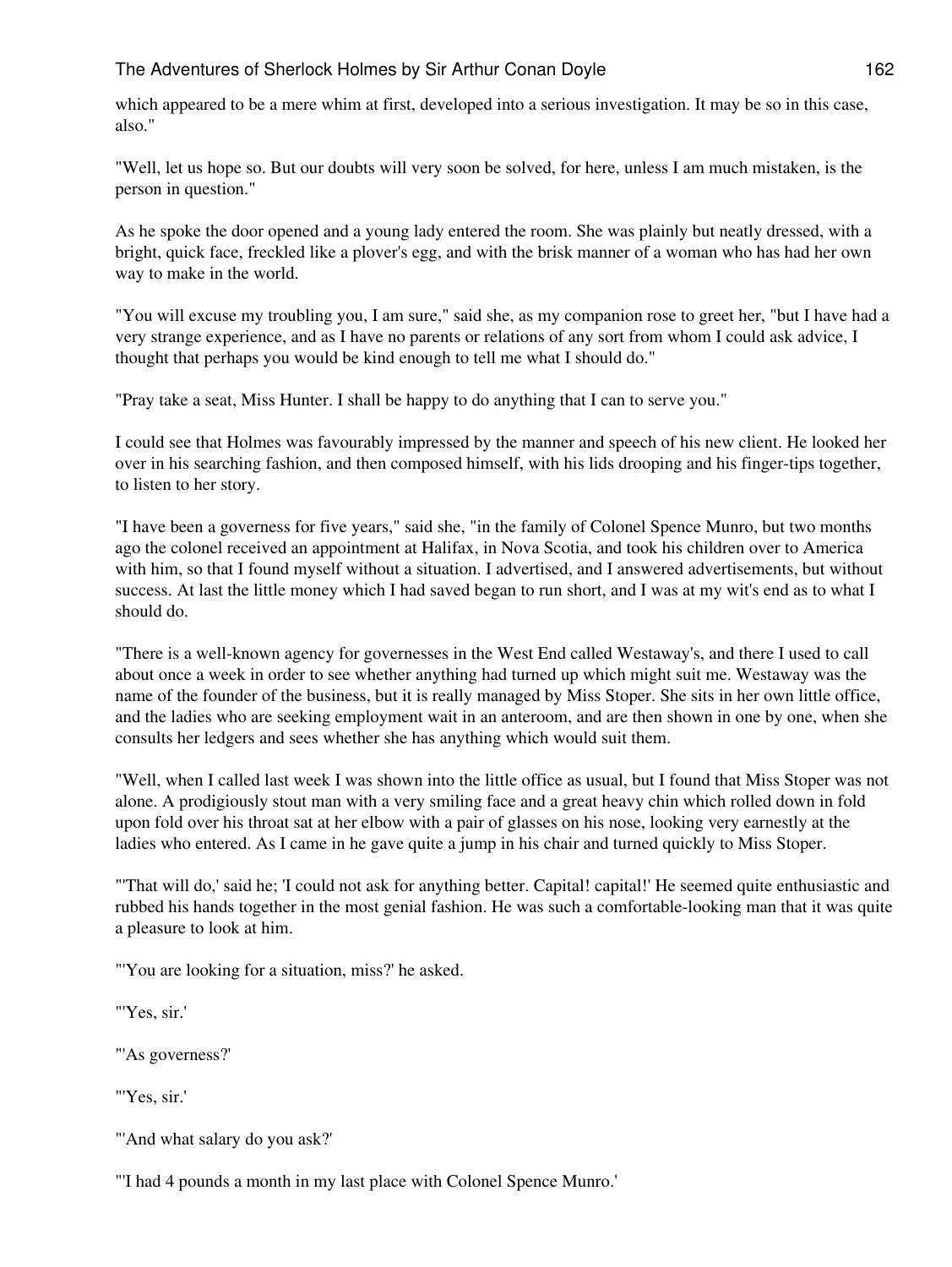"'Oh, tut, tut! sweating--rank sweating!' he cried, throwing his fat hands out into the air like a man who is in a boiling passion. 'How could anyone offer so pitiful a sum to a lady with such attractions and accomplishments?'

"'My accomplishments, sir, may be less than you imagine,' said I. 'A little French, a little German, music, and drawing--'

"'Tut, tut!' he cried. 'This is all quite beside the question. The point is, have you or have you not the bearing and deportment of a lady? There it is in a nutshell. If you have not, you are not fitted for the rearing of a child who may some day play a considerable part in the history of the country. But if you have why, then, how could any gentleman ask you to condescend to accept anything under the three figures? Your salary with me, madam, would commence at 100 pounds a year.'

"You may imagine, Mr. Holmes, that to me, destitute as I was, such an offer seemed almost too good to be true. The gentleman, however, seeing perhaps the look of incredulity upon my face, opened a pocket-book and took out a note.

"'It is also my custom,' said he, smiling in the most pleasant fashion until his eyes were just two little shining slits amid the white creases of his face, 'to advance to my young ladies half their salary beforehand, so that they may meet any little expenses of their journey and their wardrobe.'

"It seemed to me that I had never met so fascinating and so thoughtful a man. As I was already in debt to my tradesmen, the advance was a great convenience, and yet there was something unnatural about the whole transaction which made me wish to know a little more before I quite committed myself.

"'May I ask where you live, sir?' said I.

"'Hampshire. Charming rural place. The Copper Beeches, five miles on the far side of Winchester. It is the most lovely country, my dear young lady, and the dearest old country-house.'

"'And my duties, sir? I should be glad to know what they would be.'

"'One child--one dear little romper just six years old. Oh, if you could see him killing cockroaches with a slipper! Smack! smack! smack! Three gone before you could wink!' He leaned back in his chair and laughed his eyes into his head again.

"I was a little startled at the nature of the child's amusement, but the father's laughter made me think that perhaps he was joking.

"'My sole duties, then,' I asked, 'are to take charge of a single child?'

"'No, no, not the sole, not the sole, my dear young lady,' he cried. 'Your duty would be, as I am sure your good sense would suggest, to obey any little commands my wife might give, provided always that they were such commands as a lady might with propriety obey. You see no difficulty, heh?'

"'I should be happy to make myself useful.'

"'Quite so. In dress now, for example. We are faddy people, you know--faddy but kind-hearted. If you were asked to wear any dress which we might give you, you would not object to our little whim. Heh?'

"'No,' said I, considerably astonished at his words.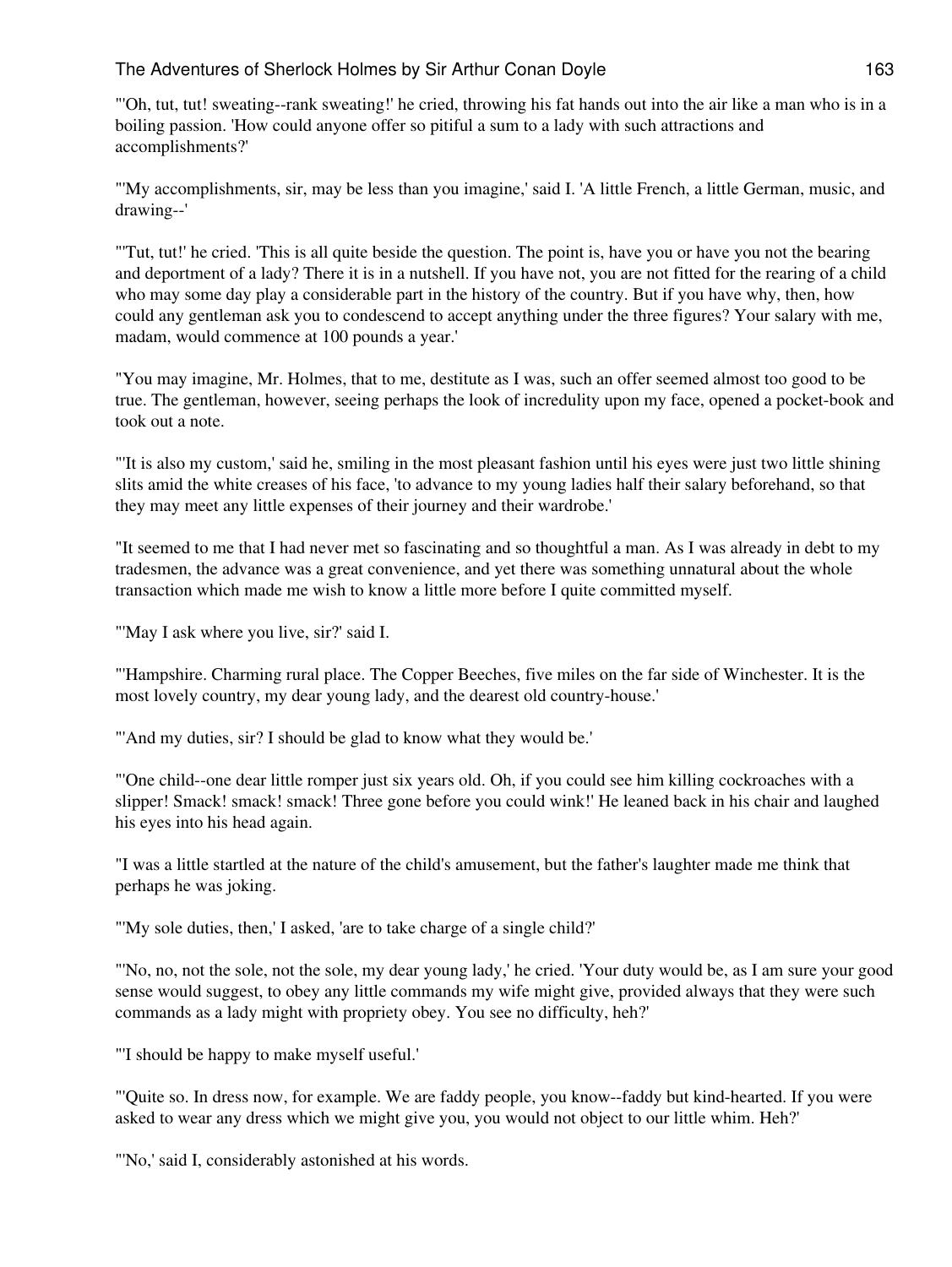"'Or to sit here, or sit there, that would not be offensive to you?'

"'Oh, no.'

"'Or to cut your hair quite short before you come to us?'

"I could hardly believe my ears. As you may observe, Mr. Holmes, my hair is somewhat luxuriant, and of a rather peculiar tint of chestnut. It has been considered artistic. I could not dream of sacrificing it in this offhand fashion.

"'I am afraid that that is quite impossible,' said I. He had been watching me eagerly out of his small eyes, and I could see a shadow pass over his face as I spoke.

"'I am afraid that it is quite essential,' said he. 'It is a little fancy of my wife's, and ladies' fancies, you know, madam, ladies' fancies must be consulted. And so you won't cut your hair?'

"'No, sir, I really could not,' I answered firmly.

"'Ah, very well; then that quite settles the matter. It is a pity, because in other respects you would really have done very nicely. In that case, Miss Stoper, I had best inspect a few more of your young ladies.'

"The manageress had sat all this while busy with her papers without a word to either of us, but she glanced at me now with so much annoyance upon her face that I could not help suspecting that she had lost a handsome commission through my refusal.

"'Do you desire your name to be kept upon the books?' she asked.

"'If you please, Miss Stoper.'

"'Well, really, it seems rather useless, since you refuse the most excellent offers in this fashion,' said she sharply. 'You can hardly expect us to exert ourselves to find another such opening for you. Good-day to you, Miss Hunter.' She struck a gong upon the table, and I was shown out by the page.

"Well, Mr. Holmes, when I got back to my lodgings and found little enough in the cupboard, and two or three bills upon the table. I began to ask myself whether I had not done a very foolish thing. After all, if these people had strange fads and expected obedience on the most extraordinary matters, they were at least ready to pay for their eccentricity. Very few governesses in England are getting 100 pounds a year. Besides, what use was my hair to me? Many people are improved by wearing it short and perhaps I should be among the number. Next day I was inclined to think that I had made a mistake, and by the day after I was sure of it. I had almost overcome my pride so far as to go back to the agency and inquire whether the place was still open when I received this letter from the gentleman himself. I have it here and I will read it to you:

"'The Copper Beeches, near Winchester. "'DEAR MISS HUNTER:--Miss Stoper has very kindly given me your address, and I write from here to ask you whether you have reconsidered your decision. My wife is very anxious that you should come, for she has been much attracted by my description of you. We are willing to give 30 pounds a quarter, or 120 pounds a year, so as to recompense you for any little inconvenience which our fads may cause you. They are not very exacting, after all. My wife is fond of a particular shade of electric blue and would like you to wear such a dress indoors in the morning. You need not, however, go to the expense of purchasing one, as we have one belonging to my dear daughter Alice (now in Philadelphia), which would, I should think, fit you very well. Then, as to sitting here or there, or amusing yourself in any manner indicated, that need cause you no inconvenience. As regards your hair, it is no doubt a pity, especially as I could not help remarking its beauty during our short interview, but I am afraid that I must remain firm upon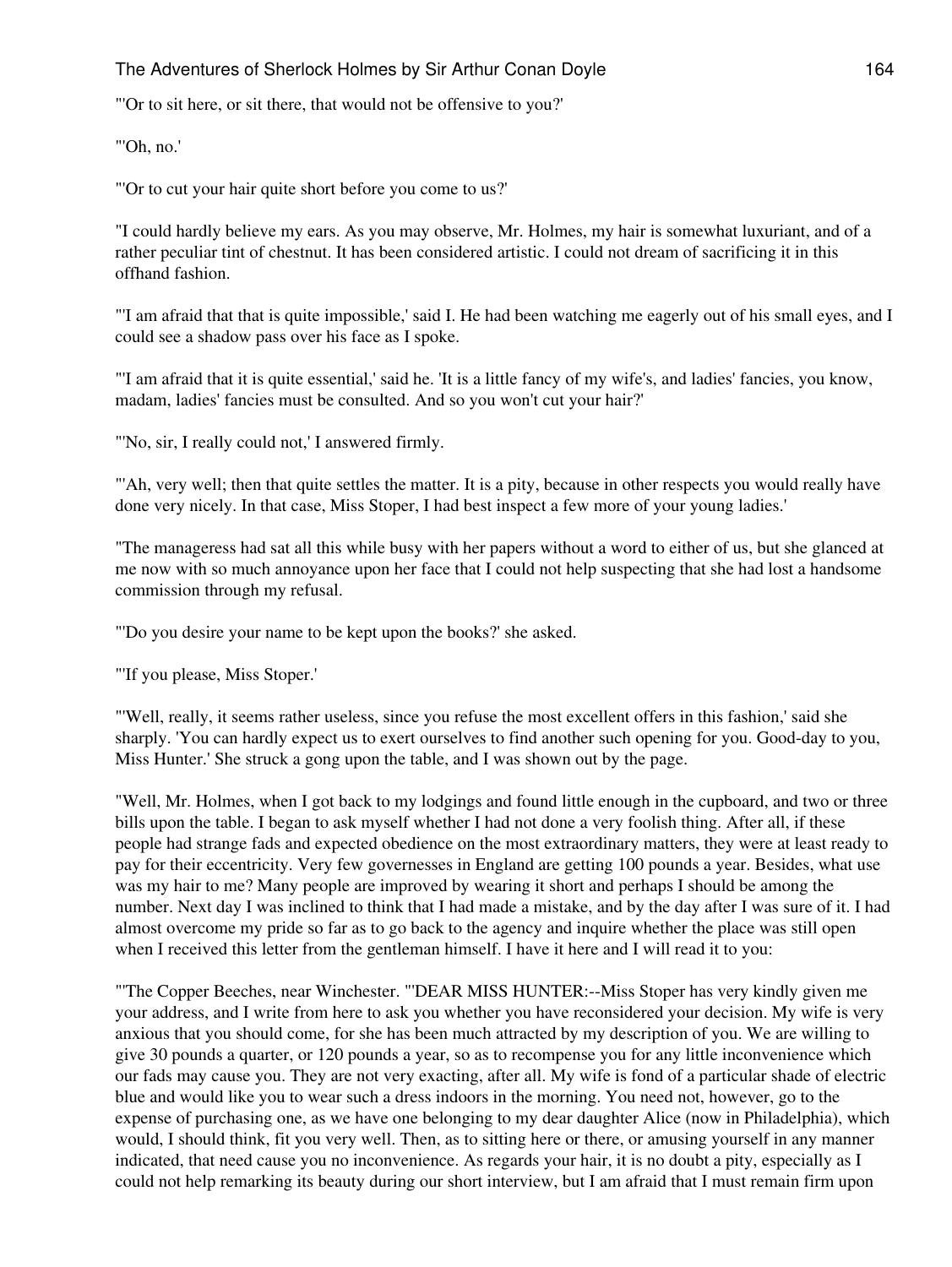this point, and I only hope that the increased salary may recompense you for the loss. Your duties, as far as the child is concerned, are very light. Now do try to come, and I shall meet you with the dog-cart at Winchester. Let me know your train. Yours faithfully, JEPHRO RUCASTLE.'

"That is the letter which I have just received, Mr. Holmes, and my mind is made up that I will accept it. I thought, however, that before taking the final step I should like to submit the whole matter to your consideration."

"Well, Miss Hunter, if your mind is made up, that settles the question," said Holmes, smiling.

"But you would not advise me to refuse?"

"I confess that it is not the situation which I should like to see a sister of mine apply for."

"What is the meaning of it all, Mr. Holmes?"

"Ah, I have no data. I cannot tell. Perhaps you have yourself formed some opinion?"

"Well, there seems to me to be only one possible solution. Mr. Rucastle seemed to be a very kind, good-natured man. Is it not possible that his wife is a lunatic, that he desires to keep the matter quiet for fear she should be taken to an asylum, and that he humours her fancies in every way in order to prevent an outbreak?"

"That is a possible solution--in fact, as matters stand, it is the most probable one. But in any case it does not seem to be a nice household for a young lady."

"But the money, Mr. Holmes, the money!"

"Well, yes, of course the pay is good--too good. That is what makes me uneasy. Why should they give you 120 pounds a year, when they could have their pick for 40 pounds? There must be some strong reason behind."

"I thought that if I told you the circumstances you would understand afterwards if I wanted your help. I should feel so much stronger if I felt that you were at the back of me."

"Oh, you may carry that feeling away with you. I assure you that your little problem promises to be the most interesting which has come my way for some months. There is something distinctly novel about some of the features. If you should find yourself in doubt or in danger--"

"Danger! What danger do you foresee?"

Holmes shook his head gravely. "It would cease to be a danger if we could define it," said he. "But at any time, day or night, a telegram would bring me down to your help."

"That is enough." She rose briskly from her chair with the anxiety all swept from her face. "I shall go down to Hampshire quite easy in my mind now. I shall write to Mr. Rucastle at once, sacrifice my poor hair to-night, and start for Winchester to-morrow." With a few grateful words to Holmes she bade us both good-night and bustled off upon her way.

"At least," said I as we heard her quick, firm steps descending the stairs, "she seems to be a young lady who is very well able to take care of herself."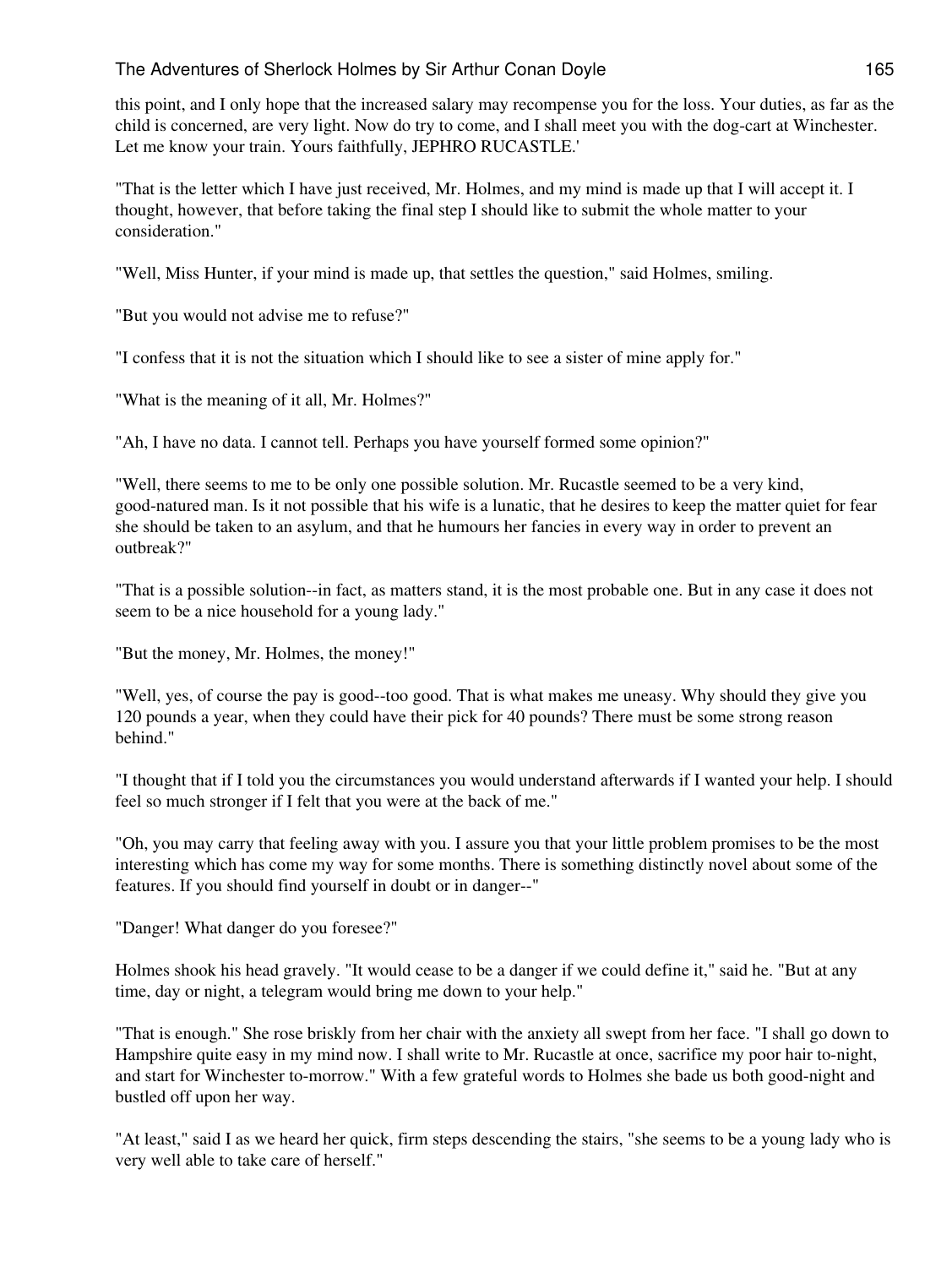"And she would need to be," said Holmes gravely. "I am much mistaken if we do not hear from her before many days are past."

It was not very long before my friend's prediction was fulfilled. A fortnight went by, during which I frequently found my thoughts turning in her direction and wondering what strange side-alley of human experience this lonely woman had strayed into. The unusual salary, the curious conditions, the light duties, all pointed to something abnormal, though whether a fad or a plot, or whether the man were a philanthropist or a villain, it was quite beyond my powers to determine. As to Holmes, I observed that he sat frequently for half an hour on end, with knitted brows and an abstracted air, but he swept the matter away with a wave of his hand when I mentioned it. "Data! data! data!" he cried impatiently. "I can't make bricks without clay." And yet he would always wind up by muttering that no sister of his should ever have accepted such a situation.

The telegram which we eventually received came late one night just as I was thinking of turning in and Holmes was settling down to one of those all-night chemical researches which he frequently indulged in, when I would leave him stooping over a retort and a test-tube at night and find him in the same position when I came down to breakfast in the morning. He opened the yellow envelope, and then, glancing at the message, threw it across to me.

"Just look up the trains in Bradshaw," said he, and turned back to his chemical studies.

The summons was a brief and urgent one.

"Please be at the Black Swan Hotel at Winchester at midday to-morrow," it said. "Do come! I am at my wit's end. HUNTER."

"Will you come with me?" asked Holmes, glancing up.

"I should wish to."

"Just look it up, then."

"There is a train at half-past nine," said I, glancing over my Bradshaw. "It is due at Winchester at 11:30."

"That will do very nicely. Then perhaps I had better postpone my analysis of the acetones, as we may need to be at our best in the morning."

By eleven o'clock the next day we were well upon our way to the old English capital. Holmes had been buried in the morning papers all the way down, but after we had passed the Hampshire border he threw them down and began to admire the scenery. It was an ideal spring day, a light blue sky, flecked with little fleecy white clouds drifting across from west to east. The sun was shining very brightly, and yet there was an exhilarating nip in the air, which set an edge to a man's energy. All over the countryside, away to the rolling hills around Aldershot, the little red and grey roofs of the farm-steadings peeped out from amid the light green of the new foliage.

"Are they not fresh and beautiful?" I cried with all the enthusiasm of a man fresh from the fogs of Baker Street.

But Holmes shook his head gravely.

"Do you know, Watson," said he, "that it is one of the curses of a mind with a turn like mine that I must look at everything with reference to my own special subject. You look at these scattered houses, and you are impressed by their beauty. I look at them, and the only thought which comes to me is a feeling of their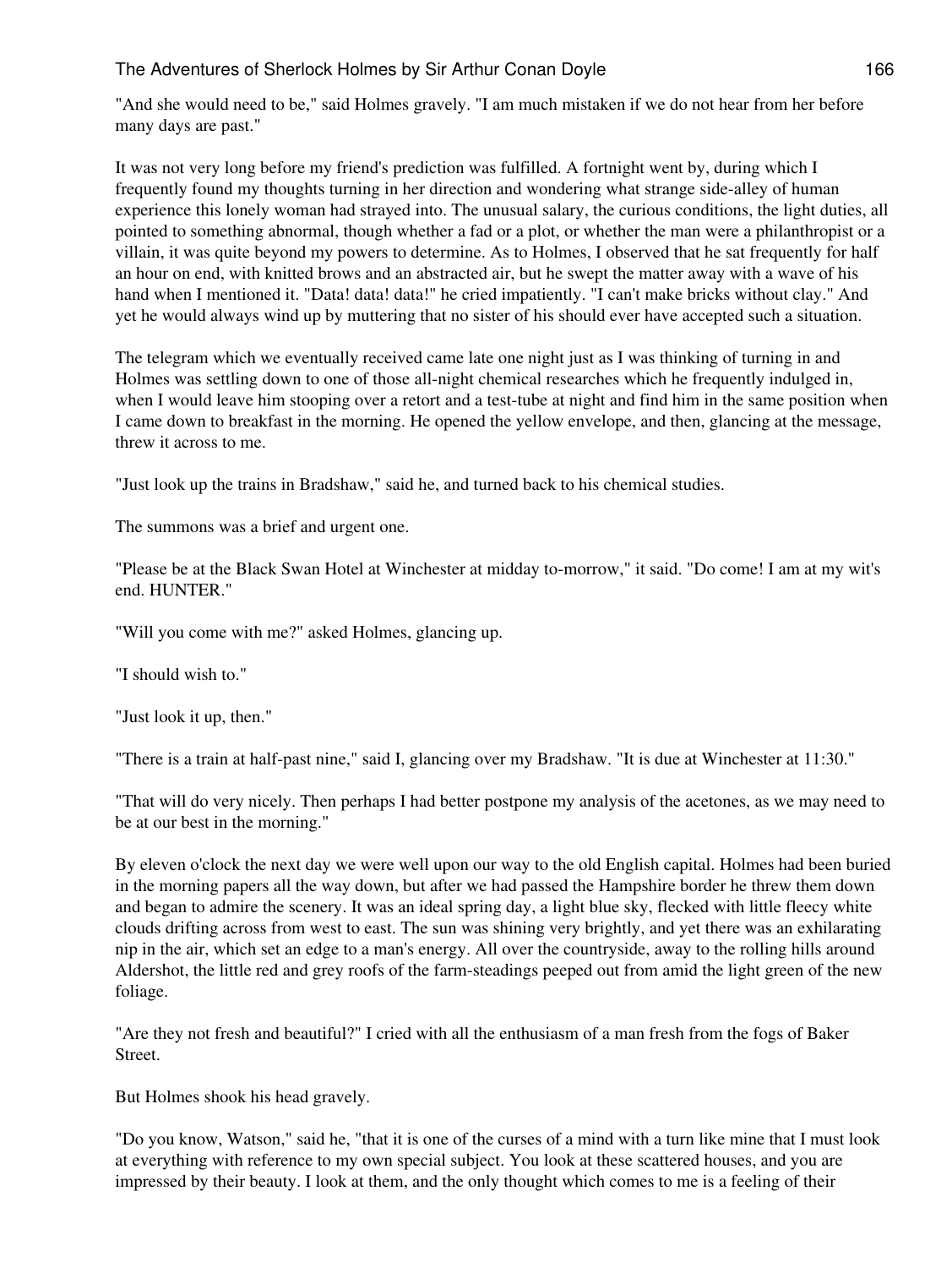isolation and of the impunity with which crime may be committed there."

"Good heavens!" I cried. "Who would associate crime with these dear old homesteads?"

"They always fill me with a certain horror. It is my belief, Watson, founded upon my experience, that the lowest and vilest alleys in London do not present a more dreadful record of sin than does the smiling and beautiful countryside."

"You horrify me!"

"But the reason is very obvious. The pressure of public opinion can do in the town what the law cannot accomplish. There is no lane so vile that the scream of a tortured child, or the thud of a drunkard's blow, does not beget sympathy and indignation among the neighbours, and then the whole machinery of justice is ever so close that a word of complaint can set it going, and there is but a step between the crime and the dock. But look at these lonely houses, each in its own fields, filled for the most part with poor ignorant folk who know little of the law. Think of the deeds of hellish cruelty, the hidden wickedness which may go on, year in, year out, in such places, and none the wiser. Had this lady who appeals to us for help gone to live in Winchester, I should never have had a fear for her. It is the five miles of country which makes the danger. Still, it is clear that she is not personally threatened."

"No. If she can come to Winchester to meet us she can get away."

"Quite so. She has her freedom."

"What CAN be the matter, then? Can you suggest no explanation?"

"I have devised seven separate explanations, each of which would cover the facts as far as we know them. But which of these is correct can only be determined by the fresh information which we shall no doubt find waiting for us. Well, there is the tower of the cathedral, and we shall soon learn all that Miss Hunter has to tell."

The Black Swan is an inn of repute in the High Street, at no distance from the station, and there we found the young lady waiting for us. She had engaged a sitting-room, and our lunch awaited us upon the table.

"I am so delighted that you have come," she said earnestly. "It is so very kind of you both; but indeed I do not know what I should do. Your advice will be altogether invaluable to me."

"Pray tell us what has happened to you."

"I will do so, and I must be quick, for I have promised Mr. Rucastle to be back before three. I got his leave to come into town this morning, though he little knew for what purpose."

"Let us have everything in its due order." Holmes thrust his long thin legs out towards the fire and composed himself to listen.

"In the first place, I may say that I have met, on the whole, with no actual ill-treatment from Mr. and Mrs. Rucastle. It is only fair to them to say that. But I cannot understand them, and I am not easy in my mind about them."

"What can you not understand?"

"Their reasons for their conduct. But you shall have it all just as it occurred. When I came down, Mr. Rucastle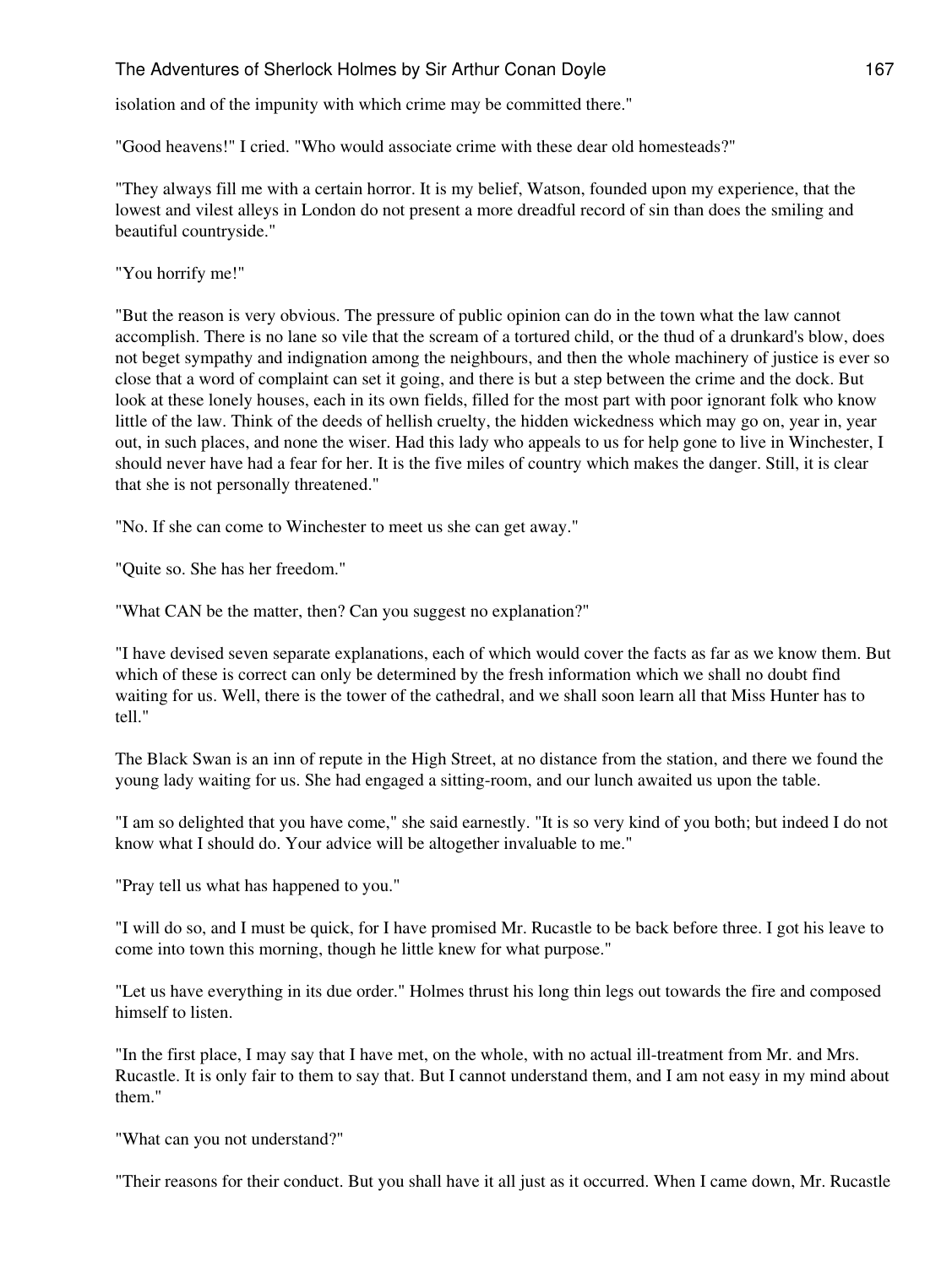met me here and drove me in his dog-cart to the Copper Beeches. It is, as he said, beautifully situated, but it is not beautiful in itself, for it is a large square block of a house, whitewashed, but all stained and streaked with damp and bad weather. There are grounds round it, woods on three sides, and on the fourth a field which slopes down to the Southampton highroad, which curves past about a hundred yards from the front door. This ground in front belongs to the house, but the woods all round are part of Lord Southerton's preserves. A clump of copper beeches immediately in front of the hall door has given its name to the place.

"I was driven over by my employer, who was as amiable as ever, and was introduced by him that evening to his wife and the child. There was no truth, Mr. Holmes, in the conjecture which seemed to us to be probable in your rooms at Baker Street. Mrs. Rucastle is not mad. I found her to be a silent, pale-faced woman, much younger than her husband, not more than thirty, I should think, while he can hardly be less than forty-five. From their conversation I have gathered that they have been married about seven years, that he was a widower, and that his only child by the first wife was the daughter who has gone to Philadelphia. Mr. Rucastle told me in private that the reason why she had left them was that she had an unreasoning aversion to her stepmother. As the daughter could not have been less than twenty, I can quite imagine that her position must have been uncomfortable with her father's young wife.

"Mrs. Rucastle seemed to me to be colourless in mind as well as in feature. She impressed me neither favourably nor the reverse. She was a nonentity. It was easy to see that she was passionately devoted both to her husband and to her little son. Her light grey eyes wandered continually from one to the other, noting every little want and forestalling it if possible. He was kind to her also in his bluff, boisterous fashion, and on the whole they seemed to be a happy couple. And yet she had some secret sorrow, this woman. She would often be lost in deep thought, with the saddest look upon her face. More than once I have surprised her in tears. I have thought sometimes that it was the disposition of her child which weighed upon her mind, for I have never met so utterly spoiled and so ill-natured a little creature. He is small for his age, with a head which is quite disproportionately large. His whole life appears to be spent in an alternation between savage fits of passion and gloomy intervals of sulking. Giving pain to any creature weaker than himself seems to be his one idea of amusement, and he shows quite remarkable talent in planning the capture of mice, little birds, and insects. But I would rather not talk about the creature, Mr. Holmes, and, indeed, he has little to do with my story."

"I am glad of all details," remarked my friend, "whether they seem to you to be relevant or not."

"I shall try not to miss anything of importance. The one unpleasant thing about the house, which struck me at once, was the appearance and conduct of the servants. There are only two, a man and his wife. Toller, for that is his name, is a rough, uncouth man, with grizzled hair and whiskers, and a perpetual smell of drink. Twice since I have been with them he has been quite drunk, and yet Mr. Rucastle seemed to take no notice of it. His wife is a very tall and strong woman with a sour face, as silent as Mrs. Rucastle and much less amiable. They are a most unpleasant couple, but fortunately I spend most of my time in the nursery and my own room, which are next to each other in one corner of the building.

"For two days after my arrival at the Copper Beeches my life was very quiet; on the third, Mrs. Rucastle came down just after breakfast and whispered something to her husband.

"'Oh, yes,' said he, turning to me, 'we are very much obliged to you, Miss Hunter, for falling in with our whims so far as to cut your hair. I assure you that it has not detracted in the tiniest iota from your appearance. We shall now see how the electric-blue dress will become you. You will find it laid out upon the bed in your room, and if you would be so good as to put it on we should both be extremely obliged.'

"The dress which I found waiting for me was of a peculiar shade of blue. It was of excellent material, a sort of beige, but it bore unmistakable signs of having been worn before. It could not have been a better fit if I had been measured for it. Both Mr. and Mrs. Rucastle expressed a delight at the look of it, which seemed quite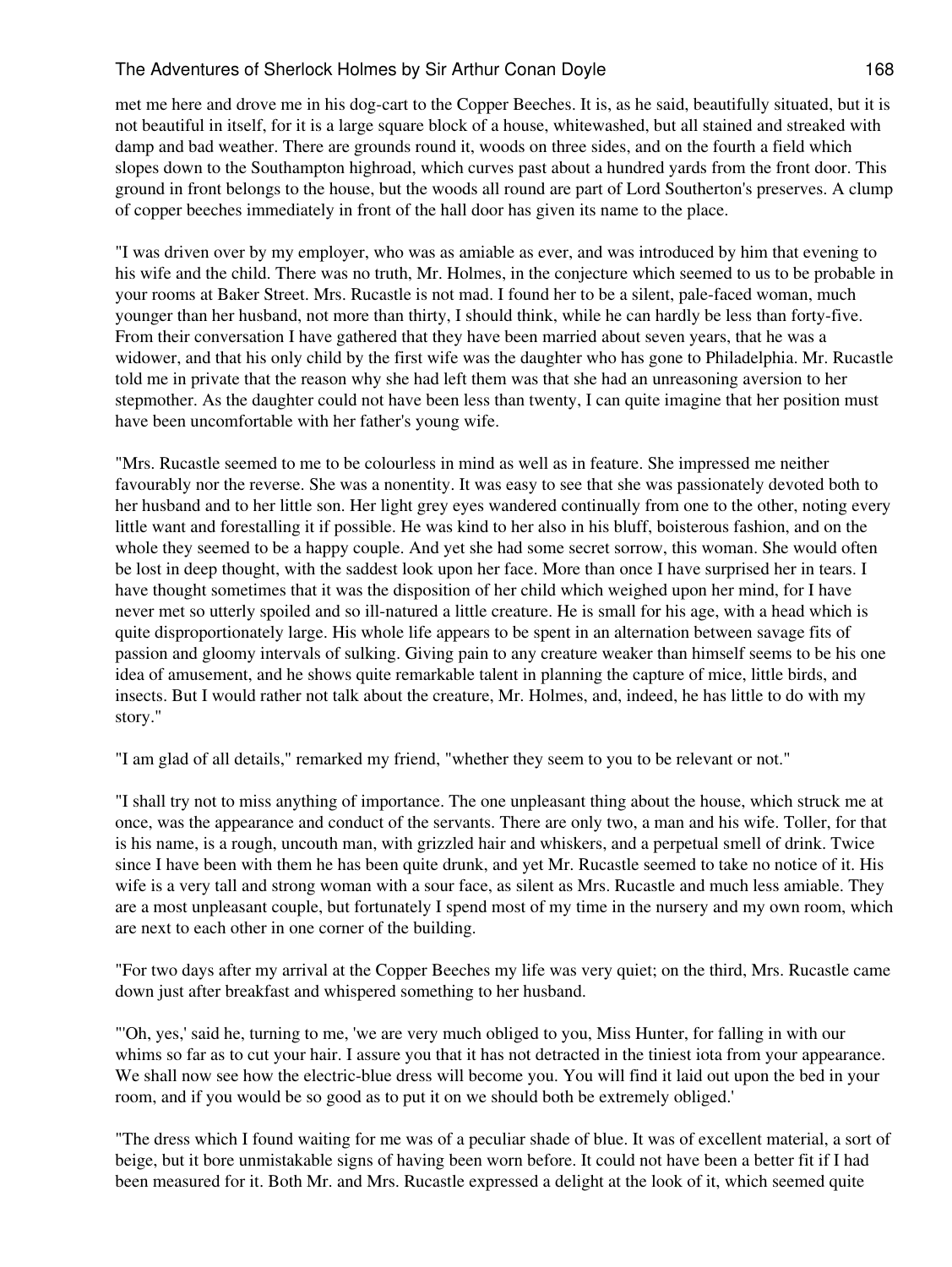exaggerated in its vehemence. They were waiting for me in the drawing-room, which is a very large room, stretching along the entire front of the house, with three long windows reaching down to the floor. A chair had been placed close to the central window, with its back turned towards it. In this I was asked to sit, and then Mr. Rucastle, walking up and down on the other side of the room, began to tell me a series of the funniest stories that I have ever listened to. You cannot imagine how comical he was, and I laughed until I was quite weary. Mrs. Rucastle, however, who has evidently no sense of humour, never so much as smiled, but sat with her hands in her lap, and a sad, anxious look upon her face. After an hour or so, Mr. Rucastle suddenly remarked that it was time to commence the duties of the day, and that I might change my dress and go to little Edward in the nursery.

"Two days later this same performance was gone through under exactly similar circumstances. Again I changed my dress, again I sat in the window, and again I laughed very heartily at the funny stories of which my employer had an immense répertoire, and which he told inimitably. Then he handed me a yellow-backed novel, and moving my chair a little sideways, that my own shadow might not fall upon the page, he begged me to read aloud to him. I read for about ten minutes, beginning in the heart of a chapter, and then suddenly, in the middle of a sentence, he ordered me to cease and to change my dress.

"You can easily imagine, Mr. Holmes, how curious I became as to what the meaning of this extraordinary performance could possibly be. They were always very careful, I observed, to turn my face away from the window, so that I became consumed with the desire to see what was going on behind my back. At first it seemed to be impossible, but I soon devised a means. My hand-mirror had been broken, so a happy thought seized me, and I concealed a piece of the glass in my handkerchief. On the next occasion, in the midst of my laughter, I put my handkerchief up to my eyes, and was able with a little management to see all that there was behind me. I confess that I was disappointed. There was nothing. At least that was my first impression. At the second glance, however, I perceived that there was a man standing in the Southampton Road, a small bearded man in a grey suit, who seemed to be looking in my direction. The road is an important highway, and there are usually people there. This man, however, was leaning against the railings which bordered our field and was looking earnestly up. I lowered my handkerchief and glanced at Mrs. Rucastle to find her eyes fixed upon me with a most searching gaze. She said nothing, but I am convinced that she had divined that I had a mirror in my hand and had seen what was behind me. She rose at once.

"'Jephro,' said she, 'there is an impertinent fellow upon the road there who stares up at Miss Hunter.'

"'No friend of yours, Miss Hunter?' he asked.

"'No, I know no one in these parts.'

"'Dear me! How very impertinent! Kindly turn round and motion to him to go away.'

"'Surely it would be better to take no notice.'

"'No, no, we should have him loitering here always. Kindly turn round and wave him away like that.'

"I did as I was told, and at the same instant Mrs. Rucastle drew down the blind. That was a week ago, and from that time I have not sat again in the window, nor have I worn the blue dress, nor seen the man in the road."

"Pray continue," said Holmes. "Your narrative promises to be a most interesting one."

"You will find it rather disconnected, I fear, and there may prove to be little relation between the different incidents of which I speak. On the very first day that I was at the Copper Beeches, Mr. Rucastle took me to a small outhouse which stands near the kitchen door. As we approached it I heard the sharp rattling of a chain,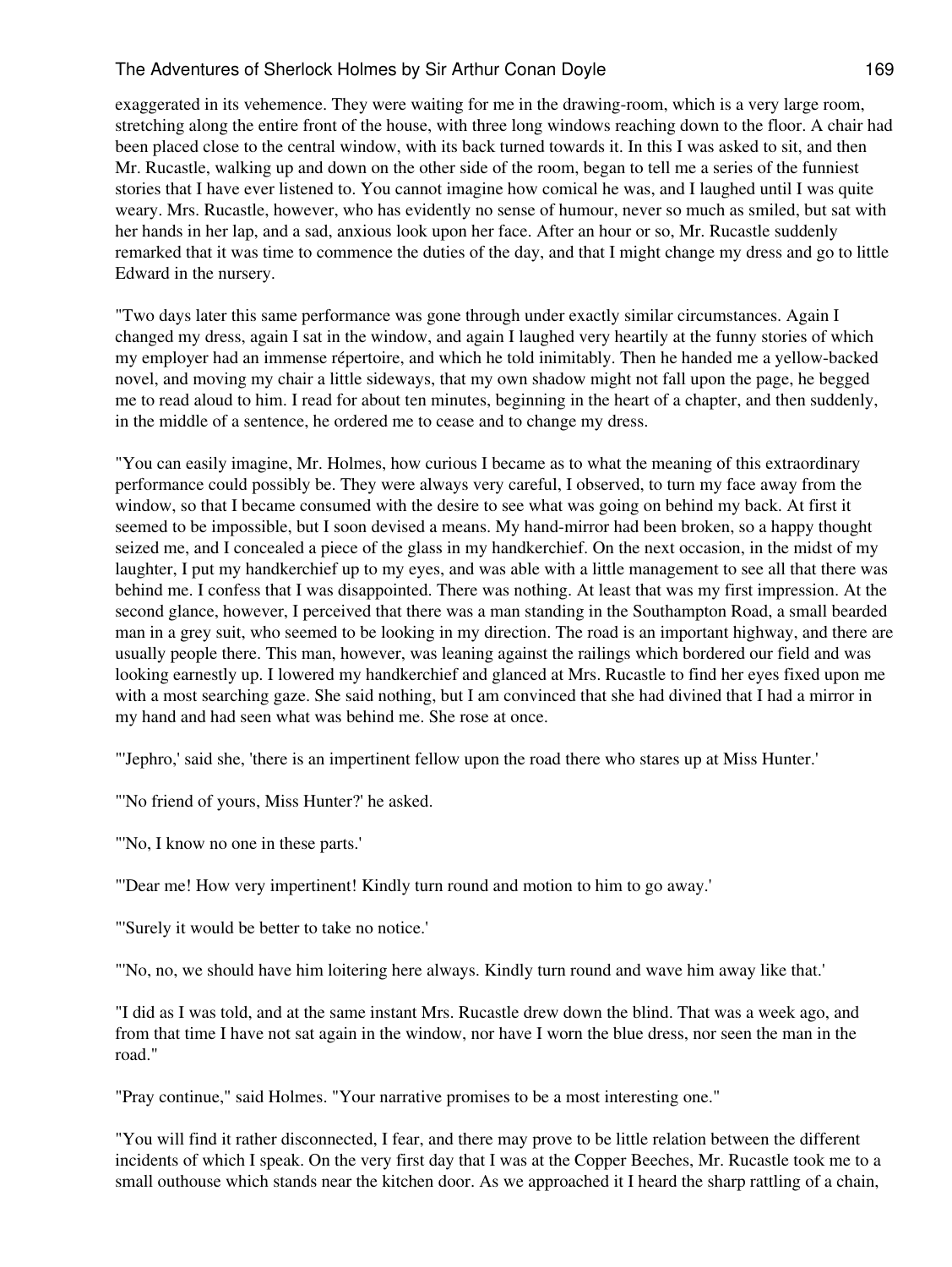and the sound as of a large animal moving about.

"'Look in here!' said Mr. Rucastle, showing me a slit between two planks. 'Is he not a beauty?'

"I looked through and was conscious of two glowing eyes, and of a vague figure huddled up in the darkness.

"'Don't be frightened,' said my employer, laughing at the start which I had given. 'It's only Carlo, my mastiff. I call him mine, but really old Toller, my groom, is the only man who can do anything with him. We feed him once a day, and not too much then, so that he is always as keen as mustard. Toller lets him loose every night, and God help the trespasser whom he lays his fangs upon. For goodness' sake don't you ever on any pretext set your foot over the threshold at night, for it's as much as your life is worth.'

"The warning was no idle one, for two nights later I happened to look out of my bedroom window about two o'clock in the morning. It was a beautiful moonlight night, and the lawn in front of the house was silvered over and almost as bright as day. I was standing, rapt in the peaceful beauty of the scene, when I was aware that something was moving under the shadow of the copper beeches. As it emerged into the moonshine I saw what it was. It was a giant dog, as large as a calf, tawny tinted, with hanging jowl, black muzzle, and huge projecting bones. It walked slowly across the lawn and vanished into the shadow upon the other side. That dreadful sentinel sent a chill to my heart which I do not think that any burglar could have done.

"And now I have a very strange experience to tell you. I had, as you know, cut off my hair in London, and I had placed it in a great coil at the bottom of my trunk. One evening, after the child was in bed, I began to amuse myself by examining the furniture of my room and by rearranging my own little things. There was an old chest of drawers in the room, the two upper ones empty and open, the lower one locked. I had filled the first two with my linen, and as I had still much to pack away I was naturally annoyed at not having the use of the third drawer. It struck me that it might have been fastened by a mere oversight, so I took out my bunch of keys and tried to open it. The very first key fitted to perfection, and I drew the drawer open. There was only one thing in it, but I am sure that you would never guess what it was. It was my coil of hair.

"I took it up and examined it. It was of the same peculiar tint, and the same thickness. But then the impossibility of the thing obtruded itself upon me. How could my hair have been locked in the drawer? With trembling hands I undid my trunk, turned out the contents, and drew from the bottom my own hair. I laid the two tresses together, and I assure you that they were identical. Was it not extraordinary? Puzzle as I would, I could make nothing at all of what it meant. I returned the strange hair to the drawer, and I said nothing of the matter to the Rucastles as I felt that I had put myself in the wrong by opening a drawer which they had locked.

"I am naturally observant, as you may have remarked, Mr. Holmes, and I soon had a pretty good plan of the whole house in my head. There was one wing, however, which appeared not to be inhabited at all. A door which faced that which led into the quarters of the Tollers opened into this suite, but it was invariably locked. One day, however, as I ascended the stair, I met Mr. Rucastle coming out through this door, his keys in his hand, and a look on his face which made him a very different person to the round, jovial man to whom I was accustomed. His cheeks were red, his brow was all crinkled with anger, and the veins stood out at his temples with passion. He locked the door and hurried past me without a word or a look.

"This aroused my curiosity, so when I went out for a walk in the grounds with my charge, I strolled round to the side from which I could see the windows of this part of the house. There were four of them in a row, three of which were simply dirty, while the fourth was shuttered up. They were evidently all deserted. As I strolled up and down, glancing at them occasionally, Mr. Rucastle came out to me, looking as merry and jovial as ever.

"'Ah!' said he, 'you must not think me rude if I passed you without a word, my dear young lady. I was preoccupied with business matters.'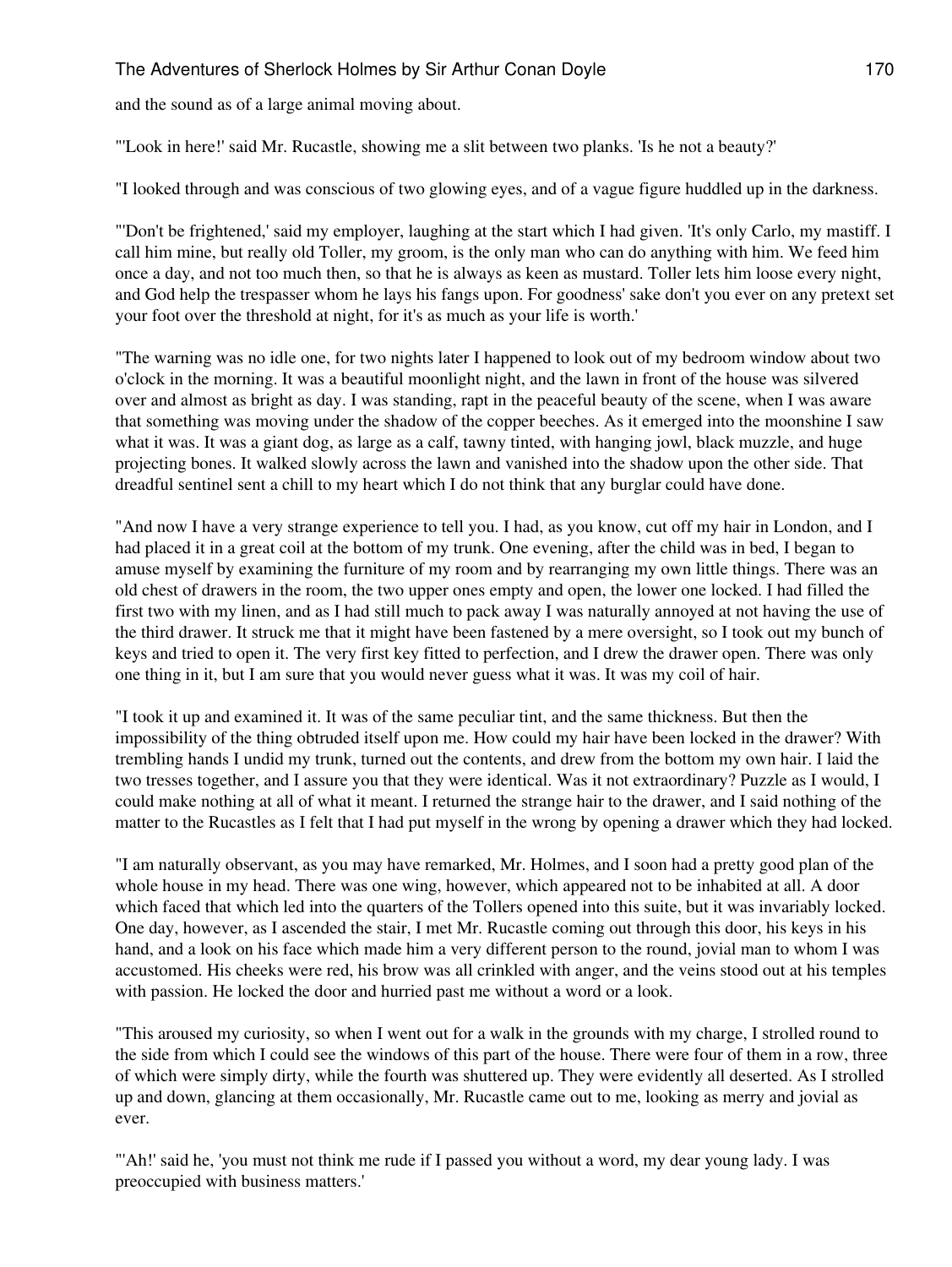"I assured him that I was not offended. 'By the way,' said I, 'you seem to have quite a suite of spare rooms up there, and one of them has the shutters up.'

"He looked surprised and, as it seemed to me, a little startled at my remark.

"'Photography is one of my hobbies,' said he. 'I have made my dark room up there. But, dear me! what an observant young lady we have come upon. Who would have believed it? Who would have ever believed it?' He spoke in a jesting tone, but there was no jest in his eyes as he looked at me. I read suspicion there and annoyance, but no jest.

"Well, Mr. Holmes, from the moment that I understood that there was something about that suite of rooms which I was not to know, I was all on fire to go over them. It was not mere curiosity, though I have my share of that. It was more a feeling of duty--a feeling that some good might come from my penetrating to this place. They talk of woman's instinct; perhaps it was woman's instinct which gave me that feeling. At any rate, it was there, and I was keenly on the lookout for any chance to pass the forbidden door.

"It was only yesterday that the chance came. I may tell you that, besides Mr. Rucastle, both Toller and his wife find something to do in these deserted rooms, and I once saw him carrying a large black linen bag with him through the door. Recently he has been drinking hard, and yesterday evening he was very drunk; and when I came upstairs there was the key in the door. I have no doubt at all that he had left it there. Mr. and Mrs. Rucastle were both downstairs, and the child was with them, so that I had an admirable opportunity. I turned the key gently in the lock, opened the door, and slipped through.

"There was a little passage in front of me, unpapered and uncarpeted, which turned at a right angle at the farther end. Round this corner were three doors in a line, the first and third of which were open. They each led into an empty room, dusty and cheerless, with two windows in the one and one in the other, so thick with dirt that the evening light glimmered dimly through them. The centre door was closed, and across the outside of it had been fastened one of the broad bars of an iron bed, padlocked at one end to a ring in the wall, and fastened at the other with stout cord. The door itself was locked as well, and the key was not there. This barricaded door corresponded clearly with the shuttered window outside, and yet I could see by the glimmer from beneath it that the room was not in darkness. Evidently there was a skylight which let in light from above. As I stood in the passage gazing at the sinister door and wondering what secret it might veil, I suddenly heard the sound of steps within the room and saw a shadow pass backward and forward against the little slit of dim light which shone out from under the door. A mad, unreasoning terror rose up in me at the sight, Mr. Holmes. My overstrung nerves failed me suddenly, and I turned and ran--ran as though some dreadful hand were behind me clutching at the skirt of my dress. I rushed down the passage, through the door, and straight into the arms of Mr. Rucastle, who was waiting outside.

"'So,' said he, smiling, 'it was you, then. I thought that it must be when I saw the door open.'

"'Oh, I am so frightened!' I panted.

"'My dear young lady! my dear young lady!'--you cannot think how caressing and soothing his manner was--'and what has frightened you, my dear young lady?'

"But his voice was just a little too coaxing. He overdid it. I was keenly on my guard against him.

"'I was foolish enough to go into the empty wing,' I answered. 'But it is so lonely and eerie in this dim light that I was frightened and ran out again. Oh, it is so dreadfully still in there!'

"'Only that?' said he, looking at me keenly.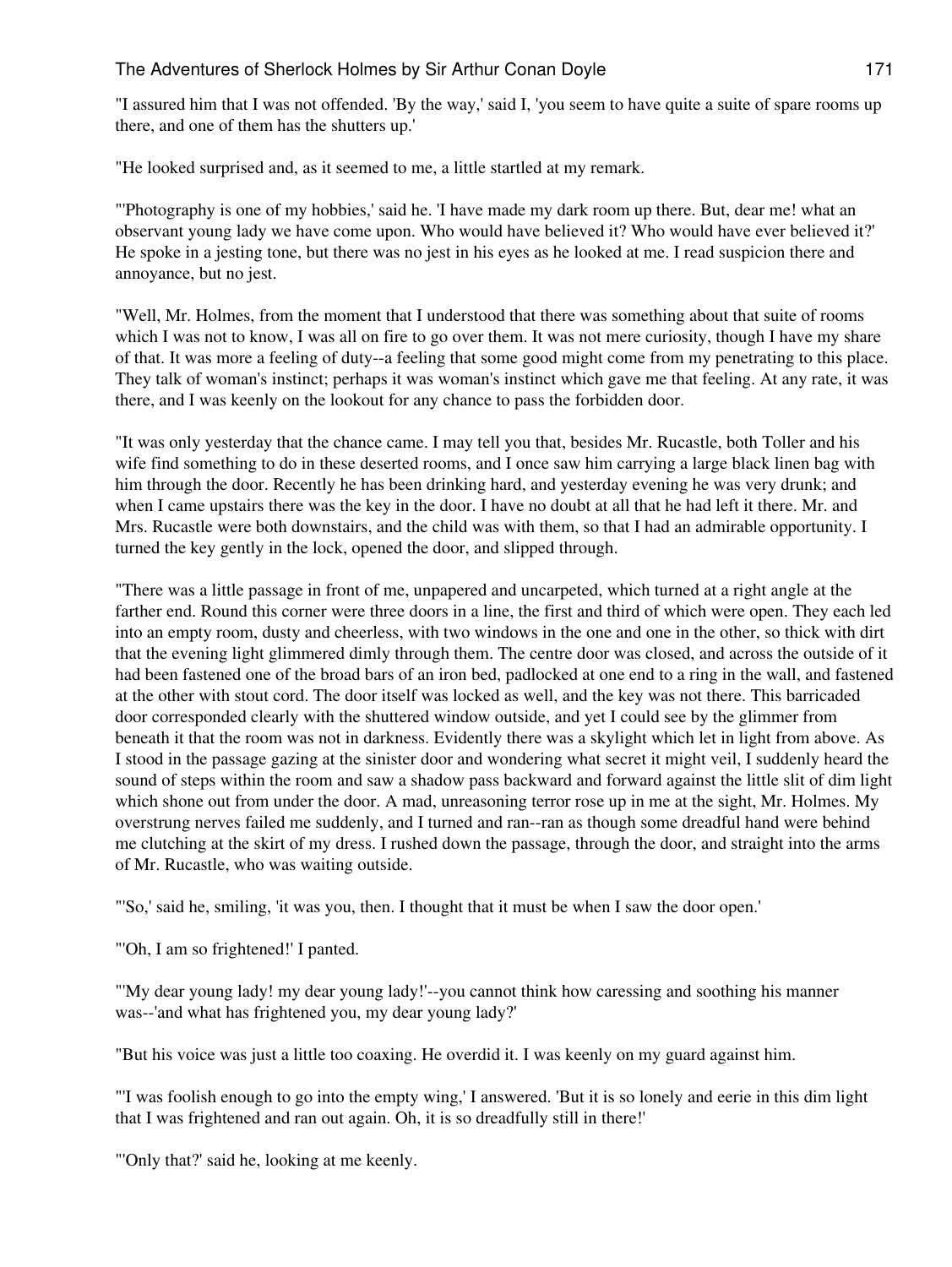"'Why, what did you think?' I asked.

"'Why do you think that I lock this door?'

"'I am sure that I do not know.'

"'It is to keep people out who have no business there. Do you see?' He was still smiling in the most amiable manner.

"'I am sure if I had known--'

"'Well, then, you know now. And if you ever put your foot over that threshold again'--here in an instant the smile hardened into a grin of rage, and he glared down at me with the face of a demon--'I'll throw you to the mastiff.'

"I was so terrified that I do not know what I did. I suppose that I must have rushed past him into my room. I remember nothing until I found myself lying on my bed trembling all over. Then I thought of you, Mr. Holmes. I could not live there longer without some advice. I was frightened of the house, of the man, of the woman, of the servants, even of the child. They were all horrible to me. If I could only bring you down all would be well. Of course I might have fled from the house, but my curiosity was almost as strong as my fears. My mind was soon made up. I would send you a wire. I put on my hat and cloak, went down to the office, which is about half a mile from the house, and then returned, feeling very much easier. A horrible doubt came into my mind as I approached the door lest the dog might be loose, but I remembered that Toller had drunk himself into a state of insensibility that evening, and I knew that he was the only one in the household who had any influence with the savage creature, or who would venture to set him free. I slipped in in safety and lay awake half the night in my joy at the thought of seeing you. I had no difficulty in getting leave to come into Winchester this morning, but I must be back before three o'clock, for Mr. and Mrs. Rucastle are going on a visit, and will be away all the evening, so that I must look after the child. Now I have told you all my adventures, Mr. Holmes, and I should be very glad if you could tell me what it all means, and, above all, what I should do."

Holmes and I had listened spellbound to this extraordinary story. My friend rose now and paced up and down the room, his hands in his pockets, and an expression of the most profound gravity upon his face.

"Is Toller still drunk?" he asked.

"Yes. I heard his wife tell Mrs. Rucastle that she could do nothing with him."

"That is well. And the Rucastles go out to-night?"

"Yes."

"Is there a cellar with a good strong lock?"

"Yes, the wine-cellar."

"You seem to me to have acted all through this matter like a very brave and sensible girl, Miss Hunter. Do you think that you could perform one more feat? I should not ask it of you if I did not think you a quite exceptional woman."

"I will try. What is it?"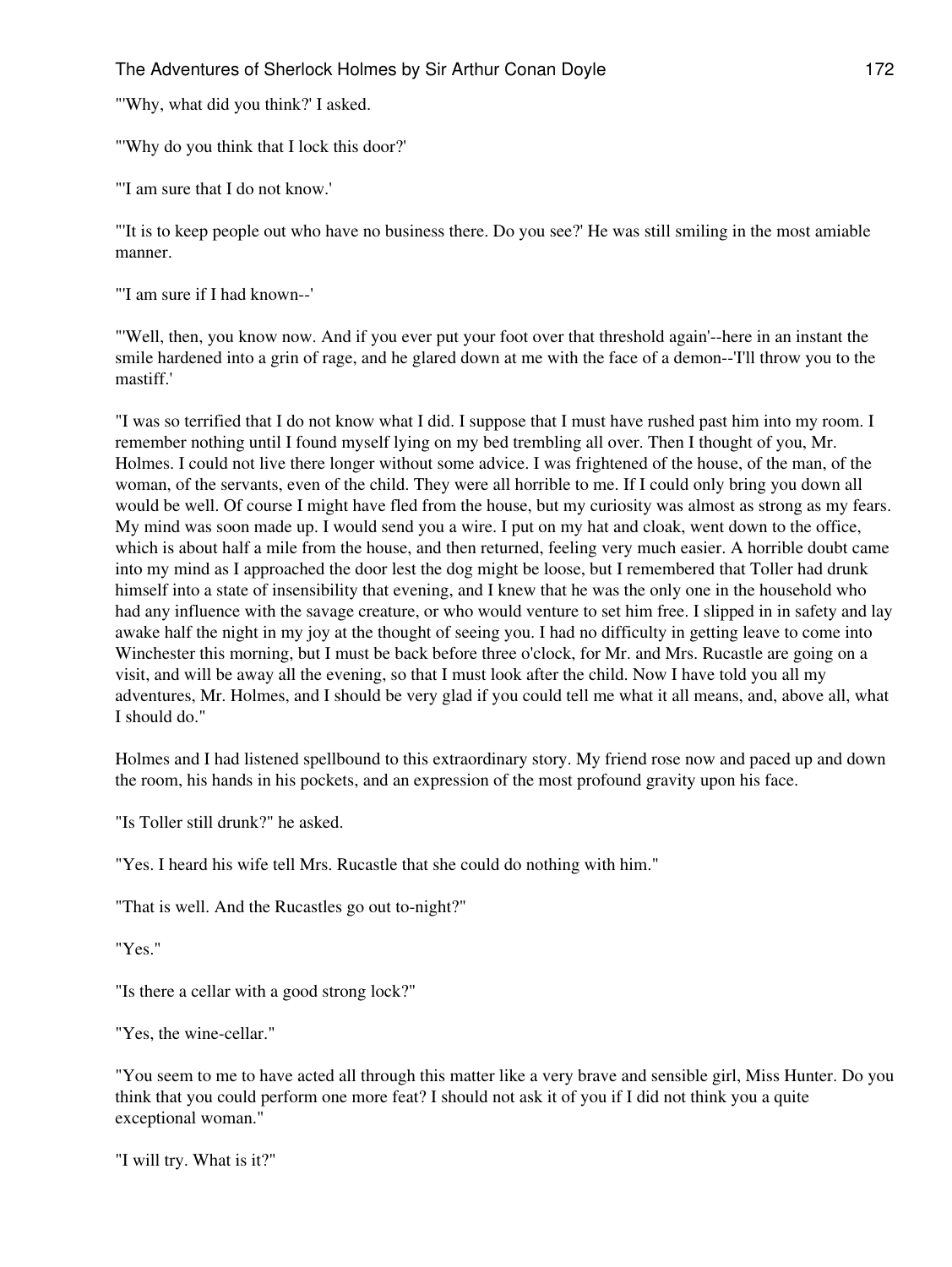"We shall be at the Copper Beeches by seven o'clock, my friend and I. The Rucastles will be gone by that time, and Toller will, we hope, be incapable. There only remains Mrs. Toller, who might give the alarm. If you could send her into the cellar on some errand, and then turn the key upon her, you would facilitate matters immensely."

#### "I will do it."

"Excellent! We shall then look thoroughly into the affair. Of course there is only one feasible explanation. You have been brought there to personate someone, and the real person is imprisoned in this chamber. That is obvious. As to who this prisoner is, I have no doubt that it is the daughter, Miss Alice Rucastle, if I remember right, who was said to have gone to America. You were chosen, doubtless, as resembling her in height, figure, and the colour of your hair. Hers had been cut off, very possibly in some illness through which she has passed, and so, of course, yours had to be sacrificed also. By a curious chance you came upon her tresses. The man in the road was undoubtedly some friend of hers--possibly her fiancé--and no doubt, as you wore the girl's dress and were so like her, he was convinced from your laughter, whenever he saw you, and afterwards from your gesture, that Miss Rucastle was perfectly happy, and that she no longer desired his attentions. The dog is let loose at night to prevent him from endeavouring to communicate with her. So much is fairly clear. The most serious point in the case is the disposition of the child."

"What on earth has that to do with it?" I ejaculated.

"My dear Watson, you as a medical man are continually gaining light as to the tendencies of a child by the study of the parents. Don't you see that the converse is equally valid. I have frequently gained my first real insight into the character of parents by studying their children. This child's disposition is abnormally cruel, merely for cruelty's sake, and whether he derives this from his smiling father, as I should suspect, or from his mother, it bodes evil for the poor girl who is in their power."

"I am sure that you are right, Mr. Holmes," cried our client. "A thousand things come back to me which make me certain that you have hit it. Oh, let us lose not an instant in bringing help to this poor creature."

"We must be circumspect, for we are dealing with a very cunning man. We can do nothing until seven o'clock. At that hour we shall be with you, and it will not be long before we solve the mystery."

We were as good as our word, for it was just seven when we reached the Copper Beeches, having put up our trap at a wayside public-house. The group of trees, with their dark leaves shining like burnished metal in the light of the setting sun, were sufficient to mark the house even had Miss Hunter not been standing smiling on the door-step.

"Have you managed it?" asked Holmes.

A loud thudding noise came from somewhere downstairs. "That is Mrs. Toller in the cellar," said she. "Her husband lies snoring on the kitchen rug. Here are his keys, which are the duplicates of Mr. Rucastle's."

"You have done well indeed!" cried Holmes with enthusiasm. "Now lead the way, and we shall soon see the end of this black business."

We passed up the stair, unlocked the door, followed on down a passage, and found ourselves in front of the barricade which Miss Hunter had described. Holmes cut the cord and removed the transverse bar. Then he tried the various keys in the lock, but without success. No sound came from within, and at the silence Holmes' face clouded over.

"I trust that we are not too late," said he. "I think, Miss Hunter, that we had better go in without you. Now,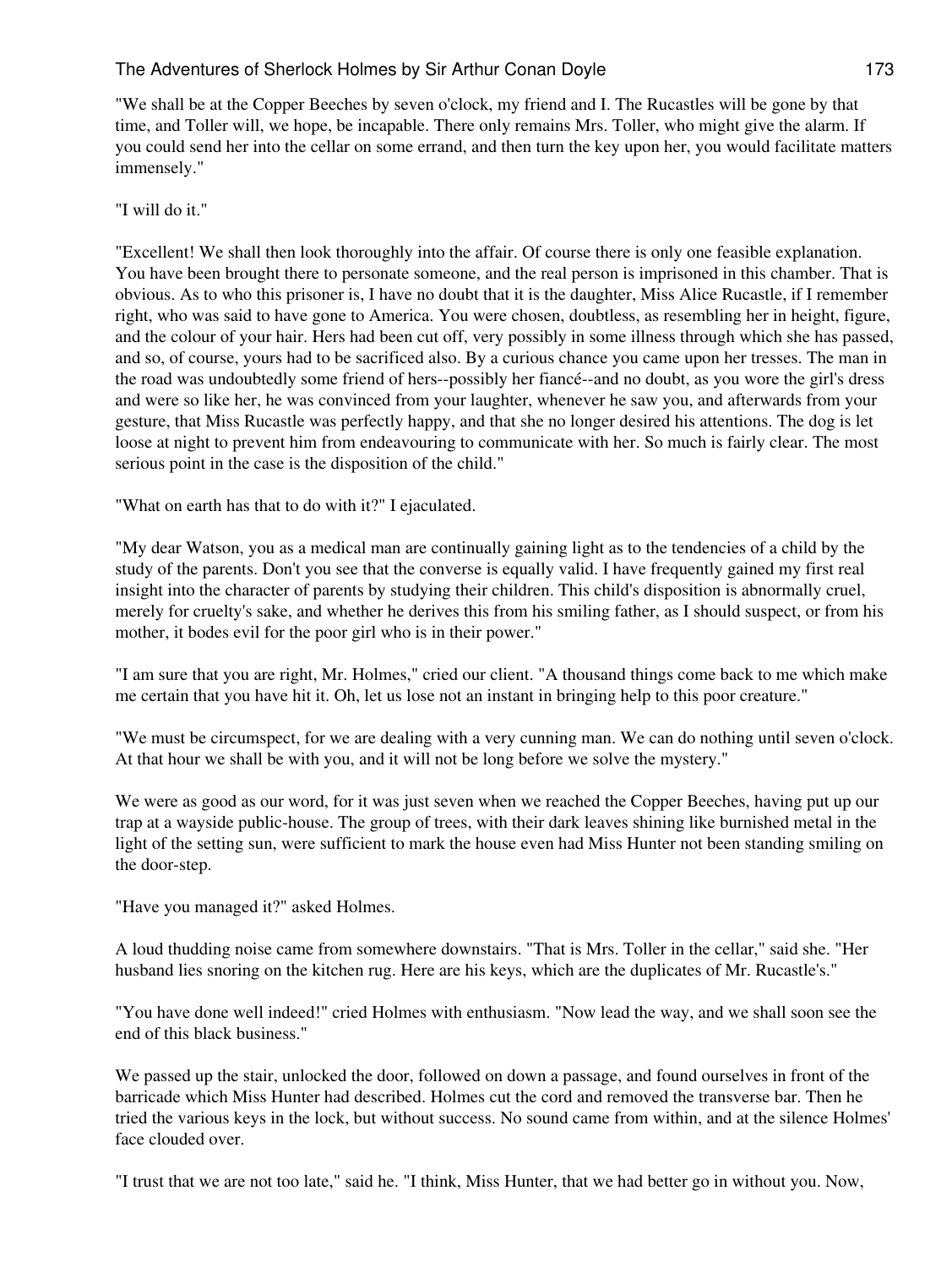Watson, put your shoulder to it, and we shall see whether we cannot make our way in."

It was an old rickety door and gave at once before our united strength. Together we rushed into the room. It was empty. There was no furniture save a little pallet bed, a small table, and a basketful of linen. The skylight above was open, and the prisoner gone.

"There has been some villainy here," said Holmes; "this beauty has guessed Miss Hunter's intentions and has carried his victim off."

"But how?"

"Through the skylight. We shall soon see how he managed it." He swung himself up onto the roof. "Ah, yes," he cried, "here's the end of a long light ladder against the eaves. That is how he did it."

"But it is impossible," said Miss Hunter; "the ladder was not there when the Rucastles went away."

"He has come back and done it. I tell you that he is a clever and dangerous man. I should not be very much surprised if this were he whose step I hear now upon the stair. I think, Watson, that it would be as well for you to have your pistol ready."

The words were hardly out of his mouth before a man appeared at the door of the room, a very fat and burly man, with a heavy stick in his hand. Miss Hunter screamed and shrunk against the wall at the sight of him, but Sherlock Holmes sprang forward and confronted him.

"You villain!" said he, "where's your daughter?"

The fat man cast his eyes round, and then up at the open skylight.

"It is for me to ask you that," he shrieked, "you thieves! Spies and thieves! I have caught you, have I? You are in my power. I'll serve you!" He turned and clattered down the stairs as hard as he could go.

"He's gone for the dog!" cried Miss Hunter.

"I have my revolver," said I.

"Better close the front door," cried Holmes, and we all rushed down the stairs together. We had hardly reached the hall when we heard the baying of a hound, and then a scream of agony, with a horrible worrying sound which it was dreadful to listen to. An elderly man with a red face and shaking limbs came staggering out at a side door.

"My God!" he cried. "Someone has loosed the dog. It's not been fed for two days. Quick, quick, or it'll be too late!"

Holmes and I rushed out and round the angle of the house, with Toller hurrying behind us. There was the huge famished brute, its black muzzle buried in Rucastle's throat, while he writhed and screamed upon the ground. Running up, I blew its brains out, and it fell over with its keen white teeth still meeting in the great creases of his neck. With much labour we separated them and carried him, living but horribly mangled, into the house. We laid him upon the drawing-room sofa, and having dispatched the sobered Toller to bear the news to his wife, I did what I could to relieve his pain. We were all assembled round him when the door opened, and a tall, gaunt woman entered the room.

"Mrs. Toller!" cried Miss Hunter.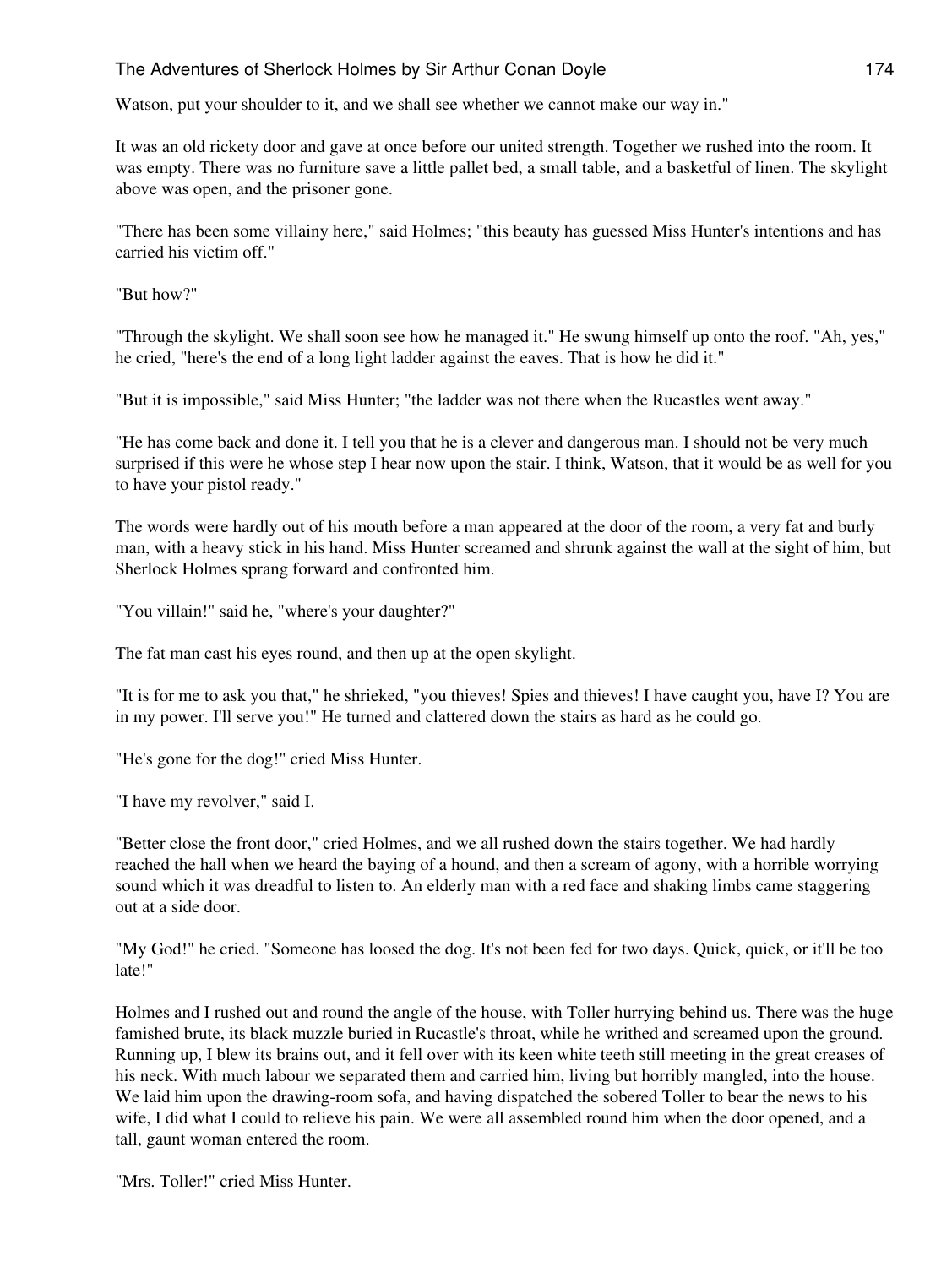"Yes, miss. Mr. Rucastle let me out when he came back before he went up to you. Ah, miss, it is a pity you didn't let me know what you were planning, for I would have told you that your pains were wasted."

"Ha!" said Holmes, looking keenly at her. "It is clear that Mrs. Toller knows more about this matter than anyone else."

"Yes, sir, I do, and I am ready enough to tell what I know."

"Then, pray, sit down, and let us hear it for there are several points on which I must confess that I am still in the dark."

"I will soon make it clear to you," said she; "and I'd have done so before now if I could ha' got out from the cellar. If there's police-court business over this, you'll remember that I was the one that stood your friend, and that I was Miss Alice's friend too.

"She was never happy at home, Miss Alice wasn't, from the time that her father married again. She was slighted like and had no say in anything, but it never really became bad for her until after she met Mr. Fowler at a friend's house. As well as I could learn, Miss Alice had rights of her own by will, but she was so quiet and patient, she was, that she never said a word about them but just left everything in Mr. Rucastle's hands. He knew he was safe with her; but when there was a chance of a husband coming forward, who would ask for all that the law would give him, then her father thought it time to put a stop on it. He wanted her to sign a paper, so that whether she married or not, he could use her money. When she wouldn't do it, he kept on worrying her until she got brain-fever, and for six weeks was at death's door. Then she got better at last, all worn to a shadow, and with her beautiful hair cut off; but that didn't make no change in her young man, and he stuck to her as true as man could be."

"Ah," said Holmes, "I think that what you have been good enough to tell us makes the matter fairly clear, and that I can deduce all that remains. Mr. Rucastle then, I presume, took to this system of imprisonment?"

"Yes, sir."

"And brought Miss Hunter down from London in order to get rid of the disagreeable persistence of Mr. Fowler."

"That was it, sir."

"But Mr. Fowler being a persevering man, as a good seaman should be, blockaded the house, and having met you succeeded by certain arguments, metallic or otherwise, in convincing you that your interests were the same as his."

"Mr. Fowler was a very kind-spoken, free-handed gentleman," said Mrs. Toller serenely.

"And in this way he managed that your good man should have no want of drink, and that a ladder should be ready at the moment when your master had gone out."

"You have it, sir, just as it happened."

"I am sure we owe you an apology, Mrs. Toller," said Holmes, "for you have certainly cleared up everything which puzzled us. And here comes the country surgeon and Mrs. Rucastle, so I think, Watson, that we had best escort Miss Hunter back to Winchester, as it seems to me that our locus standi now is rather a questionable one."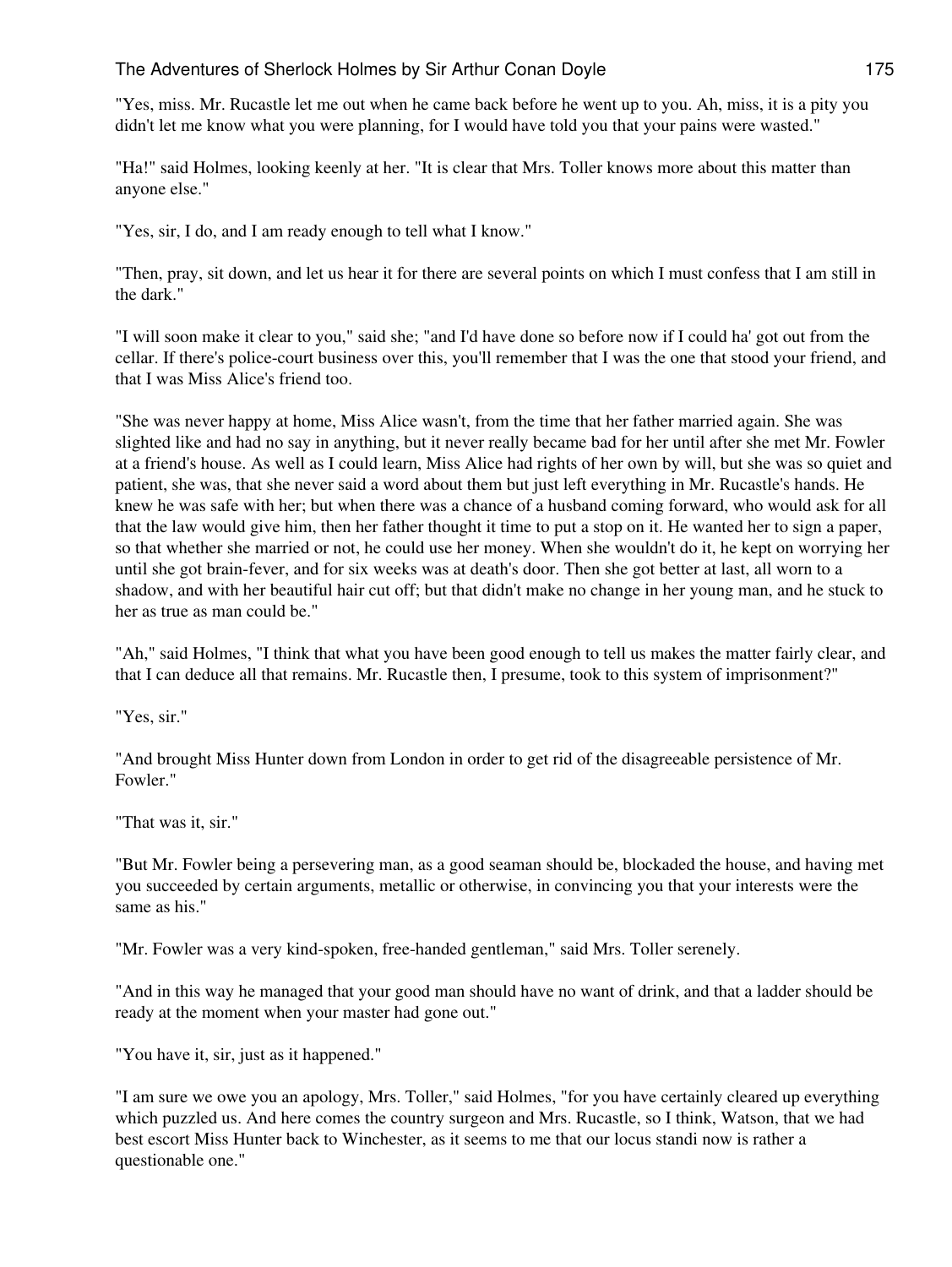# Information about Project Gutenberg 176

And thus was solved the mystery of the sinister house with the copper beeches in front of the door. Mr. Rucastle survived, but was always a broken man, kept alive solely through the care of his devoted wife. They still live with their old servants, who probably know so much of Rucastle's past life that he finds it difficult to part from them. Mr. Fowler and Miss Rucastle were married, by special license, in Southampton the day after their flight, and he is now the holder of a government appointment in the island of Mauritius. As to Miss Violet Hunter, my friend Holmes, rather to my disappointment, manifested no further interest in her when once she had ceased to be the centre of one of his problems, and she is now the head of a private school at Walsall, where I believe that she has met with considerable success.

\*\*\* END OF THE PROJECT GUTENBERG EBOOK, THE ADVENTURES OF SHERLOCK HOLMES \*\*\*

This file should be named advsh12.txt or advsh12.zip Corrected EDITIONS of our eBooks get a new NUMBER, advsh13.txt VERSIONS based on separate sources get new LETTER, advsh12a.txt

Project Gutenberg eBooks are often created from several printed editions, all of which are confirmed as Public Domain in the US unless a copyright notice is included. Thus, we usually do not keep eBooks in compliance with any particular paper edition.

We are now trying to release all our eBooks one year in advance of the official release dates, leaving time for better editing. Please be encouraged to tell us about any error or corrections, even years after the official publication date.

Please note neither this listing nor its contents are final til midnight of the last day of the month of any such announcement. The official release date of all Project Gutenberg eBooks is at Midnight, Central Time, of the last day of the stated month. A preliminary version may often be posted for suggestion, comment and editing by those who wish to do so.

Most people start at our Web sites at: <http://gutenberg.net> or <http://promo.net/pg>

These Web sites include award-winning information about Project Gutenberg, including how to donate, how to help produce our new eBooks, and how to subscribe to our email newsletter (free!).

Those of you who want to download any eBook before announcement can get to them as follows, and just download by date. This is also a good way to get them instantly upon announcement, as the indexes our cataloguers produce obviously take a while after an announcement goes out in the Project Gutenberg **Newsletter** 

http://www.ibiblio.org/gutenberg/etext04 or ftp://ftp.ibiblio.org/pub/docs/books/gutenberg/etext04

Or /etext03, 02, 01, 00, 99, 98, 97, 96, 95, 94, 93, 92, 92, 91 or 90

Just search by the first five letters of the filename you want, as it appears in our Newsletters.

# **Information about Project Gutenberg**

(one page)

We produce about two million dollars for each hour we work. The time it takes us, a rather conservative estimate, is fifty hours to get any eBook selected, entered, proofread, edited, copyright searched and analyzed, the copyright letters written, etc. Our projected audience is one hundred million readers. If the value per text is nominally estimated at one dollar then we produce \$2 million dollars per hour in 2002 as we release over 100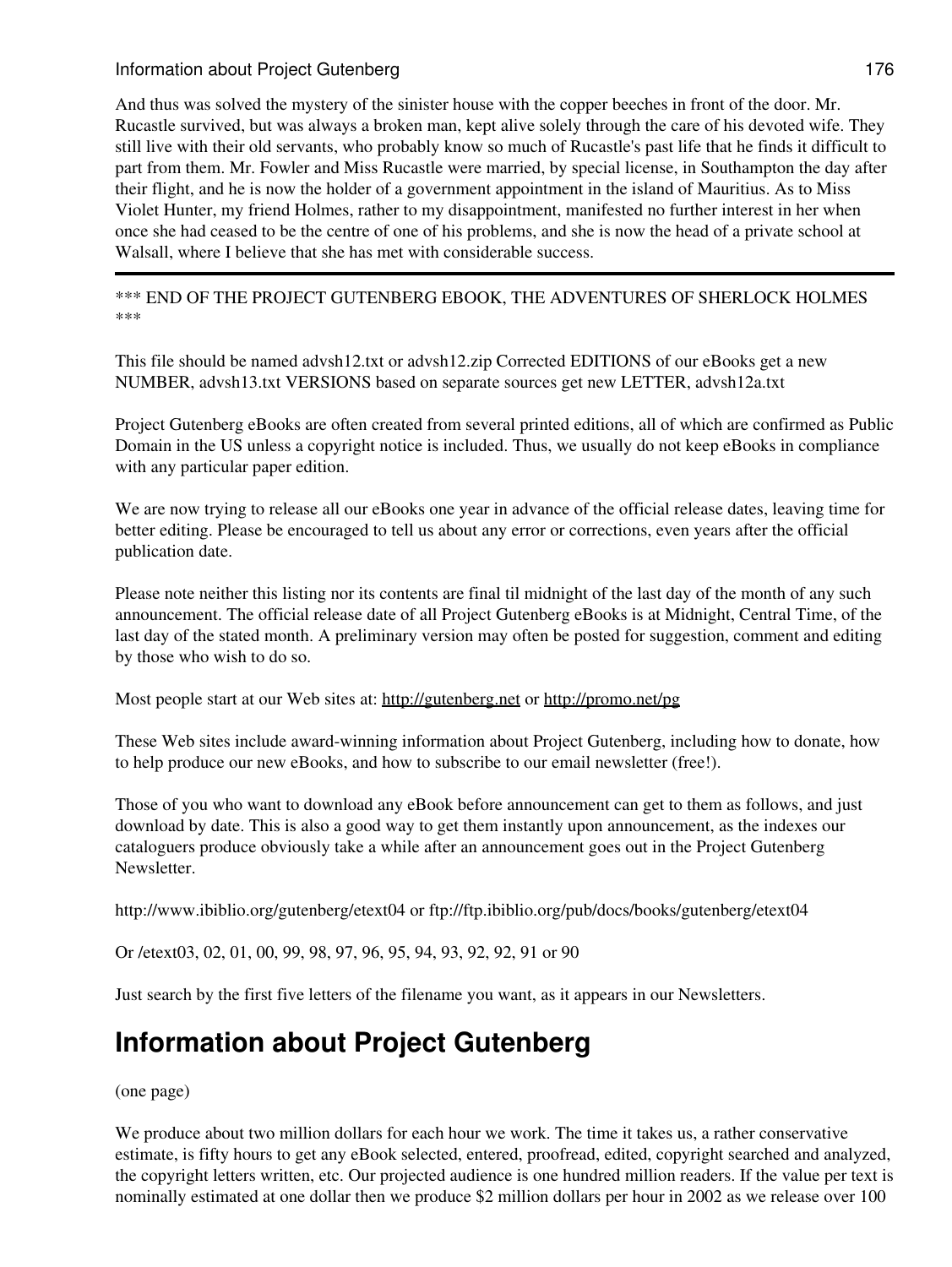#### Information about Project Gutenberg 177

new text files per month: 1240 more eBooks in 2001 for a total of 4000+ We are already on our way to trying for 2000 more eBooks in 2002 If they reach just 1-2% of the world's population then the total will reach over half a trillion eBooks given away by year's end.

The Goal of Project Gutenberg is to Give Away 1 Trillion eBooks! This is ten thousand titles each to one hundred million readers, which is only about 4% of the present number of computer users.

Here is the briefest record of our progress (\* means estimated):

#### eBooks Year Month

1 1971 July 10 1991 January 100 1994 January 1000 1997 August 1500 1998 October 2000 1999 December 2500 2000 December 3000 2001 November 4000 2001 October/November 6000 2002 December\* 9000 2003 November\* 10000 2004 January\*

The Project Gutenberg Literary Archive Foundation has been created to secure a future for Project Gutenberg into the next millennium.

#### **We need your donations more than ever!**

As of February, 2002, contributions are being solicited from people and organizations in: Alabama, Alaska, Arkansas, Connecticut, Delaware, District of Columbia, Florida, Georgia, Hawaii, Illinois, Indiana, Iowa, Kansas, Kentucky, Louisiana, Maine, Massachusetts, Michigan, Mississippi, Missouri, Montana, Nebraska, Nevada, New Hampshire, New Jersey, New Mexico, New York, North Carolina, Ohio, Oklahoma, Oregon, Pennsylvania, Rhode Island, South Carolina, South Dakota, Tennessee, Texas, Utah, Vermont, Virginia, Washington, West Virginia, Wisconsin, and Wyoming.

We have filed in all 50 states now, but these are the only ones that have responded.

As the requirements for other states are met, additions to this list will be made and fund raising will begin in the additional states. Please feel free to ask to check the status of your state.

In answer to various questions we have received on this:

We are constantly working on finishing the paperwork to legally request donations in all 50 states. If your state is not listed and you would like to know if we have added it since the list you have, just ask.

While we cannot solicit donations from people in states where we are not yet registered, we know of no prohibition against accepting donations from donors in these states who approach us with an offer to donate.

International donations are accepted, but we don't know ANYTHING about how to make them tax-deductible, or even if they CAN be made deductible, and don't have the staff to handle it even if there are ways.

Donations by check or money order may be sent to:

Project Gutenberg Literary Archive Foundation PMB 113 1739 University Ave. Oxford, MS 38655-4109

Contact us if you want to arrange for a wire transfer or payment method other than by check or money order.

The Project Gutenberg Literary Archive Foundation has been approved by the US Internal Revenue Service as a 501(c)(3) organization with EIN [Employee Identification Number] 64-622154. Donations are tax-deductible to the maximum extent permitted by law. As fund-raising requirements for other states are met,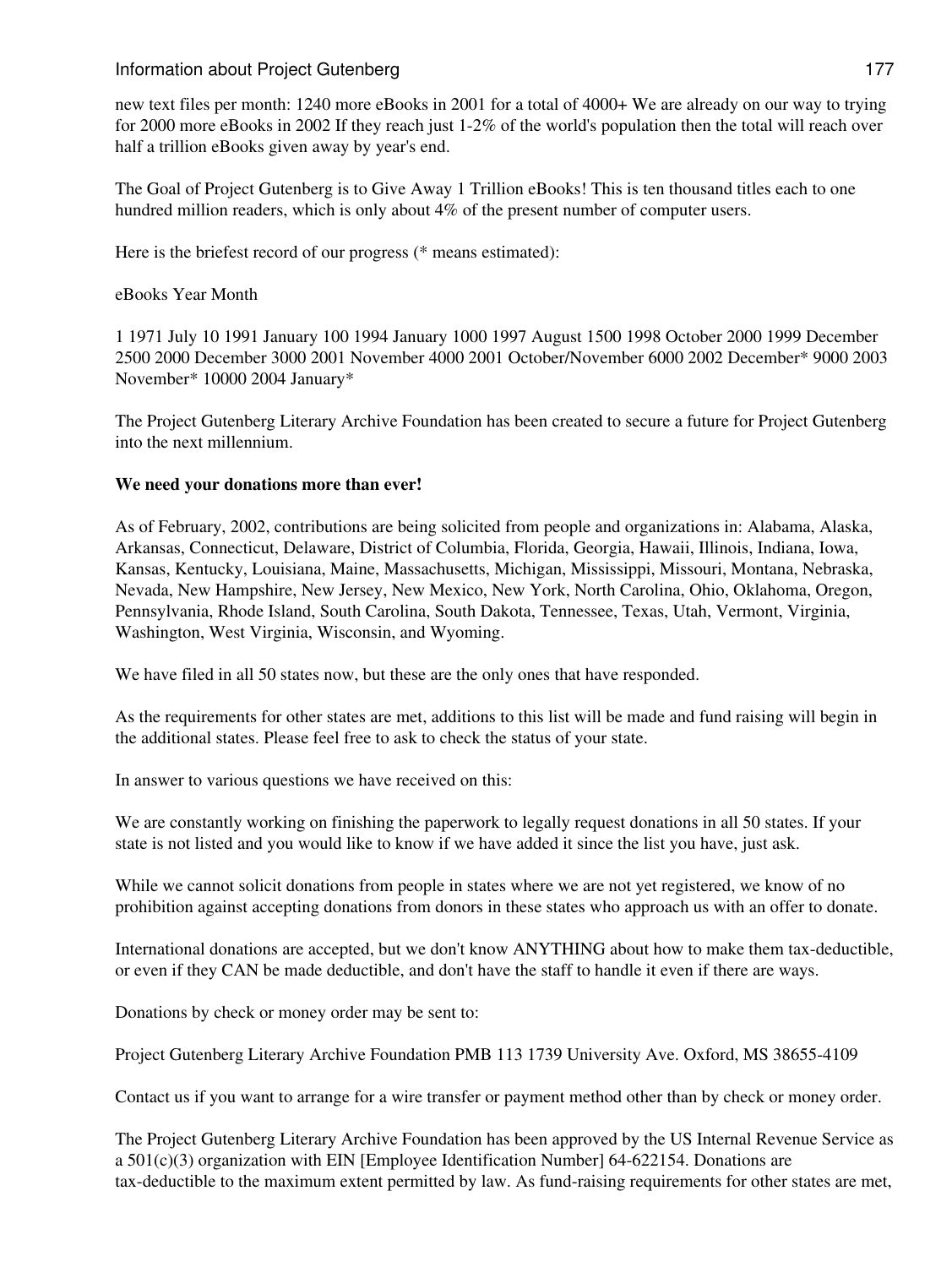# The Legal Small Print 178

additions to this list will be made and fund-raising will begin in the additional states.

We need your donations more than ever!

You can get up to date donation information online at:

<http://www.gutenberg.net/donation.html>

\*\*\*

If you can't reach Project Gutenberg, you can always email directly to:

Michael S. Hart <hart@pobox.com>

Prof. Hart will answer or forward your message.

We would prefer to send you information by email.

\*\*

# **The Legal Small Print**

\*\*

(Three Pages)

\*\*\*START\*\*THE SMALL PRINT!\*\*FOR PUBLIC DOMAIN EBOOKS\*\*START\*\*\* Why is this "Small Print!" statement here? You know: lawyers. They tell us you might sue us if there is something wrong with your copy of this eBook, even if you got it for free from someone other than us, and even if what's wrong is not our fault. So, among other things, this "Small Print!" statement disclaims most of our liability to you. It also tells you how you may distribute copies of this eBook if you want to.

\*BEFORE!\* YOU USE OR READ THIS EBOOK By using or reading any part of this PROJECT GUTENBERG-tm eBook, you indicate that you understand, agree to and accept this "Small Print!" statement. If you do not, you can receive a refund of the money (if any) you paid for this eBook by sending a request within 30 days of receiving it to the person you got it from. If you received this eBook on a physical medium (such as a disk), you must return it with your request.

ABOUT PROJECT GUTENBERG-TM EBOOKS This PROJECT GUTENBERG-tm eBook, like most PROJECT GUTENBERG-tm eBooks, is a "public domain" work distributed by Professor Michael S. Hart through the Project Gutenberg Association (the "Project"). Among other things, this means that no one owns a United States copyright on or for this work, so the Project (and you!) can copy and distribute it in the United States without permission and without paying copyright royalties. Special rules, set forth below, apply if you wish to copy and distribute this eBook under the "PROJECT GUTENBERG" trademark.

Please do not use the "PROJECT GUTENBERG" trademark to market any commercial products without permission.

To create these eBooks, the Project expends considerable efforts to identify, transcribe and proofread public domain works. Despite these efforts, the Project's eBooks and any medium they may be on may contain "Defects". Among other things, Defects may take the form of incomplete, inaccurate or corrupt data, transcription errors, a copyright or other intellectual property infringement, a defective or damaged disk or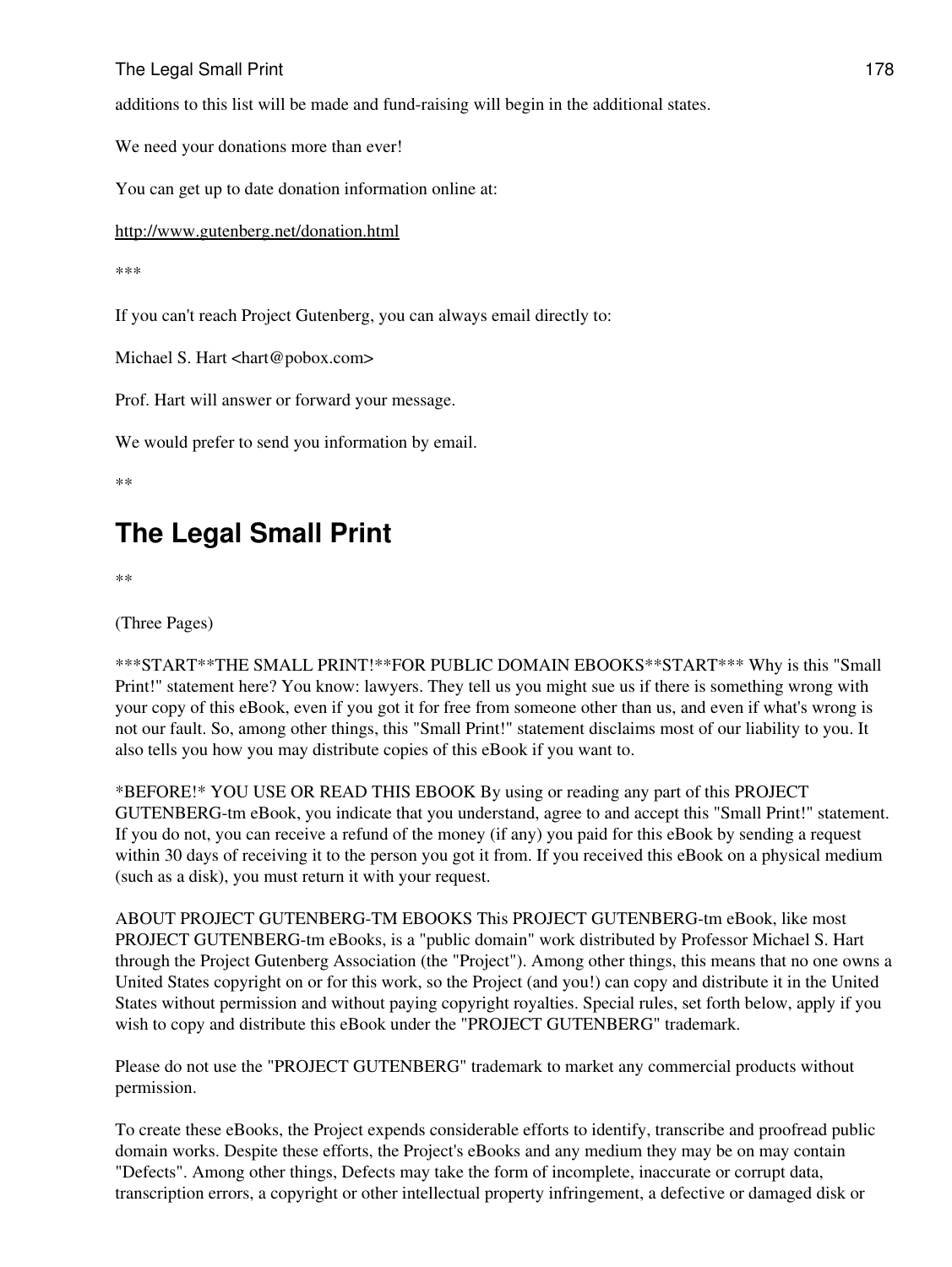# The Legal Small Print 179

other eBook medium, a computer virus, or computer codes that damage or cannot be read by your equipment.

# **LIMITED WARRANTY; DISCLAIMER OF DAMAGES**

But for the "Right of Replacement or Refund" described below, [1] Michael Hart and the Foundation (and any other party you may receive this eBook from as a PROJECT GUTENBERG-tm eBook) disclaims all liability to you for damages, costs and expenses, including legal fees, and [2] YOU HAVE NO REMEDIES FOR NEGLIGENCE OR UNDER STRICT LIABILITY, OR FOR BREACH OF WARRANTY OR CONTRACT, INCLUDING BUT NOT LIMITED TO INDIRECT, CONSEQUENTIAL, PUNITIVE OR INCIDENTAL DAMAGES, EVEN IF YOU GIVE NOTICE OF THE POSSIBILITY OF SUCH DAMAGES.

If you discover a Defect in this eBook within 90 days of receiving it, you can receive a refund of the money (if any) you paid for it by sending an explanatory note within that time to the person you received it from. If you received it on a physical medium, you must return it with your note, and such person may choose to alternatively give you a replacement copy. If you received it electronically, such person may choose to alternatively give you a second opportunity to receive it electronically.

THIS EBOOK IS OTHERWISE PROVIDED TO YOU "AS-IS". NO OTHER WARRANTIES OF ANY KIND, EXPRESS OR IMPLIED, ARE MADE TO YOU AS TO THE EBOOK OR ANY MEDIUM IT MAY BE ON, INCLUDING BUT NOT LIMITED TO WARRANTIES OF MERCHANTABILITY OR FITNESS FOR A PARTICULAR PURPOSE.

Some states do not allow disclaimers of implied warranties or the exclusion or limitation of consequential damages, so the above disclaimers and exclusions may not apply to you, and you may have other legal rights.

# **INDEMNITY**

You will indemnify and hold Michael Hart, the Foundation, and its trustees and agents, and any volunteers associated with the production and distribution of Project Gutenberg-tm texts harmless, from all liability, cost and expense, including legal fees, that arise directly or indirectly from any of the following that you do or cause: [1] distribution of this eBook, [2] alteration, modification, or addition to the eBook, or [3] any Defect.

# **DISTRIBUTION UNDER "PROJECT GUTENBERG-tm"**

You may distribute copies of this eBook electronically, or by disk, book or any other medium if you either delete this "Small Print!" and all other references to Project Gutenberg, or:

[1] Only give exact copies of it. Among other things, this requires that you do not remove, alter or modify the eBook or this "small print!" statement. You may however, if you wish, distribute this eBook in machine readable binary, compressed, mark-up, or proprietary form, including any form resulting from conversion by word processing or hypertext software, but only so long as \*EITHER\*:

[\*] The eBook, when displayed, is clearly readable, and does \*not\* contain characters other than those intended by the author of the work, although tilde (~), asterisk (\*) and underline (*i*) characters may be used to convey punctuation intended by the author, and additional characters may be used to indicate hypertext links; OR

[\*] The eBook may be readily converted by the reader at no expense into plain ASCII, EBCDIC or equivalent form by the program that displays the eBook (as is the case, for instance, with most word processors); OR

[\*] You provide, or agree to also provide on request at no additional cost, fee or expense, a copy of the eBook in its original plain ASCII form (or in EBCDIC or other equivalent proprietary form).